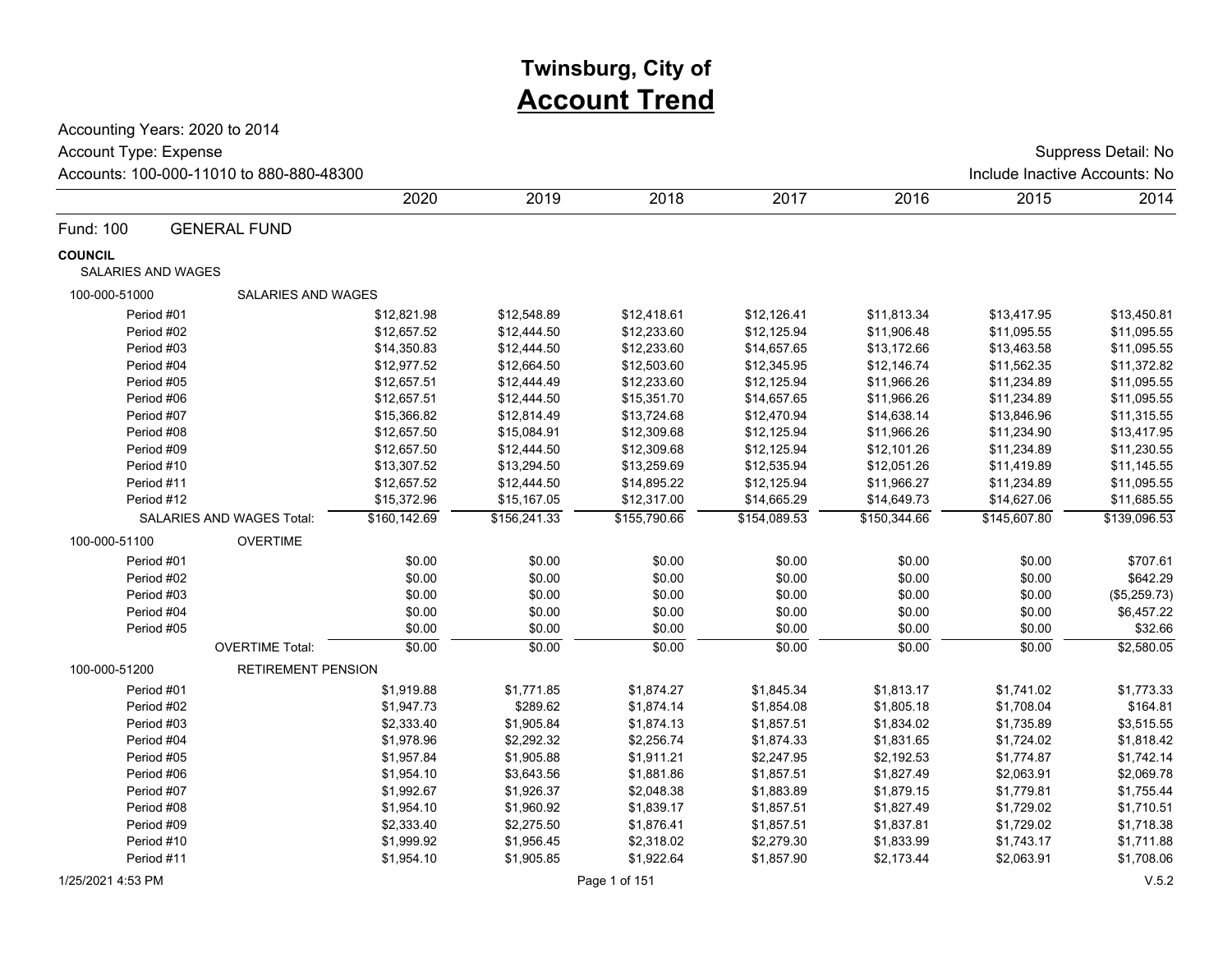|                                  |                                      | 2020                        | 2019                        | 2018                        | 2017                        | 2016                        | 2015                        | 2014                        |
|----------------------------------|--------------------------------------|-----------------------------|-----------------------------|-----------------------------|-----------------------------|-----------------------------|-----------------------------|-----------------------------|
| Period #12                       |                                      | \$1,993.20                  | \$1,960.47                  | \$1,886.36                  | \$1,857.61                  | \$1,881.98                  | \$1,786.85                  | \$2,078.34                  |
| <b>SALARIES AND WAGES Total:</b> | <b>RETIREMENT PENSION Total:</b>     | \$24,319.30<br>\$184,461.99 | \$23,794.63<br>\$180,035.96 | \$23,563.33<br>\$179,353.99 | \$23,130.44<br>\$177,219.97 | \$22,737.90<br>\$173,082.56 | \$21,579.53<br>\$167,187.33 | \$21,766.64<br>\$163,443.22 |
| <b>TRAVEL</b>                    |                                      |                             |                             |                             |                             |                             |                             |                             |
| 100-000-52100                    | <b>TRAVEL</b>                        |                             |                             |                             |                             |                             |                             |                             |
| Period #02                       |                                      | \$0.00                      | \$0.00                      | \$0.00                      | \$0.00                      | \$0.00                      | \$59.93                     | \$0.00                      |
| Period #05                       |                                      | \$0.00                      | \$0.00                      | \$0.00                      | \$0.00                      | \$0.00                      | \$812.82                    | \$0.00                      |
| Period #06                       |                                      | \$0.00                      | \$0.00                      | \$0.00                      | \$0.00                      | \$0.00                      | \$0.00                      | \$352.44                    |
| Period #07                       |                                      | \$0.00                      | \$0.00                      | \$0.00                      | \$0.00                      | \$25.92                     | \$0.00                      | \$28.00                     |
| Period #09                       |                                      | \$0.00                      | \$0.00                      | \$733.75                    | \$0.00                      | \$0.00                      | \$0.00                      | \$0.00                      |
| Period #11                       |                                      | \$0.00                      | \$0.00                      | \$0.00                      | \$0.00                      | \$0.00                      | \$0.00                      | \$26.88                     |
| Period #12                       |                                      | \$0.00                      | \$0.00                      | \$0.00                      | \$0.00                      | \$0.00                      | \$27.60                     | \$0.00                      |
|                                  | <b>TRAVEL Total:</b>                 | \$0.00                      | \$0.00                      | \$733.75                    | \$0.00                      | \$25.92                     | \$900.35                    | \$407.32                    |
| 100-000-52300                    | <b>TRAINING AND EDUCATION</b>        |                             |                             |                             |                             |                             |                             |                             |
| Period #03                       |                                      | \$0.00                      | \$0.00                      | \$0.00                      | \$0.00                      | \$240.00                    | \$0.00                      | \$0.00                      |
| Period #06                       |                                      | \$0.00                      | \$0.00                      | \$0.00                      | \$0.00                      | \$0.00                      | \$0.00                      | \$400.00                    |
| Period #08                       |                                      | \$0.00                      | \$0.00                      | \$0.00                      | \$175.00                    | \$0.00                      | \$0.00                      | \$0.00                      |
| Period #10                       |                                      | \$0.00                      | \$0.00                      | \$220.00                    | \$0.00                      | \$330.00                    | \$0.00                      | \$20.00                     |
| Period #11                       |                                      | \$0.00                      | \$0.00                      | \$0.00                      | \$0.00                      | \$0.00                      | \$150.00                    | \$0.00                      |
| Period #12                       |                                      | \$0.00                      | \$2,867.90                  | \$0.00                      | \$0.00                      | \$0.00                      | \$150.00                    | \$150.00                    |
|                                  | <b>TRAINING AND EDUCATION Total:</b> | \$0.00                      | \$2,867.90                  | \$220.00                    | \$175.00                    | \$570.00                    | \$300.00                    | \$570.00                    |
| <b>TRAVEL Total:</b>             |                                      | \$0.00                      | \$2,867.90                  | \$953.75                    | \$175.00                    | \$595.92                    | \$1,200.35                  | \$977.32                    |
| CONTRACTUAL SERVICES             |                                      |                             |                             |                             |                             |                             |                             |                             |
| 100-000-53200                    | <b>COMMUNICATIONS</b>                |                             |                             |                             |                             |                             |                             |                             |
| Period #02                       |                                      | \$4.70                      | \$0.00                      | \$0.00                      | \$0.00                      | \$0.00                      | \$7.86                      | \$0.00                      |
| Period #03                       |                                      | \$0.00                      | \$2.24                      | \$0.00                      | \$0.00                      | \$0.00                      | \$17.15                     | \$32.30                     |
| Period #04                       |                                      | \$2.10                      | \$5.80                      | \$0.00                      | \$0.00                      | \$0.00                      | \$0.00                      | \$3.85                      |
| Period #05                       |                                      | \$0.00                      | \$0.00                      | \$0.00                      | \$0.00                      | \$0.00                      | \$3.28                      | \$0.48                      |
| Period #06                       |                                      | \$2.80                      | \$15.20                     | \$0.00                      | \$0.00                      | \$0.00                      | \$4.96                      | \$0.00                      |
| Period #07                       |                                      | \$0.00                      | \$16.45                     | \$0.00                      | \$0.00                      | \$0.00                      | \$19.82                     | \$0.00                      |
| Period #09                       |                                      | \$0.00                      | \$0.00                      | \$0.00                      | \$0.00                      | \$0.00                      | \$278.36                    | \$104.54                    |
| Period #10                       |                                      | \$2.30                      | \$0.00                      | \$0.00                      | \$0.00                      | \$0.00                      | \$17.64                     | \$0.00                      |
| Period #11                       |                                      | \$0.00                      | \$1.15                      | \$0.00                      | \$0.00                      | \$0.00                      | \$6.96                      | \$0.00                      |
| Period #12                       |                                      | \$25.00                     | \$4.55                      | \$0.00                      | \$0.00                      | \$0.00                      | \$25.29                     | \$61.30                     |
|                                  | <b>COMMUNICATIONS Total:</b>         | \$36.90                     | \$45.39                     | \$0.00                      | \$0.00                      | \$0.00                      | \$381.32                    | \$202.47                    |
| 100-000-53400                    | PROFESSIONAL SERVICES                |                             |                             |                             |                             |                             |                             |                             |
| Period #01                       |                                      | \$390.00                    | \$0.00                      | \$0.00                      | \$0.00                      | \$0.00                      | \$0.00                      | \$0.00                      |
| Period #02                       |                                      | \$0.00                      | \$0.00                      | \$0.00                      | \$0.00                      | \$790.00                    | \$3,256.75                  | \$0.00                      |
| Period #03                       |                                      | \$0.00                      | \$0.00                      | \$400.00                    | \$0.00                      | \$0.00                      | \$0.00                      | \$0.00                      |
| Period #04                       |                                      | \$0.00                      | \$612.88                    | \$390.00                    | \$0.00                      | \$0.00                      | \$0.00                      | \$0.00                      |
| Period #05                       |                                      | \$0.00                      | \$0.00                      | \$0.00                      | \$0.00                      | \$5,671.99                  | \$137.47                    | \$0.00                      |
| Period #06                       |                                      | \$0.00                      | \$4,804.62                  | \$4,203.33                  | \$4,645.26                  | \$0.00                      | \$15.00                     | \$0.00                      |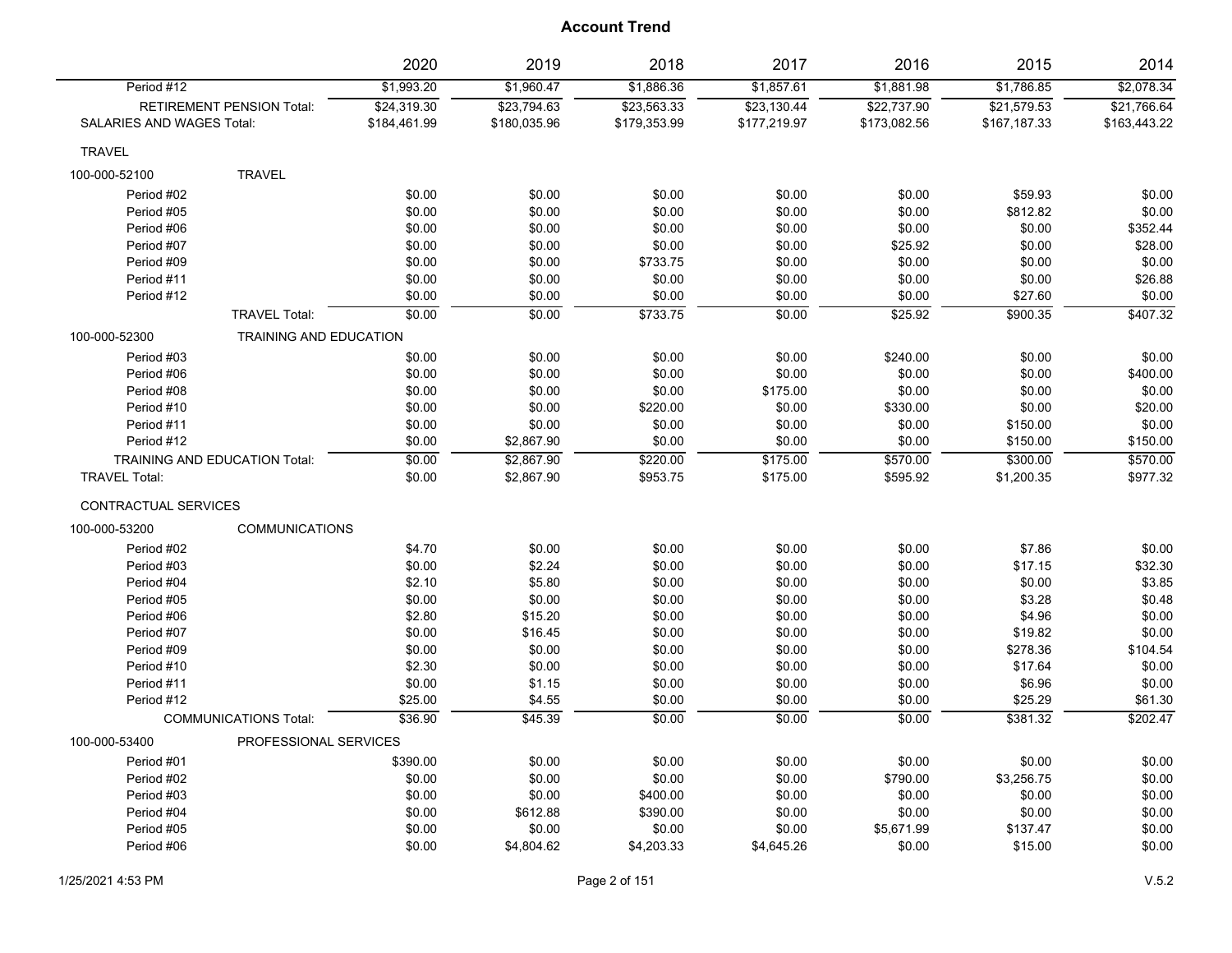|                                    |                                 | 2020        | 2019        | 2018        | 2017        | 2016        | 2015        | 2014        |
|------------------------------------|---------------------------------|-------------|-------------|-------------|-------------|-------------|-------------|-------------|
| Period #07                         |                                 | \$0.00      | \$0.00      | \$0.00      | \$0.00      | \$0.00      | \$0.00      | \$12,176.88 |
| Period #08                         |                                 | \$0.00      | \$0.00      | \$0.00      | \$0.00      | \$0.00      | \$0.00      | \$2,567.95  |
| Period #09                         |                                 | \$4,705.97  | \$0.00      | \$0.00      | \$0.00      | \$0.00      | \$0.00      | \$0.00      |
| Period #10                         |                                 | \$0.00      | \$0.00      | \$0.00      | \$0.00      | \$0.00      | \$3,005.06  | \$0.00      |
| Period #12                         |                                 | \$0.00      | \$987.00    | \$0.00      | \$0.00      | \$0.00      | \$4,206.14  | \$0.00      |
|                                    | PROFESSIONAL SERVICES Total:    | \$5,095.97  | \$6,404.50  | \$4,993.33  | \$4,645.26  | \$6,461.99  | \$10,620.42 | \$14,744.83 |
| 100-000-53600                      | <b>INSURANCE AND BONDING</b>    |             |             |             |             |             |             |             |
| Period #01                         |                                 | \$150.00    | \$0.00      | \$0.00      | \$0.00      | \$0.00      | \$0.00      | \$0.00      |
| Period #02                         |                                 | \$0.00      | \$150.00    | \$150.00    | \$0.00      | \$150.00    | \$0.00      | \$150.00    |
| Period #04                         |                                 | \$0.00      | \$0.00      | \$0.00      | \$0.00      | \$0.00      | \$150.00    | \$0.00      |
| Period #05                         |                                 | \$0.00      | \$0.00      | \$0.00      | \$150.00    | \$0.00      | \$0.00      | \$0.00      |
| Period #06                         |                                 | \$0.00      | \$0.00      | \$0.00      | \$12,316.00 | \$0.00      | \$12,783.00 | \$0.00      |
| Period #07                         |                                 | \$9,186.00  | \$13,883.00 | \$0.00      | \$0.00      | \$12,783.00 | \$0.00      | \$5,737.00  |
| Period #08                         |                                 | \$0.00      | \$0.00      | \$13,521.00 | \$0.00      | \$0.00      | \$0.00      | \$0.00      |
| Period #11                         |                                 | \$0.00      | \$0.00      | \$0.00      | \$0.00      | \$70.00     | \$0.00      | \$0.00      |
|                                    | INSURANCE AND BONDING Total:    | \$9,336.00  | \$14,033.00 | \$13,671.00 | \$12,466.00 | \$13,003.00 | \$12,933.00 | \$5,887.00  |
| 100-000-53700                      | PRINTING AND ADVERTISING        |             |             |             |             |             |             |             |
| Period #01                         |                                 | \$150.10    | \$0.00      | \$0.00      | \$0.00      | \$0.00      | \$0.00      | \$0.00      |
| Period #02                         |                                 | \$45.10     | \$0.00      | \$0.00      | \$0.00      | \$0.00      | \$0.00      | \$1,196.36  |
| Period #03                         |                                 | \$0.00      | \$853.65    | \$354.54    | \$134.06    | \$0.00      | \$695.99    | \$0.00      |
| Period #04                         |                                 | \$116.00    | \$296.83    | \$1,154.05  | \$0.00      | \$893.21    | \$28.00     | \$1,755.08  |
| Period #05                         |                                 | \$860.38    | \$0.00      | \$54.37     | \$98.33     | \$963.71    | \$28.00     | \$0.00      |
| Period #06                         |                                 | \$0.00      | \$41.00     | \$37.27     | \$34.34     | \$0.00      | \$922.23    | \$28.52     |
| Period #07                         |                                 | \$512.69    | \$538.52    | \$641.44    | \$0.00      | \$654.76    | \$76.40     | \$28.00     |
| Period #08                         |                                 | \$0.00      | \$45.10     | \$88.74     | \$875.21    | \$33.88     | \$30.80     | \$28.00     |
| Period #09                         |                                 | \$49.61     | \$221.47    | \$548.67    | \$0.46      | \$0.00      | \$569.86    | \$28.00     |
| Period #10                         |                                 | \$479.99    | \$45.10     | \$194.54    | \$585.93    | \$551.35    | \$30.80     | \$695.96    |
| Period #11                         |                                 | \$539.61    | \$45.10     | \$0.00      | \$111.81    | \$121.85    | \$0.00      | \$28.00     |
| Period #12                         |                                 | \$0.00      | \$1,270.51  | \$741.34    | \$546.23    | \$1,032.71  | \$815.41    | \$4,600.10  |
|                                    | PRINTING AND ADVERTISING Total: | \$2,753.48  | \$3,357.28  | \$3,814.96  | \$2,386.37  | \$4,251.47  | \$3,197.49  | \$8,388.02  |
| 100-000-53900                      | <b>MISC CONTRACTUAL</b>         |             |             |             |             |             |             |             |
| Period #02                         |                                 | \$0.00      | \$0.00      | \$0.00      | \$390.00    | \$0.00      | \$0.00      | \$0.00      |
| Period #03                         |                                 | \$0.00      | \$0.00      | \$0.00      | \$400.00    | \$0.00      | \$0.00      | \$0.00      |
| Period #07                         |                                 | \$0.00      | \$0.00      | \$15.00     | \$0.00      | \$0.00      | \$0.00      | \$0.00      |
| Period #10                         |                                 | \$0.00      | \$0.00      | \$175.00    | \$0.00      | \$0.00      | \$0.00      | \$0.00      |
| Period #12                         |                                 | \$0.00      | \$0.00      | \$0.00      | \$0.00      | \$4,218.00  | \$0.00      | \$0.00      |
|                                    | MISC CONTRACTUAL Total:         | \$0.00      | \$0.00      | \$190.00    | \$790.00    | \$4,218.00  | \$0.00      | \$0.00      |
| <b>CONTRACTUAL SERVICES Total:</b> |                                 | \$17,222.35 | \$23,840.17 | \$22,669.29 | \$20,287.63 | \$27,934.46 | \$27,132.23 | \$29,222.32 |
| <b>MATERIALS AND SUPPLIES</b>      |                                 |             |             |             |             |             |             |             |
| 100-000-54100                      | OFFICE SUPPLIES                 |             |             |             |             |             |             |             |
| Period #01                         |                                 | \$153.98    | \$0.00      | \$0.00      | \$0.00      | \$0.00      | \$0.00      | \$0.00      |
| Period #02                         |                                 | \$38.46     | \$0.00      | \$0.00      | \$0.00      | \$152.45    | \$301.65    | \$0.00      |
| Period #03                         |                                 | \$0.00      | \$87.02     | \$51.57     | \$383.67    | \$297.79    | \$0.00      | \$343.59    |
|                                    |                                 |             |             |             |             |             |             |             |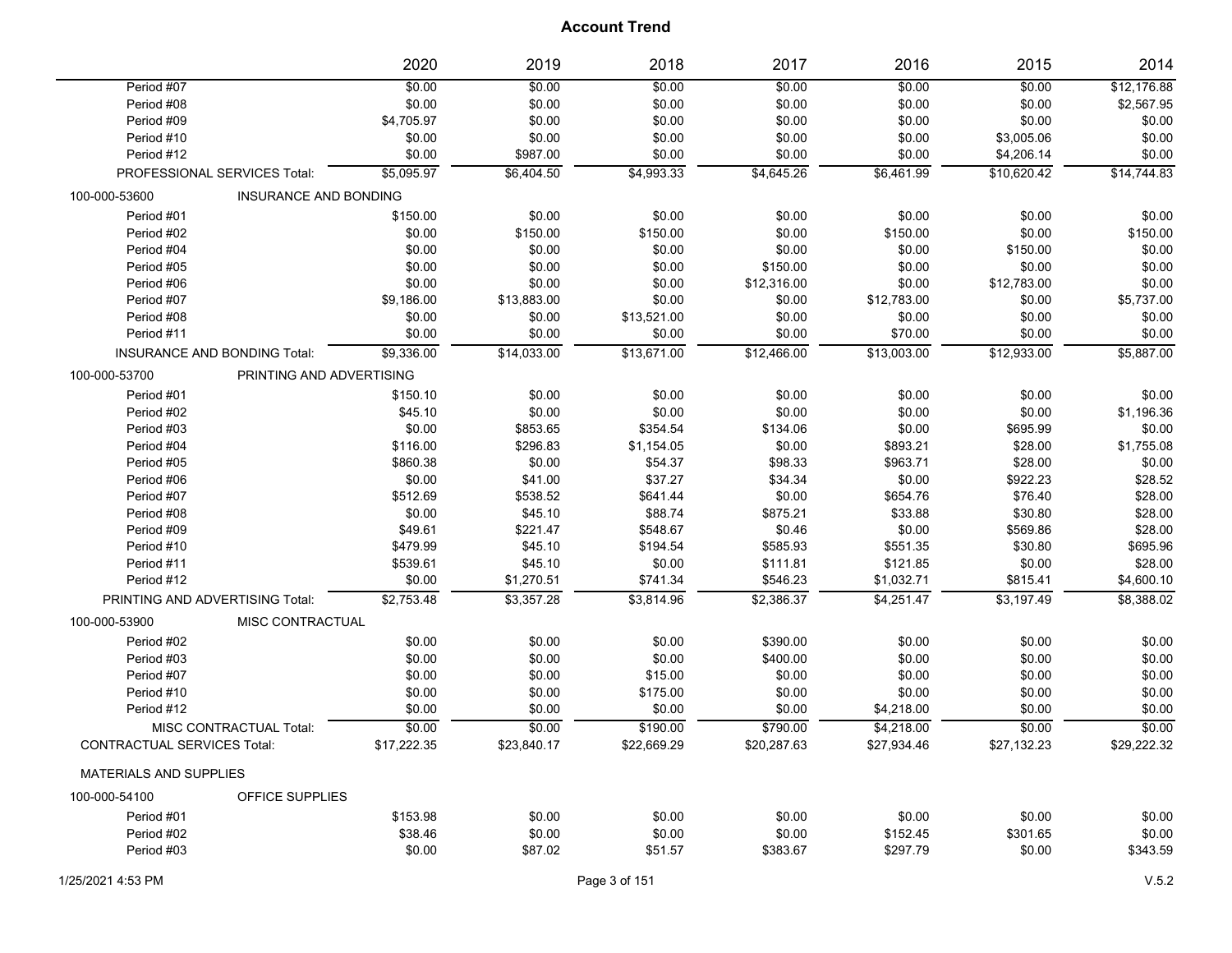|                               |                                  | 2020         | 2019         | 2018         | 2017         | 2016         | 2015         | 2014         |
|-------------------------------|----------------------------------|--------------|--------------|--------------|--------------|--------------|--------------|--------------|
| Period #04                    |                                  | \$0.00       | \$242.84     | \$427.47     | \$270.39     | \$29.44      | \$0.00       | \$0.00       |
| Period #05                    |                                  | \$27.10      | \$81.12      | \$26.44      | \$9.19       | \$38.08      | \$221.20     | \$0.00       |
| Period #06                    |                                  | \$165.59     | \$0.00       | \$189.87     | \$0.00       | \$32.99      | \$0.00       | \$0.00       |
| Period #07                    |                                  | \$51.17      | \$639.62     | \$0.00       | \$0.00       | \$107.95     | \$84.92      | \$659.22     |
| Period #08                    |                                  | \$275.94     | \$0.00       | \$124.47     | \$454.99     | \$123.13     | \$666.64     | \$0.00       |
| Period #09                    |                                  | (\$27.10)    | \$79.90      | \$0.00       | \$64.34      | (\$15.31)    | \$14.37      | \$389.02     |
| Period #10                    |                                  | \$38.63      | \$0.00       | \$291.68     | \$254.32     | \$34.58      | \$43.81      | \$275.92     |
| Period #11                    |                                  | \$0.00       | \$0.00       | \$12.99      | \$0.00       | \$206.17     | \$370.34     | \$0.00       |
| Period #12                    |                                  | \$465.25     | \$869.50     | \$0.00       | \$1,536.78   | \$572.27     | \$33.43      | \$636.96     |
|                               | OFFICE SUPPLIES Total:           | \$1,189.02   | \$2,000.00   | \$1,124.49   | \$2,973.68   | \$1,579.54   | \$1,736.36   | \$2,304.71   |
| 100-000-54200                 | <b>OPERATING SUPPLIES</b>        |              |              |              |              |              |              |              |
| Period #02                    |                                  | \$0.00       | \$390.00     | \$0.00       | \$0.00       | \$171.39     | \$111.53     | \$0.00       |
| Period #03                    |                                  | \$0.00       | \$0.00       | \$100.03     | \$0.00       | \$0.00       | \$88.82      | \$530.76     |
| Period #04                    |                                  | \$135.00     | \$0.00       | \$36.00      | \$34.99      | \$201.02     | \$0.00       | \$31.50      |
| Period #05                    |                                  | \$0.00       | \$0.00       | \$0.00       | \$40.00      | \$0.00       | \$248.90     | \$29.04      |
| Period #06                    |                                  | \$0.00       | \$16.44      | \$0.00       | \$0.00       | \$14.25      | \$0.00       | \$15.00      |
| Period #07                    |                                  | \$0.00       | \$0.00       | \$0.00       | \$15.00      | \$198.00     | \$0.00       | \$0.00       |
| Period #08                    |                                  | \$0.00       | \$0.00       | \$0.00       | \$0.00       | \$7.83       | \$36.98      | \$55.33      |
| Period #09                    |                                  | (\$135.00)   | \$0.00       | \$0.00       | \$0.00       | \$1.36       | \$86.93      | \$0.00       |
| Period #10                    |                                  | \$0.00       | \$30.94      | \$0.00       | \$0.00       | \$1,594.28   | \$67.10      | \$0.00       |
| Period #11                    |                                  | \$0.00       | \$0.00       | \$0.00       | \$186.18     | \$455.00     | \$0.00       | \$0.00       |
| Period #12                    |                                  | \$1,323.91   | \$65.50      | \$754.17     | \$1,698.46   | \$447.02     | \$998.16     | \$801.51     |
|                               | <b>OPERATING SUPPLIES Total:</b> | \$1,323.91   | \$502.88     | \$890.20     | \$1,974.63   | \$3,090.15   | \$1,638.42   | \$1,463.14   |
| MATERIALS AND SUPPLIES Total: |                                  | \$2,512.93   | \$2,502.88   | \$2,014.69   | \$4,948.31   | \$4,669.69   | \$3,374.78   | \$3,767.85   |
| <b>COUNCIL Total:</b>         |                                  | \$204,197.27 | \$209,246.91 | \$204,991.72 | \$202,630.91 | \$206,282.63 | \$198,894.69 | \$197,410.71 |
| <b>MAYOR</b>                  |                                  |              |              |              |              |              |              |              |
| <b>SALARIES AND WAGES</b>     |                                  |              |              |              |              |              |              |              |
| 100-001-51000                 | SALARIES AND WAGES               |              |              |              |              |              |              |              |
| Period #01                    |                                  | \$15,104.92  | \$14,685.12  | \$14,317.81  | \$14,364.20  | \$12,993.08  | \$18,833.87  | \$19,439.80  |
| Period #02                    |                                  | \$15,788.05  | \$15,095.55  | \$14,841.91  | \$14,799.77  | \$14,142.26  | \$13,081.72  | \$14,613.06  |
| Period #03                    |                                  | \$22,026.41  | \$15,039.34  | \$15,529.38  | \$14,676.32  | \$14,707.37  | \$13,783.20  | \$13,853.73  |
| Period #04                    |                                  | \$15,304.50  | \$15,166.77  | \$14,729.53  | \$14,680.16  | \$14,450.90  | \$14,466.45  | \$14,495.98  |
| Period #05                    |                                  | \$9,843.82   | \$15,069.94  | \$14,798.64  | \$14,785.79  | \$14,621.58  | \$13,450.22  | \$14,462.25  |
| Period #06                    |                                  | \$10,725.09  | \$15,047.59  | \$22,107.04  | \$21,984.90  | \$14,349.00  | \$12,020.13  | \$13,876.27  |
| Period #07                    |                                  | \$18,660.95  | \$14,917.75  | \$14,725.24  | \$14,652.07  | \$21,537.90  | \$19,837.72  | \$5,003.86   |
| Period #08                    |                                  | \$13,460.63  | \$22,446.31  | \$14,826.18  | \$15,439.56  | \$14,484.07  | \$13,530.20  | \$19,136.72  |
| Period #09                    |                                  | \$14,440.63  | \$13,126.26  | \$14,743.29  | \$14,450.48  | \$14,395.63  | \$13,136.58  | \$12,356.31  |
| Period #10                    |                                  | \$14,485.62  | \$13,298.31  | \$14,862.93  | \$14,581.74  | \$15,747.95  | \$13,682.21  | \$13,086.20  |
| Period #11                    |                                  | \$14,510.63  | \$13,179.06  | \$21,946.44  | \$14,437.21  | \$14,335.20  | \$13,412.26  | \$12,837.20  |
| Period #12                    |                                  | \$25,179.53  | \$20,302.83  | \$14,856.91  | \$21,522.19  | \$21,304.02  | \$20,547.76  | \$12,031.79  |
|                               | SALARIES AND WAGES Total:        | \$189,530.78 | \$187,374.83 | \$192,285.30 | \$190,374.39 | \$187,068.96 | \$179,782.32 | \$165,193.17 |
| 100-001-51100                 | <b>OVERTIME</b>                  |              |              |              |              |              |              |              |
| Period #05                    |                                  | \$0.00       | \$10.12      | \$0.00       | \$0.00       | \$0.00       | \$0.00       | \$0.00       |
|                               |                                  |              |              |              |              |              |              |              |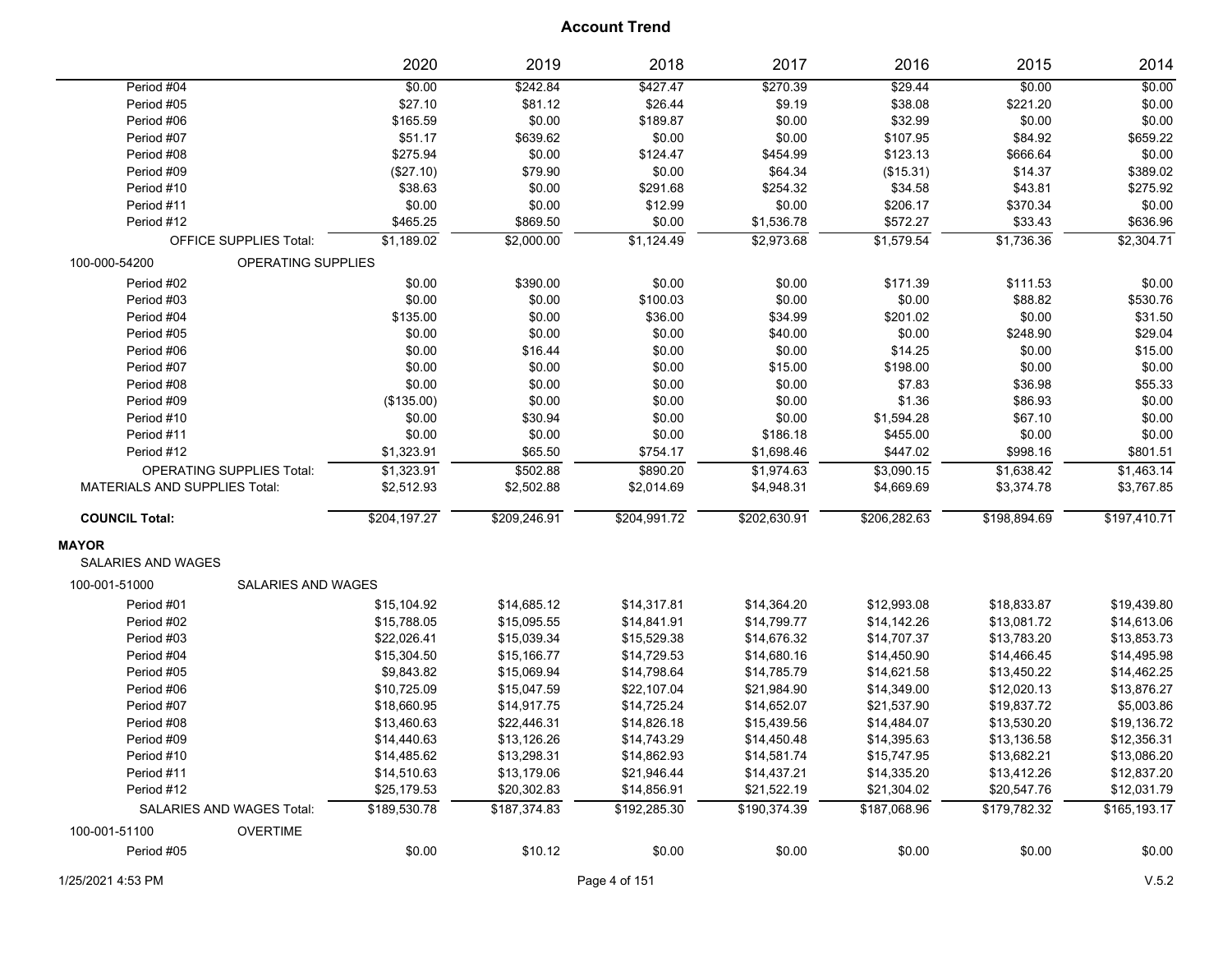|                           |                                  | 2020         | 2019         | 2018         | 2017         | 2016         | 2015         | 2014         |
|---------------------------|----------------------------------|--------------|--------------|--------------|--------------|--------------|--------------|--------------|
| Period #07                |                                  | \$0.00       | \$65.40      | \$0.00       | \$0.00       | \$0.00       | \$0.00       | \$0.00       |
| Period #12                |                                  | \$0.00       | \$0.00       | \$0.00       | \$225.68     | \$0.00       | \$0.00       | \$0.00       |
|                           | <b>OVERTIME Total:</b>           | \$0.00       | \$75.52      | \$0.00       | \$225.68     | \$0.00       | \$0.00       | \$0.00       |
| 100-001-51200             | <b>RETIREMENT PENSION</b>        |              |              |              |              |              |              |              |
| Period #01                |                                  | \$2,280.63   | \$2,179.23   | \$1,692.12   | \$2,185.91   | \$2,207.47   | \$2,005.64   | \$2,068.44   |
| Period #02                |                                  | \$2,341.87   | \$319.93     | \$1,977.97   | \$2,188.29   | \$1,463.59   | \$1,943.21   | \$220.43     |
| Period #03                |                                  | \$3,519.75   | \$2,325.23   | \$2,285.13   | \$2,247.46   | \$2,742.03   | \$1,996.20   | \$4,075.84   |
| Period #04                |                                  | \$2,451.99   | \$3,380.13   | \$3,292.69   | \$2,233.13   | \$2,199.90   | \$2,104.40   | \$2,114.65   |
| Period #05                |                                  | \$1,896.70   | \$2,323.45   | \$2,386.26   | \$3,356.19   | \$3,199.19   | \$2,188.94   | \$2,204.10   |
| Period #06                |                                  | \$1,448.81   | \$4,392.00   | \$2,281.08   | \$2,247.92   | \$2,216.44   | \$2,779.00   | \$3,147.18   |
| Period #07                |                                  | \$2,007.44   | \$2,303.42   | \$2,268.47   | \$2,229.77   | \$2,284.29   | \$2,119.56   | \$2,253.85   |
| Period #08                |                                  | \$1,932.03   | \$2,414.63   | \$2,270.11   | \$2,228.16   | \$2,187.88   | \$2,008.48   | \$1,989.26   |
| Period #09                |                                  | \$3,103.38   | \$3,222.27   | \$2,283.04   | \$2,203.27   | \$2,199.36   | \$2,053.44   | \$1,909.16   |
| Period #10                |                                  | \$2,226.19   | \$1,998.39   | \$3,313.83   | \$3,350.53   | \$2,206.35   | \$2,006.20   | \$1,872.20   |
| Period #11                |                                  | \$2,237.75   | \$2,046.45   | \$2,389.80   | \$2,240.84   | \$3,198.19   | \$3,017.67   | \$1,983.35   |
| Period #12                |                                  | \$2,396.79   | \$2,087.35   | \$2,245.83   | \$2,199.97   | \$2,249.03   | \$2,026.81   | \$2,683.46   |
|                           | <b>RETIREMENT PENSION Total:</b> | \$27,843.33  | \$28,992.48  | \$28,686.33  | \$28,911.44  | \$28,353.72  | \$26,249.55  | \$26,521.92  |
| 100-001-51800             | <b>COMP TIME PAID</b>            |              |              |              |              |              |              |              |
| Period #05                |                                  | \$228.20     | \$0.00       | \$0.00       | \$0.00       | \$0.00       | \$0.00       | \$0.00       |
|                           | <b>COMP TIME PAID Total:</b>     | \$228.20     | \$0.00       | \$0.00       | \$0.00       | 50.00        | \$0.00       | \$0.00       |
| SALARIES AND WAGES Total: |                                  | \$217,602.31 | \$216,442.83 | \$220,971.63 | \$219,511.51 | \$215,422.68 | \$206,031.87 | \$191,715.09 |
| <b>TRAVEL</b>             |                                  |              |              |              |              |              |              |              |
| 100-001-52100             | <b>TRAVEL</b>                    |              |              |              |              |              |              |              |
| Period #01                |                                  | \$25.11      | \$0.00       | \$0.00       | \$0.00       | \$0.00       | \$0.00       | \$35.66      |
| Period #02                |                                  | \$0.00       | \$138.78     | \$93.28      | \$80.85      | \$184.70     | \$118.42     | \$100.76     |
| Period #03                |                                  | \$0.00       | \$0.00       | \$158.08     | \$136.17     | \$91.19      | \$104.41     | \$50.39      |
| Period #04                |                                  | \$0.00       | \$125.33     | \$130.29     | \$32.36      | \$462.49     | \$119.57     | \$63.56      |
| Period #05                |                                  | \$0.00       | \$96.78      | \$52.75      | \$133.35     | \$191.56     | \$1,519.09   | \$152.90     |
| Period #06                |                                  | \$0.00       | \$830.16     | \$227.59     | \$2,056.85   | \$1,301.11   | \$303.31     | \$116.31     |
| Period #07                |                                  | \$0.00       | \$534.66     | \$439.59     | \$214.25     | \$753.08     | \$43.78      | \$125.07     |
| Period #08                |                                  | \$0.00       | \$54.29      | \$46.75      | \$101.16     | \$74.44      | \$74.97      | \$31.00      |
| Period #09                |                                  | \$0.00       | \$101.50     | \$134.37     | \$330.98     | \$60.67      | \$34.57      | \$26.49      |
| Period #10                |                                  | \$0.00       | \$128.94     | \$89.90      | \$346.99     | \$92.98      | \$107.61     | \$315.06     |
| Period #11                |                                  | \$0.00       | \$663.19     | \$104.90     | \$116.69     | \$90.05      | \$74.47      | \$73.04      |
| Period #12                |                                  | \$0.00       | \$95.97      | \$66.36      | \$158.23     | \$371.13     | \$102.75     | \$190.95     |
|                           | <b>TRAVEL Total:</b>             | \$25.11      | \$2,769.60   | \$1,543.86   | \$3,707.88   | \$3,673.40   | \$2,602.95   | \$1,281.19   |
| 100-001-52300             | TRAINING AND EDUCATION           |              |              |              |              |              |              |              |
| Period #01                |                                  | \$489.23     | \$894.60     | \$0.00       | \$0.00       | \$0.00       | \$0.00       | \$0.00       |
| Period #02                |                                  | \$0.00       | \$0.00       | \$2,095.58   | \$0.00       | \$0.00       | \$0.00       | \$0.00       |
| Period #03                |                                  | \$0.00       | \$0.00       | \$128.00     | \$0.00       | \$3,052.00   | \$0.00       | \$0.00       |
| Period #04                |                                  | \$0.00       | \$0.00       | \$0.00       | \$0.00       | \$180.00     | \$0.00       | \$0.00       |
| Period #05                |                                  | \$2,372.25   | \$0.00       | \$0.00       | \$70.00      | \$0.00       | \$0.00       | \$0.00       |
| Period #06                |                                  | \$0.00       | \$1,962.25   | \$1,131.22   | \$0.00       | \$0.00       | \$0.00       | \$0.00       |
|                           |                                  |              |              |              |              |              |              |              |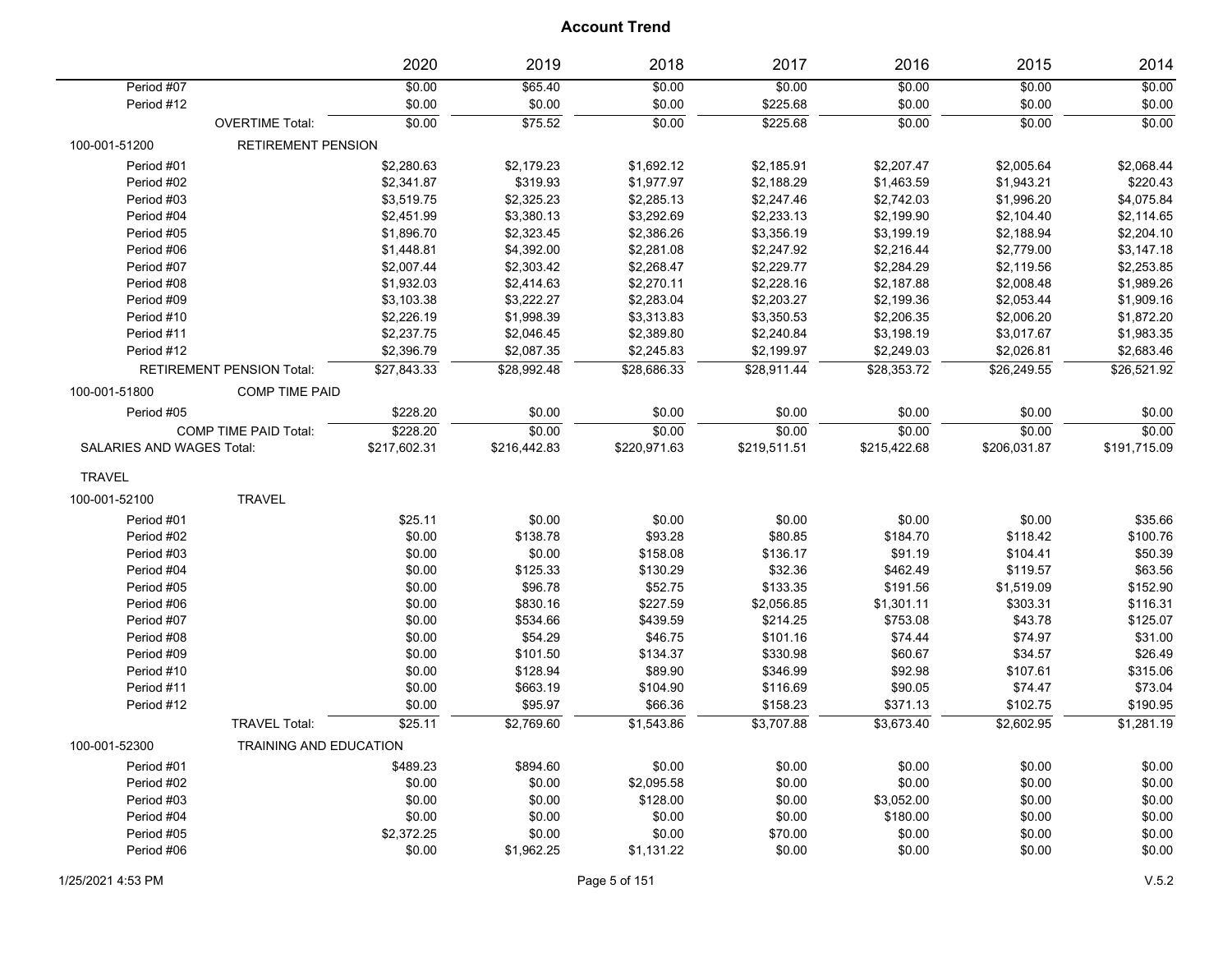|                             |                                      | 2020       | 2019       | 2018        | 2017       | 2016        | 2015       | 2014       |
|-----------------------------|--------------------------------------|------------|------------|-------------|------------|-------------|------------|------------|
| Period #07                  |                                      | \$0.00     | \$0.00     | \$773.20    | \$0.00     | \$0.00      | \$0.00     | \$0.00     |
| Period #08                  |                                      | \$0.00     | \$1,119.54 | \$0.00      | \$145.00   | \$948.00    | \$0.00     | \$0.00     |
| Period #10                  |                                      | \$0.00     | \$325.00   | \$135.00    | \$355.00   | \$335.00    | \$0.00     | \$0.00     |
| Period #12                  |                                      | \$0.00     | \$0.00     | \$247.50    | \$0.00     | \$0.00      | \$0.00     | \$0.00     |
|                             | <b>TRAINING AND EDUCATION Total:</b> | \$2,861.48 | \$4,301.39 | \$4,510.50  | \$570.00   | \$4,515.00  | \$0.00     | \$0.00     |
| <b>TRAVEL Total:</b>        |                                      | \$2,886.59 | \$7,070.99 | \$6,054.36  | \$4,277.88 | \$8,188.40  | \$2,602.95 | \$1,281.19 |
| <b>CONTRACTUAL SERVICES</b> |                                      |            |            |             |            |             |            |            |
| 100-001-53200               | <b>COMMUNICATIONS</b>                |            |            |             |            |             |            |            |
| Period #02                  |                                      | \$137.69   | \$95.46    | \$89.91     | \$11.61    | \$37.31     | \$15.09    | \$552.11   |
| Period #03                  |                                      | \$60.54    | \$81.10    | \$71.36     | \$11.98    | \$18.96     | \$15.99    | \$229.04   |
| Period #04                  |                                      | \$117.13   | \$148.09   | \$121.08    | \$0.00     | \$31.39     | \$16.49    | \$26.85    |
| Period #05                  |                                      | \$79.17    | \$59.43    | \$12.69     | \$34.96    | \$36.72     | \$882.46   | \$190.21   |
| Period #06                  |                                      | \$75.12    | \$12.50    | \$97.43     | \$27.41    | \$35.94     | \$92.51    | \$85.07    |
| Period #07                  |                                      | \$61.72    | \$145.31   | \$117.12    | \$15.18    | \$31.62     | \$195.69   | \$110.67   |
| Period #08                  |                                      | \$0.00     | \$82.79    | \$100.37    | \$20.24    | \$36.12     | \$135.36   | \$0.00     |
| Period #09                  |                                      | \$173.81   | \$18.50    | \$16.54     | \$19.78    | \$16.74     | \$25.04    | \$196.80   |
| Period #10                  |                                      | \$180.05   | \$125.98   | \$308.23    | \$12.84    | \$9.81      | \$118.17   | \$133.24   |
| Period #11                  |                                      | \$19.50    | \$82.72    | \$62.04     | \$11.50    | \$9.55      | \$132.95   | \$17.85    |
| Period #12                  |                                      | \$161.37   | \$126.14   | \$177.92    | \$579.40   | \$69.38     | \$261.78   | \$190.29   |
|                             | <b>COMMUNICATIONS Total:</b>         | \$1.066.10 | \$978.02   | \$1.174.69  | \$744.90   | \$333.54    | \$1,891.53 | \$1,732.13 |
| 100-001-53400               | PROFESSIONAL SERVICES                |            |            |             |            |             |            |            |
| Period #02                  |                                      | \$145.00   | \$5.00     | \$145.00    | \$145.00   | \$145.00    | \$0.00     | \$0.00     |
| Period #03                  |                                      | \$0.00     | \$140.00   | \$0.00      | \$0.00     | \$0.00      | \$0.00     | \$0.00     |
|                             | PROFESSIONAL SERVICES Total:         | \$145.00   | \$145.00   | \$145.00    | \$145.00   | \$145.00    | \$0.00     | \$0.00     |
| 100-001-53600               | <b>INSURANCE AND BONDING</b>         |            |            |             |            |             |            |            |
| Period #02                  |                                      | \$0.00     | \$0.00     | \$0.00      | \$0.00     | \$533.00    | \$0.00     | \$0.00     |
| Period #06                  |                                      | \$0.00     | \$0.00     | \$0.00      | \$9,501.30 | \$0.00      | \$9,794.04 | \$0.00     |
| Period #07                  |                                      | \$8,977.37 | \$9,002.08 | \$0.00      | \$0.00     | \$9,486.08  | \$0.00     | \$7,416.17 |
| Period #08                  |                                      | \$0.00     | \$0.00     | \$10,339.35 | \$0.00     | \$0.00      | \$0.00     | \$0.00     |
| Period #12                  |                                      | \$0.00     | \$533.00   | \$0.00      | \$0.00     | \$0.00      | \$0.00     | \$0.00     |
|                             | <b>INSURANCE AND BONDING Total:</b>  | \$8,977.37 | \$9,535.08 | \$10,339.35 | \$9,501.30 | \$10,019.08 | \$9,794.04 | \$7,416.17 |
| 100-001-53700               | PRINTING AND ADVERTISING             |            |            |             |            |             |            |            |
| Period #04                  |                                      | \$0.00     | \$0.00     | \$230.86    | \$285.55   | \$0.00      | \$0.00     | \$0.00     |
| Period #05                  |                                      | \$0.00     | \$0.00     | \$0.00      | \$0.00     | \$841.00    | \$0.00     | \$0.00     |
| Period #06                  |                                      | \$0.00     | \$0.00     | \$0.00      | \$0.00     | \$0.00      | \$30.95    | \$0.00     |
| Period #08                  |                                      | \$0.00     | \$0.00     | \$0.00      | \$235.00   | \$0.00      | \$0.00     | \$0.00     |
| Period #09                  |                                      | \$0.00     | \$0.00     | \$0.00      | \$0.00     | \$172.50    | \$0.00     | \$0.00     |
| Period #10                  |                                      | \$326.76   | \$0.00     | \$0.00      | \$0.00     | \$0.00      | \$0.00     | \$0.00     |
| Period #11                  |                                      | \$0.00     | \$0.00     | \$0.00      | \$0.00     | \$499.00    | \$0.00     | \$0.00     |
|                             | PRINTING AND ADVERTISING Total:      | \$326.76   | \$0.00     | \$230.86    | \$520.55   | \$1,512.50  | \$30.95    | \$0.00     |
| 100-001-53900               | MISC CONTRACTUAL                     |            |            |             |            |             |            |            |
| Period #01                  |                                      | \$2,309.50 | \$31.84    | \$0.00      | \$0.00     | \$0.00      | \$0.00     | \$0.00     |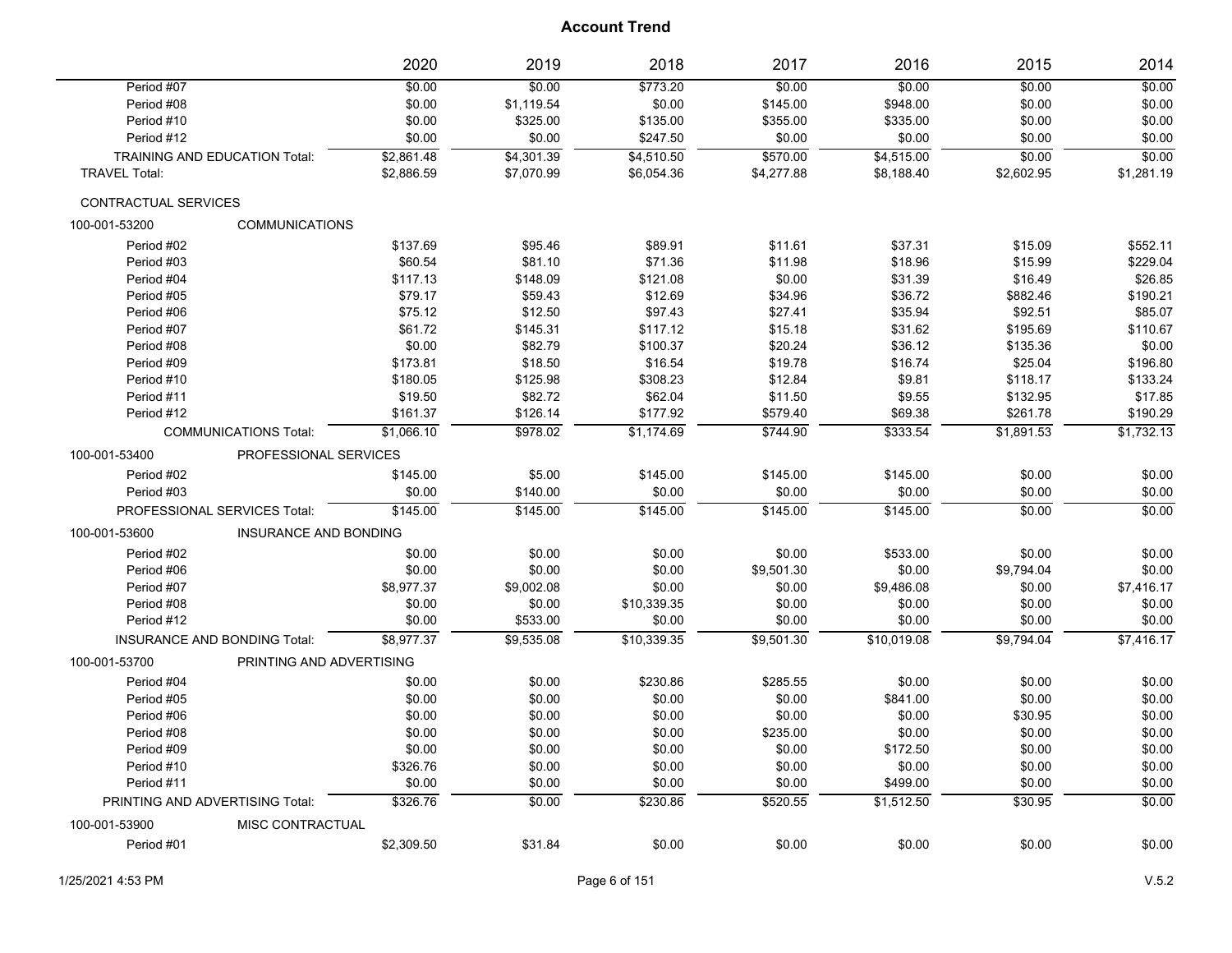| \$0.00<br>\$1,753.09<br>\$1,988.83<br>\$1,800.00<br>\$0.00<br>\$0.00<br>\$3,700.00<br>Period #02<br>\$0.00<br>\$0.00<br>Period #03<br>\$36.59<br>\$31.99<br>\$250.00<br>\$3,278.00<br>\$0.00<br>\$41.24<br>\$36.59<br>\$0.00<br>\$0.00<br>Period #04<br>\$49.99<br>\$0.00<br>\$0.00<br>\$0.00<br>\$36.59<br>\$376.64<br>\$0.00<br>Period #05<br>\$0.00<br>\$130.00<br>\$1,700.00<br>\$0.00<br>\$27.34<br>\$43.98<br>Period #06<br>\$0.00<br>\$0.00<br>\$45.00<br>(\$1,955.00)<br>\$62.09<br>\$0.00<br>Period #07<br>\$136.86<br>\$3,853.29<br>\$3,699.00<br>\$0.00<br>\$3,459.00<br>\$136.59<br>\$31.84<br>\$135.00<br>\$111.49<br>\$0.00<br>\$0.00<br>\$0.00<br>Period #08<br>\$0.00<br>\$4.50<br>\$476.84<br>\$0.00<br>\$19.98<br>\$61.00<br>\$0.00<br>Period #09<br>\$200.00<br>\$222.34<br>\$200.00<br>\$251.80<br>\$200.00<br>\$200.00<br>\$100.00<br>Period #10<br>\$31.84<br>\$0.00<br>\$0.00<br>\$0.00<br>\$0.00<br>Period #11<br>\$1,009.98<br>\$162.00<br>Period #12<br>\$2,410.20<br>\$41.19<br>\$0.00<br>\$0.00<br>\$0.00<br>\$0.00<br>\$814.50<br>\$6,552.89<br>\$1,945.00<br>\$5,304.00<br>MISC CONTRACTUAL Total:<br>\$5,270.73<br>\$3,529.65<br>\$7,310.27<br>\$3,831.00<br><b>CONTRACTUAL SERVICES Total:</b><br>\$14,452.30<br>\$15,785.96<br>\$14,187.75<br>\$19,200.17<br>\$17,464.64<br>\$15,841.12<br>\$13,661.52<br><b>MATERIALS AND SUPPLIES</b><br>OFFICE SUPPLIES<br>100-001-54100<br>Period #01<br>\$0.00<br>\$0.00<br>\$0.00<br>\$0.00<br>\$28.83<br>\$0.00<br>\$0.00<br>\$0.00<br>\$46.43<br>\$0.00<br>\$0.00<br>\$389.80<br>Period #02<br>\$19.32<br>\$563.02<br>\$71.72<br>\$0.00<br>Period #03<br>\$0.00<br>\$31.18<br>\$0.00<br>\$16.00<br>\$361.56<br>\$0.00<br>\$0.00<br>\$0.00<br>\$0.00<br>\$0.00<br>Period #04<br>(\$46.43)<br>\$176.64<br>\$0.00<br>Period #05<br>\$0.00<br>\$229.78<br>\$0.00<br>\$23.98<br>\$29.97<br>(\$167.63)<br>\$0.00<br>\$0.00<br>\$0.00<br>\$0.00<br>Period #06<br>\$0.00<br>\$151.97<br>\$17.97<br>\$0.00<br>\$0.00<br>\$0.00<br>Period #07<br>\$207.89<br>\$0.00<br>\$0.00<br>\$154.26<br>\$271.23<br>\$0.00<br>\$0.00<br>Period #08<br>\$0.00<br>\$0.00<br>\$115.32<br>\$0.00<br>\$0.00<br>(\$220.26)<br>\$0.00<br>\$72.81<br>\$15.31<br>\$0.00<br>Period #09<br>\$0.00<br>\$24.35<br>Period #10<br>\$0.00<br>\$0.00<br>\$0.00<br>\$331.49<br>\$218.31<br>\$0.00<br>\$0.00<br>\$0.00<br>\$0.00<br>\$0.00<br>\$0.00<br>\$102.31<br>\$14.97<br>Period #11<br>\$42.65<br>Period #12<br>\$0.00<br>\$117.33<br>\$590.80<br>\$0.00<br>\$193.50<br>\$23.05<br>\$437.20<br><b>OFFICE SUPPLIES Total:</b><br>\$258.86<br>\$714.11<br>\$799.40<br>\$991.03<br>\$600.00<br>\$418.83<br>100-001-54200<br>OPERATING SUPPLIES<br>Period #01<br>\$0.00<br>\$0.00<br>\$0.00<br>\$0.00<br>\$0.00<br>\$0.00<br>\$68.51<br>\$445.00<br>\$780.96<br>\$41.94<br>\$152.95<br>\$50.67<br>Period #02<br>\$148.09<br>\$176.43<br>\$218.82<br>\$0.00<br>\$255.50<br>\$229.97<br>\$199.22<br>\$0.00<br>Period #03<br>\$88.15<br>\$0.00<br>\$0.00<br>\$65.46<br>\$30.22<br>\$25.47<br>\$319.00<br>Period #04<br>\$181.69<br>\$0.00<br>\$0.00<br>\$61.82<br>\$577.97<br>\$94.39<br>\$693.00<br>Period #05<br>(\$13.54)<br>\$896.52<br>\$92.84<br>\$30.99<br>Period #06<br>\$0.00<br>\$722.86<br>\$399.00<br>\$483.41<br>\$0.00<br>\$35.99<br>\$27.09<br>\$199.50<br>\$0.00<br>\$78.15<br>\$550.43<br>Period #07<br>\$247.98<br>\$150.15<br>\$63.31<br>\$25.47<br>\$154.56<br>Period #08<br>\$243.50<br>\$484.04<br>\$176.60<br>\$0.00<br>\$159.13<br>\$695.43<br>\$406.17<br>\$339.98<br>\$1,806.51<br>Period #09<br>\$0.00<br>\$295.38<br>\$275.32<br>\$190.44<br>\$0.00<br>\$165.44<br>Period #10<br>\$673.26<br>\$80.00<br>Period #11<br>\$419.90<br>\$0.00<br>\$425.13<br>\$304.52<br>\$966.67<br>\$0.00<br>\$70.65<br>\$119.52<br>\$1,170.33<br>\$811.56<br>\$900.19<br>\$2,580.03<br>\$428.00<br>Period #12<br>\$2,358.52<br>\$2,541.97<br><b>OPERATING SUPPLIES Total:</b><br>\$1,578.95<br>\$2,318.89<br>\$4,094.63<br>\$5,625.15<br>\$4,719.53<br><b>MATERIALS AND SUPPLIES Total:</b><br>\$1,837.81<br>\$2,777.35<br>\$3,033.00<br>\$4,894.03<br>\$3,533.00<br>\$6,225.15<br>\$5,156.73 |  | 2020 | 2019 | 2018 | 2017 | 2016 | 2015 | 2014 |
|-----------------------------------------------------------------------------------------------------------------------------------------------------------------------------------------------------------------------------------------------------------------------------------------------------------------------------------------------------------------------------------------------------------------------------------------------------------------------------------------------------------------------------------------------------------------------------------------------------------------------------------------------------------------------------------------------------------------------------------------------------------------------------------------------------------------------------------------------------------------------------------------------------------------------------------------------------------------------------------------------------------------------------------------------------------------------------------------------------------------------------------------------------------------------------------------------------------------------------------------------------------------------------------------------------------------------------------------------------------------------------------------------------------------------------------------------------------------------------------------------------------------------------------------------------------------------------------------------------------------------------------------------------------------------------------------------------------------------------------------------------------------------------------------------------------------------------------------------------------------------------------------------------------------------------------------------------------------------------------------------------------------------------------------------------------------------------------------------------------------------------------------------------------------------------------------------------------------------------------------------------------------------------------------------------------------------------------------------------------------------------------------------------------------------------------------------------------------------------------------------------------------------------------------------------------------------------------------------------------------------------------------------------------------------------------------------------------------------------------------------------------------------------------------------------------------------------------------------------------------------------------------------------------------------------------------------------------------------------------------------------------------------------------------------------------------------------------------------------------------------------------------------------------------------------------------------------------------------------------------------------------------------------------------------------------------------------------------------------------------------------------------------------------------------------------------------------------------------------------------------------------------------------------------------------------------------------------------------------------------------------------------------------------------------------------------------------------------------------------------------------------------------------------------------------------------------------------------------------------------------------------------------------------------------------------------------------------------------------------------------------------------------------------------------------------------------------------------------------------------------------------------|--|------|------|------|------|------|------|------|
|                                                                                                                                                                                                                                                                                                                                                                                                                                                                                                                                                                                                                                                                                                                                                                                                                                                                                                                                                                                                                                                                                                                                                                                                                                                                                                                                                                                                                                                                                                                                                                                                                                                                                                                                                                                                                                                                                                                                                                                                                                                                                                                                                                                                                                                                                                                                                                                                                                                                                                                                                                                                                                                                                                                                                                                                                                                                                                                                                                                                                                                                                                                                                                                                                                                                                                                                                                                                                                                                                                                                                                                                                                                                                                                                                                                                                                                                                                                                                                                                                                                                                                                                         |  |      |      |      |      |      |      |      |
|                                                                                                                                                                                                                                                                                                                                                                                                                                                                                                                                                                                                                                                                                                                                                                                                                                                                                                                                                                                                                                                                                                                                                                                                                                                                                                                                                                                                                                                                                                                                                                                                                                                                                                                                                                                                                                                                                                                                                                                                                                                                                                                                                                                                                                                                                                                                                                                                                                                                                                                                                                                                                                                                                                                                                                                                                                                                                                                                                                                                                                                                                                                                                                                                                                                                                                                                                                                                                                                                                                                                                                                                                                                                                                                                                                                                                                                                                                                                                                                                                                                                                                                                         |  |      |      |      |      |      |      |      |
|                                                                                                                                                                                                                                                                                                                                                                                                                                                                                                                                                                                                                                                                                                                                                                                                                                                                                                                                                                                                                                                                                                                                                                                                                                                                                                                                                                                                                                                                                                                                                                                                                                                                                                                                                                                                                                                                                                                                                                                                                                                                                                                                                                                                                                                                                                                                                                                                                                                                                                                                                                                                                                                                                                                                                                                                                                                                                                                                                                                                                                                                                                                                                                                                                                                                                                                                                                                                                                                                                                                                                                                                                                                                                                                                                                                                                                                                                                                                                                                                                                                                                                                                         |  |      |      |      |      |      |      |      |
|                                                                                                                                                                                                                                                                                                                                                                                                                                                                                                                                                                                                                                                                                                                                                                                                                                                                                                                                                                                                                                                                                                                                                                                                                                                                                                                                                                                                                                                                                                                                                                                                                                                                                                                                                                                                                                                                                                                                                                                                                                                                                                                                                                                                                                                                                                                                                                                                                                                                                                                                                                                                                                                                                                                                                                                                                                                                                                                                                                                                                                                                                                                                                                                                                                                                                                                                                                                                                                                                                                                                                                                                                                                                                                                                                                                                                                                                                                                                                                                                                                                                                                                                         |  |      |      |      |      |      |      |      |
|                                                                                                                                                                                                                                                                                                                                                                                                                                                                                                                                                                                                                                                                                                                                                                                                                                                                                                                                                                                                                                                                                                                                                                                                                                                                                                                                                                                                                                                                                                                                                                                                                                                                                                                                                                                                                                                                                                                                                                                                                                                                                                                                                                                                                                                                                                                                                                                                                                                                                                                                                                                                                                                                                                                                                                                                                                                                                                                                                                                                                                                                                                                                                                                                                                                                                                                                                                                                                                                                                                                                                                                                                                                                                                                                                                                                                                                                                                                                                                                                                                                                                                                                         |  |      |      |      |      |      |      |      |
|                                                                                                                                                                                                                                                                                                                                                                                                                                                                                                                                                                                                                                                                                                                                                                                                                                                                                                                                                                                                                                                                                                                                                                                                                                                                                                                                                                                                                                                                                                                                                                                                                                                                                                                                                                                                                                                                                                                                                                                                                                                                                                                                                                                                                                                                                                                                                                                                                                                                                                                                                                                                                                                                                                                                                                                                                                                                                                                                                                                                                                                                                                                                                                                                                                                                                                                                                                                                                                                                                                                                                                                                                                                                                                                                                                                                                                                                                                                                                                                                                                                                                                                                         |  |      |      |      |      |      |      |      |
|                                                                                                                                                                                                                                                                                                                                                                                                                                                                                                                                                                                                                                                                                                                                                                                                                                                                                                                                                                                                                                                                                                                                                                                                                                                                                                                                                                                                                                                                                                                                                                                                                                                                                                                                                                                                                                                                                                                                                                                                                                                                                                                                                                                                                                                                                                                                                                                                                                                                                                                                                                                                                                                                                                                                                                                                                                                                                                                                                                                                                                                                                                                                                                                                                                                                                                                                                                                                                                                                                                                                                                                                                                                                                                                                                                                                                                                                                                                                                                                                                                                                                                                                         |  |      |      |      |      |      |      |      |
|                                                                                                                                                                                                                                                                                                                                                                                                                                                                                                                                                                                                                                                                                                                                                                                                                                                                                                                                                                                                                                                                                                                                                                                                                                                                                                                                                                                                                                                                                                                                                                                                                                                                                                                                                                                                                                                                                                                                                                                                                                                                                                                                                                                                                                                                                                                                                                                                                                                                                                                                                                                                                                                                                                                                                                                                                                                                                                                                                                                                                                                                                                                                                                                                                                                                                                                                                                                                                                                                                                                                                                                                                                                                                                                                                                                                                                                                                                                                                                                                                                                                                                                                         |  |      |      |      |      |      |      |      |
|                                                                                                                                                                                                                                                                                                                                                                                                                                                                                                                                                                                                                                                                                                                                                                                                                                                                                                                                                                                                                                                                                                                                                                                                                                                                                                                                                                                                                                                                                                                                                                                                                                                                                                                                                                                                                                                                                                                                                                                                                                                                                                                                                                                                                                                                                                                                                                                                                                                                                                                                                                                                                                                                                                                                                                                                                                                                                                                                                                                                                                                                                                                                                                                                                                                                                                                                                                                                                                                                                                                                                                                                                                                                                                                                                                                                                                                                                                                                                                                                                                                                                                                                         |  |      |      |      |      |      |      |      |
|                                                                                                                                                                                                                                                                                                                                                                                                                                                                                                                                                                                                                                                                                                                                                                                                                                                                                                                                                                                                                                                                                                                                                                                                                                                                                                                                                                                                                                                                                                                                                                                                                                                                                                                                                                                                                                                                                                                                                                                                                                                                                                                                                                                                                                                                                                                                                                                                                                                                                                                                                                                                                                                                                                                                                                                                                                                                                                                                                                                                                                                                                                                                                                                                                                                                                                                                                                                                                                                                                                                                                                                                                                                                                                                                                                                                                                                                                                                                                                                                                                                                                                                                         |  |      |      |      |      |      |      |      |
|                                                                                                                                                                                                                                                                                                                                                                                                                                                                                                                                                                                                                                                                                                                                                                                                                                                                                                                                                                                                                                                                                                                                                                                                                                                                                                                                                                                                                                                                                                                                                                                                                                                                                                                                                                                                                                                                                                                                                                                                                                                                                                                                                                                                                                                                                                                                                                                                                                                                                                                                                                                                                                                                                                                                                                                                                                                                                                                                                                                                                                                                                                                                                                                                                                                                                                                                                                                                                                                                                                                                                                                                                                                                                                                                                                                                                                                                                                                                                                                                                                                                                                                                         |  |      |      |      |      |      |      |      |
|                                                                                                                                                                                                                                                                                                                                                                                                                                                                                                                                                                                                                                                                                                                                                                                                                                                                                                                                                                                                                                                                                                                                                                                                                                                                                                                                                                                                                                                                                                                                                                                                                                                                                                                                                                                                                                                                                                                                                                                                                                                                                                                                                                                                                                                                                                                                                                                                                                                                                                                                                                                                                                                                                                                                                                                                                                                                                                                                                                                                                                                                                                                                                                                                                                                                                                                                                                                                                                                                                                                                                                                                                                                                                                                                                                                                                                                                                                                                                                                                                                                                                                                                         |  |      |      |      |      |      |      |      |
|                                                                                                                                                                                                                                                                                                                                                                                                                                                                                                                                                                                                                                                                                                                                                                                                                                                                                                                                                                                                                                                                                                                                                                                                                                                                                                                                                                                                                                                                                                                                                                                                                                                                                                                                                                                                                                                                                                                                                                                                                                                                                                                                                                                                                                                                                                                                                                                                                                                                                                                                                                                                                                                                                                                                                                                                                                                                                                                                                                                                                                                                                                                                                                                                                                                                                                                                                                                                                                                                                                                                                                                                                                                                                                                                                                                                                                                                                                                                                                                                                                                                                                                                         |  |      |      |      |      |      |      |      |
|                                                                                                                                                                                                                                                                                                                                                                                                                                                                                                                                                                                                                                                                                                                                                                                                                                                                                                                                                                                                                                                                                                                                                                                                                                                                                                                                                                                                                                                                                                                                                                                                                                                                                                                                                                                                                                                                                                                                                                                                                                                                                                                                                                                                                                                                                                                                                                                                                                                                                                                                                                                                                                                                                                                                                                                                                                                                                                                                                                                                                                                                                                                                                                                                                                                                                                                                                                                                                                                                                                                                                                                                                                                                                                                                                                                                                                                                                                                                                                                                                                                                                                                                         |  |      |      |      |      |      |      |      |
|                                                                                                                                                                                                                                                                                                                                                                                                                                                                                                                                                                                                                                                                                                                                                                                                                                                                                                                                                                                                                                                                                                                                                                                                                                                                                                                                                                                                                                                                                                                                                                                                                                                                                                                                                                                                                                                                                                                                                                                                                                                                                                                                                                                                                                                                                                                                                                                                                                                                                                                                                                                                                                                                                                                                                                                                                                                                                                                                                                                                                                                                                                                                                                                                                                                                                                                                                                                                                                                                                                                                                                                                                                                                                                                                                                                                                                                                                                                                                                                                                                                                                                                                         |  |      |      |      |      |      |      |      |
|                                                                                                                                                                                                                                                                                                                                                                                                                                                                                                                                                                                                                                                                                                                                                                                                                                                                                                                                                                                                                                                                                                                                                                                                                                                                                                                                                                                                                                                                                                                                                                                                                                                                                                                                                                                                                                                                                                                                                                                                                                                                                                                                                                                                                                                                                                                                                                                                                                                                                                                                                                                                                                                                                                                                                                                                                                                                                                                                                                                                                                                                                                                                                                                                                                                                                                                                                                                                                                                                                                                                                                                                                                                                                                                                                                                                                                                                                                                                                                                                                                                                                                                                         |  |      |      |      |      |      |      |      |
|                                                                                                                                                                                                                                                                                                                                                                                                                                                                                                                                                                                                                                                                                                                                                                                                                                                                                                                                                                                                                                                                                                                                                                                                                                                                                                                                                                                                                                                                                                                                                                                                                                                                                                                                                                                                                                                                                                                                                                                                                                                                                                                                                                                                                                                                                                                                                                                                                                                                                                                                                                                                                                                                                                                                                                                                                                                                                                                                                                                                                                                                                                                                                                                                                                                                                                                                                                                                                                                                                                                                                                                                                                                                                                                                                                                                                                                                                                                                                                                                                                                                                                                                         |  |      |      |      |      |      |      |      |
|                                                                                                                                                                                                                                                                                                                                                                                                                                                                                                                                                                                                                                                                                                                                                                                                                                                                                                                                                                                                                                                                                                                                                                                                                                                                                                                                                                                                                                                                                                                                                                                                                                                                                                                                                                                                                                                                                                                                                                                                                                                                                                                                                                                                                                                                                                                                                                                                                                                                                                                                                                                                                                                                                                                                                                                                                                                                                                                                                                                                                                                                                                                                                                                                                                                                                                                                                                                                                                                                                                                                                                                                                                                                                                                                                                                                                                                                                                                                                                                                                                                                                                                                         |  |      |      |      |      |      |      |      |
|                                                                                                                                                                                                                                                                                                                                                                                                                                                                                                                                                                                                                                                                                                                                                                                                                                                                                                                                                                                                                                                                                                                                                                                                                                                                                                                                                                                                                                                                                                                                                                                                                                                                                                                                                                                                                                                                                                                                                                                                                                                                                                                                                                                                                                                                                                                                                                                                                                                                                                                                                                                                                                                                                                                                                                                                                                                                                                                                                                                                                                                                                                                                                                                                                                                                                                                                                                                                                                                                                                                                                                                                                                                                                                                                                                                                                                                                                                                                                                                                                                                                                                                                         |  |      |      |      |      |      |      |      |
|                                                                                                                                                                                                                                                                                                                                                                                                                                                                                                                                                                                                                                                                                                                                                                                                                                                                                                                                                                                                                                                                                                                                                                                                                                                                                                                                                                                                                                                                                                                                                                                                                                                                                                                                                                                                                                                                                                                                                                                                                                                                                                                                                                                                                                                                                                                                                                                                                                                                                                                                                                                                                                                                                                                                                                                                                                                                                                                                                                                                                                                                                                                                                                                                                                                                                                                                                                                                                                                                                                                                                                                                                                                                                                                                                                                                                                                                                                                                                                                                                                                                                                                                         |  |      |      |      |      |      |      |      |
|                                                                                                                                                                                                                                                                                                                                                                                                                                                                                                                                                                                                                                                                                                                                                                                                                                                                                                                                                                                                                                                                                                                                                                                                                                                                                                                                                                                                                                                                                                                                                                                                                                                                                                                                                                                                                                                                                                                                                                                                                                                                                                                                                                                                                                                                                                                                                                                                                                                                                                                                                                                                                                                                                                                                                                                                                                                                                                                                                                                                                                                                                                                                                                                                                                                                                                                                                                                                                                                                                                                                                                                                                                                                                                                                                                                                                                                                                                                                                                                                                                                                                                                                         |  |      |      |      |      |      |      |      |
|                                                                                                                                                                                                                                                                                                                                                                                                                                                                                                                                                                                                                                                                                                                                                                                                                                                                                                                                                                                                                                                                                                                                                                                                                                                                                                                                                                                                                                                                                                                                                                                                                                                                                                                                                                                                                                                                                                                                                                                                                                                                                                                                                                                                                                                                                                                                                                                                                                                                                                                                                                                                                                                                                                                                                                                                                                                                                                                                                                                                                                                                                                                                                                                                                                                                                                                                                                                                                                                                                                                                                                                                                                                                                                                                                                                                                                                                                                                                                                                                                                                                                                                                         |  |      |      |      |      |      |      |      |
|                                                                                                                                                                                                                                                                                                                                                                                                                                                                                                                                                                                                                                                                                                                                                                                                                                                                                                                                                                                                                                                                                                                                                                                                                                                                                                                                                                                                                                                                                                                                                                                                                                                                                                                                                                                                                                                                                                                                                                                                                                                                                                                                                                                                                                                                                                                                                                                                                                                                                                                                                                                                                                                                                                                                                                                                                                                                                                                                                                                                                                                                                                                                                                                                                                                                                                                                                                                                                                                                                                                                                                                                                                                                                                                                                                                                                                                                                                                                                                                                                                                                                                                                         |  |      |      |      |      |      |      |      |
|                                                                                                                                                                                                                                                                                                                                                                                                                                                                                                                                                                                                                                                                                                                                                                                                                                                                                                                                                                                                                                                                                                                                                                                                                                                                                                                                                                                                                                                                                                                                                                                                                                                                                                                                                                                                                                                                                                                                                                                                                                                                                                                                                                                                                                                                                                                                                                                                                                                                                                                                                                                                                                                                                                                                                                                                                                                                                                                                                                                                                                                                                                                                                                                                                                                                                                                                                                                                                                                                                                                                                                                                                                                                                                                                                                                                                                                                                                                                                                                                                                                                                                                                         |  |      |      |      |      |      |      |      |
|                                                                                                                                                                                                                                                                                                                                                                                                                                                                                                                                                                                                                                                                                                                                                                                                                                                                                                                                                                                                                                                                                                                                                                                                                                                                                                                                                                                                                                                                                                                                                                                                                                                                                                                                                                                                                                                                                                                                                                                                                                                                                                                                                                                                                                                                                                                                                                                                                                                                                                                                                                                                                                                                                                                                                                                                                                                                                                                                                                                                                                                                                                                                                                                                                                                                                                                                                                                                                                                                                                                                                                                                                                                                                                                                                                                                                                                                                                                                                                                                                                                                                                                                         |  |      |      |      |      |      |      |      |
|                                                                                                                                                                                                                                                                                                                                                                                                                                                                                                                                                                                                                                                                                                                                                                                                                                                                                                                                                                                                                                                                                                                                                                                                                                                                                                                                                                                                                                                                                                                                                                                                                                                                                                                                                                                                                                                                                                                                                                                                                                                                                                                                                                                                                                                                                                                                                                                                                                                                                                                                                                                                                                                                                                                                                                                                                                                                                                                                                                                                                                                                                                                                                                                                                                                                                                                                                                                                                                                                                                                                                                                                                                                                                                                                                                                                                                                                                                                                                                                                                                                                                                                                         |  |      |      |      |      |      |      |      |
|                                                                                                                                                                                                                                                                                                                                                                                                                                                                                                                                                                                                                                                                                                                                                                                                                                                                                                                                                                                                                                                                                                                                                                                                                                                                                                                                                                                                                                                                                                                                                                                                                                                                                                                                                                                                                                                                                                                                                                                                                                                                                                                                                                                                                                                                                                                                                                                                                                                                                                                                                                                                                                                                                                                                                                                                                                                                                                                                                                                                                                                                                                                                                                                                                                                                                                                                                                                                                                                                                                                                                                                                                                                                                                                                                                                                                                                                                                                                                                                                                                                                                                                                         |  |      |      |      |      |      |      |      |
|                                                                                                                                                                                                                                                                                                                                                                                                                                                                                                                                                                                                                                                                                                                                                                                                                                                                                                                                                                                                                                                                                                                                                                                                                                                                                                                                                                                                                                                                                                                                                                                                                                                                                                                                                                                                                                                                                                                                                                                                                                                                                                                                                                                                                                                                                                                                                                                                                                                                                                                                                                                                                                                                                                                                                                                                                                                                                                                                                                                                                                                                                                                                                                                                                                                                                                                                                                                                                                                                                                                                                                                                                                                                                                                                                                                                                                                                                                                                                                                                                                                                                                                                         |  |      |      |      |      |      |      |      |
|                                                                                                                                                                                                                                                                                                                                                                                                                                                                                                                                                                                                                                                                                                                                                                                                                                                                                                                                                                                                                                                                                                                                                                                                                                                                                                                                                                                                                                                                                                                                                                                                                                                                                                                                                                                                                                                                                                                                                                                                                                                                                                                                                                                                                                                                                                                                                                                                                                                                                                                                                                                                                                                                                                                                                                                                                                                                                                                                                                                                                                                                                                                                                                                                                                                                                                                                                                                                                                                                                                                                                                                                                                                                                                                                                                                                                                                                                                                                                                                                                                                                                                                                         |  |      |      |      |      |      |      |      |
|                                                                                                                                                                                                                                                                                                                                                                                                                                                                                                                                                                                                                                                                                                                                                                                                                                                                                                                                                                                                                                                                                                                                                                                                                                                                                                                                                                                                                                                                                                                                                                                                                                                                                                                                                                                                                                                                                                                                                                                                                                                                                                                                                                                                                                                                                                                                                                                                                                                                                                                                                                                                                                                                                                                                                                                                                                                                                                                                                                                                                                                                                                                                                                                                                                                                                                                                                                                                                                                                                                                                                                                                                                                                                                                                                                                                                                                                                                                                                                                                                                                                                                                                         |  |      |      |      |      |      |      |      |
|                                                                                                                                                                                                                                                                                                                                                                                                                                                                                                                                                                                                                                                                                                                                                                                                                                                                                                                                                                                                                                                                                                                                                                                                                                                                                                                                                                                                                                                                                                                                                                                                                                                                                                                                                                                                                                                                                                                                                                                                                                                                                                                                                                                                                                                                                                                                                                                                                                                                                                                                                                                                                                                                                                                                                                                                                                                                                                                                                                                                                                                                                                                                                                                                                                                                                                                                                                                                                                                                                                                                                                                                                                                                                                                                                                                                                                                                                                                                                                                                                                                                                                                                         |  |      |      |      |      |      |      |      |
|                                                                                                                                                                                                                                                                                                                                                                                                                                                                                                                                                                                                                                                                                                                                                                                                                                                                                                                                                                                                                                                                                                                                                                                                                                                                                                                                                                                                                                                                                                                                                                                                                                                                                                                                                                                                                                                                                                                                                                                                                                                                                                                                                                                                                                                                                                                                                                                                                                                                                                                                                                                                                                                                                                                                                                                                                                                                                                                                                                                                                                                                                                                                                                                                                                                                                                                                                                                                                                                                                                                                                                                                                                                                                                                                                                                                                                                                                                                                                                                                                                                                                                                                         |  |      |      |      |      |      |      |      |
|                                                                                                                                                                                                                                                                                                                                                                                                                                                                                                                                                                                                                                                                                                                                                                                                                                                                                                                                                                                                                                                                                                                                                                                                                                                                                                                                                                                                                                                                                                                                                                                                                                                                                                                                                                                                                                                                                                                                                                                                                                                                                                                                                                                                                                                                                                                                                                                                                                                                                                                                                                                                                                                                                                                                                                                                                                                                                                                                                                                                                                                                                                                                                                                                                                                                                                                                                                                                                                                                                                                                                                                                                                                                                                                                                                                                                                                                                                                                                                                                                                                                                                                                         |  |      |      |      |      |      |      |      |
|                                                                                                                                                                                                                                                                                                                                                                                                                                                                                                                                                                                                                                                                                                                                                                                                                                                                                                                                                                                                                                                                                                                                                                                                                                                                                                                                                                                                                                                                                                                                                                                                                                                                                                                                                                                                                                                                                                                                                                                                                                                                                                                                                                                                                                                                                                                                                                                                                                                                                                                                                                                                                                                                                                                                                                                                                                                                                                                                                                                                                                                                                                                                                                                                                                                                                                                                                                                                                                                                                                                                                                                                                                                                                                                                                                                                                                                                                                                                                                                                                                                                                                                                         |  |      |      |      |      |      |      |      |
|                                                                                                                                                                                                                                                                                                                                                                                                                                                                                                                                                                                                                                                                                                                                                                                                                                                                                                                                                                                                                                                                                                                                                                                                                                                                                                                                                                                                                                                                                                                                                                                                                                                                                                                                                                                                                                                                                                                                                                                                                                                                                                                                                                                                                                                                                                                                                                                                                                                                                                                                                                                                                                                                                                                                                                                                                                                                                                                                                                                                                                                                                                                                                                                                                                                                                                                                                                                                                                                                                                                                                                                                                                                                                                                                                                                                                                                                                                                                                                                                                                                                                                                                         |  |      |      |      |      |      |      |      |
|                                                                                                                                                                                                                                                                                                                                                                                                                                                                                                                                                                                                                                                                                                                                                                                                                                                                                                                                                                                                                                                                                                                                                                                                                                                                                                                                                                                                                                                                                                                                                                                                                                                                                                                                                                                                                                                                                                                                                                                                                                                                                                                                                                                                                                                                                                                                                                                                                                                                                                                                                                                                                                                                                                                                                                                                                                                                                                                                                                                                                                                                                                                                                                                                                                                                                                                                                                                                                                                                                                                                                                                                                                                                                                                                                                                                                                                                                                                                                                                                                                                                                                                                         |  |      |      |      |      |      |      |      |
|                                                                                                                                                                                                                                                                                                                                                                                                                                                                                                                                                                                                                                                                                                                                                                                                                                                                                                                                                                                                                                                                                                                                                                                                                                                                                                                                                                                                                                                                                                                                                                                                                                                                                                                                                                                                                                                                                                                                                                                                                                                                                                                                                                                                                                                                                                                                                                                                                                                                                                                                                                                                                                                                                                                                                                                                                                                                                                                                                                                                                                                                                                                                                                                                                                                                                                                                                                                                                                                                                                                                                                                                                                                                                                                                                                                                                                                                                                                                                                                                                                                                                                                                         |  |      |      |      |      |      |      |      |
|                                                                                                                                                                                                                                                                                                                                                                                                                                                                                                                                                                                                                                                                                                                                                                                                                                                                                                                                                                                                                                                                                                                                                                                                                                                                                                                                                                                                                                                                                                                                                                                                                                                                                                                                                                                                                                                                                                                                                                                                                                                                                                                                                                                                                                                                                                                                                                                                                                                                                                                                                                                                                                                                                                                                                                                                                                                                                                                                                                                                                                                                                                                                                                                                                                                                                                                                                                                                                                                                                                                                                                                                                                                                                                                                                                                                                                                                                                                                                                                                                                                                                                                                         |  |      |      |      |      |      |      |      |
|                                                                                                                                                                                                                                                                                                                                                                                                                                                                                                                                                                                                                                                                                                                                                                                                                                                                                                                                                                                                                                                                                                                                                                                                                                                                                                                                                                                                                                                                                                                                                                                                                                                                                                                                                                                                                                                                                                                                                                                                                                                                                                                                                                                                                                                                                                                                                                                                                                                                                                                                                                                                                                                                                                                                                                                                                                                                                                                                                                                                                                                                                                                                                                                                                                                                                                                                                                                                                                                                                                                                                                                                                                                                                                                                                                                                                                                                                                                                                                                                                                                                                                                                         |  |      |      |      |      |      |      |      |
|                                                                                                                                                                                                                                                                                                                                                                                                                                                                                                                                                                                                                                                                                                                                                                                                                                                                                                                                                                                                                                                                                                                                                                                                                                                                                                                                                                                                                                                                                                                                                                                                                                                                                                                                                                                                                                                                                                                                                                                                                                                                                                                                                                                                                                                                                                                                                                                                                                                                                                                                                                                                                                                                                                                                                                                                                                                                                                                                                                                                                                                                                                                                                                                                                                                                                                                                                                                                                                                                                                                                                                                                                                                                                                                                                                                                                                                                                                                                                                                                                                                                                                                                         |  |      |      |      |      |      |      |      |
|                                                                                                                                                                                                                                                                                                                                                                                                                                                                                                                                                                                                                                                                                                                                                                                                                                                                                                                                                                                                                                                                                                                                                                                                                                                                                                                                                                                                                                                                                                                                                                                                                                                                                                                                                                                                                                                                                                                                                                                                                                                                                                                                                                                                                                                                                                                                                                                                                                                                                                                                                                                                                                                                                                                                                                                                                                                                                                                                                                                                                                                                                                                                                                                                                                                                                                                                                                                                                                                                                                                                                                                                                                                                                                                                                                                                                                                                                                                                                                                                                                                                                                                                         |  |      |      |      |      |      |      |      |
|                                                                                                                                                                                                                                                                                                                                                                                                                                                                                                                                                                                                                                                                                                                                                                                                                                                                                                                                                                                                                                                                                                                                                                                                                                                                                                                                                                                                                                                                                                                                                                                                                                                                                                                                                                                                                                                                                                                                                                                                                                                                                                                                                                                                                                                                                                                                                                                                                                                                                                                                                                                                                                                                                                                                                                                                                                                                                                                                                                                                                                                                                                                                                                                                                                                                                                                                                                                                                                                                                                                                                                                                                                                                                                                                                                                                                                                                                                                                                                                                                                                                                                                                         |  |      |      |      |      |      |      |      |
|                                                                                                                                                                                                                                                                                                                                                                                                                                                                                                                                                                                                                                                                                                                                                                                                                                                                                                                                                                                                                                                                                                                                                                                                                                                                                                                                                                                                                                                                                                                                                                                                                                                                                                                                                                                                                                                                                                                                                                                                                                                                                                                                                                                                                                                                                                                                                                                                                                                                                                                                                                                                                                                                                                                                                                                                                                                                                                                                                                                                                                                                                                                                                                                                                                                                                                                                                                                                                                                                                                                                                                                                                                                                                                                                                                                                                                                                                                                                                                                                                                                                                                                                         |  |      |      |      |      |      |      |      |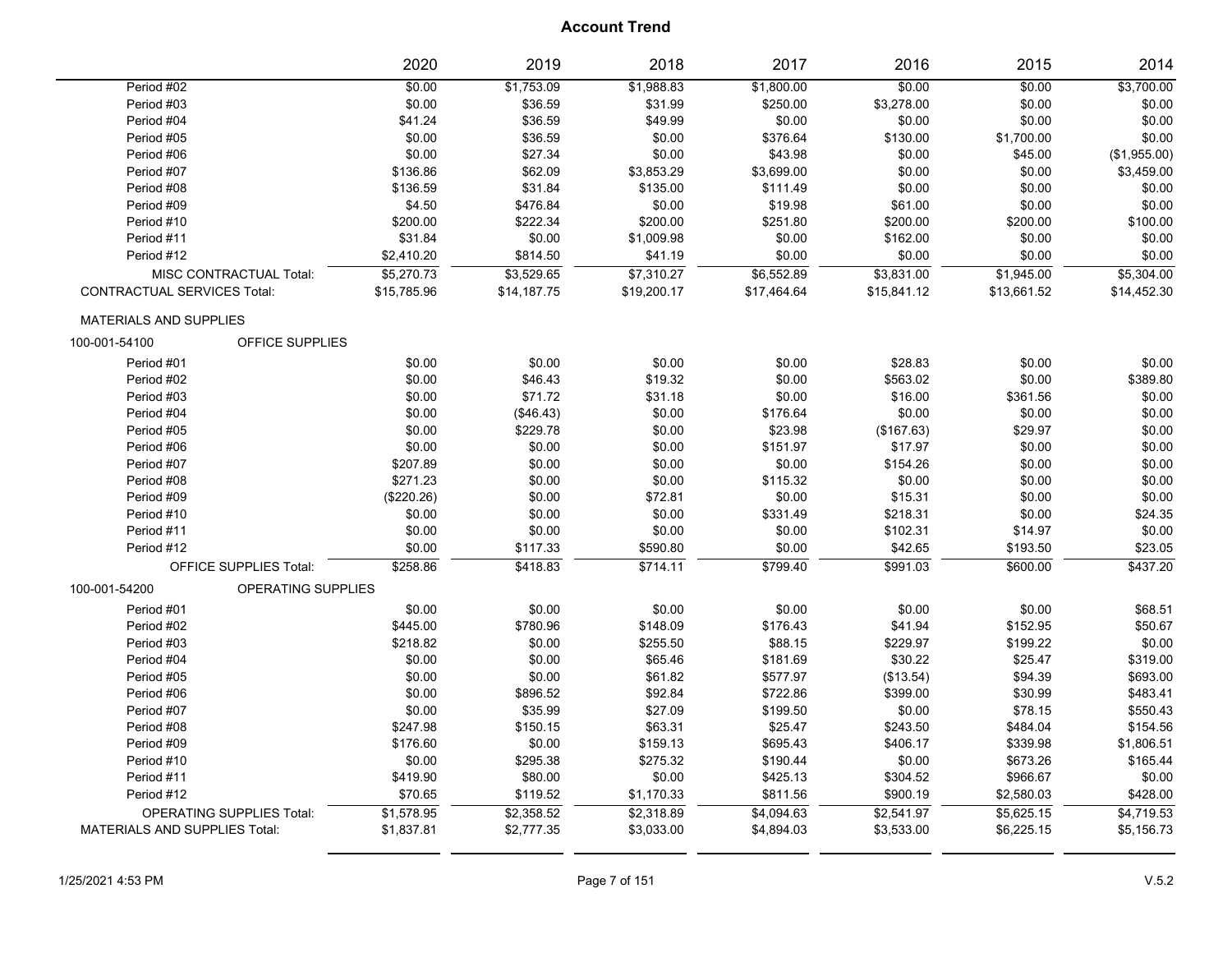|                                            |                                  | 2020         | 2019         | 2018         | 2017         | 2016         | 2015         | 2014         |
|--------------------------------------------|----------------------------------|--------------|--------------|--------------|--------------|--------------|--------------|--------------|
| <b>MAYOR Total:</b>                        |                                  | \$238,112.67 | \$240,478.92 | \$249,259.16 | \$246,148.06 | \$242,985.20 | \$228,521.49 | \$212,605.31 |
| <b>CIVIL SERVICE</b><br>SALARIES AND WAGES |                                  |              |              |              |              |              |              |              |
| 100-010-51000                              | <b>SALARIES AND WAGES</b>        |              |              |              |              |              |              |              |
| Period #01                                 |                                  | \$85.00      | \$230.00     | \$225.00     | \$0.00       | \$0.00       | \$0.00       | \$0.00       |
| Period #03                                 |                                  | \$0.00       | \$0.00       | \$0.00       | \$0.00       | \$170.00     | \$170.00     | \$0.00       |
| Period #04                                 |                                  | \$145.00     | \$255.00     | \$275.00     | \$170.00     | \$0.00       | \$60.00      | \$180.00     |
| Period #06                                 |                                  | \$0.00       | \$0.00       | \$0.00       | \$0.00       | \$110.00     | \$0.00       | \$0.00       |
| Period #07                                 |                                  | \$0.00       | \$245.00     | \$75.00      | \$200.00     | \$0.00       | \$195.00     | \$255.00     |
| Period #09                                 |                                  | \$0.00       | \$0.00       | \$0.00       | \$0.00       | \$145.00     | \$135.00     | \$230.00     |
| Period #10                                 |                                  | \$85.00      | \$170.00     | \$75.00      | \$0.00       | \$0.00       | \$0.00       | \$0.00       |
| Period #12                                 |                                  | \$0.00       | \$0.00       | \$0.00       | \$0.00       | \$170.00     | \$340.00     | \$220.00     |
|                                            | SALARIES AND WAGES Total:        | \$315.00     | \$900.00     | \$650.00     | \$370.00     | \$595.00     | \$900.00     | \$885.00     |
| 100-010-51200                              | <b>RETIREMENT PENSION</b>        |              |              |              |              |              |              |              |
| Period #01                                 |                                  | \$6.50       | \$17.59      | \$17.22      | \$0.00       | \$0.00       | \$0.00       | \$14.70      |
| Period #02                                 |                                  | \$0.00       | \$0.00       | \$10.50      | \$0.00       | \$0.00       | \$0.02       | \$0.00       |
| Period #03                                 |                                  | \$0.00       | \$0.00       | \$0.00       | \$0.00       | \$13.00      | \$13.00      | \$13.77      |
| Period #04                                 |                                  | \$11.09      | \$30.01      | \$35.04      | \$13.00      | \$0.00       | \$4.59       | \$0.00       |
| Period #06                                 |                                  | \$0.00       | \$10.50      | \$0.00       | \$0.00       | \$8.41       | \$0.00       | \$0.00       |
| Period #07                                 |                                  | \$0.00       | \$17.20      | \$5.73       | \$15.30      | \$0.00       | \$14.92      | \$19.51      |
| Period #08                                 |                                  | \$0.00       | (\$7.00)     | \$3.50       | \$7.00       | \$0.00       | \$0.00       | \$0.00       |
| Period #09                                 |                                  | \$0.00       | \$0.00       | \$0.00       | \$0.00       | \$11.09      | \$10.32      | \$17.59      |
| Period #10                                 |                                  | \$6.50       | \$5.20       | \$9.23       | \$0.00       | \$0.00       | \$0.00       | \$0.00       |
| Period #12                                 |                                  | \$0.00       | \$0.00       | \$0.00       | \$0.00       | \$13.00      | \$26.01      | \$16.84      |
|                                            | <b>RETIREMENT PENSION Total:</b> | \$24.09      | \$73.50      | \$81.22      | \$35.30      | \$45.50      | \$68.86      | \$82.41      |
| SALARIES AND WAGES Total:                  |                                  | \$339.09     | \$973.50     | \$731.22     | \$405.30     | \$640.50     | \$968.86     | \$967.41     |
| <b>TRAVEL</b>                              |                                  |              |              |              |              |              |              |              |
| 100-010-52300                              | TRAINING AND EDUCATION           |              |              |              |              |              |              |              |
| Period #10                                 |                                  | \$0.00       | \$0.00       | \$0.00       | \$0.00       | \$0.00       | \$0.00       | \$25.00      |
| Period #12                                 |                                  | \$0.00       | \$0.00       | \$0.00       | \$0.00       | \$0.00       | \$0.00       | \$46.00      |
|                                            | TRAINING AND EDUCATION Total:    | \$0.00       | \$0.00       | \$0.00       | \$0.00       | \$0.00       | \$0.00       | \$71.00      |
| <b>TRAVEL Total:</b>                       |                                  | \$0.00       | \$0.00       | \$0.00       | \$0.00       | \$0.00       | \$0.00       | \$71.00      |
| CONTRACTUAL SERVICES                       |                                  |              |              |              |              |              |              |              |
| 100-010-53200                              | <b>COMMUNICATIONS</b>            |              |              |              |              |              |              |              |
| Period #12                                 |                                  | \$0.00       | \$0.00       | \$0.00       | \$0.00       | \$0.00       | \$0.00       | \$242.48     |
|                                            | <b>COMMUNICATIONS Total:</b>     | \$0.00       | \$0.00       | \$0.00       | \$0.00       | \$0.00       | \$0.00       | \$242.48     |
| 100-010-53400                              | PROFESSIONAL SERVICES            |              |              |              |              |              |              |              |
| Period #02                                 |                                  | \$0.00       | \$1,145.00   | \$0.00       | \$0.00       | \$0.00       | \$64.00      | \$0.00       |
| Period #03                                 |                                  | \$0.00       | \$312.50     | \$2,426.00   | \$0.00       | \$0.00       | \$0.00       | \$0.00       |
| Period #04                                 |                                  | \$0.00       | \$225.00     | \$0.00       | \$827.50     | \$775.00     | \$0.00       | \$0.00       |
| Period #05                                 |                                  | \$0.00       | \$0.00       | \$0.00       | \$0.00       | \$0.00       | \$74.00      | \$0.00       |
|                                            |                                  |              |              |              |              |              |              |              |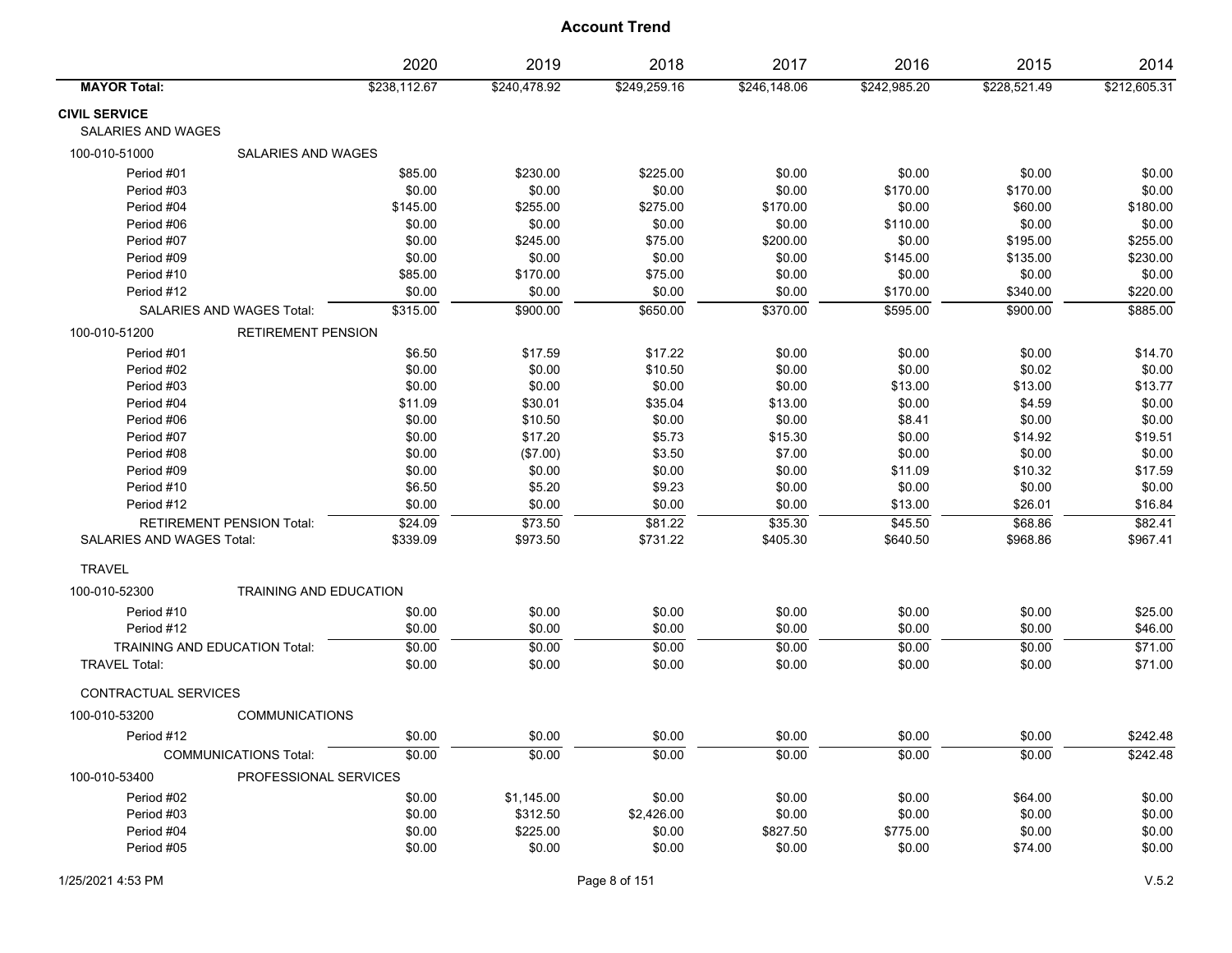|                                      |                                  | 2020             | 2019             | 2018             | 2017             | 2016       | 2015             | 2014               |
|--------------------------------------|----------------------------------|------------------|------------------|------------------|------------------|------------|------------------|--------------------|
| Period #06                           |                                  | \$0.00           | \$0.00           | \$0.00           | \$790.00         | \$1,005.00 | \$0.00           | \$0.00             |
| Period #07                           |                                  | \$0.00           | \$5,400.00       | \$0.00           | \$905.00         | \$0.00     | \$0.00           | \$0.00             |
| Period #08                           |                                  | \$0.00           | \$530.00         | \$0.00           | \$0.00           | \$0.00     | \$2,900.00       | \$0.00             |
| Period #10                           |                                  | \$0.00           | \$6,200.00       | \$0.00           | \$0.00           | \$0.00     | \$0.00           | \$0.00             |
| Period #11                           |                                  | \$0.00           | \$0.00           | \$0.00           | \$0.00           | \$2,325.00 | \$0.00           | \$915.52           |
| Period #12                           |                                  | \$0.00           | \$0.00           | \$0.00           | \$0.00           | \$775.00   | \$0.00           | \$0.00             |
|                                      | PROFESSIONAL SERVICES Total:     | \$0.00           | \$13,812.50      | \$2,426.00       | \$2,522.50       | \$4,880.00 | \$3,038.00       | \$915.52           |
| 100-010-53700                        | PRINTING AND ADVERTISING         |                  |                  |                  |                  |            |                  |                    |
| Period #02                           |                                  | \$0.00           | \$0.00           | \$0.00           | \$0.00           | \$0.00     | \$945.00         | \$0.00             |
| Period #03                           |                                  | \$195.00         | \$0.00           | \$0.00           | \$0.00           | \$0.00     | \$605.00         | \$0.00             |
| Period #04                           |                                  | \$0.00           | \$0.00           | \$0.00           | \$585.00         | \$0.00     | \$0.00           | \$0.00             |
| Period #05                           |                                  | \$0.00           | \$0.00           | \$0.00           | \$1,190.00       | \$685.00   | \$0.00           | \$1,550.03         |
| Period #06                           |                                  | \$0.00           | \$0.00           | \$18.60          | \$0.00           | \$0.00     | \$0.00           | \$0.00             |
| Period #07                           |                                  | \$0.00           | \$0.00           | \$0.00           | \$849.65         | \$0.00     | \$245.00         | \$113.10           |
| Period #09                           |                                  | \$0.00           | \$0.00           | \$0.00           | \$0.00           | \$0.00     | \$0.00           | \$160.00           |
| Period #12                           |                                  | \$0.00           | \$0.00           | \$640.19         | \$0.00           | \$0.00     | \$0.00           | \$1,881.60         |
|                                      | PRINTING AND ADVERTISING Total:  | \$195.00         | \$0.00           | \$658.79         | \$2,624.65       | \$685.00   | \$1.795.00       | \$3.704.73         |
| 100-010-53900                        | MISC CONTRACTUAL                 |                  |                  |                  |                  |            |                  |                    |
| Period #02                           |                                  | \$0.00           | \$0.00           | \$0.00           | \$0.00           | \$0.00     | \$2,550.86       | \$995.65           |
| Period #03                           |                                  | \$0.00           | \$0.00           | \$0.00           | \$243.75         | \$0.00     | \$123.16         | \$2,164.80         |
| Period #04                           |                                  | \$0.00           | \$675.00         | \$0.00           | \$0.00           | \$192.50   | \$96.63          | \$79.00            |
| Period #05                           |                                  | \$0.00           | \$0.00           | \$0.00           | \$0.00           | \$0.00     | \$1,096.35       | \$6,591.20         |
| Period #06                           |                                  | \$0.00           | \$1,600.00       | \$0.00           | \$371.00         | \$0.00     | \$2,900.00       | \$0.00             |
| Period #07                           |                                  | \$0.00           | \$0.00           | \$1,260.00       | \$0.00           | \$0.00     | \$0.00           | \$175.00           |
| Period #08                           |                                  | \$0.00           | \$0.00           | \$0.00           | \$260.00         | \$0.00     | \$0.00           | \$0.00             |
| Period #10                           |                                  | \$0.00           | \$0.00           | \$0.00           | \$0.00           | \$0.00     | \$0.00           | \$100.00           |
| Period #12                           |                                  | \$0.00           | \$0.00           | \$0.00           | \$0.00           | \$0.00     | \$0.00           | \$7,311.25         |
|                                      | <b>MISC CONTRACTUAL Total:</b>   | \$0.00           | \$2,275.00       | \$1,260.00       | \$874.75         | \$192.50   | \$6,767.00       | \$17,416.90        |
| <b>CONTRACTUAL SERVICES Total:</b>   |                                  | \$195.00         | \$16,087.50      | \$4,344.79       | \$6,021.90       | \$5,757.50 | \$11,600.00      | \$22,279.63        |
| <b>MATERIALS AND SUPPLIES</b>        |                                  |                  |                  |                  |                  |            |                  |                    |
| 100-010-54100                        | OFFICE SUPPLIES                  |                  |                  |                  |                  |            |                  |                    |
| Period #12                           |                                  | \$0.00           | \$0.00           | \$0.00           | \$0.00           | \$0.00     | \$100.00         | \$0.00             |
|                                      | <b>OFFICE SUPPLIES Total:</b>    | \$0.00           | \$0.00           | \$0.00           | \$0.00           | \$0.00     | \$100.00         | \$0.00             |
| 100-010-54200                        | <b>OPERATING SUPPLIES</b>        |                  |                  |                  |                  |            |                  |                    |
| Period #04                           |                                  |                  |                  |                  | \$0.00           | \$0.00     |                  |                    |
| Period #05                           |                                  | \$0.00<br>\$0.00 | \$0.00<br>\$0.00 | \$0.00<br>\$0.00 | \$0.00           | \$0.00     | \$0.00<br>\$0.00 | \$26.46<br>\$48.17 |
|                                      |                                  | \$0.00           |                  | \$21.84          |                  |            |                  |                    |
| Period #06                           |                                  |                  | \$0.00           |                  | \$304.50         | \$0.00     | \$0.00           | \$0.00             |
| Period #07                           |                                  | \$0.00           | \$0.00           | \$0.00           | \$0.00           | \$0.00     | \$0.00           | \$26.46            |
| Period #08                           |                                  | \$0.00           | \$0.00           | \$0.00           | \$0.00           | \$0.00     | \$0.00           | \$7.71             |
| Period #10<br>Period #12             |                                  | \$0.00           | \$0.00           | \$0.00<br>\$0.00 | \$0.00<br>\$0.00 | \$0.00     | \$0.00<br>\$0.00 | \$31.71            |
|                                      |                                  | \$2,081.90       | \$0.00           |                  |                  | \$0.00     |                  | \$597.63           |
|                                      | <b>OPERATING SUPPLIES Total:</b> | \$2,081.90       | \$0.00           | \$21.84          | \$304.50         | \$0.00     | \$0.00           | \$738.14           |
| <b>MATERIALS AND SUPPLIES Total:</b> |                                  | \$2,081.90       | \$0.00           | \$21.84          | \$304.50         | \$0.00     | \$100.00         | \$738.14           |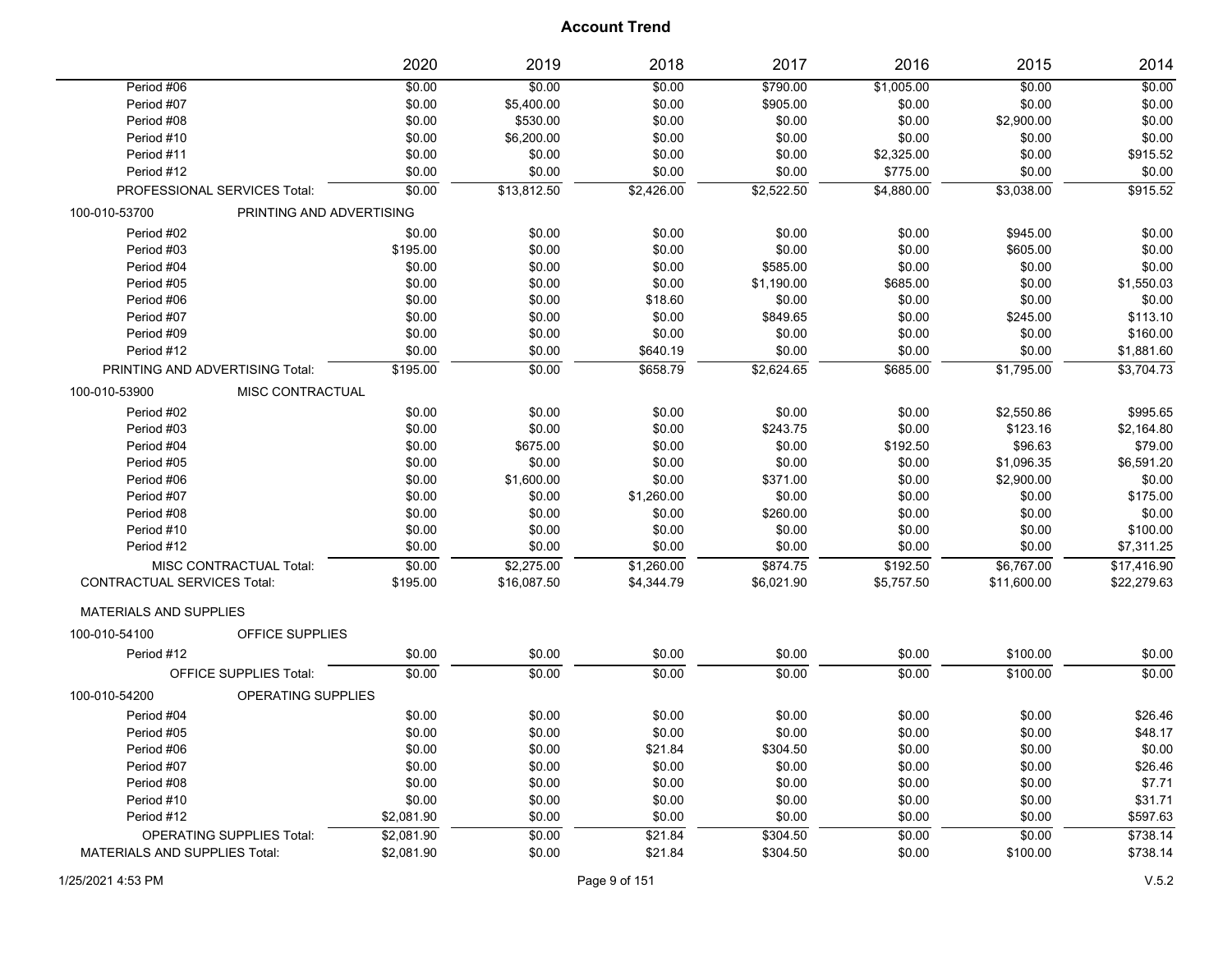|                                             |                                  | 2020         | 2019         | 2018         | 2017         | 2016         | 2015         | 2014        |
|---------------------------------------------|----------------------------------|--------------|--------------|--------------|--------------|--------------|--------------|-------------|
| <b>CIVIL SERVICE Total:</b>                 |                                  | \$2,615.99   | \$17,061.00  | \$5,097.85   | \$6,731.70   | \$6,398.00   | \$12,668.86  | \$24,056.18 |
| <b>HUMAN RESOURCE</b><br>SALARIES AND WAGES |                                  |              |              |              |              |              |              |             |
| 100-020-51000                               | <b>SALARIES AND WAGES</b>        |              |              |              |              |              |              |             |
| Period #01                                  |                                  | \$7,646.21   | \$7,419.51   | \$7,281.19   | \$7,138.43   | \$6,861.40   | \$10,942.31  | \$576.96    |
| Period #02                                  |                                  | \$7,711.53   | \$7,463.39   | \$7,317.06   | \$7,173.58   | \$6,947.17   | \$6,661.54   | \$0.00      |
| Period #03                                  |                                  | \$10,000.89  | \$8,862.79   | \$9,512.18   | \$9,269.61   | \$9,131.82   | \$8,852.05   | \$987.69    |
| Period #04                                  |                                  | \$7,718.07   | \$7,521.85   | \$7,317.06   | \$7,173.58   | \$7,255.92   | \$7,331.04   | \$6,584.61  |
| Period #05                                  |                                  | \$7,719.22   | \$7,524.93   | \$7,317.06   | \$7,173.58   | \$7,032.92   | \$6,861.39   | \$6,584.60  |
| Period #06                                  |                                  | \$7,719.22   | \$7,524.93   | \$10,975.58  | \$10,760.37  | \$7,032.92   | \$6,861.40   | \$6,584.61  |
| Period #07                                  |                                  | \$11,578.82  | \$7,524.92   | \$7,317.05   | \$7,173.59   | \$10,549.40  | \$10,292.09  | \$6,584.61  |
| Period #08                                  |                                  | \$7,719.22   | \$11,287.38  | \$7,317.06   | \$7,173.58   | \$7,032.93   | \$6,861.39   | \$9,876.92  |
| Period #09                                  |                                  | \$7,719.22   | \$7,524.93   | \$7,317.06   | \$7,173.59   | \$7,032.93   | \$6,861.40   | \$6,584.60  |
| Period #10                                  |                                  | \$7,719.22   | \$7,524.92   | \$7,317.06   | \$7,173.58   | \$7,032.92   | \$6,861.39   | \$6,584.60  |
| Period #11                                  |                                  | \$11,180.76  | \$7,524.92   | \$10,975.59  | \$7,173.58   | \$7,032.93   | \$6,861.40   | \$6,584.60  |
| Period #12                                  |                                  | \$16,347.08  | \$11,287.38  | \$8,460.35   | \$12,912.45  | \$13,186.73  | \$10,292.10  | \$6,584.61  |
|                                             | <b>SALARIES AND WAGES Total:</b> | \$110.779.46 | \$98.991.85  | \$98,424.30  | \$97,469.52  | \$96,129.99  | \$95,539.50  | \$64.118.41 |
| 100-020-51100                               | <b>OVERTIME</b>                  |              |              |              |              |              |              |             |
| Period #02                                  |                                  | \$0.00       | \$0.00       | \$0.00       | \$0.00       | \$0.00       | \$0.00       | \$653.18    |
| Period #03                                  |                                  | \$0.00       | \$0.00       | \$0.00       | \$0.00       | \$0.00       | \$0.00       | \$653.18    |
| Period #05                                  |                                  | \$0.00       | \$0.00       | \$0.00       | \$0.00       | \$0.00       | \$0.00       | \$500.77    |
|                                             | <b>OVERTIME Total:</b>           | \$0.00       | \$0.00       | \$0.00       | \$0.00       | \$0.00       | \$0.00       | \$1,807.13  |
| 100-020-51200                               | <b>RETIREMENT PENSION</b>        |              |              |              |              |              |              |             |
| Period #01                                  |                                  | \$1,161.47   | \$1,236.46   | \$1,294.58   | \$1,454.47   | \$1,060.10   | \$1,218.33   | \$412.22    |
| Period #02                                  |                                  | \$1,179.39   | \$157.98     | \$1,236.26   | \$1,101.94   | \$1,061.34   | \$1,023.24   | \$8.64      |
| Period #03                                  |                                  | \$1,723.99   | \$1,150.20   | \$1,127.58   | \$1,105.42   | \$1,074.59   | \$1,026.31   | \$195.39    |
| Period #04                                  |                                  | \$1,184.66   | \$1,677.37   | \$1,639.77   | \$1,106.87   | \$1,089.83   | \$1,048.56   | \$324.11    |
| Period #05                                  |                                  | \$1,192.09   | \$1,159.72   | \$1,179.18   | \$1,656.68   | \$1,608.68   | \$1,125.84   | \$1,021.80  |
| Period #06                                  |                                  | \$1,192.60   | \$2,198.45   | \$1,129.04   | \$1,106.87   | \$1,083.70   | \$1,536.04   | \$1,546.17  |
| Period #07                                  |                                  | \$1,248.56   | \$1,159.72   | \$1,127.58   | \$1,105.42   | \$1,134.69   | \$1,106.95   | \$1,061.79  |
| Period #08                                  |                                  | \$1,192.60   | \$1,214.28   | \$1,130.05   | \$1,105.42   | \$1,083.70   | \$1,058.65   | \$1,016.23  |
| Period #09                                  |                                  | \$1,732.94   | \$1,686.47   | \$1,130.48   | \$1,108.26   | \$1,083.70   | \$1,060.10   | \$1,015.14  |
| Period #10                                  |                                  | \$1,192.60   | \$1,159.72   | \$1,642.67   | \$1,662.48   | \$1,083.70   | \$1,060.10   | \$1,015.14  |
| Period #11                                  |                                  | \$1,242.79   | \$1,159.72   | \$1,183.53   | \$1,111.19   | \$1,576.01   | \$1,540.40   | \$1,015.14  |
| Period #12                                  |                                  | \$2,287.00   | \$1,215.72   | \$1,149.93   | \$1,139.53   | \$1,175.80   | \$1,112.00   | \$1,478.21  |
|                                             | <b>RETIREMENT PENSION Total:</b> | \$16,530.69  | \$15,175.81  | \$14,970.65  | \$14,764.55  | \$14,115.84  | \$13,916.52  | \$10,109.98 |
| <b>SALARIES AND WAGES Total:</b>            |                                  | \$127,310.15 | \$114,167.66 | \$113,394.95 | \$112,234.07 |              |              | \$76,035.52 |
|                                             |                                  |              |              |              |              | \$110,245.83 | \$109,456.02 |             |
| <b>TRAVEL</b>                               |                                  |              |              |              |              |              |              |             |
| 100-020-52100                               | <b>TRAVEL</b>                    |              |              |              |              |              |              |             |
| Period #03                                  |                                  |              | \$0.00       | \$551.27     | \$0.00       | \$0.00       | \$0.00       | \$0.00      |
|                                             |                                  | \$0.00       |              |              |              |              |              |             |
| Period #04                                  |                                  | \$0.00       | \$0.00       | \$425.76     | \$243.24     | \$0.00       | \$0.00       | \$0.00      |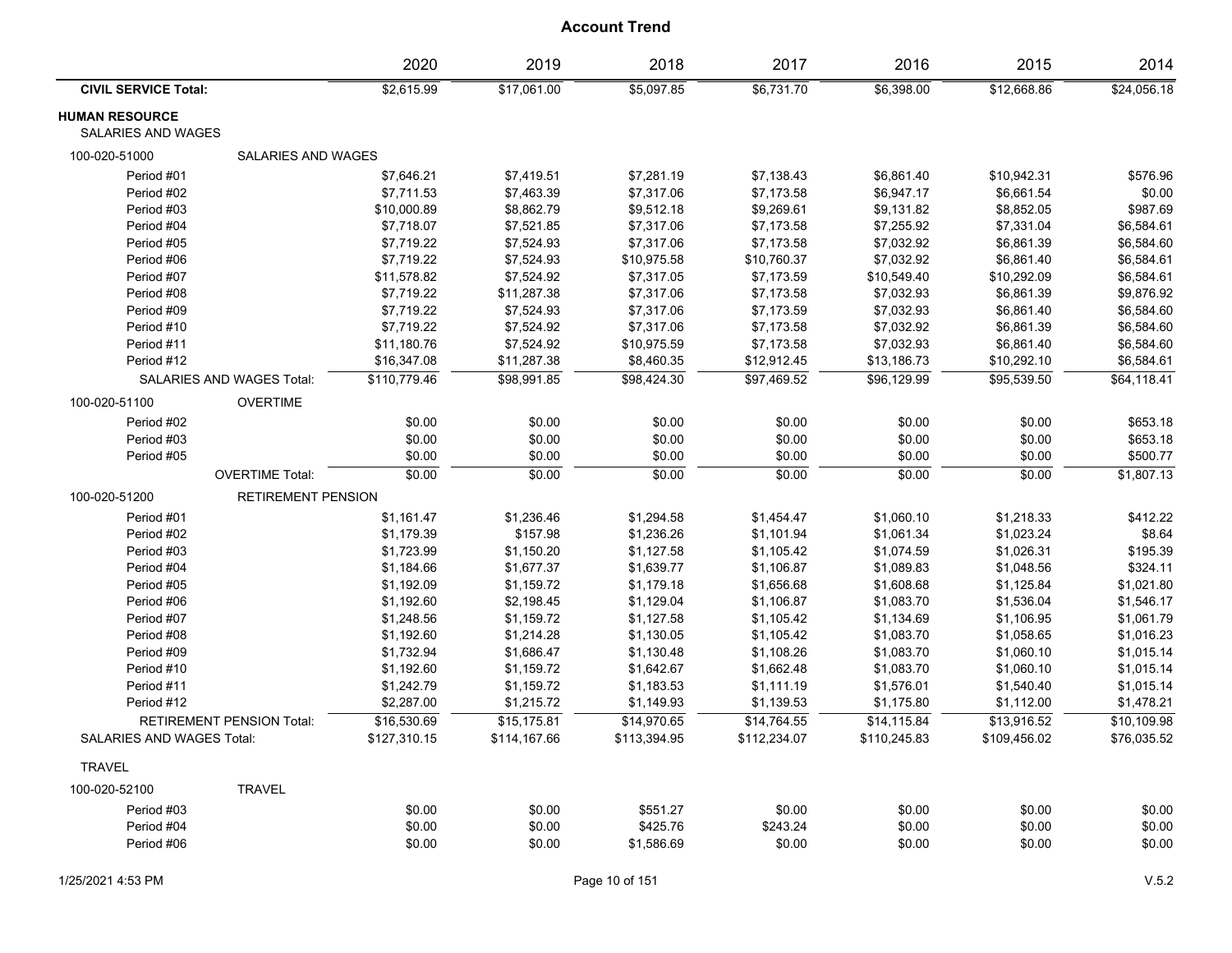|                      |                               | 2020       | 2019       | 2018       | 2017         | 2016       | 2015       | 2014        |
|----------------------|-------------------------------|------------|------------|------------|--------------|------------|------------|-------------|
| Period #07           |                               | \$0.00     | \$0.00     | \$0.00     | \$0.00       | \$0.00     | \$194.48   | \$0.00      |
| Period #08           |                               | \$0.00     | \$0.00     | \$0.00     | \$0.00       | \$136.12   | \$0.00     | \$0.00      |
| Period #09           |                               | \$0.00     | \$0.00     | \$0.00     | \$0.00       | \$337.52   | \$515.20   | \$0.00      |
| Period #10           |                               | \$0.00     | \$30.00    | \$0.00     | \$273.57     | \$28.98    | \$0.00     | \$305.18    |
|                      | <b>TRAVEL Total:</b>          | \$0.00     | \$30.00    | \$2,563.72 | \$516.81     | \$502.62   | \$709.68   | \$305.18    |
| 100-020-52300        | TRAINING AND EDUCATION        |            |            |            |              |            |            |             |
| Period #01           |                               | \$0.00     | \$0.00     | \$0.00     | \$25.00      | \$25.00    | \$0.00     | \$0.00      |
| Period #02           |                               | \$0.00     | \$0.00     | \$0.00     | \$200.00     | \$25.00    | \$0.00     | \$0.00      |
| Period #03           |                               | \$0.00     | \$314.00   | \$1,740.00 | \$224.00     | \$25.00    | \$269.00   | \$0.00      |
| Period #04           |                               | \$0.00     | \$0.00     | \$25.00    | \$474.00     | \$0.00     | \$23.00    | \$0.00      |
| Period #05           |                               | \$0.00     | \$210.00   | \$50.00    | \$50.00      | \$155.00   | \$1,548.00 | \$0.00      |
| Period #06           |                               | \$0.00     | \$0.00     | \$25.00    | \$455.00     | \$25.00    | \$103.00   | \$120.00    |
| Period #07           |                               | \$0.00     | \$250.00   | \$150.00   | \$50.00      | \$0.00     | \$0.00     | (\$60.00)   |
| Period #08           |                               | \$0.00     | \$0.00     | \$100.00   | \$173.00     | \$499.00   | \$50.00    | \$0.00      |
| Period #09           |                               | \$599.00   | \$0.00     | \$50.00    | \$0.00       | \$0.00     | \$0.00     | \$23.00     |
| Period #10           |                               | \$0.00     | \$0.00     | \$174.00   | \$30.00      | \$50.00    | \$50.00    | \$475.00    |
| Period #11           |                               | \$0.00     | \$0.00     | \$30.00    | \$0.00       | \$0.00     | \$50.00    | \$0.00      |
| Period #12           |                               | \$0.00     | \$0.00     | \$0.00     | \$80.00      | \$25.00    | \$225.00   | \$0.00      |
|                      | TRAINING AND EDUCATION Total: | \$599.00   | \$774.00   | \$2,344.00 | \$1,761.00   | \$829.00   | \$2,318.00 | \$558.00    |
| <b>TRAVEL Total:</b> |                               | \$599.00   | \$804.00   | \$4,907.72 | \$2,277.81   | \$1,331.62 | \$3,027.68 | \$863.18    |
| CONTRACTUAL SERVICES |                               |            |            |            |              |            |            |             |
| 100-020-53200        | <b>COMMUNICATIONS</b>         |            |            |            |              |            |            |             |
| Period #02           |                               | \$1.50     | \$2.73     | \$2.52     | \$2.28       | \$0.00     | \$14.67    | \$0.00      |
| Period #03           |                               | \$0.50     | \$15.00    | \$15.80    | \$40.67      | \$2.66     | \$82.64    | \$0.00      |
| Period #04           |                               | \$0.50     | \$4.40     | \$30.40    | \$13.04      | \$3.32     | \$14.22    | \$100.80    |
| Period #05           |                               | \$21.00    | \$2.50     | \$2.09     | \$2.53       | \$36.35    | \$3.51     | \$0.00      |
| Period #06           |                               | \$8.65     | \$30.60    | \$0.00     | \$24.78      | \$29.94    | \$0.96     | \$0.00      |
| Period #07           |                               | \$0.50     | \$2.30     | \$15.30    | \$0.00       | \$2.88     | \$2.91     | \$99.20     |
| Period #08           |                               | \$1.00     | \$11.65    | \$5.09     | \$3.62       | \$3.91     | \$13.05    | \$0.00      |
| Period #09           |                               | \$2.65     | \$1.15     | \$4.61     | \$0.46       | \$13.83    | \$3.84     | \$442.21    |
| Period #10           |                               | \$0.00     | \$1.00     | \$2.09     | \$0.92       | \$3.90     | \$10.55    | \$7.77      |
| Period #11           |                               | \$1.00     | \$3.65     | \$2.35     | \$4.10       | \$2.56     | \$8.40     | \$25.44     |
| Period #12           |                               | \$1.00     | \$3.65     | \$1.41     | \$5.90       | \$0.68     | \$12.47    | \$6.25      |
|                      | <b>COMMUNICATIONS Total:</b>  | \$38.30    | \$78.63    | \$81.66    | \$98.30      | \$100.03   | \$167.22   | \$681.67    |
| 100-020-53400        | PROFESSIONAL SERVICES         |            |            |            |              |            |            |             |
| Period #01           |                               | \$2,625.50 | \$3,491.25 | \$0.00     | \$0.00       | \$0.00     | \$0.00     | \$0.00      |
| Period #02           |                               | \$1,923.00 | \$749.00   | \$1,623.00 | \$3,211.00   | \$1,951.00 | \$1,153.00 | \$0.00      |
| Period #03           |                               | \$6,185.50 | \$8,602.16 | \$3,783.00 | \$615.50     | \$4,747.42 | \$1,066.87 | \$1,485.62  |
| Period #04           |                               | \$1,820.00 | \$6,409.40 | \$3,257.00 | (\$1,289.50) | \$0.00     | \$2,601.50 | \$1,725.00  |
| Period #05           |                               | \$530.00   | \$6,460.70 | \$5,729.43 | \$2,135.00   | \$3,134.19 | \$1,980.00 | \$10,039.55 |
| Period #06           |                               | \$1,836.50 | \$3,362.50 | \$3,874.00 | \$9,207.20   | \$104.00   | \$1,666.87 | \$1,010.62  |
| Period #07           |                               | \$3,576.80 | \$5,871.00 | \$8,134.00 | \$3,774.33   | \$4,917.38 | \$4,982.36 | \$19,293.57 |
| Period #08           |                               | \$1,343.00 | \$3,834.00 | \$5,462.50 | \$1,300.30   | \$5,014.50 | \$726.50   | \$100.00    |
| Period #09           |                               | \$942.00   | \$8,896.60 | \$8,976.95 | \$465.00     | \$2,507.00 | \$1,635.62 | \$1,969.22  |
|                      |                               |            |            |            |              |            |            |             |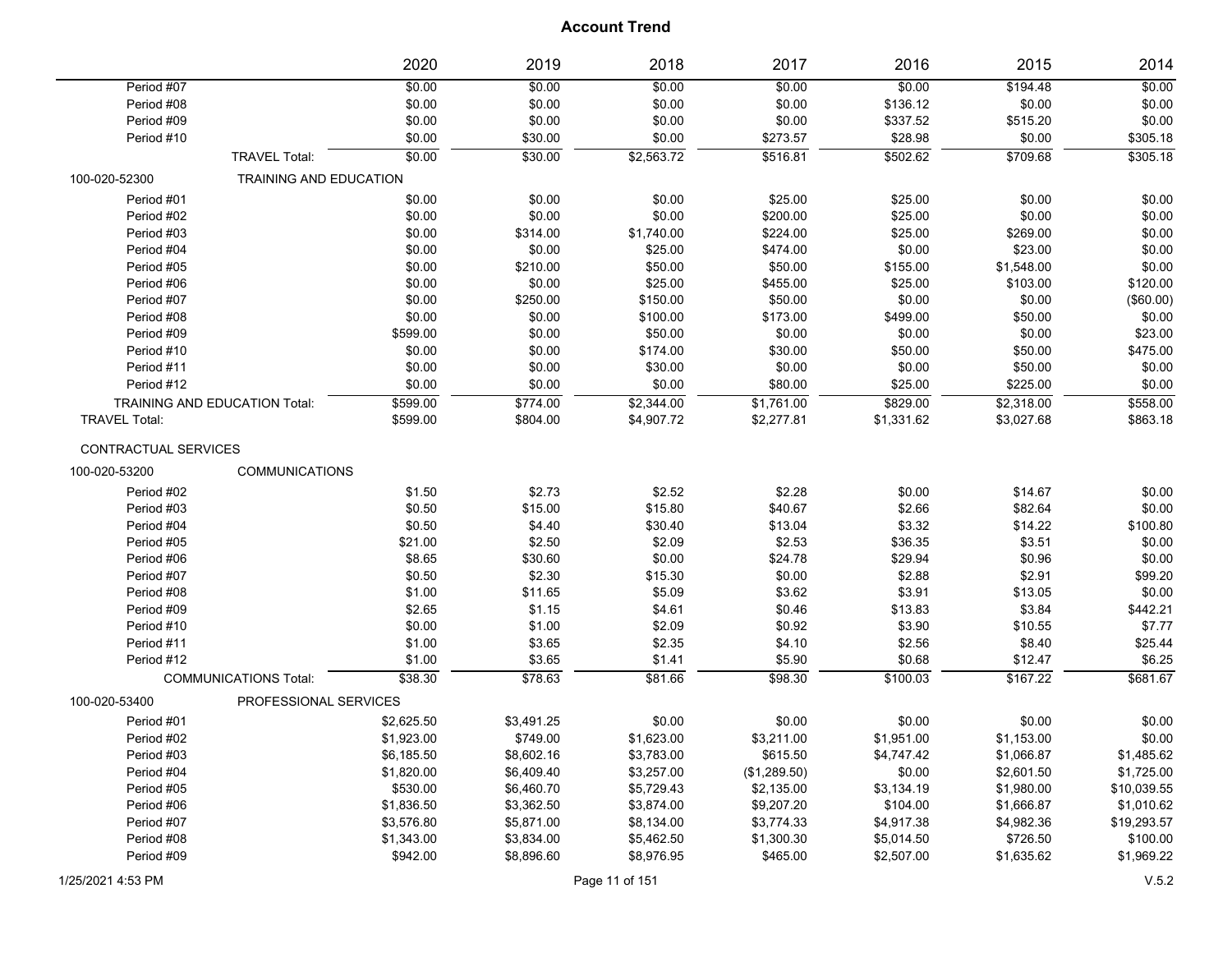|                                    |                                 | 2020        | 2019        | 2018        | 2017        | 2016        | 2015        | 2014        |
|------------------------------------|---------------------------------|-------------|-------------|-------------|-------------|-------------|-------------|-------------|
| Period #10                         |                                 | \$1,768.50  | \$7,057.00  | \$368.00    | \$734.00    | \$6,291.50  | \$2,368.00  | \$1,691.02  |
| Period #11                         |                                 | \$1,365.00  | \$2,225.00  | \$5,385.39  | \$1,370.06  | \$2,295.00  | \$481.25    | \$969.00    |
| Period #12                         |                                 | \$3,042.00  | \$1,910.00  | \$9,116.66  | \$1,282.00  | \$1,361.00  | \$4,115.12  | \$3,130.37  |
|                                    | PROFESSIONAL SERVICES Total:    | \$26,957.80 | \$58,868.61 | \$55,709.93 | \$22,804.89 | \$32,322.99 | \$22,777.09 | \$41,413.97 |
| 100-020-53700                      | PRINTING AND ADVERTISING        |             |             |             |             |             |             |             |
| Period #01                         |                                 | \$0.00      | \$0.00      | \$0.00      | \$0.00      | \$0.00      | \$0.00      | \$375.00    |
| Period #03                         |                                 | \$0.00      | \$0.00      | \$150.00    | \$0.00      | \$0.00      | \$0.00      | \$0.00      |
| Period #04                         |                                 | \$0.00      | \$18.60     | \$0.00      | \$0.00      | \$0.00      | \$0.00      | \$0.00      |
| Period #05                         |                                 | \$0.00      | \$0.00      | \$0.00      | \$0.00      | \$0.00      | \$0.00      | \$648.70    |
| Period #07                         |                                 | \$0.00      | \$0.00      | \$0.00      | \$0.00      | \$0.00      | \$0.00      | \$150.74    |
| Period #08                         |                                 | \$0.00      | \$0.00      | \$0.00      | \$0.00      | \$351.26    | \$0.00      | \$0.00      |
| Period #09                         |                                 | \$0.00      | \$0.00      | \$0.00      | \$0.00      | \$345.76    | \$0.00      | \$498.20    |
| Period #10                         |                                 | \$195.00    | \$6.07      | \$422.35    | \$363.90    | \$0.00      | \$682.85    | \$0.00      |
| Period #11                         |                                 | \$325.00    | \$0.00      | \$500.48    | \$0.00      | \$0.00      | \$0.00      | \$0.00      |
| Period #12                         |                                 | \$40.00     | \$302.39    | \$0.00      | \$0.00      | \$0.00      | \$0.00      | \$0.00      |
|                                    | PRINTING AND ADVERTISING Total: | \$560.00    | \$327.06    | \$1,072.83  | \$363.90    | \$697.02    | \$682.85    | \$1,672.64  |
| 100-020-53900                      | <b>MISC CONTRACTUAL</b>         |             |             |             |             |             |             |             |
| Period #03                         |                                 | \$0.00      | \$0.00      | \$149.00    | \$0.00      | \$1,138.88  | \$0.00      | \$0.00      |
| Period #04                         |                                 | \$0.00      | \$0.00      | \$0.00      | \$0.00      | (\$775.00)  | \$0.00      | \$10,790.00 |
| Period #05                         |                                 | \$0.00      | \$4,325.74  | \$0.00      | \$0.00      | \$0.00      | \$275.00    | \$185.00    |
| Period #06                         |                                 | \$0.00      | \$0.00      | \$90.32     | \$0.00      | \$420.00    | \$0.00      | \$0.00      |
| Period #07                         |                                 | \$4,542.02  | \$0.00      | \$400.00    | \$0.00      | \$0.00      | \$0.00      | \$0.00      |
| Period #08                         |                                 | \$0.00      | \$0.00      | \$940.76    | \$1,740.00  | \$0.00      | \$0.00      | \$0.00      |
| Period #10                         |                                 | \$0.00      | \$0.00      | \$2,395.85  | \$0.00      | \$0.00      | \$0.00      | \$0.00      |
| Period #11                         |                                 | \$0.00      | \$0.00      | \$949.50    | \$0.00      | \$0.00      | \$0.00      | \$0.00      |
| Period #12                         |                                 | \$0.00      | \$0.00      | \$19.17     | \$0.00      | \$50.00     | \$1,324.00  | \$1,544.00  |
|                                    | MISC CONTRACTUAL Total:         | \$4,542.02  | \$4,325.74  | \$4,944.60  | \$1,740.00  | \$833.88    | \$1,599.00  | \$12,519.00 |
| <b>CONTRACTUAL SERVICES Total:</b> |                                 | \$32,098.12 | \$63,600.04 | \$61,809.02 | \$25,007.09 | \$33,953.92 | \$25,226.16 | \$56,287.28 |
| <b>MATERIALS AND SUPPLIES</b>      |                                 |             |             |             |             |             |             |             |
| 100-020-54100                      | OFFICE SUPPLIES                 |             |             |             |             |             |             |             |
| Period #02                         |                                 | \$0.00      | \$0.00      | \$0.00      | \$0.00      | \$48.33     | \$0.00      | \$0.00      |
| Period #03                         |                                 | \$0.00      | \$0.00      | \$57.71     | \$0.00      | \$0.00      | \$157.06    | \$0.00      |
| Period #05                         |                                 | \$34.99     | \$0.00      | \$256.19    | \$0.00      | \$0.00      | \$279.09    | \$0.00      |
| Period #06                         |                                 | \$0.00      | \$0.00      | \$13.00     | \$0.00      | \$0.00      | \$0.00      | \$0.00      |
| Period #07                         |                                 | \$0.00      | \$0.00      | \$0.00      | \$0.00      | \$0.00      | \$0.00      | \$25.10     |
| Period #08                         |                                 | \$0.00      | \$0.00      | \$0.00      | \$0.00      | \$0.00      | \$22.25     | \$293.44    |
| Period #09                         |                                 | \$0.00      | \$0.00      | \$34.99     | \$40.00     | \$0.00      | \$65.94     | \$0.00      |
| Period #10                         |                                 | \$0.00      | \$0.00      | \$34.99     | \$0.00      | \$0.00      | \$0.00      | \$49.95     |
| Period #12                         |                                 | \$161.16    | \$0.00      | \$0.00      | \$253.39    | \$471.81    | \$368.48    | \$42.88     |
|                                    | <b>OFFICE SUPPLIES Total:</b>   | \$196.15    | \$0.00      | \$396.88    | \$293.39    | \$520.14    | \$892.82    | \$411.37    |
| 100-020-54200                      | OPERATING SUPPLIES              |             |             |             |             |             |             |             |
| Period #02                         |                                 | \$38.26     | \$168.21    | \$24.95     | \$0.00      | \$685.43    | \$0.00      | \$0.00      |
| Period #03                         |                                 | \$121.20    | \$196.35    | \$247.25    | \$117.87    | \$0.00      | \$261.45    | \$175.80    |
|                                    |                                 |             |             |             |             |             |             |             |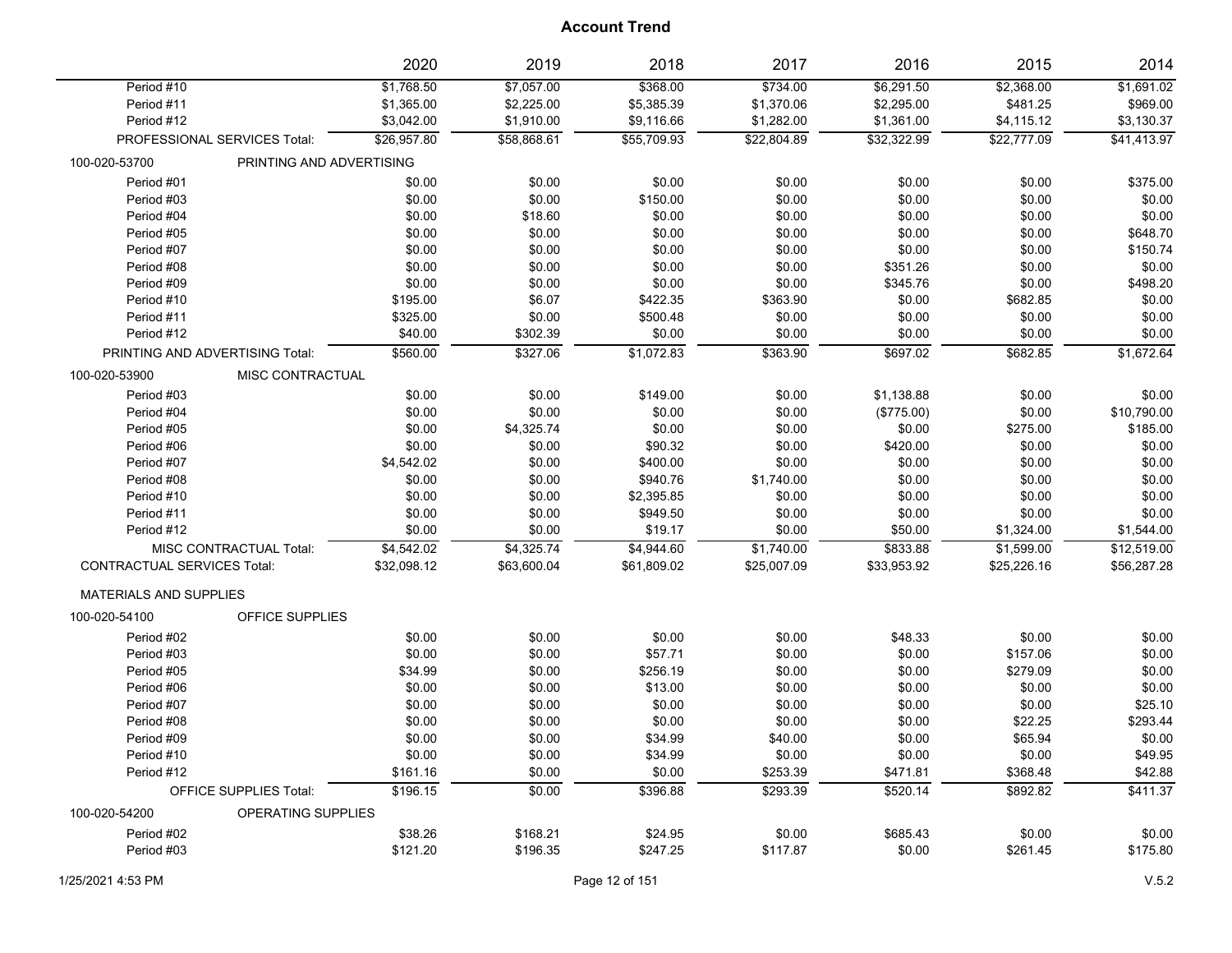|                                  |                           | 2020         | 2019         | 2018         | 2017         | 2016         | 2015         | 2014         |
|----------------------------------|---------------------------|--------------|--------------|--------------|--------------|--------------|--------------|--------------|
| Period #04                       |                           | \$0.00       | \$0.00       | \$767.80     | \$338.74     | \$400.00     | \$20.66      | \$229.54     |
| Period #05                       |                           | \$0.00       | \$0.00       | \$573.47     | \$490.45     | \$594.41     | \$1,103.09   | \$0.00       |
| Period #06                       |                           | \$0.00       | \$1,061.79   | \$116.88     | \$782.97     | \$678.97     | \$146.92     | \$305.66     |
| Period #07                       |                           | \$0.00       | \$332.13     | \$341.25     | \$1,058.82   | \$278.22     | \$787.64     | (\$152.83)   |
| Period #08                       |                           | \$0.00       | \$126.46     | \$642.12     | \$66.71      | \$482.24     | \$0.00       | \$0.00       |
| Period #09                       |                           | \$0.00       | \$532.88     | \$0.00       | \$0.00       | \$8.68       | \$0.00       | \$0.00       |
| Period #10                       |                           | \$0.00       | \$80.31      | \$50.00      | \$597.38     | \$1,226.33   | \$1,195.45   | \$407.94     |
| Period #11                       |                           | \$0.00       | \$1,629.08   | \$651.74     | \$1,248.02   | \$1,699.59   | \$162.79     | \$0.00       |
| Period #12                       |                           | \$134.99     | \$171.75     | \$1,559.35   | \$596.52     | \$583.54     | \$2,398.52   | \$1,282.94   |
| <b>OPERATING SUPPLIES Total:</b> |                           | \$294.45     | \$4,298.96   | \$4,974.81   | \$5,297.48   | \$6,637.41   | \$6,076.52   | \$2,249.05   |
| MATERIALS AND SUPPLIES Total:    |                           | \$490.60     | \$4,298.96   | \$5,371.69   | \$5,590.87   | \$7,157.55   | \$6,969.34   | \$2,660.42   |
| <b>HUMAN RESOURCE Total:</b>     |                           | \$160,497.87 | \$182,870.66 | \$185,483.38 | \$145,109.84 | \$152,688.92 | \$144,679.20 | \$135,846.40 |
| <b>IT</b>                        |                           |              |              |              |              |              |              |              |
| <b>SALARIES AND WAGES</b>        |                           |              |              |              |              |              |              |              |
| 100-021-51000                    | SALARIES AND WAGES        |              |              |              |              |              |              |              |
| Period #01                       |                           | \$17,248.84  | \$16,135.25  | \$14,711.55  | \$14,536.83  | \$12,323.46  | \$17,918.43  | \$17,689.69  |
| Period #02                       |                           | \$17,399.69  | \$17,506.67  | \$14,969.77  | \$14,577.05  | \$12,490.03  | \$11,952.48  | \$11,936.40  |
| Period #03                       |                           | \$28,100.88  | \$24,631.39  | \$23,204.20  | \$20,851.39  | \$21,028.58  | \$16,328.66  | \$11,937.32  |
| Period #04                       |                           | \$17,402.39  | \$16,970.24  | \$15,067.07  | \$14,536.47  | \$14,166.84  | \$13,139.24  | \$11,937.32  |
| Period #05                       |                           | \$17,402.40  | \$16,970.24  | \$14,993.39  | \$14,540.72  | \$14,381.54  | \$12,305.38  | \$11,937.32  |
| Period #06                       |                           | \$17,489.51  | \$18,008.64  | \$22,583.26  | \$21,985.34  | \$13,861.52  | \$12,305.37  | \$11,937.32  |
| Period #07                       |                           | \$26,103.59  | \$16,970.24  | \$15,071.41  | \$14,578.97  | \$21,205.58  | \$18,458.07  | \$11,937.32  |
| Period #08                       |                           | \$17,402.40  | \$25,455.36  | \$15,418.20  | \$14,532.22  | \$14,157.55  | \$12,305.38  | \$17,905.96  |
| Period #09                       |                           | \$17,402.39  | \$16,995.62  | \$15,016.19  | \$14,483.22  | \$14,151.44  | \$12,310.89  | \$11,940.14  |
| Period #10                       |                           | \$17,562.40  | \$16,977.94  | \$14,996.75  | \$14,701.48  | \$14,169.22  | \$12,323.46  | \$11,945.63  |
| Period #11                       |                           | \$17,722.40  | \$16,977.94  | \$22,763.87  | \$14,199.99  | \$14,153.21  | \$12,323.46  | \$11,945.63  |
| Period #12                       |                           | \$29,653.87  | \$28,214.61  | \$18,160.13  | \$24,718.38  | \$23,996.59  | \$23,106.48  | \$16,425.24  |
| SALARIES AND WAGES Total:        |                           | \$240,890.76 | \$231,814.14 | \$206,955.79 | \$198,242.06 | \$190,085.56 | \$174,777.30 | \$159,475.29 |
| 100-021-51100                    | <b>OVERTIME</b>           |              |              |              |              |              |              |              |
| Period #01                       |                           | \$0.00       | \$0.00       | \$0.00       | \$0.00       | \$0.00       | \$0.00       | \$149.82     |
| Period #02                       |                           | \$0.00       | \$0.00       | \$0.00       | \$0.00       | \$0.00       | \$0.00       | \$237.71     |
| Period #03                       |                           | \$0.00       | \$0.00       | \$0.00       | \$0.00       | \$0.00       | \$273.82     | \$808.22     |
| Period #04                       |                           | \$0.00       | \$0.00       | \$0.00       | \$0.00       | \$0.00       | \$159.30     | \$0.00       |
| Period #05                       |                           | \$0.00       | \$0.00       | \$0.00       | \$0.00       | \$0.00       | \$0.00       | \$427.88     |
| Period #06                       |                           | \$0.00       | \$0.00       | \$0.00       | \$0.00       | \$0.00       | \$183.81     | \$0.00       |
| Period #07                       |                           | \$0.00       | \$0.00       | \$78.03      | \$0.00       | \$0.00       | \$147.05     | \$154.51     |
| Period #08                       |                           | \$0.00       | \$0.00       | \$45.52      | \$0.00       | \$0.00       | \$0.00       | \$0.00       |
| Period #09                       |                           | \$0.00       | \$214.56     | \$0.00       | \$0.00       | \$0.00       | \$61.27      | \$0.00       |
| Period #12                       |                           | \$0.00       | \$227.97     | \$0.00       | \$373.11     | \$0.00       | \$294.09     | \$0.00       |
|                                  | <b>OVERTIME Total:</b>    | \$0.00       | \$442.53     | \$123.55     | \$373.11     | \$0.00       | \$1,119.34   | \$1,778.14   |
| 100-021-51200                    | <b>RETIREMENT PENSION</b> |              |              |              |              |              |              |              |
| Period #01                       |                           | \$3,053.67   | \$2,648.91   | \$2,180.17   | \$2,570.21   | \$2,583.96   | \$2,549.12   | \$2,564.15   |
| Period #02                       |                           | \$2,654.72   | \$351.71     | \$2,399.27   | \$2,237.80   | \$1,897.91   | \$1,836.16   | \$167.03     |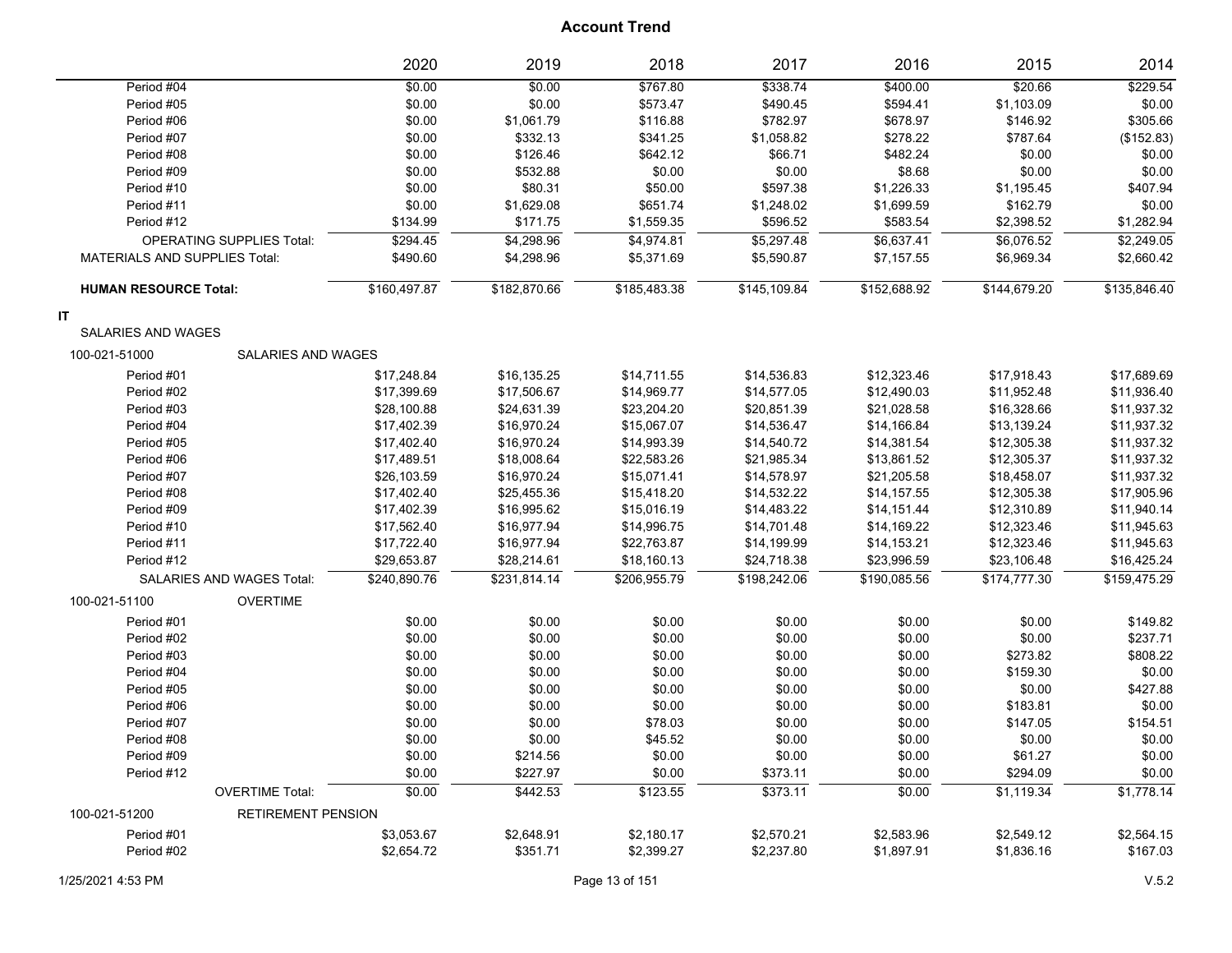|                                  |                                      | 2020         | 2019         | 2018         | 2017         | 2016         | 2015         | 2014         |
|----------------------------------|--------------------------------------|--------------|--------------|--------------|--------------|--------------|--------------|--------------|
| Period #03                       |                                      | \$3,892.31   | \$2,611.19   | \$2,302.17   | \$2,242.63   | \$1,927.60   | \$1,853.35   | \$3,545.18   |
| Period #04                       |                                      | \$2,674.52   | \$3,796.00   | \$3,454.89   | \$2,245.13   | \$1,967.80   | \$1,924.63   | \$1,947.96   |
| Period #05                       |                                      | \$2,674.52   | \$2,611.03   | \$2,417.00   | \$3,350.60   | \$3,172.67   | \$2,033.81   | \$1,841.01   |
| Period #06                       |                                      | \$2,675.78   | \$4,869.94   | \$2,314.67   | \$2,244.67   | \$2,155.45   | \$2,782.80   | \$2,730.32   |
| Period #07                       |                                      | \$2,805.89   | \$2,611.02   | \$2,552.16   | \$2,263.26   | \$2,293.15   | \$1,983.63   | \$1,918.83   |
| Period #08                       |                                      | \$2,675.11   | \$2,732.63   | \$2,336.21   | \$2,245.81   | \$2,179.64   | \$1,913.60   | \$1,860.45   |
| Period #09                       |                                      | \$3,897.80   | \$3,832.46   | \$2,376.24   | \$2,238.55   | \$2,182.73   | \$1,893.99   | \$1,834.83   |
| Period #10                       |                                      | \$2,680.12   | \$2,615.25   | \$3,356.17   | \$3,348.97   | \$2,182.73   | \$1,902.62   | \$1,835.34   |
| Period #11                       |                                      | \$2,730.08   | \$2,613.52   | \$2,442.58   | \$2,223.95   | \$3,176.08   | \$2,760.05   | \$1,836.10   |
| Period #12                       |                                      | \$2,916.41   | \$2,785.29   | \$2,390.47   | \$2,283.79   | \$2,332.36   | \$2,061.57   | \$2,737.89   |
|                                  | <b>RETIREMENT PENSION Total:</b>     | \$35,330.93  | \$34,078.95  | \$30,522.00  | \$29,495.37  | \$28,052.08  | \$25,495.33  | \$24,819.09  |
| <b>SALARIES AND WAGES Total:</b> |                                      | \$276,221.69 | \$266,335.62 | \$237,601.34 | \$228,110.54 | \$218,137.64 | \$201,391.97 | \$186,072.52 |
| <b>TRAVEL</b>                    |                                      |              |              |              |              |              |              |              |
| 100-021-52100                    | <b>TRAVEL</b>                        |              |              |              |              |              |              |              |
| Period #10                       |                                      | \$0.00       | \$0.00       | \$568.92     | \$0.00       | \$0.00       | \$0.00       | \$0.00       |
|                                  | <b>TRAVEL Total:</b>                 | \$0.00       | \$0.00       | \$568.92     | \$0.00       | \$0.00       | \$0.00       | \$0.00       |
| 100-021-52300                    | <b>TRAINING AND EDUCATION</b>        |              |              |              |              |              |              |              |
| Period #03                       |                                      | \$0.00       | \$0.00       | \$209.00     | \$0.00       | \$0.00       | \$0.00       | \$0.00       |
| Period #04                       |                                      | \$0.00       | \$0.00       | \$80.00      | \$0.00       | \$0.00       | \$0.00       | \$0.00       |
| Period #10                       |                                      | \$0.00       | \$0.00       | \$725.00     | \$0.00       | \$0.00       | \$0.00       | \$0.00       |
|                                  | <b>TRAINING AND EDUCATION Total:</b> | \$0.00       | \$0.00       | \$1,014.00   | \$0.00       | \$0.00       | \$0.00       | \$0.00       |
| <b>TRAVEL Total:</b>             |                                      | \$0.00       | \$0.00       | \$1,582.92   | \$0.00       | \$0.00       | \$0.00       | \$0.00       |
| <b>CONTRACTUAL SERVICES</b>      |                                      |              |              |              |              |              |              |              |
| 100-021-53200                    | <b>COMMUNICATIONS</b>                |              |              |              |              |              |              |              |
| Period #01                       |                                      | \$1,316.18   | \$0.00       | \$0.00       | \$0.00       | \$0.00       | \$0.00       | \$0.00       |
| Period #02                       |                                      | \$10,572.63  | \$3,660.82   | \$8,871.61   | \$9,904.19   | \$10,636.80  | \$14,073.85  | \$12,868.34  |
| Period #03                       |                                      | \$11,861.75  | \$10,448.73  | \$12,435.69  | \$9,565.25   | \$8,779.97   | \$7,189.38   | \$8,091.91   |
| Period #04                       |                                      | \$9,336.16   | \$11,010.98  | \$9,300.67   | \$7,130.19   | \$8,697.34   | \$6,702.64   | \$6,637.17   |
| Period #05                       |                                      | \$10,354.61  | \$17,433.58  | \$7,220.31   | \$10,733.54  | \$8,852.12   | \$6,898.29   | \$8,418.53   |
| Period #06                       |                                      | \$10,331.56  | \$9,849.70   | \$10,406.64  | \$9,735.71   | \$9,560.17   | \$7,124.49   | \$5,747.86   |
| Period #07                       |                                      | \$10,601.95  | \$19,190.09  | \$9,387.23   | \$7,021.07   | \$8,927.21   | \$7,491.69   | \$8,555.63   |
| Period #08                       |                                      | \$9,252.64   | \$2,894.11   | \$9,052.16   | \$10,363.65  | \$8,951.27   | \$9,618.59   | \$6,994.64   |
| Period #09                       |                                      | \$10,555.83  | \$8,594.75   | \$9,814.11   | \$8,874.91   | \$8,969.72   | \$7,882.32   | \$7,038.53   |
| Period #10                       |                                      | \$12,702.84  | \$10,889.80  | \$11,588.53  | \$7,026.94   | \$8,517.64   | \$15,033.49  | \$6,983.66   |
| Period #11                       |                                      | \$10,567.31  | \$10,152.10  | \$9,856.54   | \$10,804.42  | \$9,320.67   | \$1,680.07   | \$0.00       |
| Period #12                       |                                      | \$9,923.14   | \$20,606.79  | \$19,235.87  | \$18,810.66  | \$15,597.58  | \$16,578.44  | \$13,718.63  |
|                                  | <b>COMMUNICATIONS Total:</b>         | \$117,376.60 | \$124.731.45 | \$117.169.36 | \$109.970.53 | \$106,810.49 | \$100.273.25 | \$85,054.90  |
| 100-021-53400                    | PROFESSIONAL SERVICES                |              |              |              |              |              |              |              |
| Period #02                       |                                      | \$1,106.67   | \$138.00     | \$0.00       | \$0.00       | \$0.00       | \$0.00       | \$0.00       |
| Period #03                       |                                      | \$0.00       | \$0.00       | \$0.00       | \$0.00       | \$0.00       | \$0.00       | \$7,391.75   |
| Period #04                       |                                      | \$154.00     | \$0.00       | \$0.00       | \$0.00       | \$0.00       | \$0.00       | \$0.00       |
| Period #05                       |                                      | \$0.00       | \$0.00       | \$0.00       | \$0.00       | \$0.00       | \$0.00       | \$401.52     |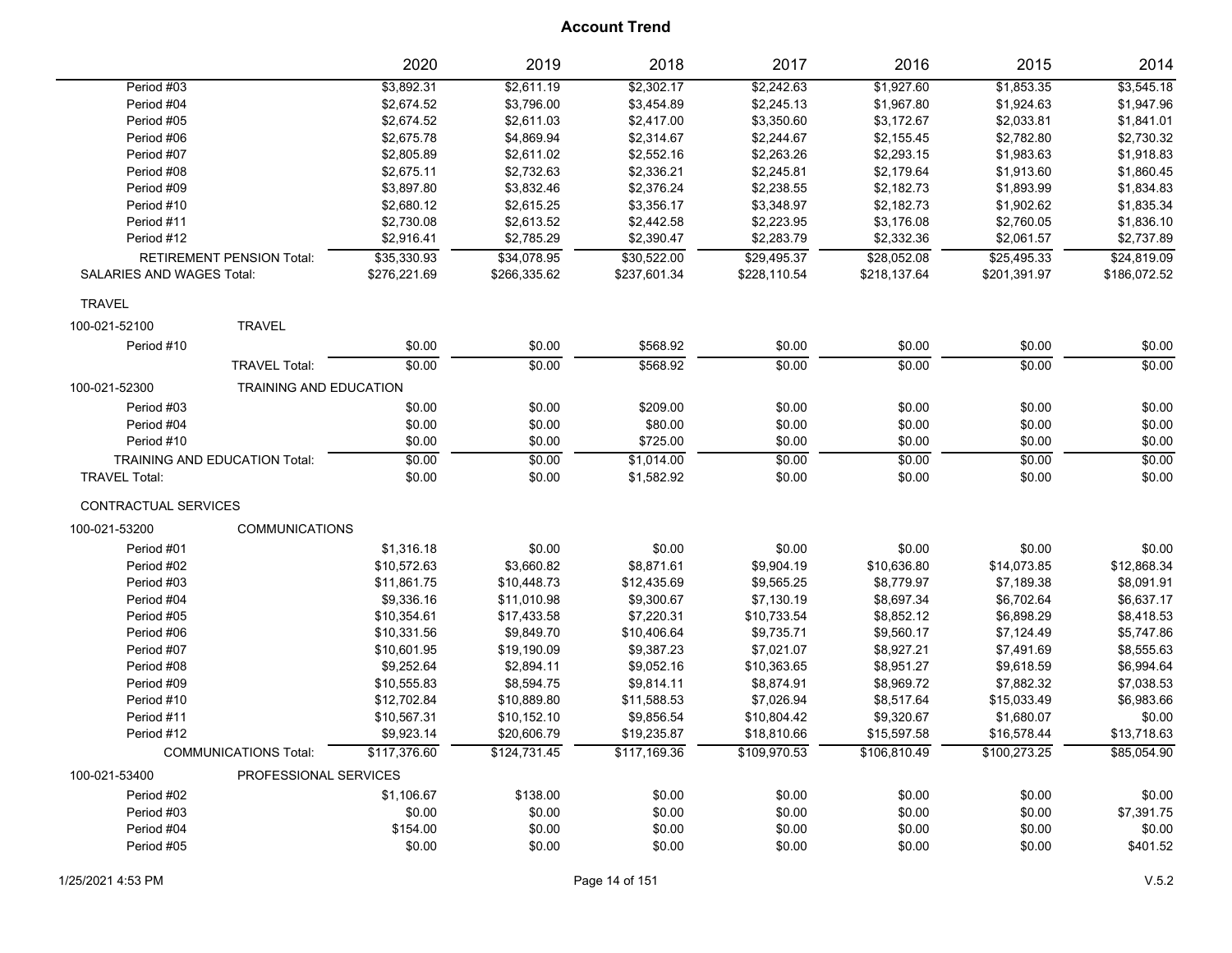|                                    |                                 | 2020                        | 2019                        | 2018                        | 2017                        | 2016                        | 2015                        | 2014                    |
|------------------------------------|---------------------------------|-----------------------------|-----------------------------|-----------------------------|-----------------------------|-----------------------------|-----------------------------|-------------------------|
| Period #06                         |                                 | \$0.00                      | \$0.00                      | \$0.00                      | \$414.00                    | \$0.00                      | \$0.00                      | \$2,517.12              |
| Period #07                         |                                 | \$0.00                      | \$0.00                      | \$150.00                    | \$0.00                      | \$0.00                      | \$0.00                      | \$14.542.62             |
| Period #08                         |                                 | \$0.00                      | \$0.00                      | \$1,510.00                  | \$20.00                     | \$0.00                      | \$1,764.70                  | \$13,277.18             |
| Period #09                         |                                 | \$0.00                      | \$230.00                    | \$0.00                      | \$0.00                      | \$0.00                      | \$0.00                      | \$0.00                  |
| Period #10                         |                                 | \$43.13                     | \$0.00                      | \$804.87                    | \$0.00                      | \$0.00                      | \$0.00                      | \$291.88                |
| Period #11                         |                                 | \$99.99                     | \$760.00                    | \$0.00                      | \$0.00                      | \$115.00                    | \$0.00                      | \$5,314.59              |
| Period #12                         |                                 | \$1,065.00                  | \$0.00                      | \$0.00                      | \$318.00                    | \$1,000.00                  | \$0.00                      | \$20,085.00             |
|                                    | PROFESSIONAL SERVICES Total:    | \$2,468.79                  | \$1,128.00                  | \$2,464.87                  | \$752.00                    | \$1,115.00                  | \$1,764.70                  | \$63,821.66             |
| 100-021-53600                      | <b>INSURANCE AND BONDING</b>    |                             |                             |                             |                             |                             |                             |                         |
| Period #07                         |                                 | \$507.40                    | \$414.60                    | \$0.00                      | \$0.00                      | \$0.00                      | \$0.00                      | \$0.00                  |
| Period #08                         |                                 | \$0.00                      | \$0.00                      | \$468.68                    | \$0.00                      | \$0.00                      | \$0.00                      | \$0.00                  |
|                                    | INSURANCE AND BONDING Total:    | \$507.40                    | \$414.60                    | \$468.68                    | \$0.00                      | \$0.00                      | \$0.00                      | \$0.00                  |
| 100-021-53700                      | PRINTING AND ADVERTISING        |                             |                             |                             |                             |                             |                             |                         |
| Period #11                         |                                 | \$0.00                      | \$0.00                      | \$3.22                      | \$0.00                      | \$0.00                      | \$0.00                      | \$0.00                  |
|                                    | PRINTING AND ADVERTISING Total: | \$0.00                      | \$0.00                      | \$3.22                      | \$0.00                      | \$0.00                      | \$0.00                      | \$0.00                  |
| 100-021-53900                      | MISC CONTRACTUAL                |                             |                             |                             |                             |                             |                             |                         |
| Period #01                         |                                 | \$484.96                    | \$0.00                      | \$0.00                      | \$0.00                      | \$0.00                      | \$0.00                      | \$0.00                  |
| Period #02                         |                                 | \$9,715.33                  | \$4,979.06                  | \$5,506.29                  | \$316.59                    | \$12,275.13                 | \$10,272.47                 | \$0.00                  |
| Period #03                         |                                 | \$7,408.66                  | \$365.56                    | \$6,288.42                  | \$541.25                    | \$60.05                     | \$0.00                      | \$0.00                  |
| Period #04                         |                                 | \$4,567.83                  | \$837.53                    | \$6,994.34                  | \$6,410.31                  | \$230.88                    | \$0.00                      | \$0.00                  |
| Period #05                         |                                 | \$6,904.37                  | \$5,246.51                  | \$2,988.90                  | \$5,936.03                  | \$14,173.96                 | \$33.75                     | \$0.00                  |
| Period #06                         |                                 | \$11,649.76                 | \$12,631.20                 | \$3,487.31                  | \$3,978.63                  | \$61.46                     | \$34,425.00                 | \$0.00                  |
| Period #07                         |                                 | \$10,946.37                 | \$4,395.94                  | \$395.72                    | \$17,152.52                 | \$5,332.77                  | \$14,347.50                 | \$0.00                  |
| Period #08                         |                                 | \$1,265.64                  | \$62.17                     | \$18,038.32                 | \$11,563.89                 | \$13,050.60                 | \$7,202.54                  | \$0.00                  |
| Period #09                         |                                 | \$10,526.96                 | \$19,136.87                 | \$5,764.74                  | \$4,804.41                  | \$62.68                     | \$664.20                    | \$0.00                  |
| Period #10                         |                                 | \$6,928.41                  | \$686.80                    | \$519.31                    | \$2,544.49                  | \$7,353.99                  | \$3,748.43                  | \$0.00                  |
| Period #11                         |                                 | \$8,590.70                  | \$13,384.42                 | (\$6,823.36)                | \$8,768.53                  | \$6,299.08                  | \$0.00                      | \$0.00                  |
| Period #12                         |                                 | \$2,137.37                  | \$2,297.03                  | \$28,127.34                 | \$9,431.24                  | \$5,896.52                  | \$4,764.10                  | \$27.50                 |
| <b>CONTRACTUAL SERVICES Total:</b> | <b>MISC CONTRACTUAL Total:</b>  | \$81,126.36<br>\$201,479.15 | \$64,023.09<br>\$190,297.14 | \$71,287.33<br>\$191,393.46 | \$71,447.89<br>\$182,170.42 | \$64,797.12<br>\$172,722.61 | \$75,457.99<br>\$177,495.94 | \$27.50<br>\$148,904.06 |
|                                    |                                 |                             |                             |                             |                             |                             |                             |                         |
| <b>MATERIALS AND SUPPLIES</b>      |                                 |                             |                             |                             |                             |                             |                             |                         |
| 100-021-54100                      | <b>OFFICE SUPPLIES</b>          |                             |                             |                             |                             |                             |                             |                         |
| Period #03                         |                                 | \$0.00                      | \$0.00                      | \$55.00                     | \$0.00                      | \$0.00                      | \$0.00                      | \$0.00                  |
| Period #04                         |                                 | \$0.00                      | \$0.00                      | \$0.00                      | \$947.72                    | \$0.00                      | \$0.00                      | \$0.00                  |
| Period #05                         |                                 | \$0.00                      | \$0.00                      | \$0.00                      | \$22.23                     | \$0.00                      | \$0.00                      | \$0.00                  |
|                                    | <b>OFFICE SUPPLIES Total:</b>   | \$0.00                      | \$0.00                      | \$55.00                     | \$969.95                    | \$0.00                      | \$0.00                      | \$0.00                  |
| 100-021-54200                      | OPERATING SUPPLIES              |                             |                             |                             |                             |                             |                             |                         |
| Period #01                         |                                 | \$0.00                      | \$0.00                      | \$0.00                      | \$0.00                      | \$399.00                    | \$0.00                      | \$0.00                  |
| Period #02                         |                                 | \$7,185.19                  | \$946.00                    | \$34.65                     | \$2,092.74                  | \$7,314.46                  | \$3,313.69                  | \$110.00                |
| Period #03                         |                                 | \$2,154.09                  | \$2,534.20                  | \$5,858.82                  | \$3,354.85                  | \$0.00                      | \$5,733.99                  | \$643.81                |
| Period #04                         |                                 | \$4,977.74                  | \$1,041.76                  | \$3,542.61                  | \$2,526.44                  | \$1,393.54                  | \$22,891.06                 | \$4,976.52              |
| Period #05                         |                                 | \$3,601.13                  | \$9,081.84                  | \$3,435.63                  | \$1,948.55                  | \$10,541.60                 | \$34,303.95                 | \$1,637.12              |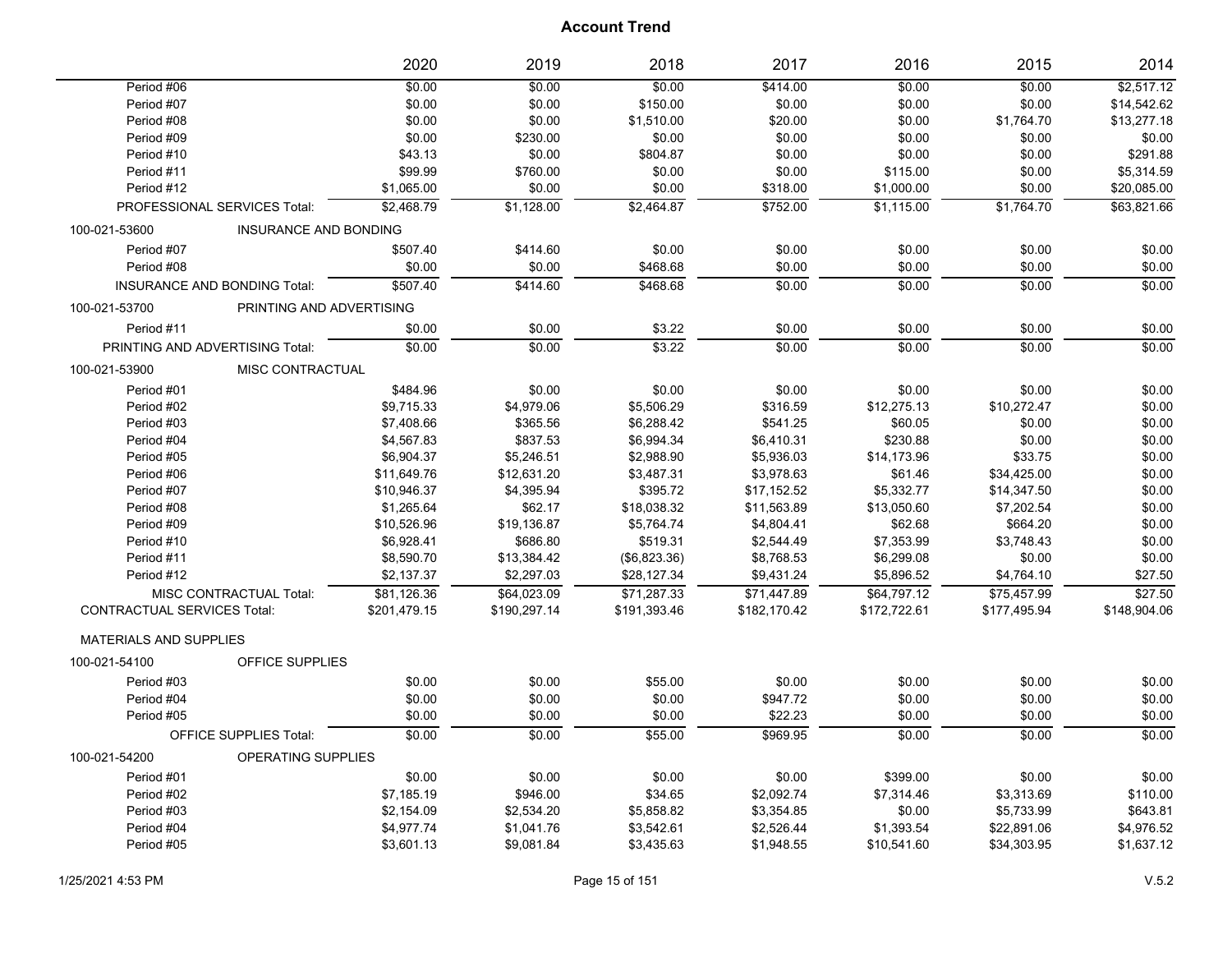|                                            | 2020         | 2019         | 2018         | 2017         | 2016         | 2015         | 2014         |
|--------------------------------------------|--------------|--------------|--------------|--------------|--------------|--------------|--------------|
| Period #06                                 | \$1,491.30   | \$8,741.76   | \$3,661.82   | \$4,366.64   | \$5,909.11   | \$5,972.07   | \$289.96     |
| Period #07                                 | \$1,192.65   | \$4,138.09   | \$17,065.32  | \$7,991.28   | \$14,326.66  | \$2,534.34   | \$1,320.91   |
| Period #08                                 | \$296.01     | \$142.37     | \$11,547.80  | \$8,243.05   | \$14,143.73  | \$6,947.00   | \$534.91     |
| Period #09                                 | \$381.94     | \$9,189.68   | \$1,901.15   | \$12,347.72  | \$1,741.28   | \$2,079.55   | \$12,743.54  |
| Period #10                                 | \$5,182.07   | \$5,497.34   | \$674.68     | \$2,565.51   | \$923.48     | \$668.72     | \$4,553.41   |
| Period #11                                 | \$2,716.01   | \$3,454.41   | (\$8,167.47) | \$10,761.77  | \$93.92      | \$519.27     | \$15,701.99  |
| Period #12                                 | \$1,162.35   | \$2,429.01   | \$6,811.24   | \$6,455.48   | \$15,896.29  | \$4,457.21   | \$18,349.06  |
| <b>OPERATING SUPPLIES Total:</b>           | \$30,340.48  | \$47,196.46  | \$46,366.25  | \$62,654.03  | \$72,683.07  | \$89,420.85  | \$60,861.23  |
| <b>MATERIALS AND SUPPLIES Total:</b>       | \$30,340.48  | \$47,196.46  | \$46,421.25  | \$63,623.98  | \$72,683.07  | \$89,420.85  | \$60,861.23  |
| <b>IT Total:</b>                           | \$508,041.32 | \$503,829.22 | \$476,998.97 | \$473,904.94 | \$463,543.32 | \$468,308.76 | \$395,837.81 |
| LAW                                        |              |              |              |              |              |              |              |
| <b>SALARIES AND WAGES</b>                  |              |              |              |              |              |              |              |
| 100-030-51000<br><b>SALARIES AND WAGES</b> |              |              |              |              |              |              |              |
| Period #01                                 | \$12,986.97  | \$12,763.10  | \$14,164.22  | \$11,962.48  | \$11,244.42  | \$16,782.09  | \$15,012.98  |
| Period #02                                 | \$13,441.37  | \$13,034.06  | \$12,670.81  | \$12,378.41  | \$12,603.38  | \$11,506.30  | \$9,961.54   |
| Period #03                                 | \$20,450.56  | \$13,121.23  | \$12,499.88  | \$11,796.53  | \$12,064.89  | \$11,487.37  | \$9,961.54   |
| Period #04                                 | \$15,703.81  | \$13,169.66  | \$12,490.38  | \$12,127.04  | \$12,052.65  | \$11,417.44  | \$9,961.54   |
| Period #05                                 | \$14,423.08  | \$12,632.09  | \$12,461.90  | \$12,213.61  | \$11,909.17  | \$11,413.22  | \$9,961.54   |
| Period #06                                 | \$14,423.07  | \$13,213.25  | \$18,329.61  | \$18,262.70  | \$12,012.99  | \$11,058.74  | \$9,961.54   |
| Period #07                                 | \$22,488.43  | \$12,980.78  | \$12,257.72  | \$12,038.59  | \$17,928.64  | \$17,069.19  | \$19,401.83  |
| Period #08                                 | \$16,180.03  | \$19,563.20  | \$12,471.39  | \$12,178.24  | \$11,861.59  | \$11,354.14  | \$16,486.55  |
| Period #09                                 | \$14,527.76  | \$12,627.24  | \$12,419.16  | \$11,731.36  | \$12,000.02  | \$11,016.54  | \$11,342.82  |
| Period #10                                 | \$16,149.64  | \$13,092.17  | \$12,547.36  | \$12,224.79  | \$12,047.59  | \$11,400.56  | \$11,280.74  |
| Period #11                                 | \$16,123.08  | \$12,966.26  | \$19,162.95  | \$12,131.69  | \$12,132.73  | \$11,181.12  | \$11,386.91  |
| Period #12                                 | \$23,950.86  | \$18,958.35  | \$12,884.50  | \$17,992.72  | \$17,831.82  | \$16,790.67  | \$11,244.04  |
| SALARIES AND WAGES Total:                  | \$200,848.66 | \$168,121.39 | \$164,359.88 | \$157,038.16 | \$155,689.89 | \$152,477.38 | \$145,963.57 |
| <b>RETIREMENT PENSION</b><br>100-030-51200 |              |              |              |              |              |              |              |
| Period #01                                 | \$1,987.64   | \$1,890.99   | \$1,445.92   | \$1,828.02   | \$1,723.93   | \$1,800.99   | \$1,537.50   |
| Period #02                                 | \$2,008.00   | \$276.73     | \$2,137.74   | \$1,849.18   | \$1,722.08   | \$1,742.27   | \$142.89     |
| Period #03                                 | \$3,200.50   | \$2,009.93   | \$1,950.11   | \$1,898.90   | \$1,964.18   | \$1,514.60   | \$2,928.62   |
| Period #04                                 | \$2,468.40   | \$2,943.02   | \$2,792.74   | \$1,824.92   | \$1,858.80   | \$1,768.72   | \$1,534.00   |
| Period #05                                 | \$2,294.14   | \$2,020.47   | \$2,024.07   | \$2,814.27   | \$2,718.92   | \$1,758.87   | \$1,534.00   |
| Period #06                                 | \$2,223.26   | \$3,758.76   | \$1,917.59   | \$1,892.10   | \$1,819.45   | \$2,498.31   | \$2,231.31   |
| Period #07                                 | \$2,339.23   | \$2,005.86   | \$1,860.18   | \$1,529.90   | \$1,923.41   | \$1,842.67   | \$1,622.93   |
| Period #08                                 | \$2,373.35   | \$2,100.63   | \$1,891.86   | \$1,741.62   | \$1,843.32   | \$1,752.12   | \$1,734.52   |
| Period #09                                 | \$3,607.40   | \$2,864.63   | \$1,921.03   | \$1,719.97   | \$1,712.21   | \$1,744.25   | \$1,671.90   |
| Period #10                                 | \$2,268.77   | \$2,013.57   | \$2,793.56   | \$2,757.92   | \$1,967.00   | \$1,702.56   | \$1,746.51   |
| Period #11                                 | \$2,490.98   | \$2,012.43   | \$2,029.44   | \$2,026.06   | \$2,710.35   | \$2,550.32   | \$1,739.35   |
| Period #12                                 | \$2,596.55   | \$2,085.00   | \$1,990.11   | \$1,856.46   | \$1,937.12   | \$1,792.36   | \$2,533.63   |
| <b>RETIREMENT PENSION Total:</b>           | \$29,858.22  | \$25,982.02  | \$24,754.35  | \$23,739.32  | \$23,900.77  | \$22,468.04  | \$20,957.16  |
| SALARIES AND WAGES Total:                  | \$230,706.88 | \$194,103.41 | \$189,114.23 | \$180,777.48 | \$179,590.66 | \$174,945.42 | \$166,920.73 |

TRAVEL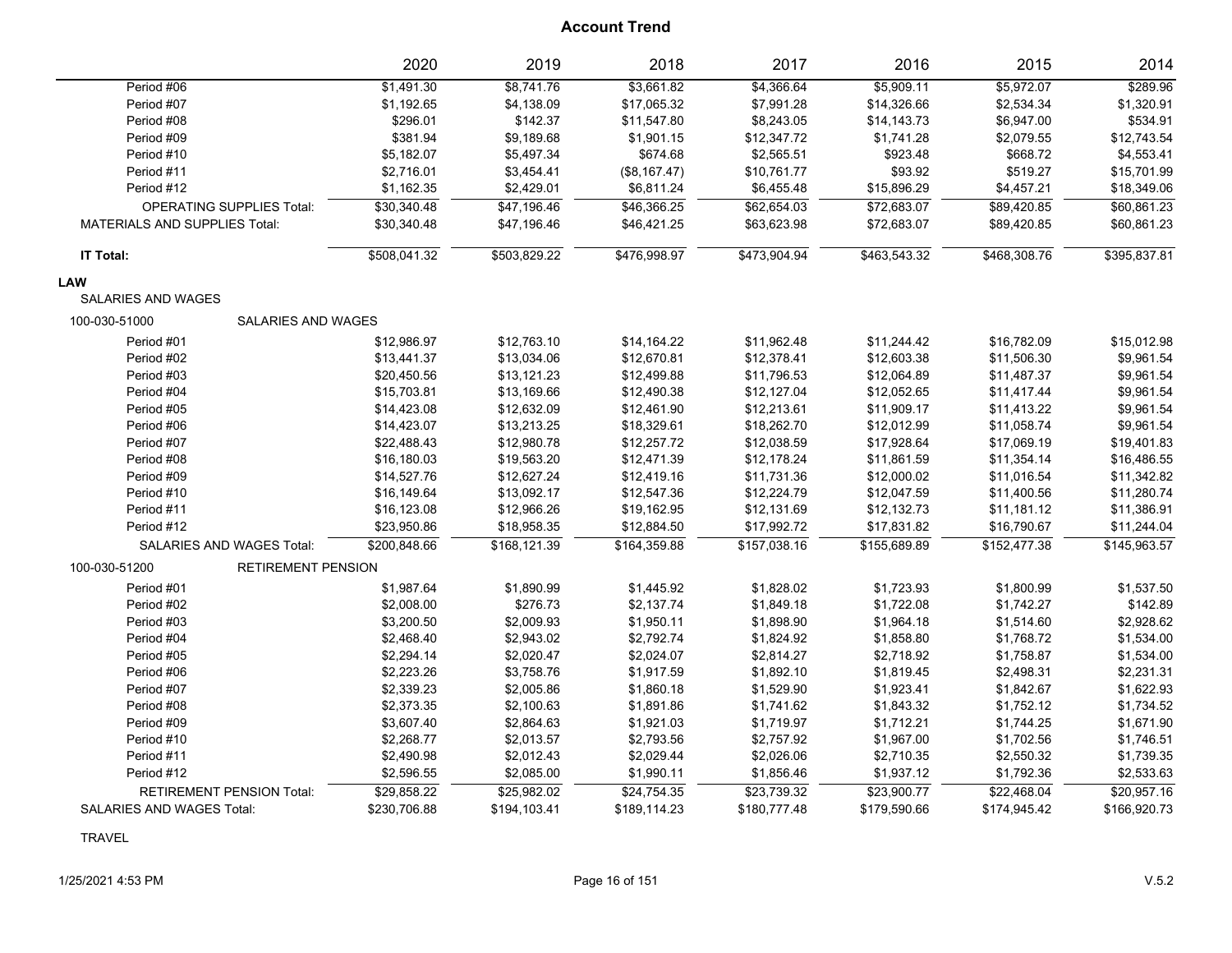|                                 |                              | 2020       | 2019        | 2018        | 2017        | 2016       | 2015       | 2014        |
|---------------------------------|------------------------------|------------|-------------|-------------|-------------|------------|------------|-------------|
| 100-030-52300                   | TRAINING AND EDUCATION       |            |             |             |             |            |            |             |
| Period #05                      |                              | \$0.00     | \$0.00      | \$0.00      | \$70.00     | \$0.00     | \$0.00     | \$440.00    |
| Period #06                      |                              | \$0.00     | \$0.00      | \$0.00      | \$0.00      | \$0.00     | \$400.00   | \$0.00      |
| Period #07                      |                              | \$0.00     | \$350.00    | \$0.00      | \$0.00      | \$0.00     | \$0.00     | \$0.00      |
| Period #10                      |                              | \$0.00     | \$0.00      | \$0.00      | \$0.00      | \$200.00   | \$275.00   | \$0.00      |
| Period #12                      |                              | \$0.00     | \$0.00      | \$0.00      | \$0.00      | \$277.16   | \$0.00     | \$0.00      |
| TRAINING AND EDUCATION Total:   |                              | \$0.00     | \$350.00    | \$0.00      | \$70.00     | \$477.16   | \$675.00   | \$440.00    |
| <b>TRAVEL Total:</b>            |                              | \$0.00     | \$350.00    | \$0.00      | \$70.00     | \$477.16   | \$675.00   | \$440.00    |
| CONTRACTUAL SERVICES            |                              |            |             |             |             |            |            |             |
| 100-030-53200                   | <b>COMMUNICATIONS</b>        |            |             |             |             |            |            |             |
| Period #02                      |                              | \$20.85    | \$0.00      | \$21.51     | \$0.00      | \$0.00     | \$0.00     | \$0.00      |
| Period #03                      |                              | \$16.25    | \$35.30     | \$18.70     | \$50.14     | \$0.00     | \$0.00     | \$0.00      |
| Period #04                      |                              | \$24.00    | \$18.70     | \$26.36     | \$0.00      | \$0.00     | \$0.00     | \$0.00      |
| Period #05                      |                              | \$21.60    | \$28.90     | \$0.00      | \$14.52     | \$0.00     | \$0.00     | \$0.00      |
| Period #06                      |                              | \$5.00     | \$42.24     | \$33.39     | \$59.67     | \$0.00     | \$0.00     | \$0.00      |
| Period #07                      |                              | \$7.40     | \$10.40     | \$14.83     | \$0.00      | \$0.00     | \$0.00     | \$0.00      |
| Period #08                      |                              | \$8.00     | \$33.85     | \$15.17     | \$47.90     | \$0.00     | \$0.00     | \$0.00      |
| Period #09                      |                              | \$10.60    | \$19.30     | \$32.39     | \$17.89     | \$23.10    | \$0.00     | \$0.00      |
| Period #10                      |                              | \$17.10    | \$21.60     | \$17.89     | \$16.80     | \$4.03     | \$22.21    | \$0.00      |
| Period #11                      |                              | \$15.70    | \$11.55     | \$17.47     | \$0.00      | \$17.28    | \$0.00     | \$0.00      |
| Period #12                      |                              | \$33.40    | \$42.63     | \$33.74     | \$67.40     | \$27.86    | \$0.00     | \$0.00      |
|                                 | <b>COMMUNICATIONS Total:</b> | \$179.90   | \$264.47    | \$231.45    | \$274.32    | \$72.27    | \$22.21    | \$0.00      |
| 100-030-53400                   | PROFESSIONAL SERVICES        |            |             |             |             |            |            |             |
| Period #01                      |                              | \$2,040.00 | \$0.00      | \$0.00      | \$0.00      | \$0.00     | \$0.00     | \$0.00      |
| Period #02                      |                              | \$150.00   | \$0.00      | \$29,297.50 | \$0.00      | \$1,206.37 | \$435.26   | \$0.00      |
| Period #03                      |                              | \$0.00     | \$0.00      | \$2,704.84  | \$1,020.00  | \$1,530.00 | \$3,099.37 | \$0.00      |
| Period #04                      |                              | \$0.00     | \$26,533.00 | \$2,113.00  | \$2,736.50  | \$0.00     | \$217.63   | \$1,600.00  |
| Period #05                      |                              | \$0.00     | \$0.00      | \$598.00    | \$1,492.50  | \$0.00     | \$217.63   | \$4,477.00  |
| Period #06                      |                              | \$0.00     | \$3,680.00  | \$0.00      | \$9,251.50  | \$0.00     | \$217.63   | \$0.00      |
| Period #07                      |                              | \$890.98   | \$0.00      | \$122.50    | \$395.00    | \$0.00     | \$3,947.22 | \$6,160.50  |
| Period #08                      |                              | \$1,700.00 | \$0.00      | \$2,502.01  | \$0.00      | \$2,550.00 | \$1,150.11 | \$960.00    |
| Period #09                      |                              | \$0.00     | \$0.00      | \$0.00      | \$3,458.00  | \$0.00     | \$0.00     | \$60.82     |
| Period #10                      |                              | \$0.00     | \$0.00      | \$3,060.00  | \$220.50    | \$100.00   | \$0.00     | \$0.00      |
| Period #12                      |                              | \$0.00     | \$565.00    | \$0.00      | \$0.00      | \$3,202.00 | \$143.50   | \$0.00      |
|                                 | PROFESSIONAL SERVICES Total: | \$4,780.98 | \$30,778.00 | \$40,397.85 | \$18,574.00 | \$8,588.37 | \$9,428.35 | \$13,258.32 |
| 100-030-53700                   | PRINTING AND ADVERTISING     |            |             |             |             |            |            |             |
| Period #02                      |                              | \$0.00     | \$0.00      | \$0.00      | \$0.00      | \$0.00     | \$0.00     | \$33.83     |
| Period #05                      |                              | \$0.00     | \$0.00      | \$0.00      | \$0.00      | \$0.00     | \$0.00     | (\$33.83)   |
| PRINTING AND ADVERTISING Total: |                              | \$0.00     | \$0.00      | \$0.00      | \$0.00      | \$0.00     | \$0.00     | \$0.00      |
| 100-030-53900                   | MISC CONTRACTUAL             |            |             |             |             |            |            |             |
| Period #01                      |                              | \$277.77   | \$0.00      | \$0.00      | \$0.00      | \$0.00     | \$0.00     | \$0.00      |
| Period #02                      |                              | \$277.77   | \$264.54    | \$251.94    | \$239.94    | \$457.02   | \$0.00     | \$207.27    |
| Period #03                      |                              | \$277.77   | \$264.54    | \$503.88    | \$1,044.94  | \$228.51   | \$0.00     | \$414.54    |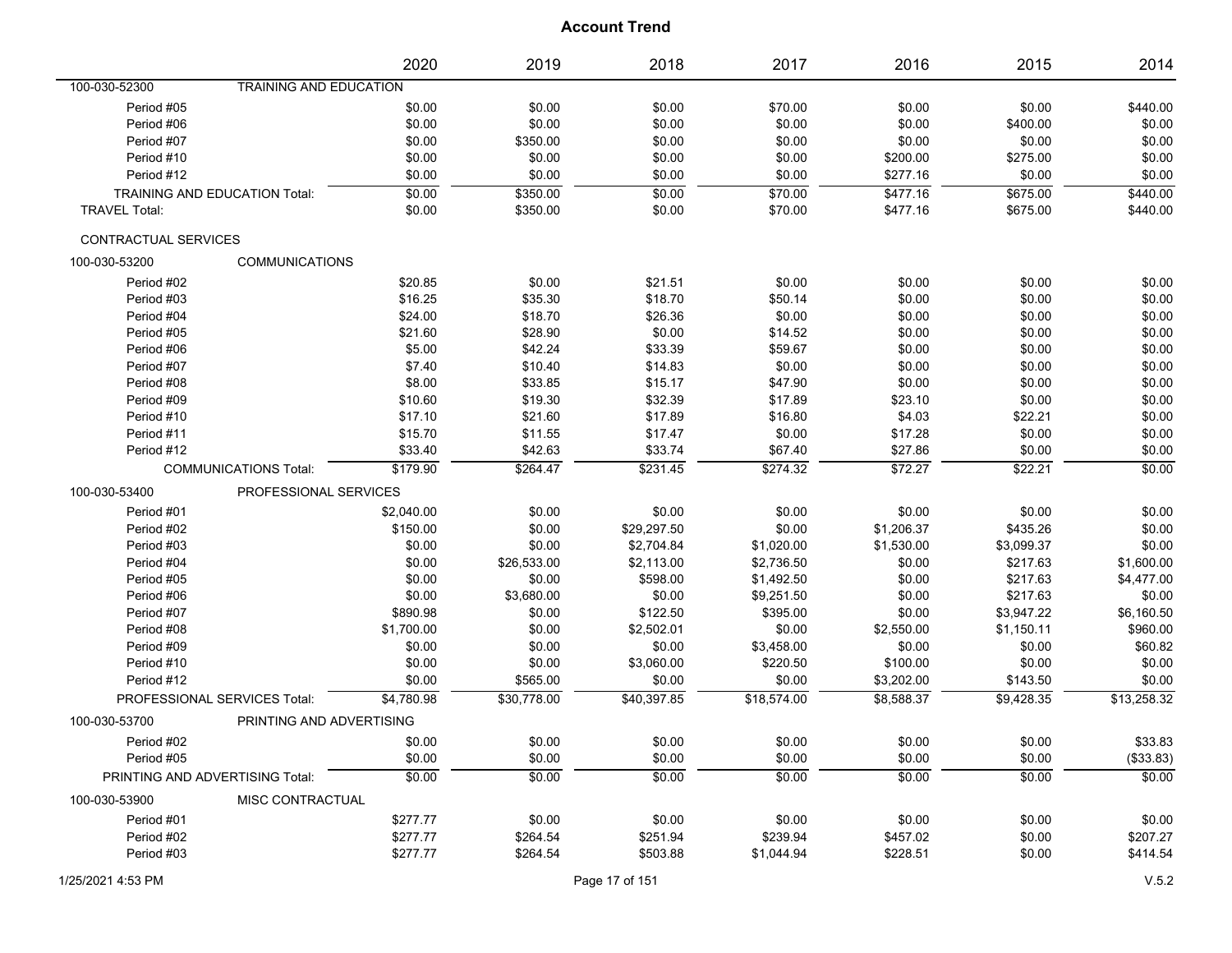|                                      |                                  | 2020         | 2019         | 2018         | 2017          | 2016         | 2015         | 2014         |
|--------------------------------------|----------------------------------|--------------|--------------|--------------|---------------|--------------|--------------|--------------|
| Period #04                           |                                  | \$277.77     | \$529.08     | \$251.94     | $($ \$805.00) | \$0.00       | \$0.00       | \$207.27     |
| Period #05                           |                                  | \$277.77     | \$264.54     | \$0.00       | \$479.88      | \$228.51     | \$0.00       | \$722.10     |
| Period #06                           |                                  | \$0.00       | \$0.00       | \$251.94     | \$479.88      | \$228.51     | \$0.00       | \$0.00       |
| Period #07                           |                                  | \$555.54     | \$529.08     | \$503.88     | \$0.00        | \$457.02     | \$1,305.78   | \$414.54     |
| Period #08                           |                                  | \$279.20     | \$264.54     | \$251.94     | \$479.88      | \$228.51     | \$217.63     | \$0.00       |
| Period #09                           |                                  | \$300.00     | \$0.00       | \$0.00       | \$239.94      | \$248.51     | \$217.63     | \$207.27     |
| Period #10                           |                                  | \$300.00     | \$529.08     | \$696.88     | \$239.94      | \$248.51     | \$217.63     | \$207.27     |
| Period #11                           |                                  | \$300.00     | \$264.54     | \$276.94     | \$0.00        | \$228.51     | \$217.63     | \$2,137.63   |
| Period #12                           |                                  | \$300.00     | \$277.77     | \$264.54     | \$491.88      | \$239.94     | \$228.51     | \$435.26     |
|                                      | MISC CONTRACTUAL Total:          | \$3,423.59   | \$3,187.71   | \$3,253.88   | \$2,891.28    | \$2,793.55   | \$2,404.81   | \$4,953.15   |
| <b>CONTRACTUAL SERVICES Total:</b>   |                                  | \$8,384.47   | \$34,230.18  | \$43,883.18  | \$21,739.60   | \$11,454.19  | \$11,855.37  | \$18,211.47  |
| <b>MATERIALS AND SUPPLIES</b>        |                                  |              |              |              |               |              |              |              |
| 100-030-54100                        | OFFICE SUPPLIES                  |              |              |              |               |              |              |              |
| Period #02                           |                                  | \$0.00       | \$0.00       | \$0.00       | \$0.00        | \$22.63      | \$0.00       | \$0.00       |
| Period #03                           |                                  | \$0.00       | \$0.00       | \$19.30      | \$0.00        | \$0.00       | \$27.72      | \$11.28      |
| Period #04                           |                                  | \$0.00       | \$0.00       | \$0.00       | \$34.99       | \$0.00       | \$0.00       | \$0.00       |
| Period #05                           |                                  | \$0.00       | \$56.30      | \$0.00       | \$0.00        | \$0.00       | \$0.00       | \$0.00       |
| Period #06                           |                                  | \$0.00       | \$0.00       | \$0.00       | \$49.99       | \$0.00       | \$0.00       | \$0.00       |
| Period #07                           |                                  | \$788.13     | \$160.82     | \$0.00       | \$0.00        | \$0.00       | \$0.00       | \$0.00       |
| Period #08                           |                                  | \$0.00       | \$0.00       | \$229.99     | \$332.93      | \$159.26     | \$0.00       | \$0.00       |
| Period #09                           |                                  | \$0.00       | \$0.00       | \$0.00       | \$40.00       | \$0.00       | \$0.00       | \$0.00       |
| Period #10                           |                                  | \$0.00       | \$141.36     | \$317.16     | \$35.63       | \$801.76     | \$129.45     | \$488.72     |
| Period #11                           |                                  | \$210.25     | \$0.00       | \$0.00       | \$0.00        | \$0.00       | \$0.00       | \$0.00       |
| Period #12                           |                                  | \$0.00       | \$537.63     | \$419.56     | \$30.00       | \$0.00       | \$342.83     | \$0.00       |
|                                      | <b>OFFICE SUPPLIES Total:</b>    | \$998.38     | \$896.11     | \$986.01     | \$523.54      | \$983.65     | \$500.00     | \$500.00     |
| 100-030-54200                        | OPERATING SUPPLIES               |              |              |              |               |              |              |              |
| Period #02                           |                                  | \$1,124.67   | \$0.00       | \$0.00       | \$0.00        | \$0.00       | \$0.00       | \$907.20     |
| Period #03                           |                                  | \$0.00       | \$0.00       | \$0.00       | \$0.00        | \$0.00       | \$0.00       | \$3,315.52   |
| Period #04                           |                                  | \$0.00       | \$0.00       | \$0.00       | \$34.99       | \$0.00       | \$0.00       | \$0.00       |
| Period #06                           |                                  | \$0.00       | \$0.00       | \$0.00       | \$0.00        | \$0.00       | \$377.86     | \$0.00       |
| Period #07                           |                                  | \$0.00       | \$0.00       | \$0.00       | \$0.00        | \$0.00       | \$0.00       | \$130.44     |
| Period #10                           |                                  | \$0.00       | \$0.00       | \$0.00       | \$0.00        | \$61.00      | \$0.00       | \$0.00       |
| Period #12                           |                                  | \$40.91      | \$0.00       | \$0.00       | \$0.00        | \$28.02      | \$660.66     | \$0.00       |
|                                      | <b>OPERATING SUPPLIES Total:</b> | \$1,165.58   | \$0.00       | \$0.00       | \$34.99       | \$89.02      | \$1,038.52   | \$4,353.16   |
| <b>MATERIALS AND SUPPLIES Total:</b> |                                  | \$2,163.96   | \$896.11     | \$986.01     | \$558.53      | \$1,072.67   | \$1,538.52   | \$4,853.16   |
| <b>LAW Total:</b>                    |                                  | \$241,255.31 | \$229,579.70 | \$233,983.42 | \$203,145.61  | \$192,594.68 | \$189,014.31 | \$190,425.36 |
| <b>FINANCE</b>                       |                                  |              |              |              |               |              |              |              |
| SALARIES AND WAGES                   |                                  |              |              |              |               |              |              |              |
| 100-040-51000                        | SALARIES AND WAGES               |              |              |              |               |              |              |              |
| Period #01                           |                                  | \$22,769.29  | \$19,823.04  | \$20,021.25  | \$20,403.18   | \$18,336.50  | \$25,108.24  | \$23,130.19  |
| Period #02                           |                                  | \$22,952.32  | \$19,872.41  | \$16,974.98  | \$18,884.34   | \$18,517.43  | \$16,344.20  | \$15,643.55  |
| Period #03                           |                                  | \$34,314.56  | \$25,301.74  | \$21,077.09  | \$20,098.63   | \$21,320.70  | \$18,709.71  | \$15,646.38  |
|                                      |                                  |              |              |              |               |              |              |              |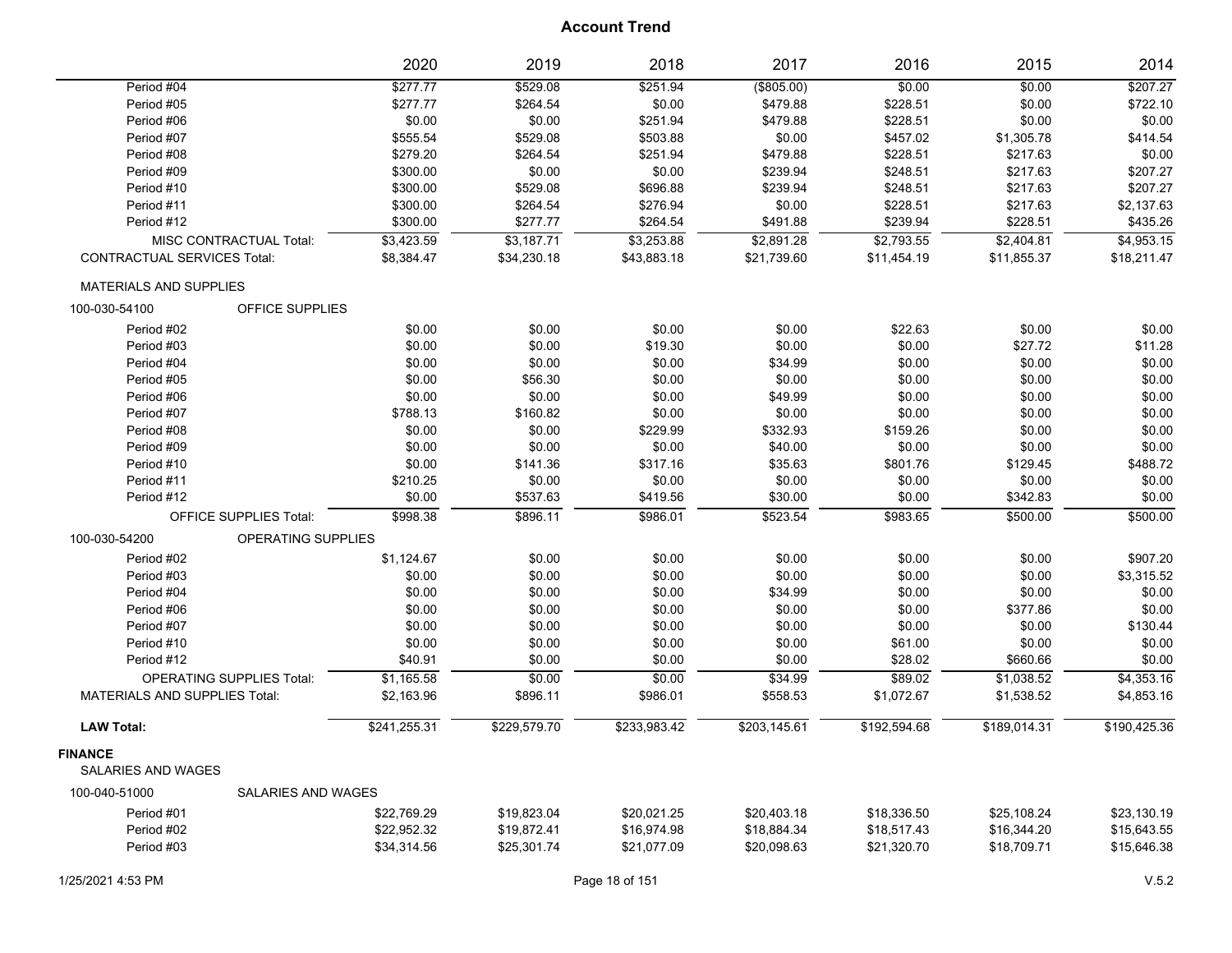|                           |                                  | 2020         | 2019                     | 2018                     | 2017         | 2016                     | 2015         | 2014         |
|---------------------------|----------------------------------|--------------|--------------------------|--------------------------|--------------|--------------------------|--------------|--------------|
| Period #04                |                                  | \$22,835.00  | \$20,014.94              | \$19,590.39              | \$19,639.35  | \$20,372.69              | \$18,201.38  | \$15,651.56  |
| Period #05                |                                  | \$22,835.02  | \$19,934.40              | \$19,590.41              | \$29,131.36  | \$20,239.38              | \$18,456.38  | \$15,651.56  |
| Period #06                |                                  | \$22,835.03  | \$19,934.40              | \$29,742.57              | \$29,559.01  | \$20,241.10              | \$18,973.82  | \$15,651.56  |
| Period #07                |                                  | \$34,065.03  | \$19,934.40              | \$20,271.00              | \$19,864.17  | \$30,170.55              | \$27,508.34  | \$15,651.56  |
| Period #08                |                                  | \$22,835.03  | \$27,816.90              | \$20,271.00              | \$19,765.99  | \$20,242.07              | \$18,385.63  | \$24,069.49  |
| Period #09                |                                  | \$22,835.01  | \$19,112.39              | \$20,271.01              | \$19,771.36  | \$20,247.06              | \$18,359.68  | \$15,779.87  |
| Period #10                |                                  | \$22,835.01  | \$21,554.34              | \$21,124.86              | \$25,948.57  | \$20,203.07              | \$18,483.28  | \$15,779.88  |
| Period #11                |                                  | \$22,835.01  | \$21,554.35              | \$30,861.47              | \$19,771.35  | \$20,291.04              | \$18,429.21  | \$16,079.88  |
| Period #12                |                                  | \$34,065.01  | \$31,760.61              | \$19,554.19              | \$32,102.21  | \$32,715.32              | \$30,297.92  | \$19,060.29  |
|                           | SALARIES AND WAGES Total:        | \$308,011.32 | \$266,613.92             | \$259,350.22             | \$274,939.52 | \$262,896.91             | \$247,257.79 | \$207,795.77 |
| 100-040-51100             | <b>OVERTIME</b>                  |              |                          |                          |              |                          |              |              |
| Period #01                |                                  | \$937.98     | \$330.00                 | \$0.00                   | \$0.00       | \$0.00                   | \$0.00       | \$190.46     |
| Period #02                |                                  | \$1,172.48   | \$375.00                 | \$0.00                   | \$0.00       | \$0.00                   | \$0.00       | \$124.04     |
| Period #03                |                                  | \$0.00       | \$252.45                 | \$0.00                   | \$0.00       | \$0.00                   | \$0.00       | \$0.00       |
| Period #08                |                                  | \$0.00       | \$0.00                   | \$0.00                   | \$107.83     | \$0.00                   | \$0.00       | \$0.00       |
| Period #09                |                                  | \$0.00       | \$8.56                   | \$0.00                   | \$0.00       | \$0.00                   | \$0.00       | \$0.00       |
| Period #10                |                                  | \$0.00       | \$0.00                   | \$100.98                 | \$0.00       | \$65.98                  | \$0.00       | \$0.00       |
| Period #11                |                                  | \$0.00       | \$0.00                   | \$48.36                  | \$0.00       | (\$65.98)                | \$0.00       | \$0.00       |
| Period #12                |                                  | \$0.00       | \$0.00                   | \$210.00                 | \$0.00       | \$0.00                   | \$0.00       | \$0.00       |
|                           | <b>OVERTIME Total:</b>           | \$2,110.46   | \$966.01                 | \$359.34                 | \$107.83     | \$0.00                   | \$0.00       | \$314.50     |
| 100-040-51200             | <b>RETIREMENT PENSION</b>        |              |                          |                          |              |                          |              |              |
| Period #01                |                                  | \$3,289.46   | \$2,861.99               | \$2,838.69               | \$3,423.44   | \$3,228.82               | \$3,145.93   | \$3,239.44   |
| Period #02                |                                  | \$3,599.44   | \$428.10                 | \$3,248.16               | \$3,070.92   | \$2,799.76               | \$2,480.83   | \$220.81     |
| Period #03                |                                  | \$5,224.49   | \$3,068.20               | \$2,599.43               | \$2,862.11   | \$2,832.90               | \$2,497.57   | \$4,608.25   |
| Period #04                |                                  | \$3,473.19   | \$4,426.44               | \$4,074.74               | \$2,687.64   | \$2,946.58               | \$2,558.15   | \$2,406.10   |
| Period #05                |                                  | \$3,473.45   | \$3,031.99               | \$3,111.56               | \$4,850.02   | \$4,495.68               | \$2,784.32   | \$2,406.82   |
| Period #06                |                                  | \$3,473.45   | \$5,789.65               | \$2,974.22               | \$3,634.95   | \$3,067.70               | \$4,071.00   | \$3,502.43   |
| Period #07                |                                  | \$3,635.60   | \$3,020.71               | \$3,055.36               | \$2,995.47   | \$3,211.63               | \$3,053.00   | \$2,522.49   |
| Period #08                |                                  | \$3,473.45   | \$3,138.07               | \$3,074.43               | \$2,995.57   | \$3,065.54               | \$2,806.53   | \$2,480.90   |
| Period #09                |                                  | \$5,046.67   | \$3,903.00               | \$3,074.43               | \$3,009.44   | \$3,065.99               | \$2,804.35   | \$2,428.21   |
| Period #10                |                                  | \$3,473.45   | \$3,271.29               | \$4,481.22               | \$4,577.92   | \$3,067.00               | \$2,802.50   | \$2,428.78   |
| Period #11                |                                  | \$3,473.45   |                          |                          | \$3,863.40   |                          | \$4,099.81   | \$2,433.12   |
| Period #12                |                                  | \$3,639.06   | \$3,271.30<br>\$3,423.46 | \$3,485.23<br>\$2,750.54 | \$3,030.26   | \$4,457.40<br>\$3,250.96 | \$2,948.37   | \$3,583.73   |
|                           |                                  |              |                          |                          |              |                          |              |              |
|                           | <b>RETIREMENT PENSION Total:</b> | \$45,275.16  | \$39,634.20              | \$38,768.01              | \$41,001.14  | \$39,489.96              | \$36,052.36  | \$32,261.08  |
| 100-040-51800             | <b>COMP TIME PAID</b>            |              |                          |                          |              |                          |              |              |
| Period #08                |                                  | \$0.00       | \$114.75                 | \$0.00                   | \$0.00       | \$0.00                   | \$0.00       | \$0.00       |
|                           | COMP TIME PAID Total:            | \$0.00       | \$114.75                 | \$0.00                   | \$0.00       | \$0.00                   | \$0.00       | \$0.00       |
| SALARIES AND WAGES Total: |                                  | \$355,396.94 | \$307,328.88             | \$298,477.57             | \$316,048.49 | \$302,386.87             | \$283,310.15 | \$240,371.35 |
| <b>TRAVEL</b>             |                                  |              |                          |                          |              |                          |              |              |
| 100-040-52100             | <b>TRAVEL</b>                    |              |                          |                          |              |                          |              |              |
| Period #05                |                                  | \$0.00       | \$316.23                 | \$0.00                   | \$0.00       | \$0.00                   | \$0.00       | \$0.00       |
| Period #06                |                                  | \$0.00       | \$121.07                 | \$636.65                 | \$0.00       | \$0.00                   | \$0.00       | \$0.00       |
| Period #07                |                                  | \$0.00       | \$1,040.98               | \$1,235.20               | \$0.00       | \$0.00                   | \$0.00       | \$0.00       |
|                           |                                  |              |                          |                          |              |                          |              |              |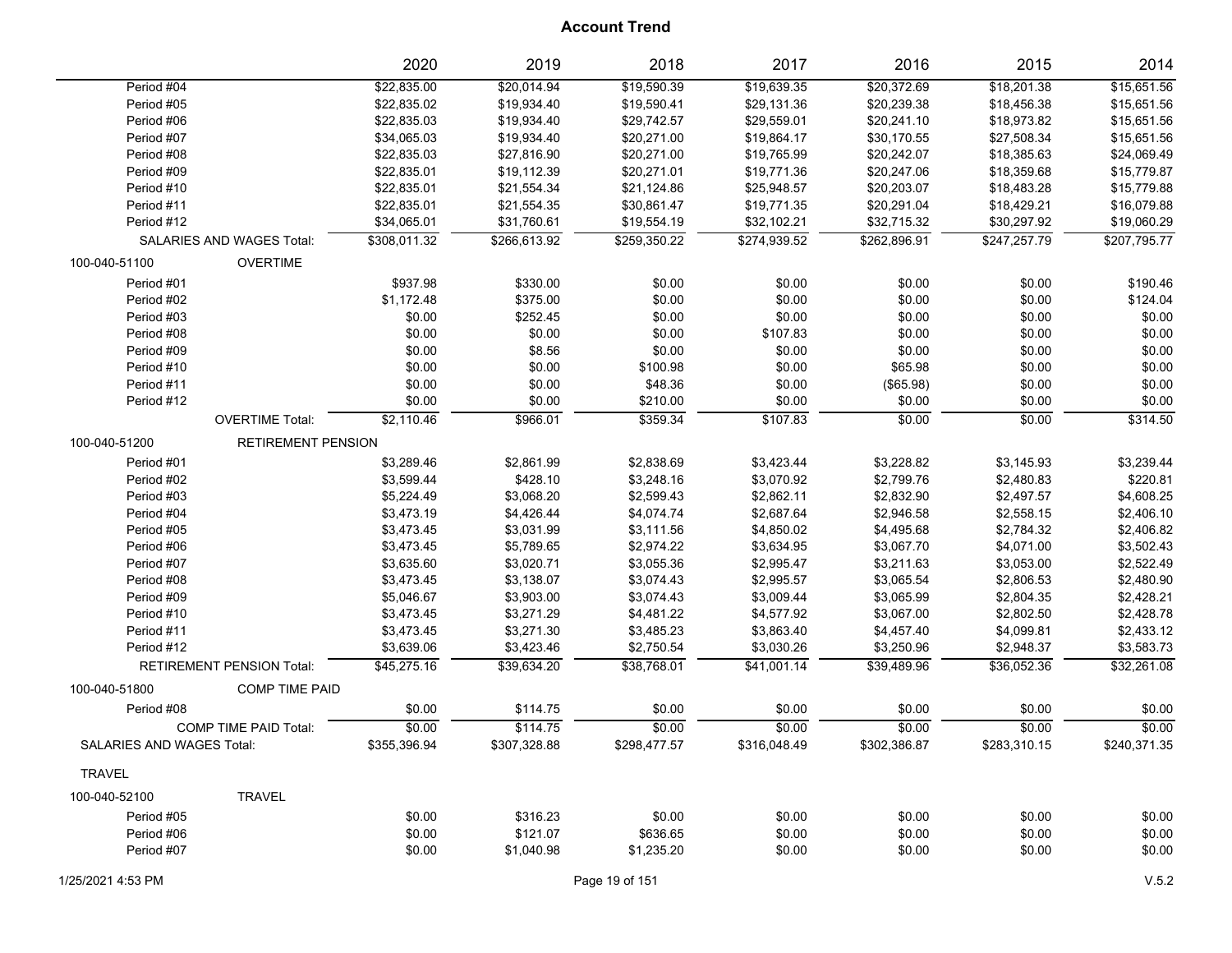|                             |                                      | 2020       | 2019       | 2018        | 2017       | 2016       | 2015        | 2014        |
|-----------------------------|--------------------------------------|------------|------------|-------------|------------|------------|-------------|-------------|
| Period #08                  |                                      | \$0.00     | \$362.50   | \$0.00      | \$0.00     | \$0.00     | \$0.00      | \$0.00      |
| Period #09                  |                                      | \$0.00     | \$335.20   | \$200.44    | \$770.82   | \$133.79   | \$0.00      | \$0.00      |
| Period #10                  |                                      | \$0.00     | \$1,495.04 | \$1,497.41  | \$191.40   | \$0.00     | \$0.00      | \$0.00      |
| Period #11                  |                                      | \$0.00     | \$354.60   | \$0.00      | \$0.00     | \$0.00     | \$0.00      | \$0.00      |
| Period #12                  |                                      | \$0.00     | \$0.00     | \$0.00      | \$0.00     | \$0.00     | \$282.90    | \$0.00      |
|                             | <b>TRAVEL Total:</b>                 | \$0.00     | \$4,025.62 | \$3,569.70  | \$962.22   | \$133.79   | \$282.90    | \$0.00      |
| 100-040-52300               | <b>TRAINING AND EDUCATION</b>        |            |            |             |            |            |             |             |
| Period #02                  |                                      | \$0.00     | \$0.00     | \$2,818.00  | \$0.00     | \$0.00     | \$0.00      | \$0.00      |
| Period #03                  |                                      | \$0.00     | \$0.00     | \$280.00    | \$70.00    | \$0.00     | \$0.00      | \$0.00      |
| Period #04                  |                                      | \$0.00     | \$770.00   | \$0.00      | \$3,946.00 | \$0.00     | \$0.00      | \$0.00      |
| Period #05                  |                                      | \$0.00     | \$0.00     | \$770.00    | \$50.00    | \$1,000.00 | \$0.00      | \$100.00    |
| Period #06                  |                                      | \$0.00     | \$0.00     | \$0.00      | \$2,125.00 | \$0.00     | \$100.00    | \$0.00      |
| Period #07                  |                                      | \$100.00   | \$1,020.00 | \$0.00      | \$558.00   | \$100.00   | \$1,000.00  | \$1,000.00  |
| Period #08                  |                                      | \$0.00     | \$0.00     | \$1,070.00  | \$145.00   | \$275.00   | \$0.00      | \$0.00      |
| Period #09                  |                                      | \$300.00   | \$0.00     | \$100.00    | \$859.00   | \$0.00     | \$13.00     | \$0.00      |
| Period #10                  |                                      | \$219.00   | \$375.00   | \$0.00      | \$0.00     | \$0.00     | \$0.00      | \$0.00      |
| Period #11                  |                                      | \$463.00   | \$135.00   | \$0.00      | \$60.00    | \$80.00    | \$0.00      | \$0.00      |
| Period #12                  |                                      | \$0.00     | \$0.00     | \$1,622.00  | \$0.00     | \$1,500.00 | \$300.00    | \$490.00    |
|                             | <b>TRAINING AND EDUCATION Total:</b> | \$1,082.00 | \$2,300.00 | \$6,660.00  | \$7,813.00 | \$2,955.00 | \$1,413.00  | \$1,590.00  |
| <b>TRAVEL Total:</b>        |                                      | \$1.082.00 | \$6,325.62 | \$10,229.70 | \$8,775.22 | \$3,088.79 | \$1,695.90  | \$1,590.00  |
| <b>CONTRACTUAL SERVICES</b> |                                      |            |            |             |            |            |             |             |
| 100-040-53200               | <b>COMMUNICATIONS</b>                |            |            |             |            |            |             |             |
| Period #01                  |                                      | \$38.64    | \$0.00     | \$0.00      | \$0.00     | \$0.00     | \$0.00      | \$0.00      |
| Period #02                  |                                      | \$258.80   | \$0.00     | \$270.23    | \$233.44   | \$88.38    | \$222.57    | \$185.87    |
| Period #03                  |                                      | \$201.10   | \$415.40   | \$145.42    | \$225.10   | \$333.79   | \$250.87    | \$220.65    |
| Period #04                  |                                      | \$249.40   | \$222.89   | \$249.92    | \$27.56    | \$222.81   | \$183.44    | \$159.85    |
| Period #05                  |                                      | \$222.05   | \$259.15   | \$189.66    | \$131.06   | \$158.56   | \$228.31    | \$180.61    |
| Period #06                  |                                      | \$108.35   | \$207.60   | \$0.00      | \$320.48   | \$233.01   | \$178.99    | \$0.00      |
| Period #07                  |                                      | \$196.70   | \$235.35   | \$314.88    | \$0.00     | \$160.92   | \$240.84    | \$291.97    |
| Period #08                  |                                      | \$178.90   | \$216.84   | \$185.84    | \$405.39   | \$223.33   | \$221.54    | \$236.55    |
| Period #09                  |                                      | \$161.50   | \$245.30   | \$218.58    | \$166.11   | \$180.49   | \$224.20    | \$142.50    |
| Period #10                  |                                      | \$147.10   | \$136.95   | \$164.31    | \$101.76   | \$177.15   | \$155.89    | \$155.71    |
| Period #11                  |                                      | \$236.65   | \$249.05   | \$175.78    | \$223.68   | \$207.38   | \$184.88    | \$217.97    |
| Period #12                  |                                      | \$274.35   | \$409.05   | \$363.19    | \$319.68   | \$363.45   | \$399.74    | \$355.09    |
|                             | <b>COMMUNICATIONS Total:</b>         | \$2,273.54 | \$2.597.58 | \$2,277.81  | \$2,154.26 | \$2,349.27 | \$2,491.27  | \$2,146.77  |
| 100-040-53400               | PROFESSIONAL SERVICES                |            |            |             |            |            |             |             |
| Period #01                  |                                      | \$114.47   | \$0.00     | \$768.80    | \$75.00    | \$827.00   | \$75.00     | \$75.00     |
| Period #02                  |                                      | \$900.45   | \$1,144.78 | \$937.21    | \$1,608.63 | \$158.63   | \$0.00      | \$75.00     |
| Period #03                  |                                      | \$903.55   | \$1,108.55 | \$232.74    | \$914.00   | \$1,672.00 | \$242.51    | \$255.35    |
| Period #04                  |                                      | \$908.00   | \$870.77   | \$851.23    | \$169.75   | \$844.13   | \$19,108.39 | \$18,420.00 |
| Period #05                  |                                      | \$911.89   | \$875.11   | \$853.89    | \$5,098.98 | \$995.53   | \$131.58    | \$150.00    |
| Period #06                  |                                      | \$923.12   | \$878.23   | \$1,686.89  | \$2,412.08 | \$1,715.63 | \$1,695.03  | \$75.00     |
| Period #07                  |                                      | \$2,928.67 | \$835.00   | \$854.23    | \$766.00   | \$1,021.43 | \$926.58    | \$870.00    |
| Period #08                  |                                      | \$2,940.44 | \$1,953.22 | \$853.44    | \$170.48   | \$1,003.85 | \$75.00     | \$0.00      |
|                             |                                      |            |            |             |            |            |             |             |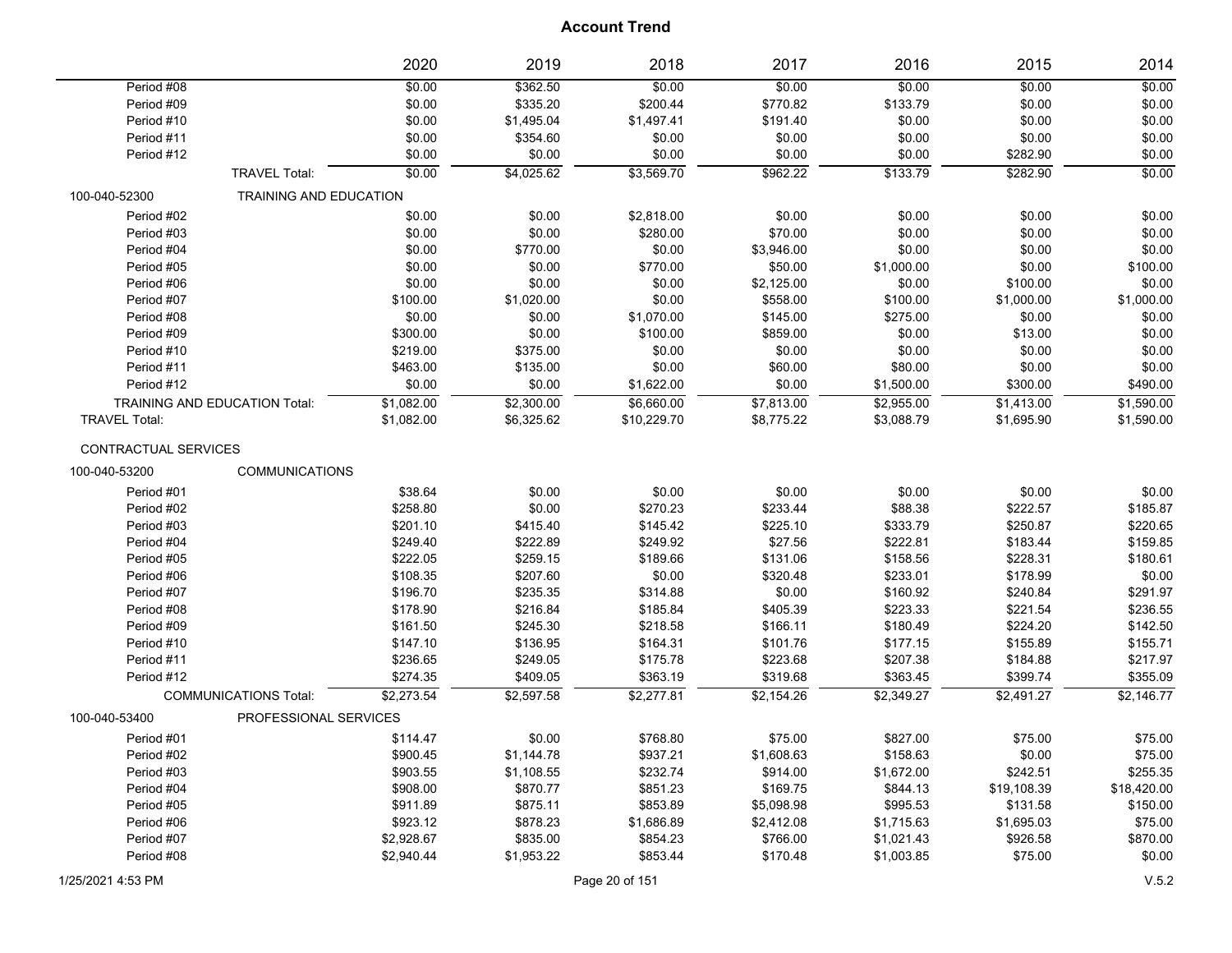|                                    |                                     | 2020        | 2019        | 2018        | 2017        | 2016        | 2015          | 2014        |
|------------------------------------|-------------------------------------|-------------|-------------|-------------|-------------|-------------|---------------|-------------|
| Period #09                         |                                     | \$5,931.45  | \$887.23    | \$854.00    | \$853.38    | \$848.93    | \$75.00       | \$355.97    |
| Period #10                         |                                     | \$25.44     | \$893.88    | \$0.00      | \$1,624.58  | \$999.90    | \$75.00       | \$75.00     |
| Period #11                         |                                     | \$933.34    | \$450.00    | \$1,713.88  | \$85.54     | \$925.06    | \$75.00       | \$75.00     |
| Period #12                         |                                     | \$1,867.77  | \$2,693.10  | \$1,719.33  | \$1,710.68  | \$1,181.70  | (\$18,958.39) | \$75.00     |
|                                    | PROFESSIONAL SERVICES Total:        | \$19,288.59 | \$12,589.87 | \$11,325.64 | \$15,489.10 | \$12,193.79 | \$3,520.70    | \$20,501.32 |
| 100-040-53600                      | INSURANCE AND BONDING               |             |             |             |             |             |               |             |
| Period #02                         |                                     | \$366.00    | \$366.00    | \$173.00    | \$0.00      | \$0.00      | \$0.00        | \$0.00      |
| Period #03                         |                                     | \$0.00      | \$0.00      | \$193.00    | \$0.00      | \$0.00      | \$0.00        | \$0.00      |
| Period #06                         |                                     | \$0.00      | \$0.00      | \$0.00      | \$0.00      | \$0.00      | \$0.00        | \$175.00    |
| Period #08                         |                                     | \$0.00      | \$0.00      | \$0.00      | \$0.00      | \$175.00    | \$0.00        | \$0.00      |
| Period #09                         |                                     | \$0.00      | \$0.00      | \$0.00      | \$175.00    | \$0.00      | \$0.00        | \$0.00      |
| Period #11                         |                                     | \$0.00      | \$0.00      | \$0.00      | \$0.00      | \$0.00      | \$175.00      | \$0.00      |
|                                    | <b>INSURANCE AND BONDING Total:</b> | \$366.00    | \$366.00    | \$366.00    | \$175.00    | \$175.00    | \$175.00      | \$175.00    |
| 100-040-53700                      | PRINTING AND ADVERTISING            |             |             |             |             |             |               |             |
| Period #03                         |                                     | \$0.00      | \$0.00      | \$0.00      | \$0.00      | \$309.95    | \$27.73       | \$0.00      |
| Period #04                         |                                     | \$0.00      | \$0.00      | \$40.00     | \$0.00      | \$0.00      | \$0.00        | \$0.00      |
| Period #06                         |                                     | \$0.00      | \$0.00      | \$0.00      | \$289.00    | \$0.00      | \$0.00        | \$0.00      |
| Period #08                         |                                     | \$0.00      | \$64.47     | \$0.00      | \$0.00      | \$0.00      | \$0.00        | \$83.91     |
| Period #09                         |                                     | \$64.73     | \$0.00      | \$355.00    | \$0.00      | \$0.00      | \$0.00        | \$0.00      |
| Period #11                         |                                     | \$0.00      | \$0.00      | \$0.00      | \$0.00      | \$0.00      | \$0.00        | \$227.16    |
| Period #12                         |                                     | \$0.00      | \$355.00    | \$0.00      | \$0.00      | \$0.00      | \$0.00        | \$0.00      |
| PRINTING AND ADVERTISING Total:    |                                     | \$64.73     | \$419.47    | \$395.00    | \$289.00    | \$309.95    | \$27.73       | \$311.07    |
| 100-040-53900                      | MISC CONTRACTUAL                    |             |             |             |             |             |               |             |
| Period #01                         |                                     | \$70.00     | \$0.00      | \$0.00      | \$0.00      | \$0.00      | \$0.00        | \$175.00    |
| Period #02                         |                                     | \$100.00    | \$235.00    | \$0.00      | \$0.00      | \$0.00      | \$0.00        | \$0.00      |
| Period #03                         |                                     | \$221.00    | \$0.00      | \$385.00    | \$0.00      | \$0.00      | \$0.00        | \$0.00      |
| Period #04                         |                                     | \$0.00      | \$390.00    | \$50.00     | \$265.00    | \$0.00      | \$0.00        | \$0.00      |
| Period #05                         |                                     | \$720.00    | \$0.00      | \$190.00    | \$50.00     | \$190.00    | \$0.00        | \$240.00    |
| Period #06                         |                                     | \$0.00      | \$120.00    | \$0.00      | \$40.00     | \$0.00      | \$190.00      | \$0.00      |
| Period #07                         |                                     | \$50.00     | \$0.00      | \$240.00    | \$0.00      | \$50.00     | \$100.00      | \$50.00     |
| Period #08                         |                                     | \$0.00      | \$50.00     | \$0.00      | \$170.00    | \$50.00     | \$0.00        | \$0.00      |
| Period #09                         |                                     | \$0.00      | \$0.00      | \$0.00      | \$50.00     | \$0.00      | \$0.00        | \$0.00      |
| Period #10                         |                                     | \$70.00     | \$0.00      | \$0.00      | \$0.00      | \$50.00     | \$0.00        | \$0.00      |
| Period #11                         |                                     | \$70.00     | \$0.00      | \$0.00      | \$0.00      | \$140.00    | \$0.00        | \$0.00      |
| Period #12                         |                                     | \$0.00      | \$0.00      | \$480.00    | \$0.00      | \$0.00      | \$0.00        | \$0.00      |
|                                    | <b>MISC CONTRACTUAL Total:</b>      | \$1,301.00  | \$795.00    | \$1,345.00  | \$575.00    | \$480.00    | \$290.00      | \$465.00    |
| <b>CONTRACTUAL SERVICES Total:</b> |                                     | \$23,293.86 | \$16,767.92 | \$15,709.45 | \$18,682.36 | \$15,508.01 | \$6,504.70    | \$23,599.16 |
| <b>MATERIALS AND SUPPLIES</b>      |                                     |             |             |             |             |             |               |             |
| 100-040-54100                      | OFFICE SUPPLIES                     |             |             |             |             |             |               |             |
| Period #02                         |                                     | \$123.96    | \$111.50    | \$0.00      | \$62.39     | \$93.63     | \$2.51        | \$22.78     |
| Period #03                         |                                     | \$45.64     | \$2,193.58  | \$60.09     | \$19.98     | \$133.61    | \$317.31      | \$159.04    |
| Period #04                         |                                     | \$0.00      | \$92.97     | \$29.43     | \$0.00      | \$0.00      | \$422.08      | \$48.81     |
| Period #05                         |                                     | \$0.00      | \$26.44     | \$0.00      | \$0.00      | \$49.70     | \$10.94       | \$0.00      |
|                                    |                                     |             |             |             |             |             |               |             |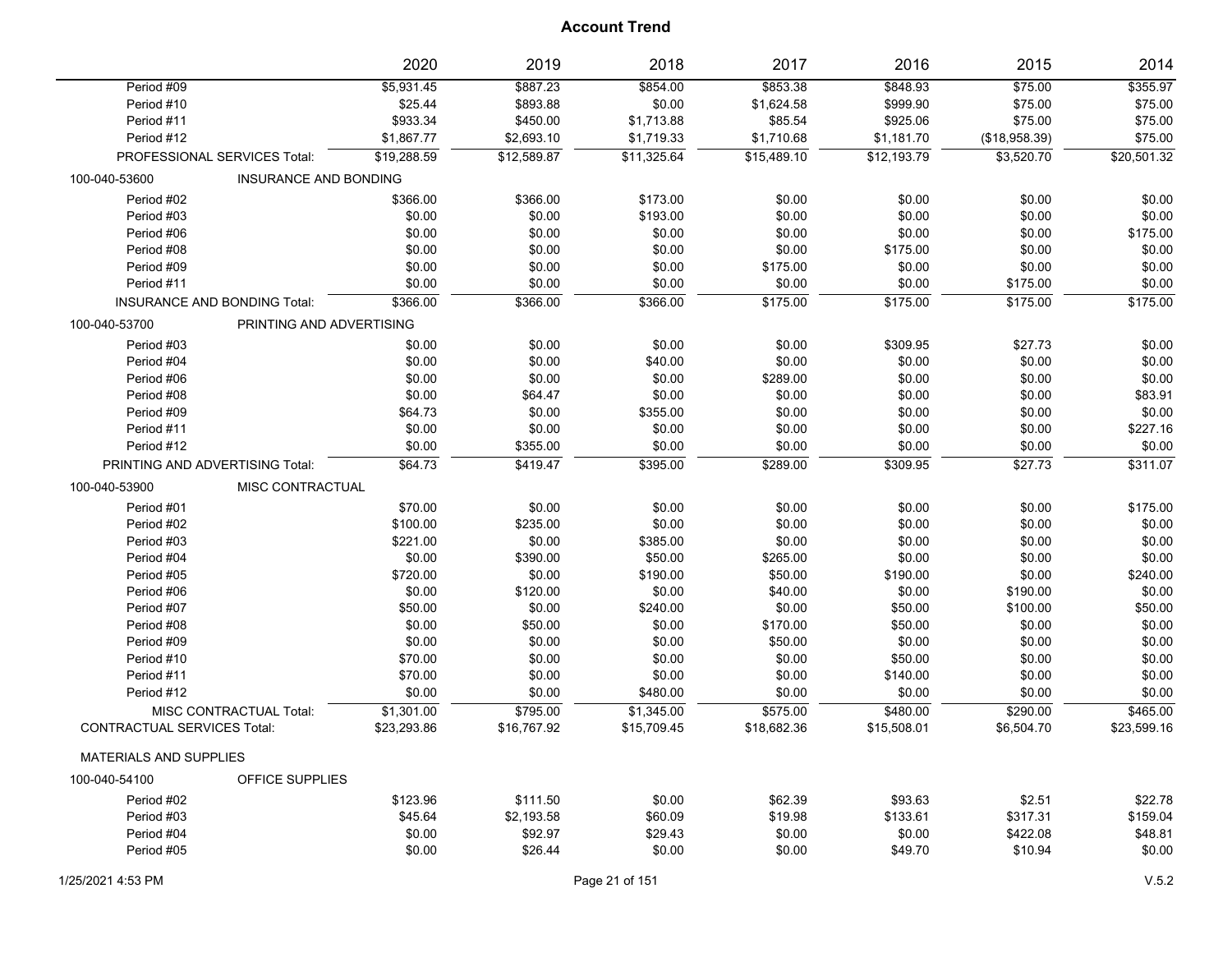|                                                 |                                  | 2020         | 2019         | 2018         | 2017         | 2016         | 2015         | 2014         |
|-------------------------------------------------|----------------------------------|--------------|--------------|--------------|--------------|--------------|--------------|--------------|
| Period #06                                      |                                  | \$53.07      | \$0.00       | \$24.56      | \$151.21     | \$33.08      | \$54.30      | \$0.00       |
| Period #07                                      |                                  | \$120.73     | \$414.52     | \$0.00       | \$0.00       | \$0.00       | \$0.00       | \$0.00       |
| Period #08                                      |                                  | \$0.00       | \$36.13      | \$26.91      | \$0.00       | \$30.39      | \$47.94      | \$110.65     |
| Period #09                                      |                                  | \$141.23     | \$0.00       | \$47.00      | \$84.61      | \$17.97      | \$0.00       | \$29.09      |
| Period #10                                      |                                  | \$43.99      | \$0.00       | \$0.00       | \$126.98     | \$5.09       | \$0.00       | \$6.53       |
| Period #11                                      |                                  | \$55.43      | \$39.88      | \$149.90     | \$118.38     | \$168.53     | \$0.00       | \$0.00       |
| Period #12                                      |                                  | \$0.00       | \$330.81     | \$47.84      | \$146.51     | \$110.00     | \$157.30     | \$98.55      |
|                                                 | <b>OFFICE SUPPLIES Total:</b>    | \$584.05     | \$3,245.83   | \$385.73     | \$710.06     | \$642.00     | \$1,012.38   | \$475.45     |
| 100-040-54200                                   | OPERATING SUPPLIES               |              |              |              |              |              |              |              |
| Period #01                                      |                                  | \$279.00     | \$0.00       | \$0.00       | \$0.00       | \$0.00       | \$0.00       | \$0.00       |
| Period #02                                      |                                  | \$0.00       | \$717.00     | \$53.74      | \$176.74     | \$794.00     | \$0.00       | \$50.42      |
| Period #03                                      |                                  | \$0.00       | \$42.61      | \$950.98     | \$302.48     | \$26.25      | \$795.76     | \$0.00       |
| Period #04                                      |                                  | \$0.00       | \$0.00       | \$163.65     | \$1,603.99   | \$0.00       | \$1,442.00   | \$405.00     |
| Period #05                                      |                                  | \$0.00       | \$0.00       | \$0.00       | \$0.00       | \$130.87     | \$228.60     | \$1,195.00   |
| Period #06                                      |                                  | \$0.00       | \$0.00       | \$79.91      | \$0.00       | \$970.00     | \$926.68     | \$80.67      |
| Period #07                                      |                                  | \$141.51     | \$0.00       | \$53.98      | \$0.00       | \$107.48     | \$0.00       | \$0.00       |
| Period #08                                      |                                  | \$0.00       | \$0.00       | \$72.62      | \$64.00      | \$59.00      | \$181.87     | \$0.00       |
| Period #09                                      |                                  | \$155.49     | \$0.00       | \$79.48      | \$181.73     | \$14.76      | \$123.31     | \$107.56     |
| Period #10                                      |                                  | \$377.60     | \$0.00       | \$789.66     | \$0.00       | \$0.00       | \$49.00      | \$219.62     |
| Period #11                                      |                                  | \$358.20     | \$897.67     | \$942.17     | \$0.00       | \$1,096.17   | \$21.00      | \$0.00       |
| Period #12                                      |                                  | \$709.40     | \$453.85     | \$0.00       | \$652.00     | \$542.09     | \$999.88     | \$838.46     |
|                                                 | <b>OPERATING SUPPLIES Total:</b> | \$2,021.20   | \$2,111.13   | \$3,186.19   | \$2.980.94   | \$3,740.62   | \$4,768.10   | \$2,896.73   |
| 100-040-54300                                   | <b>REPAIRS AND MAINT</b>         |              |              |              |              |              |              |              |
| Period #01                                      |                                  | \$108.62     | \$0.00       | \$0.00       | \$0.00       | \$0.00       | \$0.00       | \$0.00       |
| Period #02                                      |                                  | \$46.14      | \$118.83     | \$232.73     | \$354.51     | \$252.76     | \$53.47      | \$245.12     |
| Period #03                                      |                                  | \$343.21     | \$302.67     | \$347.66     | \$16.50      | \$240.98     | \$0.00       | \$0.00       |
| Period #04                                      |                                  | \$112.66     | \$56.97      | \$143.61     | \$150.91     | \$0.00       | \$291.81     | \$30.00      |
| Period #05                                      |                                  | \$50.76      | \$70.31      | \$0.00       | \$19.97      | \$232.28     | \$179.38     | \$463.33     |
| Period #06                                      |                                  | \$191.04     | \$329.78     | \$193.43     | \$36.30      | \$293.51     | \$218.23     | \$15.00      |
| Period #07                                      |                                  | \$153.40     | \$101.53     | \$388.73     | \$19.97      | \$152.79     | \$146.48     | \$91.60      |
| Period #08                                      |                                  | \$50.76      | \$68.11      | \$41.94      | \$302.34     | \$34.65      | \$31.50      | \$0.00       |
| Period #09                                      |                                  | \$24.17      | \$272.29     | \$19.97      | \$173.21     | \$16.50      | \$31.50      | \$234.97     |
| Period #10                                      |                                  | \$515.66     | \$191.54     | \$384.97     | \$788.41     | \$574.99     | \$16.50      | \$107.48     |
| Period #11                                      |                                  | \$50.76      | \$46.14      | \$41.94      | \$0.00       | \$34.65      | \$31.50      | \$15.00      |
| Period #12                                      |                                  | \$315.25     | \$401.24     | \$441.12     | \$165.09     | \$413.12     | \$619.02     | \$211.28     |
|                                                 | <b>REPAIRS AND MAINT Total:</b>  | \$1,962.43   | \$1,959.41   | \$2,236.10   | \$2,027.21   | \$2,246.23   | \$1,619.39   | \$1,413.78   |
| <b>MATERIALS AND SUPPLIES Total:</b>            |                                  | \$4,567.68   | \$7,316.37   | \$5,808.02   | \$5,718.21   | \$6,628.85   | \$7,399.87   | \$4,785.96   |
| <b>FINANCE Total:</b>                           |                                  | \$384,340.48 | \$337,738.79 | \$330,224.74 | \$349,224.28 | \$327,612.52 | \$298,910.62 | \$270,346.47 |
| <b>GENERAL GOVERNMENT</b><br>SALARIES AND WAGES |                                  |              |              |              |              |              |              |              |
| 100-041-51500                                   | <b>HEALTH CARE</b>               |              |              |              |              |              |              |              |
| Period #01                                      |                                  | \$73,070.07  | \$17,098.72  | \$47,227.43  | \$227,843.67 | \$15,931.80  | \$26,383.62  | \$8,852.49   |
| Period #02                                      |                                  | \$253,223.93 | \$281,363.41 | \$236,696.82 | \$55,677.37  | \$179,206.36 | \$172,669.54 | \$170,615.97 |
|                                                 |                                  |              |              |              |              |              |              |              |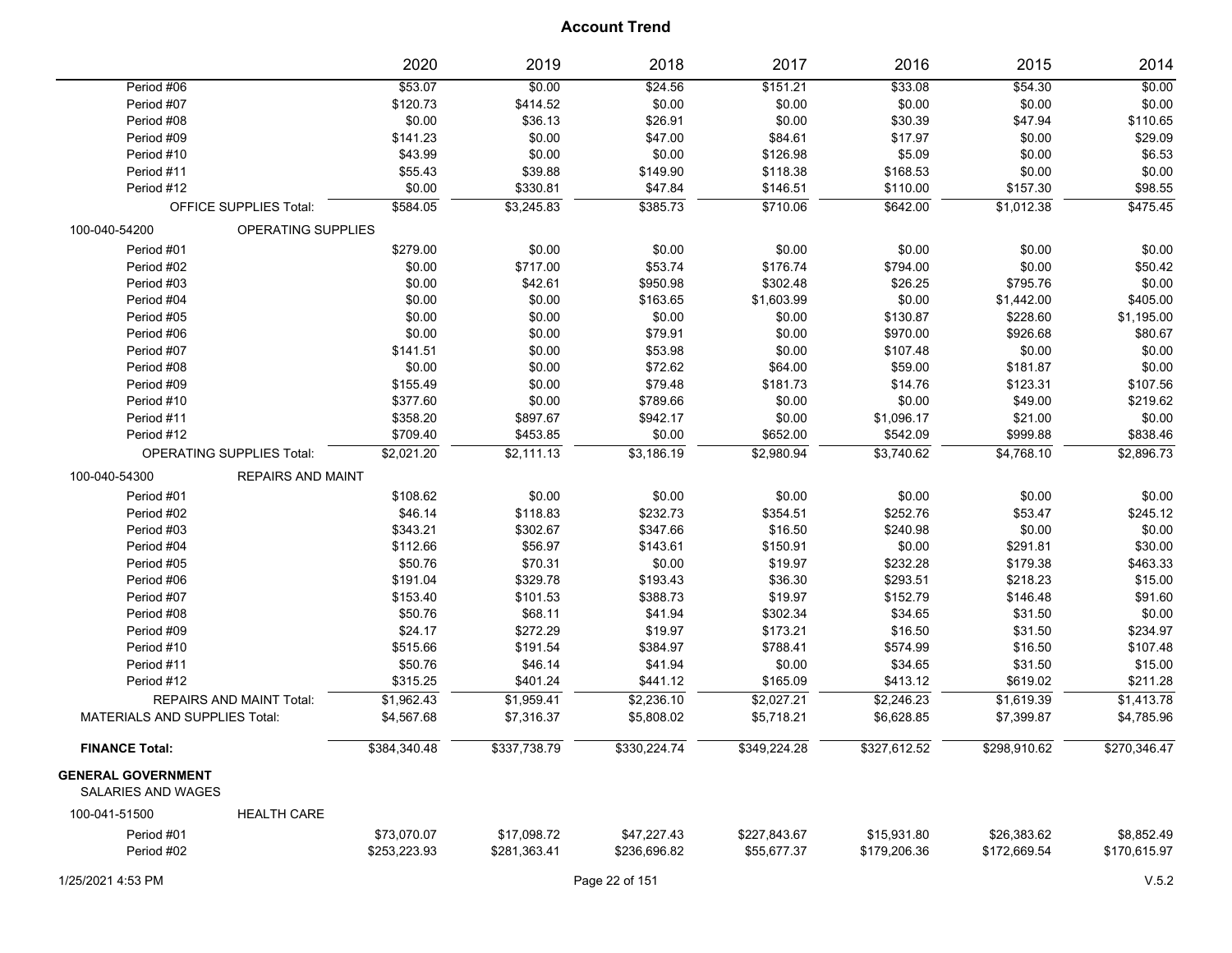|                             |                             | 2020           | 2019           | 2018           | 2017           | 2016           | 2015           | 2014           |
|-----------------------------|-----------------------------|----------------|----------------|----------------|----------------|----------------|----------------|----------------|
| Period #03                  |                             | \$285,358.47   | \$122,007.88   | \$515,641.74   | \$110,408.61   | \$443,753.99   | \$105,621.32   | \$191,365.44   |
| Period #04                  |                             | \$258,740.98   | \$650,471.07   | \$222,690.07   | \$577,628.81   | \$198,811.62   | \$329,339.13   | \$206,670.26   |
| Period #05                  |                             | \$283,255.44   | \$225,553.89   | \$195,585.35   | \$20,615.47    | \$230,086.47   | \$50,960.69    | \$194,493.61   |
| Period #06                  |                             | \$485,112.67   | \$199,964.36   | \$37,053.69    | \$401,859.68   | \$203,198.61   | \$348,889.17   | \$191,682.73   |
| Period #07                  |                             | \$41,913.43    | \$235,918.52   | \$377,835.70   | \$17,646.70    | \$197,056.28   | \$181,237.84   | \$199,155.11   |
| Period #08                  |                             | \$308,043.68   | \$216,884.27   | \$34,087.44    | \$208,402.85   | \$205,899.74   | \$204,173.26   | \$190,764.44   |
| Period #09                  |                             | \$209,822.69   | \$220,685.28   | \$391,347.62   | \$547,055.50   | \$197,135.15   | \$187,287.93   | \$212,102.19   |
| Period #10                  |                             | \$282,742.32   | \$200,794.83   | \$202,134.48   | \$51,421.41    | \$217,659.68   | \$366,714.16   | \$177,485.97   |
| Period #11                  |                             | \$273,377.42   | \$237,807.10   | \$244,098.85   | \$448,998.51   | \$219,806.28   | \$186,391.15   | \$166,755.88   |
| Period #12                  |                             | \$354,609.43   | \$223,356.48   | \$241,487.84   | \$248,989.78   | \$212,433.72   | \$188,829.97   | \$365,807.02   |
|                             | <b>HEALTH CARE Total:</b>   | \$3,109,270.53 | \$2,831,905.81 | \$2,745,887.03 | \$2,916,548.36 | \$2,520,979.70 | \$2,348,497.78 | \$2,275,751.11 |
| 100-041-51600               | <b>UNEMPLOYMENT</b>         |                |                |                |                |                |                |                |
| Period #01                  |                             | \$1,322.73     | \$0.00         | \$0.00         | \$0.00         | \$0.00         | \$0.00         | \$0.00         |
| Period #02                  |                             | \$2,953.92     | \$0.00         | \$0.00         | \$202.44       | \$0.00         | \$1,522.44     | \$0.00         |
| Period #03                  |                             | \$2,363.92     | \$0.00         | \$0.00         | \$1,160.40     | \$1,554.64     | \$97.75        | \$0.00         |
| Period #04                  |                             | \$1,669.14     | \$0.00         | \$0.00         | \$0.00         | \$1,398.11     | \$0.00         | \$0.00         |
| Period #05                  |                             | \$0.00         | \$0.00         | \$0.00         | \$0.00         | \$1,033.51     | \$0.00         | \$0.00         |
| Period #06                  |                             | (\$0.01)       | \$0.00         | \$0.00         | \$0.00         | \$0.00         | \$0.00         | \$0.00         |
| Period #07                  |                             | \$90,400.07    | \$0.00         | \$0.00         | \$31.05        | \$0.00         | \$0.00         | \$0.00         |
| Period #08                  |                             | (\$16,203.82)  | \$0.00         | (\$76.00)      | \$0.00         | \$0.00         | \$0.00         | \$0.00         |
| Period #09                  |                             | \$0.00         | \$0.00         | \$9.01         | \$0.36         | \$0.00         | \$1,715.79     | \$1,373.21     |
| Period #10                  |                             | \$0.00         | \$76.07        | \$0.00         | \$0.00         | \$0.00         | \$1,053.37     | \$1,059.64     |
| Period #11                  |                             | \$0.00         | \$0.00         | \$0.00         | \$0.00         | \$0.00         | \$0.00         | \$702.12       |
|                             |                             |                |                |                |                |                |                |                |
|                             | <b>UNEMPLOYMENT Total:</b>  | \$82,505.95    | \$76.07        | (\$66.99)      | \$1,394.25     | \$3,986.26     | \$4,389.35     | \$3,134.97     |
| 100-041-51700               | <b>WORKERS' COMP</b>        |                |                |                |                |                |                |                |
| Period #01                  |                             | \$1.00         | \$24,009.23    | \$0.00         | \$0.00         | \$0.00         | \$0.00         | \$0.00         |
| Period #02                  |                             | \$12,553.10    | \$41,230.23    | \$25,745.71    | \$55,528.80    | \$0.00         | \$125,815.78   | \$172,685.66   |
| Period #03                  |                             | \$12,555.00    | \$24,009.23    | \$41,295.42    | \$0.00         | \$134,348.54   | \$0.00         | \$59,792.75    |
| Period #04                  |                             | \$40,552.75    | \$41,339.88    | \$15,225.00    | \$28,174.00    | \$95,379.18    | \$68,842.91    | \$0.00         |
| Period #05                  |                             | \$21,637.09    | \$0.00         | \$30,614.16    | \$34,727.75    | \$0.00         | \$6,378.68     | \$0.00         |
| Period #06                  |                             | \$0.00         | \$0.00         | \$0.00         | \$40,455.50    | \$0.00         | \$0.00         | \$0.00         |
| Period #07                  |                             | \$20,360.17    | (\$6,552.23)   | \$0.00         | \$0.00         | \$0.00         | \$0.00         | (\$45,739.91)  |
| Period #08                  |                             | \$20,360.17    | \$0.00         | \$41,295.42    | \$0.00         | \$53,770.50    | \$0.00         | \$6,500.00     |
| Period #09                  |                             | \$40,720.34    | \$33,920.31    | \$20,647.71    | \$0.00         | \$0.00         | \$0.00         | \$0.00         |
| Period #10                  |                             | \$0.00         | \$18,966.30    | \$18,307.71    | \$20,355.20    | \$0.00         | \$0.00         | \$0.00         |
| Period #11                  |                             | \$20,600.26    | \$59,018.13    | \$18,432.71    | \$83,506.69    | \$21,789.74    | \$0.00         | \$0.00         |
| Period #12                  |                             | \$59,169.22    | \$20,120.09    | \$37,266.88    | \$11,442.65    | \$0.00         | \$0.00         | \$13,430.00    |
|                             | <b>WORKERS' COMP Total:</b> | \$248,509.10   | \$256,061.17   | \$248,830.72   | \$274,190.59   | \$305,287.96   | \$201,037.37   | \$206.668.50   |
| SALARIES AND WAGES Total:   |                             | \$3,440,285.58 | \$3,088,043.05 | \$2,994,650.76 | \$3,192,133.20 | \$2,830,253.92 | \$2,553,924.50 | \$2,485,554.58 |
| <b>CONTRACTUAL SERVICES</b> |                             |                |                |                |                |                |                |                |
| 100-041-53100               | <b>UTILITIES</b>            |                |                |                |                |                |                |                |
| Period #01                  |                             | \$9,035.64     | \$0.00         | \$0.00         | \$0.00         | \$0.00         | \$0.00         | \$0.00         |
| Period #02                  |                             | \$3,551.34     | \$12,748.45    | \$9,712.24     | \$18,066.65    | \$18,964.19    | \$20,723.42    | \$10,220.93    |
| Period #03                  |                             | \$13,331.27    | \$8,908.25     | \$14,114.02    | \$285.73       | \$9,145.24     | \$4,031.39     | \$7,917.12     |
|                             |                             |                |                |                |                |                |                |                |
| 1/25/2021 4:53 PM           |                             |                |                | Page 23 of 151 |                |                |                | V.5.2          |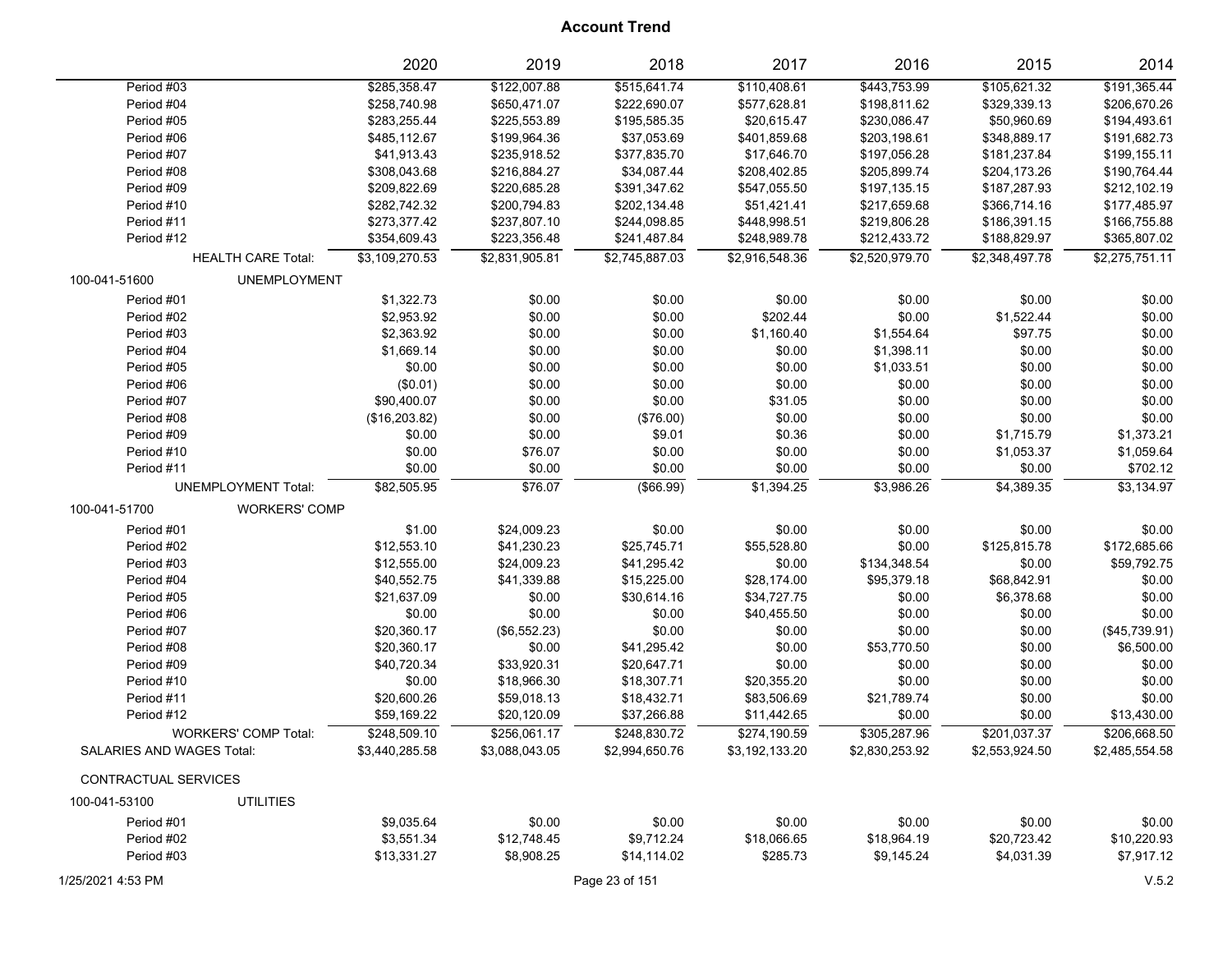|               |                                       | 2020         | 2019         | 2018         | 2017         | 2016         | 2015         | 2014         |
|---------------|---------------------------------------|--------------|--------------|--------------|--------------|--------------|--------------|--------------|
| Period #04    |                                       | \$7,556.33   | \$12,857.40  | \$6,226.33   | \$9,303.41   | \$324.27     | \$12,530.76  | \$7,849.85   |
| Period #05    |                                       | \$7,782.90   | \$6,521.60   | \$2,571.91   | \$9,446.37   | \$16,001.95  | \$10,933.41  | \$11,196.34  |
| Period #06    |                                       | \$6,637.90   | \$6,350.88   | \$6,500.46   | \$15,323.40  | \$513.58     | \$8,301.94   | \$982.84     |
| Period #07    |                                       | \$6,782.92   | \$7,775.85   | \$14,384.96  | \$828.22     | \$15,968.67  | \$6,336.11   | \$6,303.77   |
| Period #08    |                                       | \$7,682.16   | \$7,611.97   | \$7,471.40   | \$14,435.02  | \$4,785.76   | \$1,405.17   | \$9,667.75   |
| Period #09    |                                       | \$7,421.58   | \$8,562.29   | \$7,219.56   | \$6,898.90   | \$14,838.99  | \$469.15     | \$7,349.13   |
| Period #10    |                                       | \$7,030.98   | \$6,695.82   | \$7,140.88   | \$7,582.72   | \$7,969.05   | \$19,529.02  | \$14,553.76  |
| Period #11    |                                       | \$7,150.59   | \$7,121.26   | \$7,094.54   | \$7,459.78   | \$9,647.88   | \$8,667.76   | \$511.28     |
| Period #12    |                                       | \$6,229.51   | \$5,333.68   | \$8,528.94   | \$8,307.25   | \$8,633.80   | \$12,756.67  | \$17,326.13  |
|               | <b>UTILITIES Total:</b>               | \$90,193.12  | \$90,487.45  | \$90,965.24  | \$97,937.45  | \$106,793.38 | \$105,684.80 | \$93,878.90  |
| 100-041-53400 | PROFESSIONAL SERVICES                 |              |              |              |              |              |              |              |
| Period #01    |                                       | \$10,463.20  | \$0.00       | \$0.00       | \$2,083.33   | \$0.00       | \$0.00       | \$0.00       |
| Period #02    |                                       | \$8,068.80   | \$0.00       | \$0.00       | \$2,083.33   | \$2,990.00   | \$4,000.00   | \$2,000.00   |
| Period #03    |                                       | \$12,917.70  | \$0.00       | \$0.00       | \$4,083.33   | \$5,865.00   | \$3,320.00   | \$3,590.00   |
| Period #04    |                                       | \$3,526.00   | \$0.00       | \$0.00       | \$6,083.37   | \$2,000.00   | \$2,330.00   | \$2,000.00   |
| Period #05    |                                       | \$2,009.00   | \$0.00       | \$0.00       | \$2,000.00   | \$2,413.33   | \$330.00     | \$375.00     |
| Period #06    |                                       | \$0.00       | \$0.00       | \$0.00       | \$2,000.00   | \$2,330.00   | \$4,000.00   | \$4,000.00   |
| Period #07    |                                       | \$0.00       | \$143.50     | \$0.00       | \$2,000.00   | \$6,743.33   | \$2,660.00   | \$2,000.00   |
| Period #08    |                                       | \$0.00       | \$4,970.80   | \$0.00       | \$2,000.00   | \$6,461.66   | \$2,000.00   | \$0.00       |
| Period #09    |                                       | \$0.00       | \$6,437.00   | \$0.00       | \$4,010.12   | \$4,413.33   | \$3,660.00   | \$0.00       |
| Period #10    |                                       | \$0.00       | \$8,548.50   | \$3,500.00   | \$2,000.00   | \$4,413.33   | \$4,330.00   | \$9,500.00   |
| Period #11    |                                       | \$0.00       | \$15,252.00  | \$0.00       | \$0.00       | \$2,083.33   | \$2,330.00   | \$499.00     |
| Period #12    |                                       | \$13,575.00  | \$10,901.90  | \$0.00       | \$8,000.00   | \$6,413.33   | \$4,000.00   | \$4,685.25   |
|               | PROFESSIONAL SERVICES Total:          | \$50.559.70  | \$46.253.70  | \$3,500.00   | \$36,343.48  | \$46,126.64  | \$32,960.00  | \$28.649.25  |
| 100-041-53401 | <b>COUNTY FEES AND CHARGES</b>        |              |              |              |              |              |              |              |
| Period #04    |                                       | \$125.26     | \$40.37      | \$132.13     | \$106.04     | \$129.20     | \$464.28     | \$19,397.61  |
| Period #09    |                                       | \$28.96      | \$27.82      | \$26.78      | \$23.75      | \$35.31      | \$38.91      | \$0.00       |
| Period #10    |                                       | \$0.00       | \$0.00       | \$0.00       | \$0.00       | \$0.00       | \$0.00       | \$992.48     |
|               | <b>COUNTY FEES AND CHARGES Total:</b> | \$154.22     | \$68.19      | \$158.91     | \$129.79     | \$164.51     | \$503.19     | \$20,390.09  |
| 100-041-53402 | <b>ELECTION EXPENSES</b>              |              |              |              |              |              |              |              |
| Period #04    |                                       | \$0.00       | \$0.00       | \$0.00       | \$0.00       | \$9,153.23   | \$1,684.71   | \$4,859.09   |
| Period #05    |                                       | \$0.00       | \$1,827.71   | \$0.00       | \$3,921.14   | \$0.00       | \$0.00       | \$0.00       |
| Period #09    |                                       | \$14,827.19  | \$0.00       | \$11,642.28  | \$0.00       | \$0.00       | \$0.00       | \$1,575.42   |
| Period #10    |                                       | \$0.00       | \$5,812.57   | \$0.00       | \$0.00       | \$0.00       | \$12,982.88  | \$0.00       |
| Period #12    |                                       | \$0.00       | \$0.00       | \$0.00       | \$3,771.22   | \$0.00       | \$0.00       | \$0.00       |
|               | ELECTION EXPENSES Total:              | \$14,827.19  | \$7,640.28   | \$11,642.28  | \$7,692.36   | \$9,153.23   | \$14,667.59  | \$6,434.51   |
| 100-041-53403 | <b>COUNTY HEALTH CHARGES</b>          |              |              |              |              |              |              |              |
| Period #04    |                                       | \$0.00       | \$0.00       | \$0.00       | \$0.00       | \$104,082.05 | \$104,416.54 | \$105,225.99 |
| Period #05    |                                       | \$105,263.62 | \$105,130.94 | \$104,304.44 | \$104,071.17 | \$0.00       | \$0.00       | \$0.00       |
| Period #09    |                                       | \$105,263.62 | \$0.00       | \$104,304.44 | \$0.00       | \$0.00       | \$0.00       | \$104,617.55 |
| Period #10    |                                       | \$0.00       | \$105,130.94 | \$0.00       | \$0.00       | \$0.00       | \$104,416.54 | \$0.00       |
| Period #12    |                                       | \$0.00       | \$0.00       | \$0.00       | \$104,071.16 | \$104,082.04 | \$0.00       | \$0.00       |
|               | <b>COUNTY HEALTH CHARGES Total:</b>   | \$210,527.24 | \$210,261.88 | \$208,608.88 | \$208,142.33 | \$208,164.09 | \$208,833.08 | \$209,843.54 |
|               |                                       |              |              |              |              |              |              |              |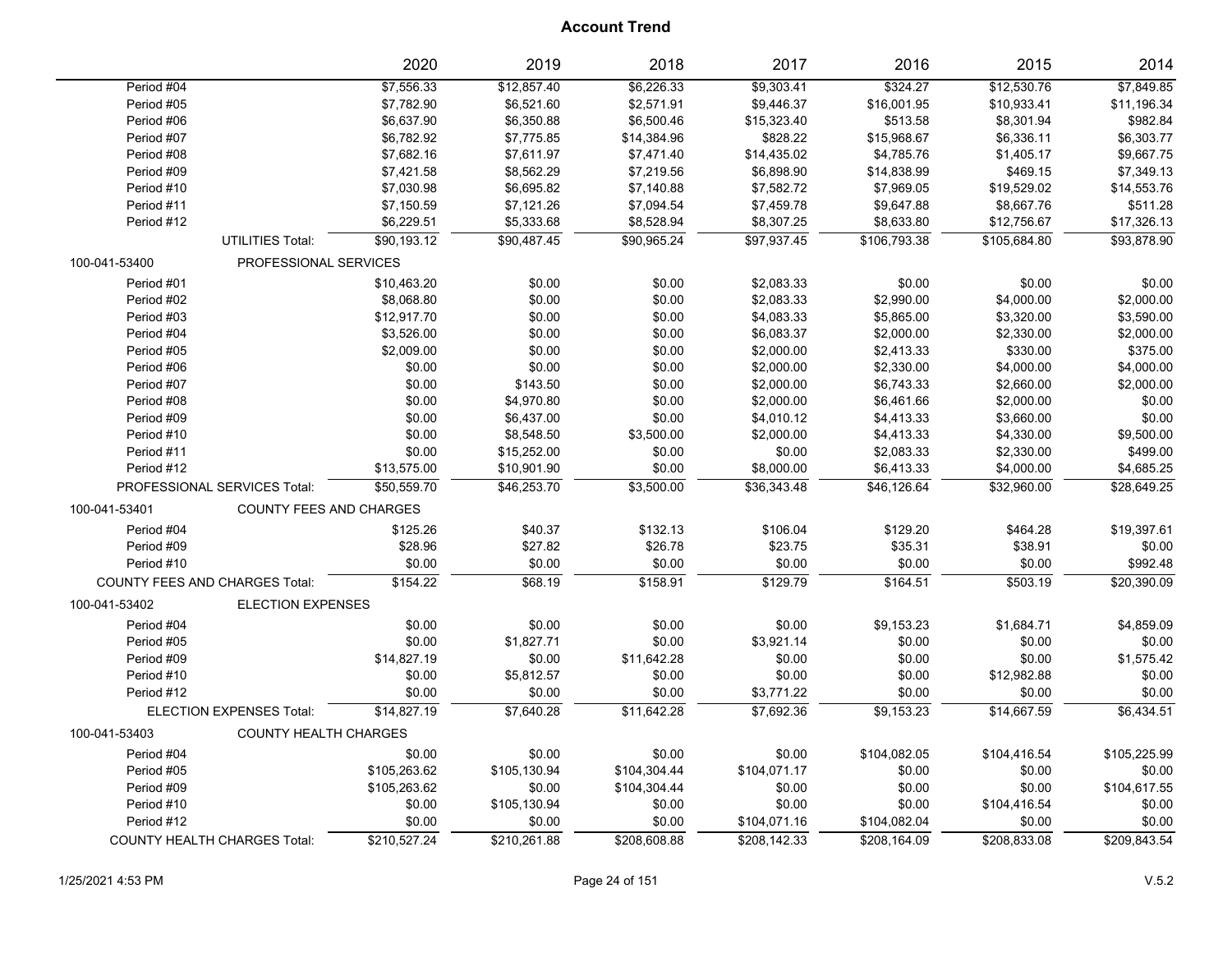|                                 |                              | 2020         | 2019         | 2018         | 2017         | 2016         | 2015            | 2014         |
|---------------------------------|------------------------------|--------------|--------------|--------------|--------------|--------------|-----------------|--------------|
| 100-041-53404                   | ANNUAL AUDIT CHARGES         |              |              |              |              |              |                 |              |
| Period #01                      |                              | \$26,900.00  | \$0.00       | \$0.00       | \$0.00       | \$0.00       | \$0.00          | \$0.00       |
| Period #02                      |                              | \$0.00       | \$0.00       | \$41.00      | \$28,900.00  | \$0.00       | \$0.00          | \$0.00       |
| Period #03                      |                              | \$0.00       | \$0.00       | \$36,680.00  | \$0.00       | \$0.00       | \$0.00          | \$1,312.00   |
| Period #04                      |                              | \$8,875.00   | \$0.00       | \$0.00       | \$1,800.00   | \$5,294.00   | \$0.00          | \$7,523.50   |
| Period #05                      |                              | \$0.00       | \$0.00       | \$0.00       | \$3,999.75   | \$4,744.00   | \$16,000.00     | \$13,763.00  |
| Period #06                      |                              | \$902.00     | \$22,100.00  | \$0.00       | \$24,500.00  | \$13,872.25  | \$0.00          | \$0.00       |
| Period #07                      |                              | \$0.00       | \$0.00       | \$0.00       | \$0.00       | \$0.00       | \$0.00          | \$16,100.00  |
| Period #08                      |                              | \$27,545.00  | \$0.00       | \$0.00       | \$0.00       | \$0.00       | \$41.00         | \$1,886.00   |
| Period #09                      |                              | \$0.00       | \$0.00       | \$27,125.50  | \$0.00       | \$0.00       | \$33,500.00     | \$0.00       |
| Period #10                      |                              | \$27,166.50  | \$0.00       | \$61.50      | \$0.00       | \$0.00       | \$0.00          | \$9,122.50   |
| Period #11                      |                              | \$151.70     | \$0.00       | \$0.00       | \$246.00     | \$0.00       | \$5,600.00      | \$0.00       |
| Period #12                      |                              | \$0.00       | \$0.00       | \$0.00       | \$23,161.00  | \$0.00       | \$287.00        | \$7,507.10   |
|                                 | ANNUAL AUDIT CHARGES Total:  | \$91,540.20  | \$22,100.00  | \$63,908.00  | \$82,606.75  | \$23,910.25  | \$55,428.00     | \$57,214.10  |
| 100-041-53407                   | <b>COUNTY EMERGENCY MGMT</b> |              |              |              |              |              |                 |              |
| Period #04                      |                              | \$0.00       | \$0.00       | \$0.00       | \$0.00       | \$8,457.75   | \$8,457.75      | \$8,457.75   |
| Period #05                      |                              | \$10,337.35  | \$8,457.75   | \$8,457.75   | \$8,457.75   | \$0.00       | \$0.00          | \$0.00       |
| COUNTY EMERGENCY MGMT Total:    |                              | \$10,337.35  | \$8,457.75   | \$8,457.75   | \$8,457.75   | \$8,457.75   | \$8,457.75      | \$8,457.75   |
| 100-041-53700                   | PRINTING AND ADVERTISING     |              |              |              |              |              |                 |              |
| Period #03                      |                              | \$0.00       | \$0.00       | \$0.00       | \$0.00       | \$0.00       | \$450.00        | \$0.00       |
| Period #04                      |                              | \$0.00       | \$20.00      | \$0.00       | \$0.00       | \$173.76     | \$0.00          | \$2,000.00   |
| Period #05                      |                              | \$0.00       | \$0.00       | \$0.00       | \$20.00      | \$122.00     | \$0.00          | \$0.00       |
| Period #06                      |                              | \$0.00       | \$0.00       | \$0.00       | \$0.00       | \$0.00       | \$0.00          | \$1,125.00   |
| Period #07                      |                              | \$0.00       | \$0.00       | \$0.00       | \$2,085.25   | \$0.00       | \$0.00          | \$0.00       |
| Period #08                      |                              | \$0.00       | \$0.00       | \$0.00       | \$0.00       | \$2,207.25   | \$0.00          | \$0.00       |
| Period #10                      |                              | \$0.00       | \$0.00       | \$0.00       | \$376.85     | \$0.00       | \$2,085.25      | \$0.00       |
| Period #11                      |                              | \$0.00       | \$0.00       | \$499.00     | \$0.00       | \$0.00       | \$0.00          | \$0.00       |
| Period #12                      |                              | \$0.00       | \$499.00     | \$0.00       | \$499.00     | \$0.00       | \$499.00        | \$0.00       |
| PRINTING AND ADVERTISING Total: |                              | \$0.00       | \$519.00     | \$499.00     | \$2,981.10   | \$2,503.01   | \$3,034.25      | \$3,125.00   |
| 100-041-53900                   | MISC CONTRACTUAL             |              |              |              |              |              |                 |              |
| Period #01                      |                              | \$72,038.05  | \$59,970.96  | \$66,662.62  | \$51,138.89  | \$49,232.80  | \$55,445.72     | \$93,467.73  |
| Period #02                      |                              | \$82,538.93  | \$67,085.11  | \$100,291.26 | \$57,596.94  | \$49,109.96  | \$42,338.89     | \$50,030.01  |
| Period #03                      |                              | \$50,938.29  | \$54,871.15  | \$6,200.37   | \$153,633.87 | \$230,302.93 | \$399,367.66    | \$67,855.22  |
| Period #04                      |                              | \$87,556.43  | \$69,043.23  | \$102,713.03 | \$82,312.65  | \$116,745.98 | (\$278, 152.72) | \$92,432.72  |
| Period #05                      |                              | \$52,086.80  | \$124,820.84 | \$93,934.11  | \$90,298.13  | \$87,971.70  | \$74,531.54     | \$115,978.92 |
| Period #06                      |                              | \$50,778.00  | \$34,932.91  | \$56,160.31  | \$88,827.82  | \$55,607.62  | \$49,817.96     | \$38,953.76  |
| Period #07                      |                              | \$68,686.69  | \$83,156.07  | \$47,035.65  | \$58,924.94  | \$61,500.22  | \$71,350.52     | \$80,375.72  |
| Period #08                      |                              | \$58,370.67  | \$93,848.51  | \$62,065.22  | \$61,710.43  | \$43,471.73  | \$53,482.43     | \$38,741.82  |
| Period #09                      |                              | \$48,507.14  | \$15,751.38  | \$62,465.12  | \$28,966.81  | \$50,652.97  | \$36,940.19     | \$41,273.62  |
| Period #10                      |                              | \$65,999.97  | \$100,279.66 | \$61,240.46  | \$96,878.91  | \$68,805.94  | \$56,885.83     | \$52,623.39  |
| Period #11                      |                              | \$47,382.15  | \$71,716.86  | \$59,244.63  | \$134,400.80 | \$32,992.44  | \$52,907.04     | \$57,557.29  |
| Period #12                      |                              | \$133,147.66 | \$141,066.44 | \$145,487.80 | \$53,308.29  | \$47,920.52  | \$97,310.25     | \$56,528.77  |
|                                 | MISC CONTRACTUAL Total:      | \$818,030.78 | \$916,543.12 | \$863,500.58 | \$957,998.48 | \$894,314.81 | \$712,225.31    | \$785,818.97 |

100-041-53901 CONTINGENCY

1/25/2021 4:53 PM Page 25 of 151 V.5.2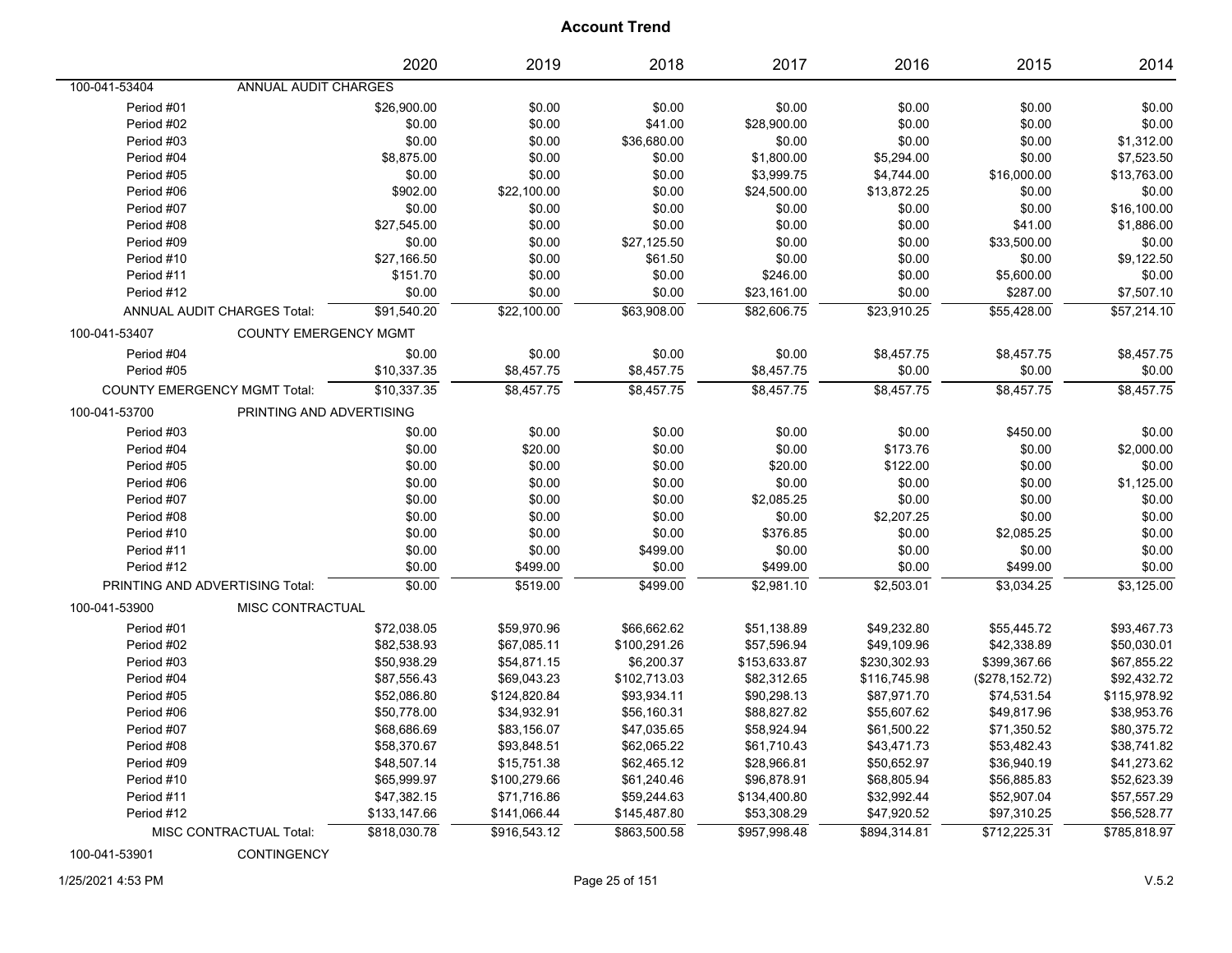|                                    |                                 | 2020           | 2019           | 2018           | 2017           | 2016           | 2015           | 2014           |
|------------------------------------|---------------------------------|----------------|----------------|----------------|----------------|----------------|----------------|----------------|
| Period #01                         |                                 | \$2,064.83     | \$0.00         | \$0.00         | \$0.00         | \$2,220.37     | \$0.00         | \$0.00         |
| Period #02                         |                                 | \$2,037.36     | \$672.74       | \$6,004.41     | \$2,729.79     | \$5,067.45     | \$687.54       | \$91.70        |
| Period #03                         |                                 | \$3,000.00     | \$14,186.78    | \$12,070.09    | \$15.00        | \$1,375.00     | \$2,210.85     | \$74.45        |
| Period #04                         |                                 | \$2,097.14     | \$3,814.52     | \$0.00         | \$3,679.65     | \$38,042.44    | \$0.00         | \$0.00         |
| Period #05                         |                                 | \$950.40       | \$0.00         | \$0.00         | \$2,097.18     | \$2,401.20     | \$0.00         | \$0.00         |
| Period #06                         |                                 | \$259.77       | \$0.00         | \$3,454.85     | \$2,299.56     | \$595.00       | \$89.98        | \$50.00        |
| Period #07                         |                                 | \$275.85       | \$7,176.00     | \$756.44       | \$86,416.85    | \$531.26       | \$0.00         | \$297.60       |
| Period #08                         |                                 | \$3,352.56     | \$0.00         | \$0.00         | \$5,000.00     | \$2,370.00     | \$0.00         | \$0.00         |
| Period #09                         |                                 | (\$3,382.49)   | \$1,500.94     | \$0.00         | \$0.00         | \$826.75       | \$1,000.00     | \$0.00         |
| Period #10                         |                                 | (\$1,574.00)   | \$8,545.17     | \$648.44       | (\$5,000.00)   | \$687.94       | \$12,260.86    | \$1,957.71     |
| Period #11                         |                                 | \$0.00         | \$0.00         | \$501.58       | \$28,640.78    | \$0.00         | \$243.39       | \$0.00         |
| Period #12                         |                                 | \$0.00         | \$10,198.00    | \$11,311.32    | \$2,970.81     | \$0.00         | \$1,375.00     | \$9,000.00     |
|                                    | <b>CONTINGENCY Total:</b>       | \$9,081.42     | \$46,094.15    | \$34,747.13    | \$128,849.62   | \$54,117.41    | \$17,867.62    | \$11,471.46    |
| 100-041-53903                      | <b>CITY-WIDE SPECIAL EVENTS</b> |                |                |                |                |                |                |                |
| Period #01                         |                                 | \$580.79       | \$0.00         | \$0.00         | \$0.00         | \$8,240.94     | \$0.00         | \$0.00         |
| Period #02                         |                                 | \$715.89       | \$1,204.48     | \$0.00         | \$5,735.66     | \$469.98       | \$10,155.50    | \$0.00         |
| Period #03                         |                                 | \$1,828.34     | \$4,144.96     | \$12,277.09    | \$7,582.60     | \$25,512.37    | \$13,604.62    | \$775.82       |
| Period #04                         |                                 | \$68.15        | \$7,317.00     | \$4,836.75     | \$26,881.06    | \$4,214.74     | \$5,053.31     | \$7,982.49     |
| Period #05                         |                                 | \$0.00         | \$1,124.98     | \$722.64       | \$3,788.25     | \$1,851.32     | \$2,047.84     | \$5,122.61     |
| Period #06                         |                                 | \$0.00         | \$1,030.26     | \$3,156.25     | \$16,587.30    | \$3,747.42     | \$12,205.15    | \$358.38       |
| Period #07                         |                                 | \$0.00         | \$549.10       | \$3,132.52     | \$10,035.25    | \$29,842.10    | \$2,553.67     | \$3,757.62     |
| Period #08                         |                                 | \$34.33        | \$1,489.28     | \$3,245.93     | \$11,132.19    | \$8,481.44     | (\$22,100.41)  | \$1,383.47     |
| Period #09                         |                                 | \$0.00         | \$174.20       | \$576.75       | \$5,248.77     | \$4,179.43     | \$6,331.96     | \$13,223.50    |
| Period #10                         |                                 | \$0.00         | \$4,778.56     | \$7,304.43     | \$4,471.32     | \$19,213.62    | \$26,904.98    | \$5,599.17     |
| Period #11                         |                                 | \$0.00         | \$40,341.99    | \$20,927.63    | \$18,516.18    | \$15,044.39    | \$8,119.03     | \$14,644.04    |
| Period #12                         |                                 | \$3,683.31     | \$7,562.82     | \$20,141.51    | \$3,874.78     | \$6,026.23     | \$7,900.39     | \$11,640.52    |
|                                    | CITY-WIDE SPECIAL EVENTS Total: | \$6,910.81     | \$69,717.63    | \$76,321.50    | \$113,853.36   | \$126,823.98   | \$72,776.04    | \$64,487.62    |
| <b>CONTRACTUAL SERVICES Total:</b> |                                 | \$1,302,162.03 | \$1,418,143.15 | \$1,362,309.27 | \$1,644,992.47 | \$1,480,529.06 | \$1,232,437.63 | \$1,289,771.19 |
| <b>TRANSFERS</b>                   |                                 |                |                |                |                |                |                |                |
| 100-041-57100                      | <b>P&amp;F PENSION TRANSFER</b> |                |                |                |                |                |                |                |
| Period #01                         |                                 | \$13,000.00    | \$16,000.00    | \$41,712.85    | \$0.00         | \$95,245.53    | \$0.00         | \$50,622.07    |
| Period #02                         |                                 | \$0.00         | \$19,250.00    | \$39,037.02    | \$8,327.41     | \$95,165.57    | \$0.00         | \$42,649.67    |
| Period #03                         |                                 | \$125,000.00   | \$55,000.00    | \$23,104.58    | \$23,097.36    | \$0.00         | \$0.00         | \$1,066,618.26 |
| Period #04                         |                                 | \$40,000.00    | \$102,000.00   | \$108,649.68   | \$40,794.05    | \$59,936.29    | \$0.00         | \$0.00         |
| Period #05                         |                                 | \$62,000.00    | \$95,000.00    | \$76,429.69    | \$75,184.99    | \$120,291.80   | \$0.00         | \$0.00         |
| Period #06                         |                                 | \$100,000.00   | \$74,000.00    | \$94,000.00    | \$93,522.24    | \$93,722.95    | \$200,000.00   | \$0.00         |
| Period #07                         |                                 | \$0.00         | \$10,000.00    | \$11,500.00    | \$6,886.78     | \$94,916.71    | \$0.00         | \$0.00         |
| Period #08                         |                                 | \$61,250.00    | \$42,000.00    | \$46,000.00    | \$57,894.49    | \$0.00         | \$25,000.00    | \$0.00         |
| Period #09                         |                                 | \$22,000.00    | \$120,000.00   | \$70,000.00    | \$80,679.45    | \$33,597.40    | \$0.00         | \$0.00         |
| Period #10                         |                                 | \$80,000.00    | \$100,000.00   | \$125,000.00   | \$135,674.30   | \$67,969.19    | \$100,000.00   | \$0.00         |
| Period #11                         |                                 | \$35,000.00    | \$72,000.00    | \$93,000.00    | \$96,795.00    | \$137,346.01   | \$0.00         | \$0.00         |
| Period #12                         |                                 | \$200,000.00   | \$200,000.00   | \$200,000.00   | \$167,052.06   | \$307,660.45   | \$28,322.11    | \$0.00         |
|                                    | P&F PENSION TRANSFER Total:     | \$738,250.00   | \$905,250.00   | \$928.433.82   | \$785,908.13   | \$1,105,851.90 | \$353,322.11   | \$1,159,890.00 |
|                                    |                                 |                |                |                |                |                |                |                |

100-041-57101 TRANSFER OTHER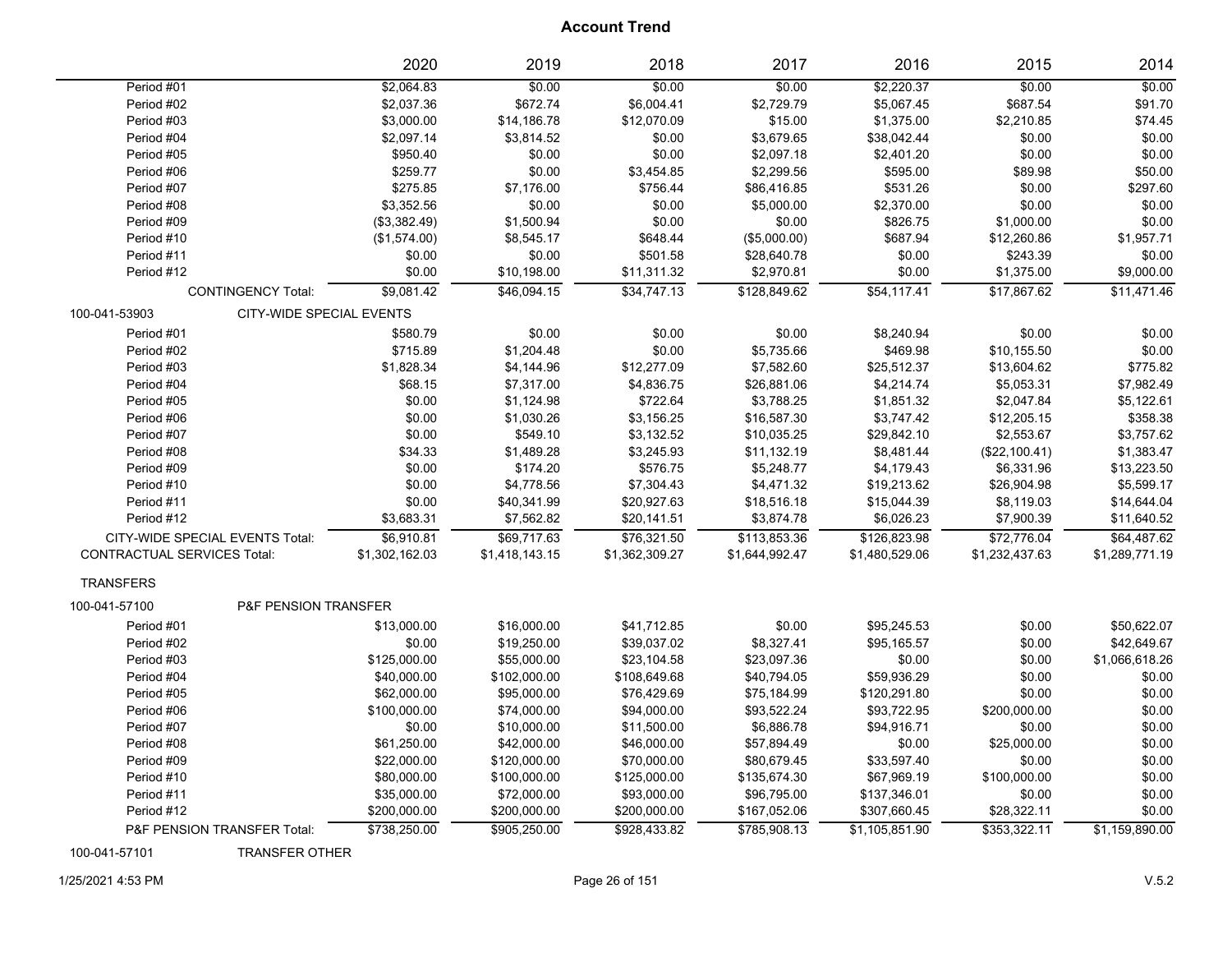|                               |                                 | 2020                           | 2019           | 2018           | 2017           | 2016           | 2015           | 2014           |
|-------------------------------|---------------------------------|--------------------------------|----------------|----------------|----------------|----------------|----------------|----------------|
| Period #05                    |                                 | \$0.00                         | \$0.00         | \$0.00         | \$0.00         | \$100,000.00   | \$0.00         | \$0.00         |
| Period #12                    |                                 | \$0.00                         | \$270,000.00   | \$99,000.00    | \$0.00         | \$0.00         | \$0.00         | \$0.00         |
|                               | TRANSFER OTHER Total:           | \$0.00                         | \$270,000.00   | \$99,000.00    | 50.00          | \$100,000.00   | \$0.00         | 50.00          |
| 100-041-57102                 | <b>TRANSFER OUT</b>             |                                |                |                |                |                |                |                |
| Period #01                    |                                 | \$75,000.00                    | \$313,000.00   | \$379,715.13   | \$139,136.90   | \$0.00         | \$0.00         | \$0.00         |
| Period #02                    |                                 | \$10,000.00                    | \$192,600.00   | \$0.00         | \$56,768.32    | \$58,773.92    | \$1,012,530.71 | \$0.00         |
| Period #03                    |                                 | \$394,500.00                   | \$175,000.00   | \$691,548.28   | \$104,387.16   | \$196,060.14   | \$1,400,000.00 | \$143,781.21   |
| Period #04                    |                                 | \$131,000.00                   | \$0.00         | \$0.00         | \$113,320.46   | \$534,325.10   | \$244,168.59   | \$0.00         |
| Period #05                    |                                 | \$105,000.00                   | \$0.00         | \$133,000.00   | \$82,511.13    | \$0.00         | \$19,373.62    | \$300,000.00   |
| Period #06                    |                                 | \$20,000.00                    | \$0.00         | \$80,000.00    | \$75,304.11    | \$0.00         | \$0.00         | \$0.00         |
| Period #07                    |                                 | \$88,000.00                    | \$0.00         | \$170,500.00   | \$0.00         | \$90,200.00    | \$30,633.81    | \$70,000.00    |
| Period #08                    |                                 | \$52,500.00                    | \$0.00         | \$0.00         | \$56,256.10    | \$0.00         | \$300,000.00   | \$100,000.00   |
| Period #09                    |                                 | \$31,850.00                    | \$0.00         | \$12,500.00    | \$12,174.17    | \$102,660.29   | \$5,825.87     | \$0.00         |
| Period #10                    |                                 | \$3,000.00                     | \$3,000.00     | \$224,000.00   | \$76,035.39    | \$41,081.15    | \$175,000.00   | \$26,000.00    |
| Period #11                    |                                 | \$90,000.00                    | \$116,000.00   | \$164,000.00   | \$119,602.52   | \$52,966.08    | \$0.00         | \$650,000.00   |
| Period #12                    |                                 | \$50,000.00                    | \$80,000.00    | \$0.00         | \$948,821.16   | \$224,362.00   | \$120,000.00   | \$0.00         |
|                               | <b>TRANSFER OUT Total:</b>      | \$1,050,850.00                 | \$879,600.00   | \$1,855,263.41 | \$1,784,317.42 | \$1,300,428.68 | \$3,307,532.60 | \$1,289,781.21 |
| 100-041-57104                 | <b>TRANSFER GEN DEBT</b>        |                                |                |                |                |                |                |                |
| Period #01                    |                                 | \$0.00                         | \$0.00         | \$0.00         | \$0.00         | \$0.00         | \$1,103,151.00 | \$1,116,119.00 |
| Period #05                    |                                 | \$0.00                         | \$0.00         | \$0.00         | \$0.00         | \$786,530.00   | \$0.00         | \$0.00         |
| Period #11                    |                                 | \$700,000.00                   | \$815,000.00   | \$305,000.00   | \$508,915.15   | \$0.00         | \$0.00         | \$44,000.00    |
| Period #12                    |                                 | \$0.00                         | \$0.00         | \$450,000.00   | \$460,000.00   | \$0.00         | \$0.00         | \$0.00         |
|                               | <b>TRANSFER GEN DEBT Total:</b> | \$700,000.00                   | \$815,000.00   | \$755,000.00   | \$968,915.15   | \$786,530.00   | \$1,103,151.00 | \$1,160,119.00 |
| 100-041-57105                 | <b>TRANSFER CAP IMPRVMT</b>     |                                |                |                |                |                |                |                |
| Period #06                    |                                 | \$0.00                         | \$0.00         | \$0.00         | \$0.00         | \$0.00         | \$0.00         | \$3,596,337.00 |
| Period #07                    |                                 | \$0.00                         | \$0.00         | \$0.00         | \$0.00         | \$0.00         | \$1,000,000.00 | \$0.00         |
| Period #09                    |                                 | \$0.00                         | \$0.00         | \$0.00         | \$0.00         | \$119,846.44   | \$0.00         | \$0.00         |
| Period #12                    |                                 | \$917,240.00                   | \$1,000,000.00 | \$960,000.00   | \$1,664,332.00 | \$1,908,301.00 | \$1,405,640.00 | \$0.00         |
|                               | TRANSFER CAP IMPRVMT Total:     | \$917,240.00                   | \$1,000,000.00 | \$960,000.00   | \$1,664,332.00 | \$2,028,147.44 | \$2,405,640.00 | \$3,596,337.00 |
| 100-041-57106                 | <b>TRANSFER SCMR</b>            |                                |                |                |                |                |                |                |
| Period #03                    |                                 | \$0.00                         | \$0.00         | \$0.00         | \$126,676.58   | \$2,474,992.00 | \$0.00         | \$0.00         |
| Period #05                    |                                 | \$0.00                         | \$0.00         | \$325,000.00   | \$0.00         | \$0.00         | \$0.00         | \$0.00         |
| Period #12                    |                                 | \$248,000.00                   | \$500,000.00   | \$800,000.00   | \$0.00         | \$0.00         | \$0.00         | \$0.00         |
|                               | <b>TRANSFER SCMR Total:</b>     | \$248,000.00                   | \$500,000.00   | \$1,125,000.00 | \$126,676.58   | \$2,474,992.00 | \$0.00         | \$0.00         |
| 100-041-57201                 |                                 | ECONOMIC DEVELOPMENT REIMBURSM |                |                |                |                |                |                |
| Period #04                    |                                 | \$488,093.00                   | \$508,190.00   | \$0.00         | \$0.00         | \$360,600.00   | \$490,827.00   | \$474,117.00   |
| Period #05                    |                                 | \$12,776.00                    | \$0.00         | \$614,603.00   | \$454,537.00   | \$287,918.00   | \$0.00         | \$113,599.00   |
| Period #06                    |                                 | \$0.00                         | \$0.00         | \$0.00         | \$0.00         | \$0.00         | \$87,564.00    | \$0.00         |
| Period #08                    |                                 | \$0.00                         | \$0.00         | \$0.00         | \$0.00         | \$218,646.00   | \$75,329.00    | \$0.00         |
| Period #11                    |                                 | \$0.00                         | \$0.00         | \$0.00         | \$55,558.00    | \$0.00         | \$0.00         | \$0.00         |
| Period #12                    |                                 | \$0.00                         | \$0.00         | \$0.00         | \$37,958.00    | \$0.00         | \$0.00         | \$0.00         |
| ECONOMIC DEVELOPMENT REIMBURS |                                 | \$500,869.00                   | \$508,190.00   | \$614,603.00   | \$548,053.00   | \$867,164.00   | \$653,720.00   | \$587,716.00   |
| 100-041-57300                 | <b>REFUNDS</b>                  |                                |                |                |                |                |                |                |

1/25/2021 4:53 PM Page 27 of 151 V.5.2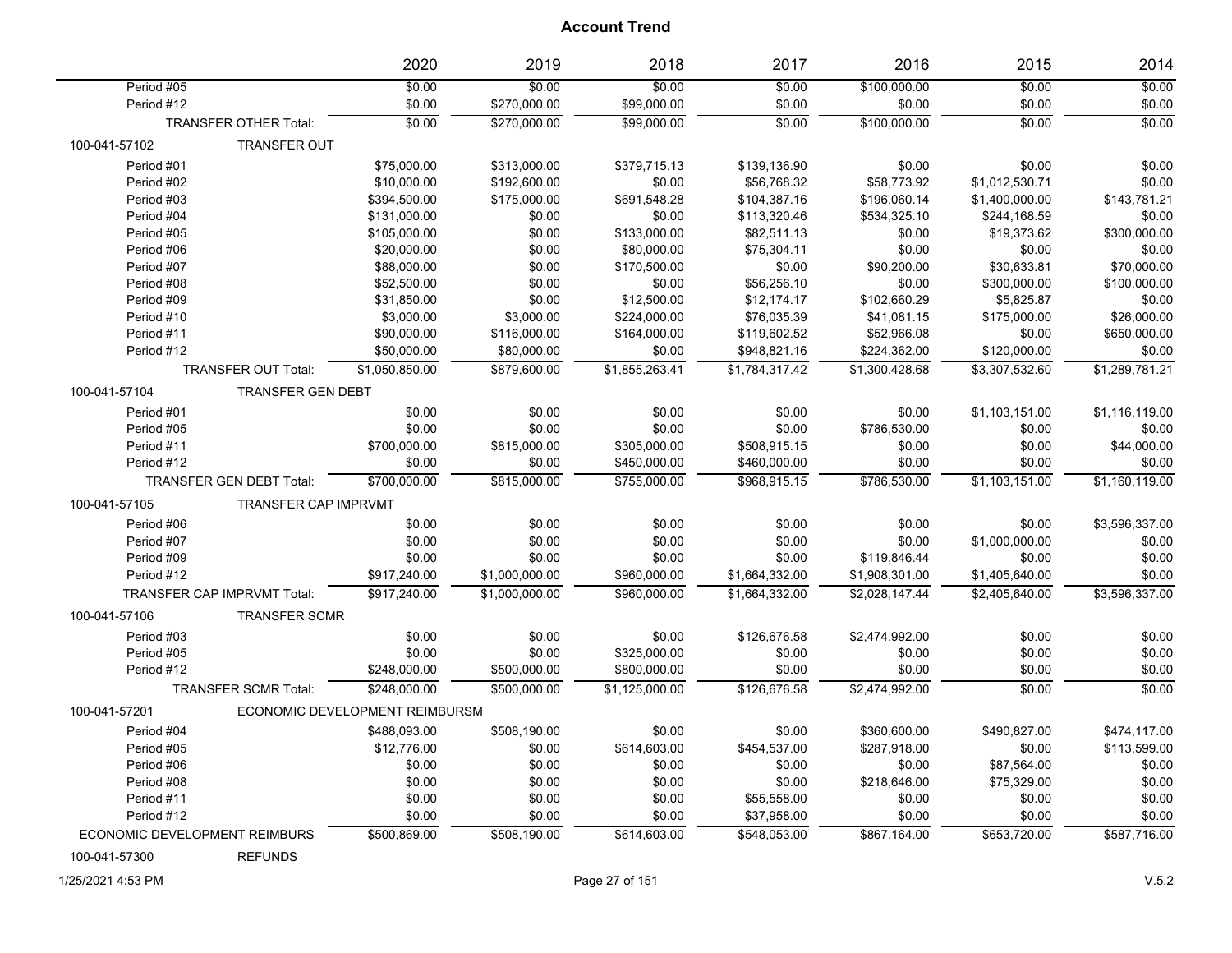|                                            |                               | 2020           | 2019           | 2018            | 2017            | 2016            | 2015            | 2014            |
|--------------------------------------------|-------------------------------|----------------|----------------|-----------------|-----------------|-----------------|-----------------|-----------------|
| Period #01                                 |                               | \$3,159.40     | \$0.00         | \$0.00          | \$0.00          | \$0.00          | \$0.00          | \$2,388.99      |
| Period #02                                 |                               | \$2,273.22     | \$8,435.93     | \$0.00          | \$559.85        | \$9,280.09      | \$4,644.58      | \$0.00          |
| Period #03                                 |                               | \$6,044.88     | \$0.00         | \$5,033.34      | \$4,833.68      | \$225.00        | \$25,475.28     | \$2,826.08      |
| Period #04                                 |                               | \$2,554.00     | \$6,528.62     | \$8,196.91      | \$4,631.84      | \$4,649.74      | \$6,359.49      | \$23,708.19     |
| Period #05                                 |                               | \$1,329.59     | \$6,304.93     | \$2,356.38      | \$7,809.40      | \$846.52        | \$2,801.70      | \$5,704.46      |
| Period #06                                 |                               | \$2,869.31     | \$2,856.50     | \$5,843.14      | \$6,451.41      | \$7,782.26      | \$3,596.35      | \$609.00        |
| Period #07                                 |                               | \$85.00        | \$7,567.98     | \$5,016.47      | \$530.83        | \$1,733.40      | \$6,818.60      | \$4,825.79      |
| Period #08                                 |                               | \$7,288.29     | \$3,991.73     | \$1,236.00      | \$7,336.35      | \$6,627.13      | \$112.00        | \$2,629.44      |
| Period #09                                 |                               | \$4,506.40     | \$4,569.31     | \$5,766.75      | \$2,447.30      | \$2,160.08      | \$5,196.19      | \$9,877.70      |
| Period #10                                 |                               | \$7,231.68     | \$4,732.35     | \$7,036.67      | \$7,765.77      | \$3,636.84      | \$8,207.46      | \$2,245.98      |
| Period #11                                 |                               | \$0.00         | \$6,017.87     | \$1,736.00      | \$2,566.34      | \$5,250.69      | \$0.00          | \$7,947.02      |
| Period #12                                 |                               | \$4,570.69     | \$3,405.60     | \$6,894.50      | \$2,180.58      | \$3,440.27      | \$12,161.23     | \$1,960.30      |
|                                            | <b>REFUNDS Total:</b>         | \$41,912.46    | \$54,410.82    | \$49,116.16     | \$47,113.35     | \$45,632.02     | \$75,372.88     | \$64,722.95     |
| <b>TRANSFERS Total:</b>                    |                               | \$4,197,121.46 | \$4,932,450.82 | \$6,386,416.39  | \$5,925,315.63  | \$8,708,746.04  | \$7,898,738.59  | \$7,858,566.16  |
| MISC OTHER                                 |                               |                |                |                 |                 |                 |                 |                 |
| 100-041-58000                              | <b>JUDGEMENT/MORAL CLAIMS</b> |                |                |                 |                 |                 |                 |                 |
| Period #02                                 |                               | \$254.40       | \$0.00         | \$0.00          | \$0.00          | \$0.00          | \$8,967.42      | \$0.00          |
| Period #03                                 |                               | \$0.00         | \$0.00         | \$0.00          | \$0.00          | \$0.00          | \$6,884.05      | \$0.00          |
| Period #04                                 |                               | \$0.00         | \$0.00         | \$0.00          | \$0.00          | \$0.00          | \$140,000.00    | \$0.00          |
| Period #06                                 |                               | \$0.00         | \$0.00         | \$10,000.00     | \$0.00          | \$0.00          | \$0.00          | \$0.00          |
| Period #07                                 |                               | \$0.00         | \$0.00         | \$0.00          | \$0.00          | \$0.00          | \$0.00          | \$240.00        |
| Period #09                                 |                               | \$0.00         | \$0.00         | \$0.00          | \$20,000.00     | \$0.00          | \$0.00          | \$0.00          |
| Period #11                                 |                               | \$0.00         | \$169.81       | \$3,471.00      | \$10,000.00     | \$0.00          | \$0.00          | \$0.00          |
| Period #12                                 |                               | \$0.00         | \$4,200.00     | \$0.00          | \$10.00         | \$0.00          | \$0.00          | \$0.00          |
|                                            | JUDGEMENT/MORAL CLAIMS Total: | \$254.40       | \$4,369.81     | \$13,471.00     | \$30,010.00     | \$0.00          | \$155,851.47    | \$240.00        |
| MISC OTHER Total:                          |                               | \$254.40       | \$4,369.81     | \$13,471.00     | \$30,010.00     | \$0.00          | \$155,851.47    | \$240.00        |
| <b>GENERAL GOVERNMENT Total:</b>           |                               | \$8,939,823.47 | \$9,443,006.83 | \$10,756,847.42 | \$10,792,451.30 | \$13,019,529.02 | \$11,840,952.19 | \$11,634,131.93 |
| <b>COMMUNICATION</b><br>SALARIES AND WAGES |                               |                |                |                 |                 |                 |                 |                 |
| 100-049-51000                              | <b>SALARIES AND WAGES</b>     |                |                |                 |                 |                 |                 |                 |
| Period #01                                 |                               | \$59,620.80    | \$64,512.42    | \$63,748.83     | \$49,069.80     | \$46,985.90     | \$62,316.41     | \$65,528.27     |
| Period #02                                 |                               | \$56,531.33    | \$52,770.12    | \$56,546.62     | \$45,080.50     | \$42,764.01     | \$39,494.37     | \$38,920.82     |
| Period #03                                 |                               | \$65,731.60    | \$51,119.68    | \$53,801.18     | \$58,093.86     | \$53,373.33     | \$49,283.00     | \$40,472.83     |
| Period #04                                 |                               | \$55,692.27    | \$53,017.45    | \$52,366.58     | \$45,302.07     | \$45,351.25     | \$46,383.37     | \$40,084.42     |
| Period #05                                 |                               | \$54,769.71    | \$54,290.96    | \$50,698.95     | \$44,779.43     | \$42,540.07     | \$45,173.12     | \$38,819.14     |
| Period #06                                 |                               | \$57,207.48    | \$55,507.10    | \$77,222.59     | \$67,018.10     | \$42,762.62     | \$77,005.02     | \$39,543.70     |
| Period #07                                 |                               | \$85,574.55    | \$55,520.46    | \$51,404.74     | \$45,794.59     | \$67,463.49     | \$67,197.60     | \$37,919.40     |
| Period #08                                 |                               | \$64,544.47    | \$80,642.99    | \$51,186.98     | \$44,320.61     | \$42,655.84     | \$44,622.28     | \$62,445.20     |
| Period #09                                 |                               | (\$28,227.42)  | \$54,635.42    | \$51,868.14     | \$45,107.35     | \$43,904.50     | \$45,188.33     | \$44,348.35     |
| Period #10                                 |                               | \$63,077.11    | \$55,621.07    | \$50,996.41     | \$60,021.49     | \$44,235.65     | \$44,602.99     | \$38,899.35     |
| Period #11                                 |                               | \$13,940.23    | \$56,779.35    | \$77,697.24     | \$51,076.19     | \$43,531.92     | \$45,367.10     | \$40,410.34     |
| Period #12                                 |                               | \$66,388.72    | \$93,543.33    | \$57,726.42     | \$82,246.65     | \$72,196.05     | \$66,204.57     | \$41,925.27     |
|                                            | SALARIES AND WAGES Total:     | \$614,850.85   | \$727,960.35   | \$695,264.68    | \$637,910.64    | \$587,764.63    | \$632,838.16    | \$529,317.09    |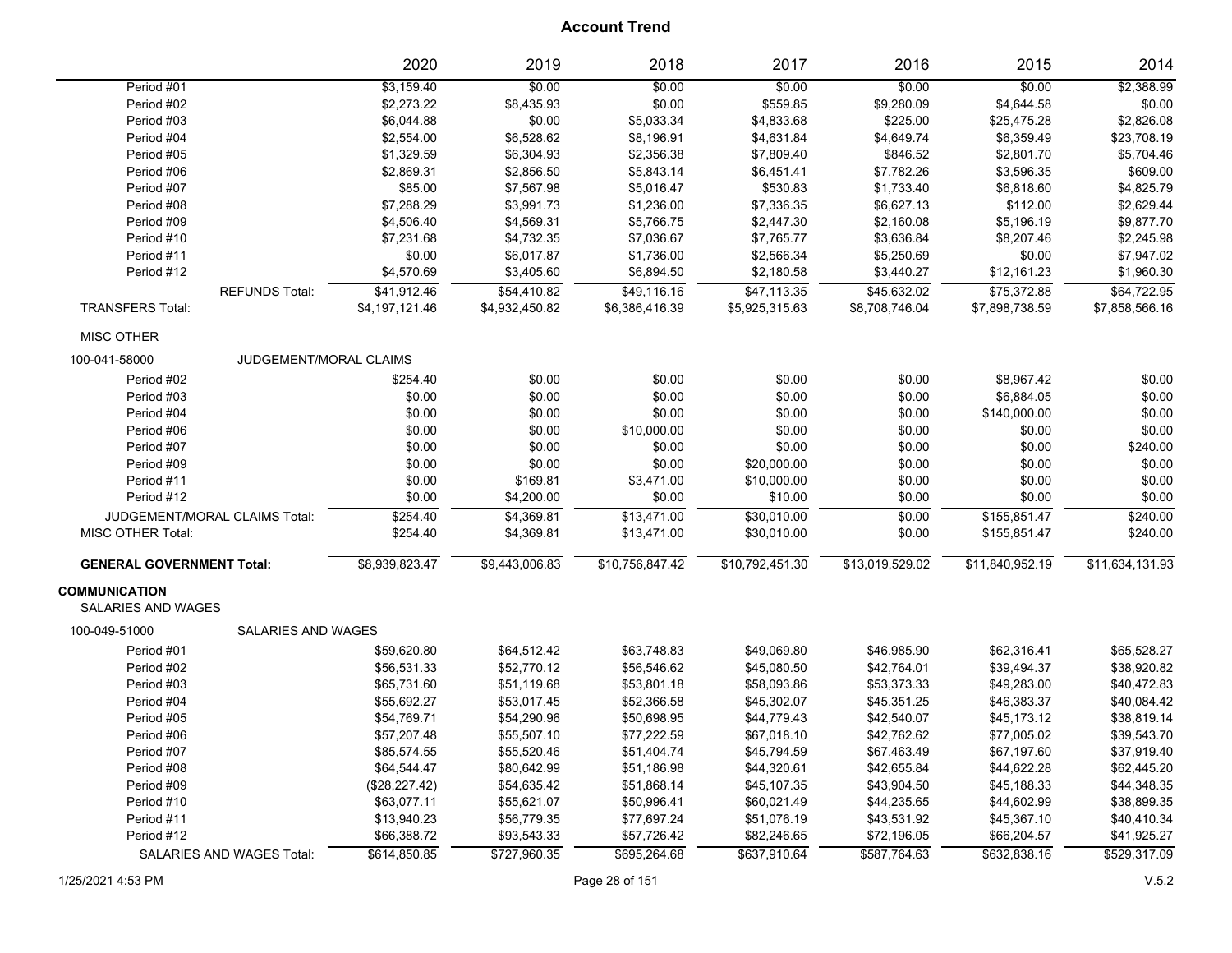|                                  |                                  | 2020         | 2019         | 2018         | 2017         | 2016         | 2015         | 2014         |
|----------------------------------|----------------------------------|--------------|--------------|--------------|--------------|--------------|--------------|--------------|
| 100-049-51100                    | <b>OVERTIME</b>                  |              |              |              |              |              |              |              |
| Period #01                       |                                  | \$3,549.92   | \$750.25     | \$1,243.68   | \$2,373.53   | \$3,495.46   | \$7,169.15   | \$4,530.11   |
| Period #02                       |                                  | \$1,454.04   | \$831.24     | \$1,606.10   | \$650.92     | \$2,914.55   | \$1,122.40   | \$3,159.56   |
| Period #03                       |                                  | \$2,037.15   | \$1,235.60   | \$66.63      | \$1,479.73   | \$2,410.45   | \$459.51     | \$2,622.98   |
| Period #04                       |                                  | \$2,892.86   | \$2,456.37   | \$575.61     | \$1,045.75   | \$5,033.36   | \$767.66     | \$5,047.67   |
| Period #05                       |                                  | \$2,061.57   | \$1,390.43   | \$210.32     | \$1,030.22   | \$4,159.74   | \$1,565.33   | \$3,194.94   |
| Period #06                       |                                  | \$1,563.70   | \$613.87     | \$1,361.53   | \$273.41     | \$3,039.38   | \$2,003.97   | \$3,172.90   |
| Period #07                       |                                  | \$2,329.57   | \$1,633.23   | \$1,378.72   | \$281.84     | \$5,058.32   | \$2,248.14   | \$8,265.23   |
| Period #08                       |                                  | \$2,453.18   | \$3,098.08   | \$1,180.87   | \$75.24      | \$5,327.47   | \$1,381.41   | \$7,200.72   |
| Period #09                       |                                  | \$1,545.22   | \$3,366.54   | \$941.70     | \$845.73     | \$5,028.06   | \$1,571.89   | \$5,532.65   |
| Period #10                       |                                  | \$2,112.64   | \$2,926.70   | \$592.25     | \$164.43     | \$2,197.54   | \$2,233.39   | \$5,114.28   |
| Period #11                       |                                  | \$4,709.61   | \$2,913.82   | \$1,040.25   | \$1,853.76   | \$1,181.59   | \$4,390.54   | \$5,615.54   |
| Period #12                       |                                  | \$6,999.83   | \$4,910.90   | \$21.52      | \$643.40     | \$1,684.83   | \$5,025.34   | \$4,400.72   |
|                                  | <b>OVERTIME Total:</b>           | \$33,709.29  | \$26,127.03  | \$10,219.18  | \$10,717.96  | \$41,530.75  | \$29,938.73  | \$57,857.30  |
| 100-049-51200                    | <b>RETIREMENT PENSION</b>        |              |              |              |              |              |              |              |
| Period #01                       |                                  | \$10,519.28  | \$8,426.68   | \$8,775.97   | \$7,832.61   | \$7,274.98   | \$7,429.18   | \$7,885.32   |
| Period #02                       |                                  | \$9,277.94   | \$1,269.09   | \$8,358.57   | \$7,377.40   | \$7,569.46   | \$6,906.72   | \$515.44     |
| Period #03                       |                                  | \$13,144.43  | \$8,097.79   | \$8,704.73   | \$6,932.06   | \$6,308.95   | \$6,133.04   | \$12,376.97  |
| Period #04                       |                                  | \$8,728.69   | \$11,937.85  | \$11,412.83  | \$7,108.37   | \$6,847.90   | \$6,255.70   | \$6,424.38   |
| Period #05                       |                                  | \$8,958.40   | \$8,552.04   | \$7,740.20   | \$10,427.84  | \$10,900.35  | \$6,991.36   | \$6,646.70   |
| Period #06                       |                                  | \$8,792.69   | \$15,993.40  | \$7,768.82   | \$6,847.92   | \$6,870.54   | \$10,715.65  | \$9,128.95   |
| Period #07                       |                                  | \$9,176.22   | \$8,477.55   | \$8,013.14   | \$6,863.70   | \$7,170.71   | \$11,672.19  | \$6,934.87   |
| Period #08                       |                                  | \$9,152.24   | \$9,205.71   | \$7,963.13   | \$6,933.90   | \$7,775.21   | \$7,085.54   | \$6,996.28   |
| Period #09                       |                                  | \$3,193.88   | \$12,346.51  | \$7,911.75   | \$6,721.19   | \$7,295.72   | \$6,962.18   | \$7,104.49   |
| Period #10                       |                                  | \$8,603.41   | \$8,915.02   | \$11,488.51  | \$10,531.61  | \$7,264.29   | \$7,069.21   | \$7,397.04   |
| Period #11                       |                                  | \$2,894.33   | \$9,518.07   | \$8,121.70   | \$9,651.99   | \$10,023.16  | \$10,707.35  | \$6,920.05   |
| Period #12                       |                                  | \$9,144.13   | \$9,732.15   | \$8,219.35   | \$8,158.13   | \$7,239.52   | \$7,619.18   | \$9,846.96   |
|                                  | <b>RETIREMENT PENSION Total:</b> | \$101,585.64 | \$112,471.86 | \$104,478.70 | \$95.386.72  | \$92,540.79  | \$95,547.30  | \$88,177.45  |
| 100-049-51400                    | <b>CLOTHING ALLOWANCE</b>        |              |              |              |              |              |              |              |
| Period #01                       |                                  | \$11,000.00  | \$0.00       | \$0.00       | \$6,000.00   | \$6,000.00   | \$5,560.00   | \$6,255.00   |
| Period #03                       |                                  | \$0.00       | \$10,000.00  | \$10,000.00  | \$0.00       | \$0.00       | \$0.00       | \$0.00       |
| Period #04                       |                                  | \$0.00       | \$0.00       | \$0.00       | \$750.00     | \$0.00       | \$0.00       | \$0.00       |
| Period #11                       |                                  | \$0.00       | \$0.00       | \$0.00       | \$3,250.00   | \$0.00       | \$0.00       | \$0.00       |
|                                  | <b>CLOTHING ALLOWANCE Total:</b> | \$11,000.00  | \$10,000.00  | \$10,000.00  | \$10,000.00  | \$6,000.00   | \$5,560.00   | \$6,255.00   |
| 100-049-51800                    | <b>COMP TIME PAID</b>            |              |              |              |              |              |              |              |
| Period #01                       |                                  | \$2,390.93   | \$0.00       | \$0.00       | \$0.00       | \$0.00       | \$0.00       | \$0.00       |
| Period #04                       |                                  | \$1,793.20   | \$1,263.86   | \$0.00       | \$0.00       | \$0.00       | \$0.00       | \$0.00       |
| Period #07                       |                                  | \$0.00       | \$475.36     | \$0.00       | \$0.00       | \$0.00       | \$0.00       | \$0.00       |
| Period #10                       |                                  | \$1,460.16   | \$3,413.15   | \$0.00       | \$0.00       | \$0.00       | \$0.00       | \$0.00       |
|                                  | <b>COMP TIME PAID Total:</b>     | \$5,644.29   | \$5,152.37   | \$0.00       | \$0.00       | \$0.00       | \$0.00       | \$0.00       |
| <b>SALARIES AND WAGES Total:</b> |                                  | \$766,790.07 | \$881,711.61 | \$819,962.56 | \$754,015.32 | \$727,836.17 | \$763,884.19 | \$681,606.84 |

TRAVEL

100-049-52100 TRAVEL

1/25/2021 4:53 PM Page 29 of 151 V.5.2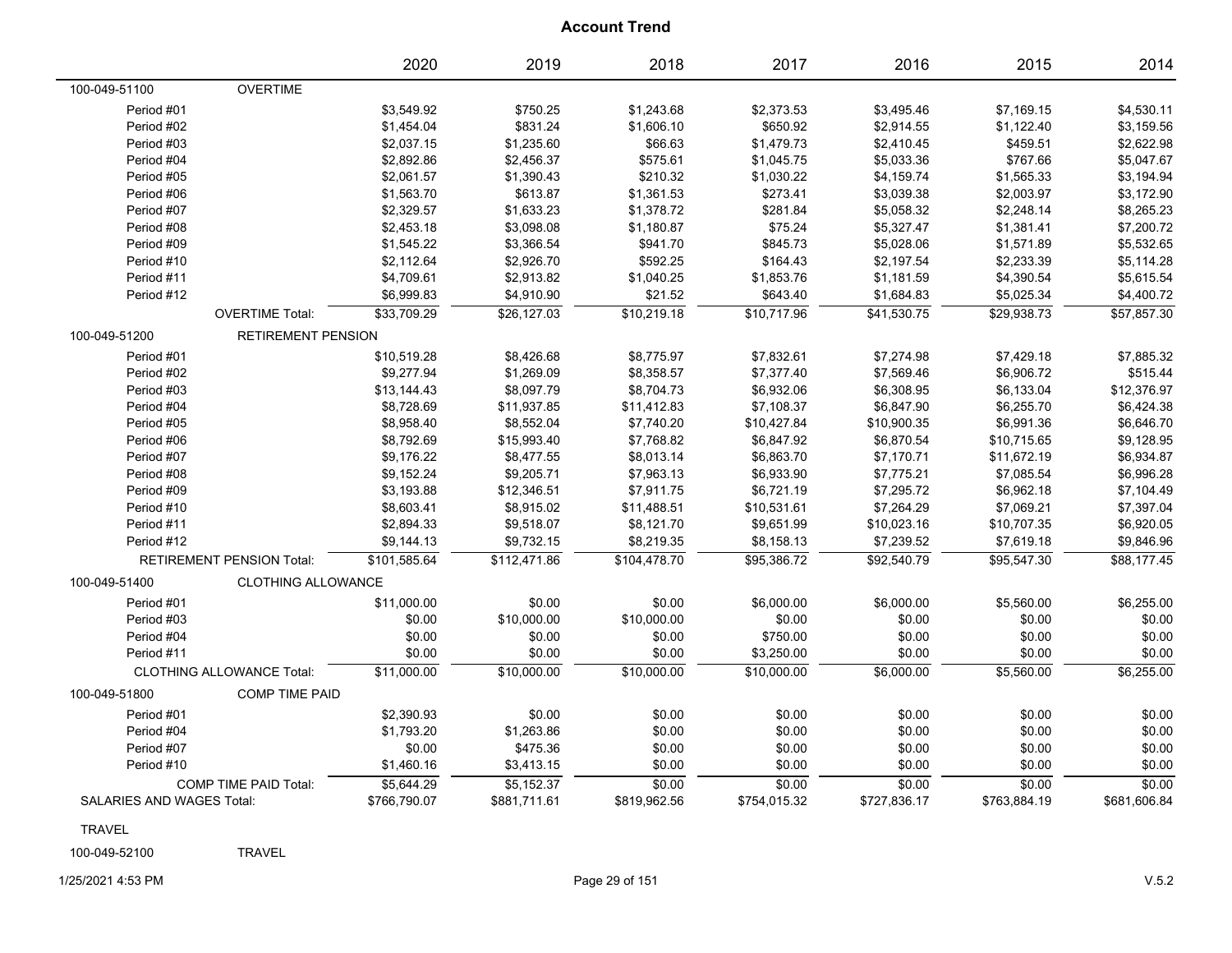|                      |                                      | 2020       | 2019       | 2018       | 2017       | 2016       | 2015       | 2014       |
|----------------------|--------------------------------------|------------|------------|------------|------------|------------|------------|------------|
| Period #06           |                                      | \$0.00     | \$0.00     | \$0.00     | \$0.00     | \$0.00     | \$0.00     | \$5.25     |
|                      | <b>TRAVEL Total:</b>                 | \$0.00     | \$0.00     | \$0.00     | \$0.00     | \$0.00     | \$0.00     | \$5.25     |
| 100-049-52300        | TRAINING AND EDUCATION               |            |            |            |            |            |            |            |
| Period #01           |                                      | \$50.00    | \$0.00     | \$0.00     | \$0.00     | \$0.00     | \$0.00     | \$0.00     |
| Period #02           |                                      | \$0.00     | \$2,870.48 | \$0.00     | \$0.00     | \$0.00     | \$0.00     | \$0.00     |
| Period #03           |                                      | \$0.00     | \$0.00     | \$0.00     | \$0.00     | \$0.00     | \$67.00    | \$0.00     |
| Period #04           |                                      | \$0.00     | \$0.00     | \$0.00     | \$979.00   | \$2,750.00 | \$0.00     | \$0.00     |
| Period #05           |                                      | \$0.00     | \$1,129.52 | \$2,794.80 | \$0.00     | \$0.00     | \$398.00   | \$0.00     |
| Period #06           |                                      | \$0.00     | \$0.00     | \$0.00     | \$0.00     | \$229.00   | \$70.00    | \$0.00     |
| Period #07           |                                      | \$0.00     | \$0.00     | \$395.00   | \$0.00     | \$100.00   | \$0.00     | \$0.00     |
| Period #08           |                                      | \$0.00     | \$0.00     | \$0.00     | \$0.00     | \$0.00     | \$199.00   | \$0.00     |
| Period #09           |                                      | \$0.00     | \$0.00     | \$1,205.20 | \$0.00     | \$2,568.00 | \$0.00     | \$658.00   |
| Period #10           |                                      | \$0.00     | \$1,516.23 | \$0.00     | \$438.00   | \$0.00     | \$700.00   | \$907.00   |
| Period #11           |                                      | \$43.00    | \$1,068.00 | \$0.00     | \$0.00     | \$0.00     | \$0.00     | \$0.00     |
| Period #12           |                                      | \$0.00     | \$0.00     | \$0.00     | \$0.00     | \$414.00   | \$0.00     | \$0.00     |
|                      | <b>TRAINING AND EDUCATION Total:</b> | \$93.00    | \$6,584.23 | \$4,395.00 | \$1,417.00 | \$6,061.00 | \$1,434.00 | \$1,565.00 |
| <b>TRAVEL Total:</b> |                                      | \$93.00    | \$6,584.23 | \$4,395.00 | \$1,417.00 | \$6,061.00 | \$1,434.00 | \$1,570.25 |
| CONTRACTUAL SERVICES |                                      |            |            |            |            |            |            |            |
|                      | <b>COMMUNICATIONS</b>                |            |            |            |            |            |            |            |
| 100-049-53200        |                                      |            |            |            |            |            |            |            |
| Period #01           |                                      | \$98.80    | \$0.00     | \$0.00     | \$0.00     | \$0.00     | \$0.00     | \$0.00     |
| Period #02           |                                      | \$49.40    | \$197.60   | \$98.80    | \$148.20   | \$197.60   | \$0.00     | \$0.00     |
| Period #03           |                                      | \$148.20   | \$98.80    | \$197.60   | \$98.80    | \$98.80    | \$0.00     | \$0.00     |
| Period #04           |                                      | \$91.80    | \$148.20   | \$98.80    | \$0.00     | \$0.00     | \$0.00     | \$0.00     |
| Period #05           |                                      | \$98.80    | \$49.40    | \$0.00     | \$148.20   | \$197.60   | \$0.00     | \$0.00     |
| Period #06           |                                      | \$98.80    | \$98.20    | \$91.80    | \$148.20   | \$49.40    | \$0.00     | \$0.00     |
| Period #07           |                                      | \$105.20   | \$98.80    | \$148.20   | \$98.80    | \$148.20   | \$0.00     | \$0.00     |
| Period #08           |                                      | \$98.80    | \$49.40    | \$98.80    | \$148.20   | \$98.80    | \$0.00     | \$0.00     |
| Period #09           |                                      | \$98.80    | \$49.40    | \$98.80    | \$0.00     | \$98.80    | \$0.00     | \$0.00     |
| Period #10           |                                      | \$49.40    | \$148.20   | \$148.20   | \$98.80    | \$98.80    | \$0.00     | \$0.00     |
| Period #11           |                                      | \$98.80    | \$98.80    | \$0.00     | \$98.80    | \$0.00     | \$0.00     | \$0.00     |
| Period #12           |                                      | \$49.40    | \$98.80    | \$197.60   | \$98.80    | \$197.60   | \$0.00     | \$0.00     |
|                      | <b>COMMUNICATIONS Total:</b>         | \$1,086.20 | \$1,135.60 | \$1,178.60 | \$1,086.80 | \$1,185.60 | \$0.00     | \$0.00     |
| 100-049-53300        | <b>RENTS AND LEASES</b>              |            |            |            |            |            |            |            |
| Period #01           |                                      | \$970.06   | \$0.00     | \$0.00     | \$0.00     | \$0.00     | \$0.00     | \$0.00     |
| Period #02           |                                      | \$970.06   | \$2,093.66 | \$342.14   | \$2,495.96 | \$2,151.66 | \$1,838.00 | \$1,838.00 |
| Period #03           |                                      | \$970.06   | \$2,337.83 | \$684.28   | \$1,247.98 | \$1,235.33 | \$919.00   | \$919.00   |
| Period #04           |                                      | \$970.06   | \$955.83   | \$342.14   | \$1,247.98 | \$316.33   | \$919.00   | \$919.00   |
| Period #05           |                                      | \$970.06   | \$355.83   | \$0.00     | \$328.98   | \$2,154.33 | \$919.00   | \$919.00   |
| Period #06           |                                      | \$970.06   | \$355.83   | \$684.28   | \$1,247.98 | \$1,235.33 | \$919.00   | \$0.00     |
| Period #07           |                                      | \$970.06   | \$1,373.83 | \$342.14   | \$1,247.98 | \$1,235.33 | \$919.00   | \$1,838.00 |
| Period #08           |                                      | \$970.06   | \$355.83   | \$342.14   | \$1,247.98 | \$1,235.33 | \$919.00   | \$919.00   |
| Period #09           |                                      | \$373.51   | \$359.16   | \$0.00     | \$1,251.05 | \$1,238.28 | \$919.00   | \$0.00     |
| Period #10           |                                      | \$2,184.86 | \$970.06   | \$0.00     | \$1,261.14 | \$1,247.98 | \$919.00   | \$1,838.00 |
| Period #11           |                                      | \$600.00   | \$1,570.06 | \$1,056.99 | \$1,261.14 | \$328.98   | \$919.00   | \$0.00     |
|                      |                                      |            |            |            |            |            |            |            |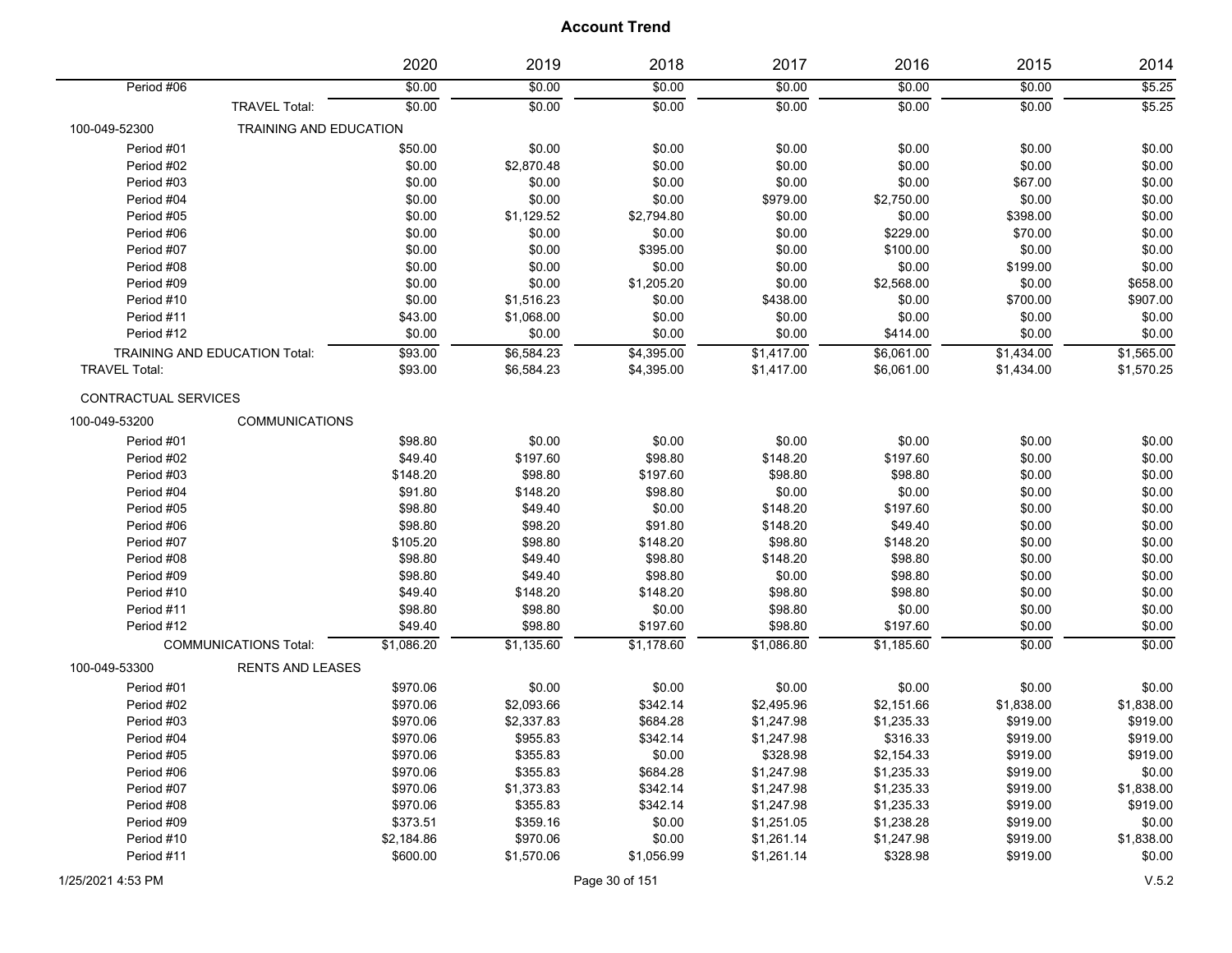| \$970.06<br>\$355.83<br>Period #12<br>\$600.00<br>\$1,261.14<br>\$2,166.98<br>\$919.00<br>\$1,838.00<br>\$11,518.85<br>\$11,697.98<br>\$4,149.94<br>\$14,099.31<br>\$14,545.86<br>\$11,028.00<br>RENTS AND LEASES Total:<br>\$11,028.00<br>100-049-53400<br>PROFESSIONAL SERVICES<br>Period #02<br>\$0.00<br>\$50.00<br>\$0.00<br>\$0.00<br>\$0.00<br>\$0.00<br>\$98.00<br>Period #03<br>\$0.00<br>\$50.00<br>\$0.00<br>\$0.00<br>\$0.00<br>\$100.00<br>\$0.00<br>\$50.00<br>\$0.00<br>\$0.00<br>Period #04<br>\$0.00<br>\$0.00<br>\$0.00<br>\$0.00<br>\$0.00<br>\$100.00<br>\$50.00<br>\$0.00<br>(\$48.00)<br>\$0.00<br>\$0.00<br>Period #05<br>\$0.00<br>\$100.00<br>\$0.00<br>\$0.00<br>\$0.00<br>\$0.00<br>\$0.00<br>Period #06<br>\$0.00<br>\$50.00<br>\$0.00<br>\$200.00<br>\$50.00<br>\$0.00<br>Period #07<br>\$100.00<br>\$50.00<br>\$0.00<br>\$50.00<br>\$0.00<br>\$0.00<br>Period #09<br>\$0.00<br>\$0.00<br>\$0.00<br>\$0.00<br>\$50.00<br>\$0.00<br>\$50.00<br>\$50.00<br>\$100.00<br>Period #10<br>\$7.00<br>\$50.00<br>\$0.00<br>\$50.00<br>\$0.00<br>\$0.00<br>\$0.00<br>Period #11<br>Period #12<br>\$0.00<br>\$0.00<br>\$0.00<br>\$50.00<br>\$0.00<br>\$0.00<br>\$0.00<br>\$207.00<br>\$200.00<br>\$300.00<br>\$150.00<br>\$250.00<br>\$150.00<br>PROFESSIONAL SERVICES Total:<br>\$200.00<br>100-049-53900<br>MISC CONTRACTUAL<br>Period #11<br>\$2,495.00<br>\$0.00<br>\$0.00<br>\$0.00<br>\$0.00<br>\$0.00<br>\$0.00<br><b>MISC CONTRACTUAL Total:</b><br>\$2,495.00<br>\$0.00<br>\$0.00<br>\$0.00<br>\$0.00<br>\$0.00<br>\$0.00<br><b>CONTRACTUAL SERVICES Total:</b><br>\$15,307.05<br>\$13,033.58<br>\$5,528.54<br>\$15,486.11<br>\$15,881.46<br>\$11,278.00<br>\$11,178.00<br><b>MATERIALS AND SUPPLIES</b><br><b>OPERATING SUPPLIES</b><br>100-049-54200<br>Period #02<br>\$0.00<br>\$146.11<br>\$65.48<br>\$0.00<br>\$137.86<br>\$400.27<br>\$0.00<br>\$271.33<br>\$0.00<br>\$112.82<br>Period #03<br>\$0.00<br>\$165.75<br>\$157.50<br>\$1,556.85<br>\$152.90<br>\$0.00<br>Period #04<br>\$319.64<br>\$0.00<br>\$16.98<br>\$0.00<br>\$1,800.20<br>\$0.00<br>\$0.00<br>\$68.38<br>\$0.00<br>\$13.98<br>\$73.00<br>\$415.00<br>Period #05<br>\$13.71<br>\$84.00<br>\$0.00<br>\$0.00<br>\$127.37<br>\$0.00<br>\$1,185.18<br>Period #06<br>\$0.00<br>\$0.00<br>\$0.00<br>\$355.36<br>\$5.49<br>\$66.84<br>\$0.00<br>Period #07<br>\$25.62<br>\$0.00<br>\$324.48<br>Period #08<br>\$0.00<br>\$0.00<br>\$21.97<br>\$0.00<br>\$40.99<br>\$0.00<br>\$0.00<br>Period #09<br>\$275.00<br>\$82.08<br>\$135.20<br>\$24.89<br>\$0.00<br>\$353.45<br>\$22.74<br>\$2,442.79<br>\$160.50<br>\$0.00<br>\$72.37<br>Period #10<br>\$252.90<br>\$321.10<br>\$777.61<br>\$0.00<br>\$0.00<br>\$0.00<br>\$215.27<br>Period #11<br>\$0.00<br>\$221.79<br>\$0.00<br>Period #12<br>\$610.01<br>\$415.92<br>\$150.43<br>\$263.53<br>\$1,255.17<br><b>OPERATING SUPPLIES Total:</b><br>\$1,476.84<br>\$1,638.66<br>\$4,164.25<br>\$821.83<br>\$4,471.59<br>\$1,094.30<br>100-049-54300<br><b>REPAIRS AND MAINT</b><br>Period #01<br>\$35,632.27<br>\$0.00<br>\$0.00<br>\$0.00<br>\$0.00<br>\$0.00<br>\$0.00<br>Period #02<br>\$4,065.31<br>\$40,865.78<br>\$3,050.00<br>\$26,892.10<br>\$5,109.64<br>\$11,441.70<br>\$11,175.33<br>\$3,060.81<br>\$4,031.64<br>\$1,004.50<br>\$2,428.75<br>\$3,026.56<br>\$3,224.86<br>Period #03<br>\$3,060.81<br>\$3,621.81<br>\$3,699.72<br>\$4,973.64<br>\$441.88<br>\$2,877.86<br>Period #04<br>\$5,117.12<br>\$2,174.25<br>\$2,056.31<br>\$3,158.81<br>\$2,015.82<br>\$2,989.07<br>\$2,936.25<br>\$2,174.25<br>\$2,624.86<br>Period #05<br>\$956.61<br>\$3,060.81<br>\$3,160.81<br>\$14,001.30<br>\$2,989.07<br>\$1,921.25<br>\$2,427.25<br>Period #06<br>Period #07<br>\$3,060.81<br>\$4,065.31<br>\$5,081.64<br>\$2,989.07<br>\$4,857.50<br>\$2,174.25<br>\$4,546.11 |  | 2020 | 2019 | 2018 | 2017 | 2016 | 2015 | 2014 |
|-------------------------------------------------------------------------------------------------------------------------------------------------------------------------------------------------------------------------------------------------------------------------------------------------------------------------------------------------------------------------------------------------------------------------------------------------------------------------------------------------------------------------------------------------------------------------------------------------------------------------------------------------------------------------------------------------------------------------------------------------------------------------------------------------------------------------------------------------------------------------------------------------------------------------------------------------------------------------------------------------------------------------------------------------------------------------------------------------------------------------------------------------------------------------------------------------------------------------------------------------------------------------------------------------------------------------------------------------------------------------------------------------------------------------------------------------------------------------------------------------------------------------------------------------------------------------------------------------------------------------------------------------------------------------------------------------------------------------------------------------------------------------------------------------------------------------------------------------------------------------------------------------------------------------------------------------------------------------------------------------------------------------------------------------------------------------------------------------------------------------------------------------------------------------------------------------------------------------------------------------------------------------------------------------------------------------------------------------------------------------------------------------------------------------------------------------------------------------------------------------------------------------------------------------------------------------------------------------------------------------------------------------------------------------------------------------------------------------------------------------------------------------------------------------------------------------------------------------------------------------------------------------------------------------------------------------------------------------------------------------------------------------------------------------------------------------------------------------------------------------------------------------------------------------------------------------------------------------------------------------------------------------------------------------------------------------------------------------------------------------------------------------------------------------------------------------------------------------------------------------------------------------------------------------------------------------------------------------------------------------------------------------------------------------------------------------------------------------------------------------------------------------------------------------------------|--|------|------|------|------|------|------|------|
|                                                                                                                                                                                                                                                                                                                                                                                                                                                                                                                                                                                                                                                                                                                                                                                                                                                                                                                                                                                                                                                                                                                                                                                                                                                                                                                                                                                                                                                                                                                                                                                                                                                                                                                                                                                                                                                                                                                                                                                                                                                                                                                                                                                                                                                                                                                                                                                                                                                                                                                                                                                                                                                                                                                                                                                                                                                                                                                                                                                                                                                                                                                                                                                                                                                                                                                                                                                                                                                                                                                                                                                                                                                                                                                                                                                                             |  |      |      |      |      |      |      |      |
|                                                                                                                                                                                                                                                                                                                                                                                                                                                                                                                                                                                                                                                                                                                                                                                                                                                                                                                                                                                                                                                                                                                                                                                                                                                                                                                                                                                                                                                                                                                                                                                                                                                                                                                                                                                                                                                                                                                                                                                                                                                                                                                                                                                                                                                                                                                                                                                                                                                                                                                                                                                                                                                                                                                                                                                                                                                                                                                                                                                                                                                                                                                                                                                                                                                                                                                                                                                                                                                                                                                                                                                                                                                                                                                                                                                                             |  |      |      |      |      |      |      |      |
|                                                                                                                                                                                                                                                                                                                                                                                                                                                                                                                                                                                                                                                                                                                                                                                                                                                                                                                                                                                                                                                                                                                                                                                                                                                                                                                                                                                                                                                                                                                                                                                                                                                                                                                                                                                                                                                                                                                                                                                                                                                                                                                                                                                                                                                                                                                                                                                                                                                                                                                                                                                                                                                                                                                                                                                                                                                                                                                                                                                                                                                                                                                                                                                                                                                                                                                                                                                                                                                                                                                                                                                                                                                                                                                                                                                                             |  |      |      |      |      |      |      |      |
|                                                                                                                                                                                                                                                                                                                                                                                                                                                                                                                                                                                                                                                                                                                                                                                                                                                                                                                                                                                                                                                                                                                                                                                                                                                                                                                                                                                                                                                                                                                                                                                                                                                                                                                                                                                                                                                                                                                                                                                                                                                                                                                                                                                                                                                                                                                                                                                                                                                                                                                                                                                                                                                                                                                                                                                                                                                                                                                                                                                                                                                                                                                                                                                                                                                                                                                                                                                                                                                                                                                                                                                                                                                                                                                                                                                                             |  |      |      |      |      |      |      |      |
|                                                                                                                                                                                                                                                                                                                                                                                                                                                                                                                                                                                                                                                                                                                                                                                                                                                                                                                                                                                                                                                                                                                                                                                                                                                                                                                                                                                                                                                                                                                                                                                                                                                                                                                                                                                                                                                                                                                                                                                                                                                                                                                                                                                                                                                                                                                                                                                                                                                                                                                                                                                                                                                                                                                                                                                                                                                                                                                                                                                                                                                                                                                                                                                                                                                                                                                                                                                                                                                                                                                                                                                                                                                                                                                                                                                                             |  |      |      |      |      |      |      |      |
|                                                                                                                                                                                                                                                                                                                                                                                                                                                                                                                                                                                                                                                                                                                                                                                                                                                                                                                                                                                                                                                                                                                                                                                                                                                                                                                                                                                                                                                                                                                                                                                                                                                                                                                                                                                                                                                                                                                                                                                                                                                                                                                                                                                                                                                                                                                                                                                                                                                                                                                                                                                                                                                                                                                                                                                                                                                                                                                                                                                                                                                                                                                                                                                                                                                                                                                                                                                                                                                                                                                                                                                                                                                                                                                                                                                                             |  |      |      |      |      |      |      |      |
|                                                                                                                                                                                                                                                                                                                                                                                                                                                                                                                                                                                                                                                                                                                                                                                                                                                                                                                                                                                                                                                                                                                                                                                                                                                                                                                                                                                                                                                                                                                                                                                                                                                                                                                                                                                                                                                                                                                                                                                                                                                                                                                                                                                                                                                                                                                                                                                                                                                                                                                                                                                                                                                                                                                                                                                                                                                                                                                                                                                                                                                                                                                                                                                                                                                                                                                                                                                                                                                                                                                                                                                                                                                                                                                                                                                                             |  |      |      |      |      |      |      |      |
|                                                                                                                                                                                                                                                                                                                                                                                                                                                                                                                                                                                                                                                                                                                                                                                                                                                                                                                                                                                                                                                                                                                                                                                                                                                                                                                                                                                                                                                                                                                                                                                                                                                                                                                                                                                                                                                                                                                                                                                                                                                                                                                                                                                                                                                                                                                                                                                                                                                                                                                                                                                                                                                                                                                                                                                                                                                                                                                                                                                                                                                                                                                                                                                                                                                                                                                                                                                                                                                                                                                                                                                                                                                                                                                                                                                                             |  |      |      |      |      |      |      |      |
|                                                                                                                                                                                                                                                                                                                                                                                                                                                                                                                                                                                                                                                                                                                                                                                                                                                                                                                                                                                                                                                                                                                                                                                                                                                                                                                                                                                                                                                                                                                                                                                                                                                                                                                                                                                                                                                                                                                                                                                                                                                                                                                                                                                                                                                                                                                                                                                                                                                                                                                                                                                                                                                                                                                                                                                                                                                                                                                                                                                                                                                                                                                                                                                                                                                                                                                                                                                                                                                                                                                                                                                                                                                                                                                                                                                                             |  |      |      |      |      |      |      |      |
|                                                                                                                                                                                                                                                                                                                                                                                                                                                                                                                                                                                                                                                                                                                                                                                                                                                                                                                                                                                                                                                                                                                                                                                                                                                                                                                                                                                                                                                                                                                                                                                                                                                                                                                                                                                                                                                                                                                                                                                                                                                                                                                                                                                                                                                                                                                                                                                                                                                                                                                                                                                                                                                                                                                                                                                                                                                                                                                                                                                                                                                                                                                                                                                                                                                                                                                                                                                                                                                                                                                                                                                                                                                                                                                                                                                                             |  |      |      |      |      |      |      |      |
|                                                                                                                                                                                                                                                                                                                                                                                                                                                                                                                                                                                                                                                                                                                                                                                                                                                                                                                                                                                                                                                                                                                                                                                                                                                                                                                                                                                                                                                                                                                                                                                                                                                                                                                                                                                                                                                                                                                                                                                                                                                                                                                                                                                                                                                                                                                                                                                                                                                                                                                                                                                                                                                                                                                                                                                                                                                                                                                                                                                                                                                                                                                                                                                                                                                                                                                                                                                                                                                                                                                                                                                                                                                                                                                                                                                                             |  |      |      |      |      |      |      |      |
|                                                                                                                                                                                                                                                                                                                                                                                                                                                                                                                                                                                                                                                                                                                                                                                                                                                                                                                                                                                                                                                                                                                                                                                                                                                                                                                                                                                                                                                                                                                                                                                                                                                                                                                                                                                                                                                                                                                                                                                                                                                                                                                                                                                                                                                                                                                                                                                                                                                                                                                                                                                                                                                                                                                                                                                                                                                                                                                                                                                                                                                                                                                                                                                                                                                                                                                                                                                                                                                                                                                                                                                                                                                                                                                                                                                                             |  |      |      |      |      |      |      |      |
|                                                                                                                                                                                                                                                                                                                                                                                                                                                                                                                                                                                                                                                                                                                                                                                                                                                                                                                                                                                                                                                                                                                                                                                                                                                                                                                                                                                                                                                                                                                                                                                                                                                                                                                                                                                                                                                                                                                                                                                                                                                                                                                                                                                                                                                                                                                                                                                                                                                                                                                                                                                                                                                                                                                                                                                                                                                                                                                                                                                                                                                                                                                                                                                                                                                                                                                                                                                                                                                                                                                                                                                                                                                                                                                                                                                                             |  |      |      |      |      |      |      |      |
|                                                                                                                                                                                                                                                                                                                                                                                                                                                                                                                                                                                                                                                                                                                                                                                                                                                                                                                                                                                                                                                                                                                                                                                                                                                                                                                                                                                                                                                                                                                                                                                                                                                                                                                                                                                                                                                                                                                                                                                                                                                                                                                                                                                                                                                                                                                                                                                                                                                                                                                                                                                                                                                                                                                                                                                                                                                                                                                                                                                                                                                                                                                                                                                                                                                                                                                                                                                                                                                                                                                                                                                                                                                                                                                                                                                                             |  |      |      |      |      |      |      |      |
|                                                                                                                                                                                                                                                                                                                                                                                                                                                                                                                                                                                                                                                                                                                                                                                                                                                                                                                                                                                                                                                                                                                                                                                                                                                                                                                                                                                                                                                                                                                                                                                                                                                                                                                                                                                                                                                                                                                                                                                                                                                                                                                                                                                                                                                                                                                                                                                                                                                                                                                                                                                                                                                                                                                                                                                                                                                                                                                                                                                                                                                                                                                                                                                                                                                                                                                                                                                                                                                                                                                                                                                                                                                                                                                                                                                                             |  |      |      |      |      |      |      |      |
|                                                                                                                                                                                                                                                                                                                                                                                                                                                                                                                                                                                                                                                                                                                                                                                                                                                                                                                                                                                                                                                                                                                                                                                                                                                                                                                                                                                                                                                                                                                                                                                                                                                                                                                                                                                                                                                                                                                                                                                                                                                                                                                                                                                                                                                                                                                                                                                                                                                                                                                                                                                                                                                                                                                                                                                                                                                                                                                                                                                                                                                                                                                                                                                                                                                                                                                                                                                                                                                                                                                                                                                                                                                                                                                                                                                                             |  |      |      |      |      |      |      |      |
|                                                                                                                                                                                                                                                                                                                                                                                                                                                                                                                                                                                                                                                                                                                                                                                                                                                                                                                                                                                                                                                                                                                                                                                                                                                                                                                                                                                                                                                                                                                                                                                                                                                                                                                                                                                                                                                                                                                                                                                                                                                                                                                                                                                                                                                                                                                                                                                                                                                                                                                                                                                                                                                                                                                                                                                                                                                                                                                                                                                                                                                                                                                                                                                                                                                                                                                                                                                                                                                                                                                                                                                                                                                                                                                                                                                                             |  |      |      |      |      |      |      |      |
|                                                                                                                                                                                                                                                                                                                                                                                                                                                                                                                                                                                                                                                                                                                                                                                                                                                                                                                                                                                                                                                                                                                                                                                                                                                                                                                                                                                                                                                                                                                                                                                                                                                                                                                                                                                                                                                                                                                                                                                                                                                                                                                                                                                                                                                                                                                                                                                                                                                                                                                                                                                                                                                                                                                                                                                                                                                                                                                                                                                                                                                                                                                                                                                                                                                                                                                                                                                                                                                                                                                                                                                                                                                                                                                                                                                                             |  |      |      |      |      |      |      |      |
|                                                                                                                                                                                                                                                                                                                                                                                                                                                                                                                                                                                                                                                                                                                                                                                                                                                                                                                                                                                                                                                                                                                                                                                                                                                                                                                                                                                                                                                                                                                                                                                                                                                                                                                                                                                                                                                                                                                                                                                                                                                                                                                                                                                                                                                                                                                                                                                                                                                                                                                                                                                                                                                                                                                                                                                                                                                                                                                                                                                                                                                                                                                                                                                                                                                                                                                                                                                                                                                                                                                                                                                                                                                                                                                                                                                                             |  |      |      |      |      |      |      |      |
|                                                                                                                                                                                                                                                                                                                                                                                                                                                                                                                                                                                                                                                                                                                                                                                                                                                                                                                                                                                                                                                                                                                                                                                                                                                                                                                                                                                                                                                                                                                                                                                                                                                                                                                                                                                                                                                                                                                                                                                                                                                                                                                                                                                                                                                                                                                                                                                                                                                                                                                                                                                                                                                                                                                                                                                                                                                                                                                                                                                                                                                                                                                                                                                                                                                                                                                                                                                                                                                                                                                                                                                                                                                                                                                                                                                                             |  |      |      |      |      |      |      |      |
|                                                                                                                                                                                                                                                                                                                                                                                                                                                                                                                                                                                                                                                                                                                                                                                                                                                                                                                                                                                                                                                                                                                                                                                                                                                                                                                                                                                                                                                                                                                                                                                                                                                                                                                                                                                                                                                                                                                                                                                                                                                                                                                                                                                                                                                                                                                                                                                                                                                                                                                                                                                                                                                                                                                                                                                                                                                                                                                                                                                                                                                                                                                                                                                                                                                                                                                                                                                                                                                                                                                                                                                                                                                                                                                                                                                                             |  |      |      |      |      |      |      |      |
|                                                                                                                                                                                                                                                                                                                                                                                                                                                                                                                                                                                                                                                                                                                                                                                                                                                                                                                                                                                                                                                                                                                                                                                                                                                                                                                                                                                                                                                                                                                                                                                                                                                                                                                                                                                                                                                                                                                                                                                                                                                                                                                                                                                                                                                                                                                                                                                                                                                                                                                                                                                                                                                                                                                                                                                                                                                                                                                                                                                                                                                                                                                                                                                                                                                                                                                                                                                                                                                                                                                                                                                                                                                                                                                                                                                                             |  |      |      |      |      |      |      |      |
|                                                                                                                                                                                                                                                                                                                                                                                                                                                                                                                                                                                                                                                                                                                                                                                                                                                                                                                                                                                                                                                                                                                                                                                                                                                                                                                                                                                                                                                                                                                                                                                                                                                                                                                                                                                                                                                                                                                                                                                                                                                                                                                                                                                                                                                                                                                                                                                                                                                                                                                                                                                                                                                                                                                                                                                                                                                                                                                                                                                                                                                                                                                                                                                                                                                                                                                                                                                                                                                                                                                                                                                                                                                                                                                                                                                                             |  |      |      |      |      |      |      |      |
|                                                                                                                                                                                                                                                                                                                                                                                                                                                                                                                                                                                                                                                                                                                                                                                                                                                                                                                                                                                                                                                                                                                                                                                                                                                                                                                                                                                                                                                                                                                                                                                                                                                                                                                                                                                                                                                                                                                                                                                                                                                                                                                                                                                                                                                                                                                                                                                                                                                                                                                                                                                                                                                                                                                                                                                                                                                                                                                                                                                                                                                                                                                                                                                                                                                                                                                                                                                                                                                                                                                                                                                                                                                                                                                                                                                                             |  |      |      |      |      |      |      |      |
|                                                                                                                                                                                                                                                                                                                                                                                                                                                                                                                                                                                                                                                                                                                                                                                                                                                                                                                                                                                                                                                                                                                                                                                                                                                                                                                                                                                                                                                                                                                                                                                                                                                                                                                                                                                                                                                                                                                                                                                                                                                                                                                                                                                                                                                                                                                                                                                                                                                                                                                                                                                                                                                                                                                                                                                                                                                                                                                                                                                                                                                                                                                                                                                                                                                                                                                                                                                                                                                                                                                                                                                                                                                                                                                                                                                                             |  |      |      |      |      |      |      |      |
|                                                                                                                                                                                                                                                                                                                                                                                                                                                                                                                                                                                                                                                                                                                                                                                                                                                                                                                                                                                                                                                                                                                                                                                                                                                                                                                                                                                                                                                                                                                                                                                                                                                                                                                                                                                                                                                                                                                                                                                                                                                                                                                                                                                                                                                                                                                                                                                                                                                                                                                                                                                                                                                                                                                                                                                                                                                                                                                                                                                                                                                                                                                                                                                                                                                                                                                                                                                                                                                                                                                                                                                                                                                                                                                                                                                                             |  |      |      |      |      |      |      |      |
|                                                                                                                                                                                                                                                                                                                                                                                                                                                                                                                                                                                                                                                                                                                                                                                                                                                                                                                                                                                                                                                                                                                                                                                                                                                                                                                                                                                                                                                                                                                                                                                                                                                                                                                                                                                                                                                                                                                                                                                                                                                                                                                                                                                                                                                                                                                                                                                                                                                                                                                                                                                                                                                                                                                                                                                                                                                                                                                                                                                                                                                                                                                                                                                                                                                                                                                                                                                                                                                                                                                                                                                                                                                                                                                                                                                                             |  |      |      |      |      |      |      |      |
|                                                                                                                                                                                                                                                                                                                                                                                                                                                                                                                                                                                                                                                                                                                                                                                                                                                                                                                                                                                                                                                                                                                                                                                                                                                                                                                                                                                                                                                                                                                                                                                                                                                                                                                                                                                                                                                                                                                                                                                                                                                                                                                                                                                                                                                                                                                                                                                                                                                                                                                                                                                                                                                                                                                                                                                                                                                                                                                                                                                                                                                                                                                                                                                                                                                                                                                                                                                                                                                                                                                                                                                                                                                                                                                                                                                                             |  |      |      |      |      |      |      |      |
|                                                                                                                                                                                                                                                                                                                                                                                                                                                                                                                                                                                                                                                                                                                                                                                                                                                                                                                                                                                                                                                                                                                                                                                                                                                                                                                                                                                                                                                                                                                                                                                                                                                                                                                                                                                                                                                                                                                                                                                                                                                                                                                                                                                                                                                                                                                                                                                                                                                                                                                                                                                                                                                                                                                                                                                                                                                                                                                                                                                                                                                                                                                                                                                                                                                                                                                                                                                                                                                                                                                                                                                                                                                                                                                                                                                                             |  |      |      |      |      |      |      |      |
|                                                                                                                                                                                                                                                                                                                                                                                                                                                                                                                                                                                                                                                                                                                                                                                                                                                                                                                                                                                                                                                                                                                                                                                                                                                                                                                                                                                                                                                                                                                                                                                                                                                                                                                                                                                                                                                                                                                                                                                                                                                                                                                                                                                                                                                                                                                                                                                                                                                                                                                                                                                                                                                                                                                                                                                                                                                                                                                                                                                                                                                                                                                                                                                                                                                                                                                                                                                                                                                                                                                                                                                                                                                                                                                                                                                                             |  |      |      |      |      |      |      |      |
|                                                                                                                                                                                                                                                                                                                                                                                                                                                                                                                                                                                                                                                                                                                                                                                                                                                                                                                                                                                                                                                                                                                                                                                                                                                                                                                                                                                                                                                                                                                                                                                                                                                                                                                                                                                                                                                                                                                                                                                                                                                                                                                                                                                                                                                                                                                                                                                                                                                                                                                                                                                                                                                                                                                                                                                                                                                                                                                                                                                                                                                                                                                                                                                                                                                                                                                                                                                                                                                                                                                                                                                                                                                                                                                                                                                                             |  |      |      |      |      |      |      |      |
|                                                                                                                                                                                                                                                                                                                                                                                                                                                                                                                                                                                                                                                                                                                                                                                                                                                                                                                                                                                                                                                                                                                                                                                                                                                                                                                                                                                                                                                                                                                                                                                                                                                                                                                                                                                                                                                                                                                                                                                                                                                                                                                                                                                                                                                                                                                                                                                                                                                                                                                                                                                                                                                                                                                                                                                                                                                                                                                                                                                                                                                                                                                                                                                                                                                                                                                                                                                                                                                                                                                                                                                                                                                                                                                                                                                                             |  |      |      |      |      |      |      |      |
|                                                                                                                                                                                                                                                                                                                                                                                                                                                                                                                                                                                                                                                                                                                                                                                                                                                                                                                                                                                                                                                                                                                                                                                                                                                                                                                                                                                                                                                                                                                                                                                                                                                                                                                                                                                                                                                                                                                                                                                                                                                                                                                                                                                                                                                                                                                                                                                                                                                                                                                                                                                                                                                                                                                                                                                                                                                                                                                                                                                                                                                                                                                                                                                                                                                                                                                                                                                                                                                                                                                                                                                                                                                                                                                                                                                                             |  |      |      |      |      |      |      |      |
|                                                                                                                                                                                                                                                                                                                                                                                                                                                                                                                                                                                                                                                                                                                                                                                                                                                                                                                                                                                                                                                                                                                                                                                                                                                                                                                                                                                                                                                                                                                                                                                                                                                                                                                                                                                                                                                                                                                                                                                                                                                                                                                                                                                                                                                                                                                                                                                                                                                                                                                                                                                                                                                                                                                                                                                                                                                                                                                                                                                                                                                                                                                                                                                                                                                                                                                                                                                                                                                                                                                                                                                                                                                                                                                                                                                                             |  |      |      |      |      |      |      |      |
|                                                                                                                                                                                                                                                                                                                                                                                                                                                                                                                                                                                                                                                                                                                                                                                                                                                                                                                                                                                                                                                                                                                                                                                                                                                                                                                                                                                                                                                                                                                                                                                                                                                                                                                                                                                                                                                                                                                                                                                                                                                                                                                                                                                                                                                                                                                                                                                                                                                                                                                                                                                                                                                                                                                                                                                                                                                                                                                                                                                                                                                                                                                                                                                                                                                                                                                                                                                                                                                                                                                                                                                                                                                                                                                                                                                                             |  |      |      |      |      |      |      |      |
|                                                                                                                                                                                                                                                                                                                                                                                                                                                                                                                                                                                                                                                                                                                                                                                                                                                                                                                                                                                                                                                                                                                                                                                                                                                                                                                                                                                                                                                                                                                                                                                                                                                                                                                                                                                                                                                                                                                                                                                                                                                                                                                                                                                                                                                                                                                                                                                                                                                                                                                                                                                                                                                                                                                                                                                                                                                                                                                                                                                                                                                                                                                                                                                                                                                                                                                                                                                                                                                                                                                                                                                                                                                                                                                                                                                                             |  |      |      |      |      |      |      |      |
|                                                                                                                                                                                                                                                                                                                                                                                                                                                                                                                                                                                                                                                                                                                                                                                                                                                                                                                                                                                                                                                                                                                                                                                                                                                                                                                                                                                                                                                                                                                                                                                                                                                                                                                                                                                                                                                                                                                                                                                                                                                                                                                                                                                                                                                                                                                                                                                                                                                                                                                                                                                                                                                                                                                                                                                                                                                                                                                                                                                                                                                                                                                                                                                                                                                                                                                                                                                                                                                                                                                                                                                                                                                                                                                                                                                                             |  |      |      |      |      |      |      |      |
|                                                                                                                                                                                                                                                                                                                                                                                                                                                                                                                                                                                                                                                                                                                                                                                                                                                                                                                                                                                                                                                                                                                                                                                                                                                                                                                                                                                                                                                                                                                                                                                                                                                                                                                                                                                                                                                                                                                                                                                                                                                                                                                                                                                                                                                                                                                                                                                                                                                                                                                                                                                                                                                                                                                                                                                                                                                                                                                                                                                                                                                                                                                                                                                                                                                                                                                                                                                                                                                                                                                                                                                                                                                                                                                                                                                                             |  |      |      |      |      |      |      |      |
|                                                                                                                                                                                                                                                                                                                                                                                                                                                                                                                                                                                                                                                                                                                                                                                                                                                                                                                                                                                                                                                                                                                                                                                                                                                                                                                                                                                                                                                                                                                                                                                                                                                                                                                                                                                                                                                                                                                                                                                                                                                                                                                                                                                                                                                                                                                                                                                                                                                                                                                                                                                                                                                                                                                                                                                                                                                                                                                                                                                                                                                                                                                                                                                                                                                                                                                                                                                                                                                                                                                                                                                                                                                                                                                                                                                                             |  |      |      |      |      |      |      |      |
|                                                                                                                                                                                                                                                                                                                                                                                                                                                                                                                                                                                                                                                                                                                                                                                                                                                                                                                                                                                                                                                                                                                                                                                                                                                                                                                                                                                                                                                                                                                                                                                                                                                                                                                                                                                                                                                                                                                                                                                                                                                                                                                                                                                                                                                                                                                                                                                                                                                                                                                                                                                                                                                                                                                                                                                                                                                                                                                                                                                                                                                                                                                                                                                                                                                                                                                                                                                                                                                                                                                                                                                                                                                                                                                                                                                                             |  |      |      |      |      |      |      |      |
| \$506.00<br>Period #08<br>\$3,798.04<br>\$3,168.81<br>\$2,015.82<br>\$2,989.07<br>\$2,168.25<br>\$2,174.25                                                                                                                                                                                                                                                                                                                                                                                                                                                                                                                                                                                                                                                                                                                                                                                                                                                                                                                                                                                                                                                                                                                                                                                                                                                                                                                                                                                                                                                                                                                                                                                                                                                                                                                                                                                                                                                                                                                                                                                                                                                                                                                                                                                                                                                                                                                                                                                                                                                                                                                                                                                                                                                                                                                                                                                                                                                                                                                                                                                                                                                                                                                                                                                                                                                                                                                                                                                                                                                                                                                                                                                                                                                                                                  |  |      |      |      |      |      |      |      |
| \$2,226.31<br>\$2,015.82<br>\$3,020.32<br>\$3,581.47<br>Period #09<br>\$1,004.50<br>\$1,921.25<br>\$1,921.25                                                                                                                                                                                                                                                                                                                                                                                                                                                                                                                                                                                                                                                                                                                                                                                                                                                                                                                                                                                                                                                                                                                                                                                                                                                                                                                                                                                                                                                                                                                                                                                                                                                                                                                                                                                                                                                                                                                                                                                                                                                                                                                                                                                                                                                                                                                                                                                                                                                                                                                                                                                                                                                                                                                                                                                                                                                                                                                                                                                                                                                                                                                                                                                                                                                                                                                                                                                                                                                                                                                                                                                                                                                                                                |  |      |      |      |      |      |      |      |
| \$20,244.93<br>\$3,060.81<br>\$3,056.32<br>\$3,118.32<br>\$1,921.25<br>\$2,525.25<br>\$2,832.22<br>Period #10                                                                                                                                                                                                                                                                                                                                                                                                                                                                                                                                                                                                                                                                                                                                                                                                                                                                                                                                                                                                                                                                                                                                                                                                                                                                                                                                                                                                                                                                                                                                                                                                                                                                                                                                                                                                                                                                                                                                                                                                                                                                                                                                                                                                                                                                                                                                                                                                                                                                                                                                                                                                                                                                                                                                                                                                                                                                                                                                                                                                                                                                                                                                                                                                                                                                                                                                                                                                                                                                                                                                                                                                                                                                                               |  |      |      |      |      |      |      |      |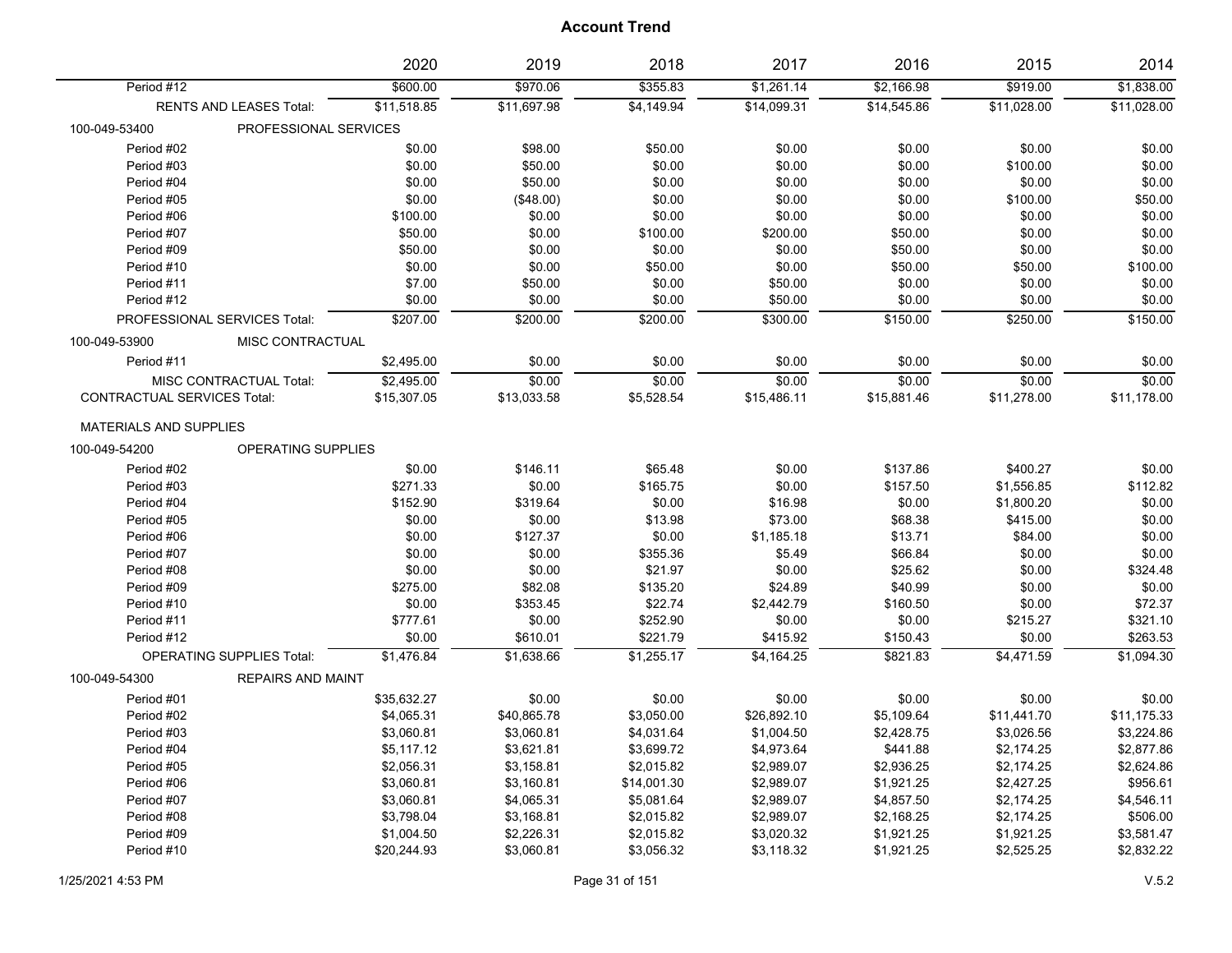|                                      |                                 | 2020           | 2019           | 2018           | 2017           | 2016           | 2015           | 2014           |
|--------------------------------------|---------------------------------|----------------|----------------|----------------|----------------|----------------|----------------|----------------|
| Period #11                           |                                 | \$11,019.58    | \$4,058.81     | \$20,354.28    | \$20,354.28    | \$0.00         | \$4,095.50     | \$6,269.75     |
| Period #12                           |                                 | \$2,009.00     | \$4,065.31     | \$3,020.32     | \$4,104.82     | \$4,389.26     | \$0.00         | \$1,738.22     |
|                                      | <b>REPAIRS AND MAINT Total:</b> | \$94,129.49    | \$74,513.38    | \$62,342.68    | \$75,424.26    | \$28,095.28    | \$34,134.51    | \$40,333.29    |
| <b>MATERIALS AND SUPPLIES Total:</b> |                                 | \$95,606.33    | \$76,152.04    | \$63,597.85    | \$79,588.51    | \$28,917.11    | \$38,606.10    | \$41,427.59    |
| <b>COMMUNICATION Total:</b>          |                                 | \$877,796.45   | \$977,481.46   | \$893,483.95   | \$850,506.94   | \$778,695.74   | \$815,202.29   | \$735,782.68   |
| <b>POLICE</b>                        |                                 |                |                |                |                |                |                |                |
| SALARIES AND WAGES                   |                                 |                |                |                |                |                |                |                |
| 100-050-51000                        | SALARIES AND WAGES              |                |                |                |                |                |                |                |
| Period #01                           |                                 | \$268,616.57   | \$316,922.79   | \$295,884.15   | \$240,044.26   | \$233,682.58   | \$295,770.29   | \$319,231.54   |
| Period #02                           |                                 | \$251,598.57   | \$253,947.27   | \$250,703.29   | \$231,220.54   | \$225,147.38   | \$188,810.84   | \$282,946.44   |
| Period #03                           |                                 | \$312,248.46   | \$259,111.82   | \$267,999.54   | \$290,803.44   | \$270,543.35   | \$233,967.15   | \$205,063.03   |
| Period #04                           |                                 | \$250,542.43   | \$253,231.15   | \$259,015.57   | \$246,695.05   | \$224,036.04   | \$196,155.14   | \$241,635.13   |
| Period #05                           |                                 | \$249,991.32   | \$269,409.22   | \$236,836.05   | \$243,617.55   | \$215,062.20   | \$315,476.79   | \$196,506.02   |
| Period #06                           |                                 | \$265,559.73   | \$255,391.92   | \$362,467.20   | \$360,382.17   | \$215,239.49   | \$202,021.87   | \$84,371.07    |
| Period #07                           |                                 | \$380,860.33   | \$248,612.19   | \$251,736.94   | \$256,310.79   | \$324,549.08   | \$343,831.16   | \$200,997.47   |
| Period #08                           |                                 | \$284,964.43   | \$376,245.41   | \$247,414.30   | \$247,364.70   | \$216,286.49   | \$216,081.52   | \$298,603.76   |
| Period #09                           |                                 | \$43,863.95    | \$254,885.83   | \$248,427.59   | \$273,989.26   | \$221,223.05   | \$220,196.46   | \$202,690.37   |
| Period #10                           |                                 | \$223,620.59   | \$255,511.30   | \$247,963.75   | \$243,447.14   | \$232,239.39   | \$207,561.21   | \$192,115.95   |
| Period #11                           |                                 | \$150,943.90   | \$255,510.17   | \$376,386.31   | \$243,475.76   | \$187,348.44   | \$210,425.45   | \$196,240.03   |
| Period #12                           |                                 | \$423,164.46   | \$452,176.97   | \$285,773.54   | \$396,909.88   | \$389,432.78   | \$326,383.68   | \$242,605.19   |
|                                      | SALARIES AND WAGES Total:       | \$3,105,974.74 | \$3,450,956.04 | \$3,330,608.23 | \$3,274,260.54 | \$2,954,790.27 | \$2,956,681.56 | \$2,663,006.00 |
| 100-050-51100                        | <b>OVERTIME</b>                 |                |                |                |                |                |                |                |
| Period #01                           |                                 | \$8,655.03     | \$7,291.26     | \$7,485.45     | \$15,144.90    | \$11,276.95    | \$17,223.33    | \$8,773.92     |
| Period #02                           |                                 | \$6,619.56     | \$4,336.05     | \$8,323.65     | \$12,240.16    | \$10,169.82    | \$5,025.17     | \$4,667.47     |
| Period #03                           |                                 | \$3,873.20     | \$6,176.51     | \$6,553.10     | \$15,576.23    | \$9,358.23     | \$12,526.27    | \$6,315.55     |
| Period #04                           |                                 | \$2,452.15     | \$6,687.47     | \$10,331.20    | \$11,957.62    | \$8,944.64     | \$12,988.93    | \$8,616.20     |
| Period #05                           |                                 | \$619.26       | \$6,196.61     | \$8,196.15     | \$20,896.73    | \$11,429.05    | \$14,853.17    | \$14,431.11    |
| Period #06                           |                                 | \$1,620.97     | \$12,143.17    | \$22,822.76    | \$22,802.13    | \$30,226.35    | \$17,753.58    | \$8,872.08     |
| Period #07                           |                                 | \$16,607.24    | \$9,043.52     | \$7,304.72     | \$10,825.29    | \$29,816.03    | \$34,612.68    | \$10,207.34    |
| Period #08                           |                                 | \$11,315.60    | \$24,364.62    | \$14,619.89    | \$16,951.40    | \$20,636.02    | \$22,440.18    | \$17,624.98    |
| Period #09                           |                                 | \$8,024.66     | \$11,379.63    | \$10,376.10    | \$15,945.73    | \$16,379.89    | \$35,253.54    | \$12,813.09    |
| Period #10                           |                                 | \$11,713.91    | \$9,586.27     | \$8,382.22     | \$9,703.77     | \$11,269.65    | \$24,876.04    | \$16,810.06    |
| Period #11                           |                                 | \$9,038.39     | \$8,630.43     | \$9,625.29     | \$15,428.48    | \$16,535.73    | \$24,844.55    | \$16,139.37    |
| Period #12                           |                                 | \$15,153.80    | \$11,317.42    | \$6,042.73     | \$9,741.48     | \$17,079.57    | \$17,980.87    | \$9,969.10     |
|                                      | <b>OVERTIME Total:</b>          | \$95,693.77    | \$117,152.96   | \$120,063.26   | \$177,213.92   | \$193,121.93   | \$240,378.31   | \$135,240.27   |
| 100-050-51200                        | <b>RETIREMENT PENSION</b>       |                |                |                |                |                |                |                |
|                                      |                                 |                |                |                |                |                |                |                |
| Period #01                           |                                 | \$6,676.95     | \$3,870.17     | \$5,948.97     | \$6,050.03     | \$4,775.86     | \$6,145.60     | \$6,509.87     |
| Period #02                           |                                 | \$5,596.91     | \$6,310.48     | \$5,211.02     | \$5,933.95     | \$4,533.43     | \$4,329.89     | \$23,076.46    |
| Period #03                           |                                 | \$6,615.26     | \$5,663.93     | \$5,411.71     | \$5,928.23     | \$4,545.29     | \$4,672.48     | (\$13,568.75)  |
| Period #04                           |                                 | \$5,581.77     | \$6,568.55     | \$6,581.29     | \$5,765.20     | \$4,636.28     | \$4,744.16     | \$4,910.62     |
| Period #05                           |                                 | \$5,297.54     | \$5,885.01     | \$7,209.19     | \$8,769.65     | \$5,326.27     | \$6,487.97     | \$4,268.32     |
| Period #06                           |                                 | \$5,397.71     | \$7,585.39     | \$5,531.82     | \$6,139.82     | \$5,045.01     | \$5,847.52     | \$5,204.05     |
| Period #07                           |                                 | \$7,415.62     | \$6,360.14     | \$5,505.75     | \$6,188.24     | \$6,730.21     | \$7,185.11     | \$5,788.37     |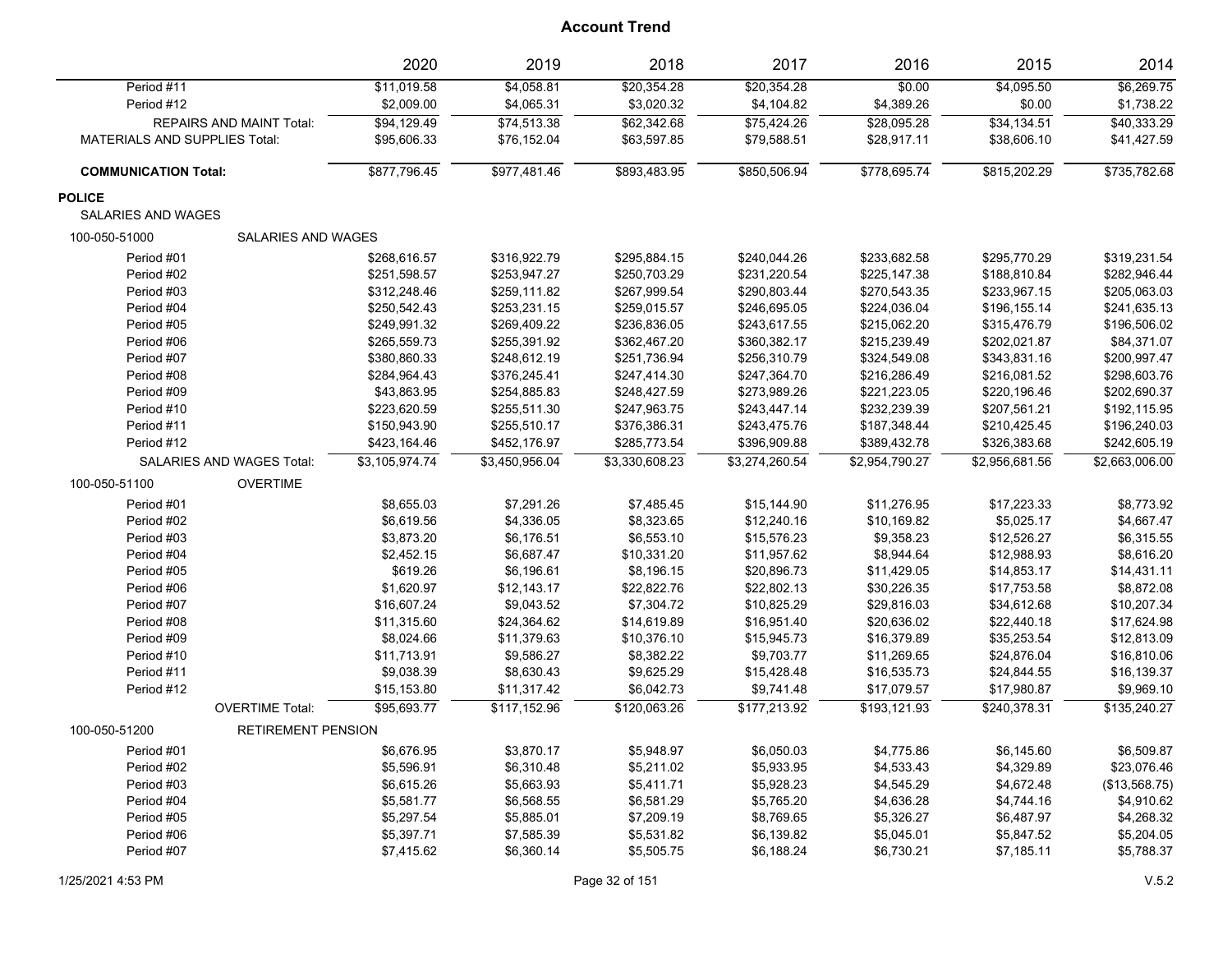|                           |                                  | 2020           | 2019           | 2018           | 2017           | 2016           | 2015           | 2014           |
|---------------------------|----------------------------------|----------------|----------------|----------------|----------------|----------------|----------------|----------------|
| Period #08                |                                  | \$5,973.95     | \$7,062.73     | \$5,620.33     | \$6,093.65     | \$5,182.11     | \$5,166.69     | \$4,561.57     |
| Period #09                |                                  | \$6,399.37     | \$6,607.14     | \$5,580.27     | \$6,399.26     | \$5,250.06     | \$5,434.99     | \$4,569.19     |
| Period #10                |                                  | \$5,504.42     | \$5,732.45     | \$6,491.58     | \$8,680.63     | \$5,087.36     | \$5,453.66     | \$4,536.15     |
| Period #11                |                                  | \$5,466.98     | \$5,686.69     | \$7,405.02     | \$6,005.82     | \$6,319.07     | \$5,878.61     | \$4,625.00     |
| Period #12                |                                  | \$8,714.57     | \$8,575.77     | \$6,483.62     | \$5,878.37     | \$8,192.59     | \$7,202.02     | \$6,471.50     |
|                           | <b>RETIREMENT PENSION Total:</b> | \$74,641.05    | \$75,908.45    | \$72,980.57    | \$77,832.85    | \$65,623.54    | \$68,548.70    | \$60,952.35    |
| 100-050-51400             | <b>CLOTHING ALLOWANCE</b>        |                |                |                |                |                |                |                |
| Period #01                |                                  | \$51,000.00    | \$0.00         | \$0.00         | \$28,950.00    | \$28,000.00    | \$27,368.60    | \$30,100.00    |
| Period #02                |                                  | \$0.00         | \$0.00         | \$0.00         | \$0.00         | \$0.00         | \$950.00       | \$0.00         |
| Period #03                |                                  | \$0.00         | \$53,975.00    | \$45,000.00    | \$0.00         | \$0.00         | \$0.00         | \$0.00         |
| Period #04                |                                  | \$0.00         | \$0.00         | \$0.00         | \$1,000.00     | \$0.00         | \$0.00         | \$975.00       |
| Period #06                |                                  | \$0.00         | (\$4,475.00)   | \$0.00         | \$16,050.00    | \$0.00         | \$0.00         | \$0.00         |
| Period #07                |                                  | \$0.00         | \$3,025.00     | \$2,018.95     | \$0.00         | \$0.00         | \$0.00         | \$0.00         |
| Period #08                |                                  | \$1,500.00     | \$0.00         | \$976.77       | \$0.00         | \$0.00         | \$0.00         | \$0.00         |
| Period #09                |                                  | \$0.00         | \$0.00         | \$320.00       | \$0.00         | \$206.00       | \$0.00         | \$0.00         |
| Period #10                |                                  | \$0.00         | \$0.00         | \$0.00         | \$0.00         | \$1,958.16     | \$0.00         | \$0.00         |
| Period #11                |                                  | \$0.00         | \$0.00         | \$0.00         | \$0.00         | \$1,499.91     | \$0.00         | \$0.00         |
| Period #12                |                                  | \$0.00         | \$0.00         | \$0.00         | \$500.00       | \$1,127.27     | \$0.00         | \$0.00         |
|                           | <b>CLOTHING ALLOWANCE Total:</b> | \$52,500.00    | \$52,525.00    | \$48,315.72    | \$46,500.00    | \$32,791.34    | \$28,318.60    | \$31,075.00    |
| 100-050-51800             | <b>COMP TIME PAID</b>            |                |                |                |                |                |                |                |
| Period #01                |                                  | \$3,828.00     | \$0.00         | \$0.00         | \$0.00         | \$0.00         | \$0.00         | \$0.00         |
| Period #04                |                                  | \$7,335.70     | \$0.00         | \$0.00         | \$0.00         | \$0.00         | \$0.00         | \$0.00         |
| Period #05                |                                  | \$0.00         | \$16.52        | \$0.00         | \$0.00         | \$0.00         | \$0.00         | \$0.00         |
| Period #07                |                                  | \$3,814.52     | \$0.00         | \$0.00         | \$0.00         | \$0.00         | \$0.00         | \$0.00         |
| Period #10                |                                  | \$919.39       | \$0.00         | \$0.00         | \$0.00         | \$0.00         | \$0.00         | \$0.00         |
| Period #12                |                                  | \$0.00         | \$2,187.79     | \$0.00         | \$0.00         | \$0.00         | \$0.00         | \$0.00         |
|                           | <b>COMP TIME PAID Total:</b>     | \$15,897.61    | \$2,204.31     | \$0.00         | \$0.00         | \$0.00         | \$0.00         | \$0.00         |
| SALARIES AND WAGES Total: |                                  | \$3,344,707.17 | \$3,698,746.76 | \$3,571,967.78 | \$3,575,807.31 | \$3,246,327.08 | \$3,293,927.17 | \$2,890,273.62 |
| <b>TRAVEL</b>             |                                  |                |                |                |                |                |                |                |
| 100-050-52100             | <b>TRAVEL</b>                    |                |                |                |                |                |                |                |
| Period #02                |                                  | \$0.00         | \$0.00         | \$0.00         | \$294.80       | \$0.00         | \$190.90       | \$0.00         |
| Period #03                |                                  | \$0.00         | \$0.00         | \$452.10       | \$127.40       | \$0.00         | \$105.01       | \$0.00         |
| Period #04                |                                  | \$0.00         | \$1,202.69     | \$888.20       | \$400.48       | \$0.00         | \$268.00       | \$80.50        |
| Period #05                |                                  | \$0.00         | \$0.00         | \$684.81       | \$0.00         | \$1,714.92     | \$2,202.81     | \$562.42       |
| Period #06                |                                  | \$0.00         | \$40.00        | \$2,473.88     | \$954.04       | \$35.70        | \$426.20       | \$71.99        |
| Period #07                |                                  | \$0.00         | \$0.00         | \$0.00         | \$762.33       | \$0.00         | \$23.50        | \$39.00        |
| Period #08                |                                  | \$0.00         | \$0.00         | \$32.00        | \$0.00         | \$0.00         | \$180.40       | \$0.00         |
| Period #09                |                                  | \$0.00         | \$157.31       | \$0.05         | \$2,434.26     | \$0.00         | (\$90.20)      | \$0.00         |
| Period #10                |                                  | \$175.00       | \$0.00         | \$0.00         | \$0.00         | \$0.00         | \$559.02       | \$62.64        |
| Period #11                |                                  | \$0.00         | \$0.00         | \$123.73       | \$0.00         | \$575.00       | \$91.70        | \$0.00         |
| Period #12                |                                  | \$0.00         | \$0.00         | \$337.42       | \$0.00         | \$0.00         | \$229.90       | \$127.80       |
|                           | <b>TRAVEL Total:</b>             | \$175.00       | \$1,400.00     | \$4,992.19     | \$4,973.31     | \$2,325.62     | \$4,187.24     | \$944.35       |

100-050-52300 TRAINING AND EDUCATION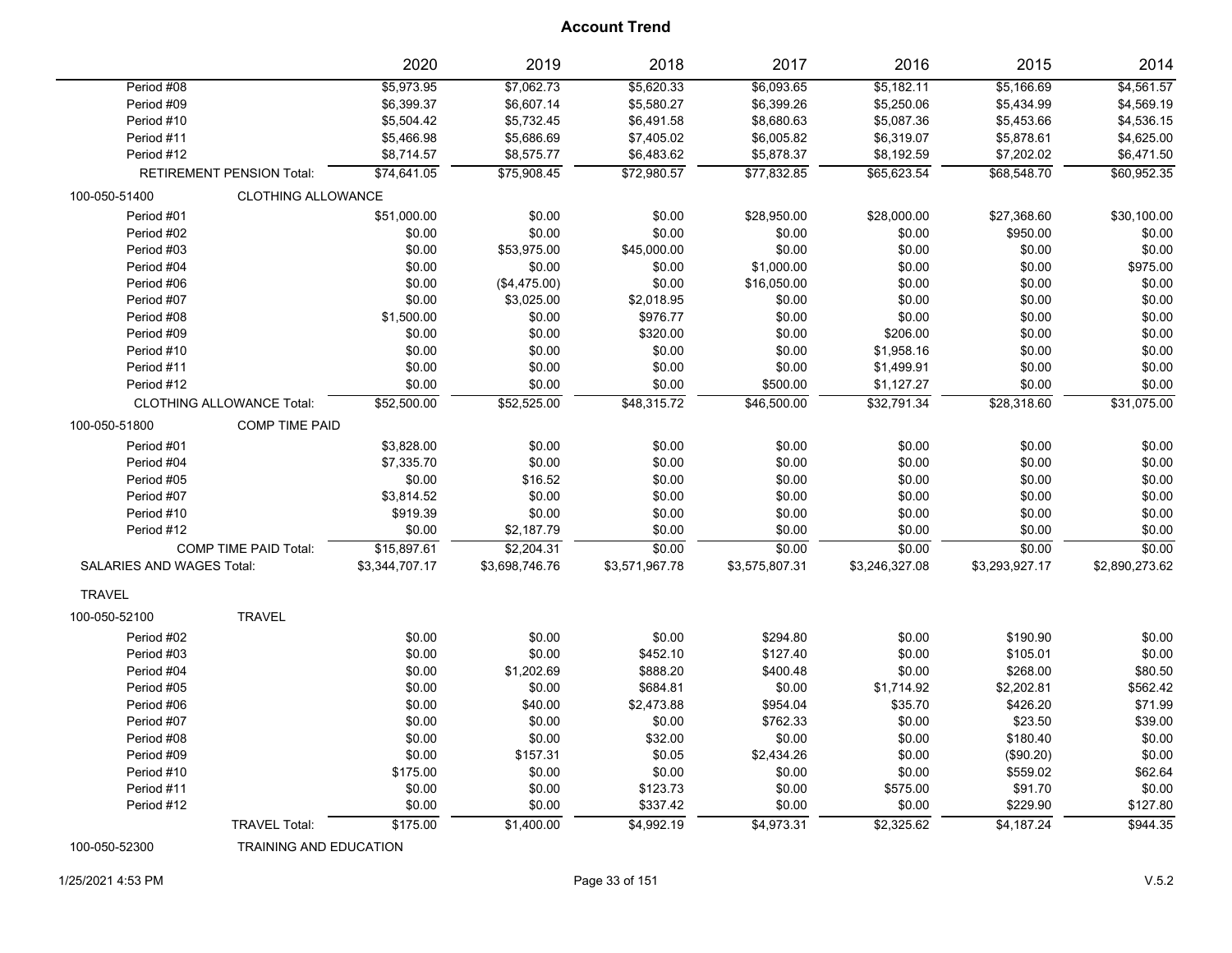|                      |                               | 2020        | 2019         | 2018           | 2017        | 2016         | 2015        | 2014        |
|----------------------|-------------------------------|-------------|--------------|----------------|-------------|--------------|-------------|-------------|
| Period #02           |                               | \$0.00      | \$2,723.36   | \$3,270.00     | \$6,749.97  | \$1,263.49   | \$1,225.00  | \$405.00    |
| Period #03           |                               | \$1,319.50  | \$349.00     | \$840.00       | \$799.99    | \$5,173.53   | \$760.00    | \$320.00    |
| Period #04           |                               | \$375.00    | (\$1,425.00) | \$6,052.71     | \$657.00    | (\$1,563.00) | \$445.00    | \$85.00     |
| Period #05           |                               | \$954.23    | \$1,129.52   | \$800.00       | \$5,470.00  | \$2,715.80   | \$899.98    | \$0.00      |
| Period #06           |                               | \$0.00      | \$3,217.73   | \$1,201.03     | \$58.00     | \$970.00     | \$1,233.90  | \$139.00    |
| Period #07           |                               | \$0.00      | \$50.00      | \$0.00         | \$632.50    | \$824.99     | \$754.00    | \$0.00      |
| Period #08           |                               | (\$695.00)  | \$1,776.91   | \$2,549.43     | \$100.00    | \$1,211.76   | \$379.00    | \$0.00      |
| Period #09           |                               | \$295.00    | \$249.00     | (\$939.44)     | \$3,745.99  | \$650.00     | \$400.00    | \$1,400.00  |
| Period #10           |                               | \$518.50    | \$0.00       | \$0.00         | \$0.00      | \$1,100.00   | \$590.00    | \$1,360.00  |
| Period #11           |                               | \$750.00    | \$1,497.83   | \$0.00         | \$1,045.00  | \$0.00       | \$1,100.00  | \$980.00    |
| Period #12           |                               | \$295.00    | \$3,645.77   | \$1,223.12     | \$1,120.00  | \$5,036.50   | \$200.00    | \$1,125.00  |
|                      | TRAINING AND EDUCATION Total: | \$3,812.23  | \$13,214.12  | \$14,996.85    | \$20,378.45 | \$17,383.07  | \$7,986.88  | \$5,814.00  |
| <b>TRAVEL Total:</b> |                               | \$3,987.23  | \$14,614.12  | \$19,989.04    | \$25,351.76 | \$19,708.69  | \$12,174.12 | \$6,758.35  |
| CONTRACTUAL SERVICES |                               |             |              |                |             |              |             |             |
| 100-050-53200        | <b>COMMUNICATIONS</b>         |             |              |                |             |              |             |             |
| Period #01           |                               | \$9,122.14  | \$0.00       | \$0.00         | \$0.00      | \$0.00       | \$0.00      | \$0.00      |
| Period #02           |                               | \$2,859.13  | \$0.00       | \$6,587.29     | \$12,025.66 | \$5,522.37   | \$2,728.83  | \$5,900.47  |
| Period #03           |                               | \$1,533.79  | \$9,882.59   | \$1,504.75     | \$6,630.03  | \$4,116.29   | \$1,488.91  | \$2,288.56  |
| Period #04           |                               | \$1,464.11  | \$3,104.21   | \$2,313.17     | \$0.00      | \$146.37     | \$1,244.42  | \$424.88    |
| Period #05           |                               | \$1,487.59  | \$1,530.06   | \$1,610.67     | \$6,928.05  | \$3,448.06   | \$805.32    | \$2,363.94  |
| Period #06           |                               | \$1,551.32  | \$250.85     | \$1,341.96     | \$6,713.05  | \$7,548.44   | \$1,439.96  | \$49.40     |
| Period #07           |                               | \$849.32    | \$11,747.90  | \$9,371.83     | \$111.88    | \$8,560.04   | \$2,480.59  | \$2,546.99  |
| Period #08           |                               | \$8,928.78  | \$1,541.51   | \$1,501.45     | \$1,525.77  | \$3,166.19   | \$5,795.76  | \$2,135.91  |
| Period #09           |                               | \$2,725.64  | \$246.77     | \$186.81       | \$1,581.32  | \$1,158.13   | \$200.21    | \$1,452.00  |
| Period #10           |                               | \$1,458.25  | \$2,809.71   | \$4,161.13     | \$192.85    | \$3,748.66   | \$1,343.87  | \$1,465.14  |
| Period #11           |                               | \$116.71    | \$1,558.08   | \$172.85       | \$2,746.33  | \$0.00       | \$1,344.02  | \$129.95    |
| Period #12           |                               | \$3,009.61  | \$1,564.83   | \$2,896.43     | \$3,586.68  | \$4,662.69   | \$7,451.11  | \$7,275.92  |
|                      | <b>COMMUNICATIONS Total:</b>  | \$35,106.39 | \$34,236.51  | \$31,648.34    | \$42,041.62 | \$42,077.24  | \$26,323.00 | \$26,033.16 |
| 100-050-53300        | <b>RENTS AND LEASES</b>       |             |              |                |             |              |             |             |
| Period #01           |                               | \$393.95    | \$0.00       | \$0.00         | \$0.00      | \$0.00       | \$0.00      | \$292.46    |
| Period #02           |                               | \$37.99     | \$1,036.77   | \$661.27       | \$651.50    | \$632.54     | \$1,941.44  | \$590.57    |
| Period #03           |                               | \$75.98     | \$345.59     | \$680.81       | \$0.00      | \$316.27     | \$304.16    | \$888.68    |
| Period #04           |                               | \$0.00      | \$0.00       | \$0.00         | \$325.75    | \$0.00       | \$918.28    | \$590.57    |
| Period #05           |                               | \$0.00      | \$691.18     | \$0.00         | \$651.50    | \$632.54     | \$304.16    | \$292.46    |
| Period #06           |                               | \$0.00      | \$345.59     | \$335.52       | \$651.50    | \$316.27     | \$611.22    | \$590.57    |
| Period #07           |                               | \$0.00      | \$382.47     | \$335.52       | \$0.00      | \$316.27     | \$918.28    | \$888.68    |
| Period #08           |                               | \$0.00      | \$392.84     | \$335.52       | \$661.27    | \$325.75     | \$620.43    | \$598.71    |
| Period #09           |                               | \$0.00      | \$392.84     | \$691.18       | \$0.00      | \$325.75     | \$623.27    | \$295.19    |
| Period #10           |                               | \$0.00      | \$392.84     | \$345.59       | \$9.77      | \$325.75     | \$632.60    | \$918.28    |
| Period #11           |                               | \$0.00      | \$37.99      | \$345.59       | \$680.81    | \$0.00       | \$2,993.63  | \$304.16    |
| Period #12           |                               | \$0.00      | \$749.91     | \$2,310.00     | \$2,385.75  | \$2,611.50   | \$632.60    | \$2,878.28  |
|                      | RENTS AND LEASES Total:       | \$507.92    | \$4,768.02   | \$6,041.00     | \$6,017.85  | \$5,802.64   | \$10,500.07 | \$9,128.61  |
| 100-050-53400        | PROFESSIONAL SERVICES         |             |              |                |             |              |             |             |
| Period #01           |                               | \$414.00    | \$0.00       | \$0.00         | \$0.00      | \$0.00       | \$0.00      | \$0.00      |
| 1/25/2021 4:53 PM    |                               |             |              | Page 34 of 151 |             |              |             | V.5.2       |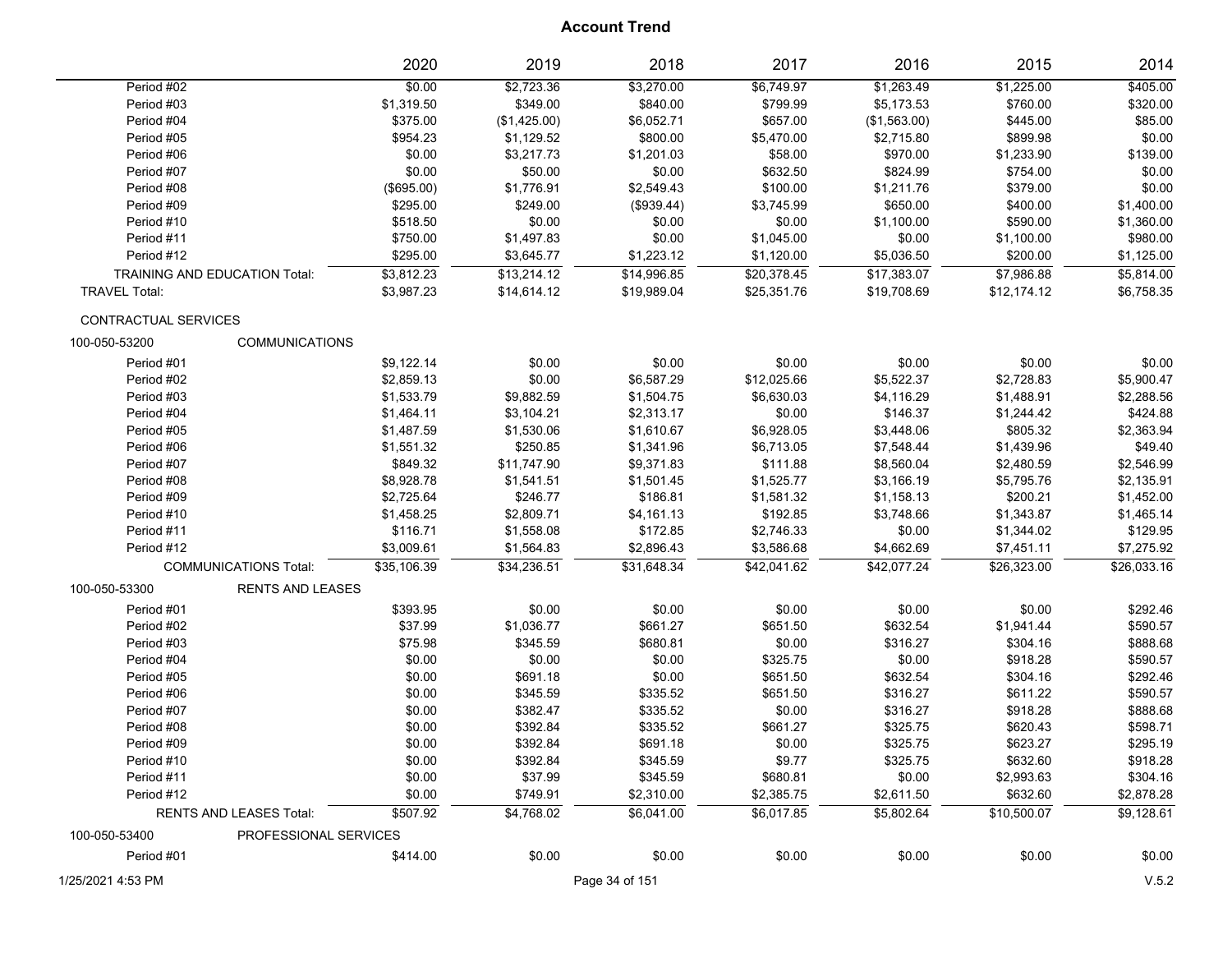|               |                                 | 2020        | 2019        | 2018        | 2017        | 2016        | 2015        | 2014        |
|---------------|---------------------------------|-------------|-------------|-------------|-------------|-------------|-------------|-------------|
| Period #02    |                                 | \$13,004.00 | \$3,854.36  | \$3,234.26  | \$10,585.19 | \$4,262.78  | \$9,948.23  | \$14,544.95 |
| Period #03    |                                 | \$777.17    | \$1,246.67  | \$15,814.69 | \$1,330.03  | \$10,161.56 | \$0.00      | \$12,167.24 |
| Period #04    |                                 | \$278.43    | \$1,578.63  | \$1,087.29  | \$1,407.41  | \$567.02    | \$478.73    | \$968.77    |
| Period #05    |                                 | \$57.08     | \$480.40    | \$1,473.00  | \$796.95    | \$4,143.83  | \$2,009.37  | \$2,845.00  |
| Period #06    |                                 | \$212.73    | \$610.14    | \$3,151.80  | \$787.54    | \$2,757.89  | \$4,831.73  | \$0.00      |
| Period #07    |                                 | \$325.00    | \$75.00     | \$3,384.97  | \$2,529.36  | \$736.40    | \$775.50    | \$775.00    |
| Period #08    |                                 | \$374.85    | \$1,510.38  | \$319.75    | \$1,861.21  | \$1,064.46  | \$4,347.80  | \$300.00    |
| Period #09    |                                 | \$1,100.00  | \$0.00      | \$1,517.50  | \$1,778.01  | \$2,677.69  | \$404.69    | \$202.50    |
| Period #10    |                                 | \$185.13    | \$863.40    | \$128.80    | \$4,780.98  | \$2,376.06  | \$11,266.35 | \$15,484.28 |
| Period #11    |                                 | \$450.00    | \$12.15     | \$609.50    | \$6,061.74  | \$0.00      | \$2,920.81  | \$0.00      |
| Period #12    |                                 | \$242.12    | \$3,110.44  | \$3,308.57  | \$3,502.39  | \$1,756.11  | \$5,624.76  | \$3,601.71  |
|               | PROFESSIONAL SERVICES Total:    | \$17,420.51 | \$13,341.57 | \$34,030.13 | \$35,420.81 | \$30,503.80 | \$42,607.97 | \$50,889.45 |
| 100-050-53600 | INSURANCE AND BONDING           |             |             |             |             |             |             |             |
| Period #02    |                                 | \$0.00      | \$0.00      | \$0.00      | \$1,547.00  | \$0.00      | \$0.00      | \$0.00      |
| Period #05    |                                 | \$0.00      | \$0.00      | \$0.00      | \$0.00      | \$1,200.00  | \$1,200.00  | \$1,400.00  |
| Period #06    |                                 | \$0.00      | \$0.00      | \$0.00      | \$35,418.50 | \$0.00      | \$32,154.37 | \$0.00      |
| Period #07    |                                 | \$34,688.37 | \$35,178.88 | \$0.00      | \$0.00      | \$33,582.40 | \$0.00      | \$29,471.07 |
| Period #08    |                                 | \$0.00      | \$0.00      | \$36,482.84 | \$0.00      | \$0.00      | \$0.00      | \$0.00      |
|               | INSURANCE AND BONDING Total:    | \$34,688.37 | \$35,178.88 | \$36,482.84 | \$36,965.50 | \$34,782.40 | \$33,354.37 | \$30,871.07 |
| 100-050-53700 | PRINTING AND ADVERTISING        |             |             |             |             |             |             |             |
| Period #02    |                                 | \$60.00     | \$0.00      | \$338.14    | \$60.00     | \$0.00      | \$0.00      | \$111.00    |
| Period #03    |                                 | \$60.00     | \$0.00      | \$175.88    | \$216.99    | \$0.00      | \$0.00      | \$63.00     |
| Period #04    |                                 | \$0.00      | \$1,595.64  | \$982.01    | \$0.00      | \$0.00      | \$60.00     | \$0.00      |
| Period #05    |                                 | \$0.00      | \$0.00      | \$0.00      | \$60.00     | \$0.00      | \$0.00      | \$300.00    |
| Period #06    |                                 | \$0.00      | \$0.00      | \$0.00      | \$845.24    | \$673.96    | \$60.00     | \$0.00      |
| Period #07    |                                 | \$0.00      | \$0.00      | \$151.56    | \$464.39    | \$0.00      | \$0.00      | \$0.00      |
| Period #08    |                                 | \$0.00      | \$0.00      | \$158.14    | \$59.19     | \$202.34    | \$0.00      | \$0.00      |
| Period #09    |                                 | \$120.00    | \$0.00      | \$120.00    | \$601.47    | \$1,142.16  | \$95.00     | \$60.00     |
| Period #10    |                                 | \$0.00      | \$0.00      | \$60.00     | \$745.40    | \$0.00      | \$380.35    | \$85.95     |
| Period #11    |                                 | \$199.50    | \$180.00    | \$14.27     | \$0.00      | \$0.00      | \$76.98     | \$60.00     |
| Period #12    |                                 | \$0.00      | \$0.00      | \$0.00      | \$0.00      | \$769.82    | \$0.00      | \$698.80    |
|               | PRINTING AND ADVERTISING Total: | \$439.50    | \$1,775.64  | \$2,000.00  | \$3,052.68  | \$2,788.28  | \$672.33    | \$1,378.75  |
| 100-050-53900 | MISC CONTRACTUAL                |             |             |             |             |             |             |             |
| Period #01    |                                 | \$23,092.49 | \$0.00      | \$0.00      | \$0.00      | \$0.00      | \$0.00      | \$0.00      |
| Period #02    |                                 | \$15,888.27 | \$29,458.55 | \$4,051.04  | \$25,818.39 | \$21,258.56 | \$23,742.26 | \$20,844.64 |
| Period #03    |                                 | \$9,706.35  | \$9,697.67  | \$35,127.87 | \$9,950.88  | \$20,174.05 | \$8,046.39  | \$7,391.64  |
| Period #04    |                                 | \$9,939.88  | \$9,961.25  | \$10,226.07 | \$10,460.84 | \$110.00    | \$8,448.43  | \$7,508.38  |
| Period #05    |                                 | \$100.00    | \$9,911.28  | \$9,698.27  | \$10,335.50 | \$21,795.11 | \$8,111.85  | \$7,492.15  |
| Period #06    |                                 | \$9,894.13  | \$9,927.59  | \$9,968.16  | \$10,079.00 | \$4,211.45  | \$8,204.75  | \$15.00     |
| Period #07    |                                 | \$9,705.50  | \$12,004.76 | \$19,591.17 | \$230.44    | \$10,038.41 | \$11,619.47 | \$14,533.98 |
| Period #08    |                                 | \$11,809.69 | \$9,923.25  | \$205.57    | \$21,441.98 | \$9,959.05  | \$8,270.66  | \$428.57    |
| Period #09    |                                 | \$9,864.36  | \$19,308.50 | \$10,349.89 | \$9,771.97  | \$10,002.80 | \$8,253.19  | \$7,645.52  |
| Period #10    |                                 | \$19,546.42 | \$13,237.26 | \$207.57    | \$10,032.82 | \$10,553.29 | \$8,366.21  | \$7,572.03  |
| Period #11    |                                 | \$165.90    | \$92.50     | \$405.48    | \$9,935.02  | \$137.49    | \$9,139.94  | \$7,515.43  |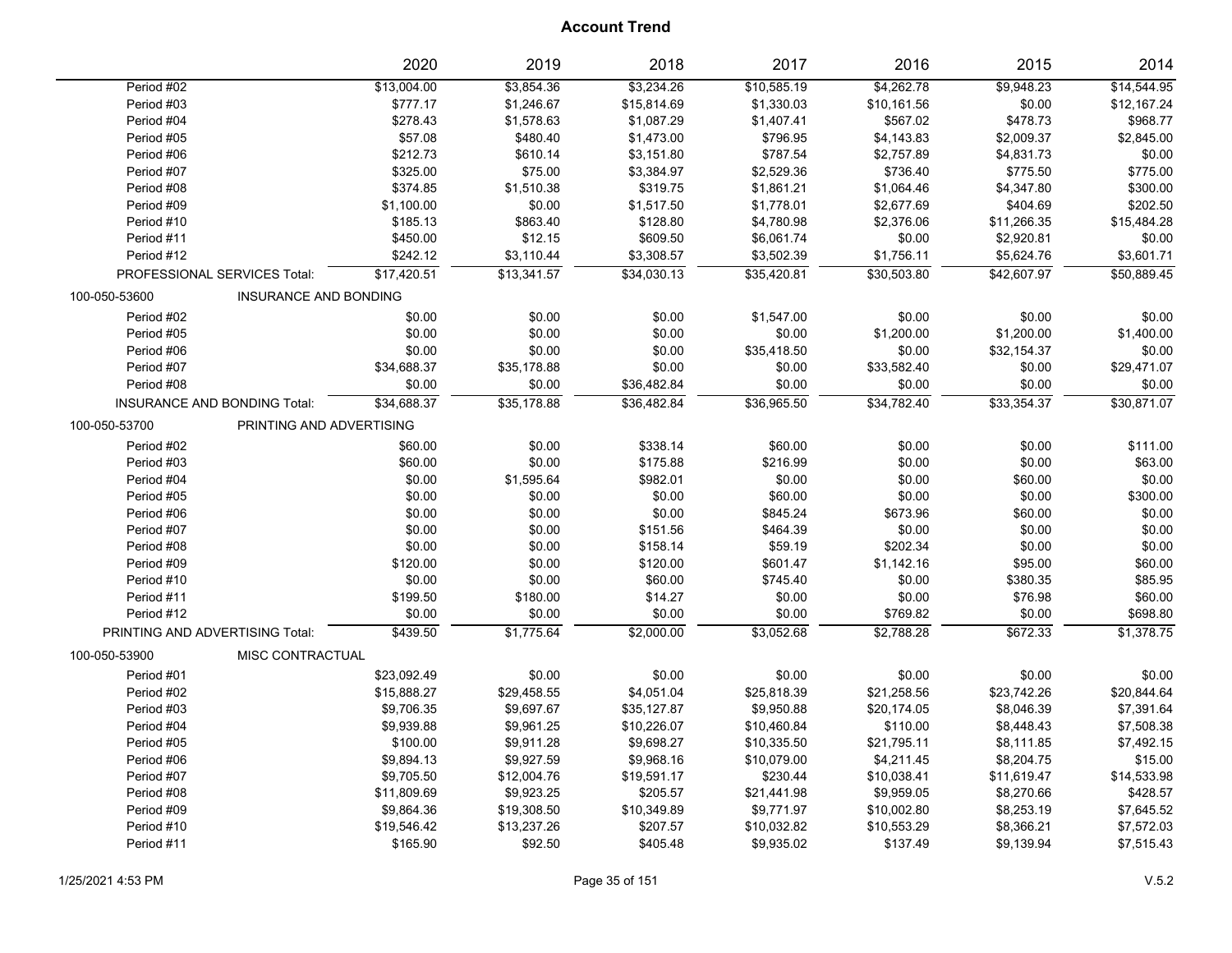| \$9,719.29<br>\$10,044.43<br>\$9,179.10<br>\$11,174.48<br>\$19,900.53<br>\$464.22<br>\$15,906.31<br>Period #12<br>\$129,432.28<br>\$133,567.04<br>\$129,231.32<br>\$128,140.74<br>\$102,667.37<br>MISC CONTRACTUAL Total:<br>\$109,010.19<br>\$96,853.65<br><b>CONTRACTUAL SERVICES Total:</b><br>\$217,594.97<br>\$252,729.78<br>\$244,095.10<br>\$216,125.11<br>\$215,154.69<br>\$222,867.66<br>\$219,212.50<br><b>MATERIALS AND SUPPLIES</b><br>100-050-54100<br>OFFICE SUPPLIES<br>Period #01<br>\$0.00<br>\$6.27<br>\$0.00<br>\$0.00<br>\$0.00<br>\$0.00<br>\$0.00<br>\$213.67<br>\$282.00<br>\$374.84<br>Period #02<br>\$440.63<br>\$489.36<br>\$537.33<br>\$414.22<br>\$203.26<br>\$924.20<br>\$168.83<br>\$433.14<br>\$381.90<br>\$556.61<br>\$836.65<br>Period #03<br>\$508.96<br>\$74.93<br>\$423.55<br>\$260.45<br>\$13.79<br>\$367.74<br>\$69.50<br>Period #04<br>\$0.00<br>Period #05<br>\$301.48<br>\$165.83<br>\$258.96<br>\$271.49<br>\$536.53<br>\$108.00<br>\$229.91<br>\$612.21<br>Period #06<br>\$59.95<br>\$284.53<br>\$201.48<br>\$64.60<br>\$0.00<br>\$755.63<br>Period #07<br>\$0.00<br>\$596.99<br>\$0.00<br>\$245.26<br>\$353.79<br>\$344.36<br>\$0.00<br>Period #08<br>\$414.01<br>\$67.41<br>\$354.01<br>\$297.14<br>\$321.20<br>\$157.10<br>\$1,070.96<br>Period #09<br>\$198.14<br>\$355.93<br>\$446.54<br>\$288.18<br>\$290.52<br>\$714.16<br>\$377.60<br>\$111.13<br>\$334.40<br>\$625.14<br>\$239.25<br>\$600.81<br>Period #10<br>\$351.96<br>\$263.50<br>\$237.92<br>\$151.29<br>Period #11<br>\$628.03<br>\$561.13<br>\$313.49<br>\$118.16<br>\$245.03<br>\$410.00<br>\$506.55<br>\$641.48<br>\$688.31<br>\$476.56<br>Period #12<br>\$1,054.02<br>\$3,523.79<br>\$2,484.12<br>\$3,631.68<br>\$3,895.79<br>\$4,139.25<br>\$4,723.42<br>\$4,885.84<br><b>OFFICE SUPPLIES Total:</b><br><b>OPERATING SUPPLIES</b><br>100-050-54200<br>\$0.00<br>\$0.00<br>\$0.00<br>\$0.00<br>Period #01<br>\$2,117.50<br>\$0.00<br>\$0.00<br>Period #02<br>\$4,602.12<br>\$5,856.35<br>\$893.25<br>\$3,273.65<br>\$6,906.43<br>\$2,811.63<br>\$1,661.37<br>\$5,519.42<br>\$13,384.81<br>\$3,293.55<br>\$4,633.74<br>\$2,252.26<br>\$6,797.18<br>Period #03<br>\$1,603.28<br>\$4,325.58<br>\$9,205.70<br>\$531.47<br>\$4,202.70<br>\$1,149.78<br>Period #04<br>\$1,373.63<br>\$2,194.94<br>\$521.85<br>\$297.59<br>\$5,228.86<br>Period #05<br>\$1,313.39<br>\$3,821.72<br>\$21,118.88<br>\$6,153.85<br>\$9,880.90<br>\$4,083.05<br>\$11,351.33<br>\$10,392.43<br>\$1,788.59<br>Period #06<br>\$4,947.44<br>\$7,251.69<br>\$3,717.70<br>\$1,679.89<br>\$3,904.12<br>\$1,824.20<br>\$6,071.29<br>\$4,769.11<br>\$9,283.35<br>Period #07<br>Period #08<br>\$1,990.94<br>\$3,814.97<br>\$2,069.46<br>\$14,185.39<br>\$10,152.75<br>\$5,343.38<br>\$9,955.49<br>Period #09<br>\$857.99<br>\$3,354.35<br>\$2,856.39<br>\$4,292.60<br>\$3,984.79<br>\$3,487.81<br>\$1,471.05<br>\$11,273.18<br>\$1,348.14<br>\$3,568.25<br>\$6,048.75<br>\$8,546.16<br>\$13,170.31<br>Period #10<br>\$4,751.01<br>\$5,070.61<br>\$881.95<br>\$2,923.51<br>\$1,460.33<br>\$2,646.67<br>Period #11<br>(\$4,051.73)<br>\$4,882.87<br>\$2,861.09<br>\$642.10<br>Period #12<br>\$8,988.76<br>\$4,625.38<br>\$9,260.97<br>\$8,380.87<br>\$24,216.66<br>\$51,772.68<br>\$60,739.51<br>\$72,651.96<br>\$58,747.29<br>\$74,773.96<br><b>OPERATING SUPPLIES Total:</b><br>\$47,543.53<br>\$31,075.84<br>100-050-54300<br><b>REPAIRS AND MAINT</b><br>Period #01<br>\$373.27<br>\$0.00<br>\$0.00<br>\$0.00<br>\$0.00<br>\$0.00<br>\$0.00<br>Period #02<br>\$1,721.23<br>\$1,120.85<br>\$1,407.03<br>\$2,328.81<br>\$2,181.61<br>\$1,962.50<br>\$2,275.54<br>\$587.00<br>Period #03<br>\$2,107.81<br>\$1,119.11<br>\$2,500.05<br>\$896.78<br>\$2,093.01<br>\$2,090.98<br>Period #04<br>\$901.26<br>\$8,731.50<br>\$3,584.45<br>\$1,448.81<br>\$708.35<br>\$2,673.00<br>\$34.89<br>\$1,444.03<br>\$50.00<br>Period #05<br>\$556.52<br>\$505.78<br>\$0.00<br>\$1,103.38<br>\$889.71<br>\$1,002.63<br>Period #06<br>\$1,717.40<br>\$1,122.21<br>\$1,624.02<br>\$3,496.87<br>\$1,007.32<br>\$2,008.67<br>\$2,033.84<br>\$1,797.86<br>Period #07<br>\$2,795.74<br>\$4,387.53<br>\$1,442.57<br>\$1,491.22<br>\$974.79<br>Period #08<br>\$1,643.61<br>\$811.95<br>\$1,029.09<br>\$540.88<br>\$3,151.33<br>\$1,745.56<br>\$1,919.53<br>Period #09<br>\$2,587.34<br>\$1,466.78<br>\$3,838.32<br>\$3,086.15<br>\$1,617.19<br>\$419.15<br>\$8,394.40<br>Period #10<br>\$6,219.16<br>\$6,019.83<br>\$1,338.97<br>\$4,345.82<br>\$717.73<br>\$4,710.67<br>\$1,677.31<br>\$389.71<br>Period #11<br>\$3,945.73<br>\$1,497.04<br>\$241.28<br>\$44.31<br>\$1,528.93<br>\$120.00 |  | 2020 | 2019 | 2018 | 2017 | 2016 | 2015 | 2014 |
|----------------------------------------------------------------------------------------------------------------------------------------------------------------------------------------------------------------------------------------------------------------------------------------------------------------------------------------------------------------------------------------------------------------------------------------------------------------------------------------------------------------------------------------------------------------------------------------------------------------------------------------------------------------------------------------------------------------------------------------------------------------------------------------------------------------------------------------------------------------------------------------------------------------------------------------------------------------------------------------------------------------------------------------------------------------------------------------------------------------------------------------------------------------------------------------------------------------------------------------------------------------------------------------------------------------------------------------------------------------------------------------------------------------------------------------------------------------------------------------------------------------------------------------------------------------------------------------------------------------------------------------------------------------------------------------------------------------------------------------------------------------------------------------------------------------------------------------------------------------------------------------------------------------------------------------------------------------------------------------------------------------------------------------------------------------------------------------------------------------------------------------------------------------------------------------------------------------------------------------------------------------------------------------------------------------------------------------------------------------------------------------------------------------------------------------------------------------------------------------------------------------------------------------------------------------------------------------------------------------------------------------------------------------------------------------------------------------------------------------------------------------------------------------------------------------------------------------------------------------------------------------------------------------------------------------------------------------------------------------------------------------------------------------------------------------------------------------------------------------------------------------------------------------------------------------------------------------------------------------------------------------------------------------------------------------------------------------------------------------------------------------------------------------------------------------------------------------------------------------------------------------------------------------------------------------------------------------------------------------------------------------------------------------------------------------------------------------------------------------------------------------------------------------------------------------------------------------------------------------------------------------------------------------------------------------------------------------------------------------------------------------------------------------------------------------------------------------------------------------------------------------------------------------------------------------------------------------------------------------------------------------------------------------------------------------------------------------------------------------------------------------------------------------------------------------------------------------------------------------------------------------------------------------------------------------------------------------------------------------------------------------------|--|------|------|------|------|------|------|------|
|                                                                                                                                                                                                                                                                                                                                                                                                                                                                                                                                                                                                                                                                                                                                                                                                                                                                                                                                                                                                                                                                                                                                                                                                                                                                                                                                                                                                                                                                                                                                                                                                                                                                                                                                                                                                                                                                                                                                                                                                                                                                                                                                                                                                                                                                                                                                                                                                                                                                                                                                                                                                                                                                                                                                                                                                                                                                                                                                                                                                                                                                                                                                                                                                                                                                                                                                                                                                                                                                                                                                                                                                                                                                                                                                                                                                                                                                                                                                                                                                                                                                                                                                                                                                                                                                                                                                                                                                                                                                                                                                                                                                                                              |  |      |      |      |      |      |      |      |
|                                                                                                                                                                                                                                                                                                                                                                                                                                                                                                                                                                                                                                                                                                                                                                                                                                                                                                                                                                                                                                                                                                                                                                                                                                                                                                                                                                                                                                                                                                                                                                                                                                                                                                                                                                                                                                                                                                                                                                                                                                                                                                                                                                                                                                                                                                                                                                                                                                                                                                                                                                                                                                                                                                                                                                                                                                                                                                                                                                                                                                                                                                                                                                                                                                                                                                                                                                                                                                                                                                                                                                                                                                                                                                                                                                                                                                                                                                                                                                                                                                                                                                                                                                                                                                                                                                                                                                                                                                                                                                                                                                                                                                              |  |      |      |      |      |      |      |      |
|                                                                                                                                                                                                                                                                                                                                                                                                                                                                                                                                                                                                                                                                                                                                                                                                                                                                                                                                                                                                                                                                                                                                                                                                                                                                                                                                                                                                                                                                                                                                                                                                                                                                                                                                                                                                                                                                                                                                                                                                                                                                                                                                                                                                                                                                                                                                                                                                                                                                                                                                                                                                                                                                                                                                                                                                                                                                                                                                                                                                                                                                                                                                                                                                                                                                                                                                                                                                                                                                                                                                                                                                                                                                                                                                                                                                                                                                                                                                                                                                                                                                                                                                                                                                                                                                                                                                                                                                                                                                                                                                                                                                                                              |  |      |      |      |      |      |      |      |
|                                                                                                                                                                                                                                                                                                                                                                                                                                                                                                                                                                                                                                                                                                                                                                                                                                                                                                                                                                                                                                                                                                                                                                                                                                                                                                                                                                                                                                                                                                                                                                                                                                                                                                                                                                                                                                                                                                                                                                                                                                                                                                                                                                                                                                                                                                                                                                                                                                                                                                                                                                                                                                                                                                                                                                                                                                                                                                                                                                                                                                                                                                                                                                                                                                                                                                                                                                                                                                                                                                                                                                                                                                                                                                                                                                                                                                                                                                                                                                                                                                                                                                                                                                                                                                                                                                                                                                                                                                                                                                                                                                                                                                              |  |      |      |      |      |      |      |      |
|                                                                                                                                                                                                                                                                                                                                                                                                                                                                                                                                                                                                                                                                                                                                                                                                                                                                                                                                                                                                                                                                                                                                                                                                                                                                                                                                                                                                                                                                                                                                                                                                                                                                                                                                                                                                                                                                                                                                                                                                                                                                                                                                                                                                                                                                                                                                                                                                                                                                                                                                                                                                                                                                                                                                                                                                                                                                                                                                                                                                                                                                                                                                                                                                                                                                                                                                                                                                                                                                                                                                                                                                                                                                                                                                                                                                                                                                                                                                                                                                                                                                                                                                                                                                                                                                                                                                                                                                                                                                                                                                                                                                                                              |  |      |      |      |      |      |      |      |
|                                                                                                                                                                                                                                                                                                                                                                                                                                                                                                                                                                                                                                                                                                                                                                                                                                                                                                                                                                                                                                                                                                                                                                                                                                                                                                                                                                                                                                                                                                                                                                                                                                                                                                                                                                                                                                                                                                                                                                                                                                                                                                                                                                                                                                                                                                                                                                                                                                                                                                                                                                                                                                                                                                                                                                                                                                                                                                                                                                                                                                                                                                                                                                                                                                                                                                                                                                                                                                                                                                                                                                                                                                                                                                                                                                                                                                                                                                                                                                                                                                                                                                                                                                                                                                                                                                                                                                                                                                                                                                                                                                                                                                              |  |      |      |      |      |      |      |      |
|                                                                                                                                                                                                                                                                                                                                                                                                                                                                                                                                                                                                                                                                                                                                                                                                                                                                                                                                                                                                                                                                                                                                                                                                                                                                                                                                                                                                                                                                                                                                                                                                                                                                                                                                                                                                                                                                                                                                                                                                                                                                                                                                                                                                                                                                                                                                                                                                                                                                                                                                                                                                                                                                                                                                                                                                                                                                                                                                                                                                                                                                                                                                                                                                                                                                                                                                                                                                                                                                                                                                                                                                                                                                                                                                                                                                                                                                                                                                                                                                                                                                                                                                                                                                                                                                                                                                                                                                                                                                                                                                                                                                                                              |  |      |      |      |      |      |      |      |
|                                                                                                                                                                                                                                                                                                                                                                                                                                                                                                                                                                                                                                                                                                                                                                                                                                                                                                                                                                                                                                                                                                                                                                                                                                                                                                                                                                                                                                                                                                                                                                                                                                                                                                                                                                                                                                                                                                                                                                                                                                                                                                                                                                                                                                                                                                                                                                                                                                                                                                                                                                                                                                                                                                                                                                                                                                                                                                                                                                                                                                                                                                                                                                                                                                                                                                                                                                                                                                                                                                                                                                                                                                                                                                                                                                                                                                                                                                                                                                                                                                                                                                                                                                                                                                                                                                                                                                                                                                                                                                                                                                                                                                              |  |      |      |      |      |      |      |      |
|                                                                                                                                                                                                                                                                                                                                                                                                                                                                                                                                                                                                                                                                                                                                                                                                                                                                                                                                                                                                                                                                                                                                                                                                                                                                                                                                                                                                                                                                                                                                                                                                                                                                                                                                                                                                                                                                                                                                                                                                                                                                                                                                                                                                                                                                                                                                                                                                                                                                                                                                                                                                                                                                                                                                                                                                                                                                                                                                                                                                                                                                                                                                                                                                                                                                                                                                                                                                                                                                                                                                                                                                                                                                                                                                                                                                                                                                                                                                                                                                                                                                                                                                                                                                                                                                                                                                                                                                                                                                                                                                                                                                                                              |  |      |      |      |      |      |      |      |
|                                                                                                                                                                                                                                                                                                                                                                                                                                                                                                                                                                                                                                                                                                                                                                                                                                                                                                                                                                                                                                                                                                                                                                                                                                                                                                                                                                                                                                                                                                                                                                                                                                                                                                                                                                                                                                                                                                                                                                                                                                                                                                                                                                                                                                                                                                                                                                                                                                                                                                                                                                                                                                                                                                                                                                                                                                                                                                                                                                                                                                                                                                                                                                                                                                                                                                                                                                                                                                                                                                                                                                                                                                                                                                                                                                                                                                                                                                                                                                                                                                                                                                                                                                                                                                                                                                                                                                                                                                                                                                                                                                                                                                              |  |      |      |      |      |      |      |      |
|                                                                                                                                                                                                                                                                                                                                                                                                                                                                                                                                                                                                                                                                                                                                                                                                                                                                                                                                                                                                                                                                                                                                                                                                                                                                                                                                                                                                                                                                                                                                                                                                                                                                                                                                                                                                                                                                                                                                                                                                                                                                                                                                                                                                                                                                                                                                                                                                                                                                                                                                                                                                                                                                                                                                                                                                                                                                                                                                                                                                                                                                                                                                                                                                                                                                                                                                                                                                                                                                                                                                                                                                                                                                                                                                                                                                                                                                                                                                                                                                                                                                                                                                                                                                                                                                                                                                                                                                                                                                                                                                                                                                                                              |  |      |      |      |      |      |      |      |
|                                                                                                                                                                                                                                                                                                                                                                                                                                                                                                                                                                                                                                                                                                                                                                                                                                                                                                                                                                                                                                                                                                                                                                                                                                                                                                                                                                                                                                                                                                                                                                                                                                                                                                                                                                                                                                                                                                                                                                                                                                                                                                                                                                                                                                                                                                                                                                                                                                                                                                                                                                                                                                                                                                                                                                                                                                                                                                                                                                                                                                                                                                                                                                                                                                                                                                                                                                                                                                                                                                                                                                                                                                                                                                                                                                                                                                                                                                                                                                                                                                                                                                                                                                                                                                                                                                                                                                                                                                                                                                                                                                                                                                              |  |      |      |      |      |      |      |      |
|                                                                                                                                                                                                                                                                                                                                                                                                                                                                                                                                                                                                                                                                                                                                                                                                                                                                                                                                                                                                                                                                                                                                                                                                                                                                                                                                                                                                                                                                                                                                                                                                                                                                                                                                                                                                                                                                                                                                                                                                                                                                                                                                                                                                                                                                                                                                                                                                                                                                                                                                                                                                                                                                                                                                                                                                                                                                                                                                                                                                                                                                                                                                                                                                                                                                                                                                                                                                                                                                                                                                                                                                                                                                                                                                                                                                                                                                                                                                                                                                                                                                                                                                                                                                                                                                                                                                                                                                                                                                                                                                                                                                                                              |  |      |      |      |      |      |      |      |
|                                                                                                                                                                                                                                                                                                                                                                                                                                                                                                                                                                                                                                                                                                                                                                                                                                                                                                                                                                                                                                                                                                                                                                                                                                                                                                                                                                                                                                                                                                                                                                                                                                                                                                                                                                                                                                                                                                                                                                                                                                                                                                                                                                                                                                                                                                                                                                                                                                                                                                                                                                                                                                                                                                                                                                                                                                                                                                                                                                                                                                                                                                                                                                                                                                                                                                                                                                                                                                                                                                                                                                                                                                                                                                                                                                                                                                                                                                                                                                                                                                                                                                                                                                                                                                                                                                                                                                                                                                                                                                                                                                                                                                              |  |      |      |      |      |      |      |      |
|                                                                                                                                                                                                                                                                                                                                                                                                                                                                                                                                                                                                                                                                                                                                                                                                                                                                                                                                                                                                                                                                                                                                                                                                                                                                                                                                                                                                                                                                                                                                                                                                                                                                                                                                                                                                                                                                                                                                                                                                                                                                                                                                                                                                                                                                                                                                                                                                                                                                                                                                                                                                                                                                                                                                                                                                                                                                                                                                                                                                                                                                                                                                                                                                                                                                                                                                                                                                                                                                                                                                                                                                                                                                                                                                                                                                                                                                                                                                                                                                                                                                                                                                                                                                                                                                                                                                                                                                                                                                                                                                                                                                                                              |  |      |      |      |      |      |      |      |
|                                                                                                                                                                                                                                                                                                                                                                                                                                                                                                                                                                                                                                                                                                                                                                                                                                                                                                                                                                                                                                                                                                                                                                                                                                                                                                                                                                                                                                                                                                                                                                                                                                                                                                                                                                                                                                                                                                                                                                                                                                                                                                                                                                                                                                                                                                                                                                                                                                                                                                                                                                                                                                                                                                                                                                                                                                                                                                                                                                                                                                                                                                                                                                                                                                                                                                                                                                                                                                                                                                                                                                                                                                                                                                                                                                                                                                                                                                                                                                                                                                                                                                                                                                                                                                                                                                                                                                                                                                                                                                                                                                                                                                              |  |      |      |      |      |      |      |      |
|                                                                                                                                                                                                                                                                                                                                                                                                                                                                                                                                                                                                                                                                                                                                                                                                                                                                                                                                                                                                                                                                                                                                                                                                                                                                                                                                                                                                                                                                                                                                                                                                                                                                                                                                                                                                                                                                                                                                                                                                                                                                                                                                                                                                                                                                                                                                                                                                                                                                                                                                                                                                                                                                                                                                                                                                                                                                                                                                                                                                                                                                                                                                                                                                                                                                                                                                                                                                                                                                                                                                                                                                                                                                                                                                                                                                                                                                                                                                                                                                                                                                                                                                                                                                                                                                                                                                                                                                                                                                                                                                                                                                                                              |  |      |      |      |      |      |      |      |
|                                                                                                                                                                                                                                                                                                                                                                                                                                                                                                                                                                                                                                                                                                                                                                                                                                                                                                                                                                                                                                                                                                                                                                                                                                                                                                                                                                                                                                                                                                                                                                                                                                                                                                                                                                                                                                                                                                                                                                                                                                                                                                                                                                                                                                                                                                                                                                                                                                                                                                                                                                                                                                                                                                                                                                                                                                                                                                                                                                                                                                                                                                                                                                                                                                                                                                                                                                                                                                                                                                                                                                                                                                                                                                                                                                                                                                                                                                                                                                                                                                                                                                                                                                                                                                                                                                                                                                                                                                                                                                                                                                                                                                              |  |      |      |      |      |      |      |      |
|                                                                                                                                                                                                                                                                                                                                                                                                                                                                                                                                                                                                                                                                                                                                                                                                                                                                                                                                                                                                                                                                                                                                                                                                                                                                                                                                                                                                                                                                                                                                                                                                                                                                                                                                                                                                                                                                                                                                                                                                                                                                                                                                                                                                                                                                                                                                                                                                                                                                                                                                                                                                                                                                                                                                                                                                                                                                                                                                                                                                                                                                                                                                                                                                                                                                                                                                                                                                                                                                                                                                                                                                                                                                                                                                                                                                                                                                                                                                                                                                                                                                                                                                                                                                                                                                                                                                                                                                                                                                                                                                                                                                                                              |  |      |      |      |      |      |      |      |
|                                                                                                                                                                                                                                                                                                                                                                                                                                                                                                                                                                                                                                                                                                                                                                                                                                                                                                                                                                                                                                                                                                                                                                                                                                                                                                                                                                                                                                                                                                                                                                                                                                                                                                                                                                                                                                                                                                                                                                                                                                                                                                                                                                                                                                                                                                                                                                                                                                                                                                                                                                                                                                                                                                                                                                                                                                                                                                                                                                                                                                                                                                                                                                                                                                                                                                                                                                                                                                                                                                                                                                                                                                                                                                                                                                                                                                                                                                                                                                                                                                                                                                                                                                                                                                                                                                                                                                                                                                                                                                                                                                                                                                              |  |      |      |      |      |      |      |      |
|                                                                                                                                                                                                                                                                                                                                                                                                                                                                                                                                                                                                                                                                                                                                                                                                                                                                                                                                                                                                                                                                                                                                                                                                                                                                                                                                                                                                                                                                                                                                                                                                                                                                                                                                                                                                                                                                                                                                                                                                                                                                                                                                                                                                                                                                                                                                                                                                                                                                                                                                                                                                                                                                                                                                                                                                                                                                                                                                                                                                                                                                                                                                                                                                                                                                                                                                                                                                                                                                                                                                                                                                                                                                                                                                                                                                                                                                                                                                                                                                                                                                                                                                                                                                                                                                                                                                                                                                                                                                                                                                                                                                                                              |  |      |      |      |      |      |      |      |
|                                                                                                                                                                                                                                                                                                                                                                                                                                                                                                                                                                                                                                                                                                                                                                                                                                                                                                                                                                                                                                                                                                                                                                                                                                                                                                                                                                                                                                                                                                                                                                                                                                                                                                                                                                                                                                                                                                                                                                                                                                                                                                                                                                                                                                                                                                                                                                                                                                                                                                                                                                                                                                                                                                                                                                                                                                                                                                                                                                                                                                                                                                                                                                                                                                                                                                                                                                                                                                                                                                                                                                                                                                                                                                                                                                                                                                                                                                                                                                                                                                                                                                                                                                                                                                                                                                                                                                                                                                                                                                                                                                                                                                              |  |      |      |      |      |      |      |      |
|                                                                                                                                                                                                                                                                                                                                                                                                                                                                                                                                                                                                                                                                                                                                                                                                                                                                                                                                                                                                                                                                                                                                                                                                                                                                                                                                                                                                                                                                                                                                                                                                                                                                                                                                                                                                                                                                                                                                                                                                                                                                                                                                                                                                                                                                                                                                                                                                                                                                                                                                                                                                                                                                                                                                                                                                                                                                                                                                                                                                                                                                                                                                                                                                                                                                                                                                                                                                                                                                                                                                                                                                                                                                                                                                                                                                                                                                                                                                                                                                                                                                                                                                                                                                                                                                                                                                                                                                                                                                                                                                                                                                                                              |  |      |      |      |      |      |      |      |
|                                                                                                                                                                                                                                                                                                                                                                                                                                                                                                                                                                                                                                                                                                                                                                                                                                                                                                                                                                                                                                                                                                                                                                                                                                                                                                                                                                                                                                                                                                                                                                                                                                                                                                                                                                                                                                                                                                                                                                                                                                                                                                                                                                                                                                                                                                                                                                                                                                                                                                                                                                                                                                                                                                                                                                                                                                                                                                                                                                                                                                                                                                                                                                                                                                                                                                                                                                                                                                                                                                                                                                                                                                                                                                                                                                                                                                                                                                                                                                                                                                                                                                                                                                                                                                                                                                                                                                                                                                                                                                                                                                                                                                              |  |      |      |      |      |      |      |      |
|                                                                                                                                                                                                                                                                                                                                                                                                                                                                                                                                                                                                                                                                                                                                                                                                                                                                                                                                                                                                                                                                                                                                                                                                                                                                                                                                                                                                                                                                                                                                                                                                                                                                                                                                                                                                                                                                                                                                                                                                                                                                                                                                                                                                                                                                                                                                                                                                                                                                                                                                                                                                                                                                                                                                                                                                                                                                                                                                                                                                                                                                                                                                                                                                                                                                                                                                                                                                                                                                                                                                                                                                                                                                                                                                                                                                                                                                                                                                                                                                                                                                                                                                                                                                                                                                                                                                                                                                                                                                                                                                                                                                                                              |  |      |      |      |      |      |      |      |
|                                                                                                                                                                                                                                                                                                                                                                                                                                                                                                                                                                                                                                                                                                                                                                                                                                                                                                                                                                                                                                                                                                                                                                                                                                                                                                                                                                                                                                                                                                                                                                                                                                                                                                                                                                                                                                                                                                                                                                                                                                                                                                                                                                                                                                                                                                                                                                                                                                                                                                                                                                                                                                                                                                                                                                                                                                                                                                                                                                                                                                                                                                                                                                                                                                                                                                                                                                                                                                                                                                                                                                                                                                                                                                                                                                                                                                                                                                                                                                                                                                                                                                                                                                                                                                                                                                                                                                                                                                                                                                                                                                                                                                              |  |      |      |      |      |      |      |      |
|                                                                                                                                                                                                                                                                                                                                                                                                                                                                                                                                                                                                                                                                                                                                                                                                                                                                                                                                                                                                                                                                                                                                                                                                                                                                                                                                                                                                                                                                                                                                                                                                                                                                                                                                                                                                                                                                                                                                                                                                                                                                                                                                                                                                                                                                                                                                                                                                                                                                                                                                                                                                                                                                                                                                                                                                                                                                                                                                                                                                                                                                                                                                                                                                                                                                                                                                                                                                                                                                                                                                                                                                                                                                                                                                                                                                                                                                                                                                                                                                                                                                                                                                                                                                                                                                                                                                                                                                                                                                                                                                                                                                                                              |  |      |      |      |      |      |      |      |
|                                                                                                                                                                                                                                                                                                                                                                                                                                                                                                                                                                                                                                                                                                                                                                                                                                                                                                                                                                                                                                                                                                                                                                                                                                                                                                                                                                                                                                                                                                                                                                                                                                                                                                                                                                                                                                                                                                                                                                                                                                                                                                                                                                                                                                                                                                                                                                                                                                                                                                                                                                                                                                                                                                                                                                                                                                                                                                                                                                                                                                                                                                                                                                                                                                                                                                                                                                                                                                                                                                                                                                                                                                                                                                                                                                                                                                                                                                                                                                                                                                                                                                                                                                                                                                                                                                                                                                                                                                                                                                                                                                                                                                              |  |      |      |      |      |      |      |      |
|                                                                                                                                                                                                                                                                                                                                                                                                                                                                                                                                                                                                                                                                                                                                                                                                                                                                                                                                                                                                                                                                                                                                                                                                                                                                                                                                                                                                                                                                                                                                                                                                                                                                                                                                                                                                                                                                                                                                                                                                                                                                                                                                                                                                                                                                                                                                                                                                                                                                                                                                                                                                                                                                                                                                                                                                                                                                                                                                                                                                                                                                                                                                                                                                                                                                                                                                                                                                                                                                                                                                                                                                                                                                                                                                                                                                                                                                                                                                                                                                                                                                                                                                                                                                                                                                                                                                                                                                                                                                                                                                                                                                                                              |  |      |      |      |      |      |      |      |
|                                                                                                                                                                                                                                                                                                                                                                                                                                                                                                                                                                                                                                                                                                                                                                                                                                                                                                                                                                                                                                                                                                                                                                                                                                                                                                                                                                                                                                                                                                                                                                                                                                                                                                                                                                                                                                                                                                                                                                                                                                                                                                                                                                                                                                                                                                                                                                                                                                                                                                                                                                                                                                                                                                                                                                                                                                                                                                                                                                                                                                                                                                                                                                                                                                                                                                                                                                                                                                                                                                                                                                                                                                                                                                                                                                                                                                                                                                                                                                                                                                                                                                                                                                                                                                                                                                                                                                                                                                                                                                                                                                                                                                              |  |      |      |      |      |      |      |      |
|                                                                                                                                                                                                                                                                                                                                                                                                                                                                                                                                                                                                                                                                                                                                                                                                                                                                                                                                                                                                                                                                                                                                                                                                                                                                                                                                                                                                                                                                                                                                                                                                                                                                                                                                                                                                                                                                                                                                                                                                                                                                                                                                                                                                                                                                                                                                                                                                                                                                                                                                                                                                                                                                                                                                                                                                                                                                                                                                                                                                                                                                                                                                                                                                                                                                                                                                                                                                                                                                                                                                                                                                                                                                                                                                                                                                                                                                                                                                                                                                                                                                                                                                                                                                                                                                                                                                                                                                                                                                                                                                                                                                                                              |  |      |      |      |      |      |      |      |
|                                                                                                                                                                                                                                                                                                                                                                                                                                                                                                                                                                                                                                                                                                                                                                                                                                                                                                                                                                                                                                                                                                                                                                                                                                                                                                                                                                                                                                                                                                                                                                                                                                                                                                                                                                                                                                                                                                                                                                                                                                                                                                                                                                                                                                                                                                                                                                                                                                                                                                                                                                                                                                                                                                                                                                                                                                                                                                                                                                                                                                                                                                                                                                                                                                                                                                                                                                                                                                                                                                                                                                                                                                                                                                                                                                                                                                                                                                                                                                                                                                                                                                                                                                                                                                                                                                                                                                                                                                                                                                                                                                                                                                              |  |      |      |      |      |      |      |      |
|                                                                                                                                                                                                                                                                                                                                                                                                                                                                                                                                                                                                                                                                                                                                                                                                                                                                                                                                                                                                                                                                                                                                                                                                                                                                                                                                                                                                                                                                                                                                                                                                                                                                                                                                                                                                                                                                                                                                                                                                                                                                                                                                                                                                                                                                                                                                                                                                                                                                                                                                                                                                                                                                                                                                                                                                                                                                                                                                                                                                                                                                                                                                                                                                                                                                                                                                                                                                                                                                                                                                                                                                                                                                                                                                                                                                                                                                                                                                                                                                                                                                                                                                                                                                                                                                                                                                                                                                                                                                                                                                                                                                                                              |  |      |      |      |      |      |      |      |
|                                                                                                                                                                                                                                                                                                                                                                                                                                                                                                                                                                                                                                                                                                                                                                                                                                                                                                                                                                                                                                                                                                                                                                                                                                                                                                                                                                                                                                                                                                                                                                                                                                                                                                                                                                                                                                                                                                                                                                                                                                                                                                                                                                                                                                                                                                                                                                                                                                                                                                                                                                                                                                                                                                                                                                                                                                                                                                                                                                                                                                                                                                                                                                                                                                                                                                                                                                                                                                                                                                                                                                                                                                                                                                                                                                                                                                                                                                                                                                                                                                                                                                                                                                                                                                                                                                                                                                                                                                                                                                                                                                                                                                              |  |      |      |      |      |      |      |      |
|                                                                                                                                                                                                                                                                                                                                                                                                                                                                                                                                                                                                                                                                                                                                                                                                                                                                                                                                                                                                                                                                                                                                                                                                                                                                                                                                                                                                                                                                                                                                                                                                                                                                                                                                                                                                                                                                                                                                                                                                                                                                                                                                                                                                                                                                                                                                                                                                                                                                                                                                                                                                                                                                                                                                                                                                                                                                                                                                                                                                                                                                                                                                                                                                                                                                                                                                                                                                                                                                                                                                                                                                                                                                                                                                                                                                                                                                                                                                                                                                                                                                                                                                                                                                                                                                                                                                                                                                                                                                                                                                                                                                                                              |  |      |      |      |      |      |      |      |
|                                                                                                                                                                                                                                                                                                                                                                                                                                                                                                                                                                                                                                                                                                                                                                                                                                                                                                                                                                                                                                                                                                                                                                                                                                                                                                                                                                                                                                                                                                                                                                                                                                                                                                                                                                                                                                                                                                                                                                                                                                                                                                                                                                                                                                                                                                                                                                                                                                                                                                                                                                                                                                                                                                                                                                                                                                                                                                                                                                                                                                                                                                                                                                                                                                                                                                                                                                                                                                                                                                                                                                                                                                                                                                                                                                                                                                                                                                                                                                                                                                                                                                                                                                                                                                                                                                                                                                                                                                                                                                                                                                                                                                              |  |      |      |      |      |      |      |      |
|                                                                                                                                                                                                                                                                                                                                                                                                                                                                                                                                                                                                                                                                                                                                                                                                                                                                                                                                                                                                                                                                                                                                                                                                                                                                                                                                                                                                                                                                                                                                                                                                                                                                                                                                                                                                                                                                                                                                                                                                                                                                                                                                                                                                                                                                                                                                                                                                                                                                                                                                                                                                                                                                                                                                                                                                                                                                                                                                                                                                                                                                                                                                                                                                                                                                                                                                                                                                                                                                                                                                                                                                                                                                                                                                                                                                                                                                                                                                                                                                                                                                                                                                                                                                                                                                                                                                                                                                                                                                                                                                                                                                                                              |  |      |      |      |      |      |      |      |
|                                                                                                                                                                                                                                                                                                                                                                                                                                                                                                                                                                                                                                                                                                                                                                                                                                                                                                                                                                                                                                                                                                                                                                                                                                                                                                                                                                                                                                                                                                                                                                                                                                                                                                                                                                                                                                                                                                                                                                                                                                                                                                                                                                                                                                                                                                                                                                                                                                                                                                                                                                                                                                                                                                                                                                                                                                                                                                                                                                                                                                                                                                                                                                                                                                                                                                                                                                                                                                                                                                                                                                                                                                                                                                                                                                                                                                                                                                                                                                                                                                                                                                                                                                                                                                                                                                                                                                                                                                                                                                                                                                                                                                              |  |      |      |      |      |      |      |      |
|                                                                                                                                                                                                                                                                                                                                                                                                                                                                                                                                                                                                                                                                                                                                                                                                                                                                                                                                                                                                                                                                                                                                                                                                                                                                                                                                                                                                                                                                                                                                                                                                                                                                                                                                                                                                                                                                                                                                                                                                                                                                                                                                                                                                                                                                                                                                                                                                                                                                                                                                                                                                                                                                                                                                                                                                                                                                                                                                                                                                                                                                                                                                                                                                                                                                                                                                                                                                                                                                                                                                                                                                                                                                                                                                                                                                                                                                                                                                                                                                                                                                                                                                                                                                                                                                                                                                                                                                                                                                                                                                                                                                                                              |  |      |      |      |      |      |      |      |
|                                                                                                                                                                                                                                                                                                                                                                                                                                                                                                                                                                                                                                                                                                                                                                                                                                                                                                                                                                                                                                                                                                                                                                                                                                                                                                                                                                                                                                                                                                                                                                                                                                                                                                                                                                                                                                                                                                                                                                                                                                                                                                                                                                                                                                                                                                                                                                                                                                                                                                                                                                                                                                                                                                                                                                                                                                                                                                                                                                                                                                                                                                                                                                                                                                                                                                                                                                                                                                                                                                                                                                                                                                                                                                                                                                                                                                                                                                                                                                                                                                                                                                                                                                                                                                                                                                                                                                                                                                                                                                                                                                                                                                              |  |      |      |      |      |      |      |      |
|                                                                                                                                                                                                                                                                                                                                                                                                                                                                                                                                                                                                                                                                                                                                                                                                                                                                                                                                                                                                                                                                                                                                                                                                                                                                                                                                                                                                                                                                                                                                                                                                                                                                                                                                                                                                                                                                                                                                                                                                                                                                                                                                                                                                                                                                                                                                                                                                                                                                                                                                                                                                                                                                                                                                                                                                                                                                                                                                                                                                                                                                                                                                                                                                                                                                                                                                                                                                                                                                                                                                                                                                                                                                                                                                                                                                                                                                                                                                                                                                                                                                                                                                                                                                                                                                                                                                                                                                                                                                                                                                                                                                                                              |  |      |      |      |      |      |      |      |
|                                                                                                                                                                                                                                                                                                                                                                                                                                                                                                                                                                                                                                                                                                                                                                                                                                                                                                                                                                                                                                                                                                                                                                                                                                                                                                                                                                                                                                                                                                                                                                                                                                                                                                                                                                                                                                                                                                                                                                                                                                                                                                                                                                                                                                                                                                                                                                                                                                                                                                                                                                                                                                                                                                                                                                                                                                                                                                                                                                                                                                                                                                                                                                                                                                                                                                                                                                                                                                                                                                                                                                                                                                                                                                                                                                                                                                                                                                                                                                                                                                                                                                                                                                                                                                                                                                                                                                                                                                                                                                                                                                                                                                              |  |      |      |      |      |      |      |      |
|                                                                                                                                                                                                                                                                                                                                                                                                                                                                                                                                                                                                                                                                                                                                                                                                                                                                                                                                                                                                                                                                                                                                                                                                                                                                                                                                                                                                                                                                                                                                                                                                                                                                                                                                                                                                                                                                                                                                                                                                                                                                                                                                                                                                                                                                                                                                                                                                                                                                                                                                                                                                                                                                                                                                                                                                                                                                                                                                                                                                                                                                                                                                                                                                                                                                                                                                                                                                                                                                                                                                                                                                                                                                                                                                                                                                                                                                                                                                                                                                                                                                                                                                                                                                                                                                                                                                                                                                                                                                                                                                                                                                                                              |  |      |      |      |      |      |      |      |
|                                                                                                                                                                                                                                                                                                                                                                                                                                                                                                                                                                                                                                                                                                                                                                                                                                                                                                                                                                                                                                                                                                                                                                                                                                                                                                                                                                                                                                                                                                                                                                                                                                                                                                                                                                                                                                                                                                                                                                                                                                                                                                                                                                                                                                                                                                                                                                                                                                                                                                                                                                                                                                                                                                                                                                                                                                                                                                                                                                                                                                                                                                                                                                                                                                                                                                                                                                                                                                                                                                                                                                                                                                                                                                                                                                                                                                                                                                                                                                                                                                                                                                                                                                                                                                                                                                                                                                                                                                                                                                                                                                                                                                              |  |      |      |      |      |      |      |      |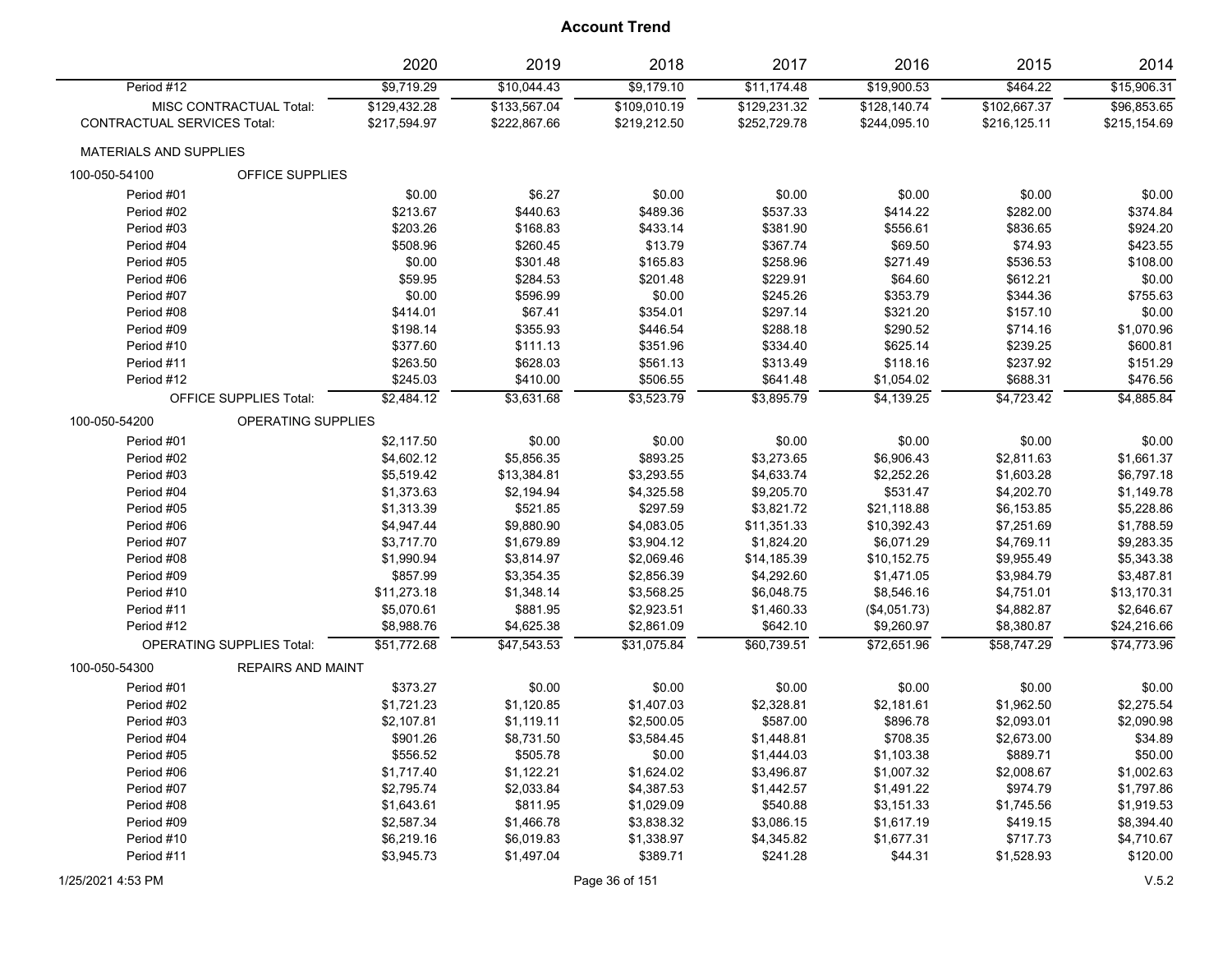|                                            | 2020           | 2019           | 2018           | 2017           | 2016           | 2015           | 2014           |
|--------------------------------------------|----------------|----------------|----------------|----------------|----------------|----------------|----------------|
| Period #12                                 | \$760.10       | \$1,235.70     | \$1,656.98     | \$1,474.76     | 56,271.66      | \$881.99       | \$4,336.01     |
| <b>REPAIRS AND MAINT Total:</b>            | \$25,329.17    | \$25,664.59    | \$21,756.15    | \$20,436.98    | \$20,150.46    | \$15,895.04    | \$26,732.51    |
| <b>MATERIALS AND SUPPLIES Total:</b>       | \$79,585.97    | \$76,839.80    | \$56,355.78    | \$85,072.28    | \$96,941.67    | \$79,365.75    | \$106,392.31   |
| <b>POLICE Total:</b>                       | \$3,645,875.34 | \$4,013,068.34 | \$3,867,525.10 | \$3,938,961.13 | \$3,607,072.54 | \$3,601,592.15 | \$3,218,578.97 |
| <b>FIRE</b>                                |                |                |                |                |                |                |                |
| <b>SALARIES AND WAGES</b>                  |                |                |                |                |                |                |                |
| 100-051-51000<br><b>SALARIES AND WAGES</b> |                |                |                |                |                |                |                |
| Period #01                                 | \$220,411.71   | \$285,728.90   | \$300,106.63   | \$236,932.70   | \$219,997.99   | \$307,886.78   | \$364,162.82   |
| Period #02                                 | \$246,997.45   | \$227,379.82   | \$217,052.87   | \$219,425.46   | \$221,219.91   | \$197,336.27   | \$212,771.64   |
| Period #03                                 | \$257,932.49   | \$220,664.95   | \$240,592.92   | \$261,126.71   | \$348,193.83   | \$230,675.90   | \$197,283.03   |
| Period #04                                 | \$216,465.27   | \$242,809.77   | \$344,329.68   | \$227,654.86   | \$229,451.78   | \$204,077.75   | \$201,440.98   |
| Period #05                                 | \$244,286.51   | \$215,130.69   | \$213,172.10   | \$224,681.64   | \$208,272.65   | \$195,882.18   | \$192,757.83   |
| Period #06                                 | \$205,758.74   | \$206,851.88   | \$333,487.29   | \$334,085.99   | \$212,507.61   | \$207,438.48   | \$135,151.19   |
| Period #07                                 | \$311,476.41   | \$209,070.27   | \$235,324.40   | \$243,804.58   | \$338,024.42   | \$295,068.69   | \$196,068.31   |
| Period #08                                 | \$211,857.89   | \$311,565.27   | \$211,762.67   | \$224,961.12   | \$212,106.69   | \$197,016.20   | \$288,850.97   |
| Period #09                                 | (\$59,436.12)  | \$213,793.75   | \$215,718.61   | \$226,475.73   | \$211,453.39   | \$194,395.98   | \$196,354.48   |
| Period #10                                 | \$213,399.17   | \$212,708.50   | \$265,993.15   | \$230,570.15   | \$240,073.18   | \$194,279.75   | \$191,668.91   |
| Period #11                                 | \$68,239.28    | \$234,169.17   | \$355,414.78   | \$234,400.56   | \$224,383.09   | \$195,923.58   | \$196,265.15   |
| Period #12                                 | \$288,734.01   | \$347,964.03   | \$239,172.81   | \$381,952.69   | \$365,384.93   | \$361,631.19   | \$249,849.75   |
| SALARIES AND WAGES Total:                  | \$2,426,122.81 | \$2,927,837.00 | \$3,172,127.91 | \$3,046,072.19 | \$3,031,069.47 | \$2,781,612.75 | \$2,622,625.06 |
| <b>OVERTIME</b><br>100-051-51100           |                |                |                |                |                |                |                |
| Period #01                                 | \$4,504.04     | \$10,052.11    | \$14,811.93    | \$8,354.63     | \$5,592.15     | \$21,508.31    | \$13,301.31    |
| Period #02                                 | \$5,173.53     | \$8,841.59     | \$12,210.09    | \$3,808.31     | \$7,152.98     | \$7,494.25     | \$11,460.66    |
| Period #03                                 | \$6,813.32     | \$9,394.19     | \$15,070.35    | \$9,655.13     | \$11,782.16    | \$17,772.84    | \$8,529.41     |
| Period #04                                 | \$3,808.14     | \$9,850.64     | \$9,940.50     | \$7,647.51     | \$11,295.20    | \$7,989.48     | \$14,421.46    |
| Period #05                                 | \$636.91       | \$16,178.87    | \$12,729.51    | \$15,754.35    | \$23,880.70    | \$14,857.18    | \$14,293.06    |
| Period #06                                 | \$7,131.61     | \$12,015.44    | \$10,569.80    | \$25,833.01    | \$15,209.94    | \$8,512.37     | \$8,150.72     |
| Period #07                                 | \$15,627.60    | \$11,943.50    | \$7,820.74     | \$16,034.52    | \$21,467.84    | \$27,384.34    | \$18,086.54    |
| Period #08                                 | \$13,275.78    | \$21,992.65    | \$14,199.58    | \$14,115.63    | \$11,942.36    | \$13,594.27    | \$38,134.49    |
| Period #09                                 | \$12,671.39    | \$12,316.37    | \$13,789.01    | \$19,738.81    | \$6,573.96     | \$12,528.41    | \$27,296.21    |
| Period #10                                 | \$8,986.69     | \$13,428.30    | \$5,414.34     | \$10,264.09    | \$14,116.47    | \$9,059.54     | \$27,436.40    |
| Period #11                                 | \$13,870.79    | \$6,052.42     | \$22,101.01    | \$12,374.78    | \$3,697.47     | \$17,362.81    | \$15,521.65    |
| Period #12                                 | \$11,752.56    | \$16,776.18    | \$10,121.45    | \$23,986.94    | \$14,899.98    | \$18,730.64    | \$24,407.23    |
| <b>OVERTIME Total:</b>                     | \$104,252.36   | \$148,842.26   | \$148.778.31   | \$167,567.71   | \$147,611.21   | \$176.794.44   | \$221,039.14   |
| 100-051-51200<br>RETIREMENT PENSION        |                |                |                |                |                |                |                |
| Period #01                                 | \$5,390.38     | \$2,729.09     | \$5,538.07     | \$4,478.44     | \$4,335.54     | \$6,319.52     | \$6,267.24     |
| Period #02                                 | \$5,182.12     | \$6,399.94     | \$4,571.30     | \$4,377.42     | \$4,199.57     | \$4,060.19     | \$25,923.50    |
| Period #03                                 | \$4,996.16     | \$4,882.54     | \$4,760.35     | \$4,595.75     | \$5,599.66     | \$4,292.22     | (\$17,218.50)  |
| Period #04                                 | \$4,777.30     | \$5,422.05     | \$6,655.16     | \$4,558.29     | \$4,604.85     | \$4,549.21     | \$4,221.49     |
| Period #05                                 | \$4,738.38     | \$4,224.50     | \$6,157.01     | \$7,166.22     | \$4,490.33     | \$4,152.59     | \$3,624.96     |
| Period #06                                 | \$4,211.88     | \$4,293.96     | \$4,590.07     | \$4,851.24     | \$4,102.95     | \$4,416.03     | \$4,017.39     |
| Period #07                                 | \$5,951.57     | \$6,411.71     | \$4,742.25     | \$5,038.63     | \$6,027.20     | \$6,550.18     | \$6,398.90     |
| Period #08                                 | \$4,295.09     | \$6,542.35     | \$4,161.64     | \$4,888.87     | \$4,281.39     | \$4,310.70     | \$4,514.53     |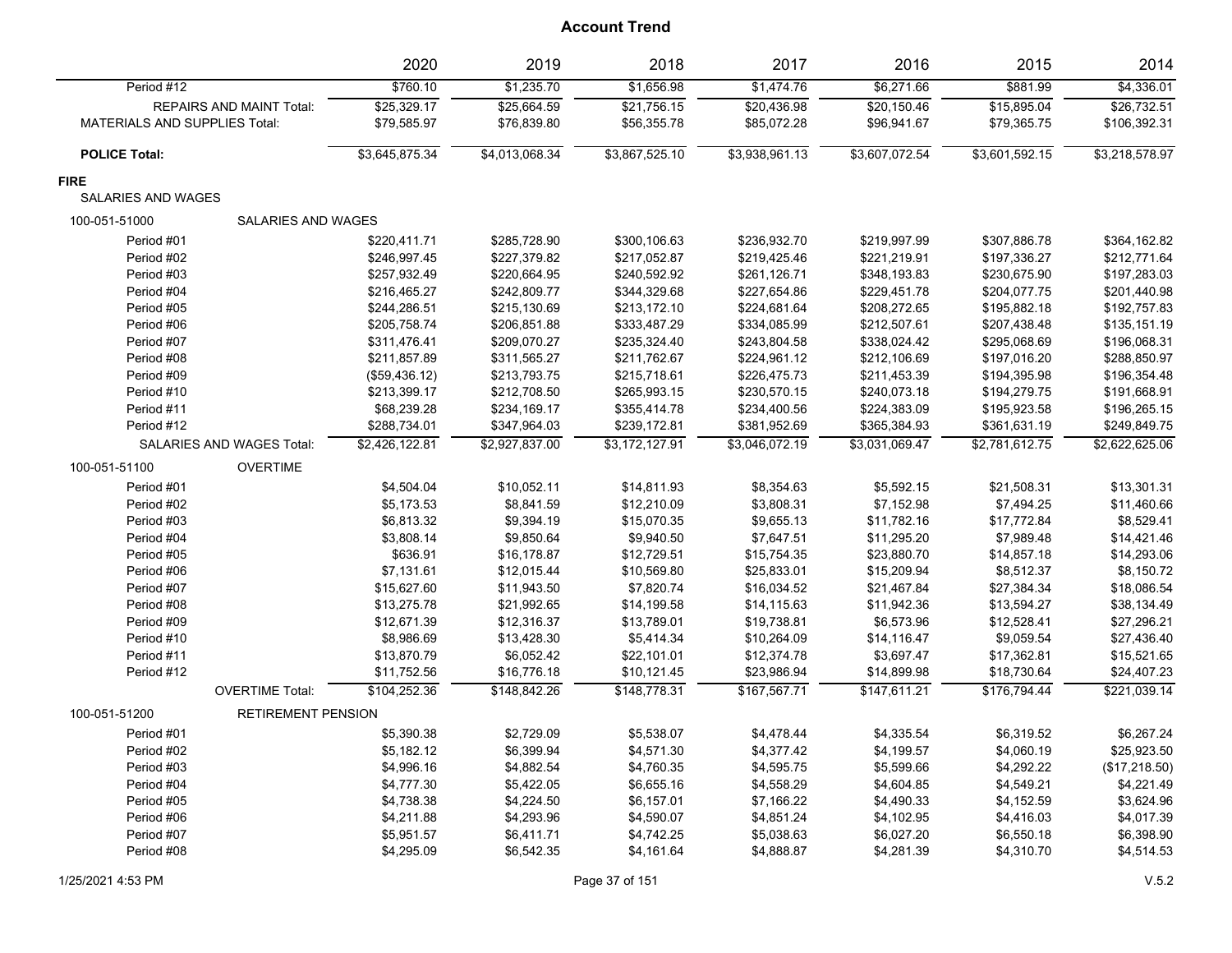|                           |                                  | 2020           | 2019           | 2018           | 2017           | 2016           | 2015           | 2014           |
|---------------------------|----------------------------------|----------------|----------------|----------------|----------------|----------------|----------------|----------------|
| Period #09                |                                  | \$4,750.17     | \$4,902.36     | \$4,339.16     | \$4,922.45     | \$3,955.16     | \$3,944.27     | \$4,592.49     |
| Period #10                |                                  | \$4,443.85     | \$4,952.95     | \$5,383.52     | \$7,046.07     | \$4,633.88     | \$3,922.19     | \$4,523.88     |
| Period #11                |                                  | \$4,382.56     | \$4,781.04     | \$6,850.34     | \$5,318.03     | \$4,918.97     | \$4,574.85     | \$4,107.67     |
| Period #12                |                                  | \$6,291.56     | \$7,610.95     | \$4,790.44     | \$5,538.94     | \$7,447.91     | \$7,536.31     | \$5,718.12     |
|                           | <b>RETIREMENT PENSION Total:</b> | \$59,411.02    | \$63,153.44    | \$62,539.31    | \$62,780.35    | \$58,597.41    | \$58,628.26    | \$56,691.67    |
| 100-051-51400             | CLOTHING ALLOWANCE               |                |                |                |                |                |                |                |
| Period #01                |                                  | \$29,250.00    | \$0.00         | \$0.00         | \$30,200.00    | \$28,400.00    | \$13,987.50    | \$14,525.00    |
| Period #03                |                                  | \$0.00         | \$27,200.00    | \$30,200.00    | \$0.00         | \$0.00         | \$0.00         | \$0.00         |
| Period #06                |                                  | \$0.00         | \$0.00         | \$0.00         | \$0.00         | \$0.00         | \$13,675.00    | \$0.00         |
| Period #07                |                                  | \$0.00         | \$0.00         | \$0.00         | \$0.00         | \$0.00         | \$0.00         | \$14,025.00    |
| Period #12                |                                  | \$0.00         | \$725.00       | \$0.00         | \$0.00         | \$0.00         | \$0.00         | \$0.00         |
|                           | <b>CLOTHING ALLOWANCE Total:</b> | \$29,250.00    | \$27,925.00    | \$30,200.00    | \$30,200.00    | \$28,400.00    | \$27,662.50    | \$28,550.00    |
| 100-051-51800             | COMP TIME PAID                   |                |                |                |                |                |                |                |
| Period #01                |                                  | \$22,397.79    | \$0.00         | \$0.00         | \$0.00         | \$0.00         | \$0.00         | \$0.00         |
| Period #02                |                                  | \$316.64       | \$0.00         | \$0.00         | \$0.00         | \$0.00         | \$0.00         | \$0.00         |
| Period #03                |                                  | \$0.00         | \$32,809.94    | \$0.00         | \$0.00         | \$0.00         | \$0.00         | \$0.00         |
| Period #04                |                                  | \$19,932.72    | \$35,157.67    | \$0.00         | \$0.00         | \$0.00         | \$0.00         | \$0.00         |
| Period #05                |                                  | \$17.06        | \$0.00         | \$0.00         | \$0.00         | \$0.00         | \$0.00         | \$0.00         |
| Period #07                |                                  | \$10,711.93    | \$26,636.72    | \$0.00         | \$0.00         | \$0.00         | \$0.00         | \$0.00         |
| Period #10                |                                  | \$24,714.02    | \$41,447.43    | \$0.00         | \$0.00         | \$0.00         | \$0.00         | \$0.00         |
| Period #12                |                                  | \$0.00         | \$21,286.90    | \$0.00         | \$0.00         | \$0.00         | \$0.00         | \$0.00         |
|                           | <b>COMP TIME PAID Total:</b>     | \$78,090.16    | \$157,338.66   | \$0.00         | 50.00          | \$0.00         | \$0.00         | \$0.00         |
| SALARIES AND WAGES Total: |                                  | \$2,697,126.35 | \$3,325,096.36 | \$3,413,645.53 | \$3,306,620.25 | \$3,265,678.09 | \$3,044,697.95 | \$2,928,905.87 |
| <b>TRAVEL</b>             |                                  |                |                |                |                |                |                |                |
| 100-051-52100             | <b>TRAVEL</b>                    |                |                |                |                |                |                |                |
| Period #02                |                                  | \$0.00         | \$0.00         | \$0.00         | \$0.00         | \$286.00       | \$0.00         | \$0.00         |
| Period #03                |                                  | \$0.00         | \$0.00         | \$776.97       | \$0.00         | \$198.98       | \$40.00        | \$48.00        |
| Period #04                |                                  | \$0.00         | \$826.32       | \$4,551.40     | \$3,604.54     | \$3,601.41     | \$2,042.82     | \$0.00         |
| Period #05                |                                  | \$0.00         | \$1,717.33     | \$2,239.80     | \$2,689.38     | \$2,324.33     | \$1,631.21     | \$416.80       |
| Period #06                |                                  | \$0.00         | \$0.00         | \$570.83       | \$1,941.53     | \$412.20       | \$906.60       | \$123.00       |
| Period #07                |                                  | \$0.00         | \$813.95       | \$426.95       | \$1,452.82     | \$0.00         | \$0.00         | \$0.00         |
| Period #08                |                                  | \$0.00         | \$1,127.10     | \$2,589.88     | \$742.88       | \$0.00         | \$281.20       | \$0.00         |
| Period #09                |                                  | \$0.00         | \$0.00         | \$325.94       | \$1,716.00     | \$2,077.23     | \$859.85       | \$634.65       |
| Period #10                |                                  | \$0.00         | \$375.19       | \$2,171.24     | \$0.00         | \$432.50       | \$540.50       | \$3,805.04     |
| Period #11                |                                  | \$0.00         | \$168.43       | \$122.11       | \$220.00       | \$246.72       | \$20.00        | \$0.00         |
| Period #12                |                                  | \$0.00         | \$42.00        | \$5.00         | \$398.99       | \$0.00         | \$120.00       | \$0.00         |
|                           | <b>TRAVEL Total:</b>             | \$0.00         | \$5,070.32     | \$13,780.12    | \$12,766.14    | \$9,579.37     | \$6,442.18     | \$5,027.49     |
| 100-051-52300             | TRAINING AND EDUCATION           |                |                |                |                |                |                |                |
| Period #02                |                                  | \$3,651.39     | \$2,887.50     | \$0.00         | \$125.00       | \$6,409.83     | \$4,725.00     | \$0.00         |
| Period #03                |                                  | \$621.00       | \$785.00       | \$1,295.00     | \$718.99       | \$210.00       | \$60.00        | \$0.00         |
| Period #04                |                                  | \$0.00         | \$273.00       | \$3,600.00     | \$1,858.00     | \$4,487.86     | \$0.00         | \$1,360.00     |
| Period #05                |                                  | \$0.00         | \$0.00         | \$1,057.50     | \$300.00       | \$255.00       | \$600.00       | \$0.00         |
| Period #06                |                                  | \$2,590.40     | \$1,187.50     | \$75.00        | \$3,995.00     | \$0.00         | \$1,710.00     | \$0.00         |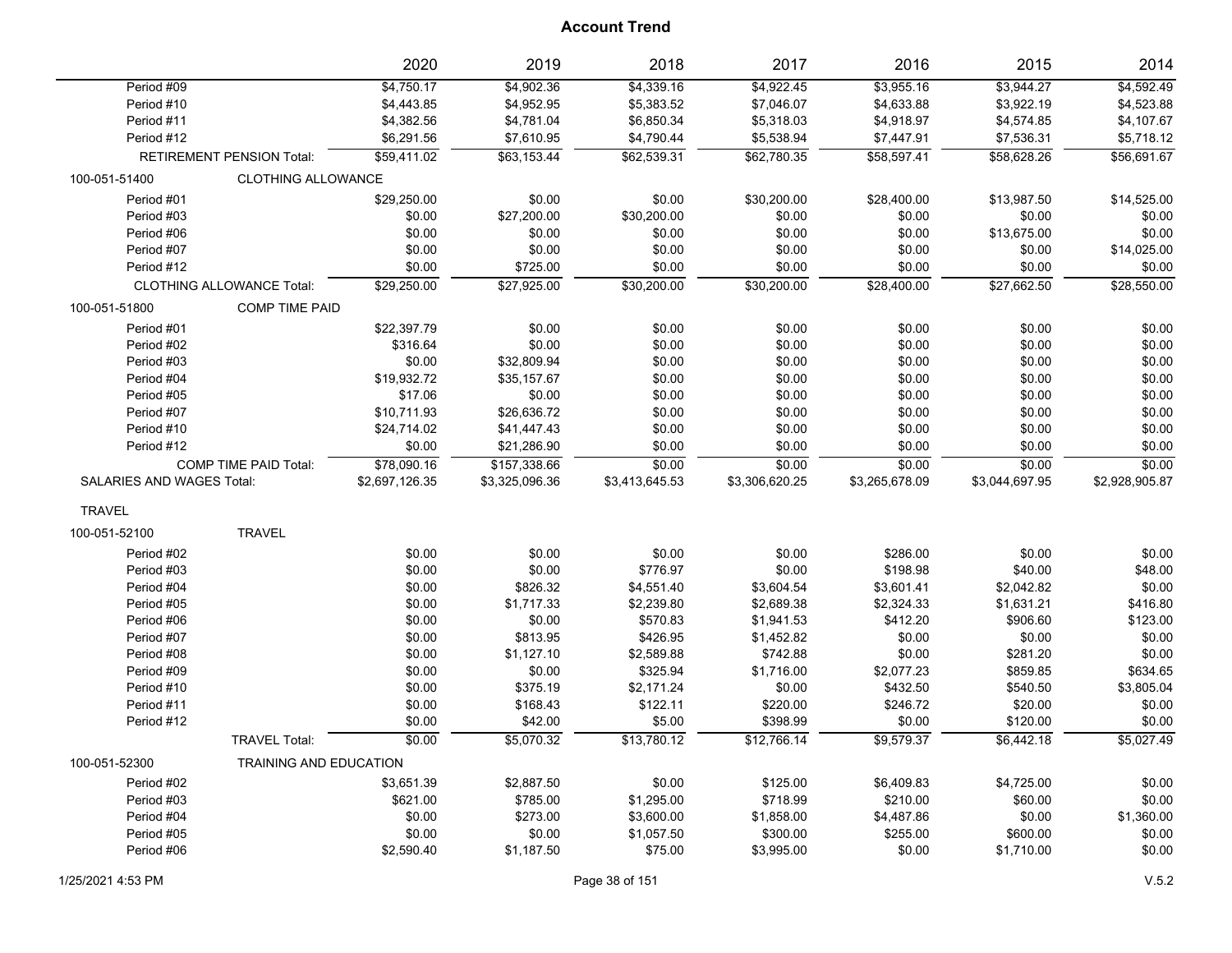|                                      | 2020                    | 2019        | 2018        | 2017        | 2016        | 2015        | 2014        |
|--------------------------------------|-------------------------|-------------|-------------|-------------|-------------|-------------|-------------|
| Period #07                           | \$621.00                | \$760.00    | \$0.00      | \$1,000.00  | \$0.00      | \$0.00      | \$0.00      |
| Period #08                           | \$2,229.60              | \$1,710.00  | \$1,840.00  | \$498.00    | \$1,287.00  | \$1,790.00  | \$0.00      |
| Period #09                           | \$600.00                | \$0.00      | \$865.00    | \$1,458.00  | \$2,860.00  | \$1,519.00  | \$0.00      |
| Period #10                           | \$634.50                | \$264.00    | \$398.00    | \$763.95    | \$535.00    | \$2,142.00  | \$1,045.00  |
| Period #11                           | \$4,108.95              | \$1,300.00  | \$65.00     | \$12,955.00 | \$5,500.00  | \$2,356.20  | \$3,942.20  |
| Period #12                           | \$0.00                  | \$2,800.00  | \$4,546.95  | \$8,839.60  | \$8,592.00  | \$425.00    | \$3,226.50  |
| <b>TRAINING AND EDUCATION Total:</b> | \$15,056.84             | \$11,967.00 | \$13,742.45 | \$32,511.54 | \$30,136.69 | \$15,327.20 | \$9,573.70  |
| <b>TRAVEL Total:</b>                 | \$15,056.84             | \$17,037.32 | \$27,522.57 | \$45,277.68 | \$39,716.06 | \$21,769.38 | \$14,601.19 |
| CONTRACTUAL SERVICES                 |                         |             |             |             |             |             |             |
| <b>UTILITIES</b><br>100-051-53100    |                         |             |             |             |             |             |             |
| Period #01                           | \$52,170.02             | \$1,406.34  | \$0.00      | \$0.00      | \$0.00      | \$0.00      | \$40,795.14 |
| Period #02                           | \$6,233.16              | \$49,059.86 | \$44,766.32 | \$43,962.31 | \$44,566.41 | \$46,617.64 | \$1,405.07  |
| Period #03                           | (\$3,265.49)            | \$1,701.87  | \$2,923.33  | \$1,074.03  | \$1,823.23  | \$1,113.13  | \$1,514.41  |
| Period #04                           | \$1,367.72              | \$1,129.06  | \$1,213.31  | \$1,612.56  | \$0.00      | \$2,367.17  | \$527.02    |
| Period #05                           | \$946.02                | \$245.68    | \$429.83    | \$1,190.93  | \$1,965.97  | \$1,198.09  | \$2,304.76  |
| Period #06                           | \$1,200.75              | \$1,760.65  | \$986.01    | \$2,402.27  | \$988.84    | \$842.76    | \$542.09    |
| Period #07                           | \$733.11                | \$671.14    | \$845.39    | \$255.36    | \$776.53    | \$2,231.78  | \$579.82    |
| Period #08                           | \$1,114.44              | \$1,380.64  | \$1,496.15  | \$1,627.00  | \$685.94    | \$805.14    | \$807.53    |
| Period #09                           | \$1,563.46              | \$1,195.56  | \$1,126.72  | \$1,131.74  | \$1,556.87  | \$673.34    | \$508.35    |
| Period #10                           | \$1,388.35              | \$753.12    | \$760.48    | \$799.72    | \$805.13    | \$894.68    | \$1,130.69  |
| Period #11                           | \$674.20                | \$730.22    | \$775.80    | \$899.76    | \$589.23    | \$1,443.46  | \$54.32     |
| Period #12                           | \$1,207.24              | \$1,493.62  | \$1,845.11  | \$2,318.56  | \$1,587.65  | \$1,473.91  | \$2,304.92  |
| <b>UTILITIES Total:</b>              | \$65,332.98             | \$61,527.76 | \$57,168.45 | \$57,274.24 | \$55,345.80 | \$59,661.10 | \$52,474.12 |
| 100-051-53200                        | <b>COMMUNICATIONS</b>   |             |             |             |             |             |             |
| Period #01                           | \$9,647.98              | \$189.12    | \$0.00      | \$0.00      | \$0.00      | \$0.00      | \$87.65     |
| Period #02                           | \$4,684.85              | \$2,388.14  | \$2,875.52  | \$1,903.01  | \$3,036.66  | \$2,403.79  | \$1,717.81  |
| Period #03                           | \$2,739.74              | \$9,593.87  | \$2,539.17  | \$2,007.18  | \$2,380.28  | \$2,321.16  | \$1,188.92  |
| Period #04                           | \$2,538.13              | \$8,294.65  | \$4,952.79  | \$1,060.00  | \$142.17    | \$607.24    | \$931.55    |
| Period #05                           | \$2,641.45              | \$2,506.95  | \$105.27    | \$2,698.77  | \$2,348.43  | \$1,065.46  | \$704.14    |
| Period #06                           | \$2,561.92              | \$1,249.70  | \$2,460.69  | \$9,605.71  | \$7,102.79  | \$1,091.63  | \$70.89     |
| Period #07                           | \$2,551.01              | \$13,065.80 | \$8,205.13  | \$1,060.00  | \$2,394.93  | \$1,429.07  | \$793.50    |
| Period #08                           | \$9,670.38              | \$2,575.56  | \$2,658.12  | \$2,737.42  | \$2,715.81  | \$6,280.13  | \$1,390.56  |
| Period #09                           | \$3,918.34              | \$1,097.95  | \$2,426.09  | \$2,394.04  | \$766.76    | \$653.95    | \$772.30    |
| Period #10                           | \$3,836.60              | \$4,095.23  | \$3,974.09  | \$1,236.16  | \$1,249.46  | \$1,736.01  | \$2,272.06  |
| Period #11                           | \$89.05                 | \$2,325.02  | \$1,223.93  | \$4,710.79  | \$2,379.98  | \$743.22    | \$974.56    |
| Period #12                           | \$4,905.36              | \$3,756.43  | \$4,742.27  | \$9,433.81  | \$7,628.61  | \$7,358.00  | \$6,984.41  |
| <b>COMMUNICATIONS Total:</b>         | \$49,784.81             | \$51,138.42 | \$36,163.07 | \$38.846.89 | \$32,145.88 | \$25,689.66 | \$17,888.35 |
| 100-051-53300                        | <b>RENTS AND LEASES</b> |             |             |             |             |             |             |
| Period #02                           | \$0.00                  | \$0.00      | \$0.00      | \$37.83     | \$75.86     | \$96.60     | \$164.05    |
| Period #03                           | \$0.00                  | \$0.00      | \$0.00      | \$37.83     | \$0.00      | \$48.30     | \$0.00      |
| Period #04                           | \$0.00                  | \$0.00      | \$0.00      | \$37.83     | \$0.00      | \$48.32     | \$95.67     |
| Period #05                           | \$0.00                  | \$0.00      | \$0.00      | \$38.68     | \$132.97    | \$48.32     | \$0.00      |
| Period #06                           | \$0.00                  | \$0.00      | \$0.00      | \$77.36     | \$0.00      | \$51.18     | \$47.84     |
| Period #07                           | \$0.00                  | \$0.00      | \$0.00      | \$38.68     | \$37.92     | \$51.17     | \$96.72     |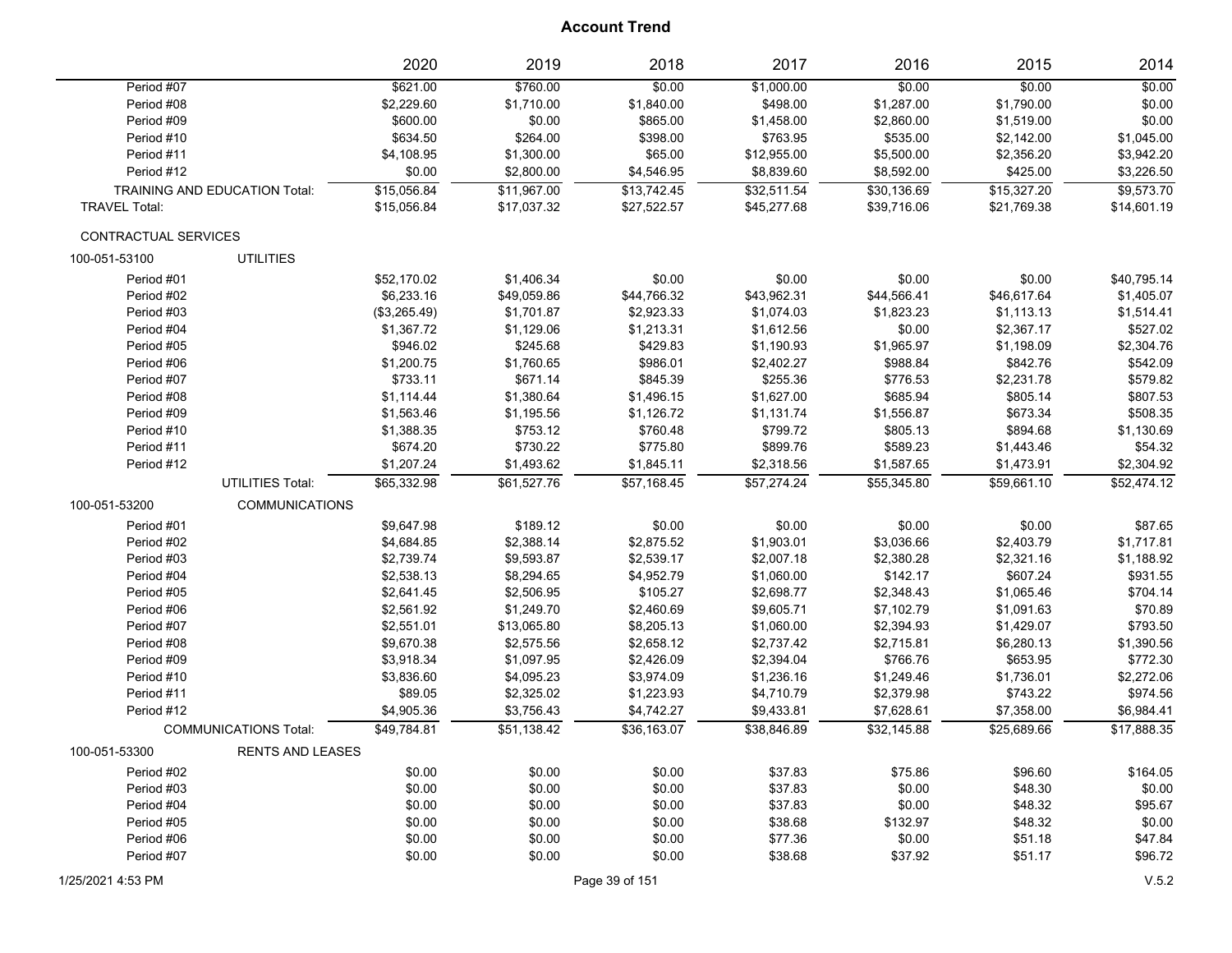|                                     |                                | 2020        | 2019        | 2018        | 2017        | 2016        | 2015        | 2014        |
|-------------------------------------|--------------------------------|-------------|-------------|-------------|-------------|-------------|-------------|-------------|
| Period #08                          |                                | \$0.00      | \$0.00      | \$0.00      | \$0.00      | \$37.92     | \$56.49     | \$0.00      |
| Period #09                          |                                | \$0.00      | \$0.00      | \$0.00      | \$68.15     | \$0.00      | \$44.54     | \$48.34     |
| Period #10                          |                                | \$0.00      | \$0.00      | \$0.00      | \$119.52    | \$75.76     | \$44.52     | \$48.34     |
| Period #11                          |                                | \$0.00      | \$0.00      | \$0.00      | \$0.00      | \$0.00      | \$49.84     | \$48.36     |
| Period #12                          |                                | \$0.00      | \$0.00      | \$0.00      | \$0.00      | \$75.70     | \$37.89     | \$96.64     |
|                                     | <b>RENTS AND LEASES Total:</b> | \$0.00      | \$0.00      | \$0.00      | \$455.88    | \$436.13    | \$577.17    | \$645.96    |
| 100-051-53400                       | PROFESSIONAL SERVICES          |             |             |             |             |             |             |             |
| Period #01                          |                                | \$2,954.40  | \$0.00      | \$0.00      | \$0.00      | \$0.00      | \$0.00      | \$1,547.28  |
| Period #02                          |                                | \$15,864.19 | \$18,543.23 | \$25,622.67 | \$5,080.00  | \$4,030.00  | \$14,777.67 | \$1,778.87  |
| Period #03                          |                                | \$4,756.79  | \$1,420.00  | \$4,921.71  | \$1,118.71  | \$8,483.69  | \$3,376.54  | \$1,806.98  |
| Period #04                          |                                | \$2,030.16  | \$6,045.41  | \$6,965.56  | \$6,530.59  | \$3,355.84  | \$2,258.45  | \$5,230.84  |
| Period #05                          |                                | \$4,748.76  | \$4,215.79  | \$675.00    | \$2,977.06  | \$1,806.57  | \$2,635.87  | \$2,563.88  |
| Period #06                          |                                | \$160.00    | \$2,854.93  | \$4,202.73  | \$4,739.57  | \$3,028.12  | \$4,788.03  | \$3,425.00  |
| Period #07                          |                                | \$3,454.47  | \$215.00    | \$359.00    | \$3,621.39  | \$3,039.31  | \$2,699.14  | \$2,194.74  |
| Period #08                          |                                | \$3,280.05  | \$8,080.94  | \$4,930.49  | \$5,824.93  | \$6,310.65  | \$3,049.92  | \$1,411.00  |
| Period #09                          |                                | \$3,299.75  | \$4,091.58  | \$6,601.37  | \$40.00     | \$3,782.94  | \$25.00     | \$2,809.58  |
| Period #10                          |                                | \$5,272.43  | \$3,208.96  | \$3,280.25  | \$4,342.58  | \$10,878.93 | \$2,690.00  | \$150.00    |
| Period #11                          |                                | \$4,644.80  | \$9,920.03  | \$3,905.02  | \$8,293.65  | \$2,440.11  | \$12,810.78 | \$6,908.67  |
| Period #12                          |                                | \$5,125.19  | \$5,727.79  | \$10,583.45 | \$2,568.86  | \$16,265.68 | \$3,928.00  | \$5,055.89  |
|                                     | PROFESSIONAL SERVICES Total:   | \$55,590.99 | \$64,323.66 | \$72,047.25 | \$45,137.34 | \$63,421.84 | \$53.039.40 | \$34,882.73 |
| 100-051-53600                       | <b>INSURANCE AND BONDING</b>   |             |             |             |             |             |             |             |
| Period #02                          |                                | \$0.00      | \$0.00      | \$278.00    | \$0.00      | \$0.00      | \$0.00      | \$0.00      |
| Period #05                          |                                | \$0.00      | \$0.00      | \$0.00      | \$0.00      | \$600.00    | \$600.00    | \$700.00    |
| Period #06                          |                                | \$0.00      | \$0.00      | \$0.00      | \$24,492.45 | \$0.00      | \$21,637.05 | \$0.00      |
| Period #07                          |                                | \$26,207.21 | \$26,395.24 | \$0.00      | \$0.00      | \$23,069.51 | \$0.00      | \$26,825.48 |
| Period #08                          |                                | \$0.00      | \$0.00      | \$25,256.20 | \$0.00      | \$0.00      | \$0.00      | \$0.00      |
| Period #11                          |                                | \$0.00      | \$0.00      | \$0.00      | \$0.00      | \$0.00      | \$0.00      | \$674.00    |
| <b>INSURANCE AND BONDING Total:</b> |                                | \$26,207.21 | \$26,395.24 | \$25,534.20 | \$24,492.45 | \$23,669.51 | \$22,237.05 | \$28,199.48 |
| 100-051-53700                       | PRINTING AND ADVERTISING       |             |             |             |             |             |             |             |
| Period #02                          |                                | \$0.00      | \$0.00      | \$0.00      | \$0.00      | \$0.00      | \$74.03     | \$47.95     |
| Period #03                          |                                | \$0.00      | \$0.00      | \$53.18     | \$0.00      | \$83.53     | \$138.61    | \$307.54    |
| Period #04                          |                                | \$0.00      | \$25.00     | \$0.00      | \$284.61    | \$0.00      | \$383.98    | \$0.00      |
| Period #05                          |                                | \$0.00      | \$40.00     | \$0.00      | \$20.00     | \$0.00      | \$43.00     | \$615.00    |
| Period #06                          |                                | \$0.00      | \$0.00      | \$0.00      | \$0.00      | \$20.00     | \$0.00      | \$0.00      |
| Period #07                          |                                | \$0.00      | \$0.00      | \$0.00      | \$0.00      | \$0.00      | \$122.50    | \$0.00      |
| Period #08                          |                                | \$0.00      | \$61.97     | \$0.00      | \$0.00      | \$119.50    | \$0.00      | \$0.00      |
| Period #09                          |                                | \$50.95     | \$0.00      | \$101.45    | \$0.00      | \$0.00      | \$108.50    | \$0.00      |
| Period #10                          |                                | \$260.00    | \$103.46    | \$0.00      | \$94.45     | \$303.86    | \$0.00      | \$854.68    |
| Period #11                          |                                | \$0.00      | \$0.00      | \$0.00      | \$0.00      | \$0.00      | \$0.00      | \$39.99     |
| Period #12                          |                                | \$20.00     | \$679.04    | \$0.00      | \$40.00     | \$45.95     | \$487.81    | \$640.53    |
| PRINTING AND ADVERTISING Total:     |                                | \$330.95    | \$909.47    | \$154.63    | \$439.06    | \$572.84    | \$1,358.43  | \$2,505.69  |
| 100-051-53900                       | MISC CONTRACTUAL               |             |             |             |             |             |             |             |
| Period #01                          |                                | \$55.40     | \$0.00      | \$0.00      | \$0.00      | \$0.00      | \$0.00      | \$0.00      |
| Period #02                          |                                | \$215.60    | \$726.20    | \$367.30    | \$974.79    | \$1,029.96  | \$1,205.39  | \$1,082.27  |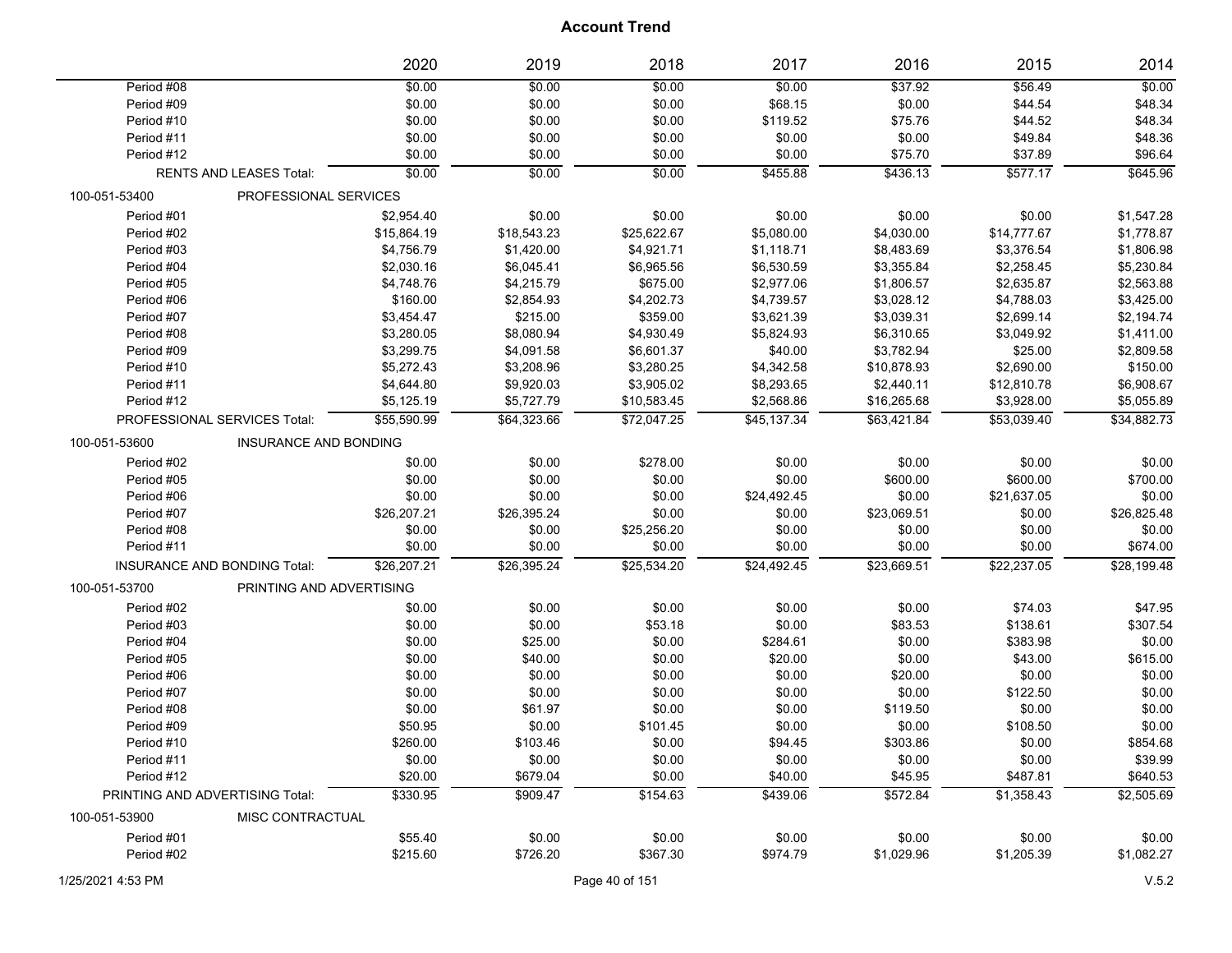|                                    |                                  | 2020         | 2019         | 2018         | 2017         | 2016         | 2015         | 2014           |
|------------------------------------|----------------------------------|--------------|--------------|--------------|--------------|--------------|--------------|----------------|
| Period #03                         |                                  | \$378.60     | \$12,865.01  | \$12,152.81  | \$9,225.18   | \$9,438.32   | \$471.39     | \$1,379.80     |
| Period #04                         |                                  | \$2,542.03   | \$166.20     | \$110.80     | \$60.86      | \$0.00       | \$514.98     | \$3,902.50     |
| Period #05                         |                                  | \$132.40     | \$55.40      | \$110.80     | \$792.93     | \$1,054.02   | \$401.03     | \$107.13       |
| Period #06                         |                                  | \$66.20      | \$55.40      | \$55.40      | \$324.61     | \$527.01     | \$177.75     | \$537.25       |
| Period #07                         |                                  | \$175.70     | \$55.40      | \$211.20     | (\$309.07)   | \$640.96     | \$6,695.78   | \$2,209.71     |
| Period #08                         |                                  | \$198.60     | \$110.80     | \$166.20     | \$92.35      | \$574.95     | \$679.08     | \$0.00         |
| Period #09                         |                                  | \$180.00     | \$166.20     | \$110.80     | \$312.88     | \$413.06     | \$514.98     | \$853.38       |
| Period #10                         |                                  | \$2,014.85   | \$1,915.92   | \$144.90     | \$2,807.79   | \$3,373.55   | \$594.42     | \$691.48       |
| Period #11                         |                                  | \$132.40     | \$166.20     | \$364.29     | \$456.98     | \$420.76     | \$392.90     | \$502.01       |
| Period #12                         |                                  | \$194.52     | \$76.70      | \$132.10     | \$160.28     | \$780.26     | \$514.98     | \$8,428.40     |
|                                    | MISC CONTRACTUAL Total:          | \$6,286.30   | \$16,359.43  | \$13,926.60  | \$14,899.58  | \$18,252.85  | \$12,162.68  | \$19,693.93    |
| <b>CONTRACTUAL SERVICES Total:</b> |                                  | \$203,533.24 | \$220,653.98 | \$204,994.20 | \$181,545.44 | \$193,844.85 | \$174,725.49 | \$156,290.26   |
| <b>MATERIALS AND SUPPLIES</b>      |                                  |              |              |              |              |              |              |                |
| 100-051-54100                      | OFFICE SUPPLIES                  |              |              |              |              |              |              |                |
| Period #02                         |                                  | \$80.01      | \$0.00       | \$0.00       | \$0.00       | \$73.11      | \$67.85      | \$74.52        |
| Period #03                         |                                  | \$52.35      | \$163.61     | \$262.45     | \$28.98      | \$89.45      | \$210.35     | \$18.40        |
| Period #04                         |                                  | \$88.71      | \$64.53      | \$145.42     | \$38.83      | \$0.00       | \$31.97      | \$166.07       |
| Period #05                         |                                  | \$123.96     | \$0.00       | \$41.37      | \$133.87     | \$41.92      | \$57.97      | \$13.76        |
| Period #06                         |                                  | \$0.00       | \$0.00       | \$202.61     | \$203.42     | \$33.26      | \$64.26      | \$84.36        |
| Period #07                         |                                  | \$49.71      | \$353.33     | \$50.67      | \$0.00       | \$0.00       | \$79.96      | \$105.85       |
| Period #08                         |                                  | \$0.00       | \$0.00       | \$436.22     | \$39.86      | \$185.41     | \$43.37      | \$58.13        |
| Period #09                         |                                  | \$55.02      | \$0.00       | \$0.00       | \$88.93      | \$336.92     | \$47.77      | \$0.00         |
| Period #10                         |                                  | \$146.78     | \$52.43      | \$209.29     | \$497.68     | \$152.02     | \$695.84     | \$390.30       |
| Period #11                         |                                  | \$304.77     | \$218.54     | \$22.32      | \$0.00       | \$29.16      | \$399.06     | \$32.87        |
| Period #12                         |                                  | \$0.00       | \$214.25     | \$5.99       | \$161.28     | \$496.41     | \$0.00       | \$1,929.04     |
|                                    | <b>OFFICE SUPPLIES Total:</b>    | \$901.31     | \$1,066.69   | \$1,376.34   | \$1,192.85   | \$1,437.66   | \$1,698.40   | \$2,873.30     |
| 100-051-54200                      | <b>OPERATING SUPPLIES</b>        |              |              |              |              |              |              |                |
| Period #01                         |                                  | \$3,036.94   | \$0.00       | \$0.00       | \$0.00       | \$184.99     | \$0.00       | \$6,625.00     |
| Period #02                         |                                  | \$4,829.90   | \$9,032.33   | \$7,829.92   | \$22,021.55  | \$1,358.02   | \$926.41     | \$15,481.51    |
| Period #03                         |                                  | \$4,985.65   | \$5,172.67   | \$6,906.94   | \$39,900.91  | \$8,133.87   | \$4,955.95   | \$20,967.66    |
| Period #04                         |                                  | \$11,608.01  | \$2,130.53   | \$12,961.78  | \$18,349.24  | \$23,829.36  | \$20,832.78  | \$32,956.46    |
| Period #05                         |                                  | \$5,477.84   | \$37,287.67  | \$1,830.43   | \$11,597.50  | \$20,241.55  | \$5,028.84   | \$21,090.28    |
| Period #06                         |                                  | \$1,344.02   | \$5,148.63   | \$3,942.96   | \$15,071.07  | \$3,085.96   | \$31,172.69  | \$73.18        |
| Period #07                         |                                  | \$9,384.03   | \$2,404.71   | \$4,574.36   | \$31,900.28  | \$44,725.85  | \$52,292.42  | (\$18, 153.69) |
| Period #08                         |                                  | \$3,103.56   | \$10,530.01  | \$55,999.30  | \$5,761.34   | \$9,640.74   | \$14,835.78  | \$8,972.67     |
| Period #09                         |                                  | \$36,653.27  | \$3,313.27   | \$5,838.45   | \$11,405.72  | \$13,454.76  | \$10,268.65  | \$3,581.55     |
| Period #10                         |                                  | \$12,316.25  | \$21,963.99  | \$8,262.22   | \$7,990.56   | \$7,950.04   | \$24,117.24  | \$10,530.89    |
| Period #11                         |                                  | \$3,532.18   | \$13,393.28  | \$4,446.00   | \$45,615.31  | \$30,523.80  | \$4,409.96   | \$4,989.65     |
| Period #12                         |                                  | \$13,978.72  | \$4,615.26   | \$22,972.15  | \$13,618.13  | \$47,542.46  | \$33,415.51  | \$81,617.62    |
|                                    | <b>OPERATING SUPPLIES Total:</b> | \$110,250.37 | \$114,992.35 | \$135,564.51 | \$223,231.61 | \$210,671.40 | \$202,256.23 | \$188,732.78   |
| 100-051-54300                      | <b>REPAIRS AND MAINT</b>         |              |              |              |              |              |              |                |
| Period #01                         |                                  | \$389.01     | \$455.98     | \$0.00       | \$0.00       | \$0.00       | \$0.00       | \$0.00         |
| Period #02                         |                                  | \$139.40     | \$290.90     | \$21.04      | \$0.00       | \$974.84     | \$1,866.66   | \$159.08       |
| Period #03                         |                                  | \$4,459.26   | \$914.80     | \$182.79     | \$296.21     | \$315.65     | \$37,898.28  | \$5,039.22     |
|                                    |                                  |              |              |              |              |              |              |                |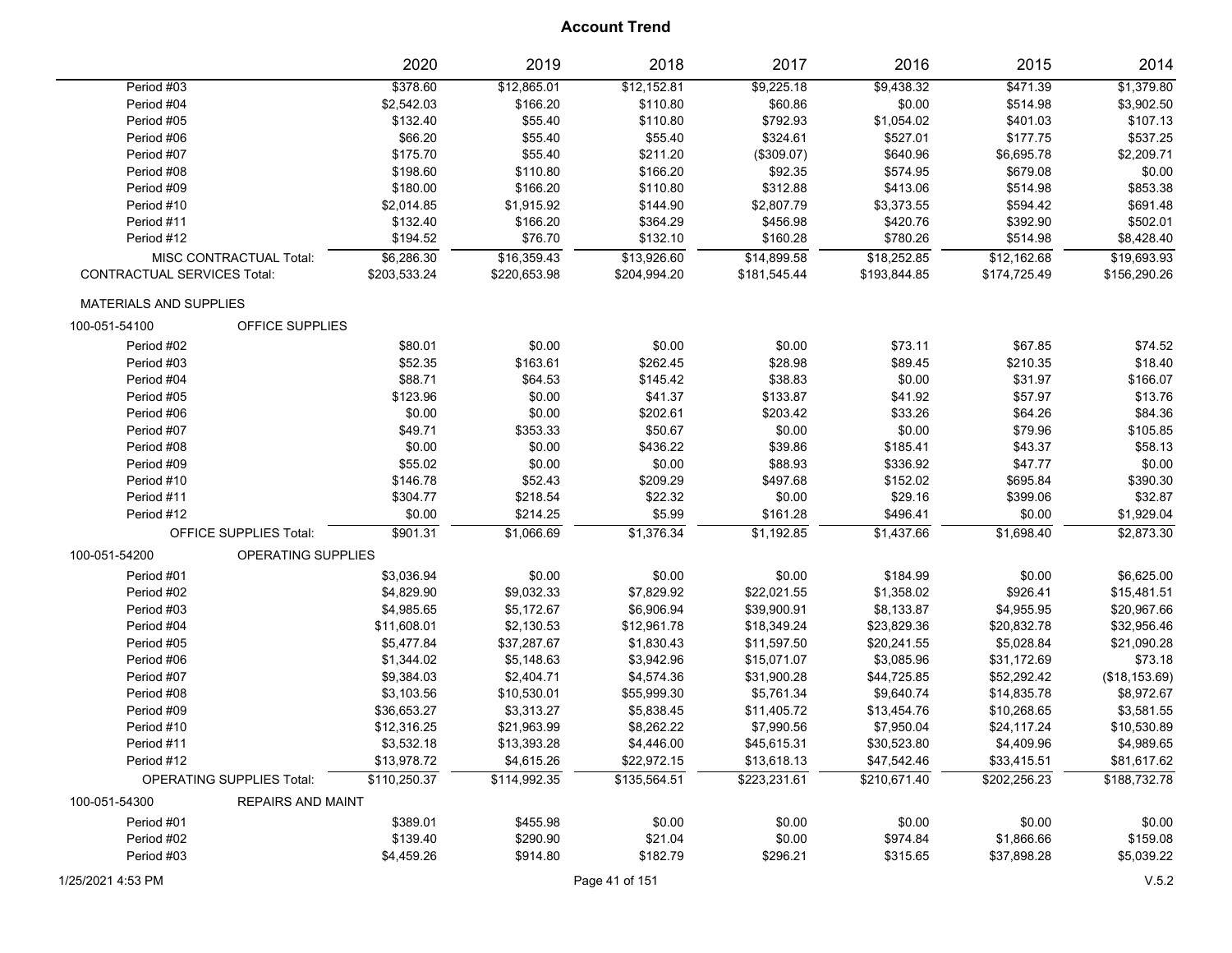|                                                  |                                 | 2020           | 2019           | 2018           | 2017           | 2016           | 2015           | 2014           |
|--------------------------------------------------|---------------------------------|----------------|----------------|----------------|----------------|----------------|----------------|----------------|
| Period #04                                       |                                 | (\$1,127.12)   | \$695.23       | \$8,177.90     | \$511.00       | \$49,157.09    | \$4,020.63     | \$875.66       |
| Period #05                                       |                                 | \$245.07       | \$620.65       | \$1,196.94     | \$516.06       | \$1,665.35     | \$368.65       | \$148.50       |
| Period #06                                       |                                 | \$4,099.99     | \$422.44       | \$1,343.96     | \$2,337.23     | \$2,240.18     | \$80.06        | \$362.39       |
| Period #07                                       |                                 | \$2,875.92     | \$736.21       | \$1,524.08     | \$6,143.00     | \$437.37       | \$2,390.42     | \$20,662.92    |
| Period #08                                       |                                 | \$812.26       | \$4,775.28     | \$13,645.73    | \$111.00       | \$43,710.65    | \$1,103.14     | \$441.13       |
| Period #09                                       |                                 | \$1,676.77     | \$4,101.67     | \$7,539.31     | \$9,869.86     | \$1,153.10     | \$2,133.50     | \$4,458.40     |
| Period #10                                       |                                 | \$6,161.56     | \$5,489.29     | \$2,518.77     | \$3,753.05     | \$7,044.28     | \$5,366.50     | \$3,532.70     |
| Period #11                                       |                                 | \$1,641.88     | \$3,821.02     | \$5,035.46     | \$20,854.35    | \$7,485.24     | \$4,113.88     | \$1,474.20     |
| Period #12                                       |                                 | \$10,104.84    | \$4,361.37     | \$8,160.50     | \$9,516.95     | \$6,202.08     | \$316.66       | \$5,716.87     |
|                                                  | <b>REPAIRS AND MAINT Total:</b> | \$31,478.84    | \$26,684.84    | \$49,346.48    | \$53,908.71    | \$120,385.83   | \$59,658.38    | \$42,871.07    |
| <b>MATERIALS AND SUPPLIES Total:</b>             |                                 | \$142,630.52   | \$142,743.88   | \$186,287.33   | \$278,333.17   | \$332,494.89   | \$263,613.01   | \$234,477.15   |
| <b>FIRE Total:</b>                               |                                 | \$3,058,346.95 | \$3,705,531.54 | \$3,832,449.63 | \$3,811,776.54 | \$3,831,733.89 | \$3,504,805.83 | \$3,334,274.47 |
| <b>PUBLIC WORKS</b><br><b>SALARIES AND WAGES</b> |                                 |                |                |                |                |                |                |                |
| 100-060-51000                                    | SALARIES AND WAGES              |                |                |                |                |                |                |                |
| Period #01                                       |                                 | \$188,651.92   | \$200,963.23   | \$198,871.97   | \$215,898.35   | \$171,559.45   | \$251,436.15   | \$248,418.60   |
| Period #02                                       |                                 | \$191,438.23   | \$192,676.82   | \$189,857.43   | \$192,356.89   | \$172,449.95   | \$170,955.31   | \$168,542.90   |
| Period #03                                       |                                 | \$240,051.29   | \$232,470.37   | \$228,948.29   | \$223,338.91   | \$201,702.49   | \$186,160.78   | \$166,355.56   |
| Period #04                                       |                                 | \$181,540.46   | \$197,430.41   | \$192,941.83   | \$174,984.01   | \$168,120.69   | \$169,600.60   | \$148,264.37   |
| Period #05                                       |                                 | \$134,401.44   | \$193,716.23   | \$192,386.97   | \$175,397.47   | \$165,719.12   | \$159,181.02   | \$162,511.51   |
| Period #06                                       |                                 | \$155,704.41   | \$200,379.19   | \$296,917.52   | \$286,115.93   | \$179,802.08   | \$167,255.58   | \$166,817.92   |
| Period #07                                       |                                 | \$262,749.36   | \$205,004.44   | \$204,561.00   | \$206,095.69   | \$267,491.80   | \$254,995.24   | \$169,493.76   |
| Period #08                                       |                                 | \$177,342.71   | \$301,729.50   | \$195,804.61   | \$201,447.94   | \$175,712.85   | \$167,583.05   | \$255,926.64   |
| Period #09                                       |                                 | \$170,908.84   | \$193,051.58   | \$187,970.26   | \$192,183.93   | \$165,730.74   | \$164,490.27   | \$164,157.10   |
| Period #10                                       |                                 | \$170,275.96   | \$192,153.43   | \$191,549.86   | \$185,376.42   | \$165,815.40   | \$165,126.64   | \$163,426.39   |
| Period #11                                       |                                 | \$165,076.72   | \$191,464.22   | \$281,959.12   | \$182,047.48   | \$167,058.90   | \$172,769.05   | \$164,583.21   |
| Period #12                                       |                                 | \$255,121.91   | \$294,574.79   | \$190,393.37   | \$277,698.91   | \$257,688.92   | \$256,581.33   | \$181,791.91   |
|                                                  | SALARIES AND WAGES Total:       | \$2,293,263.25 | \$2,595,614.21 | \$2,552,162.23 | \$2,512,941.93 | \$2,258,852.39 | \$2,286,135.02 | \$2,160,289.87 |
| 100-060-51100                                    | <b>OVERTIME</b>                 |                |                |                |                |                |                |                |
| Period #01                                       |                                 | \$11,390.85    | \$15,822.13    | \$39,630.50    | \$8,580.21     | \$9,868.81     | \$11,609.05    | \$34,672.62    |
| Period #02                                       |                                 | \$24,479.93    | \$32,625.88    | \$12,267.27    | \$7,553.16     | \$18,966.01    | \$37,337.46    | \$27,642.37    |
| Period #03                                       |                                 | \$9,263.22     | \$7,208.56     | \$7,461.05     | \$6,571.89     | \$4,687.90     | \$12,661.59    | \$13,279.70    |
| Period #04                                       |                                 | \$1,182.34     | \$4,119.05     | \$1,959.16     | \$2,717.28     | \$7,197.63     | \$816.46       | \$9,440.39     |
| Period #05                                       |                                 | \$2,154.74     | \$729.70       | \$2,274.70     | \$1,641.83     | \$1,977.74     | \$2,757.05     | \$3,041.31     |
| Period #06                                       |                                 | \$918.56       | \$2,138.69     | \$1,305.45     | \$5,949.40     | \$1,763.28     | \$6,581.23     | \$4,059.21     |
| Period #07                                       |                                 | \$6,013.74     | \$903.18       | \$331.23       | \$4,566.87     | \$4,264.47     | \$8,066.66     | \$4,465.10     |
| Period #08                                       |                                 | \$1,398.04     | \$1,160.20     | \$564.93       | \$22.04        | \$6,329.52     | \$10,724.47    | \$17,775.52    |
| Period #09                                       |                                 | \$1,919.96     | \$468.99       | \$455.12       | \$149.20       | \$2,661.24     | \$3,660.10     | \$2,360.08     |
| Period #10                                       |                                 | \$897.65       | \$1,480.61     | \$54.02        | \$391.63       | \$4,841.53     | \$1,772.80     | \$1,832.25     |
| Period #11                                       |                                 | \$655.37       | \$1,324.39     | \$3,288.74     | \$9,745.00     | \$8,088.31     | \$15,317.50    | \$3,132.99     |
| Period #12                                       |                                 | \$16,045.92    | \$14,584.04    | \$6,245.16     | \$16,451.62    | \$21,078.52    | \$4,118.72     | \$10,541.30    |
|                                                  | <b>OVERTIME Total:</b>          | \$76,320.32    | \$82.565.42    | \$75,837.33    | \$64,340.13    | \$91,724.96    | \$115,423.09   | \$132,242.84   |

100-060-51200 RETIREMENT PENSION

#### 1/25/2021 4:53 PM Page 42 of 151 V.5.2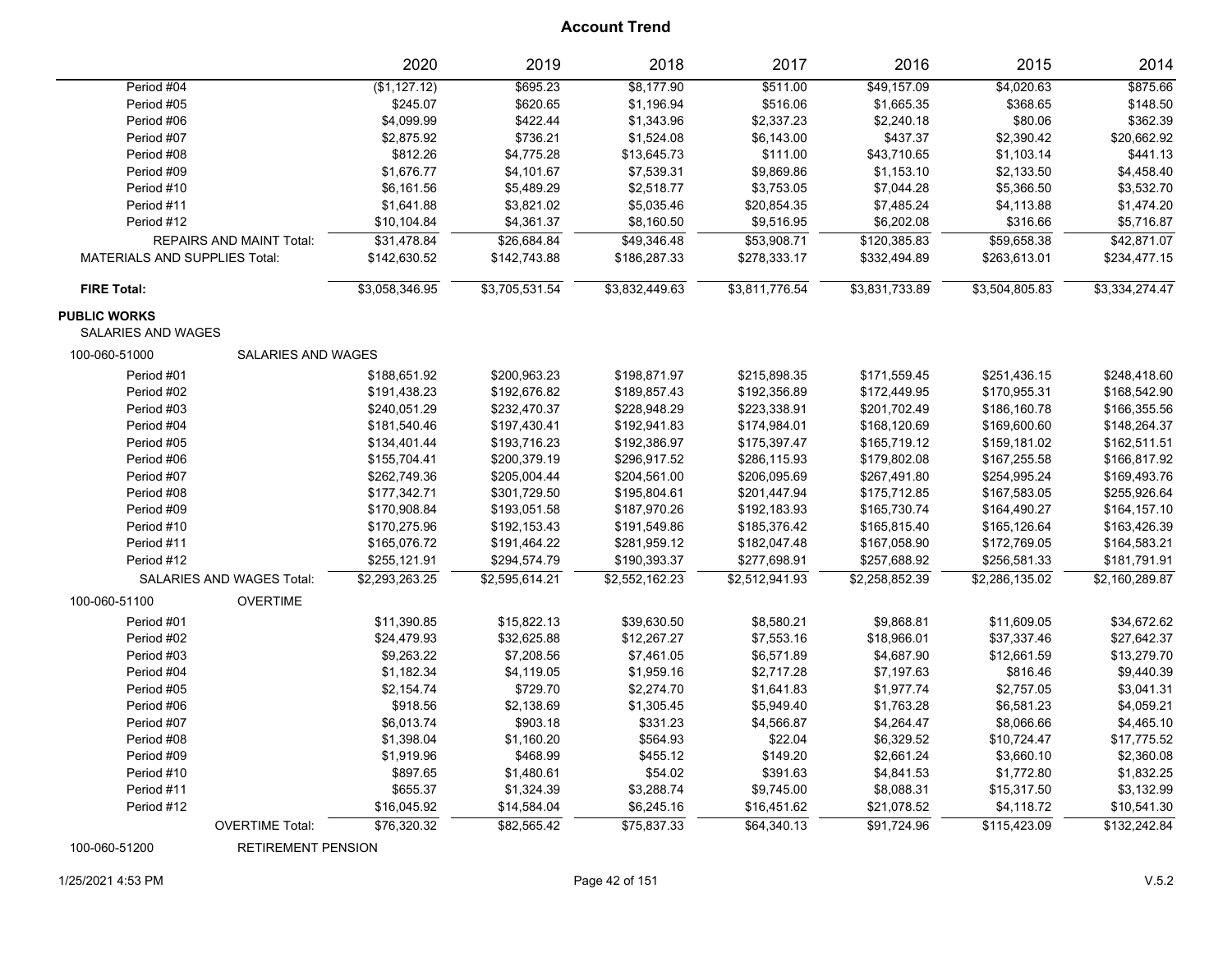|                                  |                                  | 2020           | 2019           | 2018           | 2017           | 2016           | 2015           | 2014           |
|----------------------------------|----------------------------------|----------------|----------------|----------------|----------------|----------------|----------------|----------------|
| Period #01                       |                                  | \$30,425.67    | \$28,736.20    | \$31,552.46    | \$30,001.46    | \$27,141.59    | \$28,792.85    | \$27,751.46    |
| Period #02                       |                                  | \$30,961.43    | \$4,866.95     | \$34,422.24    | \$36,031.53    | \$27,945.83    | \$27,920.69    | \$2,730.88     |
| Period #03                       |                                  | \$47,163.22    | \$34,201.16    | \$30,950.47    | \$28,413.12    | \$29,046.07    | \$31,813.93    | \$56,676.70    |
| Period #04                       |                                  | \$28,880.68    | \$44,093.72    | \$44,107.37    | \$28,336.39    | \$26,761.08    | \$28,212.26    | \$27,399.85    |
| Period #05                       |                                  | \$24,178.64    | \$30,855.53    | \$30,921.98    | \$40,639.97    | \$38,539.16    | \$26,322.89    | \$26,076.31    |
| Period #06                       |                                  | \$19,063.61    | \$58,886.10    | \$29,638.72    | \$27,728.37    | \$26,258.39    | \$36,599.92    | \$36,989.15    |
| Period #07                       |                                  | \$28,708.24    | \$31,706.92    | \$31,095.77    | \$31,241.77    | \$29,006.57    | \$28,255.90    | \$27,896.59    |
| Period #08                       |                                  | \$27,397.41    | \$32,667.52    | \$31,287.15    | \$32,176.39    | \$27,951.61    | \$27,030.77    | \$27,049.18    |
| Period #09                       |                                  | \$38,827.40    | \$44,289.54    | \$29,983.94    | \$30,767.31    | \$27,595.65    | \$27,109.36    | \$28,008.46    |
| Period #10                       |                                  | \$26,385.82    | \$29,601.43    | \$42,046.57    | \$43,985.03    | \$25,722.52    | \$25,703.32    | \$25,405.69    |
| Period #11                       |                                  | \$25,846.57    | \$29,616.61    | \$30,669.10    | \$28,466.37    | \$37,723.80    | \$37,482.42    | \$25,265.13    |
| Period #12                       |                                  | \$27,277.12    | \$32,097.86    | \$29,549.45    | \$29,755.18    | \$28,835.90    | \$29,448.34    | \$39,381.85    |
|                                  | RETIREMENT PENSION Total:        | \$355,115.81   | \$401,619.54   | \$396,225.22   | \$387,542.89   | \$352,528.17   | \$354,692.65   | \$350,631.25   |
| 100-060-51400                    | <b>CLOTHING ALLOWANCE</b>        |                |                |                |                |                |                |                |
| Period #01                       |                                  | \$11,200.00    | \$0.00         | \$0.00         | \$11,225.00    | \$8,875.00     | \$8,250.00     | \$8,050.00     |
| Period #03                       |                                  | \$0.00         | \$10,700.00    | \$10,700.00    | \$0.00         | \$0.00         | \$0.00         | \$0.00         |
| Period #05                       |                                  | \$0.00         | \$0.00         | \$0.00         | \$0.00         | \$225.00       | \$0.00         | \$0.00         |
| Period #07                       |                                  | \$0.00         | \$0.00         | \$0.00         | \$0.00         | \$225.00       | \$0.00         | \$0.00         |
| Period #08                       |                                  | \$0.00         | \$0.00         | \$0.00         | \$0.00         | \$0.00         | \$400.00       | \$0.00         |
| Period #10                       |                                  | \$0.00         | \$0.00         | \$0.00         | \$0.00         | \$0.00         | \$675.00       | \$0.00         |
| Period #11                       |                                  | \$0.00         | \$0.00         | \$0.00         | \$0.00         | \$2,400.00     | \$0.00         | \$0.00         |
| Period #12                       |                                  | \$300.00       | \$0.00         | \$0.00         | \$0.00         | \$0.00         | \$0.00         | \$225.00       |
|                                  | <b>CLOTHING ALLOWANCE Total:</b> | \$11,500.00    | \$10,700.00    | \$10,700.00    | \$11,225.00    | \$11,725.00    | \$9,325.00     | \$8,275.00     |
| 100-060-51800                    | <b>COMP TIME PAID</b>            |                |                |                |                |                |                |                |
| Period #05                       |                                  | \$1,099.05     | \$0.00         | \$0.00         | \$0.00         | \$0.00         | \$0.00         | \$0.00         |
| Period #06                       |                                  | \$0.00         | \$37.52        | \$0.00         | \$0.00         | \$0.00         | \$0.00         | \$0.00         |
| Period #07                       |                                  | \$0.00         | \$123.90       | \$0.00         | \$0.00         | \$0.00         | \$0.00         | \$0.00         |
| Period #12                       |                                  | \$0.00         | \$396.12       | \$0.00         | \$0.00         | \$0.00         | \$0.00         | \$0.00         |
|                                  | <b>COMP TIME PAID Total:</b>     | \$1,099.05     | \$557.54       | \$0.00         | \$0.00         | \$0.00         | \$0.00         | \$0.00         |
| <b>SALARIES AND WAGES Total:</b> |                                  | \$2,737,298.43 | \$3,091,056.71 | \$3,034,924.78 | \$2,976,049.95 | \$2,714,830.52 | \$2,765,575.76 | \$2,651,438.96 |
| <b>TRAVEL</b>                    |                                  |                |                |                |                |                |                |                |
| 100-060-52100                    | <b>TRAVEL</b>                    |                |                |                |                |                |                |                |
| Period #02                       |                                  | \$0.00         | \$0.00         | \$0.00         | \$0.00         | \$0.00         | \$140.00       | \$0.00         |
| Period #03                       |                                  | \$0.00         | \$117.00       | \$0.00         | \$0.00         | \$0.00         | \$0.00         | \$0.00         |
| Period #06                       |                                  | \$0.00         | \$0.00         | \$0.00         | \$1,804.86     | \$0.00         | \$0.00         | \$0.00         |
| Period #09                       |                                  | \$0.00         | \$0.00         | \$0.00         | \$0.00         | \$0.00         | \$704.40       | \$0.00         |
| Period #10                       |                                  | \$0.00         | \$0.00         | \$0.00         | \$0.00         | \$0.00         | \$240.00       | \$0.00         |
| Period #12                       |                                  | \$0.00         | \$0.00         | \$12.00        | \$0.00         | \$0.00         | \$0.00         | \$261.80       |
|                                  | <b>TRAVEL Total:</b>             | \$0.00         | \$117.00       | \$12.00        | \$1,804.86     | \$0.00         | \$1,084.40     | \$261.80       |
| 100-060-52300                    | <b>TRAINING AND EDUCATION</b>    |                |                |                |                |                |                |                |
| Period #01                       |                                  | \$0.00         | \$0.00         | \$0.00         | \$328.00       | \$328.00       | \$0.00         | \$0.00         |
| Period #02                       |                                  | \$35.00        | \$0.00         | \$870.00       | \$1,983.00     | \$704.99       | \$355.00       | \$0.00         |
| Period #03                       |                                  | \$30.00        | \$418.50       | \$869.99       | \$75.00        | \$495.00       | \$970.00       | \$789.99       |
|                                  |                                  |                |                |                |                |                |                |                |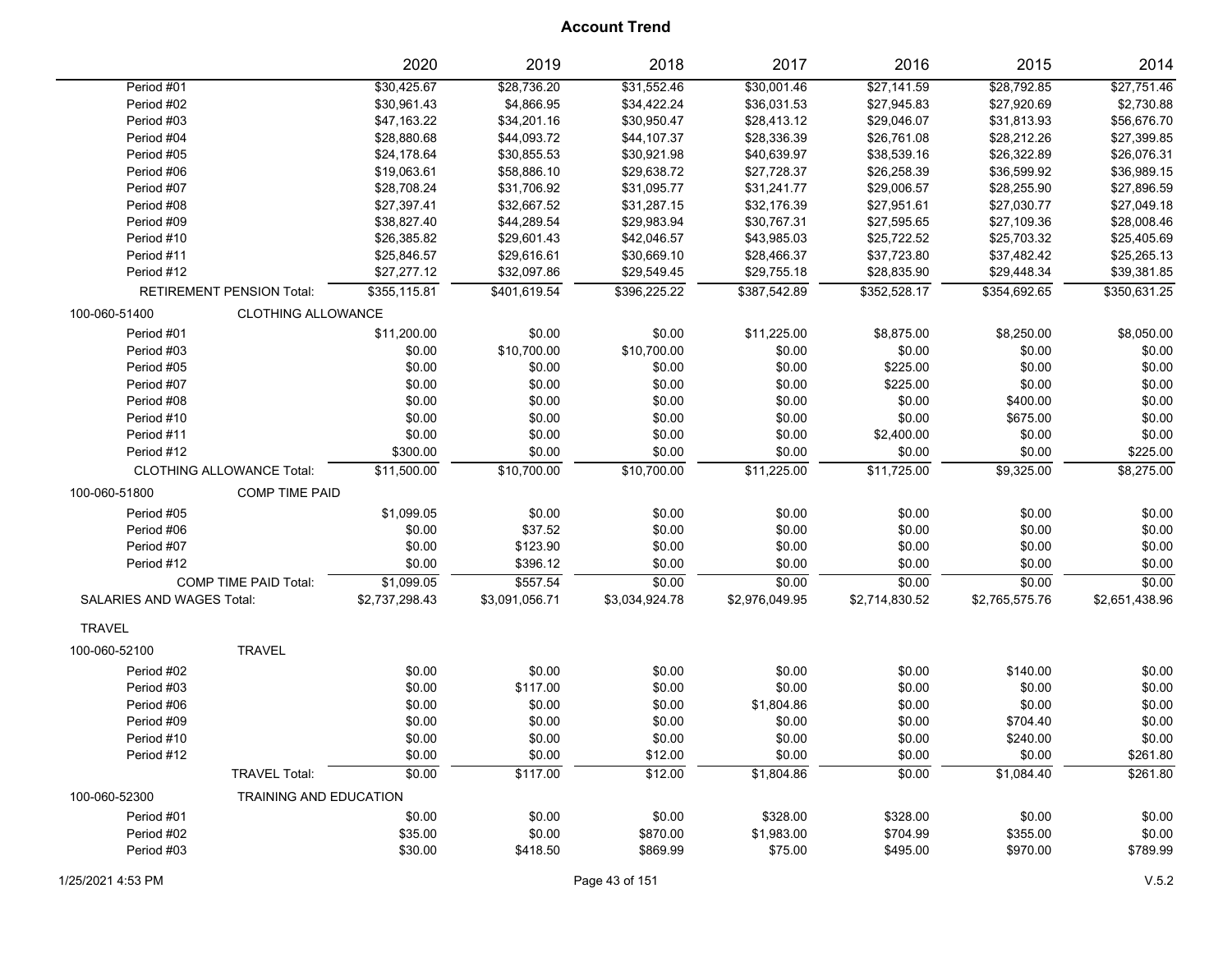|                      |                               | 2020         | 2019         | 2018         | 2017         | 2016         | 2015         | 2014         |
|----------------------|-------------------------------|--------------|--------------|--------------|--------------|--------------|--------------|--------------|
| Period #04           |                               | \$0.00       | \$0.00       | \$0.00       | \$466.93     | \$0.00       | \$315.00     | \$0.00       |
| Period #05           |                               | \$0.00       | \$0.00       | \$400.00     | \$0.00       | \$130.00     | \$0.00       | \$1,754.80   |
| Period #06           |                               | \$0.00       | \$0.00       | \$0.00       | \$350.00     | \$0.00       | \$0.00       | \$475.00     |
| Period #07           |                               | \$0.00       | \$0.00       | \$0.00       | \$0.00       | \$0.00       | \$380.00     | \$0.00       |
| Period #08           |                               | \$1,215.00   | \$0.00       | \$0.00       | \$0.00       | \$0.00       | \$130.00     | \$135.00     |
| Period #09           |                               | \$0.00       | \$0.00       | \$0.00       | \$50.00      | \$1,399.00   | \$2,860.00   | \$0.00       |
| Period #10           |                               | \$0.00       | \$0.00       | \$1,450.00   | \$0.00       | \$140.00     | \$250.00     | \$0.00       |
| Period #11           |                               | \$0.00       | \$0.00       | \$800.00     | \$185.00     | \$75.00      | \$0.00       | \$0.00       |
|                      | TRAINING AND EDUCATION Total: | \$1,280.00   | \$418.50     | \$4,389.99   | \$3,437.93   | \$3,271.99   | \$5,260.00   | \$3,154.79   |
| <b>TRAVEL Total:</b> |                               | \$1,280.00   | \$535.50     | \$4,401.99   | \$5,242.79   | \$3,271.99   | \$6,344.40   | \$3,416.59   |
| CONTRACTUAL SERVICES |                               |              |              |              |              |              |              |              |
| 100-060-53100        | <b>UTILITIES</b>              |              |              |              |              |              |              |              |
| Period #01           |                               | \$23,622.12  | \$18,519.03  | \$0.00       | \$0.00       | \$0.00       | \$0.00       | \$165.96     |
| Period #02           |                               | \$20,949.82  | \$3,778.69   | \$21,054.62  | \$22,123.54  | \$23,844.22  | \$40,085.95  | \$19,516.98  |
| Period #03           |                               | \$22,304.68  | \$18,409.17  | \$19,007.06  | \$18,053.26  | \$34,673.76  | \$19,170.19  | \$19,322.03  |
| Period #04           |                               | \$18,983.64  | \$37,349.52  | \$34,373.61  | \$18,920.21  | \$292.41     | \$19,493.10  | \$32,515.75  |
| Period #05           |                               | \$18,468.56  | \$882.84     | \$1,942.32   | \$16,882.98  | \$36,995.28  | \$18,463.18  | \$16,425.28  |
| Period #06           |                               | \$20,340.47  | \$19,454.34  | \$18,074.85  | \$33,895.99  | \$828.25     | \$2,825.76   | \$492.26     |
| Period #07           |                               | \$21,656.44  | \$37,219.04  | \$37,183.53  | \$3,315.14   | \$37,295.90  | \$37,133.06  | \$16,393.20  |
| Period #08           |                               | \$21,971.22  | \$20,842.36  | \$19,876.63  | \$21,779.97  | \$19,368.14  | \$19,849.98  | \$17,733.59  |
| Period #09           |                               | \$20,062.27  | \$33,809.70  | \$19,654.06  | \$21,628.52  | \$19,363.06  | \$17,292.22  | \$33,974.35  |
| Period #10           |                               | \$21,579.97  | \$8,982.73   | \$19,027.88  | \$18,505.37  | \$17,737.02  | \$18,805.51  | \$18,582.35  |
| Period #11           |                               | \$19,291.83  | \$17,381.76  | \$8,179.56   | \$32,717.15  | \$17,459.88  | \$4,808.80   | \$183.50     |
| Period #12           |                               | \$20,929.39  | \$23,207.64  | \$32,362.94  | \$21,629.25  | \$19,134.24  | \$32,046.03  | \$35,382.10  |
|                      | <b>UTILITIES Total:</b>       | \$250,160.41 | \$239,836.82 | \$230,737.06 | \$229,451.38 | \$226,992.16 | \$229,973.78 | \$210,687.35 |
| 100-060-53200        | <b>COMMUNICATIONS</b>         |              |              |              |              |              |              |              |
| Period #01           |                               | \$186.08     | \$194.31     | \$0.00       | \$0.00       | \$0.00       | \$0.00       | \$74.10      |
| Period #02           |                               | \$3,025.56   | \$8,904.13   | \$2,002.73   | \$1,781.74   | \$1,904.46   | \$3,041.27   | \$1,473.51   |
| Period #03           |                               | \$1,986.81   | \$1,754.58   | \$1,905.02   | \$1,665.24   | \$2,477.34   | \$1,686.63   | \$2,140.83   |
| Period #04           |                               | \$1,720.27   | \$2,993.35   | \$3,114.73   | \$759.35     | \$649.85     | \$1,447.70   | \$842.37     |
| Period #05           |                               | \$1,885.12   | (\$5,549.12) | \$738.18     | \$3,685.75   | \$1,905.08   | \$719.39     | \$2,072.82   |
| Period #06           |                               | \$1,744.98   | \$799.35     | \$1,864.82   | \$2,006.29   | \$626.49     | \$1,724.75   | \$1,551.70   |
| Period #07           |                               | \$2,568.44   | \$3,575.00   | \$1,955.86   | \$705.47     | \$3,490.14   | \$2,984.12   | \$1,713.84   |
| Period #08           |                               | \$964.59     | \$1,336.91   | \$2,044.92   | \$2,071.56   | \$2,348.49   | \$945.28     | \$1,406.59   |
| Period #09           |                               | \$2,630.91   | \$797.98     | \$1,213.13   | \$1,758.40   | \$1,059.29   | \$782.94     | \$1,631.56   |
| Period #10           |                               | \$2,006.79   | \$3,817.67   | \$1,917.87   | \$715.76     | \$879.61     | \$2,279.97   | \$1,658.60   |
| Period #11           |                               | \$726.21     | \$894.00     | \$2,767.33   | \$2,922.69   | \$2,483.27   | \$820.78     | \$559.92     |
| Period #12           |                               | \$2,699.61   | \$2,466.20   | \$4,065.18   | \$3,455.66   | \$2,429.42   | \$3,095.04   | \$2,317.01   |
|                      | <b>COMMUNICATIONS Total:</b>  | \$22,145.37  | \$21,984.36  | \$23,589.77  | \$21,527.91  | \$20,253.44  | \$19,527.87  | \$17,442.85  |
| 100-060-53300        | <b>RENTS AND LEASES</b>       |              |              |              |              |              |              |              |
| Period #01           |                               | \$12.00      | \$5.40       | \$0.00       | \$0.00       | \$0.00       | \$0.00       | \$0.00       |
| Period #02           |                               | \$32.98      | \$92.19      | \$5.40       | \$4.50       | \$4.50       | \$743.40     | \$744.30     |
| Period #03           |                               | \$23.98      | \$1,758.39   | \$15.30      | \$10.80      | \$24.55      | \$162.30     | \$741.95     |
| Period #04           |                               | \$16.50      | \$561.14     | \$14.40      | \$113.36     | \$605.00     | \$582.00     | \$374.40     |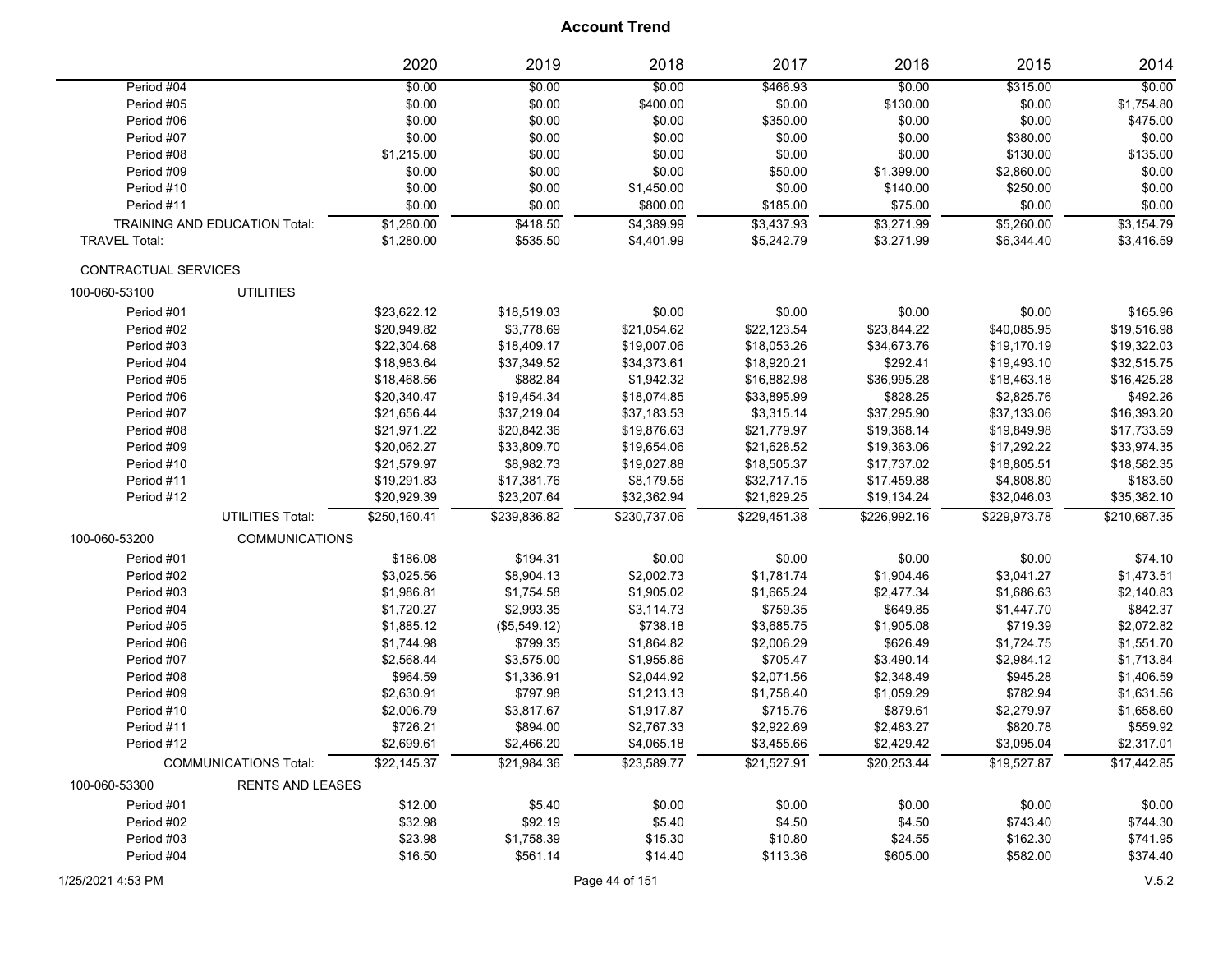|               |                                     | 2020         | 2019         | 2018         | 2017         | 2016        | 2015         | 2014         |
|---------------|-------------------------------------|--------------|--------------|--------------|--------------|-------------|--------------|--------------|
| Period #05    |                                     | \$0.00       | \$15.89      | \$9.90       | \$254.50     | \$14.40     | \$227.40     | \$374.40     |
| Period #06    |                                     | \$0.00       | \$5.40       | \$0.00       | \$24.30      | \$0.00      | \$9.90       | \$217.50     |
| Period #07    |                                     | \$975.00     | \$348.48     | \$1,018.23   | \$32.70      | \$70.48     | \$1,838.98   | \$801.80     |
| Period #08    |                                     | \$300.00     | \$22.49      | \$168.90     | \$5.40       | \$704.50    | \$392.11     | \$9.90       |
| Period #09    |                                     | \$0.00       | \$22.49      | \$327.87     | \$19.80      | \$0.00      | \$48.10      | \$455.25     |
| Period #10    |                                     | \$0.00       | \$138.31     | \$15.89      | \$1,280.40   | \$0.00      | \$9.00       | \$811.50     |
| Period #11    |                                     | \$0.00       | \$522.49     | \$5.40       | \$4.50       | \$250.00    | \$0.00       | \$217.50     |
| Period #12    |                                     | \$350.00     | \$1,272.49   | \$35.38      | \$254.50     | \$44.74     | \$4.50       | \$389.70     |
|               | <b>RENTS AND LEASES Total:</b>      | \$1,710.46   | \$4,765.16   | \$1,616.67   | \$2,004.76   | \$1,718.17  | \$4,017.69   | \$5,138.20   |
| 100-060-53400 | PROFESSIONAL SERVICES               |              |              |              |              |             |              |              |
| Period #02    |                                     | \$0.00       | \$0.00       | \$0.00       | \$0.00       | \$0.00      | \$0.00       | \$399.99     |
| Period #03    |                                     | \$0.00       | \$0.00       | \$0.00       | \$0.00       | \$0.00      | \$0.00       | (\$249.99)   |
| Period #04    |                                     | \$497.68     | \$0.00       | \$0.00       | \$0.00       | \$12,000.00 | \$0.00       | \$0.00       |
| Period #05    |                                     | \$0.00       | \$0.00       | \$0.00       | \$1,775.00   | \$8,025.00  | \$7,750.00   | \$75.00      |
| Period #06    |                                     | \$0.00       | \$0.00       | \$0.00       | \$7,500.00   | \$0.00      | \$0.00       | \$0.00       |
| Period #07    |                                     | \$0.00       | \$0.00       | \$14,500.00  | \$0.00       | \$0.00      | \$0.00       | \$0.00       |
| Period #08    |                                     | \$1,273.80   | \$0.00       | \$0.00       | \$0.00       | \$410.00    | \$0.00       | \$0.00       |
| Period #09    |                                     | (\$636.90)   | \$6,700.00   | \$1,700.00   | \$0.00       | \$750.00    | \$12,850.00  | \$0.00       |
| Period #10    |                                     | \$0.00       | \$0.00       | \$485.10     | \$0.00       | \$875.00    | \$9,240.00   | \$6,000.00   |
| Period #12    |                                     | \$0.00       | \$0.00       | \$0.00       | \$0.00       | \$0.00      | \$250.00     | \$199.00     |
|               | PROFESSIONAL SERVICES Total:        | \$1,134.58   | \$6,700.00   | \$16,685.10  | \$9,275.00   | \$22,060.00 | \$30,090.00  | \$6,424.00   |
| 100-060-53600 | <b>INSURANCE AND BONDING</b>        |              |              |              |              |             |              |              |
| Period #02    |                                     | \$0.00       | \$110.00     | \$0.00       | \$0.00       | \$0.00      | \$0.00       | \$0.00       |
| Period #03    |                                     | \$0.00       | \$0.00       | \$0.00       | \$0.00       | \$156.00    | \$0.00       | \$0.00       |
| Period #05    |                                     | \$0.00       | \$1,100.00   | \$1,100.00   | \$1,200.00   | \$1,200.00  | \$2,693.00   | \$1,400.00   |
| Period #06    |                                     | \$0.00       | \$0.00       | \$0.00       | \$40,644.90  | \$0.00      | \$38,895.17  | \$0.00       |
| Period #07    |                                     | \$41,493.08  | \$41,679.27  | \$0.00       | \$0.00       | \$40,970.14 | \$0.00       | \$41,137.97  |
| Period #08    |                                     | \$0.00       | \$3,344.00   | \$41,231.70  | \$0.00       | \$0.00      | \$0.00       | \$0.00       |
| Period #11    |                                     | \$0.00       | \$111.00     | \$0.00       | \$0.00       | \$0.00      | \$0.00       | \$0.00       |
|               | <b>INSURANCE AND BONDING Total:</b> | \$41,493.08  | \$46,344.27  | \$42,331.70  | \$41,844.90  | \$42,326.14 | \$41,588.17  | \$42,537.97  |
| 100-060-53700 | PRINTING AND ADVERTISING            |              |              |              |              |             |              |              |
| Period #02    |                                     | \$40.00      | \$0.00       | \$0.00       | \$0.00       | \$0.00      | \$0.00       | \$67.67      |
| Period #03    |                                     | \$620.18     | \$0.00       | \$0.00       | \$633.50     | \$0.00      | \$55.46      | \$0.00       |
| Period #04    |                                     | \$0.00       | \$0.00       | \$0.00       | (\$633.50)   | \$100.60    | \$0.00       | \$0.00       |
| Period #05    |                                     | \$0.00       | \$0.00       | \$0.00       | \$316.75     | \$0.00      | \$51.90      | \$0.00       |
| Period #07    |                                     | \$0.00       | \$0.00       | \$0.00       | \$0.00       | \$2,012.22  | \$0.00       | \$0.00       |
| Period #09    |                                     | \$0.00       | \$0.00       | \$0.00       | \$0.00       | \$0.00      | \$553.50     | \$0.00       |
| Period #10    |                                     | \$0.00       | \$0.00       | \$224.01     | \$0.00       | \$364.98    | \$0.00       | \$0.00       |
| Period #11    |                                     | \$0.00       | \$900.91     | \$0.00       | \$0.00       | \$421.78    | \$605.44     | \$495.00     |
| Period #12    |                                     | \$0.00       | \$0.00       | \$0.00       | \$40.00      | \$0.00      | \$0.00       | \$432.33     |
|               | PRINTING AND ADVERTISING Total:     | \$660.18     | \$900.91     | \$224.01     | \$356.75     | \$2,899.58  | \$1,266.30   | \$995.00     |
| 100-060-53900 | MISC CONTRACTUAL                    |              |              |              |              |             |              |              |
| Period #01    |                                     | \$116,556.68 | \$94,588.96  | \$0.00       | \$0.00       | \$0.00      | \$0.00       | \$0.00       |
| Period #02    |                                     | \$109,127.54 | \$145,402.14 | \$109,718.76 | \$184,886.42 | \$90,604.09 | \$100,256.63 | \$180,954.65 |
|               |                                     |              |              |              |              |             |              |              |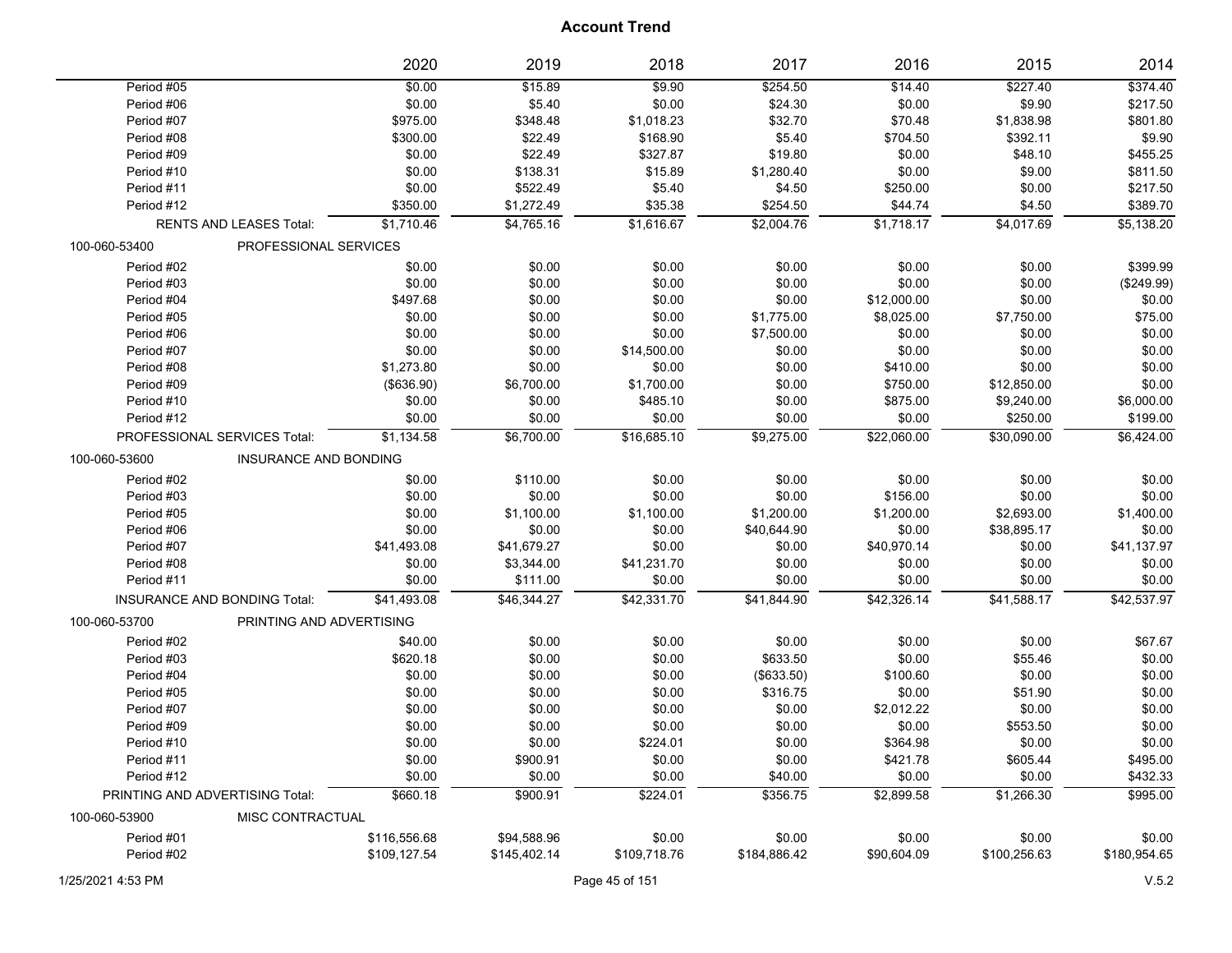|                                    |                                  | 2020           | 2019           | 2018           | 2017           | 2016           | 2015           | 2014           |
|------------------------------------|----------------------------------|----------------|----------------|----------------|----------------|----------------|----------------|----------------|
| Period #03                         |                                  | \$112,952.14   | \$106,247.24   | \$224,356.14   | \$87,907.26    | \$157,104.94   | \$159,824.43   | \$88,346.62    |
| Period #04                         |                                  | \$122,130.47   | \$115,301.29   | \$105,806.61   | \$20,143.56    | \$1,173.46     | \$83,794.56    | \$85,280.91    |
| Period #05                         |                                  | \$114,787.40   | \$113,222.12   | \$2,563.61     | \$96,828.46    | \$177,338.76   | \$93,137.84    | \$95,268.87    |
| Period #06                         |                                  | \$122,770.10   | \$148,262.82   | \$113,633.17   | \$90,117.62    | \$95,289.86    | \$95,329.02    | \$1,405.66     |
| Period #07                         |                                  | \$141,803.69   | \$119,578.03   | \$232,724.13   | \$111,654.99   | \$106,336.77   | \$100,893.60   | \$196,993.22   |
| Period #08                         |                                  | \$129,902.28   | \$125,060.45   | \$116,320.90   | \$19,146.40    | \$93,324.70    | \$89,375.34    | \$1,668.21     |
| Period #09                         |                                  | \$8,857.81     | \$116,533.83   | \$13,465.21    | \$308,882.52   | \$94,737.43    | \$83,617.99    | \$99,220.65    |
| Period #10                         |                                  | \$257,831.96   | \$116,115.70   | \$212,997.10   | \$102,611.21   | \$93,911.13    | \$93,146.27    | \$185,192.92   |
| Period #11                         |                                  | \$125,642.42   | \$128,956.23   | \$13,329.08    | \$117,572.91   | \$109,865.98   | \$85,276.35    | \$867.21       |
| Period #12                         |                                  | \$119,556.62   | \$141,373.01   | \$231,617.21   | \$112,405.80   | \$113,393.71   | \$102,939.74   | \$181,422.71   |
|                                    | MISC CONTRACTUAL Total:          | \$1,481,919.11 | \$1,470,641.82 | \$1,376,531.92 | \$1,252,157.15 | \$1,133,080.83 | \$1,087,591.77 | \$1,116,621.63 |
| <b>CONTRACTUAL SERVICES Total:</b> |                                  | \$1,799,223.19 | \$1,791,173.34 | \$1,691,716.23 | \$1,556,617.85 | \$1,449,330.32 | \$1,414,055.58 | \$1,399,847.00 |
| <b>MATERIALS AND SUPPLIES</b>      |                                  |                |                |                |                |                |                |                |
| 100-060-54100                      | OFFICE SUPPLIES                  |                |                |                |                |                |                |                |
| Period #01                         |                                  | \$28.12        | \$0.00         | \$0.00         | \$0.00         | \$0.00         | \$0.00         | \$0.00         |
| Period #02                         |                                  | \$42.66        | \$0.00         | \$0.00         | \$105.06       | \$268.04       | \$465.71       | \$278.32       |
| Period #03                         |                                  | \$0.00         | \$349.83       | \$0.00         | \$53.70        | \$28.72        | \$2.85         | \$201.47       |
| Period #04                         |                                  | \$119.91       | \$17.31        | \$221.22       | \$89.28        | \$83.16        | \$107.25       | \$174.65       |
| Period #05                         |                                  | \$21.99        | \$0.00         | \$52.80        | \$333.09       | \$100.57       | \$0.00         | \$200.23       |
| Period #06                         |                                  | \$179.50       | \$65.98        | \$0.00         | \$61.15        | \$190.90       | \$88.88        | \$0.00         |
| Period #07                         |                                  | \$124.62       | \$63.06        | \$85.96        | \$4.53         | \$53.70        | \$346.60       | \$179.84       |
| Period #08                         |                                  | \$26.65        | \$0.00         | \$0.00         | \$86.59        | \$168.21       | \$0.00         | \$0.00         |
| Period #09                         |                                  | \$85.04        | \$0.00         | \$0.00         | \$198.84       | \$0.00         | \$84.36        | \$0.00         |
| Period #10                         |                                  | \$0.00         | \$405.44       | \$164.38       | \$0.00         | \$48.94        | \$0.00         | \$355.02       |
| Period #11                         |                                  | \$0.00         | \$154.32       | \$79.54        | \$74.79        | \$360.72       | \$348.43       | \$30.79        |
| Period #12                         |                                  | \$0.00         | \$71.41        | \$0.00         | \$143.13       | \$54.11        | \$53.19        | \$214.93       |
|                                    | <b>OFFICE SUPPLIES Total:</b>    | \$628.49       | \$1,127.35     | \$603.90       | \$1,150.16     | \$1,357.07     | \$1,497.27     | \$1,635.25     |
| 100-060-54200                      | OPERATING SUPPLIES               |                |                |                |                |                |                |                |
| Period #01                         |                                  | \$36.48        | \$260.26       | \$0.00         | \$0.00         | \$0.00         | \$0.00         | \$0.00         |
| Period #02                         |                                  | \$22,288.86    | \$51,443.43    | \$22,921.77    | \$21,342.47    | \$16,823.92    | \$27,503.87    | \$121,161.63   |
| Period #03                         |                                  | \$15,960.81    | \$26,704.99    | \$38,964.37    | \$16,972.77    | \$15,601.76    | \$39,680.80    | (\$25,510.13)  |
| Period #04                         |                                  | \$9,268.50     | \$14,856.42    | \$23,497.09    | \$17,067.94    | \$2,551.45     | \$19,695.23    | \$21,116.54    |
| Period #05                         |                                  | \$15,491.10    | \$28,112.97    | \$3,894.29     | \$20,919.88    | \$36,395.96    | \$22,133.11    | \$22,177.15    |
| Period #06                         |                                  | \$42,341.90    | \$50,190.93    | \$27,296.86    | \$28,473.54    | \$24,984.04    | \$32,874.16    | \$46,197.84    |
| Period #07                         |                                  | \$24,196.75    | \$29,567.53    | \$24,025.65    | \$28,749.58    | \$27,203.90    | \$32,071.47    | \$26,888.86    |
| Period #08                         |                                  | \$18,326.02    | \$25,534.41    | \$43,367.11    | \$16,318.23    | \$26,260.15    | \$7,583.13     | \$25,657.44    |
| Period #09                         |                                  | \$5,912.58     | \$23,347.17    | \$29,788.64    | \$27,313.71    | \$20,189.31    | \$18,674.56    | \$23,656.21    |
| Period #10                         |                                  | \$28,986.55    | \$31,112.95    | \$19,023.80    | \$18,634.41    | \$22,769.06    | \$35,836.61    | \$9,504.43     |
| Period #11                         |                                  | \$13,796.88    | \$18,224.93    | \$33,941.26    | \$19,562.48    | \$18,446.28    | \$16,166.00    | \$42,659.56    |
| Period #12                         |                                  | \$19,839.28    | \$38,510.21    | \$25,684.16    | \$53,366.48    | \$35,029.53    | \$25,159.37    | \$42,659.37    |
|                                    | <b>OPERATING SUPPLIES Total:</b> | \$216,445.71   | \$337,866.20   | \$292,405.00   | \$268,721.49   | \$246,255.36   | \$277,378.31   | \$356,168.90   |
| 100-060-54300                      | <b>REPAIRS AND MAINT</b>         |                |                |                |                |                |                |                |
| Period #01                         |                                  | \$1,772.90     | \$3,250.88     | \$0.00         | \$0.00         | \$0.00         | \$0.00         | \$1,668.75     |
| Period #02                         |                                  | \$33,997.29    | \$62,877.71    | \$26,355.83    | \$40,487.10    | \$53,804.05    | \$50,382.12    | \$43,727.32    |
|                                    |                                  |                |                |                |                |                |                |                |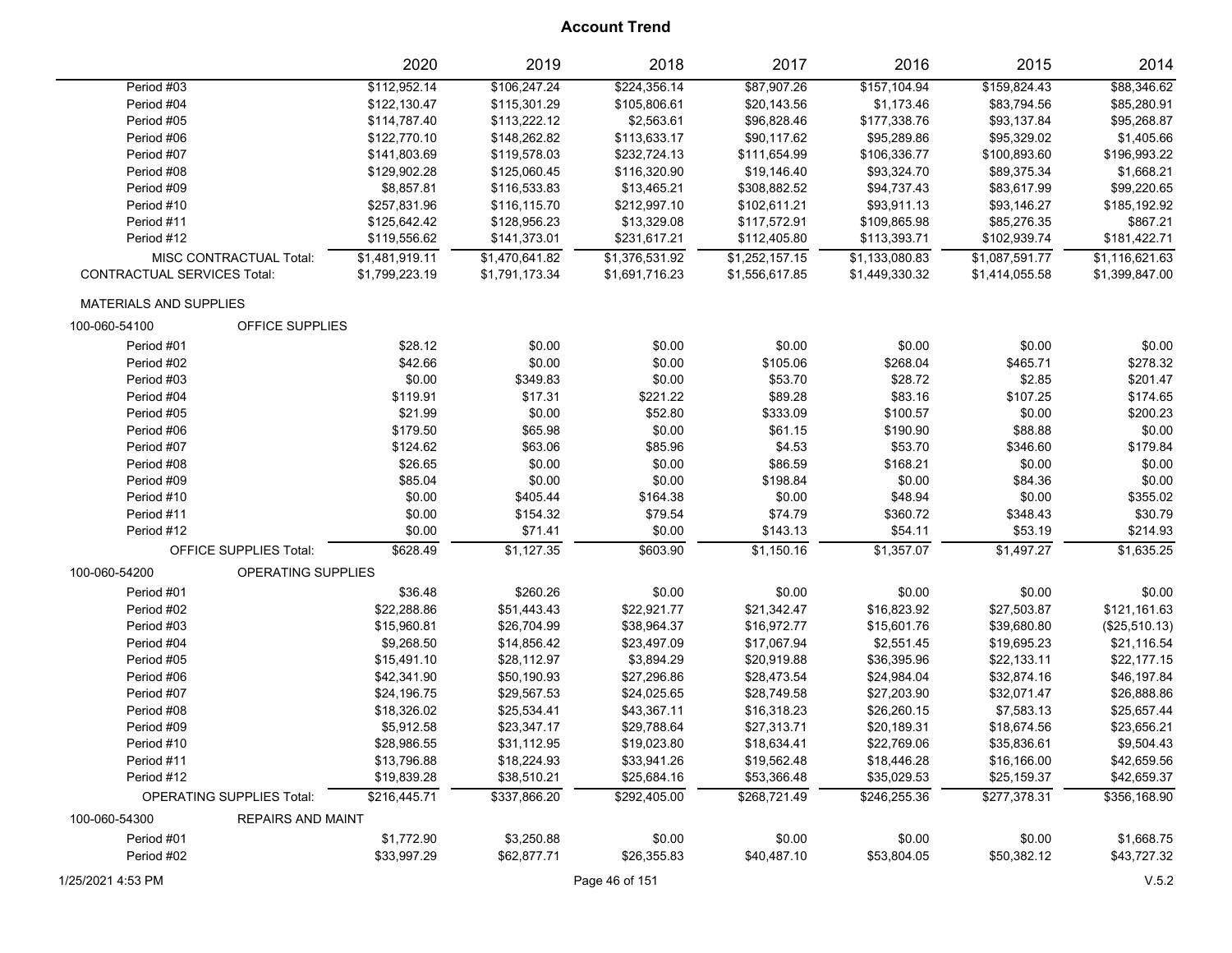|                                                 |                           | 2020           | 2019           | 2018           | 2017           | 2016           | 2015           | 2014           |
|-------------------------------------------------|---------------------------|----------------|----------------|----------------|----------------|----------------|----------------|----------------|
| Period #03                                      |                           | \$30,698.33    | \$31,682.71    | \$47,222.95    | \$25,310.67    | \$36,821.87    | \$36,447.08    | \$15,540.10    |
| Period #04                                      |                           | \$31,065.37    | \$38,941.72    | \$31,048.07    | \$38,402.06    | \$18,845.98    | \$29,349.90    | \$46,413.03    |
| Period #05                                      |                           | \$29,589.28    | \$30,845.67    | \$11,971.77    | \$50,326.11    | \$28,881.41    | \$44,814.42    | \$62,324.05    |
| Period #06                                      |                           | \$16,979.85    | \$47,714.01    | \$33,361.34    | \$42,121.76    | \$20,221.36    | \$47,123.01    | \$7,167.13     |
| Period #07                                      |                           | \$22,823.87    | \$36,124.70    | \$49,794.94    | \$29,516.38    | \$34,760.74    | \$39,797.37    | \$60,373.89    |
| Period #08                                      |                           | \$32,775.71    | \$17,205.15    | \$28,277.87    | \$40,327.34    | \$22,889.00    | \$46,214.75    | \$26,305.90    |
| Period #09                                      |                           | \$15,389.06    | \$19,683.58    | \$34,239.10    | \$26,637.17    | \$27,047.95    | \$46,412.63    | \$34,246.64    |
| Period #10                                      |                           | \$76,518.87    | \$21,024.22    | \$30,522.52    | \$44,902.04    | \$24,693.27    | \$32,232.79    | \$24,766.14    |
| Period #11                                      |                           | \$20,574.70    | \$27,071.86    | \$30,660.91    | \$27,595.56    | \$29,147.17    | \$18,003.76    | \$48,246.88    |
| Period #12                                      |                           | \$91,118.46    | \$34,262.33    | \$82,683.16    | \$42,594.53    | \$63,787.72    | \$45,471.17    | \$56,896.29    |
|                                                 | REPAIRS AND MAINT Total:  | \$403,303.69   | \$370,684.54   | \$406,138.46   | \$408,220.72   | \$360,900.52   | \$436,249.00   | \$427,676.12   |
| <b>MATERIALS AND SUPPLIES Total:</b>            |                           | \$620,377.89   | \$709,678.09   | \$699,147.36   | \$678,092.37   | \$608,512.95   | \$715,124.58   | \$785,480.27   |
| <b>PUBLIC WORKS Total:</b>                      |                           | \$5,158,179.51 | \$5,592,443.64 | \$5,430,190.36 | \$5,216,002.96 | \$4,775,945.78 | \$4,901,100.32 | \$4,840,182.82 |
| <b>ENGINEERING</b><br><b>SALARIES AND WAGES</b> |                           |                |                |                |                |                |                |                |
| 100-061-51000                                   | SALARIES AND WAGES        |                |                |                |                |                |                |                |
| Period #01                                      |                           | \$31,523.44    | \$39,106.85    | \$38,710.13    | \$35,439.92    | \$34,850.18    | \$52,197.34    | \$51,310.57    |
| Period #02                                      |                           | \$31,787.65    | \$37,711.08    | \$37,187.85    | \$35,508.60    | \$35,032.31    | \$34,422.12    | \$33,719.26    |
| Period #03                                      |                           | \$51,968.91    | \$49,104.43    | \$49,816.24    | \$48,487.19    | \$51,994.28    | \$51,400.44    | \$33,621.35    |
| Period #04                                      |                           | \$31,788.41    | \$38,472.06    | \$37,191.54    | \$36,250.23    | \$35,689.93    | \$35,765.89    | \$33,861.64    |
| Period #05                                      |                           | \$27,471.30    | \$38,394.79    | \$37,201.13    | \$46,121.08    | \$35,228.31    | \$34,848.53    | \$33,816.67    |
| Period #06                                      |                           | \$17,684.50    | \$37,949.02    | \$55,806.61    | \$54,717.47    | \$37,960.66    | \$34,855.32    | \$33,755.72    |
| Period #07                                      |                           | \$32,021.90    | \$37,951.78    | \$38,658.11    | \$37,905.14    | \$52,845.38    | \$52,275.29    | \$33,751.59    |
| Period #08                                      |                           | \$20,878.58    | \$57,050.97    | \$37,206.64    | \$36,477.63    | \$35,230.26    | \$34,850.19    | \$50,627.37    |
| Period #09                                      |                           | \$20,878.35    | \$37,954.51    | \$37,207.67    | \$36,477.65    | \$35,230.26    | \$34,850.19    | \$33,751.60    |
| Period #10                                      |                           | \$20,878.08    | \$37,945.01    | \$42,213.35    | \$37,905.41    | \$35,230.26    | \$34,850.19    | \$33,751.58    |
| Period #11                                      |                           | \$20,878.07    | \$37,943.53    | \$57,048.59    | \$36,477.65    | \$35,230.26    | \$34,850.19    | \$33,751.59    |
| Period #12                                      |                           | \$31,317.38    | \$92,570.05    | \$39,745.98    | \$57,043.29    | \$55,677.84    | \$53,547.03    | \$40,542.25    |
|                                                 | SALARIES AND WAGES Total: | \$339.076.57   | \$542.154.08   | \$507.993.84   | \$498.811.26   | \$480.199.93   | \$488.712.72   | \$446,261.19   |
| 100-061-51100                                   | <b>OVERTIME</b>           |                |                |                |                |                |                |                |
| Period #01                                      |                           | \$0.00         | \$982.27       | \$0.00         | \$0.00         | \$0.00         | \$549.99       | \$1,927.45     |
| Period #02                                      |                           | \$0.00         | \$799.75       | \$136.73       | \$0.00         | \$0.00         | \$0.00         | \$1,216.50     |
| Period #03                                      |                           | \$0.00         | \$835.95       | \$0.00         | \$0.00         | \$12.78        | \$782.01       | \$1,730.88     |
| Period #04                                      |                           | \$0.00         | \$807.39       | \$617.59       | \$725.72       | \$181.24       | \$2,843.69     | \$2,158.02     |
| Period #05                                      |                           | \$0.00         | \$1,186.70     | \$1,651.94     | \$2,541.15     | \$2,310.34     | \$3,183.04     | \$4,086.58     |
| Period #06                                      |                           | \$0.00         | \$2,705.44     | \$6,134.49     | \$6,769.10     | \$4,614.61     | \$6,160.73     | \$7,896.49     |
| Period #07                                      |                           | \$0.00         | \$1,888.48     | \$2,487.25     | \$1,729.53     | \$6,098.35     | \$7,371.76     | \$5,344.09     |
| Period #08                                      |                           | \$0.00         | \$4,698.30     | \$5,061.65     | \$1,669.77     | \$4,799.37     | \$4,294.30     | \$8,247.99     |
| Period #09                                      |                           | \$0.00         | \$3,235.62     | \$6,795.68     | \$321.87       | \$3,506.24     | \$2,732.18     | \$2,790.67     |
| Period #10                                      |                           | \$0.00         | \$662.62       | \$2,810.68     | \$0.00         | \$959.16       | \$2,255.27     | \$3,087.04     |
| Period #11                                      |                           | \$0.00         | \$129.56       | \$1,418.83     | \$0.00         | \$2,127.79     | \$2,031.58     | \$2,968.79     |
| Period #12                                      |                           | \$0.00         | \$0.00         | \$1,050.48     | \$80.47        | \$0.00         | \$76.68        | \$435.36       |
|                                                 | <b>OVERTIME Total:</b>    | \$0.00         | \$17,932.08    | \$28,165.32    | \$13,837.61    | \$24,609.88    | \$32,281.23    | \$41,889.86    |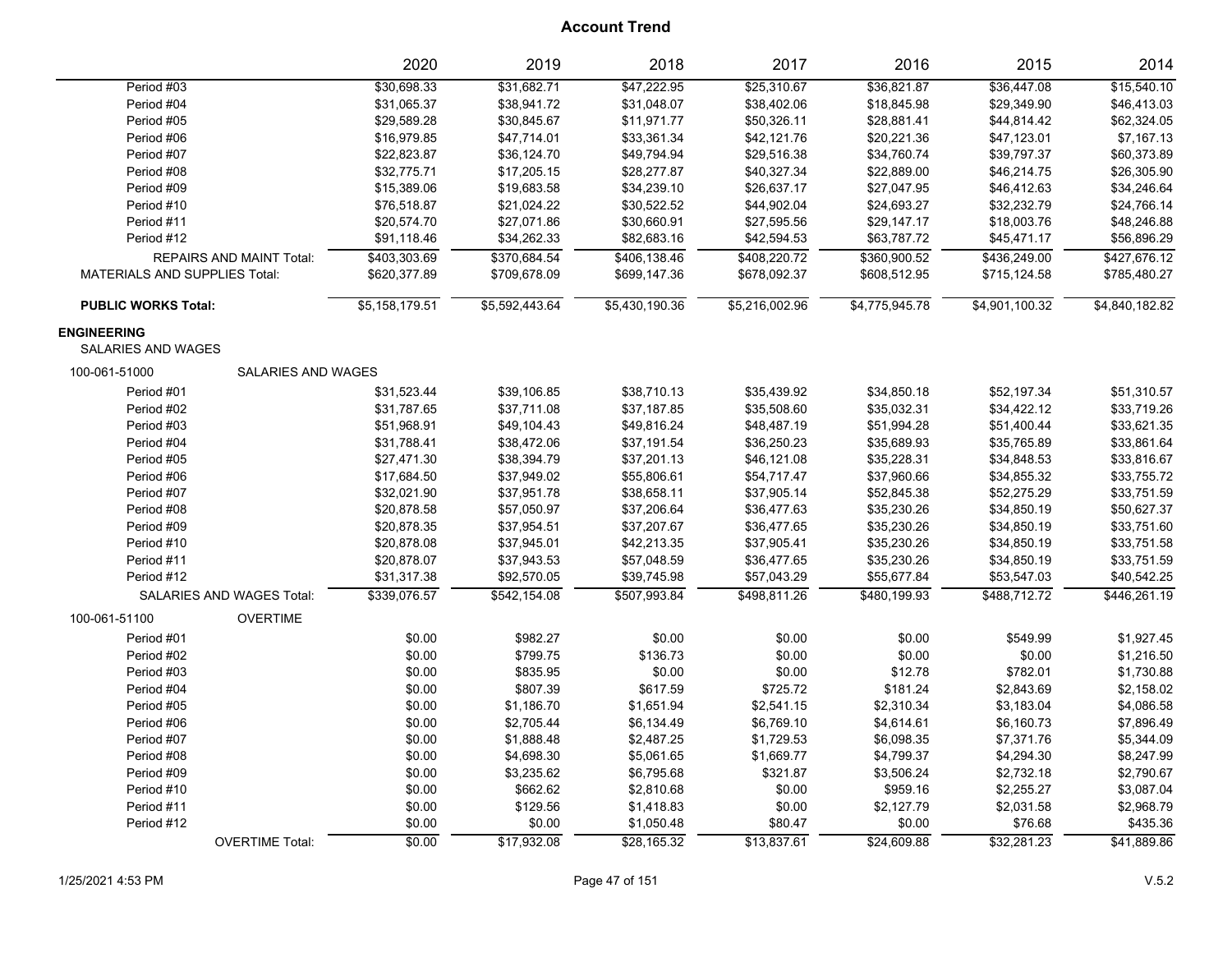| 2020<br>2019<br>2018<br>2017<br>2016                                                                             | 2015         | 2014         |
|------------------------------------------------------------------------------------------------------------------|--------------|--------------|
| RETIREMENT PENSION<br>100-061-51200                                                                              |              |              |
| Period #01<br>\$5,550.94<br>\$5,972.85<br>\$5,431.00<br>\$5,822.14<br>\$5,541.11                                 | \$6,661.14   | \$6,437.23   |
| \$5,370.16<br>\$826.63<br>\$5,687.99<br>\$5,455.46<br>\$5,366.49<br>Period #02                                   | \$5,283.52   | \$476.02     |
| \$5,934.93<br>Period #03<br>\$7,119.42<br>\$5,746.19<br>\$5,479.23<br>\$5,394.81                                 | \$5,309.36   | \$10,436.23  |
| \$4,901.95<br>\$8,738.81<br>\$8,353.27<br>Period #04<br>\$5,597.55<br>\$5,436.40                                 | \$5,493.20   | \$5,438.03   |
| Period #05<br>\$4,289.13<br>\$6,361.34<br>\$6,231.39<br>\$8,866.63<br>\$8,123.22                                 | \$5,933.72   | \$5,566.62   |
| \$2,862.49<br>\$11,412.36<br>\$6,210.31<br>\$7,494.99<br>\$6,062.76<br>Period #06                                | \$8,756.89   | \$8,781.35   |
| Period #07<br>\$3,383.51<br>\$6,263.06<br>\$6,333.34<br>\$6,335.91<br>\$6,784.07                                 | \$6,630.02   | \$6,544.01   |
| \$3,320.73<br>\$6,354.49<br>Period #08<br>\$6,503.93<br>\$6,084.53<br>\$6,068.68                                 | \$5,998.26   | \$5,964.07   |
| \$4,685.62<br>Period #09<br>\$9,274.65<br>\$6,536.88<br>\$5,856.76<br>\$6,155.81                                 | \$6,008.94   | \$6,015.33   |
| \$3,222.51<br>Period #10<br>\$6,156.77<br>\$9,678.70<br>\$8,493.31<br>\$5,937.81                                 | \$5,783.35   | \$5,624.34   |
| \$3,222.48<br>Period #11<br>\$5,886.07<br>\$6,913.65<br>\$5,850.01<br>\$8,213.48                                 | \$8,286.71   | \$5,662.54   |
| \$3,379.23<br>Period #12<br>\$6,701.43<br>\$6,114.59<br>\$5,665.40<br>\$5,909.52                                 | \$5,829.34   | \$8,119.27   |
| \$51,308.17<br>\$80,032.83<br>\$79,591.80<br>\$77,001.92<br>\$74.994.16<br><b>RETIREMENT PENSION Total:</b>      | \$75,974.45  | \$75,065.04  |
| <b>CLOTHING ALLOWANCE</b><br>100-061-51400                                                                       |              |              |
| \$1,300.00<br>\$1,700.00<br>Period #01<br>\$0.00<br>\$0.00<br>\$1,700.00                                         | \$1,600.00   | \$1,600.00   |
| Period #03<br>\$0.00<br>\$1,700.00<br>\$1,700.00<br>\$0.00<br>\$0.00                                             | \$0.00       | \$0.00       |
| \$450.00<br>\$0.00<br>\$0.00<br>Period #06<br>\$0.00<br>\$0.00                                                   | \$0.00       | \$0.00       |
| \$1,700.00<br>\$1,700.00<br><b>CLOTHING ALLOWANCE Total:</b><br>\$1.750.00<br>\$1,700.00<br>\$1,700.00           | \$1,600.00   | \$1,600.00   |
| 100-061-51800<br><b>COMP TIME PAID</b>                                                                           |              |              |
| \$0.00<br>\$0.00<br>\$0.00<br>Period #04<br>\$0.00<br>\$1,483.47                                                 | \$0.00       | \$0.00       |
| \$0.00<br>\$0.00<br>Period #05<br>\$4,108.48<br>\$0.00<br>\$0.00                                                 | \$0.00       | \$0.00       |
| Period #12<br>\$0.00<br>\$0.00<br>\$0.00<br>\$3,568.23<br>\$0.00                                                 | \$0.00       | \$0.00       |
| \$0.00<br>\$0.00<br><b>COMP TIME PAID Total:</b><br>\$4,108.48<br>\$5,051.70<br>\$0.00                           | \$0.00       | \$0.00       |
| <b>SALARIES AND WAGES Total:</b><br>\$617,450.96<br>\$591,350.79<br>\$581,503.97<br>\$396,243.22<br>\$646,870.69 | \$598,568.40 | \$564,816.09 |
| <b>TRAVEL</b>                                                                                                    |              |              |
| <b>TRAVEL</b><br>100-061-52100                                                                                   |              |              |
| \$0.00<br>\$504.08<br>\$655.64<br>\$359.38<br>\$0.00<br>Period #03                                               | \$114.45     | \$0.00       |
| \$0.00<br>\$124.31<br>\$0.00<br>\$282.80<br>Period #04<br>\$124.00                                               | \$0.00       | \$0.00       |
| Period #05<br>\$0.00<br>\$320.86<br>\$167.60<br>\$0.00<br>\$300.56                                               | \$120.24     | \$0.00       |
| \$0.00<br>\$3.75<br>\$250.96<br>Period #06<br>\$0.00<br>\$0.00                                                   | \$0.00       | \$28.40      |
| \$0.00<br>\$292.24<br>\$110.41<br>\$0.00<br>\$0.00<br>Period #07                                                 | \$0.00       | \$0.00       |
| \$0.00<br>\$12.00<br>\$0.00<br>\$100.00<br>Period #08<br>\$0.00                                                  | \$0.00       | \$0.00       |
| Period #09<br>\$0.00<br>\$0.00<br>\$0.00<br>\$0.00<br>\$9.00                                                     | \$0.00       | \$153.03     |
| Period #10<br>\$0.00<br>\$0.00<br>\$413.05<br>\$218.00<br>\$126.50                                               | \$0.00       | \$218.90     |
| \$137.34<br>\$223.80<br>Period #11<br>\$0.00<br>\$384.60<br>\$154.00                                             | \$316.29     | \$247.52     |
| \$0.00<br>\$9.00<br>\$6.50<br>\$0.00<br>\$0.00<br>Period #12                                                     | \$0.00       | \$179.32     |
| \$1,522.78<br>\$982.34<br>\$1,042.66<br>\$124.00<br>\$1,618.60<br><b>TRAVEL Total:</b>                           | \$550.98     | \$827.17     |
|                                                                                                                  |              |              |
| 100-061-52300<br>TRAINING AND EDUCATION                                                                          |              |              |
| Period #02<br>\$195.00<br>\$245.00<br>\$0.00<br>\$0.00<br>\$0.00                                                 | \$209.85     | \$0.00       |
| Period #03<br>\$0.00<br>\$375.00<br>\$520.00<br>\$220.00<br>\$195.00                                             | \$195.00     | \$195.00     |
| Period #05<br>\$0.00<br>\$0.00<br>\$0.00<br>\$50.00<br>\$0.00                                                    | \$0.00       | \$0.00       |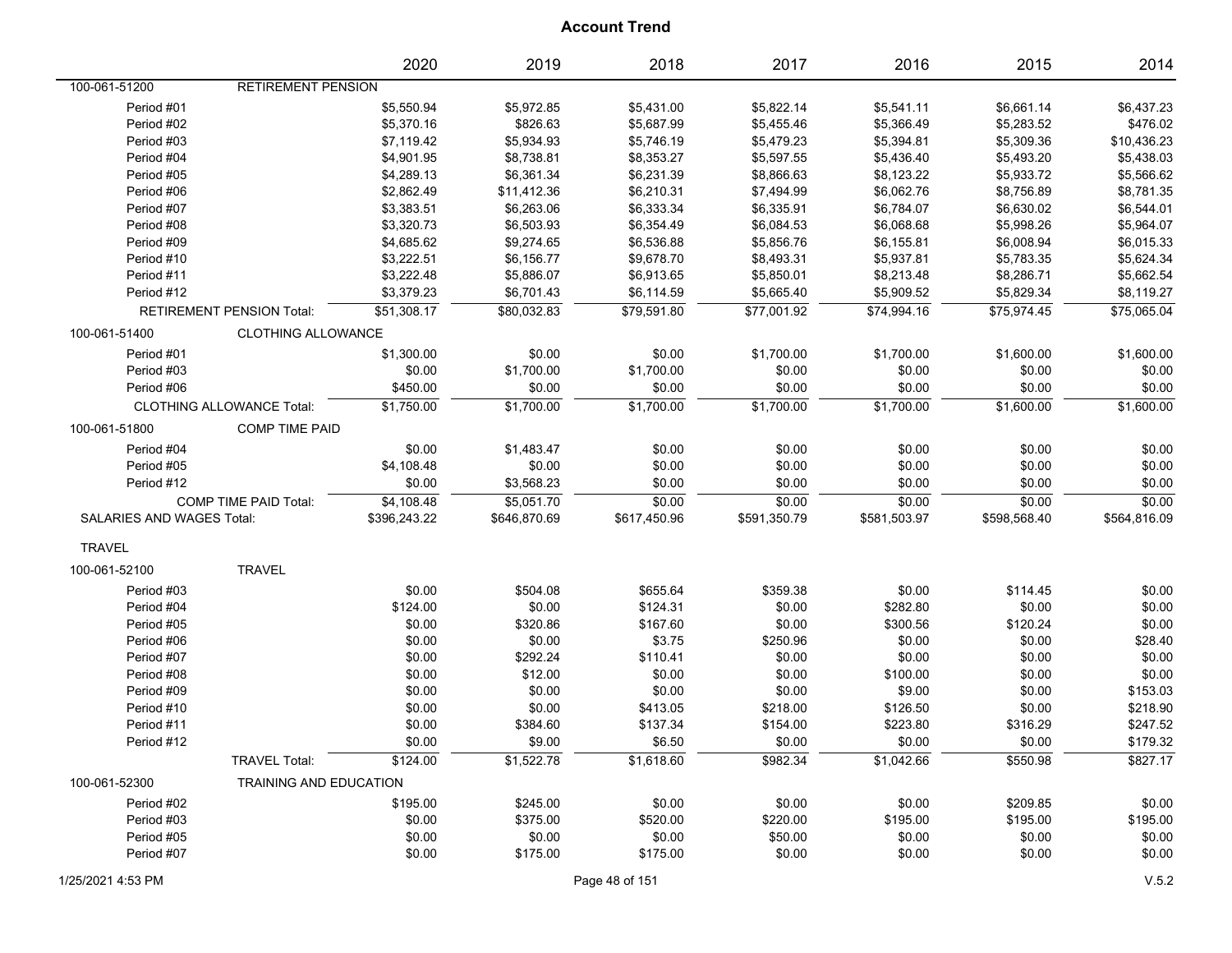|                      |                                     | 2020        | 2019         | 2018         | 2017         | 2016         | 2015         | 2014          |
|----------------------|-------------------------------------|-------------|--------------|--------------|--------------|--------------|--------------|---------------|
| Period #08           |                                     | \$0.00      | \$0.00       | \$0.00       | \$345.00     | \$345.00     | \$300.00     | \$175.00      |
| Period #09           |                                     | \$50.00     | \$55.00      | \$235.00     | \$50.00      | \$50.00      | \$0.00       | \$0.00        |
| Period #10           |                                     | \$0.00      | \$0.00       | \$0.00       | \$0.00       | \$0.00       | \$50.00      | \$165.00      |
| Period #11           |                                     | \$0.00      | \$0.00       | \$0.00       | \$0.00       | \$0.00       | \$0.00       | \$1,395.00    |
| Period #12           |                                     | \$0.00      | \$0.00       | \$0.00       | \$0.00       | \$385.00     | \$0.00       | \$631.80      |
|                      | TRAINING AND EDUCATION Total:       | \$245.00    | \$850.00     | \$930.00     | \$665.00     | \$975.00     | \$754.85     | \$2,561.80    |
| <b>TRAVEL Total:</b> |                                     | \$369.00    | \$2,372.78   | \$2,548.60   | \$1,647.34   | \$2,017.66   | \$1,305.83   | \$3,388.97    |
| CONTRACTUAL SERVICES |                                     |             |              |              |              |              |              |               |
| 100-061-53200        | <b>COMMUNICATIONS</b>               |             |              |              |              |              |              |               |
| Period #02           |                                     | \$372.67    | \$237.63     | \$238.78     | \$47.93      | \$380.19     | \$606.26     | \$296.68      |
| Period #03           |                                     | \$163.15    | \$233.02     | \$314.75     | \$477.67     | \$223.50     | \$195.82     | \$625.12      |
| Period #04           |                                     | \$226.60    | \$402.66     | \$340.75     | \$0.00       | \$119.31     | \$261.13     | \$33.88       |
| Period #05           |                                     | \$202.85    | \$166.26     | \$66.71      | \$568.84     | \$339.24     | \$55.06      | \$477.30      |
| Period #06           |                                     | \$260.25    | \$5.95       | \$165.44     | \$358.44     | \$451.15     | \$253.33     | \$179.31      |
| Period #07           |                                     | \$224.17    | \$966.42     | \$269.97     | \$99.52      | \$297.37     | \$443.81     | \$247.12      |
| Period #08           |                                     | \$0.00      | \$187.63     | \$233.95     | \$196.41     | \$229.43     | \$345.32     | \$301.46      |
| Period #09           |                                     | \$249.13    | \$61.80      | \$36.37      | \$171.42     | \$272.72     | \$99.67      | \$290.54      |
| Period #10           |                                     | \$176.73    | \$410.24     | \$969.44     | \$5.06       | \$51.11      | \$251.17     | \$421.51      |
| Period #11           |                                     | \$0.00      | \$231.48     | \$38.15      | \$549.37     | \$410.82     | \$302.25     | \$66.28       |
| Period #12           |                                     | \$271.33    | \$274.04     | \$621.11     | \$401.55     | \$415.68     | \$557.58     | \$545.82      |
|                      | <b>COMMUNICATIONS Total:</b>        | \$2,146.88  | \$3.177.13   | \$3,295.42   | \$2.876.21   | \$3.190.52   | \$3.371.40   | \$3,485.02    |
| 100-061-53400        | PROFESSIONAL SERVICES               |             |              |              |              |              |              |               |
| Period #01           |                                     | \$10,575.40 | \$0.00       | \$0.00       | \$0.00       | \$0.00       | \$750.00     | \$10,729.63   |
| Period #02           |                                     | \$14,924.00 | \$1,859.00   | \$1,830.20   | \$17,230.77  | \$42,267.19  | \$54,263.03  | \$58,518.19   |
| Period #03           |                                     | \$1,666.00  | \$4,290.84   | \$25,894.82  | \$6,510.00   | \$24,337.59  | \$22,088.96  | \$40,698.97   |
| Period #04           |                                     | \$0.00      | \$12,399.91  | \$6,553.81   | \$3,765.36   | \$19,440.00  | \$26,043.13  | \$18,628.54   |
| Period #05           |                                     | \$0.00      | \$4,457.00   | \$27,469.75  | \$9,491.85   | \$12,633.75  | \$20,734.01  | \$26,824.01   |
| Period #06           |                                     | \$0.00      | \$15,920.00  | \$3,683.26   | \$3,869.50   | \$9,195.00   | \$5,047.50   | \$27,568.68   |
| Period #07           |                                     | \$3,930.84  | \$10,883.80  | \$8,441.00   | \$7,494.20   | \$16,727.92  | \$4,074.80   | \$3,358.59    |
| Period #08           |                                     | \$512.00    | (\$44.00)    | \$52.00      | \$8,860.70   | \$8,685.92   | \$27,955.48  | \$12,690.97   |
| Period #09           |                                     | \$0.00      | \$1,056.00   | \$660.00     | \$36,608.10  | \$10,391.02  | \$2,189.66   | \$18,530.53   |
| Period #10           |                                     | \$294.00    | \$27,032.00  | \$7,080.24   | \$30,737.61  | \$6,138.00   | \$145,639.39 | \$10,603.49   |
| Period #11           |                                     | \$0.00      | \$1,903.25   | \$2,339.90   | \$25,889.53  | \$18,209.97  | \$37,926.00  | \$2,251.00    |
| Period #12           |                                     | \$9,482.00  | \$38,510.00  | \$29,551.10  | \$87,767.90  | \$28,988.06  | \$57,687.88  | (\$80,978.23) |
|                      | PROFESSIONAL SERVICES Total:        | \$41,384.24 | \$118,267.80 | \$113,556.08 | \$238,225.52 | \$197,014.42 | \$404,399.84 | \$149,424.37  |
| 100-061-53600        | <b>INSURANCE AND BONDING</b>        |             |              |              |              |              |              |               |
| Period #06           |                                     | \$0.00      | \$0.00       | \$0.00       | \$2,277.20   | \$0.00       | \$2,518.48   | \$0.00        |
| Period #07           |                                     | \$3,023.80  | \$2,791.70   | \$0.00       | \$0.00       | \$2,294.90   | \$0.00       | \$3,346.86    |
| Period #08           |                                     | \$0.00      | \$0.00       | \$2,464.59   | \$0.00       | \$0.00       | \$0.00       | \$0.00        |
|                      | <b>INSURANCE AND BONDING Total:</b> | \$3,023.80  | \$2,791.70   | \$2,464.59   | \$2,277.20   | \$2,294.90   | \$2,518.48   | \$3,346.86    |
| 100-061-53700        | PRINTING AND ADVERTISING            |             |              |              |              |              |              |               |
| Period #02           |                                     | \$0.00      | \$1,108.08   | \$2,681.30   | \$2,202.83   | \$2,046.40   | \$0.00       | \$0.00        |
| Period #03           |                                     | \$1,117.48  | \$561.82     | \$1,252.54   | \$908.03     | \$1,878.30   | \$943.73     | \$2,281.18    |
|                      |                                     |             |              |              |              |              |              |               |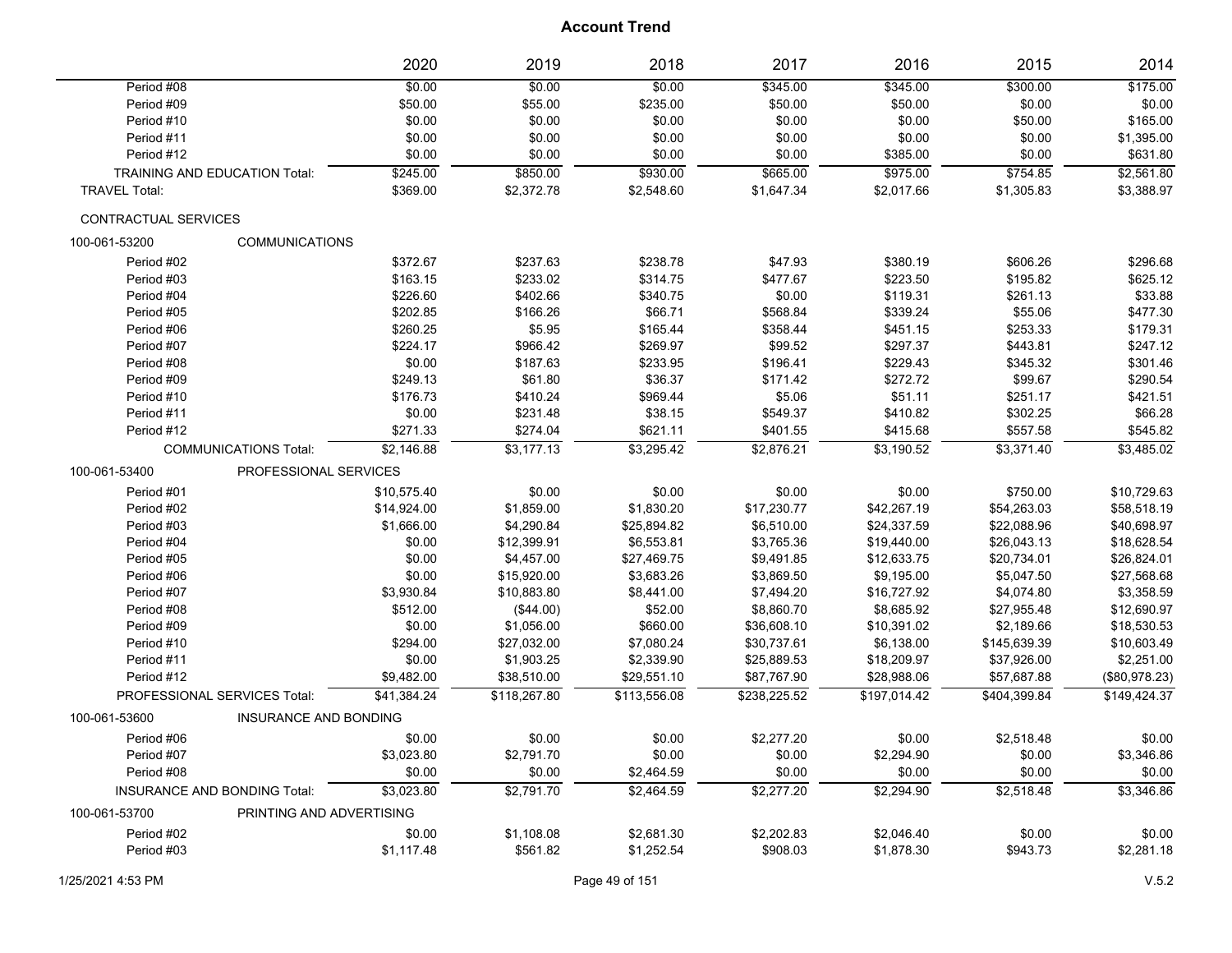|                                    |                                 | 2020        | 2019         | 2018         | 2017          | 2016         | 2015         | 2014         |
|------------------------------------|---------------------------------|-------------|--------------|--------------|---------------|--------------|--------------|--------------|
| Period #04                         |                                 | \$0.00      | \$612.39     | \$406.22     | $($ \$295.64) | \$592.94     | \$2,150.88   | \$2,392.88   |
| Period #05                         |                                 | \$0.00      | \$587.39     | \$381.22     | \$295.64      | \$1,535.98   | \$587.38     | \$1,761.04   |
| Period #06                         |                                 | \$0.00      | \$771.88     | \$699.56     | \$0.00        | \$0.00       | \$0.00       | \$0.00       |
| Period #07                         |                                 | \$0.00      | \$180.00     | \$0.00       | \$0.00        | \$0.00       | \$896.36     | \$1,200.00   |
| Period #09                         |                                 | \$0.00      | \$0.00       | \$0.00       | \$0.00        | \$0.00       | \$88.00      | \$0.00       |
| Period #10                         |                                 | \$0.00      | \$0.00       | \$179.00     | \$974.16      | \$0.00       | \$0.00       | \$499.58     |
| Period #11                         |                                 | \$0.00      | \$0.00       | \$0.00       | \$0.00        | \$545.76     | \$0.00       | \$0.00       |
| Period #12                         |                                 | \$781.48    | \$693.22     | \$787.44     | \$795.22      | \$1,464.30   | \$0.00       | \$1,046.40   |
|                                    | PRINTING AND ADVERTISING Total: | \$1,898.96  | \$4,514.78   | \$6,387.28   | \$4,880.24    | \$8,063.68   | \$4,666.35   | \$9,181.08   |
| 100-061-53900                      | MISC CONTRACTUAL                |             |              |              |               |              |              |              |
| Period #02                         |                                 | \$0.00      | \$0.00       | \$0.00       | \$500.00      | \$0.00       | \$500.00     | \$0.00       |
| Period #03                         |                                 | \$38.00     | \$0.00       | \$0.00       | \$0.00        | \$0.00       | \$0.00       | \$0.00       |
| Period #04                         |                                 | \$0.00      | \$500.00     | \$500.00     | (\$450.11)    | \$0.00       | \$0.00       | \$500.00     |
| Period #05                         |                                 | \$0.00      | \$0.00       | \$0.00       | \$0.00        | \$500.00     | \$0.00       | \$0.00       |
| Period #07                         |                                 | \$0.00      | \$230.00     | \$0.00       | \$220.00      | \$220.00     | \$220.00     | \$0.00       |
| Period #08                         |                                 | \$0.00      | \$0.00       | \$220.00     | \$0.00        | \$0.00       | \$0.00       | \$220.00     |
| Period #12                         |                                 | \$9,500.00  | \$60.00      | \$0.00       | \$0.00        | \$0.00       | \$0.00       | \$0.00       |
|                                    | MISC CONTRACTUAL Total:         | \$9,538.00  | \$790.00     | \$720.00     | \$269.89      | \$720.00     | \$720.00     | \$720.00     |
| <b>CONTRACTUAL SERVICES Total:</b> |                                 | \$57,991.88 | \$129,541.41 | \$126,423.37 | \$248,529.06  | \$211,283.52 | \$415,676.07 | \$166,157.33 |
| <b>MATERIALS AND SUPPLIES</b>      |                                 |             |              |              |               |              |              |              |
| 100-061-54100                      | OFFICE SUPPLIES                 |             |              |              |               |              |              |              |
| Period #01                         |                                 | \$14.99     | \$0.00       | \$0.00       | \$0.00        | \$0.00       | \$0.00       | \$0.00       |
| Period #02                         |                                 | \$110.45    | \$139.29     | \$287.40     | \$230.06      | \$110.35     | \$75.99      | \$167.38     |
| Period #03                         |                                 | \$185.00    | \$0.00       | \$118.35     | \$46.31       | \$90.82      | \$120.69     | \$142.94     |
| Period #04                         |                                 | \$0.00      | \$117.10     | \$123.04     | \$277.41      | \$829.34     | \$251.23     | \$163.94     |
| Period #05                         |                                 | \$0.00      | \$0.00       | \$37.62      | \$173.79      | \$171.21     | \$0.00       | \$0.00       |
| Period #06                         |                                 | \$0.00      | \$251.18     | \$133.42     | \$667.12      | \$60.54      | \$226.45     | \$72.65      |
| Period #07                         |                                 | \$0.00      | \$28.16      | \$152.84     | \$126.12      | \$148.25     | \$668.13     | \$136.47     |
| Period #08                         |                                 | \$0.00      | \$39.81      | \$31.74      | \$0.00        | \$47.01      | \$21.27      | \$1,148.57   |
| Period #09                         |                                 | \$0.00      | \$112.35     | \$266.50     | \$163.06      | \$0.00       | \$128.06     | \$0.00       |
| Period #10                         |                                 | \$0.00      | \$152.69     | \$108.54     | \$73.97       | \$361.74     | \$437.84     | \$192.24     |
| Period #11                         |                                 | \$0.00      | \$708.95     | \$139.62     | \$87.03       | \$75.41      | \$84.39      | \$0.00       |
| Period #12                         |                                 | \$976.18    | \$127.13     | \$779.77     | \$693.07      | \$269.20     | \$121.97     | \$265.18     |
|                                    | <b>OFFICE SUPPLIES Total:</b>   | \$1,286.62  | \$1,676.66   | \$2,178.84   | \$2,537.94    | \$2,163.87   | \$2,136.02   | \$2,289.37   |
| 100-061-54200                      | <b>OPERATING SUPPLIES</b>       |             |              |              |               |              |              |              |
| Period #02                         |                                 | \$10.02     | \$55.47      | \$0.00       | \$51.38       | \$0.00       | \$0.00       | \$61.18      |
| Period #03                         |                                 | \$6.00      | \$0.00       | \$0.00       | \$149.13      | \$30.44      | \$0.00       | \$51.23      |
| Period #04                         |                                 | \$3,364.00  | \$32.03      | \$44.60      | \$27.37       | \$251.93     | \$23.36      | \$140.76     |
| Period #05                         |                                 | \$0.00      | \$0.00       | \$0.00       | \$0.00        | \$158.11     | \$166.73     | \$0.00       |
| Period #06                         |                                 | \$0.00      | \$255.87     | \$0.00       | \$180.18      | \$5,215.40   | (\$95.55)    | \$48.88      |
| Period #07                         |                                 | \$0.00      | \$0.00       | \$367.52     | \$0.00        | \$3,585.30   | \$0.00       | \$223.72     |
| Period #08                         |                                 | \$0.00      | \$0.00       | \$303.51     | \$218.00      | \$435.00     | \$347.19     | \$0.00       |
| Period #09                         |                                 | \$0.00      | \$162.65     | \$445.16     | \$109.66      | \$59.79      | \$64.87      | \$0.00       |
| Period #10                         |                                 | \$3,000.00  | \$0.00       | \$107.45     | \$374.86      | \$401.11     | \$0.00       | \$0.00       |
|                                    |                                 |             |              |              |               |              |              |              |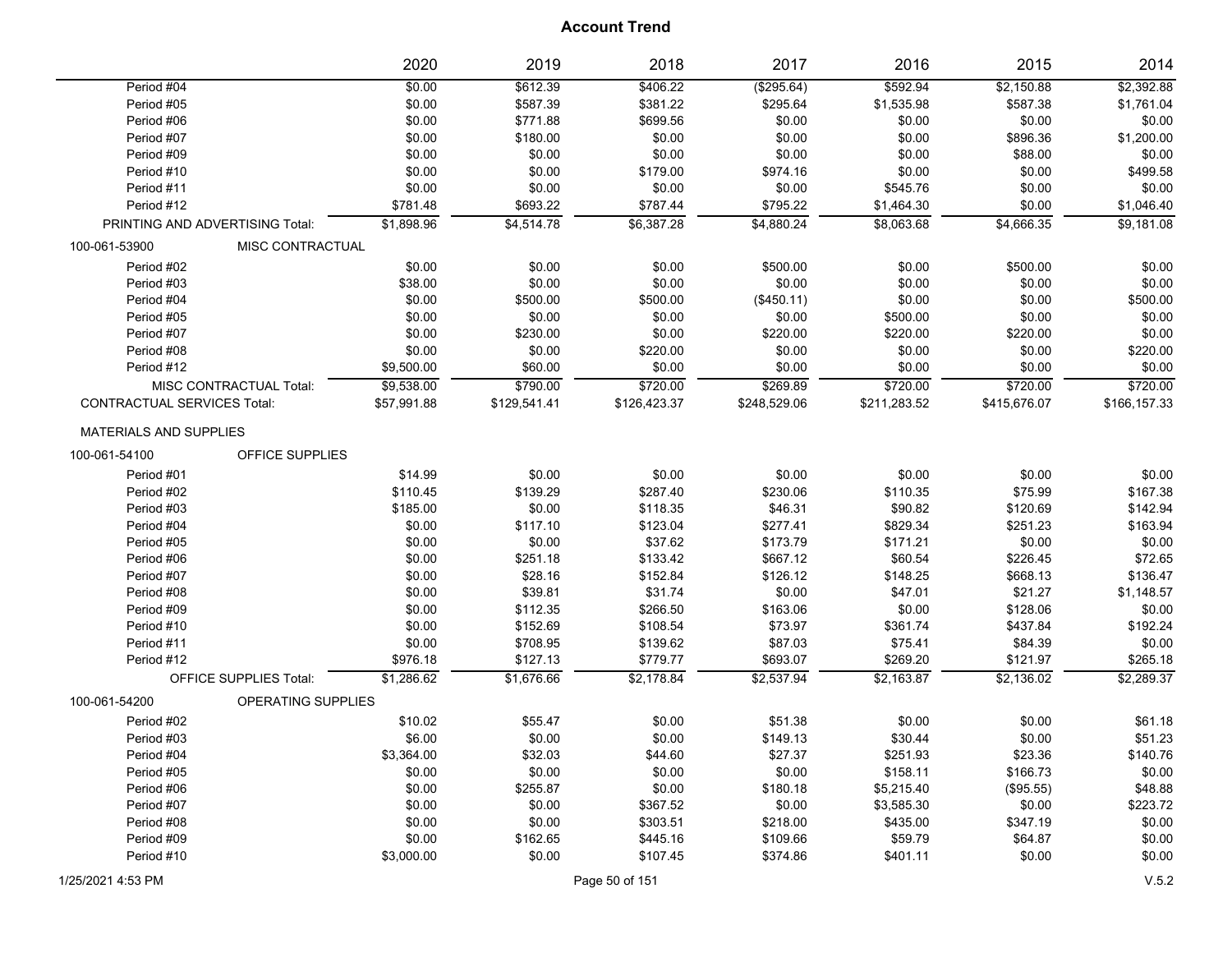|                                      |                                  | 2020         | 2019         | 2018         | 2017         | 2016         | 2015           | 2014         |
|--------------------------------------|----------------------------------|--------------|--------------|--------------|--------------|--------------|----------------|--------------|
| Period #11                           |                                  | \$0.00       | \$0.00       | \$0.00       | \$85.44      | \$403.99     | \$0.00         | \$172.95     |
| Period #12                           |                                  | \$0.00       | \$0.00       | \$0.00       | \$34.60      | \$60.42      | \$1,267.97     | \$0.00       |
|                                      | <b>OPERATING SUPPLIES Total:</b> | \$6,380.02   | \$506.02     | \$1,268.24   | \$1,230.62   | \$10,601.49  | \$1,774.57     | \$698.72     |
| 100-061-54300                        | <b>REPAIRS AND MAINT</b>         |              |              |              |              |              |                |              |
| Period #01                           |                                  | \$82.57      | \$0.00       | \$0.00       | \$0.00       | \$0.00       | \$0.00         | \$69.25      |
| Period #02                           |                                  | \$186.99     | \$249.13     | \$133.27     | \$454.87     | \$307.87     | \$279.13       | \$156.01     |
| Period #03                           |                                  | \$104.78     | \$219.88     | \$431.49     | \$0.00       | \$190.60     | \$163.29       | \$237.92     |
| Period #04                           |                                  | \$216.83     | \$361.27     | \$119.79     | \$488.83     | \$0.00       | \$154.60       | \$135.71     |
| Period #05                           |                                  | \$61.19      | \$120.53     | \$0.00       | \$143.49     | \$331.14     | \$129.29       | \$32.00      |
| Period #06                           |                                  | \$0.00       | \$123.81     | \$152.83     | \$257.17     | \$122.12     | \$126.51       | \$191.38     |
| Period #07                           |                                  | \$102.86     | \$397.52     | \$312.10     | \$0.00       | \$152.62     | \$139.05       | \$193.33     |
| Period #08                           |                                  | \$66.55      | \$133.64     | \$135.78     | \$111.61     | \$109.42     | \$121.34       | \$0.00       |
| Period #09                           |                                  | \$0.00       | \$151.59     | \$112.58     | \$297.76     | \$0.00       | \$97.09        | \$83.89      |
| Period #10                           |                                  | \$143.24     | \$115.47     | \$265.79     | \$212.78     | \$202.44     | \$0.00         | \$85.01      |
| Period #11                           |                                  | \$0.00       | \$145.79     | \$125.79     | \$223.96     | \$164.20     | \$558.50       | \$0.00       |
| Period #12                           |                                  | \$0.00       | \$225.40     | \$134.08     | \$206.56     | \$178.76     | \$95.66        | \$326.19     |
|                                      | <b>REPAIRS AND MAINT Total:</b>  | \$965.01     | \$2,244.03   | \$1,923.50   | \$2,397.03   | \$1,759.17   | \$1,864.46     | \$1,510.69   |
| <b>MATERIALS AND SUPPLIES Total:</b> |                                  | \$8,631.65   | \$4,426.71   | \$5,370.58   | \$6,165.59   | \$14,524.53  | \$5,775.05     | \$4,498.78   |
| <b>CAPITAL OUTLAY</b>                |                                  |              |              |              |              |              |                |              |
| 100-061-55200                        | Equipment other general          |              |              |              |              |              |                |              |
| Period #05                           |                                  | \$0.00       | \$0.00       | \$0.00       | \$0.00       | \$861.52     | \$0.00         | \$0.00       |
| Period #11                           |                                  | \$0.00       | \$0.00       | \$0.00       | \$0.00       | \$0.00       | \$7,295.00     | \$0.00       |
|                                      | Equipment other general Total:   | \$0.00       | \$0.00       | \$0.00       | \$0.00       | \$861.52     | \$7,295.00     | \$0.00       |
| <b>CAPITAL OUTLAY Total:</b>         |                                  | \$0.00       | \$0.00       | \$0.00       | \$0.00       | \$861.52     | \$7,295.00     | \$0.00       |
| <b>ENGINEERING Total:</b>            |                                  | \$463,235.75 | \$783,211.59 | \$751,793.51 | \$847,692.78 | \$810,191.20 | \$1,028,620.35 | \$738,861.17 |
| <b>BUILDING</b>                      |                                  |              |              |              |              |              |                |              |
| <b>SALARIES AND WAGES</b>            |                                  |              |              |              |              |              |                |              |
| 100-062-51000                        | <b>SALARIES AND WAGES</b>        |              |              |              |              |              |                |              |
| Period #01                           |                                  | \$25,812.19  | \$24,734.79  | \$27,420.37  | \$22,905.90  | \$22,860.82  | \$34,286.53    | \$33,076.94  |
| Period #02                           |                                  | \$25,451.00  | \$23,241.93  | \$23,978.05  | \$23,291.31  | \$23,016.60  | \$22,691.70    | \$22,073.52  |
| Period #03                           |                                  | \$25,391.19  | \$25,017.71  | \$27,701.45  | \$29,836.33  | \$28,058.09  | \$27,021.95    | \$22,256.04  |
| Period #04                           |                                  | \$25,439.91  | \$24,814.10  | \$25,451.52  | \$25,087.62  | \$23,229.30  | \$23,215.94    | \$23,572.41  |
| Period #05                           |                                  | \$24,789.44  | \$23,328.55  | \$24,618.41  | \$31,279.64  | \$23,098.07  | \$22,992.13    | \$22,341.16  |
| Period #06                           |                                  | \$16,893.84  | \$22,874.32  | \$36,253.39  | \$35,426.99  | \$22,612.61  | \$22,397.23    | \$22,118.39  |
| Period #07                           |                                  | \$28,330.11  | \$24,529.77  | \$26,105.02  | \$25,152.84  | \$35,331.45  | \$37,693.89    | \$23,142.31  |
| Period #08                           |                                  | \$18,855.55  | \$58,994.28  | \$24,588.71  | \$24,063.85  | \$23,126.63  | \$24,189.36    | \$33,209.77  |
| Period #09                           |                                  | \$19,037.71  | \$17,933.64  | \$24,544.18  | \$23,730.10  | \$24,121.66  | \$24,894.95    | \$22,906.09  |
| Period #10                           |                                  | \$20,706.95  | \$17,948.56  | \$25,378.77  | \$24,773.37  | \$22,946.64  | \$23,690.50    | \$22,617.52  |
| Period #11                           |                                  | \$19,510.20  | \$18,008.47  | \$36,540.93  | \$23,884.54  | \$23,193.28  | \$22,887.79    | \$22,053.98  |
| Period #12                           |                                  | \$31,176.06  | \$34,557.68  | \$34,899.36  | \$37,928.86  | \$38,741.00  | \$39,346.42    | \$28,783.63  |
|                                      | SALARIES AND WAGES Total:        | \$281,394.15 | \$315,983.80 | \$337,480.16 | \$327,361.35 | \$310,336.15 | \$325,308.39   | \$298,151.76 |
|                                      |                                  |              |              |              |              |              |                |              |

100-062-51100 OVERTIME

1/25/2021 4:53 PM Page 51 of 151 V.5.2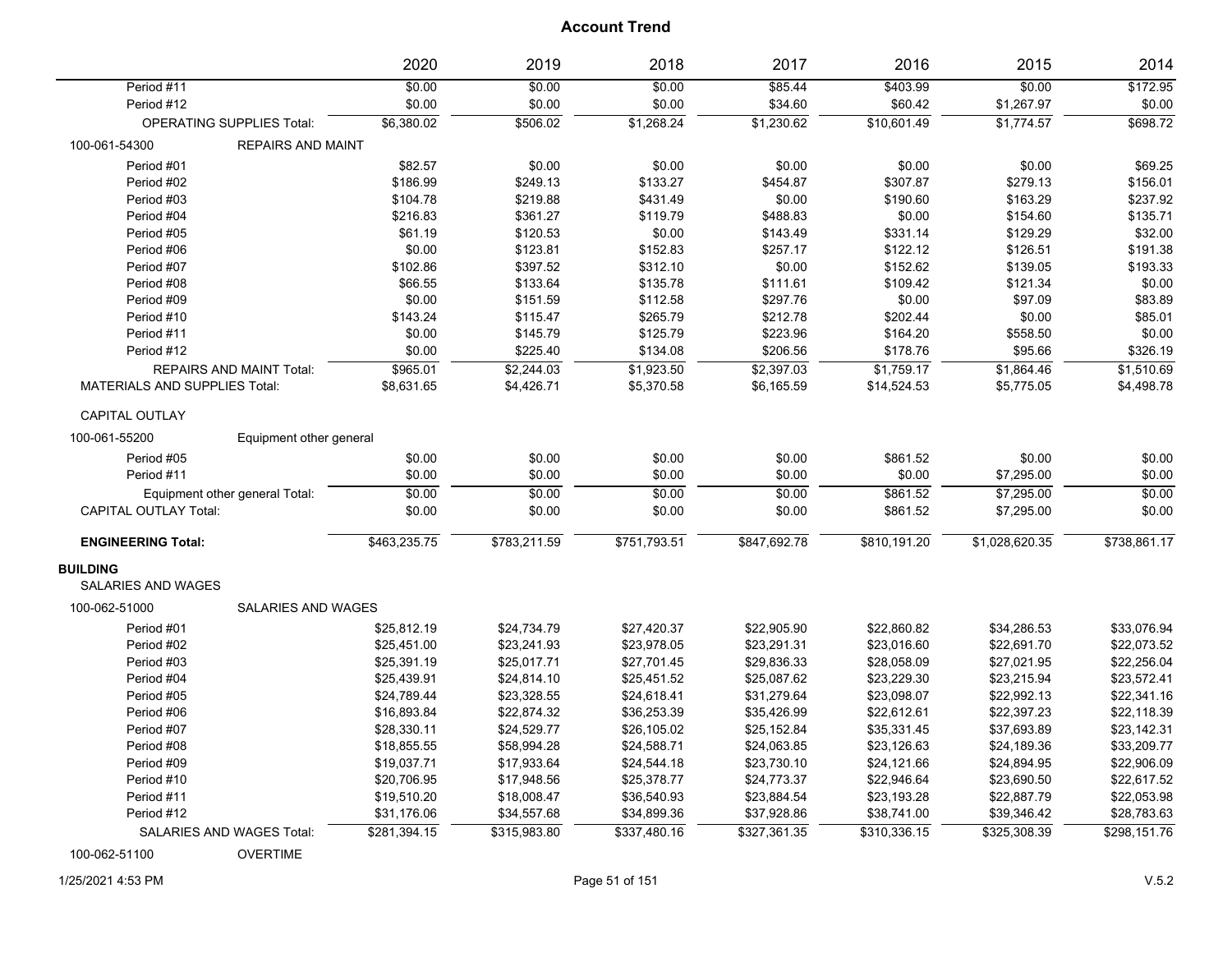|                           |                                  | 2020         | 2019         | 2018         | 2017         | 2016         | 2015         | 2014         |
|---------------------------|----------------------------------|--------------|--------------|--------------|--------------|--------------|--------------|--------------|
| Period #01                |                                  | \$0.00       | \$0.00       | \$0.00       | \$0.00       | \$0.00       | \$0.00       | (\$18.27)    |
| Period #03                |                                  | \$117.56     | \$0.00       | \$0.00       | \$0.00       | \$0.00       | \$0.00       | \$0.00       |
| Period #04                |                                  | \$0.00       | \$0.00       | \$0.00       | \$123.69     | \$0.00       | \$0.00       | \$0.00       |
| Period #06                |                                  | \$171.83     | \$0.00       | \$203.33     | \$0.00       | \$0.00       | \$0.00       | \$0.00       |
| Period #07                |                                  | \$0.00       | \$0.00       | (\$203.33)   | \$0.00       | \$37.85      | \$12.83      | \$0.00       |
| Period #08                |                                  | \$0.00       | \$221.41     | \$0.00       | \$0.00       | \$0.00       | \$0.00       | \$0.00       |
| Period #09                |                                  | \$0.00       | \$470.49     | \$0.00       | \$0.00       | \$0.00       | \$0.00       | \$18.27      |
| Period #10                |                                  | \$0.00       | \$802.59     | \$0.00       | \$0.00       | \$0.00       | \$0.00       | \$0.00       |
| Period #11                |                                  | \$0.00       | \$553.80     | \$0.00       | \$122.99     | \$0.00       | \$0.00       | \$0.00       |
| Period #12                |                                  | \$0.00       | \$0.00       | \$0.00       | \$0.00       | \$25.23      | \$0.00       | \$0.00       |
|                           | <b>OVERTIME Total:</b>           | \$289.39     | \$2,048.29   | \$0.00       | \$246.68     | \$63.08      | \$12.83      | \$0.00       |
| 100-062-51200             | <b>RETIREMENT PENSION</b>        |              |              |              |              |              |              |              |
| Period #01                |                                  | \$3,841.08   | \$4,269.04   | \$4,076.89   | \$3,993.79   | \$4,077.25   | \$4,488.43   | \$4,203.16   |
| Period #02                |                                  | \$3,795.44   | \$499.63     | \$3,617.75   | \$3,495.82   | \$3,472.08   | \$3,418.96   | \$317.58     |
| Period #03                |                                  | \$5,620.48   | \$3,480.91   | \$3,666.26   | \$3,553.46   | \$3,564.96   | \$3,532.47   | \$6,462.36   |
| Period #04                |                                  | \$3,932.42   | \$5,226.06   | \$5,492.62   | \$3,691.84   | \$3,504.08   | \$3,437.70   | \$3,438.08   |
| Period #05                |                                  | \$3,430.48   | \$3,593.64   | \$3,896.53   | \$5,587.45   | \$5,137.89   | \$3,525.60   | \$3,321.45   |
| Period #06                |                                  | \$2,636.61   | \$6,385.01   | \$3,729.88   | \$4,666.90   | \$3,511.23   | \$5,054.06   | \$4,912.51   |
| Period #07                |                                  | \$3,024.53   | \$3,423.51   | \$3,809.72   | \$3,697.16   | \$3,684.94   | \$3,800.47   | \$3,606.37   |
| Period #08                |                                  | \$3,221.65   | \$4,082.41   | \$3,701.35   | \$3,663.49   | \$3,510.48   | \$3,743.69   | \$3,364.24   |
| Period #09                |                                  | \$4,218.53   | \$4,303.82   | \$3,731.07   | \$3,666.76   | \$3,605.47   | \$3,730.37   | \$3,445.67   |
| Period #10                |                                  | \$3,029.02   | \$2,851.79   | \$5,489.46   | \$5,501.68   | \$3,513.65   | \$3,688.45   | \$3,396.29   |
| Period #11                |                                  | \$3,115.09   | \$3,234.34   | \$3,887.93   | \$3,694.37   | \$5,111.75   | \$5,154.75   | \$3,383.43   |
| Period #12                |                                  | \$3,139.94   | \$3,304.41   | \$3,870.38   | \$3,666.26   | \$3,806.59   | \$3,786.25   | \$5,070.78   |
|                           | <b>RETIREMENT PENSION Total:</b> | \$43,005.27  | \$44,654.57  | \$48,969.84  | \$48,878.98  | \$46,500.37  | \$47,361.20  | \$44,921.92  |
| 100-062-51400             | <b>CLOTHING ALLOWANCE</b>        |              |              |              |              |              |              |              |
| Period #01                |                                  | \$1,300.00   | \$0.00       | \$0.00       | \$1,300.00   | \$1,300.00   | \$1,275.00   | \$1,250.00   |
| Period #03                |                                  | \$0.00       | \$1,300.00   | \$1,300.00   | \$0.00       | \$0.00       | \$0.00       | \$0.00       |
| Period #06                |                                  | \$0.00       | \$400.00     | \$0.00       | \$0.00       | \$0.00       | \$0.00       | \$0.00       |
| Period #07                |                                  | \$0.00       | (\$400.00)   | \$0.00       | \$0.00       | \$0.00       | \$0.00       | \$0.00       |
|                           | <b>CLOTHING ALLOWANCE Total:</b> | \$1,300.00   | \$1,300.00   | \$1,300.00   | \$1,300.00   | \$1,300.00   | \$1,275.00   | \$1,250.00   |
| 100-062-51800             | <b>COMP TIME PAID</b>            |              |              |              |              |              |              |              |
| Period #04                |                                  | \$1,527.41   | \$0.00       | \$0.00       | \$0.00       | \$0.00       | \$0.00       | \$0.00       |
| Period #05                |                                  | \$2,693.79   | \$0.00       | \$0.00       | \$0.00       | \$0.00       | \$0.00       | \$0.00       |
| Period #07                |                                  | \$2,269.91   | \$0.00       | \$0.00       | \$0.00       | \$0.00       | \$0.00       | \$0.00       |
| Period #10                |                                  | \$506.54     | \$2,982.84   | \$0.00       | \$0.00       | \$0.00       | \$0.00       | \$0.00       |
| Period #12                |                                  | \$0.00       | \$922.52     | \$0.00       | \$0.00       | \$0.00       | \$0.00       | \$0.00       |
|                           | <b>COMP TIME PAID Total:</b>     | \$6,997.65   | \$3,905.36   | \$0.00       | \$0.00       | \$0.00       | \$0.00       | \$0.00       |
| SALARIES AND WAGES Total: |                                  | \$332,986.46 | \$367,892.02 | \$387,750.00 | \$377,787.01 | \$358,199.60 | \$373,957.42 | \$344,323.68 |
| <b>TRAVEL</b>             |                                  |              |              |              |              |              |              |              |
| 100-062-52100             | <b>TRAVEL</b>                    |              |              |              |              |              |              |              |
| Period #02                |                                  | \$22.00      | \$805.20     | \$0.00       | \$532.40     | \$532.40     | \$532.40     | \$464.00     |
| Period #03                |                                  | \$0.00       | \$0.00       | \$805.20     | \$0.00       | \$0.00       | \$0.00       | \$0.00       |
|                           |                                  |              |              |              |              |              |              |              |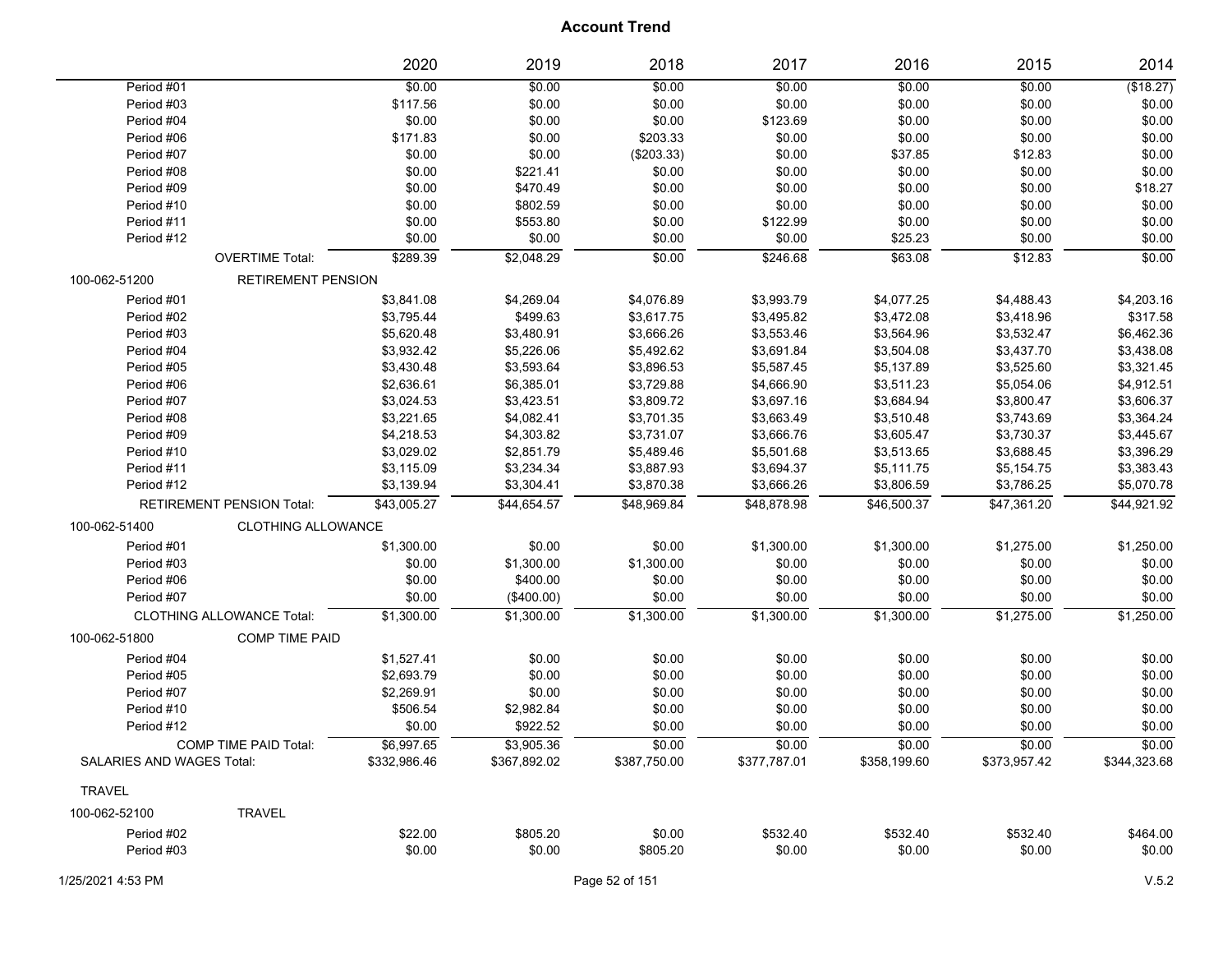| 50.00<br>$\sqrt{$0.00}$<br>\$0.00<br>\$33.72<br>\$0.00<br>\$0.00<br>Period #05<br>\$0.00<br>\$0.00<br>\$0.00<br>\$0.00<br>\$0.00<br>\$10.00<br>\$0.00<br>\$0.00<br>Period #07<br>Period #08<br>\$0.00<br>\$5.00<br>\$0.00<br>\$0.00<br>\$0.00<br>\$6.00<br>\$0.00<br>\$0.00<br>\$0.00<br>\$0.00<br>\$0.00<br>\$0.00<br>\$0.00<br>Period #10<br>\$511.69<br>\$0.00<br>\$0.00<br>\$0.00<br>\$99.66<br>\$0.00<br>\$0.00<br>\$33.03<br>Period #11<br>\$565.43<br>\$22.00<br>\$811.20<br>\$1,416.55<br>\$537.40<br>\$576.12<br>\$464.00<br><b>TRAVEL Total:</b><br>100-062-52300<br>TRAINING AND EDUCATION<br>Period #02<br>\$416.00<br>\$888.00<br>\$0.00<br>\$885.00<br>\$0.00<br>\$885.00<br>\$885.00<br>Period #03<br>\$0.00<br>\$305.00<br>\$885.00<br>\$0.00<br>\$0.00<br>\$0.00<br>\$0.00<br>\$0.00<br>\$200.00<br>\$0.00<br>Period #04<br>\$0.00<br>\$100.00<br>\$100.00<br>\$270.00<br>\$0.00<br>\$69.00<br>\$0.00<br>\$0.00<br>\$0.00<br>\$189.00<br>Period #05<br>\$0.00<br>\$0.00<br>\$0.00<br>\$278.00<br>\$0.00<br>\$0.00<br>\$0.00<br>\$0.00<br>Period #08<br>\$0.00<br>\$0.00<br>\$0.00<br>\$0.00<br>Period #09<br>\$100.00<br>\$0.00<br>\$150.00<br>\$0.00<br>\$100.00<br>\$0.00<br>\$675.00<br>\$0.00<br>\$0.00<br>\$0.00<br>Period #10<br>\$0.00<br>Period #11<br>\$0.00<br>\$0.00<br>\$0.00<br>\$0.00<br>\$391.00<br>\$0.00<br>Period #12<br>\$0.00<br>\$0.00<br>\$69.00<br>\$199.00<br>\$0.00<br>\$0.00<br>\$0.00<br>\$516.00<br>\$1,640.00<br>\$1,729.00<br>\$1,074.00<br>\$1,184.00<br>\$811.00<br>\$1,085.00<br><b>TRAINING AND EDUCATION Total:</b><br><b>TRAVEL Total:</b><br>\$538.00<br>\$2,451.20<br>\$3,145.55<br>\$1,721.40<br>\$1,387.12<br>\$1,650.43<br>\$1,538.00<br>CONTRACTUAL SERVICES<br><b>COMMUNICATIONS</b><br>100-062-53200<br>Period #02<br>\$701.47<br>\$385.35<br>\$506.09<br>\$119.16<br>\$480.37<br>\$790.41<br>\$267.41<br>\$493.67<br>\$480.64<br>\$349.50<br>\$768.86<br>\$769.77<br>\$486.03<br>\$497.01<br>Period #03<br>\$363.17<br>\$814.21<br>\$653.08<br>\$231.49<br>\$90.93<br>Period #04<br>\$79.36<br>\$127.03<br>\$345.06<br>\$502.98<br>\$349.74<br>\$772.96<br>\$136.54<br>\$90.23<br>\$514.39<br>Period #05<br>\$395.84<br>\$87.50<br>\$873.38<br>\$549.71<br>\$0.00<br>\$431.84<br>\$1,381.45<br>Period #06<br>\$411.39<br>\$815.26<br>\$529.47<br>\$0.00<br>\$866.06<br>\$864.77<br>\$468.87<br>Period #07<br>\$32.45<br>\$394.36<br>\$603.17<br>\$481.01<br>\$376.21<br>Period #08<br>\$460.60<br>\$101.73<br>\$703.61<br>\$52.60<br>\$87.29<br>\$68.23<br>\$51.35<br>\$422.48<br>Period #09<br>\$417.00<br>\$306.56<br>\$634.57<br>\$355.74<br>\$123.76<br>\$0.00<br>\$492.29<br>\$467.71<br>Period #10<br>\$85.05<br>\$435.63<br>Period #11<br>\$415.52<br>\$880.41<br>\$610.38<br>\$2,165.66<br>\$498.83<br>\$502.77<br>Period #12<br>\$673.28<br>\$803.49<br>\$1,032.03<br>\$531.90<br>\$852.96<br>\$642.73<br>\$4,511.55<br>\$5,085.76<br>\$5,549.82<br>\$5,257.49<br><b>COMMUNICATIONS Total:</b><br>\$6,628.74<br>\$5,389.08<br>\$4,183.37<br>100-062-53300<br><b>RENTS AND LEASES</b><br>\$0.00<br>\$0.00<br>\$0.00<br>Period #02<br>\$0.00<br>\$0.00<br>\$2,111.56<br>\$319.00<br>\$0.00<br>\$0.00<br>\$0.00<br>\$0.00<br>\$0.00<br>\$0.00<br>\$638.00<br>Period #03<br>\$0.00<br>\$0.00<br>\$319.00<br>Period #04<br>\$0.00<br>\$0.00<br>\$0.00<br>\$319.00<br>\$0.00<br>\$0.00<br>\$0.00<br>\$0.00<br>\$0.00<br>\$319.00<br>\$0.00<br>Period #05<br>\$0.00<br>\$0.00<br>\$0.00<br>\$0.00<br>\$957.00<br>Period #07<br>\$0.00<br>\$0.00<br>\$319.00<br>Period #09<br>\$0.00<br>\$0.00<br>\$0.00<br>\$0.00<br>\$0.00<br>\$0.00<br>\$0.00<br>\$0.00<br>\$0.00<br>\$0.00<br>\$626.06<br>Period #10<br>\$0.00<br>\$0.00<br>\$0.00<br>\$0.00<br>\$0.00<br>Period #11<br>\$0.00<br>\$0.00<br>\$0.00<br>\$319.00<br>\$0.00<br>\$0.00<br>\$0.00<br>\$0.00<br>\$0.00<br>\$11.94<br>Period #12<br>\$0.00<br><b>RENTS AND LEASES Total:</b> |  | 2020   | 2019   | 2018   | 2017  | 2016              | 2015       | 2014       |
|----------------------------------------------------------------------------------------------------------------------------------------------------------------------------------------------------------------------------------------------------------------------------------------------------------------------------------------------------------------------------------------------------------------------------------------------------------------------------------------------------------------------------------------------------------------------------------------------------------------------------------------------------------------------------------------------------------------------------------------------------------------------------------------------------------------------------------------------------------------------------------------------------------------------------------------------------------------------------------------------------------------------------------------------------------------------------------------------------------------------------------------------------------------------------------------------------------------------------------------------------------------------------------------------------------------------------------------------------------------------------------------------------------------------------------------------------------------------------------------------------------------------------------------------------------------------------------------------------------------------------------------------------------------------------------------------------------------------------------------------------------------------------------------------------------------------------------------------------------------------------------------------------------------------------------------------------------------------------------------------------------------------------------------------------------------------------------------------------------------------------------------------------------------------------------------------------------------------------------------------------------------------------------------------------------------------------------------------------------------------------------------------------------------------------------------------------------------------------------------------------------------------------------------------------------------------------------------------------------------------------------------------------------------------------------------------------------------------------------------------------------------------------------------------------------------------------------------------------------------------------------------------------------------------------------------------------------------------------------------------------------------------------------------------------------------------------------------------------------------------------------------------------------------------------------------------------------------------------------------------------------------------------------------------------------------------------------------------------------------------------------------------------------------------------------------------------------------------------------------------------------------------------------------------------------------------------------------------------------------------------------------------------------------------------------------------------------------------------------------------------------------------------------------------------------------------------------------------------------------------------------------------------------|--|--------|--------|--------|-------|-------------------|------------|------------|
|                                                                                                                                                                                                                                                                                                                                                                                                                                                                                                                                                                                                                                                                                                                                                                                                                                                                                                                                                                                                                                                                                                                                                                                                                                                                                                                                                                                                                                                                                                                                                                                                                                                                                                                                                                                                                                                                                                                                                                                                                                                                                                                                                                                                                                                                                                                                                                                                                                                                                                                                                                                                                                                                                                                                                                                                                                                                                                                                                                                                                                                                                                                                                                                                                                                                                                                                                                                                                                                                                                                                                                                                                                                                                                                                                                                                                                                                                                          |  |        |        |        |       |                   |            |            |
|                                                                                                                                                                                                                                                                                                                                                                                                                                                                                                                                                                                                                                                                                                                                                                                                                                                                                                                                                                                                                                                                                                                                                                                                                                                                                                                                                                                                                                                                                                                                                                                                                                                                                                                                                                                                                                                                                                                                                                                                                                                                                                                                                                                                                                                                                                                                                                                                                                                                                                                                                                                                                                                                                                                                                                                                                                                                                                                                                                                                                                                                                                                                                                                                                                                                                                                                                                                                                                                                                                                                                                                                                                                                                                                                                                                                                                                                                                          |  |        |        |        |       |                   |            |            |
|                                                                                                                                                                                                                                                                                                                                                                                                                                                                                                                                                                                                                                                                                                                                                                                                                                                                                                                                                                                                                                                                                                                                                                                                                                                                                                                                                                                                                                                                                                                                                                                                                                                                                                                                                                                                                                                                                                                                                                                                                                                                                                                                                                                                                                                                                                                                                                                                                                                                                                                                                                                                                                                                                                                                                                                                                                                                                                                                                                                                                                                                                                                                                                                                                                                                                                                                                                                                                                                                                                                                                                                                                                                                                                                                                                                                                                                                                                          |  |        |        |        |       |                   |            |            |
|                                                                                                                                                                                                                                                                                                                                                                                                                                                                                                                                                                                                                                                                                                                                                                                                                                                                                                                                                                                                                                                                                                                                                                                                                                                                                                                                                                                                                                                                                                                                                                                                                                                                                                                                                                                                                                                                                                                                                                                                                                                                                                                                                                                                                                                                                                                                                                                                                                                                                                                                                                                                                                                                                                                                                                                                                                                                                                                                                                                                                                                                                                                                                                                                                                                                                                                                                                                                                                                                                                                                                                                                                                                                                                                                                                                                                                                                                                          |  |        |        |        |       |                   |            |            |
|                                                                                                                                                                                                                                                                                                                                                                                                                                                                                                                                                                                                                                                                                                                                                                                                                                                                                                                                                                                                                                                                                                                                                                                                                                                                                                                                                                                                                                                                                                                                                                                                                                                                                                                                                                                                                                                                                                                                                                                                                                                                                                                                                                                                                                                                                                                                                                                                                                                                                                                                                                                                                                                                                                                                                                                                                                                                                                                                                                                                                                                                                                                                                                                                                                                                                                                                                                                                                                                                                                                                                                                                                                                                                                                                                                                                                                                                                                          |  |        |        |        |       |                   |            |            |
|                                                                                                                                                                                                                                                                                                                                                                                                                                                                                                                                                                                                                                                                                                                                                                                                                                                                                                                                                                                                                                                                                                                                                                                                                                                                                                                                                                                                                                                                                                                                                                                                                                                                                                                                                                                                                                                                                                                                                                                                                                                                                                                                                                                                                                                                                                                                                                                                                                                                                                                                                                                                                                                                                                                                                                                                                                                                                                                                                                                                                                                                                                                                                                                                                                                                                                                                                                                                                                                                                                                                                                                                                                                                                                                                                                                                                                                                                                          |  |        |        |        |       |                   |            |            |
|                                                                                                                                                                                                                                                                                                                                                                                                                                                                                                                                                                                                                                                                                                                                                                                                                                                                                                                                                                                                                                                                                                                                                                                                                                                                                                                                                                                                                                                                                                                                                                                                                                                                                                                                                                                                                                                                                                                                                                                                                                                                                                                                                                                                                                                                                                                                                                                                                                                                                                                                                                                                                                                                                                                                                                                                                                                                                                                                                                                                                                                                                                                                                                                                                                                                                                                                                                                                                                                                                                                                                                                                                                                                                                                                                                                                                                                                                                          |  |        |        |        |       |                   |            |            |
|                                                                                                                                                                                                                                                                                                                                                                                                                                                                                                                                                                                                                                                                                                                                                                                                                                                                                                                                                                                                                                                                                                                                                                                                                                                                                                                                                                                                                                                                                                                                                                                                                                                                                                                                                                                                                                                                                                                                                                                                                                                                                                                                                                                                                                                                                                                                                                                                                                                                                                                                                                                                                                                                                                                                                                                                                                                                                                                                                                                                                                                                                                                                                                                                                                                                                                                                                                                                                                                                                                                                                                                                                                                                                                                                                                                                                                                                                                          |  |        |        |        |       |                   |            |            |
|                                                                                                                                                                                                                                                                                                                                                                                                                                                                                                                                                                                                                                                                                                                                                                                                                                                                                                                                                                                                                                                                                                                                                                                                                                                                                                                                                                                                                                                                                                                                                                                                                                                                                                                                                                                                                                                                                                                                                                                                                                                                                                                                                                                                                                                                                                                                                                                                                                                                                                                                                                                                                                                                                                                                                                                                                                                                                                                                                                                                                                                                                                                                                                                                                                                                                                                                                                                                                                                                                                                                                                                                                                                                                                                                                                                                                                                                                                          |  |        |        |        |       |                   |            |            |
|                                                                                                                                                                                                                                                                                                                                                                                                                                                                                                                                                                                                                                                                                                                                                                                                                                                                                                                                                                                                                                                                                                                                                                                                                                                                                                                                                                                                                                                                                                                                                                                                                                                                                                                                                                                                                                                                                                                                                                                                                                                                                                                                                                                                                                                                                                                                                                                                                                                                                                                                                                                                                                                                                                                                                                                                                                                                                                                                                                                                                                                                                                                                                                                                                                                                                                                                                                                                                                                                                                                                                                                                                                                                                                                                                                                                                                                                                                          |  |        |        |        |       |                   |            |            |
|                                                                                                                                                                                                                                                                                                                                                                                                                                                                                                                                                                                                                                                                                                                                                                                                                                                                                                                                                                                                                                                                                                                                                                                                                                                                                                                                                                                                                                                                                                                                                                                                                                                                                                                                                                                                                                                                                                                                                                                                                                                                                                                                                                                                                                                                                                                                                                                                                                                                                                                                                                                                                                                                                                                                                                                                                                                                                                                                                                                                                                                                                                                                                                                                                                                                                                                                                                                                                                                                                                                                                                                                                                                                                                                                                                                                                                                                                                          |  |        |        |        |       |                   |            |            |
|                                                                                                                                                                                                                                                                                                                                                                                                                                                                                                                                                                                                                                                                                                                                                                                                                                                                                                                                                                                                                                                                                                                                                                                                                                                                                                                                                                                                                                                                                                                                                                                                                                                                                                                                                                                                                                                                                                                                                                                                                                                                                                                                                                                                                                                                                                                                                                                                                                                                                                                                                                                                                                                                                                                                                                                                                                                                                                                                                                                                                                                                                                                                                                                                                                                                                                                                                                                                                                                                                                                                                                                                                                                                                                                                                                                                                                                                                                          |  |        |        |        |       |                   |            |            |
|                                                                                                                                                                                                                                                                                                                                                                                                                                                                                                                                                                                                                                                                                                                                                                                                                                                                                                                                                                                                                                                                                                                                                                                                                                                                                                                                                                                                                                                                                                                                                                                                                                                                                                                                                                                                                                                                                                                                                                                                                                                                                                                                                                                                                                                                                                                                                                                                                                                                                                                                                                                                                                                                                                                                                                                                                                                                                                                                                                                                                                                                                                                                                                                                                                                                                                                                                                                                                                                                                                                                                                                                                                                                                                                                                                                                                                                                                                          |  |        |        |        |       |                   |            |            |
|                                                                                                                                                                                                                                                                                                                                                                                                                                                                                                                                                                                                                                                                                                                                                                                                                                                                                                                                                                                                                                                                                                                                                                                                                                                                                                                                                                                                                                                                                                                                                                                                                                                                                                                                                                                                                                                                                                                                                                                                                                                                                                                                                                                                                                                                                                                                                                                                                                                                                                                                                                                                                                                                                                                                                                                                                                                                                                                                                                                                                                                                                                                                                                                                                                                                                                                                                                                                                                                                                                                                                                                                                                                                                                                                                                                                                                                                                                          |  |        |        |        |       |                   |            |            |
|                                                                                                                                                                                                                                                                                                                                                                                                                                                                                                                                                                                                                                                                                                                                                                                                                                                                                                                                                                                                                                                                                                                                                                                                                                                                                                                                                                                                                                                                                                                                                                                                                                                                                                                                                                                                                                                                                                                                                                                                                                                                                                                                                                                                                                                                                                                                                                                                                                                                                                                                                                                                                                                                                                                                                                                                                                                                                                                                                                                                                                                                                                                                                                                                                                                                                                                                                                                                                                                                                                                                                                                                                                                                                                                                                                                                                                                                                                          |  |        |        |        |       |                   |            |            |
|                                                                                                                                                                                                                                                                                                                                                                                                                                                                                                                                                                                                                                                                                                                                                                                                                                                                                                                                                                                                                                                                                                                                                                                                                                                                                                                                                                                                                                                                                                                                                                                                                                                                                                                                                                                                                                                                                                                                                                                                                                                                                                                                                                                                                                                                                                                                                                                                                                                                                                                                                                                                                                                                                                                                                                                                                                                                                                                                                                                                                                                                                                                                                                                                                                                                                                                                                                                                                                                                                                                                                                                                                                                                                                                                                                                                                                                                                                          |  |        |        |        |       |                   |            |            |
|                                                                                                                                                                                                                                                                                                                                                                                                                                                                                                                                                                                                                                                                                                                                                                                                                                                                                                                                                                                                                                                                                                                                                                                                                                                                                                                                                                                                                                                                                                                                                                                                                                                                                                                                                                                                                                                                                                                                                                                                                                                                                                                                                                                                                                                                                                                                                                                                                                                                                                                                                                                                                                                                                                                                                                                                                                                                                                                                                                                                                                                                                                                                                                                                                                                                                                                                                                                                                                                                                                                                                                                                                                                                                                                                                                                                                                                                                                          |  |        |        |        |       |                   |            |            |
|                                                                                                                                                                                                                                                                                                                                                                                                                                                                                                                                                                                                                                                                                                                                                                                                                                                                                                                                                                                                                                                                                                                                                                                                                                                                                                                                                                                                                                                                                                                                                                                                                                                                                                                                                                                                                                                                                                                                                                                                                                                                                                                                                                                                                                                                                                                                                                                                                                                                                                                                                                                                                                                                                                                                                                                                                                                                                                                                                                                                                                                                                                                                                                                                                                                                                                                                                                                                                                                                                                                                                                                                                                                                                                                                                                                                                                                                                                          |  |        |        |        |       |                   |            |            |
|                                                                                                                                                                                                                                                                                                                                                                                                                                                                                                                                                                                                                                                                                                                                                                                                                                                                                                                                                                                                                                                                                                                                                                                                                                                                                                                                                                                                                                                                                                                                                                                                                                                                                                                                                                                                                                                                                                                                                                                                                                                                                                                                                                                                                                                                                                                                                                                                                                                                                                                                                                                                                                                                                                                                                                                                                                                                                                                                                                                                                                                                                                                                                                                                                                                                                                                                                                                                                                                                                                                                                                                                                                                                                                                                                                                                                                                                                                          |  |        |        |        |       |                   |            |            |
|                                                                                                                                                                                                                                                                                                                                                                                                                                                                                                                                                                                                                                                                                                                                                                                                                                                                                                                                                                                                                                                                                                                                                                                                                                                                                                                                                                                                                                                                                                                                                                                                                                                                                                                                                                                                                                                                                                                                                                                                                                                                                                                                                                                                                                                                                                                                                                                                                                                                                                                                                                                                                                                                                                                                                                                                                                                                                                                                                                                                                                                                                                                                                                                                                                                                                                                                                                                                                                                                                                                                                                                                                                                                                                                                                                                                                                                                                                          |  |        |        |        |       |                   |            |            |
|                                                                                                                                                                                                                                                                                                                                                                                                                                                                                                                                                                                                                                                                                                                                                                                                                                                                                                                                                                                                                                                                                                                                                                                                                                                                                                                                                                                                                                                                                                                                                                                                                                                                                                                                                                                                                                                                                                                                                                                                                                                                                                                                                                                                                                                                                                                                                                                                                                                                                                                                                                                                                                                                                                                                                                                                                                                                                                                                                                                                                                                                                                                                                                                                                                                                                                                                                                                                                                                                                                                                                                                                                                                                                                                                                                                                                                                                                                          |  |        |        |        |       |                   |            |            |
|                                                                                                                                                                                                                                                                                                                                                                                                                                                                                                                                                                                                                                                                                                                                                                                                                                                                                                                                                                                                                                                                                                                                                                                                                                                                                                                                                                                                                                                                                                                                                                                                                                                                                                                                                                                                                                                                                                                                                                                                                                                                                                                                                                                                                                                                                                                                                                                                                                                                                                                                                                                                                                                                                                                                                                                                                                                                                                                                                                                                                                                                                                                                                                                                                                                                                                                                                                                                                                                                                                                                                                                                                                                                                                                                                                                                                                                                                                          |  |        |        |        |       |                   |            |            |
|                                                                                                                                                                                                                                                                                                                                                                                                                                                                                                                                                                                                                                                                                                                                                                                                                                                                                                                                                                                                                                                                                                                                                                                                                                                                                                                                                                                                                                                                                                                                                                                                                                                                                                                                                                                                                                                                                                                                                                                                                                                                                                                                                                                                                                                                                                                                                                                                                                                                                                                                                                                                                                                                                                                                                                                                                                                                                                                                                                                                                                                                                                                                                                                                                                                                                                                                                                                                                                                                                                                                                                                                                                                                                                                                                                                                                                                                                                          |  |        |        |        |       |                   |            |            |
|                                                                                                                                                                                                                                                                                                                                                                                                                                                                                                                                                                                                                                                                                                                                                                                                                                                                                                                                                                                                                                                                                                                                                                                                                                                                                                                                                                                                                                                                                                                                                                                                                                                                                                                                                                                                                                                                                                                                                                                                                                                                                                                                                                                                                                                                                                                                                                                                                                                                                                                                                                                                                                                                                                                                                                                                                                                                                                                                                                                                                                                                                                                                                                                                                                                                                                                                                                                                                                                                                                                                                                                                                                                                                                                                                                                                                                                                                                          |  |        |        |        |       |                   |            |            |
|                                                                                                                                                                                                                                                                                                                                                                                                                                                                                                                                                                                                                                                                                                                                                                                                                                                                                                                                                                                                                                                                                                                                                                                                                                                                                                                                                                                                                                                                                                                                                                                                                                                                                                                                                                                                                                                                                                                                                                                                                                                                                                                                                                                                                                                                                                                                                                                                                                                                                                                                                                                                                                                                                                                                                                                                                                                                                                                                                                                                                                                                                                                                                                                                                                                                                                                                                                                                                                                                                                                                                                                                                                                                                                                                                                                                                                                                                                          |  |        |        |        |       |                   |            |            |
|                                                                                                                                                                                                                                                                                                                                                                                                                                                                                                                                                                                                                                                                                                                                                                                                                                                                                                                                                                                                                                                                                                                                                                                                                                                                                                                                                                                                                                                                                                                                                                                                                                                                                                                                                                                                                                                                                                                                                                                                                                                                                                                                                                                                                                                                                                                                                                                                                                                                                                                                                                                                                                                                                                                                                                                                                                                                                                                                                                                                                                                                                                                                                                                                                                                                                                                                                                                                                                                                                                                                                                                                                                                                                                                                                                                                                                                                                                          |  |        |        |        |       |                   |            |            |
|                                                                                                                                                                                                                                                                                                                                                                                                                                                                                                                                                                                                                                                                                                                                                                                                                                                                                                                                                                                                                                                                                                                                                                                                                                                                                                                                                                                                                                                                                                                                                                                                                                                                                                                                                                                                                                                                                                                                                                                                                                                                                                                                                                                                                                                                                                                                                                                                                                                                                                                                                                                                                                                                                                                                                                                                                                                                                                                                                                                                                                                                                                                                                                                                                                                                                                                                                                                                                                                                                                                                                                                                                                                                                                                                                                                                                                                                                                          |  |        |        |        |       |                   |            |            |
|                                                                                                                                                                                                                                                                                                                                                                                                                                                                                                                                                                                                                                                                                                                                                                                                                                                                                                                                                                                                                                                                                                                                                                                                                                                                                                                                                                                                                                                                                                                                                                                                                                                                                                                                                                                                                                                                                                                                                                                                                                                                                                                                                                                                                                                                                                                                                                                                                                                                                                                                                                                                                                                                                                                                                                                                                                                                                                                                                                                                                                                                                                                                                                                                                                                                                                                                                                                                                                                                                                                                                                                                                                                                                                                                                                                                                                                                                                          |  |        |        |        |       |                   |            |            |
|                                                                                                                                                                                                                                                                                                                                                                                                                                                                                                                                                                                                                                                                                                                                                                                                                                                                                                                                                                                                                                                                                                                                                                                                                                                                                                                                                                                                                                                                                                                                                                                                                                                                                                                                                                                                                                                                                                                                                                                                                                                                                                                                                                                                                                                                                                                                                                                                                                                                                                                                                                                                                                                                                                                                                                                                                                                                                                                                                                                                                                                                                                                                                                                                                                                                                                                                                                                                                                                                                                                                                                                                                                                                                                                                                                                                                                                                                                          |  |        |        |        |       |                   |            |            |
|                                                                                                                                                                                                                                                                                                                                                                                                                                                                                                                                                                                                                                                                                                                                                                                                                                                                                                                                                                                                                                                                                                                                                                                                                                                                                                                                                                                                                                                                                                                                                                                                                                                                                                                                                                                                                                                                                                                                                                                                                                                                                                                                                                                                                                                                                                                                                                                                                                                                                                                                                                                                                                                                                                                                                                                                                                                                                                                                                                                                                                                                                                                                                                                                                                                                                                                                                                                                                                                                                                                                                                                                                                                                                                                                                                                                                                                                                                          |  |        |        |        |       |                   |            |            |
|                                                                                                                                                                                                                                                                                                                                                                                                                                                                                                                                                                                                                                                                                                                                                                                                                                                                                                                                                                                                                                                                                                                                                                                                                                                                                                                                                                                                                                                                                                                                                                                                                                                                                                                                                                                                                                                                                                                                                                                                                                                                                                                                                                                                                                                                                                                                                                                                                                                                                                                                                                                                                                                                                                                                                                                                                                                                                                                                                                                                                                                                                                                                                                                                                                                                                                                                                                                                                                                                                                                                                                                                                                                                                                                                                                                                                                                                                                          |  |        |        |        |       |                   |            |            |
|                                                                                                                                                                                                                                                                                                                                                                                                                                                                                                                                                                                                                                                                                                                                                                                                                                                                                                                                                                                                                                                                                                                                                                                                                                                                                                                                                                                                                                                                                                                                                                                                                                                                                                                                                                                                                                                                                                                                                                                                                                                                                                                                                                                                                                                                                                                                                                                                                                                                                                                                                                                                                                                                                                                                                                                                                                                                                                                                                                                                                                                                                                                                                                                                                                                                                                                                                                                                                                                                                                                                                                                                                                                                                                                                                                                                                                                                                                          |  |        |        |        |       |                   |            |            |
|                                                                                                                                                                                                                                                                                                                                                                                                                                                                                                                                                                                                                                                                                                                                                                                                                                                                                                                                                                                                                                                                                                                                                                                                                                                                                                                                                                                                                                                                                                                                                                                                                                                                                                                                                                                                                                                                                                                                                                                                                                                                                                                                                                                                                                                                                                                                                                                                                                                                                                                                                                                                                                                                                                                                                                                                                                                                                                                                                                                                                                                                                                                                                                                                                                                                                                                                                                                                                                                                                                                                                                                                                                                                                                                                                                                                                                                                                                          |  |        |        |        |       |                   |            |            |
|                                                                                                                                                                                                                                                                                                                                                                                                                                                                                                                                                                                                                                                                                                                                                                                                                                                                                                                                                                                                                                                                                                                                                                                                                                                                                                                                                                                                                                                                                                                                                                                                                                                                                                                                                                                                                                                                                                                                                                                                                                                                                                                                                                                                                                                                                                                                                                                                                                                                                                                                                                                                                                                                                                                                                                                                                                                                                                                                                                                                                                                                                                                                                                                                                                                                                                                                                                                                                                                                                                                                                                                                                                                                                                                                                                                                                                                                                                          |  |        |        |        |       |                   |            |            |
|                                                                                                                                                                                                                                                                                                                                                                                                                                                                                                                                                                                                                                                                                                                                                                                                                                                                                                                                                                                                                                                                                                                                                                                                                                                                                                                                                                                                                                                                                                                                                                                                                                                                                                                                                                                                                                                                                                                                                                                                                                                                                                                                                                                                                                                                                                                                                                                                                                                                                                                                                                                                                                                                                                                                                                                                                                                                                                                                                                                                                                                                                                                                                                                                                                                                                                                                                                                                                                                                                                                                                                                                                                                                                                                                                                                                                                                                                                          |  |        |        |        |       |                   |            |            |
|                                                                                                                                                                                                                                                                                                                                                                                                                                                                                                                                                                                                                                                                                                                                                                                                                                                                                                                                                                                                                                                                                                                                                                                                                                                                                                                                                                                                                                                                                                                                                                                                                                                                                                                                                                                                                                                                                                                                                                                                                                                                                                                                                                                                                                                                                                                                                                                                                                                                                                                                                                                                                                                                                                                                                                                                                                                                                                                                                                                                                                                                                                                                                                                                                                                                                                                                                                                                                                                                                                                                                                                                                                                                                                                                                                                                                                                                                                          |  |        |        |        |       |                   |            |            |
|                                                                                                                                                                                                                                                                                                                                                                                                                                                                                                                                                                                                                                                                                                                                                                                                                                                                                                                                                                                                                                                                                                                                                                                                                                                                                                                                                                                                                                                                                                                                                                                                                                                                                                                                                                                                                                                                                                                                                                                                                                                                                                                                                                                                                                                                                                                                                                                                                                                                                                                                                                                                                                                                                                                                                                                                                                                                                                                                                                                                                                                                                                                                                                                                                                                                                                                                                                                                                                                                                                                                                                                                                                                                                                                                                                                                                                                                                                          |  |        |        |        |       |                   |            |            |
|                                                                                                                                                                                                                                                                                                                                                                                                                                                                                                                                                                                                                                                                                                                                                                                                                                                                                                                                                                                                                                                                                                                                                                                                                                                                                                                                                                                                                                                                                                                                                                                                                                                                                                                                                                                                                                                                                                                                                                                                                                                                                                                                                                                                                                                                                                                                                                                                                                                                                                                                                                                                                                                                                                                                                                                                                                                                                                                                                                                                                                                                                                                                                                                                                                                                                                                                                                                                                                                                                                                                                                                                                                                                                                                                                                                                                                                                                                          |  |        |        |        |       |                   |            |            |
|                                                                                                                                                                                                                                                                                                                                                                                                                                                                                                                                                                                                                                                                                                                                                                                                                                                                                                                                                                                                                                                                                                                                                                                                                                                                                                                                                                                                                                                                                                                                                                                                                                                                                                                                                                                                                                                                                                                                                                                                                                                                                                                                                                                                                                                                                                                                                                                                                                                                                                                                                                                                                                                                                                                                                                                                                                                                                                                                                                                                                                                                                                                                                                                                                                                                                                                                                                                                                                                                                                                                                                                                                                                                                                                                                                                                                                                                                                          |  |        |        |        |       |                   |            |            |
|                                                                                                                                                                                                                                                                                                                                                                                                                                                                                                                                                                                                                                                                                                                                                                                                                                                                                                                                                                                                                                                                                                                                                                                                                                                                                                                                                                                                                                                                                                                                                                                                                                                                                                                                                                                                                                                                                                                                                                                                                                                                                                                                                                                                                                                                                                                                                                                                                                                                                                                                                                                                                                                                                                                                                                                                                                                                                                                                                                                                                                                                                                                                                                                                                                                                                                                                                                                                                                                                                                                                                                                                                                                                                                                                                                                                                                                                                                          |  |        |        |        |       |                   |            |            |
|                                                                                                                                                                                                                                                                                                                                                                                                                                                                                                                                                                                                                                                                                                                                                                                                                                                                                                                                                                                                                                                                                                                                                                                                                                                                                                                                                                                                                                                                                                                                                                                                                                                                                                                                                                                                                                                                                                                                                                                                                                                                                                                                                                                                                                                                                                                                                                                                                                                                                                                                                                                                                                                                                                                                                                                                                                                                                                                                                                                                                                                                                                                                                                                                                                                                                                                                                                                                                                                                                                                                                                                                                                                                                                                                                                                                                                                                                                          |  |        |        |        |       |                   |            |            |
|                                                                                                                                                                                                                                                                                                                                                                                                                                                                                                                                                                                                                                                                                                                                                                                                                                                                                                                                                                                                                                                                                                                                                                                                                                                                                                                                                                                                                                                                                                                                                                                                                                                                                                                                                                                                                                                                                                                                                                                                                                                                                                                                                                                                                                                                                                                                                                                                                                                                                                                                                                                                                                                                                                                                                                                                                                                                                                                                                                                                                                                                                                                                                                                                                                                                                                                                                                                                                                                                                                                                                                                                                                                                                                                                                                                                                                                                                                          |  |        |        |        |       |                   |            |            |
|                                                                                                                                                                                                                                                                                                                                                                                                                                                                                                                                                                                                                                                                                                                                                                                                                                                                                                                                                                                                                                                                                                                                                                                                                                                                                                                                                                                                                                                                                                                                                                                                                                                                                                                                                                                                                                                                                                                                                                                                                                                                                                                                                                                                                                                                                                                                                                                                                                                                                                                                                                                                                                                                                                                                                                                                                                                                                                                                                                                                                                                                                                                                                                                                                                                                                                                                                                                                                                                                                                                                                                                                                                                                                                                                                                                                                                                                                                          |  | \$0.00 | \$0.00 | \$0.00 | 50.00 | $\frac{1}{60.00}$ | \$2,749.56 | \$3,509.00 |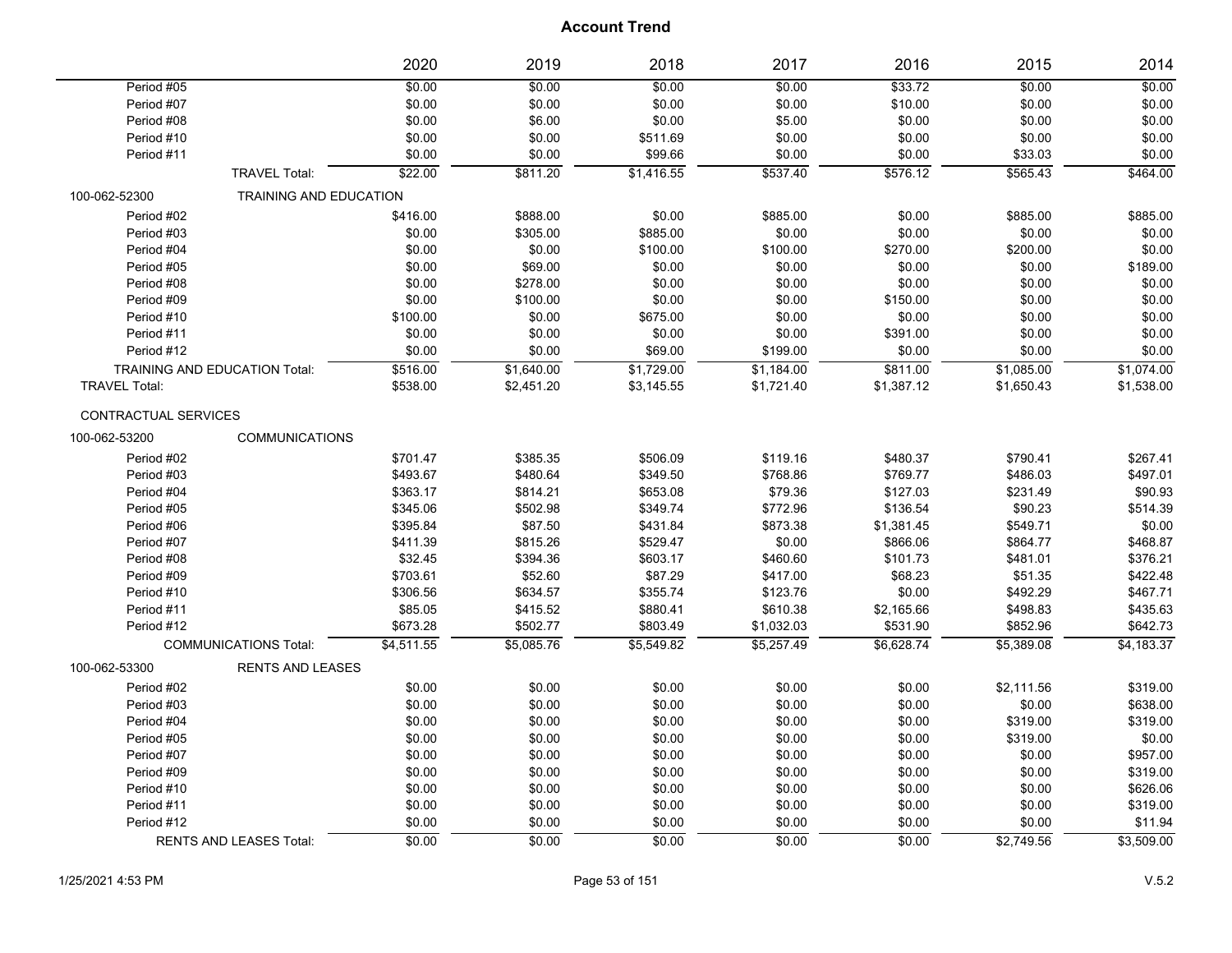|                                    |                                 | 2020        | 2019        | 2018        | 2017        | 2016        | 2015        | 2014        |
|------------------------------------|---------------------------------|-------------|-------------|-------------|-------------|-------------|-------------|-------------|
| 100-062-53400                      | PROFESSIONAL SERVICES           |             |             |             |             |             |             |             |
| Period #01                         |                                 | \$140.02    | \$111.10    | \$56.43     | \$65.24     | \$96.20     | \$282.52    | \$30.91     |
| Period #02                         |                                 | \$4,132.77  | \$6,907.35  | \$5,793.48  | \$916.04    | \$2,432.99  | \$1,524.29  | \$111.44    |
| Period #03                         |                                 | \$217.40    | \$5,171.19  | \$5,046.20  | \$41.56     | \$588.47    | \$134.48    | \$277.10    |
| Period #04                         |                                 | \$0.00      | \$4,900.87  | \$6,343.82  | \$755.05    | \$59.63     | \$215.37    | \$338.48    |
| Period #05                         |                                 | \$109.90    | \$2,553.24  | \$5,015.73  | \$1,035.56  | \$738.20    | \$693.42    | \$43.01     |
| Period #06                         |                                 | \$252.90    | \$2,099.48  | \$4,343.92  | \$2,134.73  | \$1,786.63  | \$1,099.54  | \$69.99     |
| Period #07                         |                                 | \$271.42    | \$939.26    | \$3,281.25  | \$151.35    | \$234.69    | \$740.71    | \$1,369.59  |
| Period #08                         |                                 | \$170.35    | \$896.64    | \$5,279.95  | \$1,864.06  | \$2,062.73  | \$2,944.59  | \$458.55    |
| Period #09                         |                                 | \$417.01    | \$878.42    | \$7,721.92  | \$186.35    | \$1,062.05  | \$60.40     | \$1,365.37  |
| Period #10                         |                                 | \$8,654.20  | \$2,437.42  | \$4,682.65  | \$1,079.14  | \$50.19     | \$792.30    | \$1,066.75  |
| Period #11                         |                                 | \$694.06    | \$1,186.69  | \$5,047.50  | \$5,068.80  | \$1,357.70  | \$505.97    | \$75.96     |
| Period #12                         |                                 | \$7,201.18  | \$1,394.00  | \$12,414.94 | \$10,223.28 | \$638.61    | \$622.03    | \$26,698.42 |
|                                    | PROFESSIONAL SERVICES Total:    | \$22,261.21 | \$29,475.66 | \$65,027.79 | \$23,521.16 | \$11,108.09 | \$9,615.62  | \$31,905.57 |
| 100-062-53600                      | INSURANCE AND BONDING           |             |             |             |             |             |             |             |
| Period #06                         |                                 | \$0.00      | \$0.00      | \$0.00      | \$7,349.60  | \$0.00      | \$6,643.54  | \$0.00      |
| Period #07                         |                                 | \$5,719.38  | \$5,704.03  | \$0.00      | \$0.00      | \$7,187.70  | \$0.00      | \$7,722.39  |
| Period #08                         |                                 | \$0.00      | \$0.00      | \$7,695.37  | \$0.00      | \$0.00      | \$0.00      | \$0.00      |
|                                    | INSURANCE AND BONDING Total:    | \$5,719.38  | \$5,704.03  | \$7,695.37  | \$7,349.60  | \$7,187.70  | \$6,643.54  | \$7,722.39  |
| 100-062-53700                      | PRINTING AND ADVERTISING        |             |             |             |             |             |             |             |
| Period #02                         |                                 | \$0.00      | \$0.00      | \$0.00      | \$0.00      | \$0.00      | \$54.30     | \$29.48     |
| Period #03                         |                                 | \$0.00      | \$0.00      | \$0.00      | \$0.00      | \$175.00    | \$0.00      | \$0.00      |
| Period #04                         |                                 | \$0.00      | \$0.00      | \$0.00      | \$0.00      | \$0.00      | \$0.00      | \$33.90     |
| Period #07                         |                                 | \$0.00      | \$0.00      | \$0.00      | \$0.00      | \$0.00      | \$0.00      | \$227.77    |
| Period #08                         |                                 | \$0.00      | \$0.00      | \$0.00      | \$0.00      | \$0.00      | \$92.22     | \$0.00      |
| Period #09                         |                                 | \$0.00      | \$0.00      | \$0.00      | \$0.00      | \$0.00      | \$0.00      | \$28.11     |
|                                    | PRINTING AND ADVERTISING Total: | \$0.00      | \$0.00      | \$0.00      | \$0.00      | \$175.00    | \$146.52    | \$319.26    |
| 100-062-53900                      | MISC CONTRACTUAL                |             |             |             |             |             |             |             |
| Period #02                         |                                 | \$0.00      | \$5,980.96  | \$300.00    | \$5,980.96  | \$300.00    | \$425.00    | \$214.00    |
| Period #03                         |                                 | \$5,192.32  | \$74.00     | \$0.00      | \$0.00      | \$5,830.96  | \$5,782.96  | \$300.00    |
| Period #04                         |                                 | \$0.00      | \$100.00    | \$5,680.96  | \$0.00      | \$60.00     | \$100.00    | \$5,782.96  |
| Period #05                         |                                 | \$0.00      | \$65.00     | \$0.00      | \$120.00    | \$180.00    | \$0.00      | \$60.00     |
| Period #06                         |                                 | \$0.00      | \$240.00    | \$120.00    | \$60.00     | $(\$30.00)$ | \$360.00    | \$0.00      |
| Period #07                         |                                 | \$0.00      | \$0.00      | \$30.00     | \$0.00      | \$30.00     | \$0.00      | \$0.00      |
| Period #11                         |                                 | \$0.00      | \$0.00      | \$0.00      | \$0.00      | \$0.00      | \$135.00    | \$0.00      |
| Period #12                         |                                 | \$5,930.00  | \$0.00      | \$135.00    | \$135.00    | \$135.00    | \$135.00    | \$0.00      |
|                                    | MISC CONTRACTUAL Total:         | \$11,122.32 | \$6,459.96  | \$6.265.96  | \$6,295.96  | \$6.505.96  | \$6,937.96  | \$6,356.96  |
| <b>CONTRACTUAL SERVICES Total:</b> |                                 | \$43,614.46 | \$46,725.41 | \$84,538.94 | \$42,424.21 | \$31,605.49 | \$31,482.28 | \$53,996.55 |
| <b>MATERIALS AND SUPPLIES</b>      |                                 |             |             |             |             |             |             |             |
| 100-062-54100                      | OFFICE SUPPLIES                 |             |             |             |             |             |             |             |
| Period #01                         |                                 | \$0.00      | \$74.85     | \$0.00      | \$0.00      | \$0.00      | \$0.00      | \$0.00      |
| Period #02                         |                                 | \$406.26    | \$175.00    | \$0.00      | \$0.00      | \$193.59    | \$0.00      | \$0.00      |
| Period #03                         |                                 | \$115.43    | \$293.59    | \$13.49     | \$446.36    | \$31.32     | \$151.46    | \$281.13    |
|                                    |                                 |             |             |             |             |             |             |             |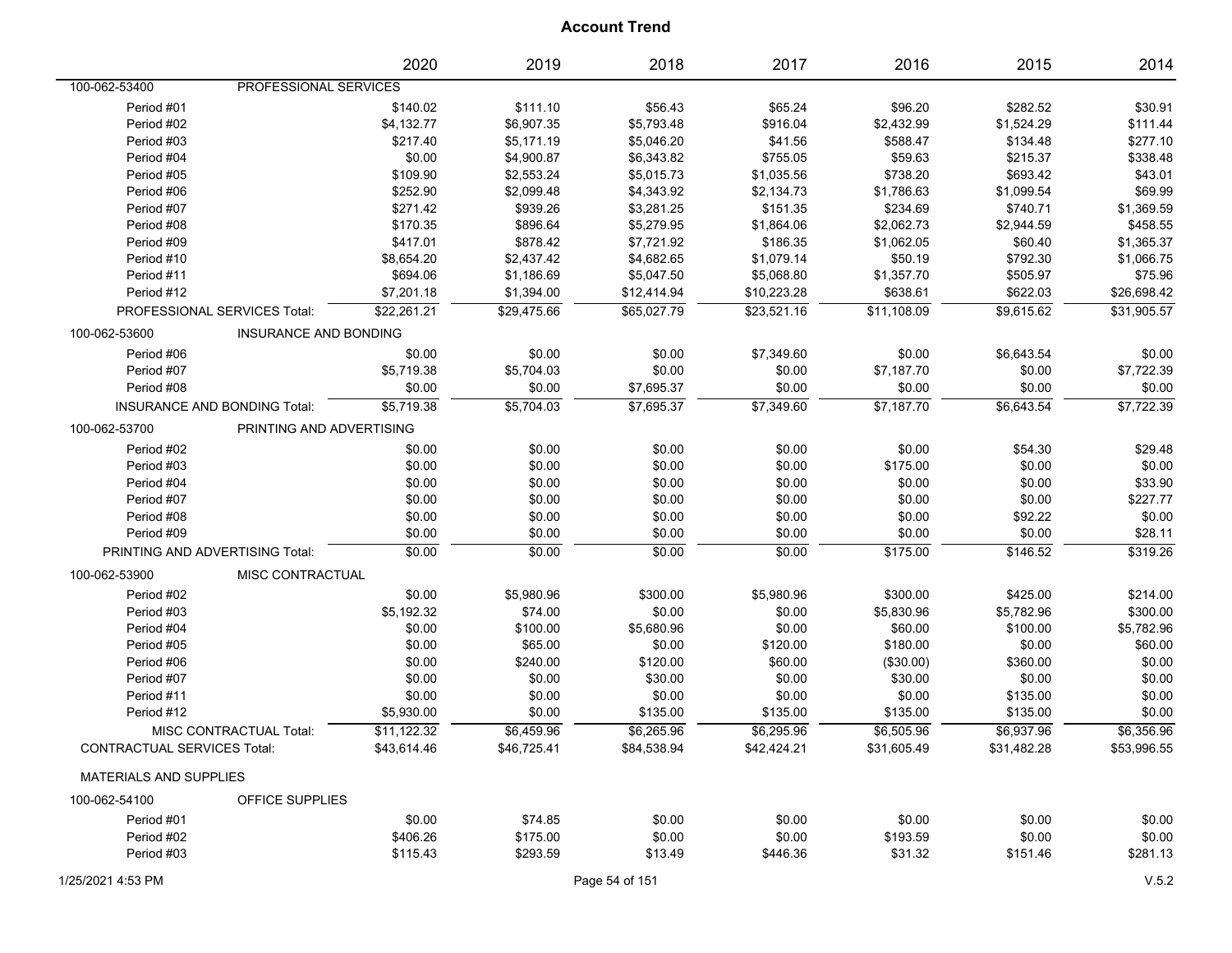|                                            | 2020       | 2019       | 2018       | 2017       | 2016       | 2015       | 2014       |
|--------------------------------------------|------------|------------|------------|------------|------------|------------|------------|
| Period #04                                 | \$0.00     | \$286.18   | \$223.29   | 3262.99    | \$0.00     | \$0.00     | \$242.66   |
| Period #05                                 | \$0.00     | \$0.00     | \$134.60   | \$251.15   | \$192.29   | \$124.05   | \$0.00     |
| Period #06                                 | \$77.90    | \$229.49   | \$101.07   | \$0.00     | \$0.00     | \$0.00     | \$0.00     |
| Period #07                                 | \$0.00     | \$76.07    | \$134.33   | \$36.37    | \$122.70   | \$265.87   | \$285.09   |
| Period #08                                 | \$295.86   | \$80.13    | \$0.00     | \$221.88   | \$92.64    | \$0.00     | \$0.00     |
| Period #09                                 | \$31.90    | \$0.00     | \$101.43   | \$2,042.89 | \$0.00     | \$259.27   | (\$13.36)  |
| Period #10                                 | \$85.40    | \$437.42   | \$121.91   | \$308.56   | \$1,131.25 | \$0.00     | \$0.00     |
| Period #11                                 | \$124.81   | \$431.18   | \$96.63    | \$119.05   | \$0.00     | \$189.34   | \$0.00     |
| Period #12                                 | \$0.00     | \$228.25   | \$146.27   | \$270.74   | \$483.61   | \$0.00     | \$674.97   |
| <b>OFFICE SUPPLIES Total:</b>              | \$1,137.56 | \$2,312.16 | \$1,073.02 | \$3,959.99 | \$2,247.40 | \$989.99   | \$1,470.49 |
| <b>OPERATING SUPPLIES</b><br>100-062-54200 |            |            |            |            |            |            |            |
| Period #02                                 | \$9.52     | \$0.00     | \$100.45   | \$0.00     | \$0.00     | \$0.00     | \$0.00     |
| Period #03                                 | \$330.60   | \$775.40   | \$0.00     | \$0.00     | \$0.00     | \$80.95    | \$0.00     |
| Period #04                                 | (\$119.50) | \$0.00     | \$133.50   | \$71.00    | \$0.00     | \$0.00     | \$1,304.99 |
| Period #05                                 | \$0.00     | \$0.00     | \$32.25    | \$0.00     | \$410.00   | \$39.00    | \$0.00     |
| Period #06                                 | \$0.00     | \$355.99   | \$0.00     | \$0.00     | \$0.00     | \$0.00     | \$0.00     |
| Period #07                                 | \$0.00     | \$0.00     | \$0.00     | \$0.00     | \$166.00   | \$106.00   | \$0.00     |
| Period #08                                 | \$0.00     | \$0.00     | \$150.00   | \$4.97     | \$0.00     | \$0.00     | \$0.00     |
| Period #09                                 | \$0.00     | \$0.00     | \$0.00     | \$648.96   | \$0.00     | \$0.00     | \$32.83    |
| Period #10                                 | \$0.00     | \$92.80    | \$0.00     | \$0.00     | \$0.00     | \$0.00     | \$0.00     |
| Period #12                                 | \$0.00     | \$0.00     | \$0.00     | \$982.93   | \$0.00     | \$0.00     | \$0.00     |
| <b>OPERATING SUPPLIES Total:</b>           | \$220.62   | \$1,224.19 | \$416.20   | \$1,707.86 | \$576.00   | \$225.95   | \$1,337.82 |
| <b>REPAIRS AND MAINT</b><br>100-062-54300  |            |            |            |            |            |            |            |
| Period #02                                 | \$85.39    | \$125.44   | \$88.81    | \$81.07    | \$84.78    | \$252.65   | \$107.60   |
| Period #03                                 | \$792.13   | \$447.59   | \$13.18    | \$312.43   | \$284.09   | \$0.00     | \$79.35    |
| Period #04                                 | \$106.93   | \$47.78    | \$431.65   | \$39.48    | \$179.70   | \$227.53   | \$97.49    |
| Period #05                                 | \$15.95    | \$51.64    | \$145.69   | \$53.62    | \$87.31    | \$85.69    | \$181.55   |
| Period #06                                 | \$658.97   | \$651.33   | \$503.80   | \$42.23    | \$364.53   | \$127.51   | \$9.00     |
| Period #07                                 | (\$36.61)  | \$174.38   | \$61.46    | \$0.00     | \$94.36    | \$109.36   | \$104.13   |
| Period #08                                 | \$61.69    | \$562.90   | \$111.89   | \$42.23    | \$375.76   | \$277.95   | \$0.00     |
| Period #09                                 | \$472.12   | \$15.95    | \$546.85   | \$829.48   | \$0.00     | \$0.00     | \$395.99   |
| Period #10                                 | \$154.04   | \$106.25   | \$91.19    | \$110.84   | \$39.48    | \$192.60   | \$79.90    |
| Period #11                                 | \$17.55    | \$15.95    | \$33.28    | \$30.25    | \$0.00     | (\$40.93)  | \$227.78   |
| Period #12                                 | \$40.28    | \$824.18   | \$466.83   | \$409.84   | \$457.73   | \$358.59   | \$218.42   |
| <b>REPAIRS AND MAINT Total:</b>            | \$2,368.44 | \$3,023.39 | \$2,494.63 | \$1,951.47 | \$1,967.74 | \$1,590.95 | \$1,501.21 |
| PROPERTY MAINTENANCE<br>100-062-54500      |            |            |            |            |            |            |            |
| Period #06                                 | \$0.00     | \$1,830.00 | \$0.00     | \$1,525.00 | \$950.00   | \$0.00     | \$0.00     |
| Period #07                                 | \$0.00     | \$1,520.00 | \$1,235.00 | \$580.00   | \$655.00   | \$1,910.00 | \$0.00     |
| Period #08                                 | \$0.00     | \$0.00     | \$1,405.00 | \$200.00   | \$0.00     | \$372.15   | \$0.00     |
| Period #09                                 | \$0.00     | \$1,555.00 | \$610.00   | \$300.00   | \$0.00     | \$753.56   | \$0.00     |
| Period #10                                 | \$0.00     | \$0.00     | \$0.00     | \$0.00     | \$430.00   | \$128.10   | \$0.00     |
| Period #11                                 | \$382.35   | \$895.00   | \$0.00     | \$0.00     | \$0.00     | \$176.14   | \$0.00     |
| Period #12                                 | \$411.87   | \$0.00     | \$0.00     | \$0.00     | \$100.00   | \$45.00    | \$0.00     |
| PROPERTY MAINTENANCE Total:                | \$794.22   | \$5,800.00 | \$3,250.00 | \$2,605.00 | \$2,135.00 | \$3,384.95 | \$0.00     |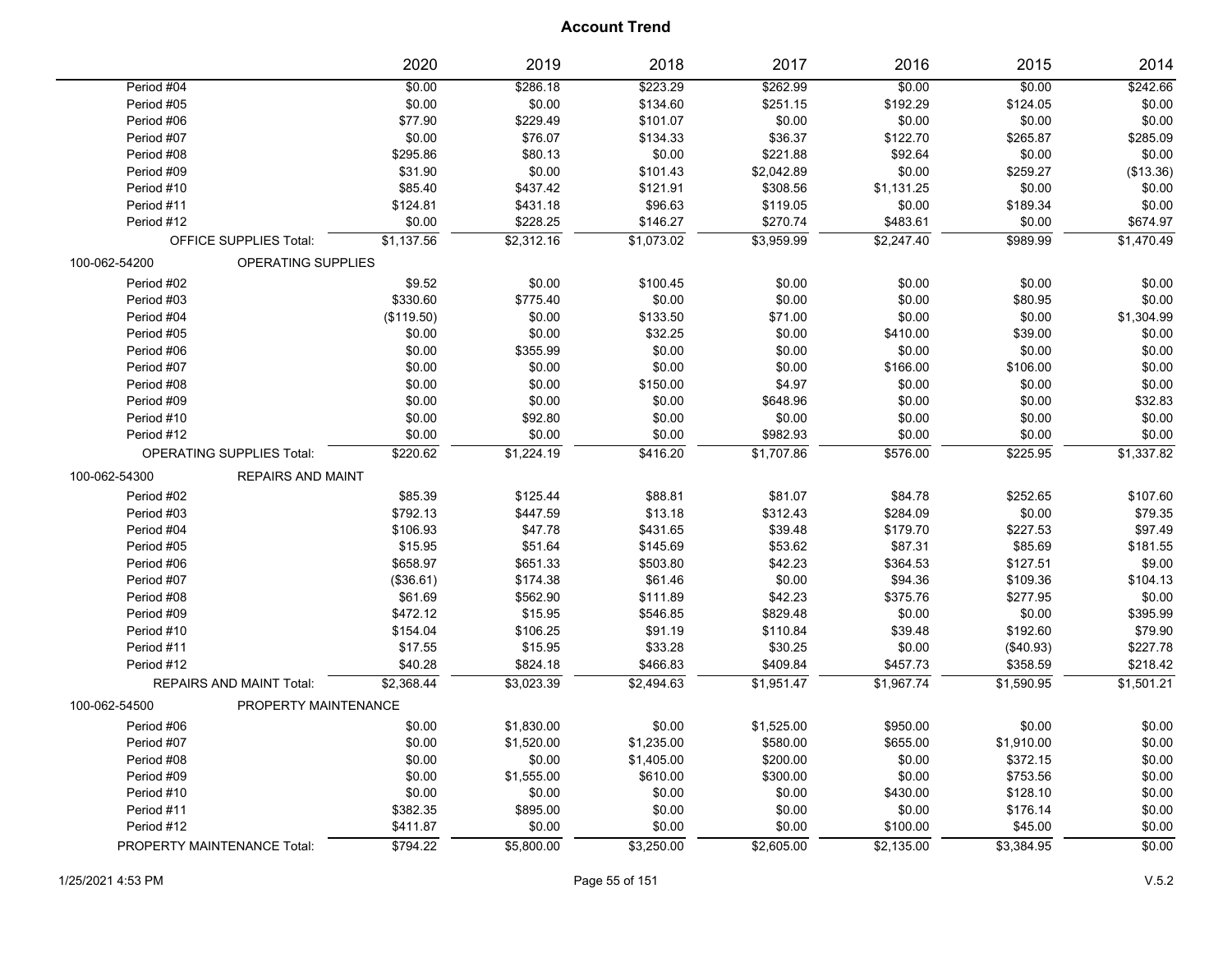|                                            | 2020         | 2019         | 2018         | 2017         | 2016         | 2015         | 2014         |
|--------------------------------------------|--------------|--------------|--------------|--------------|--------------|--------------|--------------|
| <b>MATERIALS AND SUPPLIES Total:</b>       | \$4,520.84   | \$12,359.74  | \$7,233.85   | \$10,224.32  | \$6,926.14   | \$6,191.84   | \$4,309.52   |
| <b>BUILDING Total:</b>                     | \$381,659.76 | \$429,428.37 | \$482,668.34 | \$432,156.94 | \$398,118.35 | \$413,281.97 | \$404,167.75 |
| <b>PLANNING</b>                            |              |              |              |              |              |              |              |
| <b>SALARIES AND WAGES</b>                  |              |              |              |              |              |              |              |
| 100-063-51000<br><b>SALARIES AND WAGES</b> |              |              |              |              |              |              |              |
| Period #01                                 | \$415.00     | \$0.00       | \$110.00     | \$275.00     | \$0.00       | \$0.00       | \$0.00       |
| Period #03                                 | \$0.00       | \$0.00       | \$0.00       | \$0.00       | \$355.00     | \$480.00     | \$0.00       |
| Period #04                                 | \$85.00      | \$440.00     | \$465.00     | \$380.00     | \$0.00       | \$0.00       | \$370.00     |
| Period #07                                 | \$255.00     | \$600.00     | \$735.00     | \$405.00     | \$480.00     | \$650.00     | \$715.00     |
| Period #09                                 | \$0.00       | \$0.00       | \$0.00       | \$0.00       | \$270.00     | \$305.00     | \$540.00     |
| Period #10                                 | \$170.00     | \$110.00     | \$320.00     | \$245.00     | \$0.00       | \$0.00       | \$0.00       |
| Period #12                                 | \$0.00       | \$0.00       | \$0.00       | \$0.00       | \$675.00     | \$380.00     | \$640.00     |
| <b>SALARIES AND WAGES Total:</b>           | \$925.00     | \$1.150.00   | \$1.630.00   | \$1.305.00   | \$1.780.00   | \$1.815.00   | \$2,265.00   |
| 100-063-51200<br><b>RETIREMENT PENSION</b> |              |              |              |              |              |              |              |
| Period #01                                 | \$31.75      | \$0.00       | \$8.41       | \$21.04      | \$0.00       | \$0.00       | \$37.80      |
| Period #03                                 | \$0.00       | \$0.00       | \$0.00       | \$0.00       | \$27.15      | \$36.72      | \$28.31      |
| Period #04                                 | \$6.50       | \$33.66      | \$35.57      | \$29.07      | \$0.00       | \$0.00       | \$0.00       |
| Period #07                                 | \$19.51      | \$45.91      | \$56.23      | \$30.99      | \$36.72      | \$49.72      | \$54.69      |
| Period #09                                 | \$0.00       | \$0.00       | \$0.00       | \$0.00       | \$20.64      | \$23.33      | \$41.31      |
| Period #10                                 | \$13.00      | \$8.41       | \$24.49      | \$18.73      | \$0.00       | \$0.00       | \$0.00       |
| Period #12                                 | \$0.00       | \$0.00       | \$0.00       | \$0.00       | \$51.63      | \$29.07      | \$48.95      |
| <b>RETIREMENT PENSION Total:</b>           | \$70.76      | \$87.98      | \$124.70     | \$99.83      | \$136.14     | \$138.84     | \$211.06     |
| SALARIES AND WAGES Total:                  | \$995.76     | \$1,237.98   | \$1,754.70   | \$1,404.83   | \$1,916.14   | \$1,953.84   | \$2,476.06   |
| <b>CONTRACTUAL SERVICES</b>                |              |              |              |              |              |              |              |
| PROFESSIONAL SERVICES<br>100-063-53400     |              |              |              |              |              |              |              |
| Period #09                                 | \$0.00       | \$0.00       | \$2,240.00   | \$0.00       | \$0.00       | \$1.250.00   | \$0.00       |
| Period #11                                 | \$0.00       | \$0.00       | \$0.00       | \$0.00       | \$0.00       | \$971.25     | \$0.00       |
| PROFESSIONAL SERVICES Total:               | \$0.00       | \$0.00       | \$2,240.00   | \$0.00       | \$0.00       | \$2,221.25   | \$0.00       |
| 100-063-53700<br>PRINTING AND ADVERTISING  |              |              |              |              |              |              |              |
| Period #03                                 | \$0.00       | \$0.00       | \$0.00       | \$0.00       | \$0.00       | \$0.00       | \$20.40      |
| Period #09                                 | \$0.00       | \$0.00       | \$0.00       | \$0.00       | \$0.00       | \$0.00       | \$24.00      |
| Period #11                                 | \$0.00       | \$0.00       | \$0.00       | \$0.00       | \$0.00       | \$0.00       | \$93.39      |
| Period #12                                 | \$0.00       | \$0.00       | \$0.00       | \$0.00       | \$0.00       | \$0.00       | \$136.09     |
| PRINTING AND ADVERTISING Total:            | \$0.00       | \$0.00       | \$0.00       | \$0.00       | \$0.00       | \$0.00       | \$273.88     |
| <b>CONTRACTUAL SERVICES Total:</b>         | \$0.00       | \$0.00       | \$2,240.00   | \$0.00       | \$0.00       | \$2,221.25   | \$273.88     |
| <b>MATERIALS AND SUPPLIES</b>              |              |              |              |              |              |              |              |
| OPERATING SUPPLIES<br>100-063-54200        |              |              |              |              |              |              |              |
| Period #07                                 | \$0.00       | \$0.00       | \$0.00       | \$0.00       | \$0.00       | \$0.00       | \$89.99      |
| <b>OPERATING SUPPLIES Total:</b>           | \$0.00       | \$0.00       | \$0.00       | \$0.00       | \$0.00       | \$0.00       | \$89.99      |
| <b>MATERIALS AND SUPPLIES Total:</b>       | \$0.00       | \$0.00       | \$0.00       | \$0.00       | \$0.00       | \$0.00       | \$89.99      |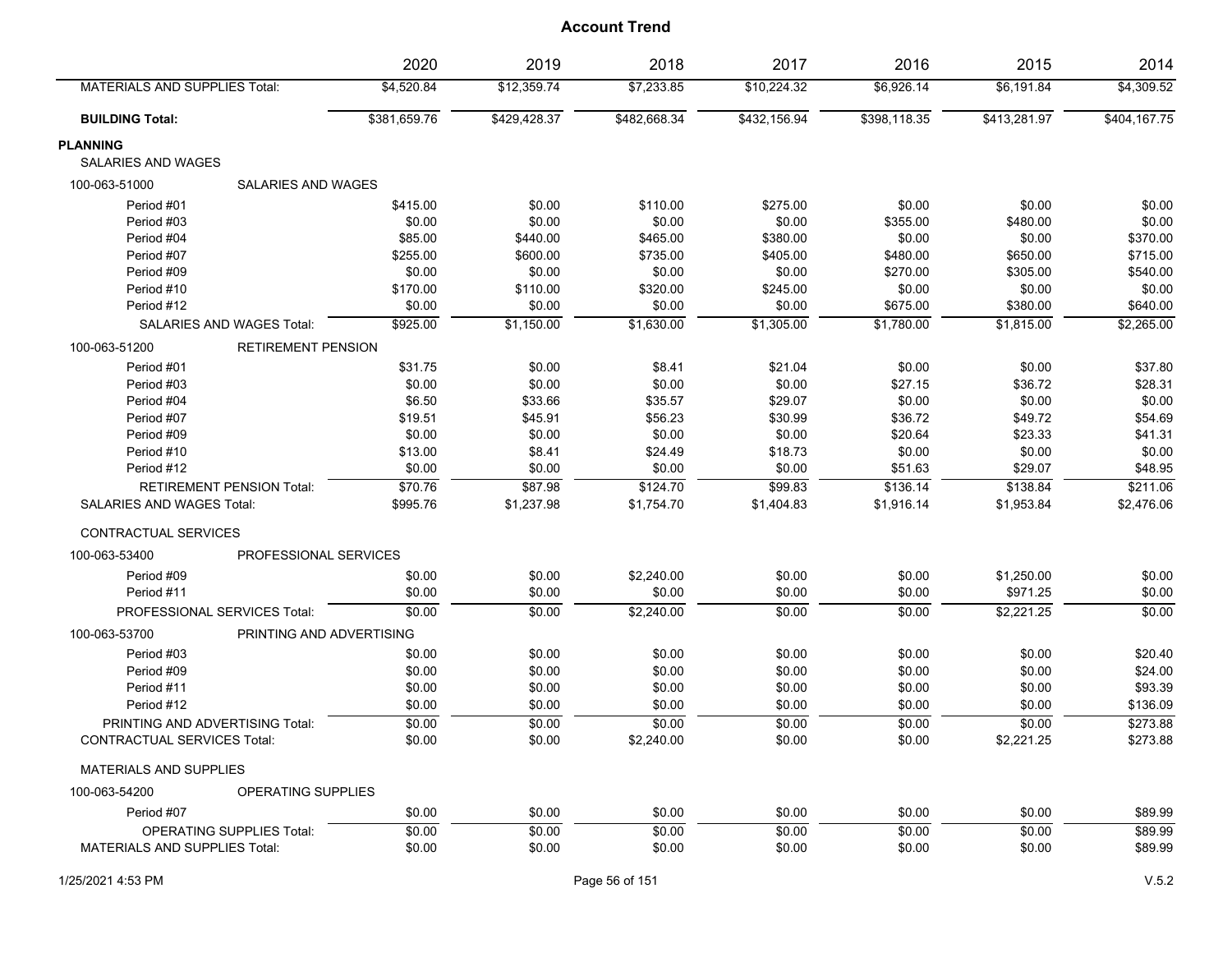| \$995.76<br>\$3,994.70<br>\$4,175.09<br>\$2,839.93<br><b>PLANNING Total:</b><br>\$1,237.98<br>\$1,404.83<br>\$1,916.14<br><b>PLANNING/ECONOMIC</b><br><b>DEVELOPMENT</b><br><b>SALARIES AND WAGES</b><br>100-064-51000<br>SALARIES AND WAGES<br>\$11,897.06<br>\$11,714.12<br>\$9,004.69<br>\$12,937.79<br>Period #01<br>\$12,334.45<br>\$12,065.81<br>\$14,448.67<br>Period #02<br>\$12,137.21<br>\$11,899.24<br>\$9,643.64<br>\$8,982.67<br>\$9,257.92<br>\$12,440.65<br>\$11,773.60<br>\$11,810.32<br>\$8,529.14<br>\$9,550.01<br>\$9,438.17<br>Period #03<br>\$12,440.64<br>\$12,137.21<br>\$13,921.77<br>Period #04<br>\$11,648.99<br>\$10,239.88<br>\$9,309.43<br>\$12,440.65<br>\$12,137.22<br>\$11,899.22<br>\$11,577.76<br>\$11,899.21<br>\$11,773.60<br>\$11,537.18<br>\$9,621.08<br>\$9,252.77<br>Period #05<br>\$12,440.63<br>\$12,137.20<br>\$9,268.22<br>Period #06<br>\$12,137.21<br>\$17,848.84<br>\$17,660.40<br>\$11,537.18<br>\$9,589.26<br>\$12,440.65<br>\$11,773.60<br>\$9,314.57<br>Period #07<br>\$18,660.97<br>\$12,137.22<br>\$11,899.23<br>\$17,305.77<br>\$14,394.50<br>\$11,773.60<br>\$9,663.52<br>\$13,742.68<br>Period #08<br>\$12,440.65<br>\$18,205.82<br>\$11,899.24<br>\$11,537.18<br>Period #09<br>\$11,899.23<br>\$11,773.60<br>\$9,350.62<br>\$12,440.64<br>\$12,137.21<br>\$11,537.19<br>\$9,451.32<br>Period #10<br>\$11,899.24<br>\$11,773.60<br>\$11,537.18<br>\$9,647.62<br>\$9,160.07<br>\$12,440.64<br>\$12,137.22<br>\$9,170.37<br>Period #11<br>\$12,137.22<br>\$17,848.85<br>\$11,773.60<br>\$11,537.18<br>\$9,499.07<br>\$12,440.63<br>\$11,267.95<br>Period #12<br>\$18,660.97<br>\$17,810.63<br>\$11,905.48<br>\$19,035.34<br>\$19,903.57<br>\$16,444.44<br>\$161,622.17<br>\$157,317.18<br>\$154,213.14<br>\$145,258.89<br>SALARIES AND WAGES Total:<br>\$156,716.61<br>\$131,532.04<br>\$121,470.56<br><b>OVERTIME</b><br>100-064-51100<br>Period #08<br>\$0.00<br>\$95.51<br>\$0.00<br>\$0.00<br>\$0.00<br>\$0.00<br>\$0.00<br>Period #09<br>\$0.00<br>\$47.75<br>\$0.00<br>\$0.00<br>\$0.00<br>\$0.00<br>\$0.00<br>\$0.00<br>\$143.26<br>\$0.00<br>\$0.00<br>\$0.00<br>\$0.00<br>\$0.00<br><b>OVERTIME Total:</b><br><b>RETIREMENT PENSION</b><br>100-064-51200<br>\$1,457.07<br>\$2,142.91<br>Period #01<br>\$1,871.49<br>\$1,749.38<br>\$1,778.95<br>\$1,911.17<br>\$1,383.70<br>\$255.91<br>\$1,828.45<br>\$1,804.44<br>Period #02<br>\$1,900.65<br>\$1,396.01<br>\$1,392.75<br>\$130.28<br>\$1,867.74<br>\$1,835.21<br>\$1,469.30<br>\$2,680.91<br>Period #03<br>\$2,785.28<br>\$1,814.87<br>\$1,418.27<br>Period #04<br>\$2,718.24<br>\$2,666.56<br>\$1,818.53<br>\$1,452.38<br>\$1,914.42<br>\$1,351.41<br>\$1,481.33<br>\$1,917.49<br>Period #05<br>\$1,868.63<br>\$2,691.09<br>\$2,597.71<br>\$1,568.94<br>\$1,433.54<br>\$1,914.42<br>\$3,557.85<br>\$1,835.56<br>\$2,057.32<br>Period #06<br>\$1,914.41<br>\$1,815.46<br>\$1,774.46<br>\$2,148.64<br>\$1,868.64<br>\$1,833.62<br>\$1,812.78<br>\$1,524.53<br>Period #07<br>\$2,004.61<br>\$1,857.65<br>\$1,555.53<br>\$1,957.56<br>\$1,833.62<br>\$1,812.78<br>\$1,416.85<br>Period #08<br>\$1,914.42<br>\$1,776.64<br>\$1,475.66<br>\$2,785.27<br>\$2,738.98<br>\$1,833.62<br>\$1,812.78<br>\$1,410.45<br>Period #09<br>\$1,776.64<br>\$1,485.78<br>\$1,868.64<br>\$2,666.56<br>\$2,719.17<br>\$1,776.64<br>\$1,437.98<br>Period #10<br>\$1,914.42<br>\$1,458.94<br>Period #11<br>\$1,868.64<br>\$1,919.43<br>\$1,812.78<br>\$1,411.45<br>\$1,914.42<br>\$2,584.24<br>\$2,159.96<br>\$2,071.16<br>Period #12<br>\$2,008.50<br>\$1,958.05<br>\$1,837.54<br>\$1,835.40<br>\$1,897.50<br>\$1,538.18<br><b>RETIREMENT PENSION Total:</b><br>\$24,842.31<br>\$24,278.26<br>\$23,464.73<br>\$23,892.99<br>\$22,037.15<br>\$19,595.15<br>\$18,410.55<br><b>SALARIES AND WAGES Total:</b><br>\$186,464.48<br>\$181,738.70<br>\$180,181.34<br>\$178,106.13<br>\$167,296.04<br>\$151,127.19<br>\$139,881.11<br><b>TRAVEL</b><br>100-064-52100<br><b>TRAVEL</b><br>\$29.62<br>\$0.00<br>\$0.00<br>\$0.00<br>Period #02<br>\$13.00<br>\$0.00<br>\$0.00<br>Period #04<br>\$0.00<br>\$0.00<br>\$0.00<br>\$0.00<br>\$2,034.26<br>\$1,198.01<br>\$0.00<br>Period #05<br>\$0.00<br>\$0.00<br>\$1,432.82<br>\$0.00<br>\$0.00<br>\$0.00<br>\$0.00<br>\$0.00<br>Period #06<br>\$116.32<br>\$0.00<br>\$0.00<br>\$0.00<br>\$1,385.34<br>\$0.00<br>Page 57 of 151<br>V.5.2<br>1/25/2021 4:53 PM |  | 2020 | 2019 | 2018 | 2017 | 2016 | 2015 | 2014 |
|---------------------------------------------------------------------------------------------------------------------------------------------------------------------------------------------------------------------------------------------------------------------------------------------------------------------------------------------------------------------------------------------------------------------------------------------------------------------------------------------------------------------------------------------------------------------------------------------------------------------------------------------------------------------------------------------------------------------------------------------------------------------------------------------------------------------------------------------------------------------------------------------------------------------------------------------------------------------------------------------------------------------------------------------------------------------------------------------------------------------------------------------------------------------------------------------------------------------------------------------------------------------------------------------------------------------------------------------------------------------------------------------------------------------------------------------------------------------------------------------------------------------------------------------------------------------------------------------------------------------------------------------------------------------------------------------------------------------------------------------------------------------------------------------------------------------------------------------------------------------------------------------------------------------------------------------------------------------------------------------------------------------------------------------------------------------------------------------------------------------------------------------------------------------------------------------------------------------------------------------------------------------------------------------------------------------------------------------------------------------------------------------------------------------------------------------------------------------------------------------------------------------------------------------------------------------------------------------------------------------------------------------------------------------------------------------------------------------------------------------------------------------------------------------------------------------------------------------------------------------------------------------------------------------------------------------------------------------------------------------------------------------------------------------------------------------------------------------------------------------------------------------------------------------------------------------------------------------------------------------------------------------------------------------------------------------------------------------------------------------------------------------------------------------------------------------------------------------------------------------------------------------------------------------------------------------------------------------------------------------------------------------------------------------------------------------------------------------------------------------------------------------------------------------------------------------------------------------------------------------------------------------------------------------------------------------------------------------------------------------------------------------------------------------------------------------------------------------------------------------------------------------------------------------------------------------------------------------------------------------------------------------------------------------------------------------------------------------------------------------------------------------|--|------|------|------|------|------|------|------|
|                                                                                                                                                                                                                                                                                                                                                                                                                                                                                                                                                                                                                                                                                                                                                                                                                                                                                                                                                                                                                                                                                                                                                                                                                                                                                                                                                                                                                                                                                                                                                                                                                                                                                                                                                                                                                                                                                                                                                                                                                                                                                                                                                                                                                                                                                                                                                                                                                                                                                                                                                                                                                                                                                                                                                                                                                                                                                                                                                                                                                                                                                                                                                                                                                                                                                                                                                                                                                                                                                                                                                                                                                                                                                                                                                                                                                                                                                                                                                                                                                                                                                                                                                                                                                                                                                                                                                                                             |  |      |      |      |      |      |      |      |
|                                                                                                                                                                                                                                                                                                                                                                                                                                                                                                                                                                                                                                                                                                                                                                                                                                                                                                                                                                                                                                                                                                                                                                                                                                                                                                                                                                                                                                                                                                                                                                                                                                                                                                                                                                                                                                                                                                                                                                                                                                                                                                                                                                                                                                                                                                                                                                                                                                                                                                                                                                                                                                                                                                                                                                                                                                                                                                                                                                                                                                                                                                                                                                                                                                                                                                                                                                                                                                                                                                                                                                                                                                                                                                                                                                                                                                                                                                                                                                                                                                                                                                                                                                                                                                                                                                                                                                                             |  |      |      |      |      |      |      |      |
|                                                                                                                                                                                                                                                                                                                                                                                                                                                                                                                                                                                                                                                                                                                                                                                                                                                                                                                                                                                                                                                                                                                                                                                                                                                                                                                                                                                                                                                                                                                                                                                                                                                                                                                                                                                                                                                                                                                                                                                                                                                                                                                                                                                                                                                                                                                                                                                                                                                                                                                                                                                                                                                                                                                                                                                                                                                                                                                                                                                                                                                                                                                                                                                                                                                                                                                                                                                                                                                                                                                                                                                                                                                                                                                                                                                                                                                                                                                                                                                                                                                                                                                                                                                                                                                                                                                                                                                             |  |      |      |      |      |      |      |      |
|                                                                                                                                                                                                                                                                                                                                                                                                                                                                                                                                                                                                                                                                                                                                                                                                                                                                                                                                                                                                                                                                                                                                                                                                                                                                                                                                                                                                                                                                                                                                                                                                                                                                                                                                                                                                                                                                                                                                                                                                                                                                                                                                                                                                                                                                                                                                                                                                                                                                                                                                                                                                                                                                                                                                                                                                                                                                                                                                                                                                                                                                                                                                                                                                                                                                                                                                                                                                                                                                                                                                                                                                                                                                                                                                                                                                                                                                                                                                                                                                                                                                                                                                                                                                                                                                                                                                                                                             |  |      |      |      |      |      |      |      |
|                                                                                                                                                                                                                                                                                                                                                                                                                                                                                                                                                                                                                                                                                                                                                                                                                                                                                                                                                                                                                                                                                                                                                                                                                                                                                                                                                                                                                                                                                                                                                                                                                                                                                                                                                                                                                                                                                                                                                                                                                                                                                                                                                                                                                                                                                                                                                                                                                                                                                                                                                                                                                                                                                                                                                                                                                                                                                                                                                                                                                                                                                                                                                                                                                                                                                                                                                                                                                                                                                                                                                                                                                                                                                                                                                                                                                                                                                                                                                                                                                                                                                                                                                                                                                                                                                                                                                                                             |  |      |      |      |      |      |      |      |
|                                                                                                                                                                                                                                                                                                                                                                                                                                                                                                                                                                                                                                                                                                                                                                                                                                                                                                                                                                                                                                                                                                                                                                                                                                                                                                                                                                                                                                                                                                                                                                                                                                                                                                                                                                                                                                                                                                                                                                                                                                                                                                                                                                                                                                                                                                                                                                                                                                                                                                                                                                                                                                                                                                                                                                                                                                                                                                                                                                                                                                                                                                                                                                                                                                                                                                                                                                                                                                                                                                                                                                                                                                                                                                                                                                                                                                                                                                                                                                                                                                                                                                                                                                                                                                                                                                                                                                                             |  |      |      |      |      |      |      |      |
|                                                                                                                                                                                                                                                                                                                                                                                                                                                                                                                                                                                                                                                                                                                                                                                                                                                                                                                                                                                                                                                                                                                                                                                                                                                                                                                                                                                                                                                                                                                                                                                                                                                                                                                                                                                                                                                                                                                                                                                                                                                                                                                                                                                                                                                                                                                                                                                                                                                                                                                                                                                                                                                                                                                                                                                                                                                                                                                                                                                                                                                                                                                                                                                                                                                                                                                                                                                                                                                                                                                                                                                                                                                                                                                                                                                                                                                                                                                                                                                                                                                                                                                                                                                                                                                                                                                                                                                             |  |      |      |      |      |      |      |      |
|                                                                                                                                                                                                                                                                                                                                                                                                                                                                                                                                                                                                                                                                                                                                                                                                                                                                                                                                                                                                                                                                                                                                                                                                                                                                                                                                                                                                                                                                                                                                                                                                                                                                                                                                                                                                                                                                                                                                                                                                                                                                                                                                                                                                                                                                                                                                                                                                                                                                                                                                                                                                                                                                                                                                                                                                                                                                                                                                                                                                                                                                                                                                                                                                                                                                                                                                                                                                                                                                                                                                                                                                                                                                                                                                                                                                                                                                                                                                                                                                                                                                                                                                                                                                                                                                                                                                                                                             |  |      |      |      |      |      |      |      |
|                                                                                                                                                                                                                                                                                                                                                                                                                                                                                                                                                                                                                                                                                                                                                                                                                                                                                                                                                                                                                                                                                                                                                                                                                                                                                                                                                                                                                                                                                                                                                                                                                                                                                                                                                                                                                                                                                                                                                                                                                                                                                                                                                                                                                                                                                                                                                                                                                                                                                                                                                                                                                                                                                                                                                                                                                                                                                                                                                                                                                                                                                                                                                                                                                                                                                                                                                                                                                                                                                                                                                                                                                                                                                                                                                                                                                                                                                                                                                                                                                                                                                                                                                                                                                                                                                                                                                                                             |  |      |      |      |      |      |      |      |
|                                                                                                                                                                                                                                                                                                                                                                                                                                                                                                                                                                                                                                                                                                                                                                                                                                                                                                                                                                                                                                                                                                                                                                                                                                                                                                                                                                                                                                                                                                                                                                                                                                                                                                                                                                                                                                                                                                                                                                                                                                                                                                                                                                                                                                                                                                                                                                                                                                                                                                                                                                                                                                                                                                                                                                                                                                                                                                                                                                                                                                                                                                                                                                                                                                                                                                                                                                                                                                                                                                                                                                                                                                                                                                                                                                                                                                                                                                                                                                                                                                                                                                                                                                                                                                                                                                                                                                                             |  |      |      |      |      |      |      |      |
|                                                                                                                                                                                                                                                                                                                                                                                                                                                                                                                                                                                                                                                                                                                                                                                                                                                                                                                                                                                                                                                                                                                                                                                                                                                                                                                                                                                                                                                                                                                                                                                                                                                                                                                                                                                                                                                                                                                                                                                                                                                                                                                                                                                                                                                                                                                                                                                                                                                                                                                                                                                                                                                                                                                                                                                                                                                                                                                                                                                                                                                                                                                                                                                                                                                                                                                                                                                                                                                                                                                                                                                                                                                                                                                                                                                                                                                                                                                                                                                                                                                                                                                                                                                                                                                                                                                                                                                             |  |      |      |      |      |      |      |      |
|                                                                                                                                                                                                                                                                                                                                                                                                                                                                                                                                                                                                                                                                                                                                                                                                                                                                                                                                                                                                                                                                                                                                                                                                                                                                                                                                                                                                                                                                                                                                                                                                                                                                                                                                                                                                                                                                                                                                                                                                                                                                                                                                                                                                                                                                                                                                                                                                                                                                                                                                                                                                                                                                                                                                                                                                                                                                                                                                                                                                                                                                                                                                                                                                                                                                                                                                                                                                                                                                                                                                                                                                                                                                                                                                                                                                                                                                                                                                                                                                                                                                                                                                                                                                                                                                                                                                                                                             |  |      |      |      |      |      |      |      |
|                                                                                                                                                                                                                                                                                                                                                                                                                                                                                                                                                                                                                                                                                                                                                                                                                                                                                                                                                                                                                                                                                                                                                                                                                                                                                                                                                                                                                                                                                                                                                                                                                                                                                                                                                                                                                                                                                                                                                                                                                                                                                                                                                                                                                                                                                                                                                                                                                                                                                                                                                                                                                                                                                                                                                                                                                                                                                                                                                                                                                                                                                                                                                                                                                                                                                                                                                                                                                                                                                                                                                                                                                                                                                                                                                                                                                                                                                                                                                                                                                                                                                                                                                                                                                                                                                                                                                                                             |  |      |      |      |      |      |      |      |
|                                                                                                                                                                                                                                                                                                                                                                                                                                                                                                                                                                                                                                                                                                                                                                                                                                                                                                                                                                                                                                                                                                                                                                                                                                                                                                                                                                                                                                                                                                                                                                                                                                                                                                                                                                                                                                                                                                                                                                                                                                                                                                                                                                                                                                                                                                                                                                                                                                                                                                                                                                                                                                                                                                                                                                                                                                                                                                                                                                                                                                                                                                                                                                                                                                                                                                                                                                                                                                                                                                                                                                                                                                                                                                                                                                                                                                                                                                                                                                                                                                                                                                                                                                                                                                                                                                                                                                                             |  |      |      |      |      |      |      |      |
|                                                                                                                                                                                                                                                                                                                                                                                                                                                                                                                                                                                                                                                                                                                                                                                                                                                                                                                                                                                                                                                                                                                                                                                                                                                                                                                                                                                                                                                                                                                                                                                                                                                                                                                                                                                                                                                                                                                                                                                                                                                                                                                                                                                                                                                                                                                                                                                                                                                                                                                                                                                                                                                                                                                                                                                                                                                                                                                                                                                                                                                                                                                                                                                                                                                                                                                                                                                                                                                                                                                                                                                                                                                                                                                                                                                                                                                                                                                                                                                                                                                                                                                                                                                                                                                                                                                                                                                             |  |      |      |      |      |      |      |      |
|                                                                                                                                                                                                                                                                                                                                                                                                                                                                                                                                                                                                                                                                                                                                                                                                                                                                                                                                                                                                                                                                                                                                                                                                                                                                                                                                                                                                                                                                                                                                                                                                                                                                                                                                                                                                                                                                                                                                                                                                                                                                                                                                                                                                                                                                                                                                                                                                                                                                                                                                                                                                                                                                                                                                                                                                                                                                                                                                                                                                                                                                                                                                                                                                                                                                                                                                                                                                                                                                                                                                                                                                                                                                                                                                                                                                                                                                                                                                                                                                                                                                                                                                                                                                                                                                                                                                                                                             |  |      |      |      |      |      |      |      |
|                                                                                                                                                                                                                                                                                                                                                                                                                                                                                                                                                                                                                                                                                                                                                                                                                                                                                                                                                                                                                                                                                                                                                                                                                                                                                                                                                                                                                                                                                                                                                                                                                                                                                                                                                                                                                                                                                                                                                                                                                                                                                                                                                                                                                                                                                                                                                                                                                                                                                                                                                                                                                                                                                                                                                                                                                                                                                                                                                                                                                                                                                                                                                                                                                                                                                                                                                                                                                                                                                                                                                                                                                                                                                                                                                                                                                                                                                                                                                                                                                                                                                                                                                                                                                                                                                                                                                                                             |  |      |      |      |      |      |      |      |
|                                                                                                                                                                                                                                                                                                                                                                                                                                                                                                                                                                                                                                                                                                                                                                                                                                                                                                                                                                                                                                                                                                                                                                                                                                                                                                                                                                                                                                                                                                                                                                                                                                                                                                                                                                                                                                                                                                                                                                                                                                                                                                                                                                                                                                                                                                                                                                                                                                                                                                                                                                                                                                                                                                                                                                                                                                                                                                                                                                                                                                                                                                                                                                                                                                                                                                                                                                                                                                                                                                                                                                                                                                                                                                                                                                                                                                                                                                                                                                                                                                                                                                                                                                                                                                                                                                                                                                                             |  |      |      |      |      |      |      |      |
|                                                                                                                                                                                                                                                                                                                                                                                                                                                                                                                                                                                                                                                                                                                                                                                                                                                                                                                                                                                                                                                                                                                                                                                                                                                                                                                                                                                                                                                                                                                                                                                                                                                                                                                                                                                                                                                                                                                                                                                                                                                                                                                                                                                                                                                                                                                                                                                                                                                                                                                                                                                                                                                                                                                                                                                                                                                                                                                                                                                                                                                                                                                                                                                                                                                                                                                                                                                                                                                                                                                                                                                                                                                                                                                                                                                                                                                                                                                                                                                                                                                                                                                                                                                                                                                                                                                                                                                             |  |      |      |      |      |      |      |      |
|                                                                                                                                                                                                                                                                                                                                                                                                                                                                                                                                                                                                                                                                                                                                                                                                                                                                                                                                                                                                                                                                                                                                                                                                                                                                                                                                                                                                                                                                                                                                                                                                                                                                                                                                                                                                                                                                                                                                                                                                                                                                                                                                                                                                                                                                                                                                                                                                                                                                                                                                                                                                                                                                                                                                                                                                                                                                                                                                                                                                                                                                                                                                                                                                                                                                                                                                                                                                                                                                                                                                                                                                                                                                                                                                                                                                                                                                                                                                                                                                                                                                                                                                                                                                                                                                                                                                                                                             |  |      |      |      |      |      |      |      |
|                                                                                                                                                                                                                                                                                                                                                                                                                                                                                                                                                                                                                                                                                                                                                                                                                                                                                                                                                                                                                                                                                                                                                                                                                                                                                                                                                                                                                                                                                                                                                                                                                                                                                                                                                                                                                                                                                                                                                                                                                                                                                                                                                                                                                                                                                                                                                                                                                                                                                                                                                                                                                                                                                                                                                                                                                                                                                                                                                                                                                                                                                                                                                                                                                                                                                                                                                                                                                                                                                                                                                                                                                                                                                                                                                                                                                                                                                                                                                                                                                                                                                                                                                                                                                                                                                                                                                                                             |  |      |      |      |      |      |      |      |
|                                                                                                                                                                                                                                                                                                                                                                                                                                                                                                                                                                                                                                                                                                                                                                                                                                                                                                                                                                                                                                                                                                                                                                                                                                                                                                                                                                                                                                                                                                                                                                                                                                                                                                                                                                                                                                                                                                                                                                                                                                                                                                                                                                                                                                                                                                                                                                                                                                                                                                                                                                                                                                                                                                                                                                                                                                                                                                                                                                                                                                                                                                                                                                                                                                                                                                                                                                                                                                                                                                                                                                                                                                                                                                                                                                                                                                                                                                                                                                                                                                                                                                                                                                                                                                                                                                                                                                                             |  |      |      |      |      |      |      |      |
|                                                                                                                                                                                                                                                                                                                                                                                                                                                                                                                                                                                                                                                                                                                                                                                                                                                                                                                                                                                                                                                                                                                                                                                                                                                                                                                                                                                                                                                                                                                                                                                                                                                                                                                                                                                                                                                                                                                                                                                                                                                                                                                                                                                                                                                                                                                                                                                                                                                                                                                                                                                                                                                                                                                                                                                                                                                                                                                                                                                                                                                                                                                                                                                                                                                                                                                                                                                                                                                                                                                                                                                                                                                                                                                                                                                                                                                                                                                                                                                                                                                                                                                                                                                                                                                                                                                                                                                             |  |      |      |      |      |      |      |      |
|                                                                                                                                                                                                                                                                                                                                                                                                                                                                                                                                                                                                                                                                                                                                                                                                                                                                                                                                                                                                                                                                                                                                                                                                                                                                                                                                                                                                                                                                                                                                                                                                                                                                                                                                                                                                                                                                                                                                                                                                                                                                                                                                                                                                                                                                                                                                                                                                                                                                                                                                                                                                                                                                                                                                                                                                                                                                                                                                                                                                                                                                                                                                                                                                                                                                                                                                                                                                                                                                                                                                                                                                                                                                                                                                                                                                                                                                                                                                                                                                                                                                                                                                                                                                                                                                                                                                                                                             |  |      |      |      |      |      |      |      |
|                                                                                                                                                                                                                                                                                                                                                                                                                                                                                                                                                                                                                                                                                                                                                                                                                                                                                                                                                                                                                                                                                                                                                                                                                                                                                                                                                                                                                                                                                                                                                                                                                                                                                                                                                                                                                                                                                                                                                                                                                                                                                                                                                                                                                                                                                                                                                                                                                                                                                                                                                                                                                                                                                                                                                                                                                                                                                                                                                                                                                                                                                                                                                                                                                                                                                                                                                                                                                                                                                                                                                                                                                                                                                                                                                                                                                                                                                                                                                                                                                                                                                                                                                                                                                                                                                                                                                                                             |  |      |      |      |      |      |      |      |
|                                                                                                                                                                                                                                                                                                                                                                                                                                                                                                                                                                                                                                                                                                                                                                                                                                                                                                                                                                                                                                                                                                                                                                                                                                                                                                                                                                                                                                                                                                                                                                                                                                                                                                                                                                                                                                                                                                                                                                                                                                                                                                                                                                                                                                                                                                                                                                                                                                                                                                                                                                                                                                                                                                                                                                                                                                                                                                                                                                                                                                                                                                                                                                                                                                                                                                                                                                                                                                                                                                                                                                                                                                                                                                                                                                                                                                                                                                                                                                                                                                                                                                                                                                                                                                                                                                                                                                                             |  |      |      |      |      |      |      |      |
|                                                                                                                                                                                                                                                                                                                                                                                                                                                                                                                                                                                                                                                                                                                                                                                                                                                                                                                                                                                                                                                                                                                                                                                                                                                                                                                                                                                                                                                                                                                                                                                                                                                                                                                                                                                                                                                                                                                                                                                                                                                                                                                                                                                                                                                                                                                                                                                                                                                                                                                                                                                                                                                                                                                                                                                                                                                                                                                                                                                                                                                                                                                                                                                                                                                                                                                                                                                                                                                                                                                                                                                                                                                                                                                                                                                                                                                                                                                                                                                                                                                                                                                                                                                                                                                                                                                                                                                             |  |      |      |      |      |      |      |      |
|                                                                                                                                                                                                                                                                                                                                                                                                                                                                                                                                                                                                                                                                                                                                                                                                                                                                                                                                                                                                                                                                                                                                                                                                                                                                                                                                                                                                                                                                                                                                                                                                                                                                                                                                                                                                                                                                                                                                                                                                                                                                                                                                                                                                                                                                                                                                                                                                                                                                                                                                                                                                                                                                                                                                                                                                                                                                                                                                                                                                                                                                                                                                                                                                                                                                                                                                                                                                                                                                                                                                                                                                                                                                                                                                                                                                                                                                                                                                                                                                                                                                                                                                                                                                                                                                                                                                                                                             |  |      |      |      |      |      |      |      |
|                                                                                                                                                                                                                                                                                                                                                                                                                                                                                                                                                                                                                                                                                                                                                                                                                                                                                                                                                                                                                                                                                                                                                                                                                                                                                                                                                                                                                                                                                                                                                                                                                                                                                                                                                                                                                                                                                                                                                                                                                                                                                                                                                                                                                                                                                                                                                                                                                                                                                                                                                                                                                                                                                                                                                                                                                                                                                                                                                                                                                                                                                                                                                                                                                                                                                                                                                                                                                                                                                                                                                                                                                                                                                                                                                                                                                                                                                                                                                                                                                                                                                                                                                                                                                                                                                                                                                                                             |  |      |      |      |      |      |      |      |
|                                                                                                                                                                                                                                                                                                                                                                                                                                                                                                                                                                                                                                                                                                                                                                                                                                                                                                                                                                                                                                                                                                                                                                                                                                                                                                                                                                                                                                                                                                                                                                                                                                                                                                                                                                                                                                                                                                                                                                                                                                                                                                                                                                                                                                                                                                                                                                                                                                                                                                                                                                                                                                                                                                                                                                                                                                                                                                                                                                                                                                                                                                                                                                                                                                                                                                                                                                                                                                                                                                                                                                                                                                                                                                                                                                                                                                                                                                                                                                                                                                                                                                                                                                                                                                                                                                                                                                                             |  |      |      |      |      |      |      |      |
|                                                                                                                                                                                                                                                                                                                                                                                                                                                                                                                                                                                                                                                                                                                                                                                                                                                                                                                                                                                                                                                                                                                                                                                                                                                                                                                                                                                                                                                                                                                                                                                                                                                                                                                                                                                                                                                                                                                                                                                                                                                                                                                                                                                                                                                                                                                                                                                                                                                                                                                                                                                                                                                                                                                                                                                                                                                                                                                                                                                                                                                                                                                                                                                                                                                                                                                                                                                                                                                                                                                                                                                                                                                                                                                                                                                                                                                                                                                                                                                                                                                                                                                                                                                                                                                                                                                                                                                             |  |      |      |      |      |      |      |      |
|                                                                                                                                                                                                                                                                                                                                                                                                                                                                                                                                                                                                                                                                                                                                                                                                                                                                                                                                                                                                                                                                                                                                                                                                                                                                                                                                                                                                                                                                                                                                                                                                                                                                                                                                                                                                                                                                                                                                                                                                                                                                                                                                                                                                                                                                                                                                                                                                                                                                                                                                                                                                                                                                                                                                                                                                                                                                                                                                                                                                                                                                                                                                                                                                                                                                                                                                                                                                                                                                                                                                                                                                                                                                                                                                                                                                                                                                                                                                                                                                                                                                                                                                                                                                                                                                                                                                                                                             |  |      |      |      |      |      |      |      |
|                                                                                                                                                                                                                                                                                                                                                                                                                                                                                                                                                                                                                                                                                                                                                                                                                                                                                                                                                                                                                                                                                                                                                                                                                                                                                                                                                                                                                                                                                                                                                                                                                                                                                                                                                                                                                                                                                                                                                                                                                                                                                                                                                                                                                                                                                                                                                                                                                                                                                                                                                                                                                                                                                                                                                                                                                                                                                                                                                                                                                                                                                                                                                                                                                                                                                                                                                                                                                                                                                                                                                                                                                                                                                                                                                                                                                                                                                                                                                                                                                                                                                                                                                                                                                                                                                                                                                                                             |  |      |      |      |      |      |      |      |
|                                                                                                                                                                                                                                                                                                                                                                                                                                                                                                                                                                                                                                                                                                                                                                                                                                                                                                                                                                                                                                                                                                                                                                                                                                                                                                                                                                                                                                                                                                                                                                                                                                                                                                                                                                                                                                                                                                                                                                                                                                                                                                                                                                                                                                                                                                                                                                                                                                                                                                                                                                                                                                                                                                                                                                                                                                                                                                                                                                                                                                                                                                                                                                                                                                                                                                                                                                                                                                                                                                                                                                                                                                                                                                                                                                                                                                                                                                                                                                                                                                                                                                                                                                                                                                                                                                                                                                                             |  |      |      |      |      |      |      |      |
|                                                                                                                                                                                                                                                                                                                                                                                                                                                                                                                                                                                                                                                                                                                                                                                                                                                                                                                                                                                                                                                                                                                                                                                                                                                                                                                                                                                                                                                                                                                                                                                                                                                                                                                                                                                                                                                                                                                                                                                                                                                                                                                                                                                                                                                                                                                                                                                                                                                                                                                                                                                                                                                                                                                                                                                                                                                                                                                                                                                                                                                                                                                                                                                                                                                                                                                                                                                                                                                                                                                                                                                                                                                                                                                                                                                                                                                                                                                                                                                                                                                                                                                                                                                                                                                                                                                                                                                             |  |      |      |      |      |      |      |      |
|                                                                                                                                                                                                                                                                                                                                                                                                                                                                                                                                                                                                                                                                                                                                                                                                                                                                                                                                                                                                                                                                                                                                                                                                                                                                                                                                                                                                                                                                                                                                                                                                                                                                                                                                                                                                                                                                                                                                                                                                                                                                                                                                                                                                                                                                                                                                                                                                                                                                                                                                                                                                                                                                                                                                                                                                                                                                                                                                                                                                                                                                                                                                                                                                                                                                                                                                                                                                                                                                                                                                                                                                                                                                                                                                                                                                                                                                                                                                                                                                                                                                                                                                                                                                                                                                                                                                                                                             |  |      |      |      |      |      |      |      |
|                                                                                                                                                                                                                                                                                                                                                                                                                                                                                                                                                                                                                                                                                                                                                                                                                                                                                                                                                                                                                                                                                                                                                                                                                                                                                                                                                                                                                                                                                                                                                                                                                                                                                                                                                                                                                                                                                                                                                                                                                                                                                                                                                                                                                                                                                                                                                                                                                                                                                                                                                                                                                                                                                                                                                                                                                                                                                                                                                                                                                                                                                                                                                                                                                                                                                                                                                                                                                                                                                                                                                                                                                                                                                                                                                                                                                                                                                                                                                                                                                                                                                                                                                                                                                                                                                                                                                                                             |  |      |      |      |      |      |      |      |
|                                                                                                                                                                                                                                                                                                                                                                                                                                                                                                                                                                                                                                                                                                                                                                                                                                                                                                                                                                                                                                                                                                                                                                                                                                                                                                                                                                                                                                                                                                                                                                                                                                                                                                                                                                                                                                                                                                                                                                                                                                                                                                                                                                                                                                                                                                                                                                                                                                                                                                                                                                                                                                                                                                                                                                                                                                                                                                                                                                                                                                                                                                                                                                                                                                                                                                                                                                                                                                                                                                                                                                                                                                                                                                                                                                                                                                                                                                                                                                                                                                                                                                                                                                                                                                                                                                                                                                                             |  |      |      |      |      |      |      |      |
|                                                                                                                                                                                                                                                                                                                                                                                                                                                                                                                                                                                                                                                                                                                                                                                                                                                                                                                                                                                                                                                                                                                                                                                                                                                                                                                                                                                                                                                                                                                                                                                                                                                                                                                                                                                                                                                                                                                                                                                                                                                                                                                                                                                                                                                                                                                                                                                                                                                                                                                                                                                                                                                                                                                                                                                                                                                                                                                                                                                                                                                                                                                                                                                                                                                                                                                                                                                                                                                                                                                                                                                                                                                                                                                                                                                                                                                                                                                                                                                                                                                                                                                                                                                                                                                                                                                                                                                             |  |      |      |      |      |      |      |      |
|                                                                                                                                                                                                                                                                                                                                                                                                                                                                                                                                                                                                                                                                                                                                                                                                                                                                                                                                                                                                                                                                                                                                                                                                                                                                                                                                                                                                                                                                                                                                                                                                                                                                                                                                                                                                                                                                                                                                                                                                                                                                                                                                                                                                                                                                                                                                                                                                                                                                                                                                                                                                                                                                                                                                                                                                                                                                                                                                                                                                                                                                                                                                                                                                                                                                                                                                                                                                                                                                                                                                                                                                                                                                                                                                                                                                                                                                                                                                                                                                                                                                                                                                                                                                                                                                                                                                                                                             |  |      |      |      |      |      |      |      |
|                                                                                                                                                                                                                                                                                                                                                                                                                                                                                                                                                                                                                                                                                                                                                                                                                                                                                                                                                                                                                                                                                                                                                                                                                                                                                                                                                                                                                                                                                                                                                                                                                                                                                                                                                                                                                                                                                                                                                                                                                                                                                                                                                                                                                                                                                                                                                                                                                                                                                                                                                                                                                                                                                                                                                                                                                                                                                                                                                                                                                                                                                                                                                                                                                                                                                                                                                                                                                                                                                                                                                                                                                                                                                                                                                                                                                                                                                                                                                                                                                                                                                                                                                                                                                                                                                                                                                                                             |  |      |      |      |      |      |      |      |
|                                                                                                                                                                                                                                                                                                                                                                                                                                                                                                                                                                                                                                                                                                                                                                                                                                                                                                                                                                                                                                                                                                                                                                                                                                                                                                                                                                                                                                                                                                                                                                                                                                                                                                                                                                                                                                                                                                                                                                                                                                                                                                                                                                                                                                                                                                                                                                                                                                                                                                                                                                                                                                                                                                                                                                                                                                                                                                                                                                                                                                                                                                                                                                                                                                                                                                                                                                                                                                                                                                                                                                                                                                                                                                                                                                                                                                                                                                                                                                                                                                                                                                                                                                                                                                                                                                                                                                                             |  |      |      |      |      |      |      |      |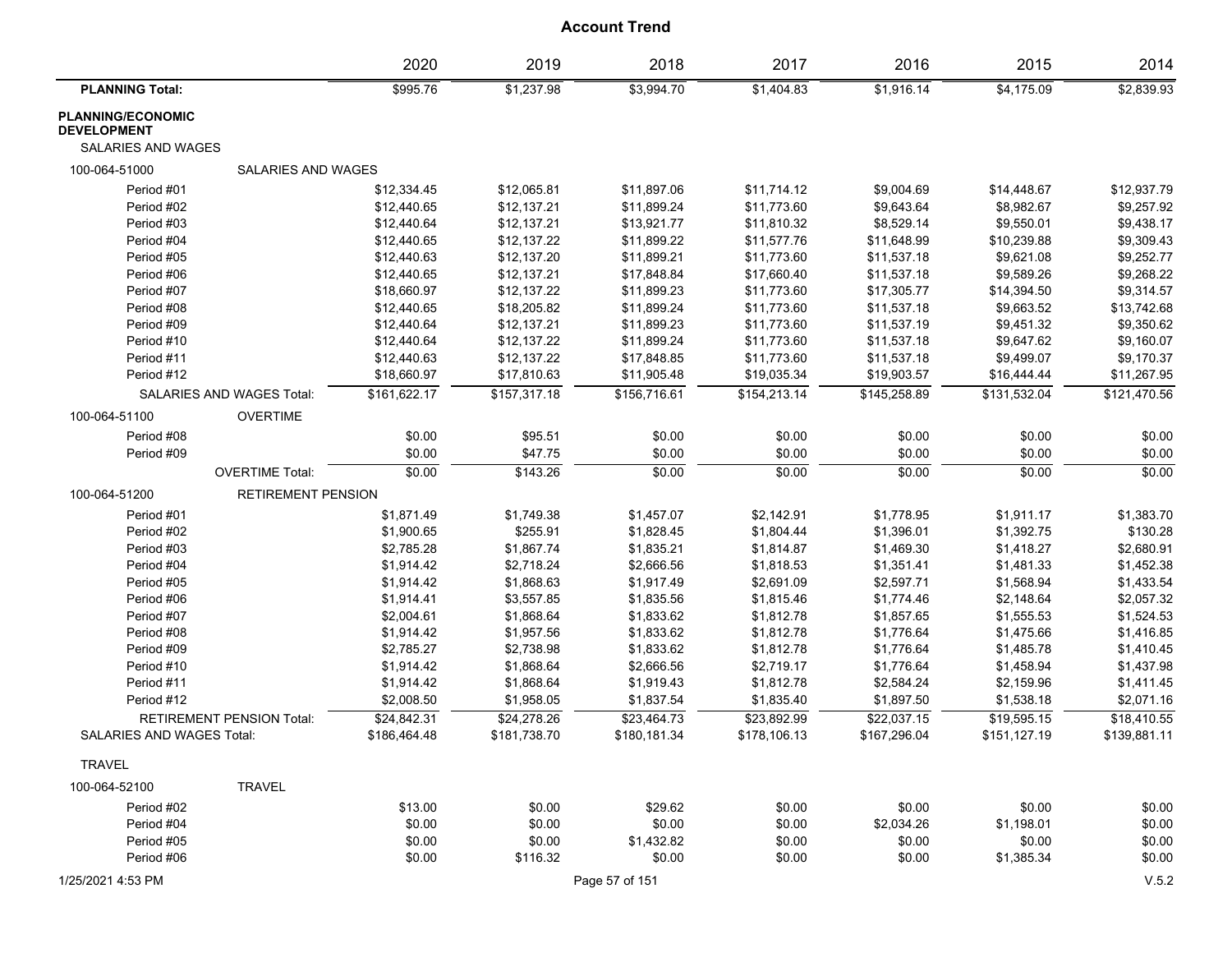|                      |                                      | 2020       | 2019       | 2018       | 2017        | 2016       | 2015       | 2014        |
|----------------------|--------------------------------------|------------|------------|------------|-------------|------------|------------|-------------|
| Period #07           |                                      | \$0.00     | \$0.00     | \$0.00     | \$0.00      | \$0.00     | \$0.00     | \$108.64    |
| Period #10           |                                      | \$0.00     | \$0.00     | \$0.00     | \$209.40    | \$584.74   | \$0.00     | \$285.00    |
| Period #11           |                                      | \$0.00     | \$439.00   | \$449.18   | \$0.00      | \$0.00     | \$0.00     | \$587.64    |
| Period #12           |                                      | \$0.00     | \$0.00     | \$0.00     | \$0.00      | \$0.00     | \$123.05   | \$0.00      |
|                      | <b>TRAVEL Total:</b>                 | \$13.00    | \$555.32   | \$1,911.62 | \$209.40    | \$2,619.00 | \$2,706.40 | \$981.28    |
| 100-064-52300        | TRAINING AND EDUCATION               |            |            |            |             |            |            |             |
| Period #01           |                                      | \$0.00     | \$0.00     | \$0.00     | \$0.00      | \$735.00   | \$0.00     | \$0.00      |
| Period #03           |                                      | \$0.00     | \$0.00     | \$735.00   | \$0.00      | \$0.00     | \$0.00     | \$509.00    |
| Period #04           |                                      | \$0.00     | \$0.00     | \$70.00    | \$0.00      | \$0.00     | \$0.00     | \$0.00      |
| Period #06           |                                      | \$0.00     | \$0.00     | \$0.00     | \$350.00    | \$0.00     | \$535.00   | \$0.00      |
| Period #08           |                                      | \$0.00     | \$510.00   | \$0.00     | \$145.00    | \$0.00     | \$0.00     | \$0.00      |
| Period #10           |                                      | \$0.00     | \$0.00     | \$0.00     | \$0.00      | \$0.00     | \$0.00     | \$25.00     |
| Period #12           |                                      | \$0.00     | \$0.00     | \$0.00     | \$0.00      | \$0.00     | \$35.00    | \$0.00      |
|                      | <b>TRAINING AND EDUCATION Total:</b> | \$0.00     | \$510.00   | \$805.00   | \$495.00    | \$735.00   | \$570.00   | \$534.00    |
| <b>TRAVEL Total:</b> |                                      | \$13.00    | \$1,065.32 | \$2,716.62 | \$704.40    | \$3,354.00 | \$3,276.40 | \$1,515.28  |
| CONTRACTUAL SERVICES |                                      |            |            |            |             |            |            |             |
| 100-064-53200        | <b>COMMUNICATIONS</b>                |            |            |            |             |            |            |             |
| Period #02           |                                      | \$0.00     | \$0.00     | \$0.00     | \$0.00      | \$0.00     | \$61.00    | \$0.00      |
| Period #03           |                                      | \$0.00     | \$0.00     | \$0.00     | \$0.00      | \$0.00     | \$0.00     | \$41.42     |
| Period #04           |                                      | \$0.00     | \$0.00     | \$0.00     | \$52.54     | \$0.00     | \$0.00     | \$0.00      |
| Period #05           |                                      | \$0.00     | \$0.00     | \$0.00     | \$0.00      | \$32.82    | \$0.00     | \$0.00      |
| Period #06           |                                      | \$0.00     | \$0.00     | \$0.00     | \$0.00      | \$34.91    | \$0.00     | \$61.57     |
| Period #07           |                                      | \$0.00     | \$0.00     | \$0.00     | \$0.00      | \$0.00     | \$26.14    | \$0.00      |
| Period #08           |                                      | \$0.00     | \$0.00     | \$0.00     | \$0.00      | \$0.00     | \$0.00     | \$26.23     |
| Period #10           |                                      | \$0.00     | \$1,240.95 | \$0.00     | \$0.00      | \$0.00     | \$0.00     | \$0.00      |
|                      | <b>COMMUNICATIONS Total:</b>         | \$0.00     | \$1.240.95 | \$0.00     | \$52.54     | \$67.73    | \$87.14    | \$129.22    |
| 100-064-53400        | PROFESSIONAL SERVICES                |            |            |            |             |            |            |             |
| Period #02           |                                      | \$391.00   | \$378.00   | \$1,314.00 | \$2,778.00  | \$300.00   | \$452.50   | \$195.00    |
| Period #03           |                                      | \$740.39   | \$1,646.00 | (\$49.00)  | \$0.00      | \$1,353.05 | \$1,329.79 | \$0.00      |
| Period #04           |                                      | \$0.00     | \$30.51    | \$555.00   | \$0.00      | \$0.00     | \$495.00   | \$1,724.03  |
| Period #05           |                                      | \$0.00     | \$0.00     | \$0.00     | \$2,745.00  | \$4,327.05 | \$0.00     | \$0.00      |
| Period #06           |                                      | \$575.00   | \$708.51   | \$1,469.00 | \$0.00      | \$0.00     | \$4,853.05 | \$0.00      |
| Period #07           |                                      | \$0.00     | \$555.00   | \$0.00     | \$400.00    | \$0.00     | \$0.00     | \$3,294.79  |
| Period #08           |                                      | \$0.00     | \$0.00     | \$0.00     | \$0.00      | \$220.00   | \$220.00   | \$50.00     |
| Period #09           |                                      | \$0.00     | \$708.51   | \$938.00   | \$2,000.00  | \$0.00     | \$0.00     | \$239.47    |
| Period #10           |                                      | \$740.39   | \$316.42   | \$892.45   | \$220.00    | \$0.00     | \$1,473.05 | \$1,260.97  |
| Period #11           |                                      | \$740.39   | \$0.00     | \$1,335.00 | \$2,190.00  | \$2,100.00 | \$0.00     | \$0.00      |
| Period #12           |                                      | \$837.66   | \$708.51   | \$2,178.00 | \$0.00      | \$0.00     | \$0.00     | \$5,541.40  |
|                      | PROFESSIONAL SERVICES Total:         | \$4,024.83 | \$5,051.46 | \$8,632.45 | \$10,333.00 | \$8,300.10 | \$8,823.39 | \$12,305.66 |
| 100-064-53700        | PRINTING AND ADVERTISING             |            |            |            |             |            |            |             |
| Period #06           |                                      | \$0.00     | \$0.00     | \$0.00     | \$0.00      | \$0.00     | \$2,268.81 | \$0.00      |
| Period #07           |                                      | \$0.00     | \$0.00     | \$0.00     | \$0.00      | \$0.00     | \$0.00     | \$177.60    |
| Period #10           |                                      | \$0.00     | \$2,420.00 | \$0.00     | \$0.00      | \$0.00     | \$0.00     | \$0.00      |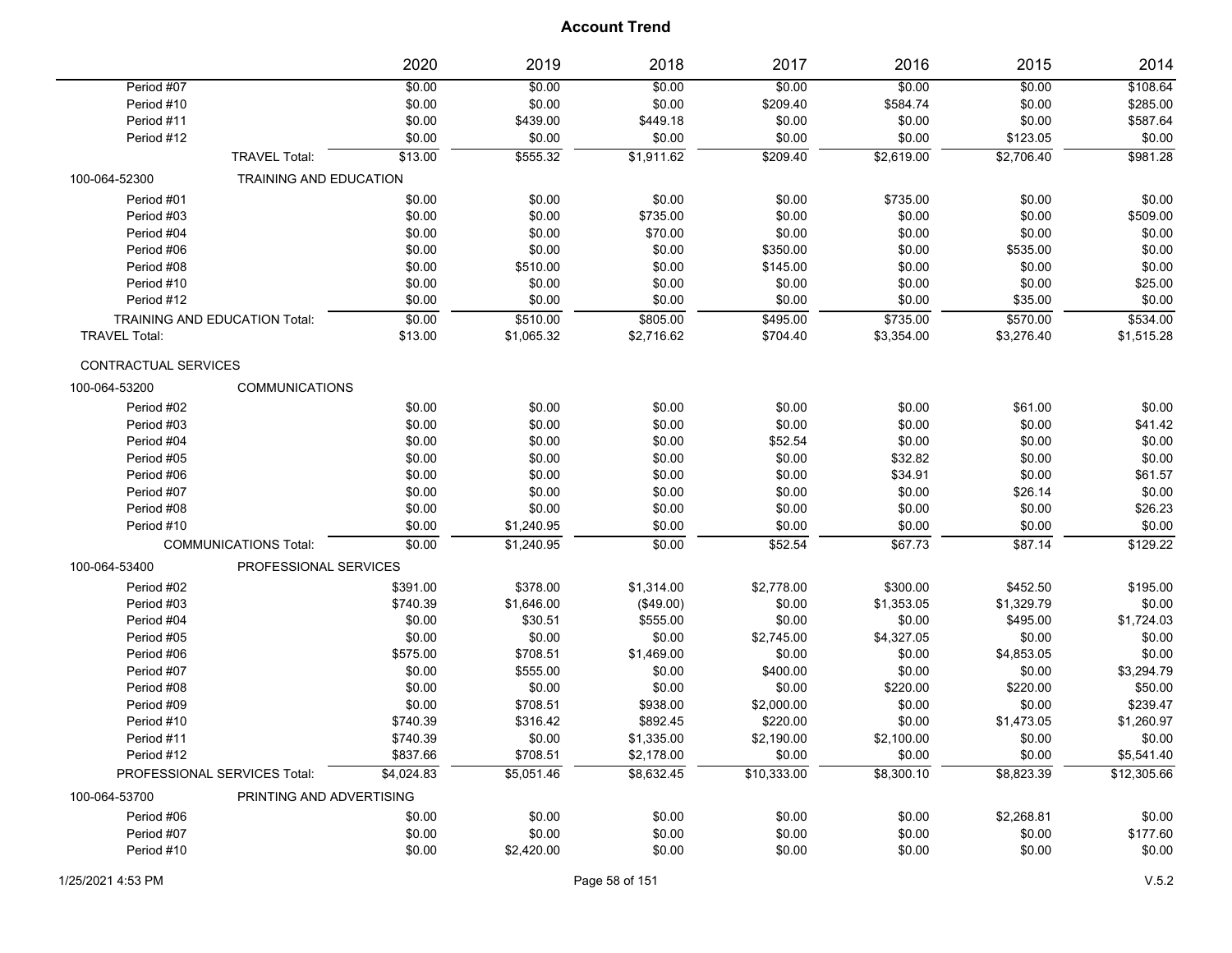|                                                          |                                  | 2020         | 2019         | 2018         | 2017         | 2016         | 2015         | 2014         |
|----------------------------------------------------------|----------------------------------|--------------|--------------|--------------|--------------|--------------|--------------|--------------|
| Period #12                                               |                                  | \$0.00       | \$0.00       | \$0.00       | \$0.00       | \$0.00       | \$0.00       | \$3,000.00   |
|                                                          | PRINTING AND ADVERTISING Total:  | \$0.00       | \$2,420.00   | \$0.00       | \$0.00       | \$0.00       | \$2,268.81   | \$3.177.60   |
| 100-064-53900                                            | MISC CONTRACTUAL                 |              |              |              |              |              |              |              |
| Period #10                                               |                                  | \$240.00     | \$0.00       | \$0.00       | \$0.00       | \$0.00       | \$0.00       | \$300,000.00 |
| Period #11                                               |                                  | \$0.00       | \$0.00       | \$0.00       | \$0.00       | \$0.00       | \$0.00       | \$76,240.00  |
| Period #12                                               |                                  | \$550.00     | \$0.00       | \$0.00       | \$0.00       | \$0.00       | \$0.00       | \$0.00       |
|                                                          | MISC CONTRACTUAL Total:          | \$790.00     | \$0.00       | \$0.00       | \$0.00       | \$0.00       | \$0.00       | \$376,240.00 |
| <b>CONTRACTUAL SERVICES Total:</b>                       |                                  | \$4,814.83   | \$8,712.41   | \$8,632.45   | \$10,385.54  | \$8,367.83   | \$11,179.34  | \$391,852.48 |
| <b>MATERIALS AND SUPPLIES</b>                            |                                  |              |              |              |              |              |              |              |
| 100-064-54100                                            | <b>OFFICE SUPPLIES</b>           |              |              |              |              |              |              |              |
| Period #03                                               |                                  | \$0.00       | \$0.00       | \$229.99     | \$70.00      | \$0.00       | \$56.30      | \$0.00       |
| Period #05                                               |                                  | \$0.00       | \$0.00       | \$0.00       | \$20.00      | \$22.57      | \$0.00       | \$0.00       |
| Period #09                                               |                                  | \$0.00       | \$0.00       | \$0.00       | \$0.00       | \$0.00       | \$0.00       | \$5.93       |
| Period #10                                               |                                  | \$0.00       | \$0.00       | \$0.00       | \$85.44      | \$0.00       | \$0.00       | \$0.00       |
| Period #11                                               |                                  | \$0.00       | \$0.00       | \$0.00       | \$0.00       | \$0.00       | \$264.98     | \$0.00       |
| Period #12                                               |                                  | \$0.00       | \$0.00       | \$0.00       | \$0.00       | \$361.39     | \$0.00       | \$0.00       |
|                                                          | <b>OFFICE SUPPLIES Total:</b>    | \$0.00       | \$0.00       | \$229.99     | \$175.44     | \$383.96     | \$321.28     | \$5.93       |
| 100-064-54200                                            | OPERATING SUPPLIES               |              |              |              |              |              |              |              |
| Period #02                                               |                                  | \$0.00       | \$0.00       | \$0.00       | \$0.00       | \$0.00       | \$570.00     | \$523.00     |
| Period #03                                               |                                  | \$0.00       | \$0.00       | \$0.00       | \$0.00       | \$638.00     | \$0.00       | \$0.00       |
| Period #04                                               |                                  | \$0.00       | \$0.00       | \$0.00       | \$734.00     | \$0.00       | \$0.00       | \$0.00       |
| Period #08                                               |                                  | \$0.00       | \$0.00       | \$0.00       | \$0.00       | \$455.00     | \$0.00       | \$0.00       |
| Period #10                                               |                                  | \$0.00       | \$0.00       | \$0.00       | \$0.00       | \$0.00       | \$0.00       | \$56.00      |
| Period #11                                               |                                  | \$0.00       | \$0.00       | \$0.00       | \$0.00       | \$0.00       | \$0.00       | \$175.00     |
|                                                          | <b>OPERATING SUPPLIES Total:</b> | \$0.00       | \$0.00       | \$0.00       | \$734.00     | \$1,093.00   | \$570.00     | \$754.00     |
| <b>MATERIALS AND SUPPLIES Total:</b>                     |                                  | \$0.00       | \$0.00       | \$229.99     | \$909.44     | \$1,476.96   | \$891.28     | \$759.93     |
| <b>PLANNING/ECONOMIC</b><br><b>DEVELOPMENT Total:</b>    |                                  | \$191.292.31 | \$191,516.43 | \$191.760.40 | \$190.105.51 | \$180.494.83 | \$166,474.21 | \$534.008.80 |
| <b>PARKS AND RECREATION</b><br><b>SALARIES AND WAGES</b> |                                  |              |              |              |              |              |              |              |
| 100-070-51000                                            | <b>SALARIES AND WAGES</b>        |              |              |              |              |              |              |              |
| Period #01                                               |                                  | \$24,268.08  | \$23,554.23  | \$20,206.99  | \$22,140.86  | \$22,302.69  | \$33,295.93  | \$27,298.25  |
| Period #02                                               |                                  | \$24,484.74  | \$23,074.60  | \$21,772.20  | \$22,761.08  | \$23,874.73  | \$22,254.18  | \$19,018.12  |
| Period #03                                               |                                  | \$31,771.96  | \$31,753.61  | \$30,213.34  | \$25,687.11  | \$24,064.02  | \$26,908.29  | \$20,816.40  |
| Period #04                                               |                                  | \$22,351.68  | \$26,733.74  | \$24,487.77  | \$24,252.05  | \$24,529.76  | \$23,345.65  | \$23,882.98  |
| Period #05                                               |                                  | \$13,338.66  | \$24,771.77  | \$23,641.54  | \$27,700.10  | \$22,617.42  | \$23,129.70  | \$23,577.63  |
| Period #06                                               |                                  | \$31,554.03  | \$36,282.61  | \$91,697.91  | \$83,891.30  | \$45,835.29  | \$41,763.68  | \$50,097.14  |
| Period #07                                               |                                  | \$17,793.08  | \$70,993.38  | \$77,976.80  | \$67,874.45  | \$101,565.22 | \$95,681.06  | \$74,254.86  |
| Period #08                                               |                                  | \$11,788.59  | \$109,858.25 | \$71,081.00  | \$58,566.73  | \$54,651.78  | \$51,913.21  | \$94,913.41  |
| Period #09                                               |                                  | \$11,788.59  | \$26,829.73  | \$24,232.94  | \$22,007.57  | \$22,788.92  | \$22,419.91  | \$21,845.31  |
| Period #10                                               |                                  | \$11,788.59  | \$23,719.25  | \$21,606.20  | \$22,322.55  | \$22,802.80  | \$22,372.05  | \$21,716.55  |
| Period #11                                               |                                  | \$11,788.59  | \$22,758.73  | \$33,100.94  | \$21,992.83  | \$22,605.53  | \$22,525.87  | \$21,326.08  |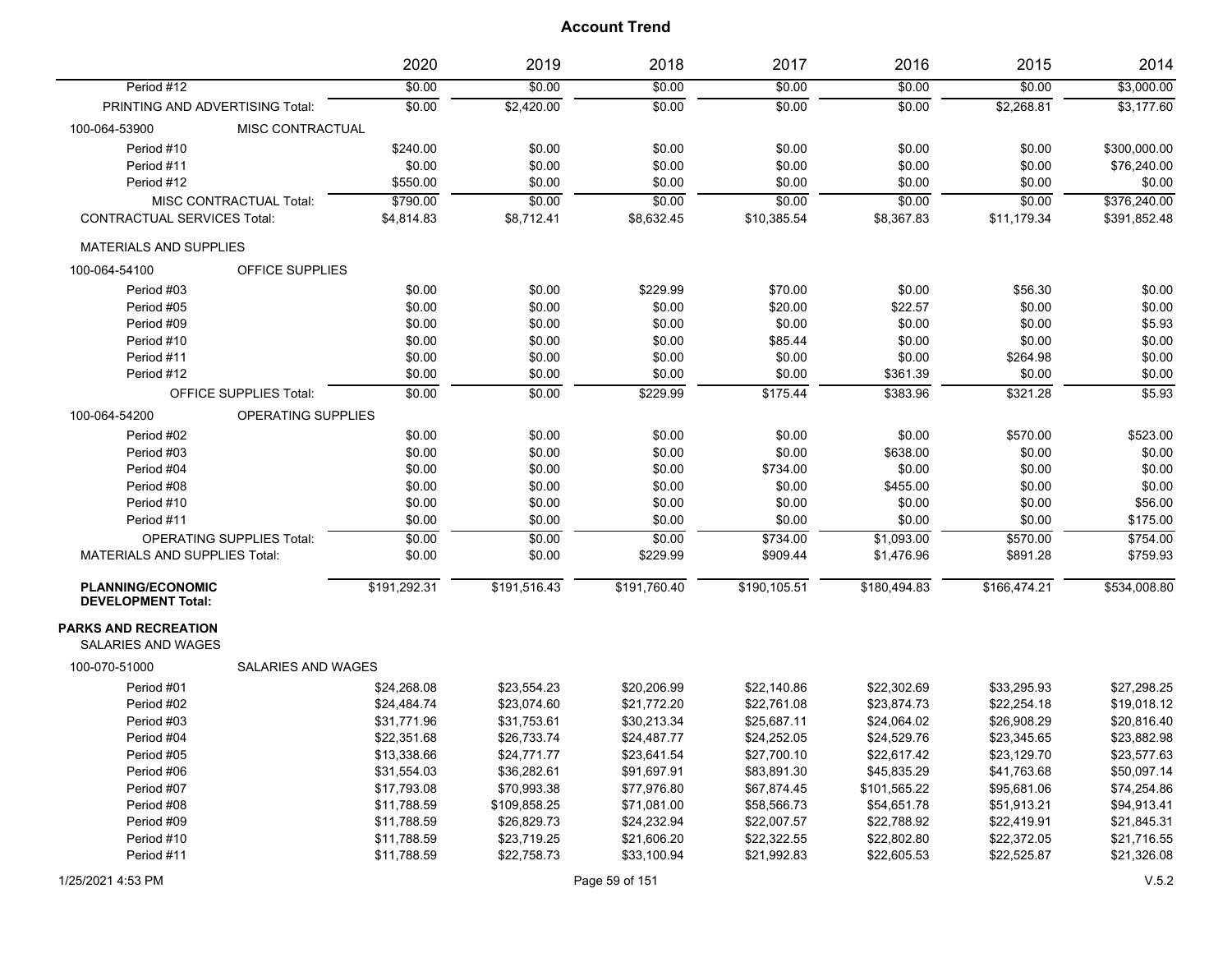|                           |                                  | 2020         | 2019         | 2018         | 2017         | 2016         | 2015         | 2014         |
|---------------------------|----------------------------------|--------------|--------------|--------------|--------------|--------------|--------------|--------------|
| Period #12                |                                  | \$17,682.89  | \$33,650.00  | \$21,508.20  | \$32,890.10  | \$36,987.86  | \$38,199.19  | \$25,174.90  |
|                           | <b>SALARIES AND WAGES Total:</b> | \$230,399.48 | \$453,979.90 | \$461,525.83 | \$432,086.73 | \$424,626.02 | \$423,808.72 | \$423,921.63 |
| 100-070-51100             | <b>OVERTIME</b>                  |              |              |              |              |              |              |              |
| Period #01                |                                  | \$134.64     | \$0.00       | \$0.00       | \$0.00       | \$0.00       | \$8.24       | \$38.33      |
| Period #03                |                                  | \$0.00       | \$187.50     | \$0.00       | \$0.00       | \$0.00       | \$0.00       | \$0.00       |
| Period #04                |                                  | \$22.40      | \$325.31     | \$201.76     | \$0.00       | \$23.95      | \$9.88       | \$289.94     |
| Period #05                |                                  | \$0.00       | \$29.26      | \$0.00       | \$0.00       | \$198.05     | \$0.00       | \$306.46     |
| Period #06                |                                  | \$0.00       | \$515.62     | \$2,801.24   | \$733.74     | \$323.09     | \$353.41     | \$759.01     |
| Period #07                |                                  | \$0.00       | \$847.51     | \$787.01     | \$593.73     | \$1,045.52   | \$1,717.73   | \$152.76     |
| Period #08                |                                  | \$0.00       | \$2,901.88   | \$1,592.35   | \$458.56     | \$183.73     | \$121.49     | \$746.93     |
| Period #10                |                                  | \$0.00       | \$0.00       | \$0.00       | \$10.42      | \$0.00       | \$0.00       | \$0.00       |
| Period #11                |                                  | \$0.00       | \$0.00       | \$0.00       | \$0.00       | \$0.00       | \$0.00       | \$19.20      |
| Period #12                |                                  | \$0.00       | \$0.00       | \$0.00       | \$0.00       | \$141.89     | \$79.29      | \$0.00       |
|                           | <b>OVERTIME Total:</b>           | \$157.04     | \$4,807.08   | \$5,382.36   | \$1,796.45   | \$1,916.23   | \$2,290.04   | \$2,312.63   |
| 100-070-51200             | <b>RETIREMENT PENSION</b>        |              |              |              |              |              |              |              |
| Period #01                |                                  | \$3,514.19   | \$3,169.28   | \$3,360.23   | \$3,898.51   | \$4,090.36   | \$3,987.53   | \$6,687.05   |
| Period #02                |                                  | \$3,755.26   | \$501.28     | \$2,990.38   | \$3,403.49   | \$3,439.97   | \$3,332.37   | \$268.74     |
| Period #03                |                                  | \$5,452.62   | \$3,604.95   | \$3,384.71   | \$3,487.96   | \$3,671.04   | \$3,406.88   | \$5,500.75   |
| Period #04                |                                  | \$3,635.88   | \$5,971.62   | \$5,432.99   | \$3,546.51   | \$3,653.31   | \$3,445.26   | \$3,236.35   |
| Period #05                |                                  | \$2,728.99   | \$3,900.80   | \$3,820.01   | \$5,555.99   | \$5,339.52   | \$3,553.72   | \$3,685.60   |
| Period #06                |                                  | \$2,300.58   | \$7,251.83   | \$4,720.38   | \$5,138.78   | \$3,960.80   | \$5,568.61   | \$6,328.63   |
| Period #07                |                                  | \$1,989.47   | \$9,673.97   | \$12,488.36  | \$10,961.80  | \$11,044.15  | \$10,005.83  | \$11,922.39  |
| Period #08                |                                  | \$2,070.83   | \$11,993.49  | \$12,052.75  | \$10,371.60  | \$10,280.35  | \$9,951.57   | \$10,181.40  |
| Period #09                |                                  | \$2,641.72   | \$12,608.24  | \$10,504.97  | \$8,549.80   | \$7,974.12   | \$7,362.75   | \$8,108.70   |
| Period #10                |                                  | \$1,816.52   | \$3,756.59   | \$5,215.61   | \$5,080.51   | \$3,496.65   | \$3,412.00   | \$3,303.51   |
| Period #11                |                                  | \$1,816.52   | \$3,537.69   | \$3,546.81   | \$3,417.60   | \$5,079.23   | \$5,013.05   | \$3,287.26   |
| Period #12                |                                  | \$1,904.51   | \$3,627.46   | \$3,375.38   | \$3,376.88   | \$3,680.53   | \$3,671.32   | \$4,842.53   |
|                           | <b>RETIREMENT PENSION Total:</b> | \$33,627.09  | \$69,597.20  | \$70,892.58  | \$66,789.43  | \$65,710.03  | \$62,710.89  | \$67,352.91  |
| 100-070-51400             | <b>CLOTHING ALLOWANCE</b>        |              |              |              |              |              |              |              |
| Period #01                |                                  | \$1,150.00   | \$0.00       | \$0.00       | \$1,050.00   | \$1,050.00   | \$1,000.00   | \$0.00       |
| Period #03                |                                  | \$0.00       | \$850.00     | \$850.00     | \$0.00       | \$0.00       | \$0.00       | \$0.00       |
| Period #07                |                                  | \$0.00       | \$300.00     | \$0.00       | \$0.00       | \$0.00       | \$0.00       | \$0.00       |
| Period #08                |                                  | \$0.00       | \$0.00       | \$179.75     | \$0.00       | \$0.00       | \$50.22      | \$1,000.00   |
| Period #09                |                                  | \$0.00       | \$0.00       | \$0.00       | \$0.00       | \$0.00       | \$14.00      | \$0.00       |
| Period #10                |                                  | \$0.00       | \$0.00       | \$115.00     | \$0.00       | \$0.00       | \$0.00       | \$0.00       |
| Period #11                |                                  | \$0.00       | \$0.00       | \$0.00       | \$0.00       | \$0.00       | (\$64.22)    | \$0.00       |
| Period #12                |                                  | \$0.00       | \$150.00     | \$134.00     | \$0.00       | \$0.00       | \$0.00       | \$0.00       |
|                           | <b>CLOTHING ALLOWANCE Total:</b> | \$1,150.00   | \$1,300.00   | \$1,278.75   | \$1,050.00   | \$1,050.00   | \$1,000.00   | \$1,000.00   |
| 100-070-51800             | <b>COMP TIME PAID</b>            |              |              |              |              |              |              |              |
| Period #06                |                                  | \$436.72     | \$0.00       | \$0.00       | \$0.00       | \$0.00       | \$0.00       | \$0.00       |
| Period #07                |                                  | \$1,706.30   | \$0.00       | \$0.00       | \$0.00       | \$0.00       | \$0.00       | \$0.00       |
|                           | COMP TIME PAID Total:            | \$2,143.02   | \$0.00       | \$0.00       | \$0.00       | \$0.00       | \$0.00       | \$0.00       |
| SALARIES AND WAGES Total: |                                  | \$267,476.63 | \$529,684.18 | \$539,079.52 | \$501,722.61 | \$493,302.28 | \$489,809.65 | \$494,587.17 |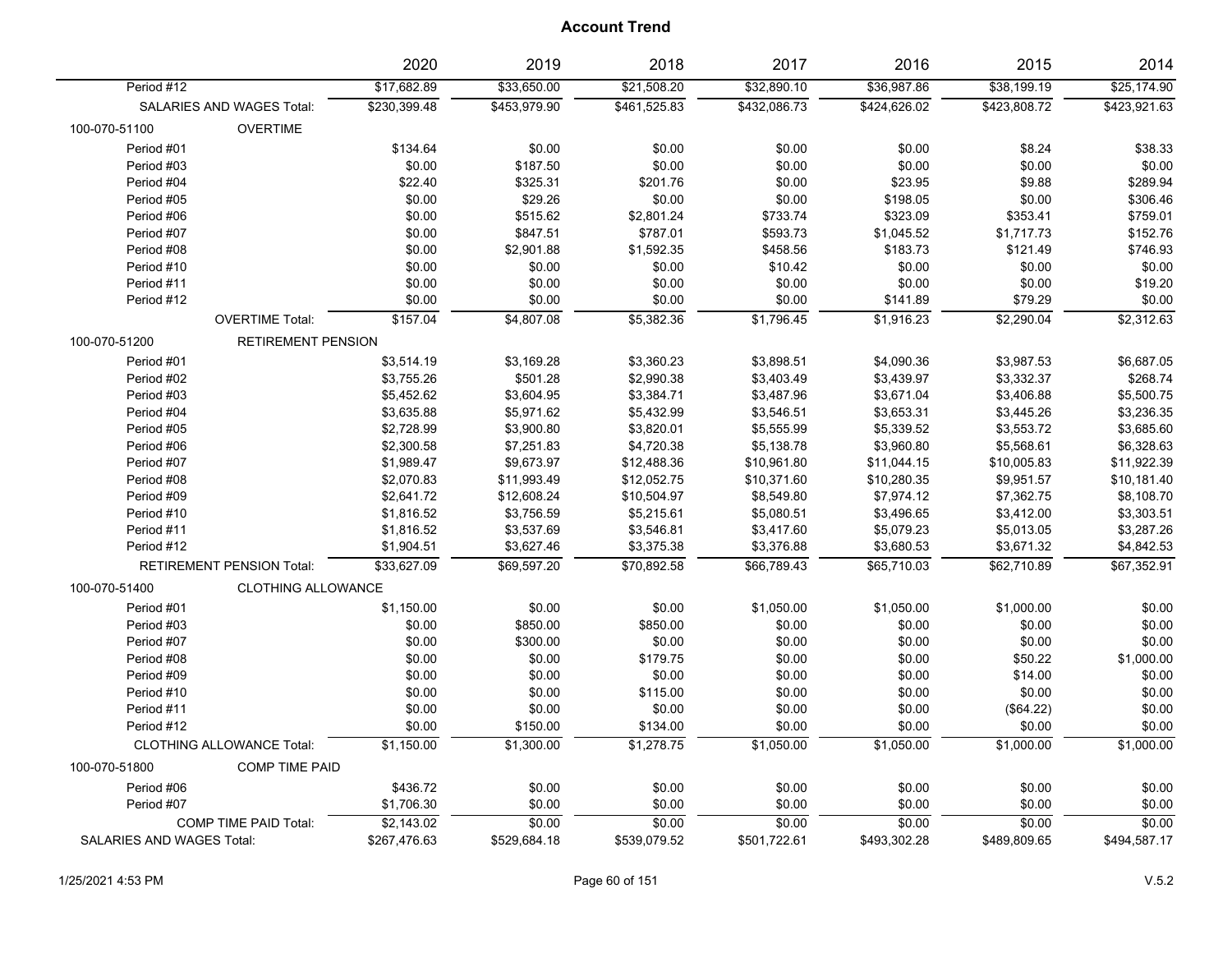|                             |                               | 2020        | 2019        | 2018        | 2017        | 2016        | 2015        | 2014        |
|-----------------------------|-------------------------------|-------------|-------------|-------------|-------------|-------------|-------------|-------------|
| <b>TRAVEL</b>               |                               |             |             |             |             |             |             |             |
| 100-070-52100               | <b>TRAVEL</b>                 |             |             |             |             |             |             |             |
| Period #01                  |                               | \$0.00      | \$0.00      | \$0.00      | \$0.00      | \$213.30    | \$0.00      | \$0.00      |
| Period #02                  |                               | \$125.00    | \$0.00      | \$0.00      | \$80.00     | \$245.48    | \$60.00     | \$577.26    |
| Period #03                  |                               | \$141.36    | \$651.40    | \$529.89    | \$398.04    | \$9.00      | \$323.82    | \$0.00      |
| Period #05                  |                               | \$0.00      | \$323.96    | \$0.00      | \$0.00      | \$0.00      | \$0.00      | \$10.00     |
| Period #06                  |                               | \$0.00      | \$0.00      | \$229.43    | \$5.00      | \$0.00      | \$0.00      | \$0.00      |
| Period #07                  |                               | \$0.00      | \$0.00      | \$0.00      | \$361.45    | \$0.00      | \$0.00      | \$0.00      |
| Period #08                  |                               | \$0.00      | \$0.00      | \$0.00      | \$0.00      | \$459.20    | \$488.20    | (\$145.00)  |
| Period #09                  |                               | \$0.00      | \$0.00      | \$0.00      | \$0.00      | \$12.00     | \$0.00      | \$0.00      |
| Period #10                  |                               | \$0.00      | \$1,131.40  | \$957.09    | \$746.64    | \$942.07    | \$1,047.03  | \$0.00      |
| Period #11                  |                               | \$0.00      | \$0.00      | \$0.00      | \$65.00     | \$0.00      | \$0.00      | \$0.00      |
| Period #12                  |                               | \$0.00      | \$0.00      | \$0.00      | \$383.10    | \$0.00      | \$0.00      | \$245.97    |
|                             | <b>TRAVEL Total:</b>          | \$266.36    | \$2,106.76  | \$1,716.41  | \$2,039.23  | \$1,881.05  | \$1,919.05  | \$688.23    |
| 100-070-52300               | TRAINING AND EDUCATION        |             |             |             |             |             |             |             |
| Period #02                  |                               | \$0.00      | \$295.00    | \$590.00    | \$145.00    | \$0.00      | \$520.00    | \$0.00      |
| Period #03                  |                               | \$625.00    | \$0.00      | \$55.00     | \$385.00    | \$300.00    | \$0.00      | \$0.00      |
| Period #04                  |                               | \$0.00      | \$30.00     | \$0.00      | \$110.00    | \$0.00      | \$19.00     | \$0.00      |
| Period #05                  |                               | \$0.00      | \$0.00      | \$260.00    | \$145.00    | \$215.00    | \$0.00      | \$0.00      |
| Period #06                  |                               | \$0.00      | \$595.00    | \$565.00    | \$350.00    | \$0.00      | \$0.00      | \$0.00      |
| Period #07                  |                               | \$0.00      | \$1,060.01  | \$0.00      | \$765.00    | \$0.00      | \$0.00      | \$0.00      |
| Period #08                  |                               | \$0.00      | \$10.00     | \$0.00      | \$0.00      | \$90.00     | \$695.00    | \$760.00    |
| Period #09                  |                               | \$0.00      | \$0.00      | \$0.00      | \$79.57     | \$695.00    | \$0.00      | \$0.00      |
| Period #10                  |                               | \$0.00      | \$0.00      | \$70.00     | \$0.00      | \$0.00      | \$75.00     | \$0.00      |
| Period #11                  |                               | \$0.00      | \$0.00      | \$0.00      | \$40.00     | \$50.00     | \$0.00      | \$0.00      |
| Period #12                  |                               | \$0.00      | \$10.00     | \$340.00    | \$0.00      | \$306.00    | \$314.00    | \$48.00     |
|                             | TRAINING AND EDUCATION Total: | \$625.00    | \$2,000.01  | \$1,880.00  | \$2,019.57  | \$1,656.00  | \$1,623.00  | \$808.00    |
| <b>TRAVEL Total:</b>        |                               | \$891.36    | \$4,106.77  | \$3,596.41  | \$4,058.80  | \$3,537.05  | \$3,542.05  | \$1,496.23  |
| <b>CONTRACTUAL SERVICES</b> |                               |             |             |             |             |             |             |             |
| 100-070-53100               | <b>UTILITIES</b>              |             |             |             |             |             |             |             |
| Period #01                  |                               | \$1,470.54  | \$0.00      | \$0.00      | \$0.00      | \$0.00      | \$0.00      | \$172.29    |
| Period #02                  |                               | \$1,122.84  | \$5,811.83  | \$5,995.58  | \$8,067.74  | \$11,516.13 | \$12,091.16 | \$7,109.22  |
| Period #03                  |                               | \$4,833.22  | \$5,282.06  | \$5,910.59  | \$6,016.11  | \$1,573.10  | \$1,404.40  | \$4,092.15  |
| Period #04                  |                               | \$3,028.84  | \$8,361.59  | \$5,346.21  | \$5,920.80  | \$3,816.85  | \$6,987.53  | \$6,389.56  |
| Period #05                  |                               | \$2,723.48  | \$730.73    | \$4,419.94  | \$5,710.45  | \$10,859.91 | \$3,715.06  | \$8,142.22  |
| Period #06                  |                               | \$3,276.49  | \$12,990.00 | \$5,067.64  | \$13,379.95 | \$1,742.49  | \$15,259.14 | \$5,703.95  |
| Period #07                  |                               | \$5,311.69  | \$9,078.33  | \$16,458.83 | \$2,726.24  | \$15,558.42 | \$11,702.21 | \$8,518.84  |
| Period #08                  |                               | \$6,336.03  | \$10,407.58 | \$803.06    | \$10,925.05 | \$11,766.83 | \$19,250.84 | \$17,206.45 |
| Period #09                  |                               | \$6,349.02  | \$8,552.85  | \$10,172.27 | \$10,620.17 | \$13,352.80 | \$29.00     | \$11,928.95 |
| Period #10                  |                               | \$6,482.61  | \$6,403.50  | \$13,800.81 | \$11,101.07 | \$5,664.03  | \$12,602.20 | \$14,805.66 |
| Period #11                  |                               | \$1,655.19  | \$3,424.01  | \$309.38    | \$1,227.27  | \$8,118.03  | \$6,443.75  | \$15.03     |
| Period #12                  |                               | \$3,616.12  | \$4,960.68  | \$9,225.31  | \$9,225.56  | \$6,895.14  | \$8,284.98  | \$14,403.15 |
|                             | UTILITIES Total:              | \$46,206.07 | \$76,003.16 | \$77,509.62 | \$84,920.41 | \$90,863.73 | \$97,770.27 | \$98,487.47 |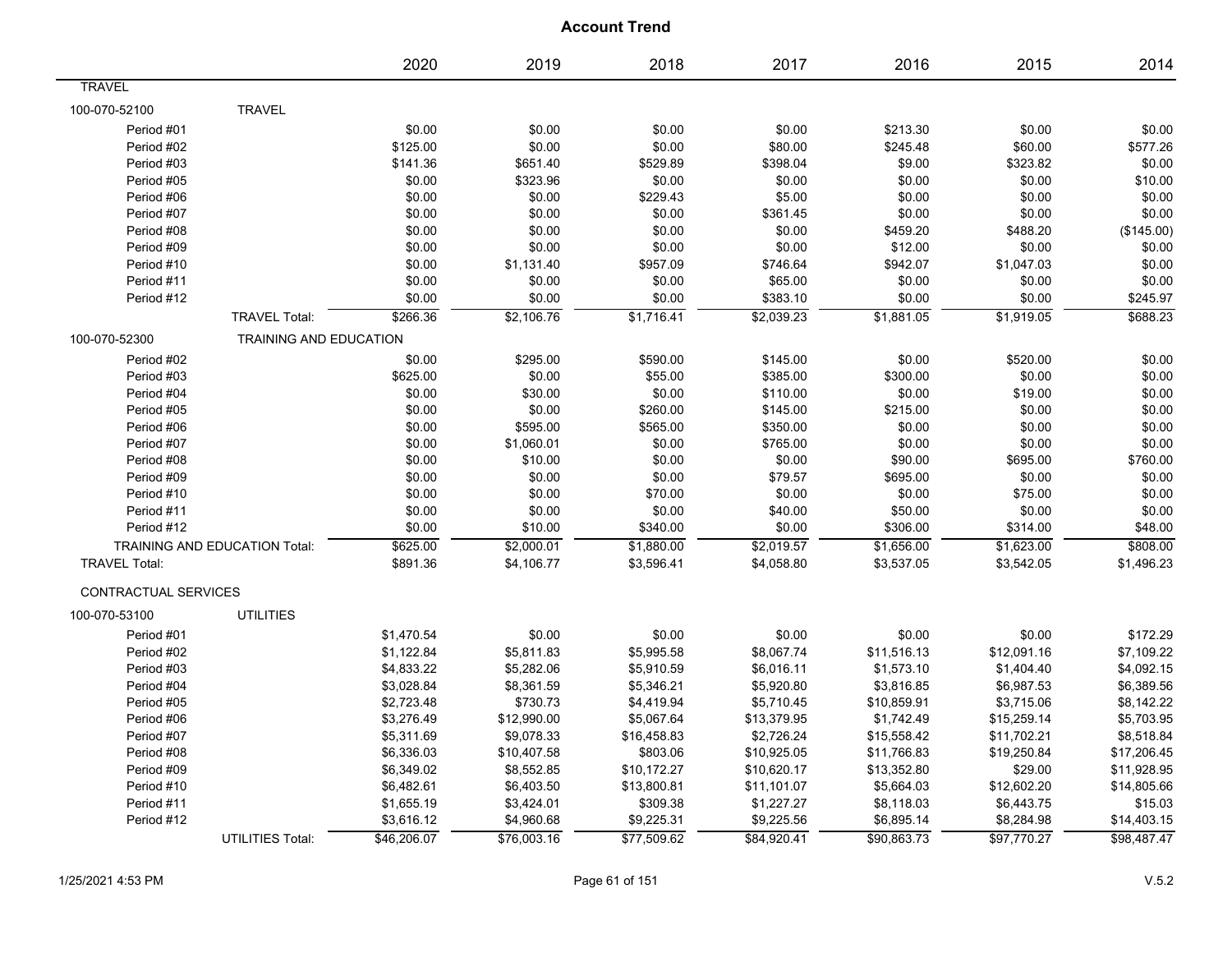|               |                                | 2020        | 2019        | 2018        | 2017        | 2016        | 2015        | 2014        |
|---------------|--------------------------------|-------------|-------------|-------------|-------------|-------------|-------------|-------------|
| 100-070-53200 | <b>COMMUNICATIONS</b>          |             |             |             |             |             |             |             |
| Period #01    |                                | \$69.47     | \$0.00      | \$0.00      | \$0.00      | \$0.00      | \$0.00      | \$197.60    |
| Period #02    |                                | \$591.14    | \$401.15    | \$564.34    | \$768.22    | \$1,151.74  | \$1,184.79  | \$225.96    |
| Period #03    |                                | \$467.55    | \$586.84    | \$749.41    | \$300.01    | \$564.44    | \$783.86    | \$600.41    |
| Period #04    |                                | \$361.42    | \$774.25    | \$434.83    | \$0.00      | \$250.22    | \$750.83    | \$288.95    |
| Period #05    |                                | \$365.56    | \$333.80    | \$311.87    | \$1,698.48  | \$761.74    | \$243.20    | \$1,523.99  |
| Period #06    |                                | \$360.50    | \$66.98     | \$724.45    | \$608.18    | \$896.83    | \$709.48    | \$724.30    |
| Period #07    |                                | \$355.55    | \$701.13    | \$649.73    | \$198.98    | \$519.31    | \$1,068.05  | \$486.63    |
| Period #08    |                                | \$72.42     | \$395.45    | \$502.10    | \$533.26    | \$515.23    | \$583.62    | \$0.00      |
| Period #09    |                                | \$548.08    | \$8.85      | \$199.86    | \$343.29    | \$536.16    | \$208.27    | \$1,431.34  |
| Period #10    |                                | \$347.47    | \$740.86    | \$1,240.42  | \$542.76    | \$199.85    | \$624.30    | \$686.98    |
| Period #11    |                                | \$43.50     | \$338.58    | \$42.73     | \$848.32    | \$890.86    | \$358.69    | \$7.16      |
| Period #12    |                                | \$513.35    | \$405.32    | \$619.23    | \$1,089.47  | \$610.15    | \$733.77    | \$805.04    |
|               | <b>COMMUNICATIONS Total:</b>   | \$4,096.01  | \$4,753.21  | \$6,038.97  | \$6,930.97  | \$6,896.53  | \$7,248.86  | \$6,978.36  |
| 100-070-53300 | <b>RENTS AND LEASES</b>        |             |             |             |             |             |             |             |
| Period #03    |                                | \$0.00      | \$0.00      | \$464.60    | \$0.00      | \$0.00      | \$0.00      | \$0.00      |
| Period #05    |                                | \$0.00      | \$464.60    | \$0.00      | \$464.60    | \$459.81    | \$430.00    | \$0.00      |
| Period #06    |                                | \$410.00    | \$0.00      | \$0.00      | \$0.00      | \$0.00      | \$0.00      | \$75.00     |
| Period #07    |                                | \$0.00      | \$0.00      | \$0.00      | \$0.00      | \$0.00      | \$123.75    | \$75.00     |
| Period #08    |                                | \$0.00      | \$0.00      | \$0.00      | \$0.00      | \$0.00      | \$0.00      | \$150.00    |
| Period #09    |                                | \$0.00      | \$0.00      | \$0.00      | \$0.00      | \$0.00      | \$5,000.00  | \$0.00      |
| Period #10    |                                | \$0.00      | \$0.00      | \$0.00      | \$0.00      | \$0.00      | \$0.00      | \$75.00     |
|               | <b>RENTS AND LEASES Total:</b> | \$410.00    | \$464.60    | \$464.60    | \$464.60    | \$459.81    | \$5,553.75  | \$375.00    |
| 100-070-53400 | PROFESSIONAL SERVICES          |             |             |             |             |             |             |             |
| Period #01    |                                | \$0.00      | \$0.00      | \$0.00      | \$0.00      | \$0.00      | \$0.00      | \$295.00    |
| Period #02    |                                | \$0.00      | \$0.00      | \$100.00    | \$0.00      | \$0.00      | \$0.00      | \$0.00      |
| Period #03    |                                | \$10.00     | \$0.00      | \$0.00      | \$0.00      | \$0.00      | \$0.00      | \$320.00    |
| Period #04    |                                | \$0.00      | \$0.00      | \$170.00    | \$0.00      | \$0.00      | \$0.00      | \$0.00      |
| Period #05    |                                | \$0.00      | \$0.00      | \$0.00      | \$0.00      | \$449.00    | \$0.00      | \$0.00      |
| Period #06    |                                | \$0.00      | \$0.00      | \$449.00    | \$259.00    | \$0.00      | \$0.00      | \$0.00      |
| Period #07    |                                | \$150.00    | \$0.00      | \$0.00      | \$150.00    | \$7,387.09  | \$150.00    | \$0.00      |
| Period #08    |                                | \$175.00    | \$235.00    | \$0.00      | \$664.00    | \$15,765.20 | \$0.00      | (\$615.00)  |
| Period #09    |                                | \$0.00      | \$0.00      | \$2,675.11  | \$0.00      | \$362.38    | \$0.00      | \$150.00    |
| Period #10    |                                | \$0.00      | \$170.00    | \$2,514.60  | \$0.00      | \$0.00      | \$0.00      | \$0.00      |
| Period #11    |                                | \$0.00      | \$175.00    | \$53.04     | \$0.00      | \$0.00      | \$0.00      | \$0.00      |
| Period #12    |                                | \$0.00      | \$293.99    | \$4,405.78  | \$0.00      | \$70.00     | \$2,641.40  | \$0.00      |
|               | PROFESSIONAL SERVICES Total:   | \$335.00    | \$873.99    | \$10,367.53 | \$1,073.00  | \$24,033.67 | \$2,791.40  | \$150.00    |
| 100-070-53600 | <b>INSURANCE AND BONDING</b>   |             |             |             |             |             |             |             |
| Period #05    |                                | \$0.00      | \$0.00      | \$0.00      | \$5,600.00  | \$5,600.00  | \$5,600.00  | \$5,600.00  |
| Period #06    |                                | \$0.00      | \$0.00      | \$0.00      | \$8,344.85  | \$0.00      | \$10,549.11 | \$0.00      |
| Period #07    |                                | \$11,657.41 | \$10,280.64 | \$0.00      | \$0.00      | \$8,980.23  | \$0.00      | \$18,400.00 |
| Period #08    |                                | \$0.00      | \$0.00      | \$10,696.17 | \$0.00      | \$0.00      | \$0.00      | \$0.00      |
|               | INSURANCE AND BONDING Total:   | \$11,657.41 | \$10,280.64 | \$10,696.17 | \$13,944.85 | \$14,580.23 | \$16,149.11 | \$24,000.00 |

100-070-53700 PRINTING AND ADVERTISING

1/25/2021 4:53 PM Page 62 of 151 V.5.2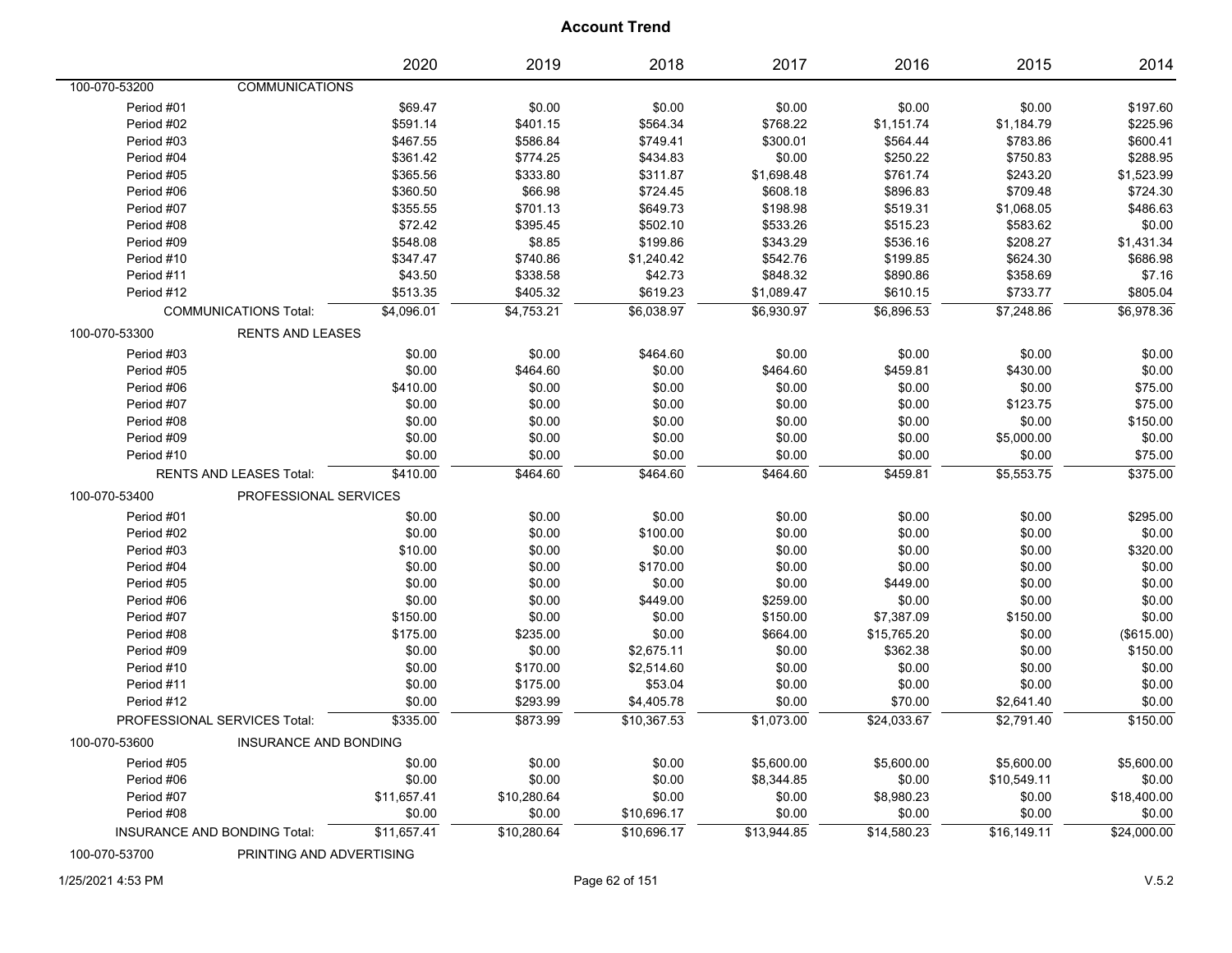|                                              | 2020        | 2019         | 2018           | 2017         | 2016          | 2015         | 2014         |
|----------------------------------------------|-------------|--------------|----------------|--------------|---------------|--------------|--------------|
| Period #02                                   | \$129.50    | \$0.00       | \$0.00         | \$0.00       | \$0.00        | \$0.00       | \$314.20     |
| Period #03                                   | \$4.28      | \$0.00       | \$634.61       | \$0.00       | \$0.00        | \$372.80     | \$314.20     |
| Period #04                                   | \$178.58    | \$778.59     | \$540.37       | \$0.00       | \$1,223.00    | \$0.00       | \$0.00       |
| Period #05                                   | \$0.00      | \$156.00     | \$0.00         | \$358.86     | \$427.88      | \$0.00       | \$14.99      |
| Period #06                                   | \$0.00      | \$0.00       | \$145.00       | \$3,033.23   | \$359.00      | \$207.00     | \$0.00       |
| Period #07                                   | \$0.00      | \$80.57      | \$11.75        | \$0.00       | \$595.00      | \$90.00      | \$314.20     |
| Period #08                                   | \$0.00      | \$0.00       | \$0.00         | \$0.00       | \$0.00        | \$320.00     | \$0.00       |
| Period #09                                   | \$0.00      | \$521.60     | \$454.00       | \$105.05     | \$1,375.69    | \$148.50     | \$314.20     |
| Period #10                                   | \$0.00      | \$706.46     | \$489.99       | \$299.72     | \$714.50      | \$302.00     | \$212.16     |
| Period #11                                   | \$0.00      | \$784.92     | \$10.00        | \$838.99     | \$155.00      | \$220.00     | \$0.00       |
| Period #12                                   | \$599.88    | \$539.13     | \$1,000.26     | \$1,024.00   | \$645.77      | \$159.00     | \$226.96     |
| PRINTING AND ADVERTISING Total:              | \$912.24    | \$3,567.27   | \$3,285.98     | \$5,659.85   | \$5,495.84    | \$1,819.30   | \$1,710.91   |
| 100-070-53900<br>MISC CONTRACTUAL            |             |              |                |              |               |              |              |
| Period #01                                   | \$678.06    | \$0.00       | \$0.00         | \$0.00       | \$0.00        | \$0.00       | \$343.00     |
| Period #02                                   | \$922.78    | \$1,188.29   | \$223.98       | \$4,805.18   | \$6,995.06    | \$6,445.01   | \$3,885.27   |
| Period #03                                   | \$499.70    | \$254.10     | \$803.95       | \$202.12     | \$283.81      | \$107.00     | \$644.38     |
| Period #04                                   | \$204.68    | \$648.52     | \$1,990.39     | \$50.00      | \$44.00       | \$398.12     | \$1,109.93   |
| Period #05                                   | \$72.74     | \$311.85     | \$0.00         | \$203.91     | \$487.34      | \$2,023.28   | \$2,957.52   |
| Period #06                                   | \$178.22    | \$30.00      | \$1,870.63     | \$2,124.33   | \$1,991.89    | \$570.47     | \$96.00      |
| Period #07                                   | \$100.47    | \$1,084.20   | \$463.86       | \$50.00      | \$791.23      | \$224.95     | \$450.76     |
| Period #08                                   | \$62.08     | \$6,506.54   | \$1,469.14     | \$621.84     | \$12,736.51   | \$305.47     | \$35.00      |
| Period #09                                   | \$0.00      | \$2,239.00   | \$284.64       | \$395.21     | (\$12,200.60) | \$784.04     | \$2,262.42   |
| Period #10                                   | \$127.67    | \$684.53     | \$1,483.53     | \$36,677.43  | \$1,693.94    | \$1,374.69   | \$217.27     |
| Period #11                                   | \$4,536.91  | \$7,597.16   | \$4,134.64     | \$1,501.52   | \$2,241.66    | \$18,729.84  | \$1,327.93   |
| Period #12                                   | \$0.00      | \$37,450.68  | \$44,719.98    | \$689.87     | \$34,139.99   | \$1,003.08   | \$1,581.54   |
| MISC CONTRACTUAL Total:                      | \$7,383.31  | \$57,994.87  | \$57,444.74    | \$47,321.41  | \$49,204.83   | \$31,965.95  | \$14,911.02  |
| <b>CONCERTS IN THE PARK</b><br>100-070-53904 |             |              |                |              |               |              |              |
| Period #01                                   | \$0.00      | \$0.00       | \$0.00         | \$0.00       | \$1,040.00    | \$0.00       | \$26.55      |
| Period #02                                   | \$4,075.00  | \$7,900.00   | \$12,875.00    | \$12,250.00  | \$2,450.00    | \$6,605.00   | \$10,646.97  |
| Period #03                                   | \$7,140.00  | \$2,750.00   | \$4,671.58     | \$0.00       | \$0.00        | \$12,936.83  | \$1,626.55   |
| Period #04                                   | \$0.00      | \$10,323.11  | \$6,045.77     | \$6,250.00   | \$9,020.00    | \$900.00     | \$3,407.54   |
| Period #05                                   | \$1,750.00  | \$15,706.09  | \$25,337.96    | \$25,654.00  | \$24,686.06   | \$3,787.59   | \$4,960.55   |
| Period #06                                   | \$0.00      | \$61,936.97  | \$43,586.39    | \$54,236.58  | \$37,540.74   | \$34,441.53  | \$44,340.58  |
| Period #07                                   | \$0.00      | \$34,722.99  | \$30,097.85    | \$27,719.62  | \$6,408.39    | \$42,613.83  | \$21,987.07  |
| Period #08                                   | \$0.00      | \$17,743.53  | \$15,654.83    | \$8,214.31   | \$4,851.81    | \$32,486.20  | \$7,416.19   |
| Period #09                                   | \$0.00      | \$2,755.11   | \$3,328.74     | \$11,674.70  | \$1,318.43    | \$2,735.18   | \$6,818.71   |
| Period #10                                   | \$0.00      | \$2,482.04   | \$3,000.71     | \$8,211.79   | \$0.00        | \$7,500.00   | \$439.67     |
| Period #11                                   | \$940.00    | \$150.06     | \$271.00       | \$1,224.78   | \$5,673.22    | \$5,000.01   | \$225.42     |
| Period #12                                   | \$0.00      | \$0.00       | \$44.94        | \$3.26       | \$174.68      | \$0.00       | \$95.52      |
| CONCERTS IN THE PARK Total:                  | \$13,905.00 | \$156,469.90 | \$144,914.77   | \$155,439.04 | \$93,163.33   | \$149,006.17 | \$101,991.32 |
| <b>CONTRACTUAL SERVICES Total:</b>           | \$84,905.04 | \$310,407.64 | \$310,722.38   | \$315,754.13 | \$284,697.97  | \$312,304.81 | \$248,604.08 |
| MATERIALS AND SUPPLIES                       |             |              |                |              |               |              |              |
| 100-070-54100<br>OFFICE SUPPLIES             |             |              |                |              |               |              |              |
| Period #01                                   | \$129.12    | \$0.00       | \$0.00         | \$0.00       | \$0.00        | \$0.00       | \$0.00       |
| 1/25/2021 4:53 PM                            |             |              | Page 63 of 151 |              |               |              | V.5.2        |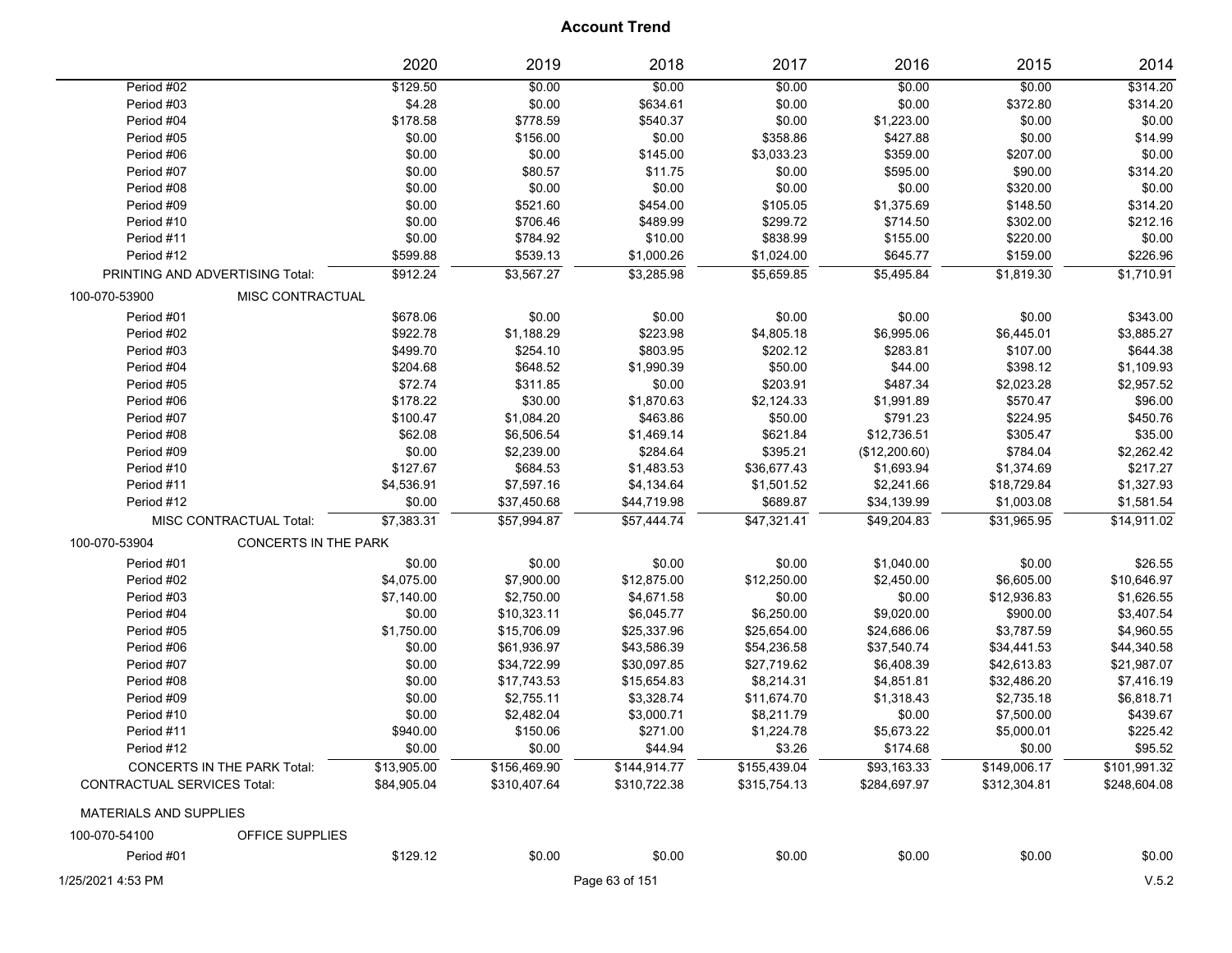|                                            | 2020         | 2019         | 2018         | 2017         | 2016         | 2015         | 2014         |
|--------------------------------------------|--------------|--------------|--------------|--------------|--------------|--------------|--------------|
| Period #02                                 | \$49.34      | \$93.49      | \$26.99      | \$122.59     | \$119.91     | \$0.00       | \$54.89      |
| Period #03                                 | \$0.00       | \$108.12     | \$52.06      | \$0.00       | \$62.62      | \$209.39     | \$95.97      |
| Period #04                                 | \$0.00       | \$3.98       | \$34.88      | \$134.22     | \$57.86      | \$95.13      | \$127.68     |
| Period #05                                 | \$0.00       | \$129.94     | \$139.59     | \$63.45      | \$120.40     | \$100.70     | \$132.57     |
| Period #06                                 | \$0.00       | \$131.17     | \$86.16      | \$99.43      | \$312.78     | \$120.53     | \$55.84      |
| Period #07                                 | \$0.00       | \$92.97      | \$311.04     | \$348.60     | \$255.33     | \$174.64     | \$158.49     |
| Period #08                                 | \$0.00       | \$91.22      | \$48.64      | \$91.99      | \$76.43      | \$158.53     | \$95.75      |
| Period #09                                 | \$0.00       | \$14.63      | \$3.38       | \$31.35      | \$299.80     | \$28.94      | \$16.04      |
| Period #10                                 | \$0.00       | \$60.85      | \$132.09     | \$154.38     | \$145.46     | \$74.89      | \$39.66      |
| Period #11                                 | \$0.00       | (\$3.64)     | \$0.00       | \$29.79      | \$0.00       | \$71.58      | \$104.23     |
| Period #12                                 | \$0.00       | \$99.17      | \$121.08     | \$0.00       | (\$32.74)    | \$230.66     | \$22.67      |
| <b>OFFICE SUPPLIES Total:</b>              | \$178.46     | \$821.90     | \$955.91     | \$1,075.80   | \$1,417.85   | \$1,264.99   | \$903.79     |
| <b>OPERATING SUPPLIES</b><br>100-070-54200 |              |              |              |              |              |              |              |
| Period #01                                 | \$0.00       | \$0.00       | \$0.00       | \$0.00       | \$300.00     | \$0.00       | \$953.06     |
| Period #02                                 | \$0.00       | \$0.00       | \$119.85     | \$0.00       | \$0.00       | \$1,583.39   | \$76.07      |
| Period #03                                 | \$740.65     | \$230.23     | \$789.36     | \$43.98      | \$0.00       | \$737.80     | \$348.80     |
| Period #04                                 | \$0.00       | \$1,951.48   | \$6,579.56   | \$2,340.68   | \$1,451.04   | \$631.04     | \$4,340.72   |
| Period #05                                 | \$0.00       | \$6,940.27   | \$126.00     | \$5,609.37   | \$3,864.99   | \$1,702.07   | \$879.97     |
| Period #06                                 | \$19.00      | \$2,567.05   | \$5,229.25   | \$4,682.07   | \$9,726.28   | \$7,893.71   | \$8,617.23   |
| Period #07                                 | (\$18.83)    | \$17,265.04  | \$15,519.12  | \$16,766.59  | \$8,501.81   | \$10,407.03  | \$11,233.10  |
| Period #08                                 | \$479.04     | \$5,885.00   | \$19,145.87  | \$12,056.38  | \$1,737.12   | \$11,588.25  | \$4,036.30   |
| Period #09                                 | (\$1.04)     | \$3,846.50   | \$700.05     | \$2,538.73   | \$16,443.58  | \$1,835.20   | \$4,698.67   |
| Period #10                                 | \$0.00       | \$1,553.49   | \$257.67     | \$1,063.97   | \$169.61     | \$5,017.74   | \$213.52     |
| Period #11                                 | \$0.00       | \$0.00       | \$148.87     | \$489.01     | \$165.00     | \$1,226.82   | \$0.00       |
| Period #12                                 | \$0.00       | \$599.88     | \$118.02     | \$3,015.50   | \$3,460.37   | \$1,210.70   | \$2,352.03   |
| OPERATING SUPPLIES Total:                  | \$1,218.82   | \$40,838.94  | \$48,733.62  | \$48,606.28  | \$45,819.80  | \$43,833.75  | \$37,749.47  |
| 100-070-54300<br><b>REPAIRS AND MAINT</b>  |              |              |              |              |              |              |              |
| Period #02                                 | \$0.00       | \$0.00       | \$0.00       | \$0.00       | \$0.00       | \$191.65     | \$0.00       |
| Period #03                                 | \$0.00       | \$0.00       | \$44.57      | \$0.00       | \$55.35      | \$0.00       | \$0.00       |
| Period #04                                 | \$0.00       | \$0.00       | \$0.00       | \$0.00       | \$0.00       | \$141.94     | \$0.00       |
| Period #05                                 | \$0.00       | \$360.00     | \$0.00       | \$0.00       | \$0.00       | \$0.00       | \$0.00       |
| Period #06                                 | \$0.00       | \$0.00       | \$0.00       | \$548.46     | \$0.00       | \$0.00       | \$0.00       |
| Period #07                                 | \$0.00       | \$0.00       | \$0.00       | \$0.00       | \$46.50      | \$0.00       | \$0.00       |
| Period #08                                 | \$0.00       | \$1,488.02   | \$0.00       | \$0.00       | \$29.27      | \$123.80     | \$538.42     |
| Period #09                                 | \$0.00       | \$0.00       | \$1,381.30   | \$0.00       | \$214.00     | \$37.93      | \$53.88      |
| Period #10                                 | \$0.00       | \$0.00       | \$0.00       | \$0.00       | \$0.00       | \$1,018.00   | \$17.64      |
| Period #11                                 | \$0.00       | \$0.00       | \$0.00       | \$0.00       | \$0.00       | \$0.00       | \$2,908.92   |
| Period #12                                 | \$4,850.00   | \$0.00       | \$319.53     | \$0.00       | \$0.00       | \$0.00       | \$615.17     |
| <b>REPAIRS AND MAINT Total:</b>            | \$4,850.00   | \$1,848.02   | \$1,745.40   | \$548.46     | \$345.12     | \$1,513.32   | \$4,134.03   |
| <b>MATERIALS AND SUPPLIES Total:</b>       | \$6,247.28   | \$43,508.86  | \$51,434.93  | \$50,230.54  | \$47,582.77  | \$46,612.06  | \$42,787.29  |
| <b>PARKS AND RECREATION Total:</b>         | \$359,520.31 | \$887,707.45 | \$904,833.24 | \$871,766.08 | \$829,120.07 | \$852,268.57 | \$787,474.77 |

### **SENIOR ACTIVITIES**

SALARIES AND WAGES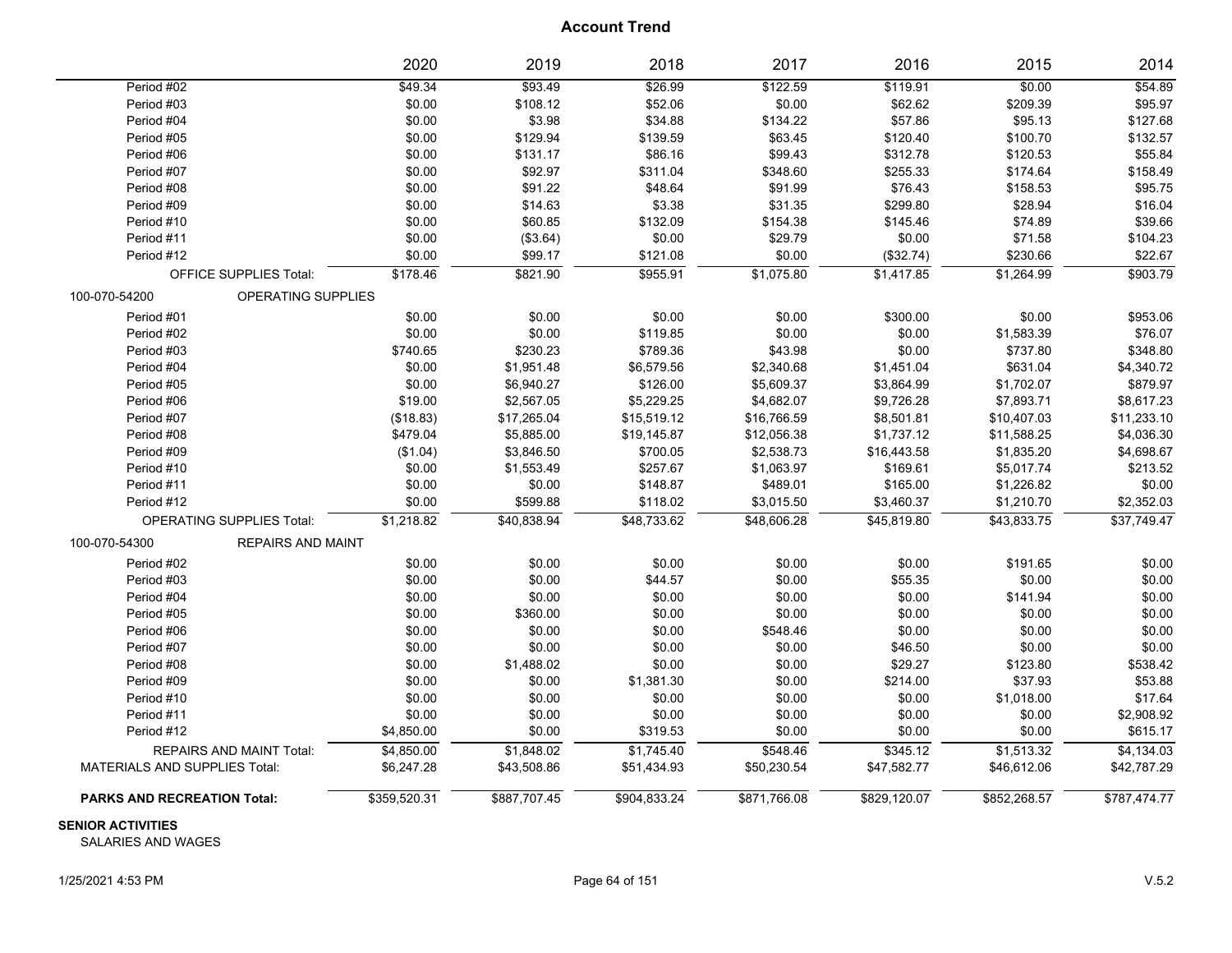|                   |                                  | 2020        | 2019         | 2018           | 2017         | 2016         | 2015        | 2014        |
|-------------------|----------------------------------|-------------|--------------|----------------|--------------|--------------|-------------|-------------|
| 100-071-51000     | SALARIES AND WAGES               |             |              |                |              |              |             |             |
| Period #01        |                                  | \$8,350.72  | \$8,180.01   | \$8,021.49     | \$7,421.96   | \$6,059.65   | \$9,347.71  | \$8,843.87  |
| Period #02        |                                  | \$8,579.16  | \$8,537.58   | \$7,987.46     | \$7,759.02   | \$7,123.10   | \$6,430.57  | \$6,372.62  |
| Period #03        |                                  | \$12,747.87 | \$11,917.56  | \$12,163.30    | \$12,057.10  | \$11,526.09  | \$10,859.21 | \$6,336.13  |
| Period #04        |                                  | \$8,182.54  | \$8,703.84   | \$8,041.37     | \$8,470.71   | \$7,875.25   | \$6,903.76  | \$6,267.28  |
| Period #05        |                                  | \$3,884.45  | \$8,442.05   | \$7,944.44     | \$8,687.71   | \$7,733.23   | \$6,673.91  | \$6,276.43  |
| Period #06        |                                  | \$3,687.21  | \$8,512.86   | \$12,689.91    | \$11,615.32  | \$8,289.42   | \$6,530.42  | \$6,287.93  |
| Period #07        |                                  | \$7,374.42  | \$8,875.99   | \$8,082.60     | \$7,888.55   | \$11,857.05  | \$10,535.86 | \$6,044.29  |
| Period #08        |                                  | \$4,916.28  | \$12,971.81  | \$8,032.95     | \$7,810.03   | \$7,445.36   | \$6,627.06  | \$9,783.32  |
| Period #09        |                                  | \$4,916.28  | \$8,390.81   | \$7,908.64     | \$7,702.97   | \$7,823.44   | \$6,516.99  | \$5,975.40  |
| Period #10        |                                  | \$4,916.28  | \$8,406.09   | \$8,013.64     | \$7,689.56   | \$7,931.79   | \$6,802.41  | \$6,476.77  |
| Period #11        |                                  | \$4,916.28  | \$8,376.12   | \$11,809.39    | \$7,686.78   | \$7,604.11   | \$6,684.60  | \$6,138.64  |
| Period #12        |                                  | \$7,374.42  | \$12,519.99  | \$8,327.63     | \$11,739.35  | \$11,111.94  | \$9,722.41  | \$6,333.62  |
|                   | SALARIES AND WAGES Total:        | \$79,845.91 | \$113,834.71 | \$109,022.82   | \$106,529.06 | \$102,380.43 | \$93,634.91 | \$81,136.30 |
| 100-071-51100     | <b>OVERTIME</b>                  |             |              |                |              |              |             |             |
| Period #02        |                                  | \$0.00      | \$22.46      | \$0.00         | \$0.00       | \$0.00       | \$0.00      | \$0.00      |
| Period #07        |                                  | \$0.00      | \$0.00       | \$0.00         | \$28.48      | \$5.29       | \$0.00      | \$337.50    |
| Period #08        |                                  | \$0.00      | \$0.00       | \$0.00         | \$0.00       | \$0.00       | \$164.02    | \$134.08    |
| Period #09        |                                  | \$11.52     | \$0.00       | \$0.00         | \$0.00       | \$0.00       | (\$164.02)  | \$0.00      |
|                   | <b>OVERTIME Total:</b>           | \$11.52     | \$22.46      | \$0.00         | \$28.48      | \$5.29       | \$0.00      | \$471.58    |
| 100-071-51200     | RETIREMENT PENSION               |             |              |                |              |              |             |             |
| Period #01        |                                  | \$1,295.22  | \$1,217.94   | \$1,198.44     | \$1,136.45   | \$1,001.23   | \$1,014.18  | \$1,052.10  |
| Period #02        |                                  | \$1,287.32  | \$176.50     | \$1,205.14     | \$1,146.31   | \$950.16     | \$969.59    | \$87.59     |
| Period #03        |                                  | \$1,921.59  | \$1,314.21   | \$1,227.69     | \$1,195.06   | \$1,102.05   | \$1,000.15  | \$1,809.91  |
| Period #04        |                                  | \$1,267.52  | \$1,903.06   | \$1,791.34     | \$1,221.06   | \$1,138.66   | \$1,031.35  | \$973.13    |
| Period #05        |                                  | \$785.25    | \$1,308.84   | \$1,275.36     | \$1,893.61   | \$1,706.76   | \$1,061.74  | \$963.63    |
| Period #06        |                                  | \$242.54    | \$2,443.16   | \$1,242.47     | \$1,342.36   | \$1,237.81   | \$1,476.99  | \$1,416.89  |
| Period #07        |                                  | \$791.94    | \$1,348.90   | \$1,329.06     | \$1,183.20   | \$1,253.46   | \$1,102.97  | \$934.29    |
| Period #08        |                                  | \$757.38    | \$1,395.89   | \$1,241.99     | \$1,216.38   | \$1,189.04   | \$1,084.96  | \$1,099.74  |
| Period #09        |                                  | \$1,102.76  | \$1,916.28   | \$1,235.40     | \$1,199.84   | \$1,122.88   | \$1,041.32  | \$984.97    |
| Period #10        |                                  | \$759.01    | \$1,278.36   | \$1,780.24     | \$1,771.74   | \$1,170.26   | \$986.49    | \$925.67    |
| Period #11        |                                  | \$758.24    | \$1,305.19   | \$1,252.42     | \$1,202.07   | \$1,714.88   | \$1,517.70  | \$990.96    |
| Period #12        |                                  | \$796.18    | \$1,328.66   | \$1,249.30     | \$1,194.80   | \$1,215.86   | \$1,052.15  | \$1,377.65  |
|                   | <b>RETIREMENT PENSION Total:</b> | \$11,764.95 | \$16,936.99  | \$16,028.85    | \$15,702.88  | \$14,803.05  | \$13,339.59 | \$12,616.53 |
| 100-071-51400     | <b>CLOTHING ALLOWANCE</b>        |             |              |                |              |              |             |             |
| Period #01        |                                  | \$300.00    | \$0.00       | \$0.00         | \$200.00     | \$0.00       | \$0.00      | \$0.00      |
| Period #03        |                                  | \$0.00      | \$200.00     | \$200.00       | \$0.00       | \$200.00     | \$0.00      | \$0.00      |
| Period #05        |                                  | \$0.00      | \$0.00       | \$0.00         | \$14.00      | \$0.00       | \$0.00      | \$0.00      |
| Period #10        |                                  | \$0.00      | \$0.00       | \$0.00         | (\$14.00)    | \$0.00       | \$0.00      | \$0.00      |
| Period #11        |                                  | \$0.00      | \$0.00       | \$0.00         | \$108.72     | \$0.00       | \$0.00      | \$0.00      |
| Period #12        |                                  | \$0.00      | \$0.00       | \$74.00        | \$21.00      | \$0.00       | \$0.00      | \$0.00      |
|                   | <b>CLOTHING ALLOWANCE Total:</b> | \$300.00    | \$200.00     | \$274.00       | \$329.72     | \$200.00     | \$0.00      | \$0.00      |
| 100-071-51800     | <b>COMP TIME PAID</b>            |             |              |                |              |              |             |             |
| Period #05        |                                  | \$137.02    | \$0.00       | \$0.00         | \$0.00       | \$0.00       | \$0.00      | \$0.00      |
| 1/25/2021 4:53 PM |                                  |             |              | Page 65 of 151 |              |              |             | V.5.2       |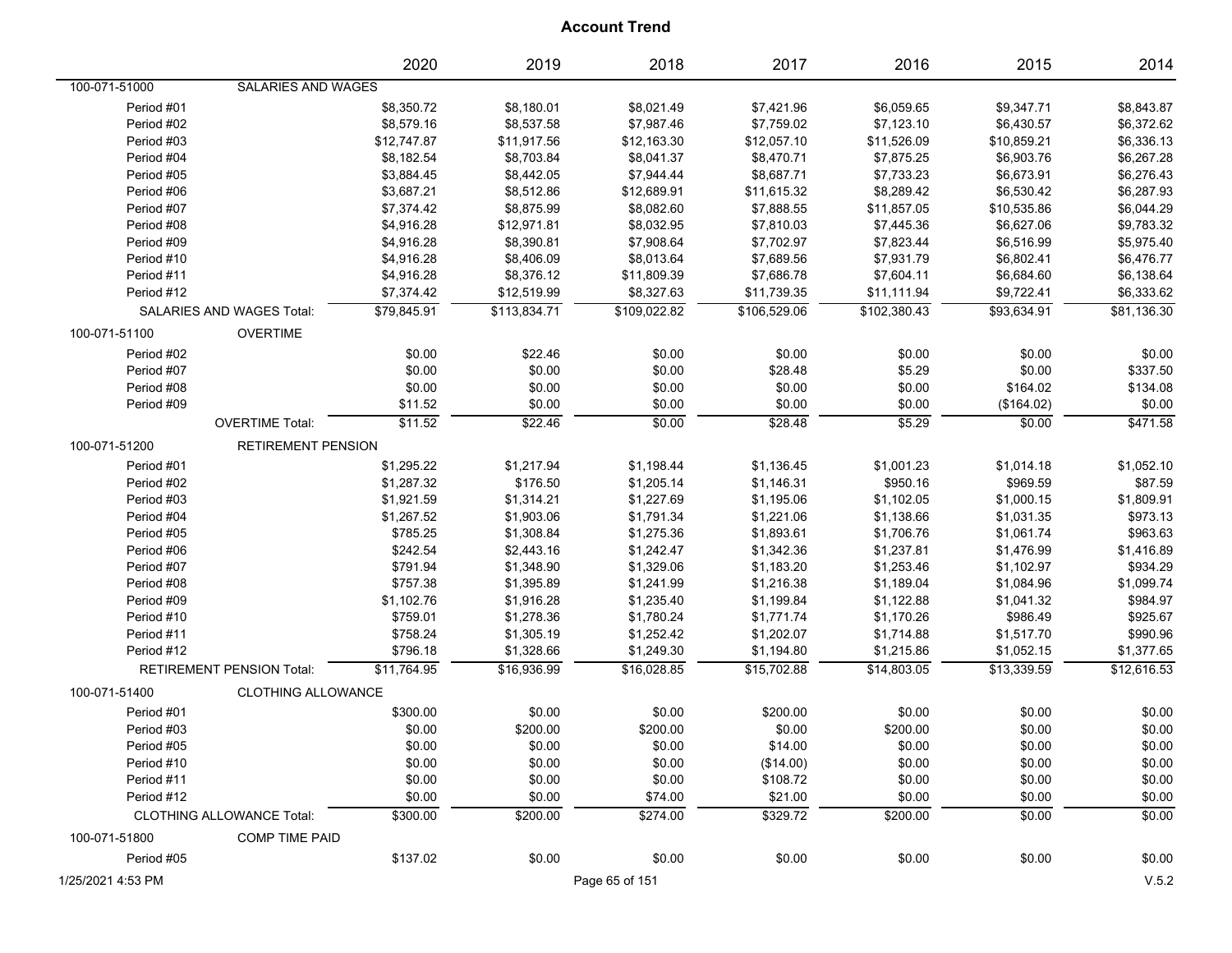|                                      |                               | 2020        | 2019         | 2018         | 2017         | 2016         | 2015         | 2014        |
|--------------------------------------|-------------------------------|-------------|--------------|--------------|--------------|--------------|--------------|-------------|
|                                      | COMP TIME PAID Total:         | \$137.02    | \$0.00       | \$0.00       | \$0.00       | \$0.00       | \$0.00       | \$0.00      |
| SALARIES AND WAGES Total:            |                               | \$92,059.40 | \$130,994.16 | \$125,325.67 | \$122,590.14 | \$117,388.77 | \$106,974.50 | \$94,224.41 |
| <b>TRAVEL</b>                        |                               |             |              |              |              |              |              |             |
| 100-071-52100                        | <b>TRAVEL</b>                 |             |              |              |              |              |              |             |
| Period #03                           |                               | \$0.00      | \$0.00       | \$0.00       | \$0.00       | \$0.00       | \$22.00      | \$0.00      |
| Period #04                           |                               | \$0.00      | \$0.00       | \$0.00       | \$0.00       | \$0.00       | \$1,587.84   | \$0.00      |
| Period #09                           |                               | \$0.00      | \$0.00       | \$0.00       | \$0.00       | \$0.00       | \$10.00      | \$0.00      |
| Period #12                           |                               | \$0.00      | \$0.00       | \$0.00       | \$0.00       | \$0.00       | \$0.00       | \$192.20    |
|                                      | <b>TRAVEL Total:</b>          | \$0.00      | \$0.00       | \$0.00       | \$0.00       | \$0.00       | \$1,619.84   | \$192.20    |
| 100-071-52200                        | <b>FIELD TRIPS</b>            |             |              |              |              |              |              |             |
| Period #02                           |                               | \$4,090.00  | \$400.00     | \$0.00       | \$0.00       | \$0.00       | \$0.00       | \$200.00    |
| Period #03                           |                               | \$0.00      | \$3,600.00   | \$200.00     | \$0.00       | \$532.00     | \$100.00     | \$200.00    |
| Period #06                           |                               | \$0.00      | \$0.00       | \$0.00       | \$550.00     | \$3,160.00   | \$2,650.00   | \$1,891.00  |
| Period #07                           |                               | \$0.00      | \$0.00       | \$3,688.00   | \$2,600.00   | \$0.00       | \$0.00       | \$650.00    |
| Period #08                           |                               | \$0.00      | \$0.00       | \$0.00       | \$135.00     | \$0.00       | \$100.00     | \$0.00      |
| Period #09                           |                               | \$0.00      | \$0.00       | \$0.00       | \$0.00       | \$0.00       | \$0.00       | \$314.00    |
| Period #10                           |                               | \$0.00      | \$0.00       | \$0.00       | \$100.00     | \$375.00     | \$300.00     | \$0.00      |
| Period #11                           |                               | \$0.00      | \$0.00       | \$0.00       | \$200.00     | \$0.00       | \$0.00       | \$0.00      |
| Period #12                           |                               | \$0.00      | \$0.00       | \$100.00     | \$0.00       | \$0.00       | \$100.00     | \$737.00    |
|                                      | FIELD TRIPS Total:            | \$4,090.00  | \$4,000.00   | \$3,988.00   | \$3,585.00   | \$4,067.00   | \$3,250.00   | \$3,992.00  |
| 100-071-52300                        | <b>TRAINING AND EDUCATION</b> |             |              |              |              |              |              |             |
| Period #02                           |                               | \$0.00      | \$0.00       | \$0.00       | \$0.00       | \$0.00       | \$158.00     | \$0.00      |
| Period #03                           |                               | \$0.00      | \$0.00       | \$150.00     | \$195.50     | \$0.00       | \$45.00      | \$0.00      |
| Period #04                           |                               | \$0.00      | \$0.00       | \$69.00      | \$55.00      | \$0.00       | \$0.00       | \$70.00     |
| Period #05                           |                               | \$0.00      | \$0.00       | \$0.00       | \$0.00       | \$0.00       | \$0.00       | \$138.00    |
| Period #06                           |                               | \$0.00      | \$0.00       | \$75.00      | \$0.00       | \$0.00       | \$0.00       | \$0.00      |
| Period #08                           |                               | \$0.00      | \$0.00       | \$25.00      | \$0.00       | \$0.00       | \$0.00       | \$0.00      |
| Period #11                           |                               | \$0.00      | \$0.00       | \$0.00       | \$80.00      | \$0.00       | \$0.00       | \$0.00      |
| Period #12                           |                               | \$0.00      | \$0.00       | \$80.00      | \$0.00       | \$0.00       | \$0.00       | \$423.00    |
| <b>TRAINING AND EDUCATION Total:</b> |                               | \$0.00      | \$0.00       | \$399.00     | \$330.50     | \$0.00       | \$203.00     | \$631.00    |
| <b>TRAVEL Total:</b>                 |                               | \$4,090.00  | \$4,000.00   | \$4,387.00   | \$3,915.50   | \$4,067.00   | \$5,072.84   | \$4,815.20  |
| CONTRACTUAL SERVICES                 |                               |             |              |              |              |              |              |             |
| 100-071-53200                        | COMMUNICATIONS                |             |              |              |              |              |              |             |
| Period #02                           |                               | \$199.17    | \$82.04      | \$97.78      | \$108.89     | \$245.30     | \$199.48     | \$129.24    |
| Period #03                           |                               | \$106.01    | \$160.33     | \$91.67      | \$100.23     | \$143.00     | \$117.52     | \$203.62    |
| Period #04                           |                               | \$77.76     | \$175.46     | \$92.84      | \$0.00       | \$51.44      | \$119.38     | \$70.08     |
| Period #05                           |                               | \$74.91     | \$95.58      | \$91.82      | \$221.67     | \$152.60     | \$54.45      | \$196.11    |
| Period #06                           |                               | \$68.54     | \$23.00      | \$61.37      | \$101.09     | \$142.42     | \$117.61     | \$59.62     |
| Period #07                           |                               | \$73.20     | \$201.93     | \$125.84     | \$63.75      | \$242.64     | \$215.31     | \$211.66    |
| Period #08                           |                               | \$1.00      | \$110.85     | \$94.53      | \$101.02     | \$134.25     | \$139.27     | \$123.47    |
| Period #09                           |                               | \$149.98    | \$51.00      | \$34.52      | \$103.76     | \$116.36     | \$70.06      | \$150.87    |
| Period #10                           |                               | \$77.80     | \$196.76     | \$183.05     | \$45.08      | \$53.51      | \$137.28     | \$132.84    |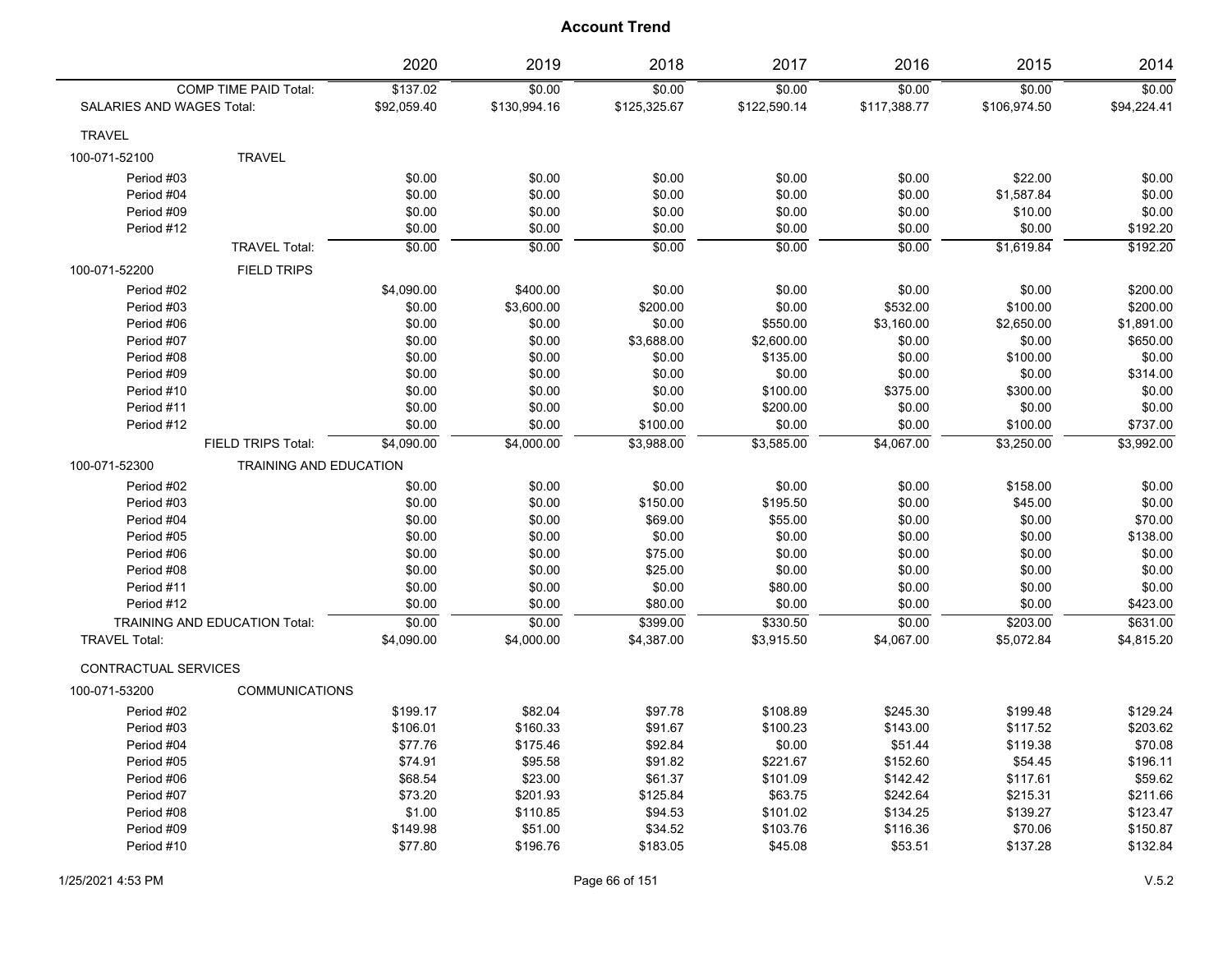|               |                                     | 2020       | 2019       | 2018       | 2017       | 2016       | 2015       | 2014       |
|---------------|-------------------------------------|------------|------------|------------|------------|------------|------------|------------|
| Period #11    |                                     | \$8.00     | \$111.98   | \$71.65    | \$167.32   | \$184.76   | \$149.78   | \$73.44    |
| Period #12    |                                     | \$161.56   | \$135.92   | \$148.79   | \$221.54   | \$166.16   | \$251.46   | \$221.39   |
|               | <b>COMMUNICATIONS Total:</b>        | \$997.93   | \$1,344.85 | \$1,093.86 | \$1,234.35 | \$1,632.44 | \$1,571.60 | \$1,572.34 |
| 100-071-53300 | <b>RENTS AND LEASES</b>             |            |            |            |            |            |            |            |
| Period #06    |                                     | \$0.00     | \$0.00     | \$0.00     | \$109.00   | \$82.50    | \$0.00     | \$0.00     |
| Period #07    |                                     | \$0.00     | \$1,220.00 | \$0.00     | \$0.00     | \$0.00     | \$0.00     | \$0.00     |
| Period #12    |                                     | \$0.00     | \$285.00   | \$0.00     | \$332.50   | \$227.50   | \$315.00   | \$562.60   |
|               | <b>RENTS AND LEASES Total:</b>      | \$0.00     | \$1,505.00 | \$0.00     | \$441.50   | \$310.00   | \$315.00   | \$562.60   |
| 100-071-53400 | PROFESSIONAL SERVICES               |            |            |            |            |            |            |            |
| Period #02    |                                     | \$0.00     | \$375.00   | \$0.00     | \$0.00     | \$350.00   | \$805.00   | \$0.00     |
| Period #03    |                                     | \$350.00   | \$525.00   | \$1,260.00 | \$350.00   | \$0.00     | \$0.00     | \$0.00     |
| Period #04    |                                     | \$0.00     | \$225.00   | \$0.00     | \$0.00     | \$350.00   | \$530.00   | \$0.00     |
| Period #05    |                                     | \$0.00     | \$0.00     | \$150.00   | \$550.00   | \$0.00     | \$0.00     | \$0.00     |
| Period #06    |                                     | \$0.00     | \$825.00   | \$0.00     | \$470.00   | \$560.00   | \$180.00   | \$0.00     |
| Period #07    |                                     | \$0.00     | \$0.00     | \$100.00   | \$0.00     | \$190.00   | \$180.00   | \$0.00     |
| Period #08    |                                     | \$0.00     | \$200.00   | \$350.00   | \$324.50   | \$85.00    | \$265.00   | \$0.00     |
| Period #09    |                                     | \$0.00     | \$0.00     | \$150.00   | \$367.50   | \$0.00     | \$0.00     | \$600.00   |
| Period #10    |                                     | \$0.00     | \$0.00     | \$0.00     | \$0.00     | \$350.00   | \$350.00   | \$300.00   |
| Period #11    |                                     | \$0.00     | \$1,050.00 | \$700.00   | \$0.00     | \$0.00     | \$350.00   | \$0.00     |
| Period #12    |                                     | \$0.00     | \$0.00     | \$100.00   | \$450.00   | \$450.00   | \$690.00   | \$0.00     |
|               | PROFESSIONAL SERVICES Total:        | \$350.00   | \$3,200.00 | \$2,810.00 | \$2,512.00 | \$2,335.00 | \$3,350.00 | \$900.00   |
| 100-071-53600 | <b>INSURANCE AND BONDING</b>        |            |            |            |            |            |            |            |
| Period #06    |                                     | \$0.00     | \$0.00     | \$0.00     | \$1,656.00 | \$0.00     | \$0.00     | \$0.00     |
| Period #07    |                                     | \$0.00     | \$1,658.40 | \$0.00     | \$0.00     | \$1,738.96 | \$0.00     | \$0.00     |
|               | <b>INSURANCE AND BONDING Total:</b> | \$0.00     | \$1,658.40 | \$0.00     | \$1,656.00 | \$1.738.96 | \$0.00     | \$0.00     |
| 100-071-53700 | PRINTING AND ADVERTISING            |            |            |            |            |            |            |            |
| Period #02    |                                     | \$0.00     | \$0.00     | \$0.00     | \$0.00     | \$0.00     | \$70.00    | \$0.00     |
| Period #03    |                                     | \$0.00     | \$0.00     | \$0.00     | \$0.00     | \$0.00     | \$27.73    | \$0.00     |
| Period #05    |                                     | \$0.00     | \$0.00     | \$0.00     | \$0.00     | \$0.00     | \$0.00     | \$19.99    |
| Period #12    |                                     | \$0.00     | \$1,210.00 | \$1,210.00 | \$1,115.00 | \$1,260.00 | \$0.00     | \$0.00     |
|               | PRINTING AND ADVERTISING Total:     | \$0.00     | \$1,210.00 | \$1,210.00 | \$1,115.00 | \$1,260.00 | \$97.73    | \$19.99    |
| 100-071-53900 | MISC CONTRACTUAL                    |            |            |            |            |            |            |            |
| Period #02    |                                     | \$1,460.00 | \$1,840.00 | \$0.00     | \$500.00   | \$1,090.00 | \$578.00   | \$500.00   |
| Period #03    |                                     | \$745.00   | \$720.00   | \$0.00     | \$0.00     | \$0.00     | \$0.00     | \$0.00     |
| Period #04    |                                     | \$785.00   | \$1,400.00 | \$0.00     | \$1,560.16 | \$2,425.00 | \$2,829.95 | \$2,410.00 |
| Period #05    |                                     | \$785.00   | \$675.00   | \$130.00   | \$2,498.58 | \$0.00     | \$0.00     | \$708.00   |
| Period #06    |                                     | \$785.00   | \$837.99   | \$0.00     | \$1,265.64 | \$0.00     | \$0.00     | \$0.00     |
| Period #07    |                                     | \$785.00   | \$725.00   | \$2,530.00 | \$2,968.22 | \$2,485.00 | \$2,640.00 | \$2,270.00 |
| Period #08    |                                     | \$760.00   | \$730.00   | \$500.00   | \$2,744.96 | \$2,140.00 | \$500.00   | \$0.00     |
| Period #09    |                                     | \$0.00     | \$0.00     | \$0.00     | \$0.00     | \$0.00     | \$0.00     | \$500.00   |
| Period #10    |                                     | \$760.00   | \$1,325.00 | \$1,160.00 | \$3,200.40 | \$2,420.00 | \$2,595.00 | \$2,295.00 |
| Period #11    |                                     | \$0.00     | \$1,790.00 | \$150.00   | \$203.72   | \$0.00     | \$0.00     | \$0.00     |
| Period #12    |                                     | \$1,495.00 | \$7,592.00 | \$5,973.80 | \$6,887.54 | \$6,461.55 | \$5,399.00 | \$3,595.00 |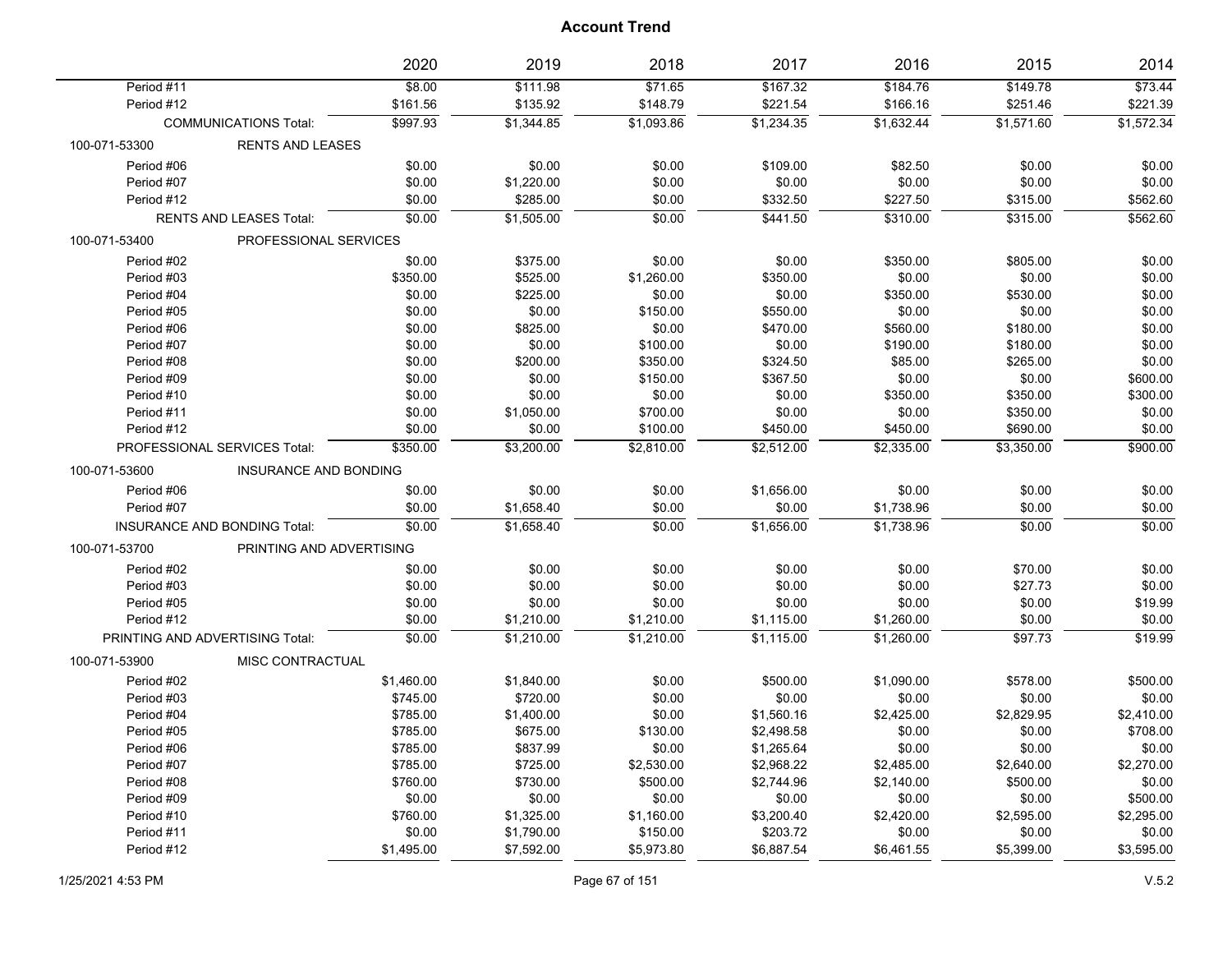|                                      |                                  | 2020            | 2019            | 2018            | 2017            | 2016            | 2015            | 2014            |
|--------------------------------------|----------------------------------|-----------------|-----------------|-----------------|-----------------|-----------------|-----------------|-----------------|
|                                      | <b>MISC CONTRACTUAL Total:</b>   | \$8,360.00      | \$17,634.99     | \$10,443.80     | \$21,829.22     | \$17,021.55     | \$14,541.95     | \$12,278.00     |
| <b>CONTRACTUAL SERVICES Total:</b>   |                                  | \$9,707.93      | \$26,553.24     | \$15,557.66     | \$28,788.07     | \$24,297.95     | \$19,876.28     | \$15,332.93     |
| <b>MATERIALS AND SUPPLIES</b>        |                                  |                 |                 |                 |                 |                 |                 |                 |
| 100-071-54200                        | OPERATING SUPPLIES               |                 |                 |                 |                 |                 |                 |                 |
| Period #01                           |                                  | \$34.31         | \$0.00          | \$0.00          | \$0.00          | \$0.00          | \$0.00          | \$0.00          |
| Period #02                           |                                  | \$73.53         | \$1,452.29      | \$383.47        | \$37.40         | \$479.98        | \$299.57        | \$451.90        |
| Period #03                           |                                  | \$107.84        | \$611.99        | \$887.86        | \$880.76        | \$222.38        | \$462.07        | \$255.64        |
| Period #04                           |                                  | \$0.00          | \$528.16        | \$423.72        | \$60.49         | \$311.53        | \$1,620.03      | \$366.22        |
| Period #05                           |                                  | \$0.00          | \$317.88        | \$171.02        | \$699.66        | \$862.84        | \$95.25         | \$44.44         |
| Period #06                           |                                  | \$0.00          | \$980.32        | \$790.01        | \$381.46        | \$556.73        | \$1,295.12      | \$460.86        |
| Period #07                           |                                  | \$0.00          | \$1,229.35      | \$719.92        | \$451.40        | \$293.68        | \$250.33        | \$4,811.19      |
| Period #08                           |                                  | \$89.59         | (\$644.32)      | \$335.06        | \$272.85        | \$213.90        | \$7,435.22      | \$61.48         |
| Period #09                           |                                  | (\$89.59)       | \$929.72        | \$699.75        | \$379.73        | \$934.61        | (\$4,603.85)    | \$142.39        |
| Period #10                           |                                  | \$167.26        | \$580.31        | \$667.77        | \$565.59        | \$253.75        | \$540.15        | \$795.74        |
| Period #11                           |                                  | \$12.89         | \$1,157.03      | \$183.60        | \$951.38        | \$400.36        | \$118.08        | \$1,145.82      |
| Period #12                           |                                  | \$679.39        | \$5,380.74      | \$2,618.82      | \$2,129.24      | \$3,698.23      | \$4,867.81      | \$8,954.69      |
|                                      | <b>OPERATING SUPPLIES Total:</b> | \$1,075.22      | \$12,523.47     | \$7,881.00      | \$6,809.96      | \$8,227.99      | \$12,379.78     | \$17,490.37     |
| 100-071-54300                        | <b>REPAIRS AND MAINT</b>         |                 |                 |                 |                 |                 |                 |                 |
| Period #01                           |                                  | \$483.54        | \$0.00          | \$0.00          | \$0.00          | \$0.00          | \$0.00          | \$0.00          |
| Period #07                           |                                  | \$0.00          | \$0.00          | \$0.00          | \$0.00          | \$0.00          | \$0.00          | \$81.03         |
| Period #09                           |                                  | \$0.00          | \$0.00          | \$0.00          | \$0.00          | \$0.00          | \$4,680.00      | \$42.57         |
| Period #10                           |                                  | \$0.00          | \$0.00          | \$345.00        | \$0.00          | \$0.00          | \$6,410.00      | \$0.00          |
| Period #12                           |                                  | \$0.00          | \$0.00          | \$0.00          | \$0.00          | \$0.00          | \$0.00          | \$682.56        |
|                                      | <b>REPAIRS AND MAINT Total:</b>  | \$483.54        | \$0.00          | \$345.00        | \$0.00          | \$0.00          | \$11,090.00     | \$806.16        |
| <b>MATERIALS AND SUPPLIES Total:</b> |                                  | \$1,558.76      | \$12,523.47     | \$8,226.00      | \$6,809.96      | \$8,227.99      | \$23,469.78     | \$18,296.53     |
| <b>TRANSFERS</b>                     |                                  |                 |                 |                 |                 |                 |                 |                 |
| 100-071-57300                        | <b>REFUNDS</b>                   |                 |                 |                 |                 |                 |                 |                 |
| Period #02                           |                                  | \$0.00          | \$75.00         | \$0.00          | \$16.00         | \$0.00          | \$0.00          | \$0.00          |
| Period #03                           |                                  | \$25.00         | \$0.00          | \$0.00          | \$0.00          | \$11.00         | \$0.00          | \$0.00          |
| Period #05                           |                                  | \$0.00          | \$23.00         | \$60.00         | \$0.00          | \$90.00         | \$40.00         | \$0.00          |
| Period #06                           |                                  | \$0.00          | \$12.00         | \$0.00          | \$0.00          | (\$90.00)       | \$0.00          | \$0.00          |
| Period #07                           |                                  | \$0.00          | \$53.00         | \$0.00          | \$0.00          | \$0.00          | \$0.00          | \$0.00          |
| Period #08                           |                                  | \$0.00          | \$0.00          | \$8.00          | \$17.00         | \$0.00          | \$0.00          | \$0.00          |
| Period #10                           |                                  | \$0.00          | \$0.00          | \$36.00         | \$0.00          | \$0.00          | \$0.00          | \$0.00          |
| Period #11                           |                                  | \$0.00          | \$0.00          | \$0.00          | \$0.00          | \$4.00          | \$0.00          | \$0.00          |
|                                      | <b>REFUNDS Total:</b>            | \$25.00         | \$163.00        | \$104.00        | \$33.00         | \$15.00         | \$40.00         | \$0.00          |
| <b>TRANSFERS Total:</b>              |                                  | \$25.00         | \$163.00        | \$104.00        | \$33.00         | \$15.00         | \$40.00         | \$0.00          |
| <b>SENIOR ACTIVITIES Total:</b>      |                                  | \$107,441.09    | \$174,233.87    | \$153,600.33    | \$162,136.67    | \$153,996.71    | \$155,433.40    | \$132,669.07    |
|                                      |                                  |                 |                 |                 |                 |                 |                 |                 |
| <b>GENERAL FUND Total:</b>           |                                  | \$24,923,227.61 | \$27,919,672.70 | \$28,955,186.22 | \$28,741,857.02 | \$29,978,919.54 | \$28,824,904.30 | \$27,789,500.60 |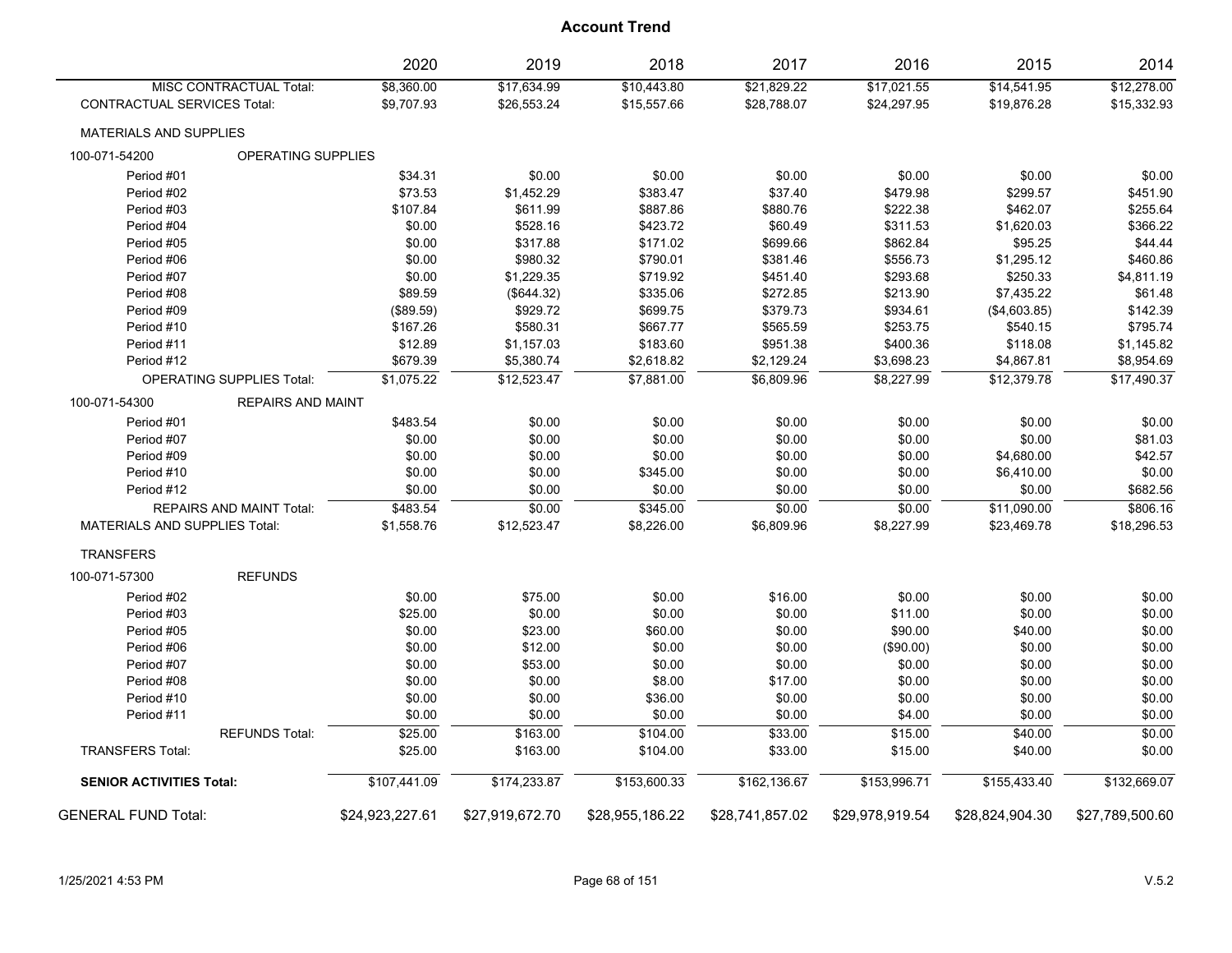|                                      |                                 |                              |              | <b>Account Trend</b> |              |              |              |              |
|--------------------------------------|---------------------------------|------------------------------|--------------|----------------------|--------------|--------------|--------------|--------------|
|                                      |                                 | 2020                         | 2019         | 2018                 | 2017         | 2016         | 2015         | 2014         |
| <b>SCMR</b><br><b>Fund: 210</b>      |                                 |                              |              |                      |              |              |              |              |
| 065                                  |                                 |                              |              |                      |              |              |              |              |
| <b>MATERIALS AND SUPPLIES</b>        |                                 |                              |              |                      |              |              |              |              |
| 210-065-54200                        | <b>OPERATING SUPPLIES</b>       |                              |              |                      |              |              |              |              |
| Period #01                           |                                 | \$12,386.26                  | \$0.00       | \$0.00               | \$0.00       | \$0.00       | \$0.00       | \$88,985.62  |
| Period #02                           |                                 | \$71,489.92                  | \$114,358.09 | \$82,769.32          | \$147,475.08 | \$90,644.90  | \$211,746.12 | \$108,125.74 |
| Period #03                           |                                 | \$85,248.56                  | \$73,860.75  | \$72,700.31          | \$0.00       | \$63,967.21  | \$77,565.23  | \$136,792.95 |
| Period #04                           |                                 | \$79,061.60                  | \$0.00       | \$40,743.42          | \$109,338.20 | \$0.00       | \$29,456.22  | \$0.00       |
| Period #05                           |                                 | \$0.00                       | \$0.00       | \$24,635.36          | \$0.00       | \$31,481.70  | \$1,698.67   | \$0.00       |
| Period #06                           |                                 | \$0.00                       | \$0.00       | \$36,377.71          | \$0.00       | \$0.00       | \$3,294.69   | \$0.00       |
| Period #07                           |                                 | \$0.00                       | \$0.00       | \$15,410.41          | \$0.00       | \$0.00       | \$1,106.91   | \$1,145.53   |
| Period #08                           |                                 | \$0.00                       | \$0.00       | \$0.00               | \$0.00       | \$70,610.75  | \$0.00       | \$0.00       |
| Period #09                           |                                 | \$86,517.49                  | \$0.00       | \$0.00               | \$0.00       | \$0.00       | \$1,262.73   | \$0.00       |
| Period #10                           |                                 | \$0.00                       | \$0.00       | \$0.00               | \$0.00       | \$0.00       | \$2,268.63   | \$0.00       |
| Period #11                           |                                 | \$0.00                       | \$0.00       | \$1,591.82           | \$0.00       | \$0.00       | \$0.00       | \$0.00       |
| Period #12                           |                                 | \$50,409.17                  | \$0.00       | \$173,080.11         | \$80,993.14  | \$64,313.58  | \$614.00     | \$143,345.51 |
| OPERATING SUPPLIES Total:            |                                 | \$385,113.00                 | \$188,218.84 | \$447.308.46         | \$337,806.42 | \$321,018.14 | \$329,013.20 | \$478,395.35 |
| 210-065-54300                        | <b>REPAIRS AND MAINT</b>        |                              |              |                      |              |              |              |              |
| Period #02                           |                                 | \$5,208.03                   | \$0.00       | \$0.00               | \$0.00       | \$2,414.44   | \$0.00       | \$0.00       |
| Period #03                           |                                 | \$2,274.21                   | \$3,114.27   | \$589.00             | \$0.00       | \$3,131.36   | \$0.00       | \$674.74     |
| Period #04                           |                                 | \$2,221.02                   | \$561.68     | \$2,378.01           | \$2,865.40   | \$2,376.85   | \$0.00       | \$1,945.60   |
| Period #05                           |                                 | \$4,748.00                   | \$877.04     | \$264.00             | \$2,048.59   | \$3,334.38   | \$0.00       | \$1,812.50   |
| Period #06                           |                                 | \$0.00                       | \$4,487.95   | \$346.14             | \$1,800.85   | \$384.66     | \$0.00       | \$0.00       |
| Period #07                           |                                 | \$2,493.73                   | \$240.31     | \$3,272.54           | \$2,828.91   | \$187.63     | \$0.00       | \$0.00       |
| Period #08                           |                                 | \$3,158.30                   | \$1,934.89   | \$3,760.13           | \$2,076.10   | \$248.42     | \$0.00       | \$0.00       |
| Period #09                           |                                 | \$679.69                     | \$71.94      | \$24.99              | \$296.31     | \$1,538.70   | \$0.00       | \$0.00       |
| Period #10                           |                                 | \$0.00                       | \$657.42     | \$703.75             | \$755.00     | \$105.33     | \$0.00       | \$0.00       |
| Period #11                           |                                 | \$2,198.87                   | \$1,195.99   | \$0.00               | \$1,346.99   | \$0.00       | \$0.00       | \$1,006.60   |
| Period #12                           |                                 | \$0.00                       | \$0.00       | \$2,956.30           | \$0.00       | \$148.90     | \$0.00       | \$1,118.00   |
|                                      | <b>REPAIRS AND MAINT Total:</b> | \$22,981.85                  | \$13,141.49  | \$14,294.86          | \$14,018.15  | \$13,870.67  | \$0.00       | \$6,557.44   |
| <b>MATERIALS AND SUPPLIES Total:</b> |                                 | \$408,094.85                 | \$201,360.33 | \$461,603.32         | \$351,824.57 | \$334,888.81 | \$329,013.20 | \$484,952.79 |
| <b>CAPITAL OUTLAY</b>                |                                 |                              |              |                      |              |              |              |              |
| 210-065-55200                        |                                 | OTHER MISC EQUIPMENT/IMPRMTS |              |                      |              |              |              |              |
| Period #03                           |                                 | \$0.00                       | \$0.00       | \$0.00               | \$0.00       | \$3,300.00   | \$0.00       | \$11,600.00  |
| Period #05                           |                                 | \$0.00                       | \$0.00       | \$0.00               | \$0.00       | \$0.00       | \$14,400.00  | \$0.00       |
| Period #07                           |                                 | \$0.00                       | \$0.00       | \$0.00               | \$0.00       | \$0.00       | \$33,975.50  | \$0.00       |
| Period #08                           |                                 | \$0.00                       | \$0.00       | \$0.00               | \$0.00       | \$0.00       | \$0.00       | \$63,660.45  |
| Period #09                           |                                 | \$0.00                       | \$0.00       | \$0.00               | \$0.00       | \$0.00       | \$0.00       | \$65,216.79  |
| Period #10                           |                                 | \$0.00                       | \$0.00       | \$0.00               | \$0.00       | \$0.00       | \$0.00       | \$2,127.47   |
| Period #12                           |                                 | \$0.00                       | \$0.00       | \$0.00               | \$0.00       | \$2,864.12   | \$0.00       | \$14,532.93  |
| OTHER MISC EQUIPMENT/IMPRMTS Tota    |                                 | \$0.00                       | \$0.00       | \$0.00               | \$0.00       | \$6,164.12   | \$48,375.50  | \$157,137.64 |

210-065-55500 STREETS AND HIGHWAYS ROAD PROGR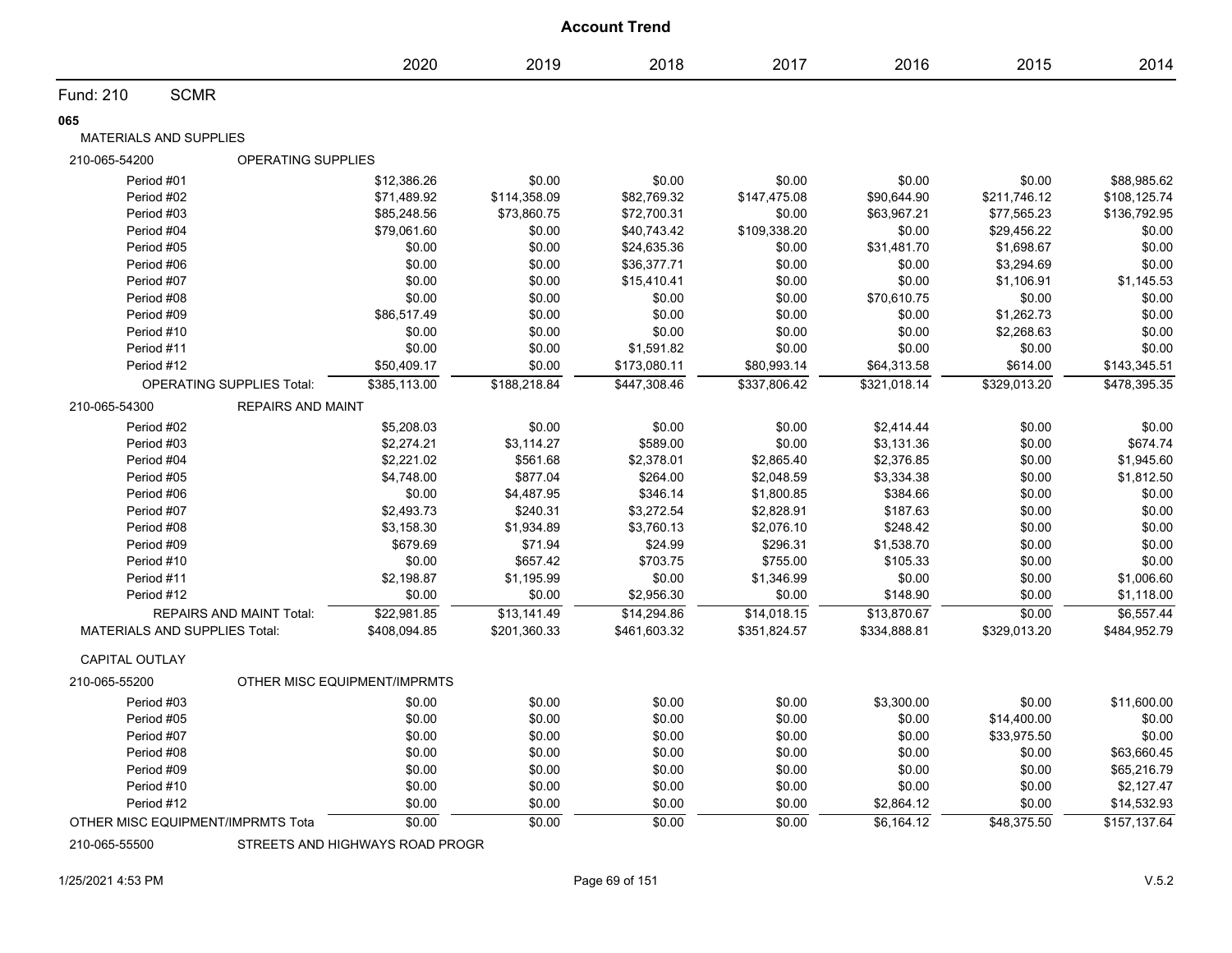|                                | 2020           | 2019           | 2018           | 2017           | 2016           | 2015           | 2014           |
|--------------------------------|----------------|----------------|----------------|----------------|----------------|----------------|----------------|
| Period #02                     | \$0.00         | \$0.00         | \$0.00         | \$28,407.53    | \$67,346.19    | \$0.00         | \$0.00         |
| Period #03                     | \$0.00         | \$162,433.40   | \$27,397.80    | \$0.00         | \$264,830.83   | \$503,677.53   | \$0.00         |
| Period #04                     | \$0.00         | \$0.00         | \$0.00         | \$190,264.79   | \$0.00         | \$9,000.00     | \$0.00         |
| Period #05                     | \$90.417.57    | \$0.00         | \$0.00         | \$0.00         | \$20,844.90    | \$73.663.04    | \$0.00         |
| Period #06                     | \$140,000.00   | \$1,125.00     | \$114,203.08   | \$0.00         | \$154,589.51   | \$102,069.45   | \$0.00         |
| Period #07                     | \$100,000.00   | \$27,728.96    | \$168,354.33   | \$314,937.18   | \$475,516.27   | \$298,227.08   | \$0.00         |
| Period #08                     | \$489,941.50   | \$77,657.42    | \$239,163.86   | \$8,825.35     | \$275,913.85   | \$312,439.94   | \$328,515.43   |
| Period #09                     | \$50,000.00    | \$481.876.99   | \$498,079.58   | \$486,640.37   | \$741,455.77   | \$0.00         | \$150,639.90   |
| Period #10                     | \$69,626.00    | \$124,259.37   | \$483,174.72   | \$645,202.54   | \$474,478.09   | \$547,407.85   | \$257,563.24   |
| Period #11                     | \$0.00         | \$372,470.82   | \$69,500.54    | \$98.146.21    | \$230,175.59   | \$103.213.49   | \$6,810.03     |
| Period #12                     | \$20,000.00    | \$212,088.93   | \$266,725.48   | \$219,646.22   | \$148,843.12   | \$5,584.86     | \$14,599.28    |
| STREETS AND HIGHWAYS ROAD PROG | \$959.985.07   | \$1.459.640.89 | \$1.866.599.39 | \$1.992.070.19 | \$2,853,994.12 | \$1.955.283.24 | \$758,127.88   |
| <b>CAPITAL OUTLAY Total:</b>   | \$959,985.07   | \$1,459,640.89 | \$1,866,599.39 | \$1,992,070.19 | \$2,860,158.24 | \$2,003,658.74 | \$915,265.52   |
| 065 Total:                     | \$1,368,079.92 | \$1,661,001.22 | \$2,328,202.71 | \$2,343,894.76 | \$3,195,047.05 | \$2,332,671.94 | \$1,400,218.31 |
| <b>SCMR Total:</b>             | \$1,368,079.92 | \$1,661,001.22 | \$2,328,202.71 | \$2,343,894.76 | \$3,195,047.05 | \$2,332,671.94 | \$1,400,218.31 |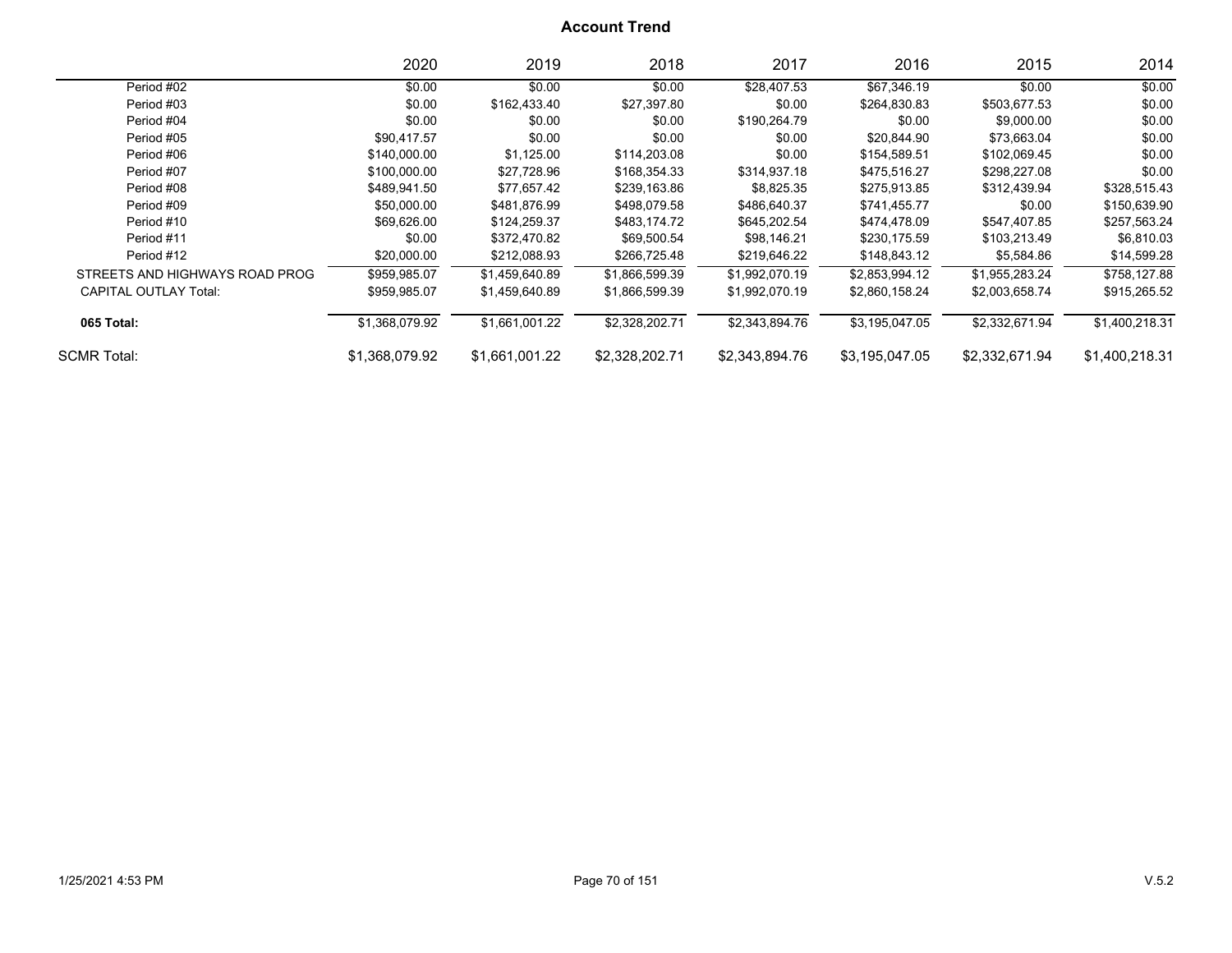|                                                            |             |             | <b>Account Trend</b> |             |             |             |             |
|------------------------------------------------------------|-------------|-------------|----------------------|-------------|-------------|-------------|-------------|
|                                                            | 2020        | 2019        | 2018                 | 2017        | 2016        | 2015        | 2014        |
| Fund: 212<br><b>PARKS &amp; REC REVOLVING</b>              |             |             |                      |             |             |             |             |
| <b>PARKS AND RECREATION</b><br><b>CONTRACTUAL SERVICES</b> |             |             |                      |             |             |             |             |
| 212-070-53400<br>PROFESSIONAL SERVICES                     |             |             |                      |             |             |             |             |
| Period #01                                                 | \$2,171.88  | \$2,199.86  | \$1,911.28           | \$1,687.75  | \$1,753.33  | \$1,568.33  | \$1,640.95  |
| Period #02                                                 | \$3,265.57  | \$3,468.31  | \$2,557.91           | \$2,572.56  | \$2,570.64  | \$2,382.28  | \$2,263.28  |
| Period #03                                                 | \$2,825.67  | \$3,050.98  | \$3,508.84           | \$2,485.05  | \$2,098.27  | \$2,239.30  | \$1,714.13  |
| Period #04                                                 | \$1,231.02  | \$3,392.68  | \$2,891.56           | \$2,902.18  | \$2,872.55  | \$2,808.41  | \$2,147.44  |
| Period #05                                                 | \$589.47    | \$5,291.78  | \$5,503.39           | \$5,104.96  | \$4,026.72  | \$3,523.55  | \$3,773.77  |
| Period #06                                                 | \$917.54    | \$5,071.68  | \$6,770.51           | \$7,000.80  | \$4,970.59  | \$2,743.67  | \$2,619.69  |
| Period #07                                                 | \$1,187.79  | \$4,716.44  | \$1,420.14           | \$3,711.79  | \$3,850.05  | \$11,464.29 | \$2,939.41  |
| Period #08                                                 | \$3,553.95  | \$5,281.99  | \$7,385.90           | \$2,901.60  | \$4,805.97  | \$5,337.74  | \$2,701.04  |
| Period #09                                                 | \$1,207.39  | \$1,731.31  | \$2,160.65           | \$2,218.14  | \$4,038.66  | \$4,339.99  | \$2,017.32  |
| Period #10                                                 | \$1,005.39  | \$2,005.67  | \$5,469.26           | \$2,191.85  | \$1,724.90  | \$444.38    | \$1,678.00  |
| Period #11                                                 | \$1,186.96  | \$2,287.83  | \$163.33             | \$7,077.11  | \$1,553.91  | \$295.33    | \$6,216.28  |
| Period #12                                                 | \$962.47    | \$2,315.38  | \$330.66             | \$2,350.40  | \$2,189.53  | \$158.00    | \$4,988.83  |
| PROFESSIONAL SERVICES Total:                               | \$20,105.10 | \$40,813.91 | \$40,073.43          | \$42,204.19 | \$36,455.12 | \$37,305.27 | \$34,700.14 |
| <b>CONTRACTUAL SERVICES Total:</b>                         | \$20,105.10 | \$40,813.91 | \$40,073.43          | \$42,204.19 | \$36,455.12 | \$37,305.27 | \$34,700.14 |
| <b>TRANSFERS</b>                                           |             |             |                      |             |             |             |             |
| <b>REIMBURSEMENTS</b><br>212-070-57200                     |             |             |                      |             |             |             |             |
| Period #01                                                 | \$75.60     | \$0.00      | \$0.00               | \$0.00      | \$0.00      | \$0.00      | \$0.00      |
| Period #02                                                 | \$0.00      | \$0.00      | \$0.00               | \$0.00      | \$0.00      | \$65.00     | \$0.00      |
| Period #03                                                 | \$27.00     | \$0.00      | \$0.00               | \$0.00      | \$0.00      | \$0.00      | \$0.00      |
| Period #04                                                 | \$1,619.00  | \$76.50     | \$0.00               | \$0.00      | \$0.00      | \$0.00      | \$0.00      |
| Period #05                                                 | \$60.00     | \$67.50     | \$0.00               | \$0.00      | \$0.00      | \$22.50     | \$0.00      |
| Period #06                                                 | \$180.00    | \$0.00      | \$0.00               | \$25.00     | \$0.00      | \$0.00      | \$112.40    |
| Period #07                                                 | \$320.00    | \$0.00      | \$0.00               | \$0.00      | \$22.50     | \$0.00      | \$137.50    |
| Period #08                                                 | \$0.00      | \$0.00      | \$155.50             | \$0.00      | \$20.00     | \$0.00      | \$72.00     |
| Period #09                                                 | \$30.00     | \$0.00      | \$67.50              | \$0.00      | \$0.00      | \$0.00      | \$0.00      |
| Period #10                                                 | \$0.00      | \$36.00     | \$0.00               | \$0.00      | \$0.00      | \$0.00      | \$47.50     |
| <b>REIMBURSEMENTS Total:</b>                               | \$2,311.60  | \$180.00    | \$223.00             | \$25.00     | \$42.50     | \$87.50     | \$369.40    |
| <b>TRANSFERS Total:</b>                                    | \$2,311.60  | \$180.00    | \$223.00             | \$25.00     | \$42.50     | \$87.50     | \$369.40    |
| <b>PARKS AND RECREATION Total:</b>                         | \$22,416.70 | \$40,993.91 | \$40,296.43          | \$42,229.19 | \$36,497.62 | \$37,392.77 | \$35,069.54 |
| PARKS & REC REVOLVING Total:                               | \$22,416.70 | \$40,993.91 | \$40,296.43          | \$42,229.19 | \$36,497.62 | \$37,392.77 | \$35,069.54 |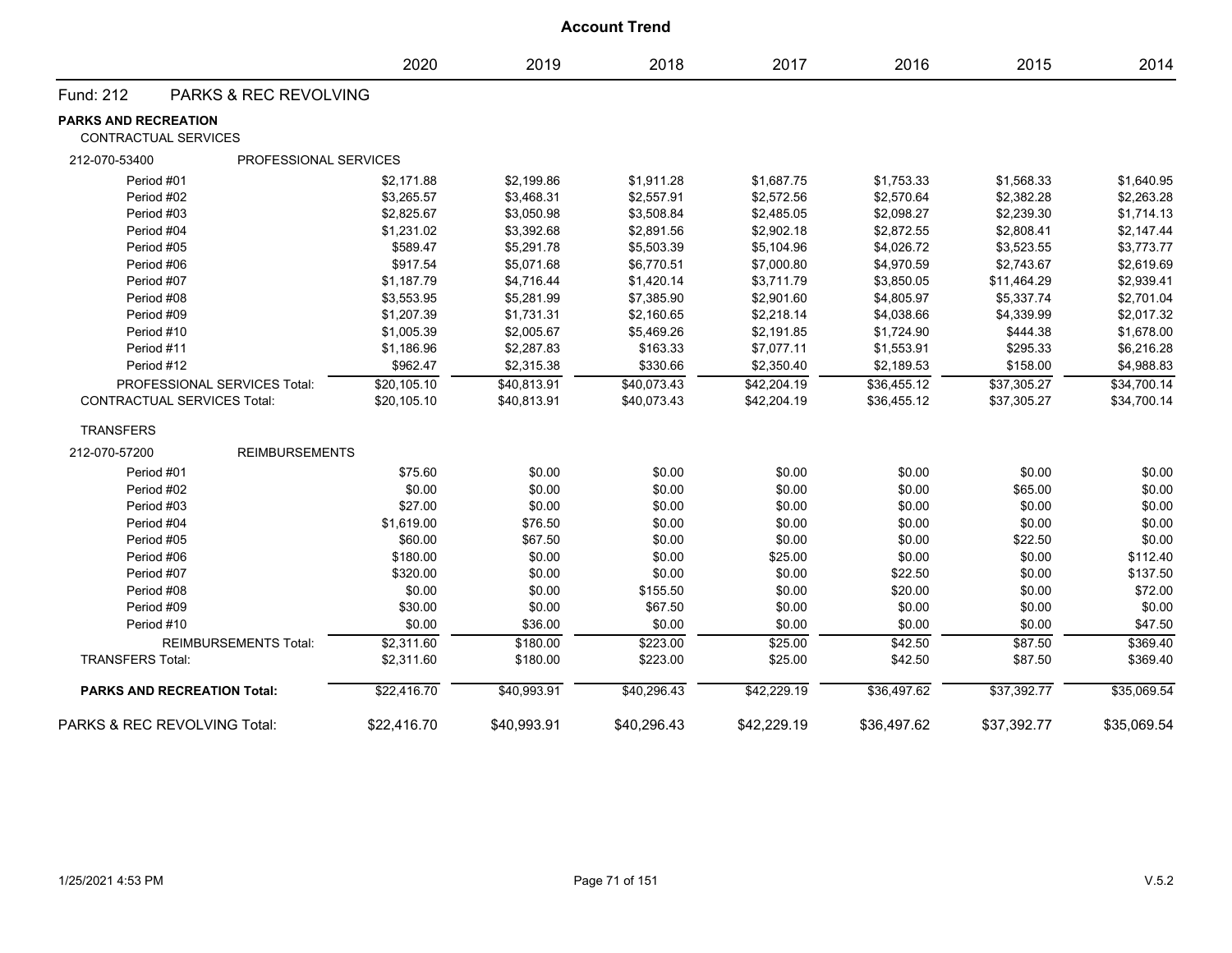| <b>Account Trend</b>                                |                                  |            |            |             |             |             |             |             |  |
|-----------------------------------------------------|----------------------------------|------------|------------|-------------|-------------|-------------|-------------|-------------|--|
|                                                     |                                  | 2020       | 2019       | 2018        | 2017        | 2016        | 2015        | 2014        |  |
| Fund: 213                                           | <b>LIBERTY PARK</b>              |            |            |             |             |             |             |             |  |
| <b>PARKS AND RECREATION</b><br>CONTRACTUAL SERVICES |                                  |            |            |             |             |             |             |             |  |
| 213-070-53100                                       | <b>UTILITIES</b>                 |            |            |             |             |             |             |             |  |
| Period #01                                          |                                  | \$1,311.83 | \$297.99   | \$0.00      | \$0.00      | \$0.00      | \$0.00      | \$0.00      |  |
| Period #02                                          |                                  | \$1,188.17 | \$819.23   | \$1,476.44  | \$1,967.83  | \$1,640.53  | \$2,383.44  | \$1,851.75  |  |
| Period #03                                          |                                  | \$0.00     | \$1,827.91 | \$1,163.78  | \$203.84    | \$1,853.58  | \$1,094.08  | \$1,783.69  |  |
| Period #04                                          |                                  | \$0.00     | \$2,162.68 | \$1,460.65  | \$622.79    | \$373.83    | \$1,546.43  | \$311.96    |  |
| Period #05                                          |                                  | \$0.00     | \$296.34   | \$95.41     | \$887.22    | \$1,767.25  | \$30.56     | \$1,474.40  |  |
| Period #06                                          |                                  | \$0.00     | \$1,405.87 | \$602.10    | \$1,683.22  | \$47.12     | \$47.06     | \$41.35     |  |
| Period #07                                          |                                  | (\$25.62)  | \$806.97   | \$931.01    | \$972.23    | \$1,346.85  | \$352.41    | \$860.70    |  |
| Period #08                                          |                                  | \$0.00     | \$703.05   | \$692.27    | \$1,063.12  | \$2,541.20  | \$604.87    | \$2,272.11  |  |
| Period #09                                          |                                  | \$0.00     | (\$70.04)  | \$2,537.72  | \$460.95    | \$476.15    | \$41.80     | \$104.67    |  |
| Period #10                                          |                                  | \$0.00     | \$0.00     | \$1,807.18  | \$1,844.44  | \$736.61    | \$1,691.93  | \$1,648.78  |  |
| Period #11                                          |                                  | \$0.00     | \$0.00     | \$736.56    | \$2,532.06  | \$3,904.34  | \$41.75     | \$34.97     |  |
| Period #12                                          |                                  | \$0.00     | \$0.00     | \$863.82    | \$2,332.39  | \$363.57    | \$3,048.10  | \$3,373.64  |  |
|                                                     | <b>UTILITIES Total:</b>          | \$2,474.38 | \$8,250.00 | \$12,366.94 | \$14,570.09 | \$15,051.03 | \$10,882.43 | \$13,758.02 |  |
| <b>CONTRACTUAL SERVICES Total:</b>                  |                                  | \$2,474.38 | \$8,250.00 | \$12,366.94 | \$14,570.09 | \$15,051.03 | \$10,882.43 | \$13,758.02 |  |
| <b>MATERIALS AND SUPPLIES</b>                       |                                  |            |            |             |             |             |             |             |  |
| 213-070-54200                                       | OPERATING SUPPLIES               |            |            |             |             |             |             |             |  |
| Period #04                                          |                                  | \$0.00     | \$2,817.15 | \$3,268.30  | \$0.00      | \$0.00      | \$0.00      | \$0.00      |  |
| Period #05                                          |                                  | \$0.00     | \$0.00     | \$390.00    | \$0.00      | \$0.00      | \$0.00      | \$0.00      |  |
| Period #06                                          |                                  | \$0.00     | \$0.00     | \$672.83    | \$298.72    | \$0.00      | \$0.00      | \$0.00      |  |
| Period #07                                          |                                  | \$0.00     | \$0.00     | \$0.00      | \$0.00      | \$0.00      | \$2,342.80  | \$0.00      |  |
| Period #08                                          |                                  | \$602.19   | \$0.00     | \$0.00      | \$0.00      | \$1,280.44  | \$0.00      | \$0.00      |  |
| Period #09                                          |                                  | \$0.00     | \$0.00     | \$0.00      | \$3,563.09  | \$529.44    | \$0.00      | \$0.00      |  |
| Period #11                                          |                                  | \$0.00     | \$0.00     | \$0.00      | \$1,411.40  | \$3,410.00  | \$0.00      | \$0.00      |  |
| Period #12                                          |                                  | \$0.00     | \$0.00     | \$0.00      | \$122.33    | \$0.00      | \$0.00      | \$0.00      |  |
|                                                     | <b>OPERATING SUPPLIES Total:</b> | \$602.19   | \$2,817.15 | \$4,331.13  | \$5.395.54  | \$5,219.88  | \$2,342.80  | \$0.00      |  |
| 213-070-54300                                       | <b>REPAIRS AND MAINT</b>         |            |            |             |             |             |             |             |  |
| Period #02                                          |                                  | \$172.46   | \$0.00     | \$56.35     | \$0.00      | \$0.00      | \$0.00      | \$0.00      |  |
| Period #03                                          |                                  | \$0.00     | \$262.50   | \$517.97    | \$0.00      | \$0.00      | \$0.00      | \$0.00      |  |
| Period #04                                          |                                  | \$0.00     | \$268.26   | \$0.00      | \$37.59     | \$0.00      | \$0.00      | \$0.00      |  |
| Period #05                                          |                                  | \$0.00     | \$0.00     | \$503.05    | \$3,753.33  | \$0.00      | \$0.00      | \$0.00      |  |
| Period #06                                          |                                  | \$0.00     | \$1,510.00 | \$180.00    | \$679.82    | \$0.00      | \$0.00      | \$0.00      |  |
| Period #07                                          |                                  | \$0.00     | \$264.66   | \$0.00      | \$212.26    | \$0.00      | \$0.00      | \$0.00      |  |
| Period #09                                          |                                  | \$0.00     | \$0.00     | \$180.50    | \$375.90    | \$617.27    | \$0.00      | \$0.00      |  |
| Period #10                                          |                                  | \$0.00     | \$0.00     | \$0.00      | \$0.00      | \$28.95     | \$0.00      | \$0.00      |  |
| Period #11                                          |                                  | \$0.00     | \$0.00     | \$0.00      | (\$212.40)  | \$0.00      | \$0.00      | \$0.00      |  |
|                                                     | REPAIRS AND MAINT Total:         | \$172.46   | \$2,305.42 | \$1,437.87  | \$4,846.50  | \$646.22    | \$0.00      | \$0.00      |  |
| <b>MATERIALS AND SUPPLIES Total:</b>                |                                  | \$774.65   | \$5,122.57 | \$5,769.00  | \$10,242.04 | \$5,866.10  | \$2,342.80  | \$0.00      |  |

CAPITAL OUTLAY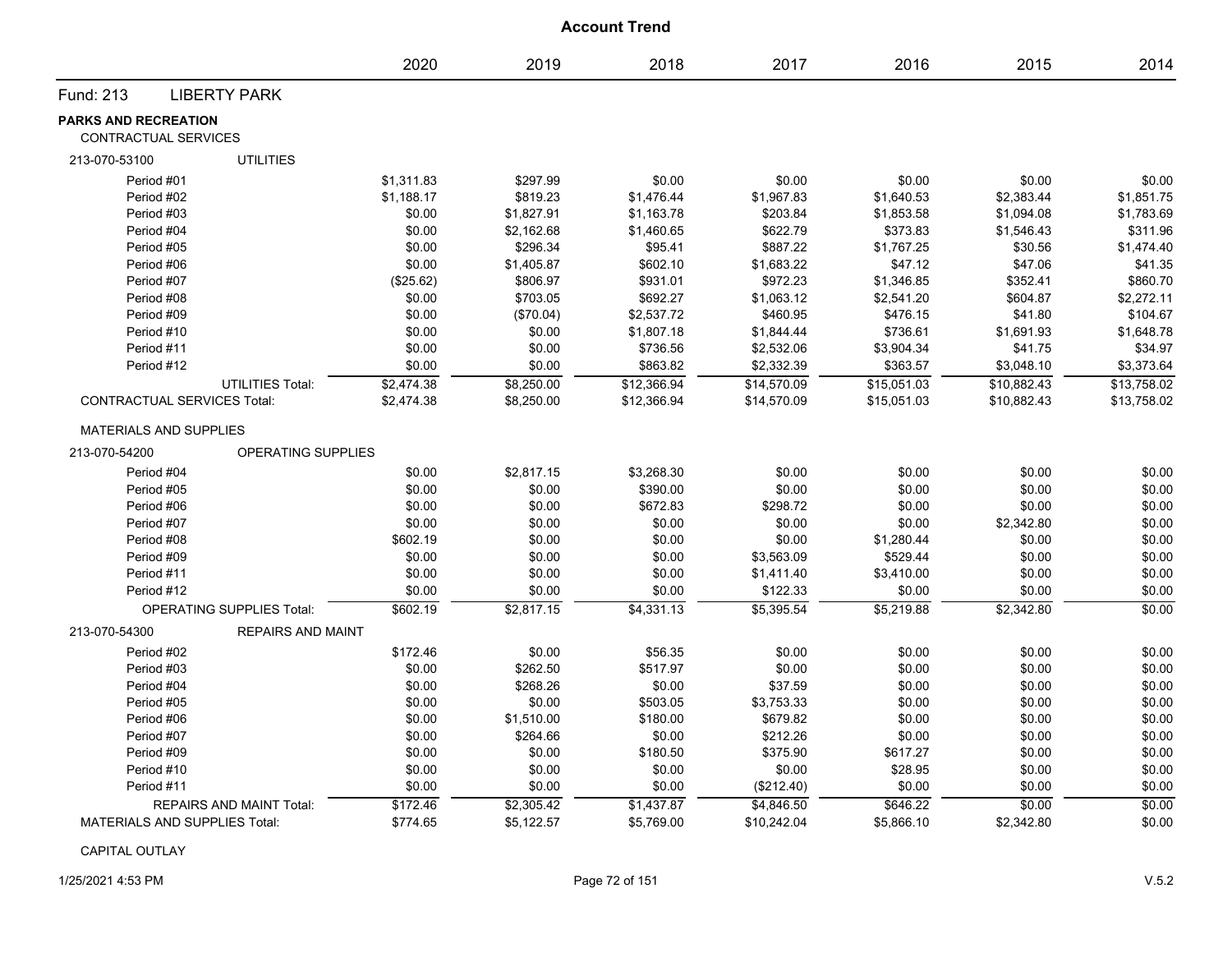|                                    |                             | 2020       | 2019        | 2018        | 2017        | 2016         | 2015        | 2014        |
|------------------------------------|-----------------------------|------------|-------------|-------------|-------------|--------------|-------------|-------------|
| 213-070-55100                      | <b>LAND AND DEVELOPMENT</b> |            |             |             |             |              |             |             |
| Period #06                         |                             | \$0.00     | \$0.00      | \$0.00      | \$0.00      | \$120,000.00 | \$0.00      | \$0.00      |
|                                    | LAND AND DEVELOPMENT Total: | \$0.00     | \$0.00      | \$0.00      | \$0.00      | \$120,000.00 | \$0.00      | \$0.00      |
| CAPITAL OUTLAY Total:              |                             | \$0.00     | \$0.00      | \$0.00      | \$0.00      | \$120,000.00 | \$0.00      | \$0.00      |
| <b>PARKS AND RECREATION Total:</b> |                             | \$3,249.03 | \$13.372.57 | \$18.135.94 | \$24.812.13 | \$140.917.13 | \$13,225.23 | \$13,758.02 |
| LIBERTY PARK Total:                |                             | \$3,249.03 | \$13.372.57 | \$18,135.94 | \$24,812.13 | \$140.917.13 | \$13,225.23 | \$13,758.02 |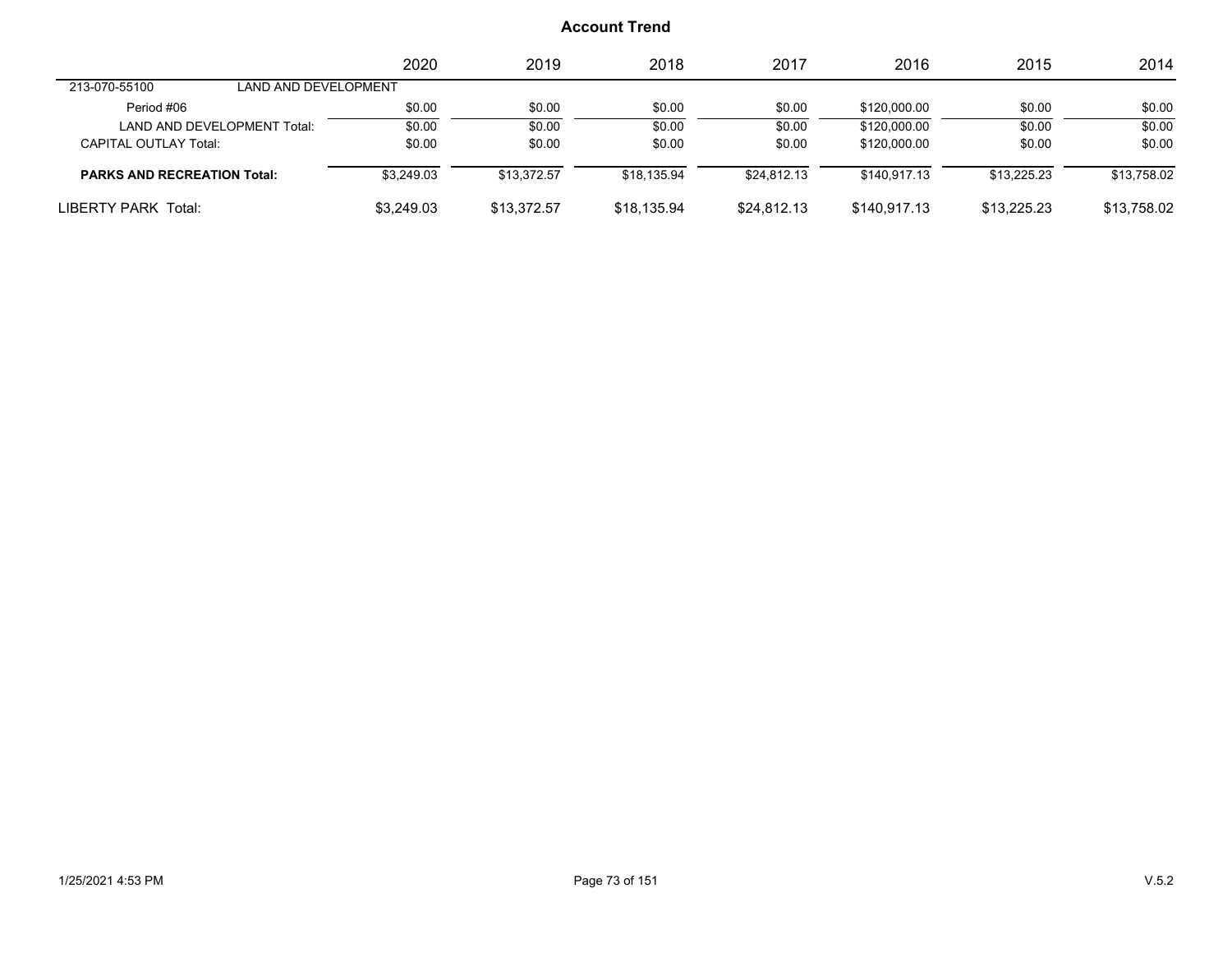|                                      |                                | 2020                            | 2019         | 2018         | 2017         | 2016         | 2015         | 2014         |
|--------------------------------------|--------------------------------|---------------------------------|--------------|--------------|--------------|--------------|--------------|--------------|
| <b>Fund: 214</b>                     | <b>MUNI MOTOR VEHICLE</b>      |                                 |              |              |              |              |              |              |
| <b>ENGINEERING</b><br>CAPITAL OUTLAY |                                |                                 |              |              |              |              |              |              |
| 214-061-55500                        |                                | STREETS AND HIGHWAYS ROAD PROGR |              |              |              |              |              |              |
| Period #06                           |                                | \$53,496.68                     | \$0.00       | \$136,428.89 | \$0.00       | \$150,000.00 | \$0.00       | \$0.00       |
| Period #07                           |                                | \$30,676.39                     | \$0.00       | \$3,571.11   | \$0.00       | \$0.00       | \$150,000.00 | \$0.00       |
| Period #08                           |                                | \$0.00                          | \$0.00       | \$0.00       | \$146,000.00 | \$0.00       | \$0.00       | \$0.00       |
| Period #09                           |                                | \$26,464.62                     | \$130,000.00 | \$0.00       | \$0.00       | \$0.00       | \$0.00       | \$0.00       |
| Period #12                           |                                | \$0.00                          | \$0.00       | \$0.00       | \$0.00       | \$0.00       | \$0.00       | \$150,000.00 |
|                                      | STREETS AND HIGHWAYS ROAD PROG | \$110,637.69                    | \$130,000.00 | \$140,000.00 | \$146,000.00 | \$150,000.00 | \$150,000.00 | \$150,000.00 |
| <b>CAPITAL OUTLAY Total:</b>         |                                | \$110,637.69                    | \$130,000.00 | \$140,000.00 | \$146,000.00 | \$150,000.00 | \$150,000.00 | \$150,000.00 |
| <b>ENGINEERING Total:</b>            |                                | \$110,637.69                    | \$130,000.00 | \$140,000.00 | \$146,000.00 | \$150,000.00 | \$150,000.00 | \$150,000.00 |
| <b>MUNI MOTOR VEHICLE Total:</b>     |                                | \$110.637.69                    | \$130,000.00 | \$140,000.00 | \$146,000.00 | \$150,000.00 | \$150,000.00 | \$150,000.00 |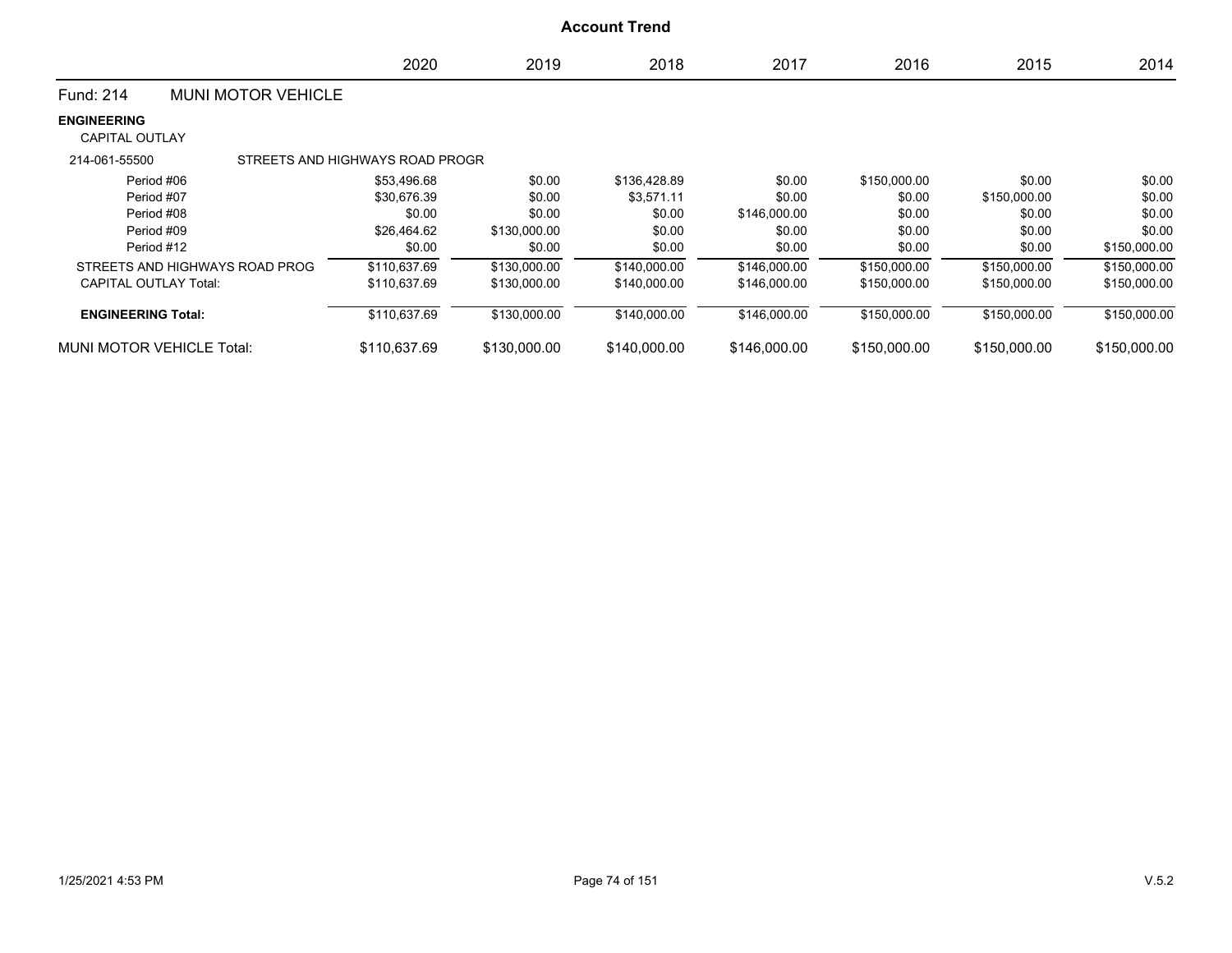|                            |                                      | 2020   | 2019       | 2018   | 2017   | 2016   | 2015        | 2014   |
|----------------------------|--------------------------------------|--------|------------|--------|--------|--------|-------------|--------|
| Fund: 215                  | <b>ENHANCED 911</b>                  |        |            |        |        |        |             |        |
| <b>POLICE</b>              |                                      |        |            |        |        |        |             |        |
|                            | <b>MATERIALS AND SUPPLIES</b>        |        |            |        |        |        |             |        |
| 215-050-54200              | <b>OPERATING SUPPLIES</b>            |        |            |        |        |        |             |        |
| Period #10                 |                                      | \$0.00 | \$0.00     | \$0.00 | \$0.00 | \$0.00 | \$17,000.00 | \$0.00 |
|                            | <b>OPERATING SUPPLIES Total:</b>     | \$0.00 | \$0.00     | \$0.00 | \$0.00 | \$0.00 | \$17,000.00 | \$0.00 |
| 215-050-54300              | <b>REPAIRS AND MAINT</b>             |        |            |        |        |        |             |        |
| Period #11                 |                                      | \$0.00 | \$4,500.00 | \$0.00 | \$0.00 | \$0.00 | \$0.00      | \$0.00 |
|                            | <b>REPAIRS AND MAINT Total:</b>      | \$0.00 | \$4,500.00 | \$0.00 | \$0.00 | \$0.00 | \$0.00      | \$0.00 |
|                            | <b>MATERIALS AND SUPPLIES Total:</b> | \$0.00 | \$4,500.00 | \$0.00 | \$0.00 | \$0.00 | \$17,000.00 | \$0.00 |
| <b>POLICE Total:</b>       |                                      | \$0.00 | \$4,500.00 | \$0.00 | \$0.00 | \$0.00 | \$17,000.00 | \$0.00 |
| <b>ENHANCED 911 Total:</b> |                                      | \$0.00 | \$4,500.00 | \$0.00 | \$0.00 | \$0.00 | \$17,000.00 | \$0.00 |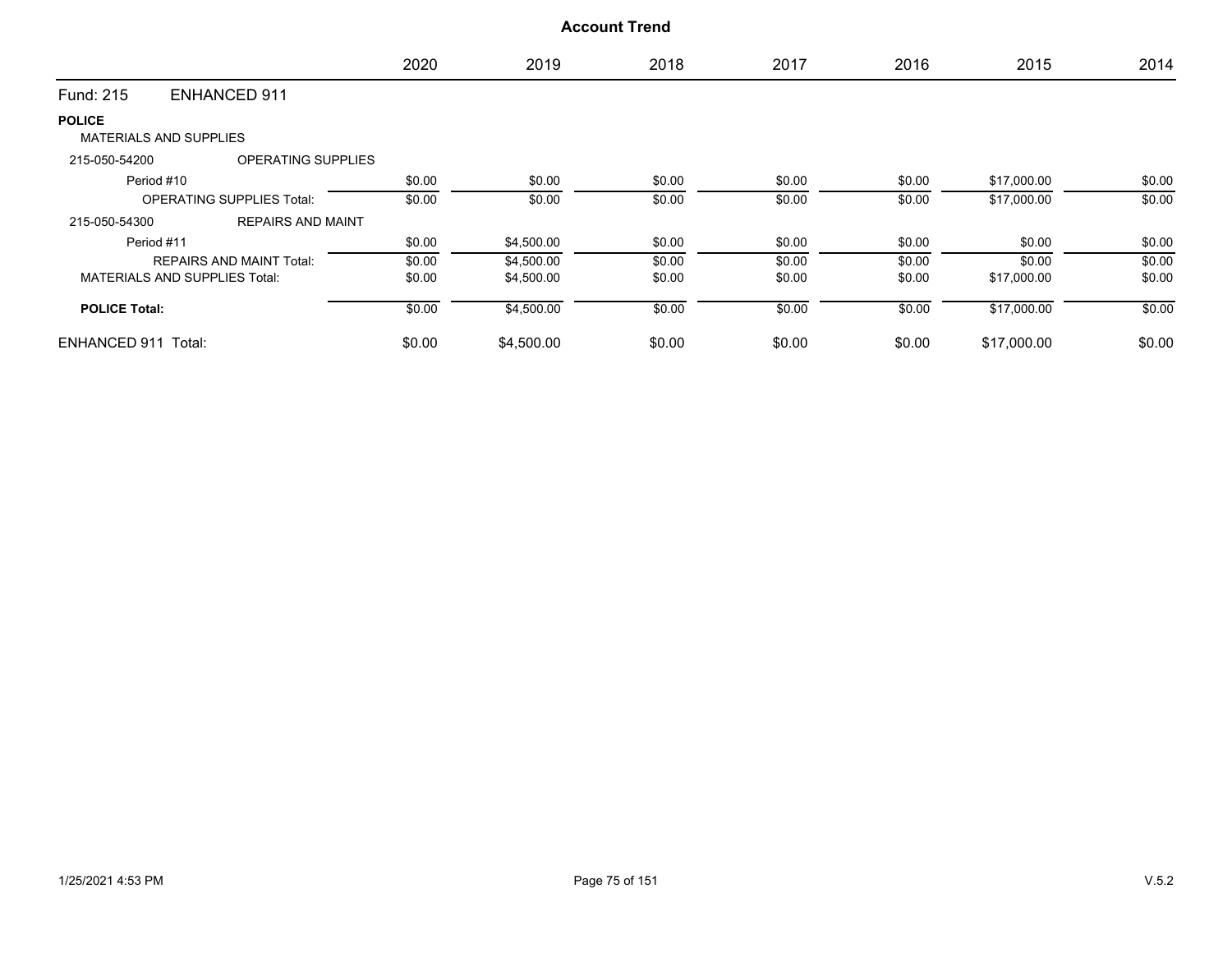|                                             |                                |        |             | <b>Account Trend</b> |             |        |              |             |
|---------------------------------------------|--------------------------------|--------|-------------|----------------------|-------------|--------|--------------|-------------|
|                                             |                                | 2020   | 2019        | 2018                 | 2017        | 2016   | 2015         | 2014        |
| Fund: 216                                   | PERMISSIVE TAX                 |        |             |                      |             |        |              |             |
| <b>ENGINEERING</b><br><b>CAPITAL OUTLAY</b> |                                |        |             |                      |             |        |              |             |
| 216-061-55200                               | PERMISSIVE ROAD PROGRAM        |        |             |                      |             |        |              |             |
| Period #02                                  |                                | \$0.00 | \$0.00      | \$0.00               | \$0.00      | \$0.00 | \$0.00       | \$38,043.64 |
| Period #03                                  |                                | \$0.00 | \$0.00      | \$0.00               | \$0.00      | \$0.00 | \$409,328.47 | \$0.00      |
| Period #04                                  |                                | \$0.00 | \$0.00      | \$197,200.00         | \$0.00      | \$0.00 | \$0.00       | \$0.00      |
| Period #06                                  |                                | \$0.00 | \$29,266.96 | \$0.00               | \$0.00      | \$0.00 | \$0.00       | \$0.00      |
| Period #07                                  |                                | \$0.00 | \$40,733.04 | \$0.00               | \$0.00      | \$0.00 | \$0.00       | \$0.00      |
| Period #08                                  |                                | \$0.00 | \$0.00      | \$0.00               | \$67,306.82 | \$0.00 | \$0.00       | \$0.00      |
|                                             | PERMISSIVE ROAD PROGRAM Total: | \$0.00 | \$70,000.00 | \$197,200.00         | \$67,306.82 | \$0.00 | \$409,328.47 | \$38,043.64 |
| <b>CAPITAL OUTLAY Total:</b>                |                                | \$0.00 | \$70,000.00 | \$197,200.00         | \$67,306.82 | \$0.00 | \$409,328.47 | \$38,043.64 |
| <b>ENGINEERING Total:</b>                   |                                | \$0.00 | \$70,000.00 | \$197,200.00         | \$67,306.82 | \$0.00 | \$409,328.47 | \$38,043.64 |
| PERMISSIVE TAX Total:                       |                                | \$0.00 | \$70,000.00 | \$197,200.00         | \$67,306.82 | \$0.00 | \$409,328.47 | \$38,043.64 |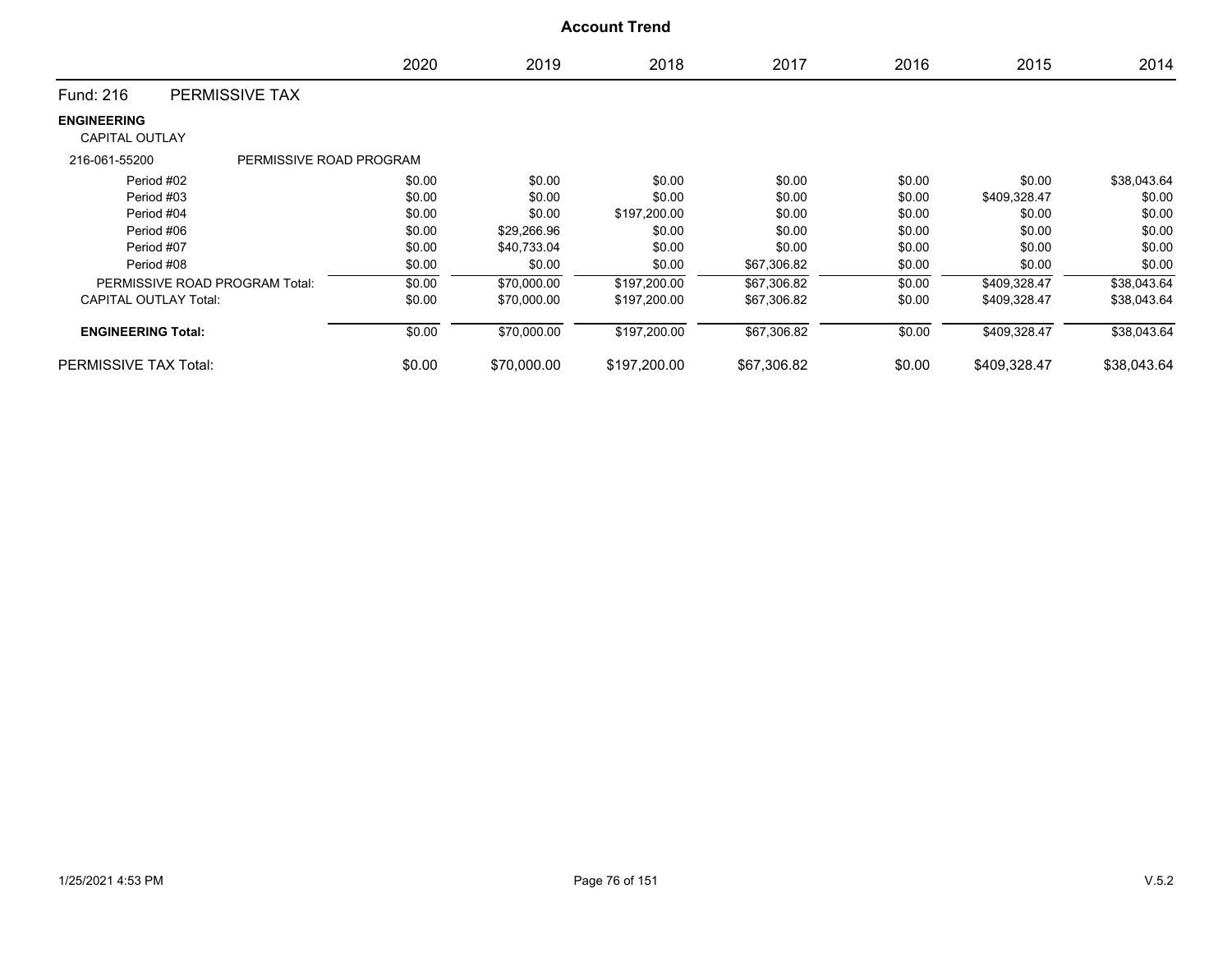|                                           |                                 |         | <b>Account Trend</b> |             |             |             |             |
|-------------------------------------------|---------------------------------|---------|----------------------|-------------|-------------|-------------|-------------|
|                                           | 2020                            | 2019    | 2018                 | 2017        | 2016        | 2015        | 2014        |
| <b>STATE HIGHWAY</b><br><b>Fund: 220</b>  |                                 |         |                      |             |             |             |             |
| 065<br><b>MATERIALS AND SUPPLIES</b>      |                                 |         |                      |             |             |             |             |
| <b>REPAIRS AND MAINT</b><br>220-065-54300 |                                 |         |                      |             |             |             |             |
| Period #04                                | \$0.00                          | \$0.00  | \$17,752.50          | \$0.00      | \$0.00      | \$24,989.00 | \$24,989.00 |
| Period #05                                | \$0.00                          | \$80.64 | \$171.75             | \$0.00      | \$0.00      | \$0.00      | \$0.00      |
| Period #07                                | \$0.00                          | \$0.00  | \$0.00               | \$0.00      | \$24,999.00 | \$0.00      | \$0.00      |
| Period #10                                | \$0.00                          | \$0.00  | \$0.00               | \$11,545.00 | \$0.00      | \$0.00      | \$0.00      |
| <b>REPAIRS AND MAINT Total:</b>           | \$0.00                          | \$80.64 | \$17,924.25          | \$11,545.00 | \$24,999.00 | \$24,989.00 | \$24,989.00 |
| <b>MATERIALS AND SUPPLIES Total:</b>      | \$0.00                          | \$80.64 | \$17,924.25          | \$11,545.00 | \$24,999.00 | \$24,989.00 | \$24,989.00 |
| <b>CAPITAL OUTLAY</b>                     |                                 |         |                      |             |             |             |             |
| 220-065-55500                             | STREETS AND HIGHWAYS ROAD PROGR |         |                      |             |             |             |             |
| Period #03                                | \$1,230.74                      | \$0.00  | \$0.00               | \$0.00      | \$0.00      | \$0.00      | \$0.00      |
| Period #04                                | \$0.00                          | \$0.00  | \$420,000.00         | \$0.00      | \$0.00      | \$0.00      | \$0.00      |
| Period #08                                | \$10,669.35                     | \$0.00  | \$0.00               | \$0.00      | \$0.00      | \$0.00      | \$0.00      |
| STREETS AND HIGHWAYS ROAD PROG            | \$11,900.09                     | \$0.00  | \$420,000.00         | \$0.00      | \$0.00      | \$0.00      | \$0.00      |
| <b>CAPITAL OUTLAY Total:</b>              | \$11,900.09                     | \$0.00  | \$420,000.00         | \$0.00      | \$0.00      | \$0.00      | \$0.00      |
| 065 Total:                                | \$11,900.09                     | \$80.64 | \$437,924.25         | \$11,545.00 | \$24,999.00 | \$24,989.00 | \$24,989.00 |
| <b>STATE HIGHWAY Total:</b>               | \$11,900.09                     | \$80.64 | \$437,924.25         | \$11,545.00 | \$24,999.00 | \$24,989.00 | \$24,989.00 |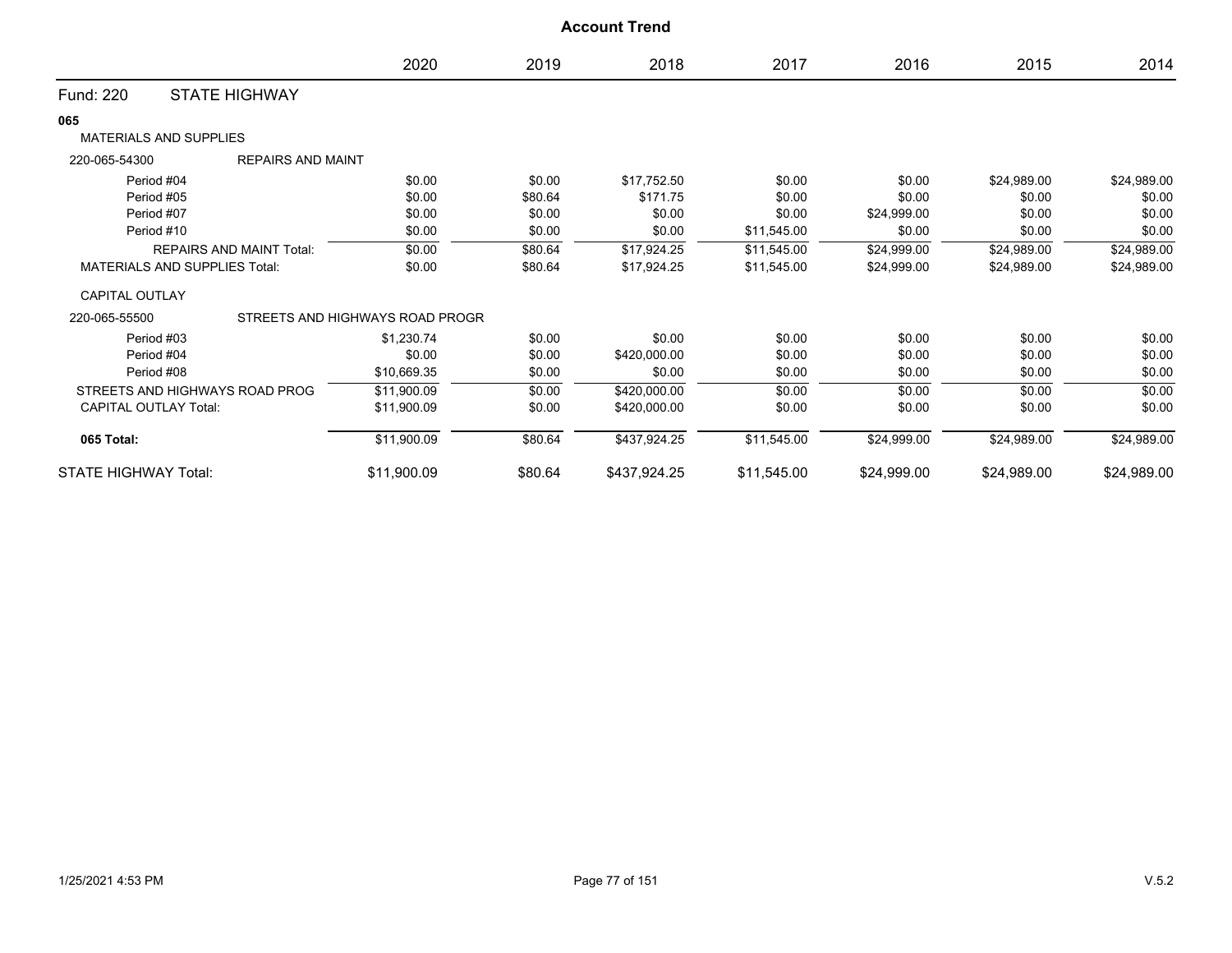|                                    |                                        | 2020       | 2019       | 2018        | 2017       | 2016   | 2015   | 2014    |
|------------------------------------|----------------------------------------|------------|------------|-------------|------------|--------|--------|---------|
| <b>DRUG</b><br>Fund: 230           |                                        |            |            |             |            |        |        |         |
| <b>POLICE</b>                      |                                        |            |            |             |            |        |        |         |
| <b>TRAVEL</b>                      |                                        |            |            |             |            |        |        |         |
| 230-050-52100                      | <b>TRAVEL</b>                          |            |            |             |            |        |        |         |
| Period #05                         |                                        | \$0.00     | \$400.00   | \$0.00      | \$0.00     | \$0.00 | \$0.00 | \$0.00  |
| Period #06                         |                                        | \$0.00     | \$843.79   | \$0.00      | \$0.00     | \$0.00 | \$0.00 | \$0.00  |
| Period #07                         |                                        | \$0.00     | \$474.12   | \$195.00    | \$0.00     | \$0.00 | \$0.00 | \$0.00  |
| Period #09                         |                                        | \$0.00     | \$451.70   | \$476.84    | \$0.00     | \$0.00 | \$0.00 | \$0.00  |
| Period #10                         |                                        | \$0.00     | \$255.00   | \$143.69    | \$0.00     | \$0.00 | \$0.00 | \$0.00  |
| Period #12                         |                                        | \$0.00     | \$0.00     | \$0.00      | \$569.44   | \$0.00 | \$0.00 | \$0.00  |
|                                    | <b>TRAVEL Total:</b>                   | \$0.00     | \$2,424.61 | \$815.53    | \$569.44   | \$0.00 | \$0.00 | \$0.00  |
| 230-050-52300                      | <b>TRAINING &amp; EDUCATION</b>        |            |            |             |            |        |        |         |
| Period #01                         |                                        | \$130.00   | \$0.00     | \$0.00      | \$0.00     | \$0.00 | \$0.00 | \$0.00  |
| Period #02                         |                                        | \$349.50   | \$0.00     | \$1,181.00  | \$0.00     | \$0.00 | \$0.00 | \$0.00  |
| Period #03                         |                                        | \$1,520.50 | \$0.00     | \$0.00      | \$0.00     | \$0.00 | \$0.00 | \$0.00  |
| Period #04                         |                                        | \$275.00   | \$2,512.50 | \$3,520.00  | \$0.00     | \$0.00 | \$0.00 | \$0.00  |
| Period #05                         |                                        | \$0.00     | \$0.00     | \$0.00      | \$3,429.00 | \$0.00 | \$0.00 | \$0.00  |
| Period #06                         |                                        | \$0.00     | \$350.00   | \$299.00    | \$390.00   | \$0.00 | \$0.00 | \$0.00  |
| Period #08                         |                                        | \$0.00     | \$495.00   | \$0.00      | \$0.00     | \$0.00 | \$0.00 | \$0.00  |
| Period #12                         |                                        | \$0.00     | \$0.00     | \$0.00      | \$1,181.00 | \$0.00 | \$0.00 | \$0.00  |
|                                    | <b>TRAINING &amp; EDUCATION Total:</b> | \$2,275.00 | \$3,357.50 | \$5,000.00  | \$5,000.00 | \$0.00 | \$0.00 | \$0.00  |
| <b>TRAVEL Total:</b>               |                                        | \$2,275.00 | \$5,782.11 | \$5,815.53  | \$5,569.44 | \$0.00 | \$0.00 | \$0.00  |
| <b>CONTRACTUAL SERVICES</b>        |                                        |            |            |             |            |        |        |         |
| 230-050-53400                      | PROFESSIONAL SERVICES                  |            |            |             |            |        |        |         |
| Period #04                         |                                        | \$0.00     | \$7,093.00 | \$0.00      | \$0.00     | \$0.00 | \$0.00 | \$0.00  |
| Period #08                         |                                        | \$0.00     | \$0.00     | \$16,500.00 | \$0.00     | \$0.00 | \$0.00 | \$0.00  |
| Period #11                         |                                        | \$0.00     | \$0.00     | \$800.00    | \$0.00     | \$0.00 | \$0.00 | \$0.00  |
|                                    | PROFESSIONAL SERVICES Total:           | \$0.00     | \$7,093.00 | \$17,300.00 | \$0.00     | \$0.00 | \$0.00 | \$0.00  |
| 230-050-53900                      | MISC CONTRACTUAL                       |            |            |             |            |        |        |         |
| Period #08                         |                                        | \$0.00     | \$0.00     | \$1,780.00  | \$0.00     | \$0.00 | \$0.00 | \$0.00  |
|                                    | MISC CONTRACTUAL Total:                | \$0.00     | \$0.00     | \$1,780.00  | \$0.00     | \$0.00 | \$0.00 | \$0.00  |
| <b>CONTRACTUAL SERVICES Total:</b> |                                        | \$0.00     | \$7,093.00 | \$19,080.00 | \$0.00     | \$0.00 | \$0.00 | \$0.00  |
| <b>MATERIALS AND SUPPLIES</b>      |                                        |            |            |             |            |        |        |         |
| 230-050-54200                      | OPERATING SUPPLIES                     |            |            |             |            |        |        |         |
| Period #01                         |                                        | \$1,530.00 | \$0.00     | \$0.00      | \$0.00     | \$0.00 | \$0.00 | \$0.00  |
| Period #02                         |                                        | \$0.00     | \$0.00     | \$0.00      | \$0.00     | \$0.00 | \$0.00 | \$90.65 |
| Period #03                         |                                        | \$0.00     | \$0.00     | \$0.00      | \$1,300.00 | \$0.00 | \$0.00 | \$0.00  |
| Period #04                         |                                        | \$0.00     | \$2,158.57 | \$0.00      | \$0.00     | \$0.00 | \$0.00 | \$0.00  |
| Period #05                         |                                        | \$0.00     | \$2,160.00 | \$1,629.98  | \$0.00     | \$0.00 | \$0.00 | \$0.00  |
| Period #06                         |                                        | \$0.00     | \$0.00     | \$1,851.44  | \$5,864.73 | \$0.00 | \$0.00 | \$0.00  |
| Period #07                         |                                        | \$0.00     | \$0.00     | \$0.00      | \$7,005.09 | \$0.00 | \$0.00 | \$0.00  |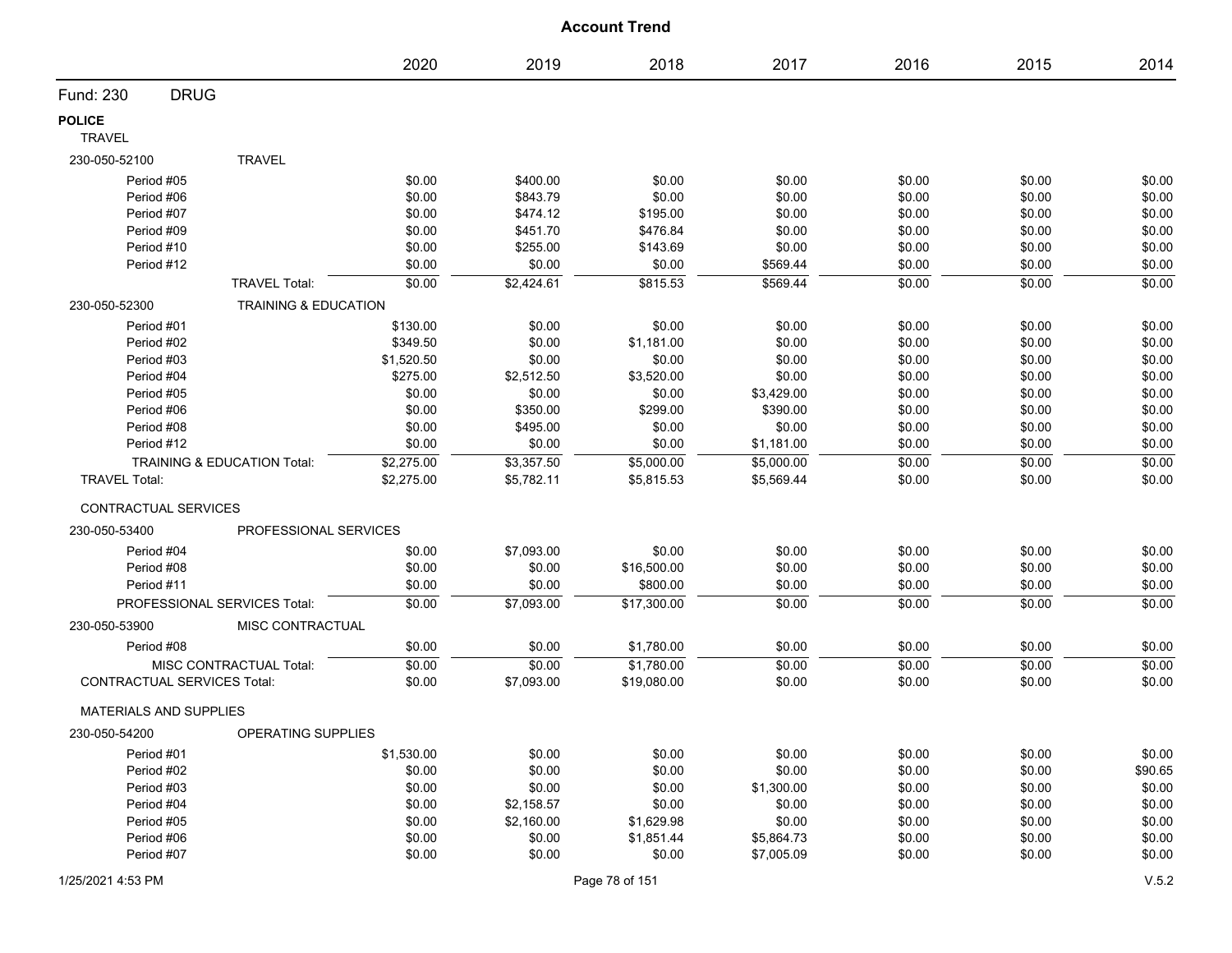|                                         |                                  | 2020        | 2019        | 2018        | 2017        | 2016   | 2015       | 2014    |
|-----------------------------------------|----------------------------------|-------------|-------------|-------------|-------------|--------|------------|---------|
| Period #09                              |                                  | \$3,307.97  | \$144.96    | \$0.00      | \$20.312.84 | \$0.00 | \$0.00     | \$0.00  |
| Period #10                              |                                  | \$2,792.54  | \$0.00      | \$5,710.00  | \$323.41    | \$0.00 | \$0.00     | \$0.00  |
| Period #11                              |                                  | \$0.00      | \$8,400.00  | \$2,722.54  | \$3,593.46  | \$0.00 | \$3,063.92 | \$0.00  |
| Period #12                              |                                  | \$0.00      | \$0.00      | \$1,978.74  | \$3,865.73  | \$0.00 | \$0.00     | \$0.00  |
| <b>OPERATING SUPPLIES Total:</b>        |                                  | \$7.630.51  | \$12,863.53 | \$13,892.70 | \$42,265.26 | \$0.00 | \$3,063.92 | \$90.65 |
| 230-050-54300                           | <b>REPAIRS &amp; MAINTENANCE</b> |             |             |             |             |        |            |         |
| Period #06                              |                                  | \$1,500.00  | \$0.00      | \$3,000.00  | \$554.14    | \$0.00 | \$0.00     | \$0.00  |
| Period #08                              |                                  | \$0.00      | \$0.00      | \$2,000.00  | \$0.00      | \$0.00 | \$0.00     | \$0.00  |
| Period #11                              |                                  | \$7.827.00  | \$9,000.00  | \$0.00      | \$0.00      | \$0.00 | \$0.00     | \$0.00  |
| Period #12                              |                                  | \$0.00      | \$0.00      | \$0.00      | \$1,391.76  | \$0.00 | \$0.00     | \$0.00  |
| <b>REPAIRS &amp; MAINTENANCE Total:</b> |                                  | \$9.327.00  | \$9,000.00  | \$5,000.00  | \$1.945.90  | \$0.00 | \$0.00     | \$0.00  |
| <b>MATERIALS AND SUPPLIES Total:</b>    |                                  | \$16,957.51 | \$21,863.53 | \$18,892.70 | \$44,211.16 | \$0.00 | \$3,063.92 | \$90.65 |
| <b>POLICE Total:</b>                    |                                  | \$19,232.51 | \$34,738.64 | \$43.788.23 | \$49.780.60 | \$0.00 | \$3,063.92 | \$90.65 |
| DRUG Total:                             |                                  | \$19,232.51 | \$34.738.64 | \$43,788.23 | \$49,780.60 | \$0.00 | \$3,063.92 | \$90.65 |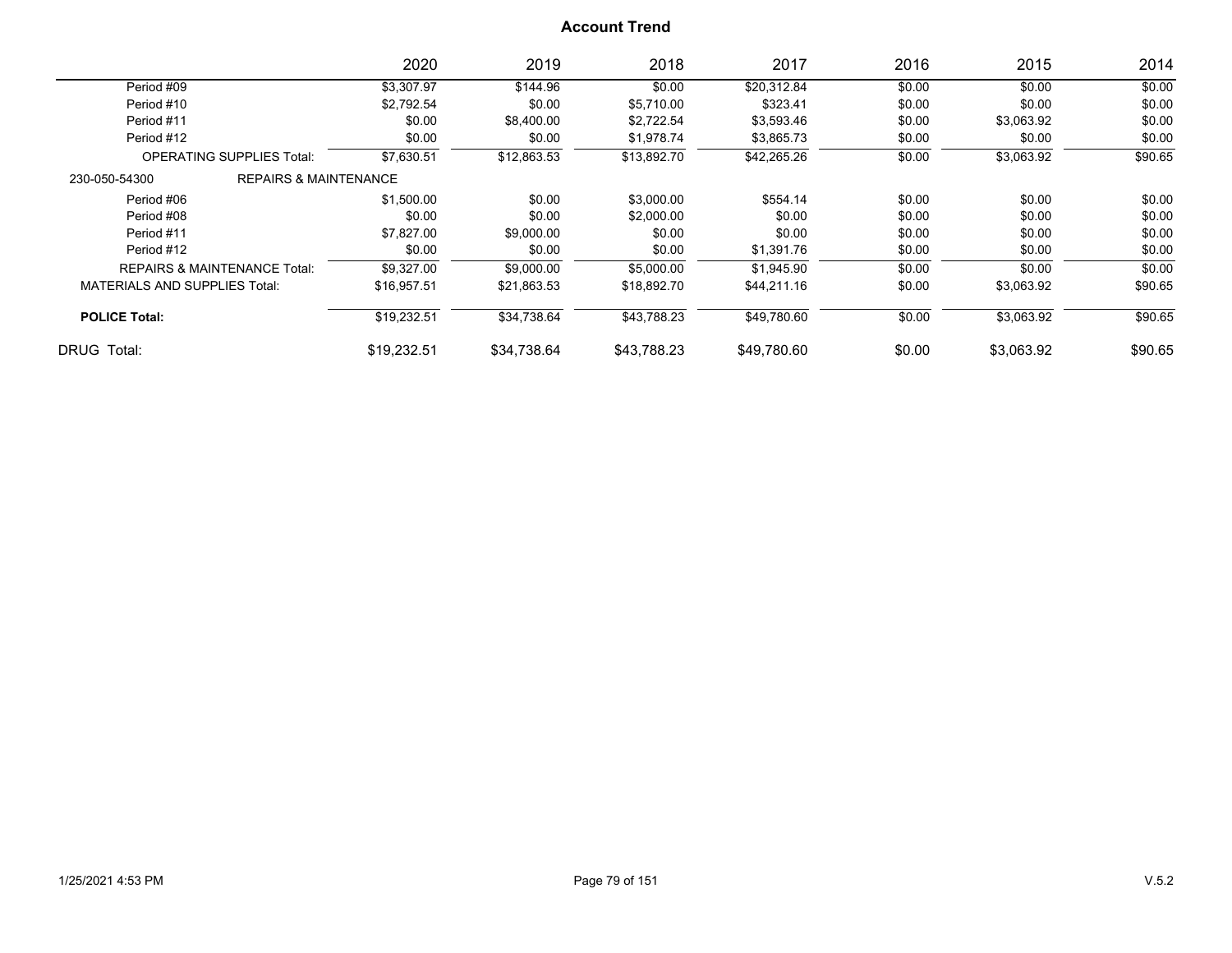|                                                  | 2020       | 2019       | 2018        | 2017       | 2016   | 2015        | 2014   |
|--------------------------------------------------|------------|------------|-------------|------------|--------|-------------|--------|
| <b>LAW ENFORCEMENT</b><br>Fund: 240              |            |            |             |            |        |             |        |
| <b>POLICE</b>                                    |            |            |             |            |        |             |        |
| SALARIES AND WAGES                               |            |            |             |            |        |             |        |
| 240-050-51000<br><b>SALARIES AND WAGES</b>       |            |            |             |            |        |             |        |
| Period #12                                       | \$4,948.09 | \$0.00     | \$0.00      | \$0.00     | \$0.00 | \$26,000.00 | \$0.00 |
| SALARIES AND WAGES Total:                        | \$4,948.09 | \$0.00     | \$0.00      | \$0.00     | \$0.00 | \$26,000.00 | \$0.00 |
| <b>SALARIES AND WAGES Total:</b>                 | \$4,948.09 | \$0.00     | \$0.00      | \$0.00     | \$0.00 | \$26,000.00 | \$0.00 |
| <b>TRAVEL</b>                                    |            |            |             |            |        |             |        |
| <b>TRAVEL</b><br>240-050-52100                   |            |            |             |            |        |             |        |
| Period #03                                       | \$104.64   | \$0.00     | \$0.00      | \$0.00     | \$0.00 | \$0.00      | \$0.00 |
| Period #04                                       | \$0.00     | \$190.13   | \$0.00      | \$0.00     | \$0.00 | \$0.00      | \$0.00 |
| Period #05                                       | (\$124.00) | \$0.00     | \$0.00      | \$0.00     | \$0.00 | \$0.00      | \$0.00 |
| Period #07                                       | \$266.23   | \$0.00     | \$0.00      | \$0.00     | \$0.00 | \$0.00      | \$0.00 |
| Period #08                                       | \$0.00     | \$0.00     | \$473.91    | \$0.00     | \$0.00 | \$0.00      | \$0.00 |
| Period #10                                       | \$439.20   | \$352.82   | \$0.00      | \$118.72   | \$0.00 | \$0.00      | \$0.00 |
| Period #11                                       | \$0.00     | (\$11.56)  | \$0.00      | \$794.41   | \$0.00 | \$0.00      | \$0.00 |
| Period #12                                       | \$0.00     | \$0.00     | \$161.22    | \$335.49   | \$0.00 | \$0.00      | \$0.00 |
| <b>TRAVEL Total:</b>                             | \$686.07   | \$531.39   | \$635.13    | \$1,248.62 | \$0.00 | \$0.00      | \$0.00 |
| 240-050-52300<br><b>TRAINING &amp; EDUCATION</b> |            |            |             |            |        |             |        |
| Period #01                                       | \$550.00   | \$0.00     | \$0.00      | \$0.00     | \$0.00 | \$0.00      | \$0.00 |
| Period #02                                       | \$889.00   | \$0.00     | \$4,319.00  | \$0.00     | \$0.00 | \$0.00      | \$0.00 |
| Period #03                                       | \$1,042.50 | \$0.00     | \$0.00      | \$0.00     | \$0.00 | \$0.00      | \$0.00 |
| Period #04                                       | \$534.00   | \$712.50   | \$0.00      | \$0.00     | \$0.00 | \$0.00      | \$0.00 |
| Period #06                                       | \$0.00     | \$0.00     | \$3,735.36  | \$0.00     | \$0.00 | \$0.00      | \$0.00 |
| Period #07                                       | \$0.00     | \$0.00     | \$450.00    | \$0.00     | \$0.00 | \$0.00      | \$0.00 |
| Period #08                                       | \$0.00     | \$0.00     | \$735.00    | \$0.00     | \$0.00 | \$0.00      | \$0.00 |
| Period #09                                       | \$0.00     | \$125.00   | \$1,018.86  | \$0.00     | \$0.00 | \$0.00      | \$0.00 |
| Period #10                                       | (\$140.50) | \$0.00     | \$345.00    | \$0.00     | \$0.00 | \$0.00      | \$0.00 |
| Period #11                                       | \$0.00     | \$0.00     | (\$345.00)  | \$0.00     | \$0.00 | \$0.00      | \$0.00 |
| Period #12                                       | \$0.00     | \$0.00     | \$505.00    | \$4,319.00 | \$0.00 | \$0.00      | \$0.00 |
| <b>TRAINING &amp; EDUCATION Total:</b>           | \$2,875.00 | \$837.50   | \$10,763.22 | \$4,319.00 | \$0.00 | \$0.00      | \$0.00 |
| <b>TRAVEL Total:</b>                             | \$3,561.07 | \$1,368.89 | \$11,398.35 | \$5,567.62 | \$0.00 | \$0.00      | \$0.00 |
| CONTRACTUAL SERVICES                             |            |            |             |            |        |             |        |
| PROFESSIONAL SERVICES<br>240-050-53400           |            |            |             |            |        |             |        |
| Period #04                                       | \$0.00     | \$1,000.00 | \$0.00      | \$0.00     | \$0.00 | \$0.00      | \$0.00 |
| PROFESSIONAL SERVICES Total:                     | \$0.00     | \$1,000.00 | \$0.00      | \$0.00     | \$0.00 | \$0.00      | \$0.00 |
| 240-050-53900<br>MISC CONTRACTUAL                |            |            |             |            |        |             |        |
| Period #03                                       | \$0.00     | \$0.00     | \$25.00     | \$0.00     | \$0.00 | \$0.00      | \$0.00 |
| Period #04                                       | \$0.00     | \$0.00     | \$114.00    | \$0.00     | \$0.00 | \$0.00      | \$0.00 |
| Period #11                                       | \$0.00     | \$0.00     | \$0.00      | \$392.00   | \$0.00 | \$0.00      | \$0.00 |
| <b>MISC CONTRACTUAL Total:</b>                   | \$0.00     | \$0.00     | \$139.00    | \$392.00   | \$0.00 | \$0.00      | \$0.00 |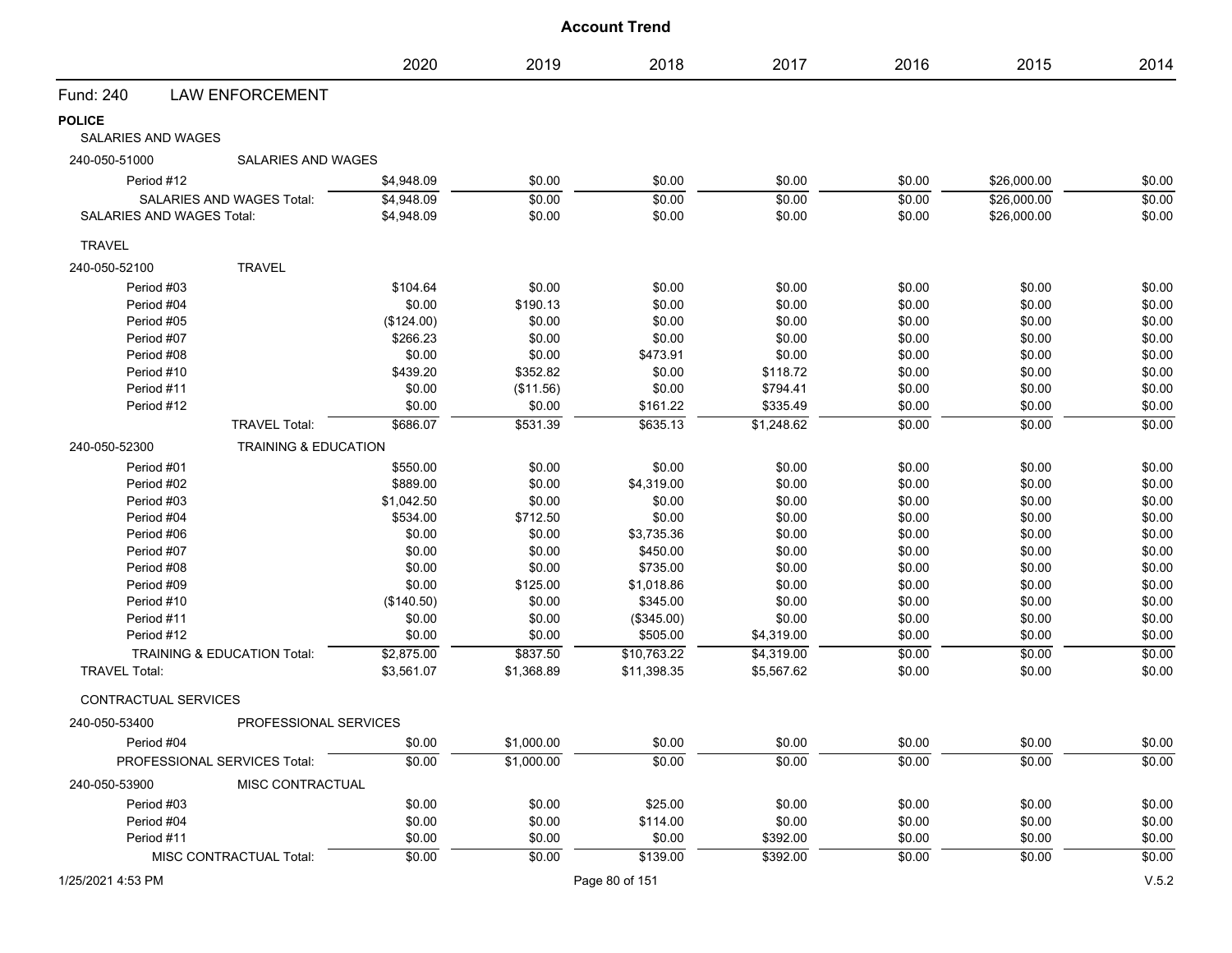|                                      |                                         | 2020        | 2019        | 2018        | 2017        | 2016   | 2015        | 2014   |
|--------------------------------------|-----------------------------------------|-------------|-------------|-------------|-------------|--------|-------------|--------|
| <b>CONTRACTUAL SERVICES Total:</b>   |                                         | \$0.00      | \$1,000.00  | \$139.00    | \$392.00    | \$0.00 | \$0.00      | \$0.00 |
| <b>MATERIALS AND SUPPLIES</b>        |                                         |             |             |             |             |        |             |        |
| 240-050-54200                        | <b>OPERATING SUPPLIES</b>               |             |             |             |             |        |             |        |
| Period #04                           |                                         | \$0.00      | \$165.00    | \$0.00      | \$100.00    | \$0.00 | \$0.00      | \$0.00 |
| Period #05                           |                                         | \$0.00      | \$0.00      | \$94.48     | \$132.32    | \$0.00 | \$0.00      | \$0.00 |
| Period #06                           |                                         | \$0.00      | \$0.00      | \$1,851.44  | \$0.00      | \$0.00 | \$0.00      | \$0.00 |
| Period #07                           |                                         | \$0.00      | \$120.25    | \$0.00      | \$0.00      | \$0.00 | \$0.00      | \$0.00 |
| Period #09                           |                                         | \$1,600.00  | \$3,376.62  | \$0.00      | \$4,471.00  | \$0.00 | \$0.00      | \$0.00 |
| Period #10                           |                                         | \$1,700.00  | \$2,778.17  | \$0.00      | \$0.00      | \$0.00 | \$0.00      | \$0.00 |
| Period #11                           |                                         | \$0.00      | \$2,179.95  | \$0.00      | \$0.00      | \$0.00 | \$0.00      | \$0.00 |
| Period #12                           |                                         | \$0.00      | \$377.36    | \$514.00    | \$0.00      | \$0.00 | \$0.00      | \$0.00 |
|                                      | <b>OPERATING SUPPLIES Total:</b>        | \$3,300.00  | \$8,997.35  | \$2,459.92  | \$4,703.32  | \$0.00 | \$0.00      | \$0.00 |
| 240-050-54300                        | <b>REPAIRS &amp; MAINTENANCE</b>        |             |             |             |             |        |             |        |
| Period #08                           |                                         | \$0.00      | \$0.00      | \$1,696.00  | \$0.00      | \$0.00 | \$0.00      | \$0.00 |
| Period #10                           |                                         | \$0.00      | \$0.00      | \$1,803.24  | \$0.00      | \$0.00 | \$0.00      | \$0.00 |
| Period #11                           |                                         | \$0.00      | \$2,933.96  | \$1,516.00  | \$0.00      | \$0.00 | \$0.00      | \$0.00 |
|                                      | <b>REPAIRS &amp; MAINTENANCE Total:</b> | \$0.00      | \$2,933.96  | \$5,015.24  | \$0.00      | \$0.00 | \$0.00      | \$0.00 |
| <b>MATERIALS AND SUPPLIES Total:</b> |                                         | \$3,300.00  | \$11,931.31 | \$7,475.16  | \$4,703.32  | \$0.00 | \$0.00      | \$0.00 |
| <b>POLICE Total:</b>                 |                                         | \$11,809.16 | \$14,300.20 | \$19,012.51 | \$10,662.94 | \$0.00 | \$26,000.00 | \$0.00 |
| LAW ENFORCEMENT Total:               |                                         | \$11,809.16 | \$14,300.20 | \$19,012.51 | \$10,662.94 | \$0.00 | \$26,000.00 | \$0.00 |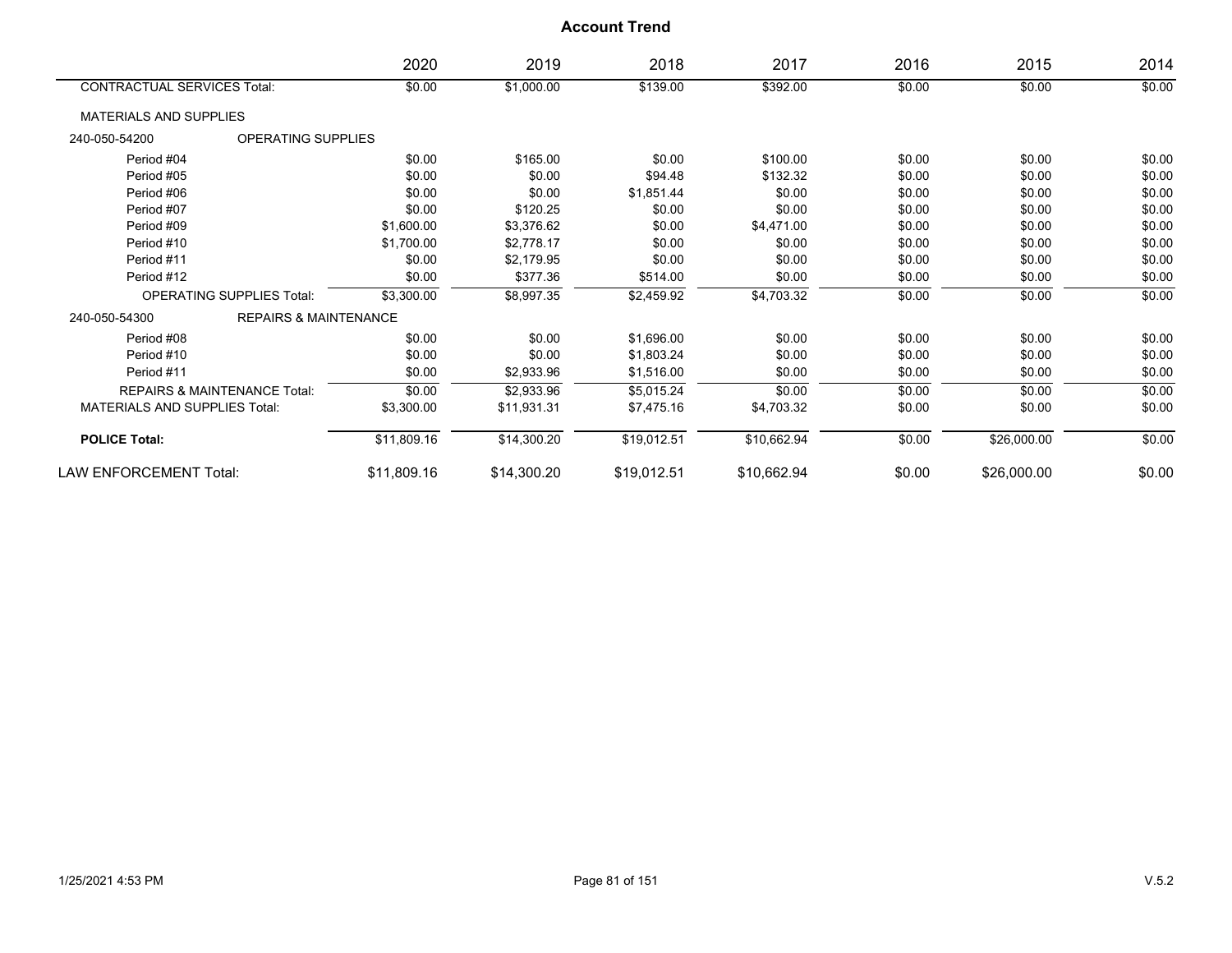|                                    |                                   | 2020   | 2019   | 2018   | 2017     | 2016     | 2015    | 2014     |
|------------------------------------|-----------------------------------|--------|--------|--------|----------|----------|---------|----------|
| Fund: 270                          | AGENCY-UNCLAIMED                  |        |        |        |          |          |         |          |
| <b>FINANCE</b><br><b>TRANSFERS</b> |                                   |        |        |        |          |          |         |          |
| 270-040-57100                      | <b>TRANSFER TO GENERAL</b>        |        |        |        |          |          |         |          |
| Period #10                         |                                   | \$0.00 | \$0.00 | \$0.00 | \$0.00   | \$200.00 | \$0.00  | \$0.00   |
| Period #11                         |                                   | \$0.00 | \$0.00 | \$0.00 | \$172.00 | \$377.09 | \$0.00  | \$0.00   |
| Period #12                         |                                   | \$0.00 | \$0.00 | \$0.00 | \$0.00   | \$0.00   | \$72.46 | \$604.75 |
|                                    | <b>TRANSFER TO GENERAL Total:</b> | \$0.00 | \$0.00 | \$0.00 | \$172.00 | \$577.09 | \$72.46 | \$604.75 |
| <b>TRANSFERS Total:</b>            |                                   | \$0.00 | \$0.00 | \$0.00 | \$172.00 | \$577.09 | \$72.46 | \$604.75 |
| <b>FINANCE Total:</b>              |                                   | \$0.00 | \$0.00 | \$0.00 | \$172.00 | \$577.09 | \$72.46 | \$604.75 |
| AGENCY-UNCLAIMED Total:            |                                   | \$0.00 | \$0.00 | \$0.00 | \$172.00 | \$577.09 | \$72.46 | \$604.75 |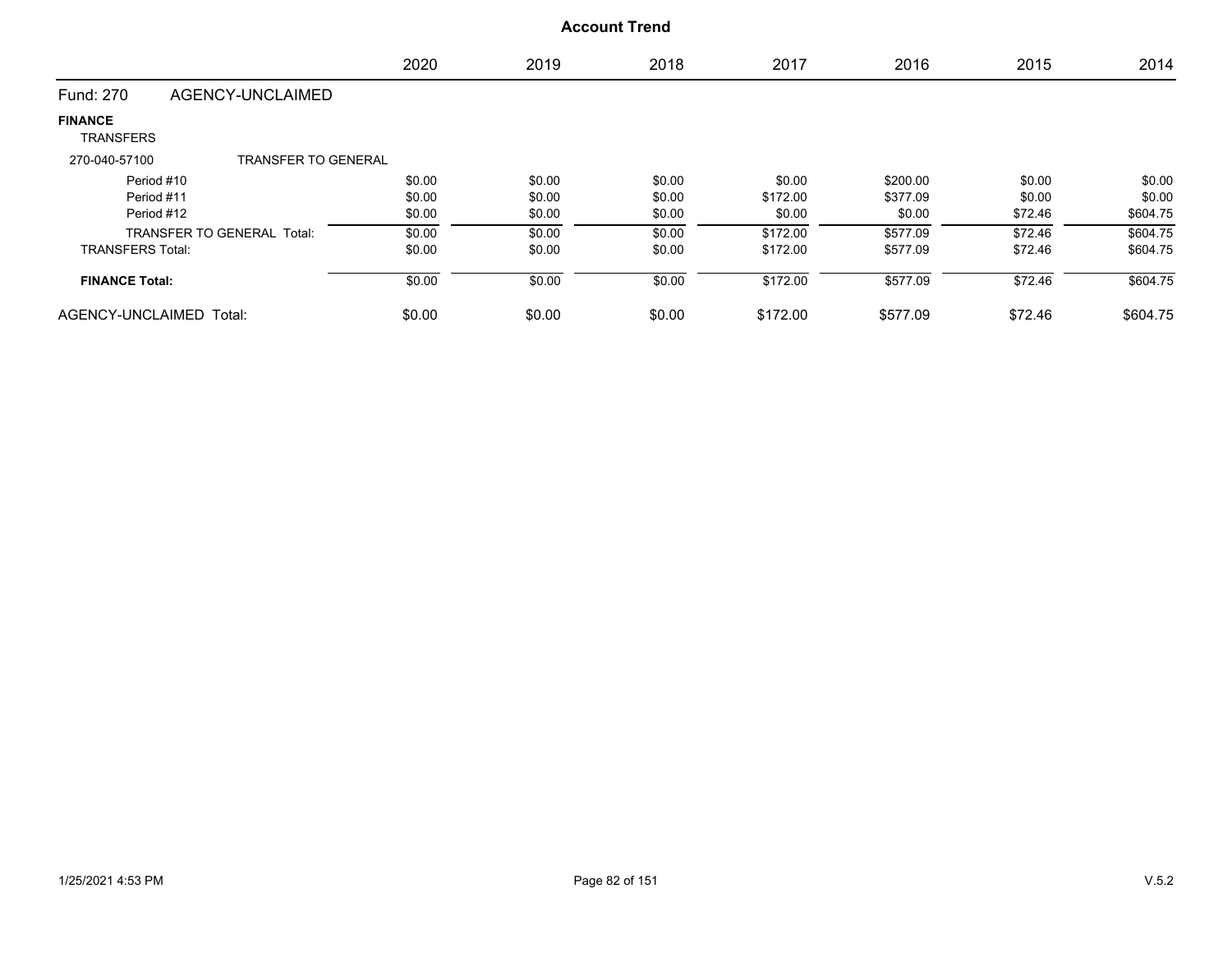|                                     |                       |             |             | <b>Account Trend</b> |             |            |             |             |
|-------------------------------------|-----------------------|-------------|-------------|----------------------|-------------|------------|-------------|-------------|
|                                     |                       | 2020        | 2019        | 2018                 | 2017        | 2016       | 2015        | 2014        |
| Fund: 272                           | <b>RESERVE</b>        |             |             |                      |             |            |             |             |
| <b>BUILDING</b><br><b>TRANSFERS</b> |                       |             |             |                      |             |            |             |             |
| 272-062-57300                       | <b>REFUNDS</b>        |             |             |                      |             |            |             |             |
| Period #01                          |                       | \$1,000.00  | \$0.00      | \$0.00               | \$0.00      | \$0.00     | \$0.00      | \$500.00    |
| Period #02                          |                       | \$0.00      | \$500.00    | \$2,850.00           | \$3,850.00  | \$2,450.00 | \$1,000.00  | \$2,000.00  |
| Period #03                          |                       | \$43,000.00 | \$1,000.00  | \$1,400.00           | \$500.00    | \$500.00   | \$2,000.00  | \$0.00      |
| Period #04                          |                       | \$0.00      | \$0.00      | \$18,150.00          | \$0.00      | \$0.00     | \$0.00      | \$500.00    |
| Period #05                          |                       | \$0.00      | \$2,400.00  | \$1,000.00           | \$1,000.00  | \$1,000.00 | \$1,000.00  | \$500.00    |
| Period #06                          |                       | \$500.00    | \$1,020.00  | \$0.00               | \$4,000.00  | \$0.00     | \$500.00    | \$2,000.00  |
| Period #07                          |                       | \$1,000.00  | \$16,100.00 | \$500.00             | \$800.00    | \$0.00     | \$1,000.00  | \$1,000.00  |
| Period #08                          |                       | \$4,000.00  | \$1,525.00  | \$0.00               | \$5,900.00  | \$500.00   | \$0.00      | \$500.00    |
| Period #09                          |                       | \$1,000.00  | \$0.00      | \$950.00             | \$2,000.00  | \$0.00     | \$3,000.00  | \$2,000.00  |
| Period #10                          |                       | \$2,250.00  | \$0.00      | \$150.00             | \$13,750.00 | \$1,000.00 | \$3,550.00  | \$0.00      |
| Period #11                          |                       | \$1,000.00  | \$500.00    | \$0.00               | \$0.00      | \$1,100.00 | \$2,500.00  | \$1,000.00  |
| Period #12                          |                       | \$13,500.00 | \$0.00      | \$0.00               | \$23,050.00 | \$500.00   | \$3,550.00  | \$0.00      |
|                                     | <b>REFUNDS Total:</b> | \$67,250.00 | \$23,045.00 | \$25,000.00          | \$54,850.00 | \$7,050.00 | \$18,100.00 | \$10,000.00 |
| <b>TRANSFERS Total:</b>             |                       | \$67,250.00 | \$23,045.00 | \$25,000.00          | \$54,850.00 | \$7,050.00 | \$18,100.00 | \$10,000.00 |
| <b>BUILDING Total:</b>              |                       | \$67,250.00 | \$23,045.00 | \$25,000.00          | \$54,850.00 | \$7,050.00 | \$18,100.00 | \$10,000.00 |
| <b>RESERVE Total:</b>               |                       | \$67,250.00 | \$23,045.00 | \$25,000.00          | \$54,850.00 | \$7,050.00 | \$18,100.00 | \$10,000.00 |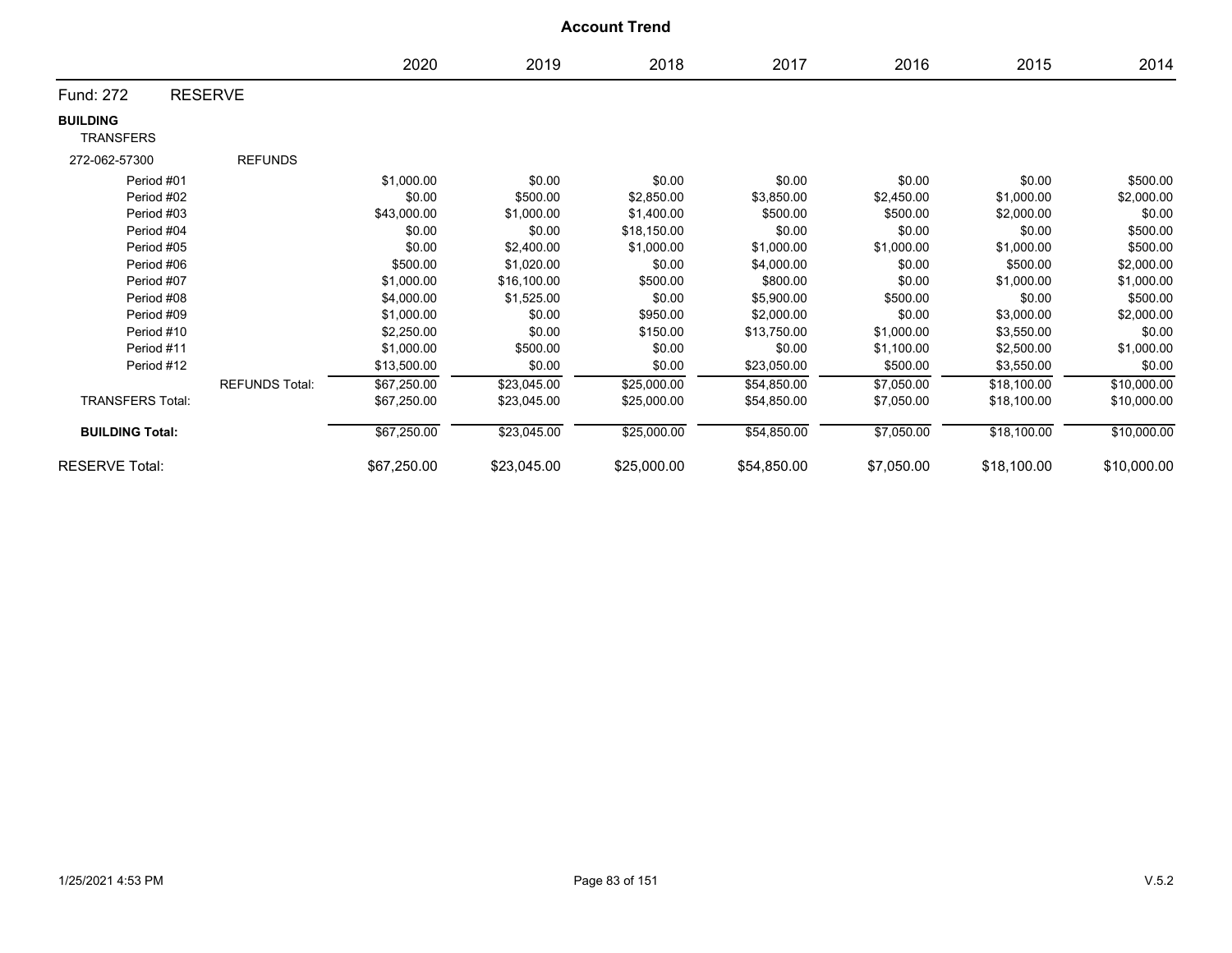|                                     |                            | 2020   | 2019   | 2018   | 2017   | 2016   | 2015   | 2014         |
|-------------------------------------|----------------------------|--------|--------|--------|--------|--------|--------|--------------|
| Fund: 275                           | DEVELOPMENT ESCROW         |        |        |        |        |        |        |              |
| <b>BUILDING</b><br><b>TRANSFERS</b> |                            |        |        |        |        |        |        |              |
| 275-062-57102                       | <b>TRANSFER OUT</b>        |        |        |        |        |        |        |              |
| Period #06                          |                            | \$0.00 | \$0.00 | \$0.00 | \$0.00 | \$0.00 | \$0.00 | \$435,404.02 |
|                                     | <b>TRANSFER OUT Total:</b> | \$0.00 | \$0.00 | \$0.00 | \$0.00 | \$0.00 | \$0.00 | \$435,404.02 |
| <b>TRANSFERS Total:</b>             |                            | \$0.00 | \$0.00 | \$0.00 | \$0.00 | \$0.00 | \$0.00 | \$435,404.02 |
| <b>BUILDING Total:</b>              |                            | \$0.00 | \$0.00 | \$0.00 | \$0.00 | \$0.00 | \$0.00 | \$435,404.02 |
|                                     | DEVELOPMENT ESCROW Total:  | \$0.00 | \$0.00 | \$0.00 | \$0.00 | \$0.00 | \$0.00 | \$435,404.02 |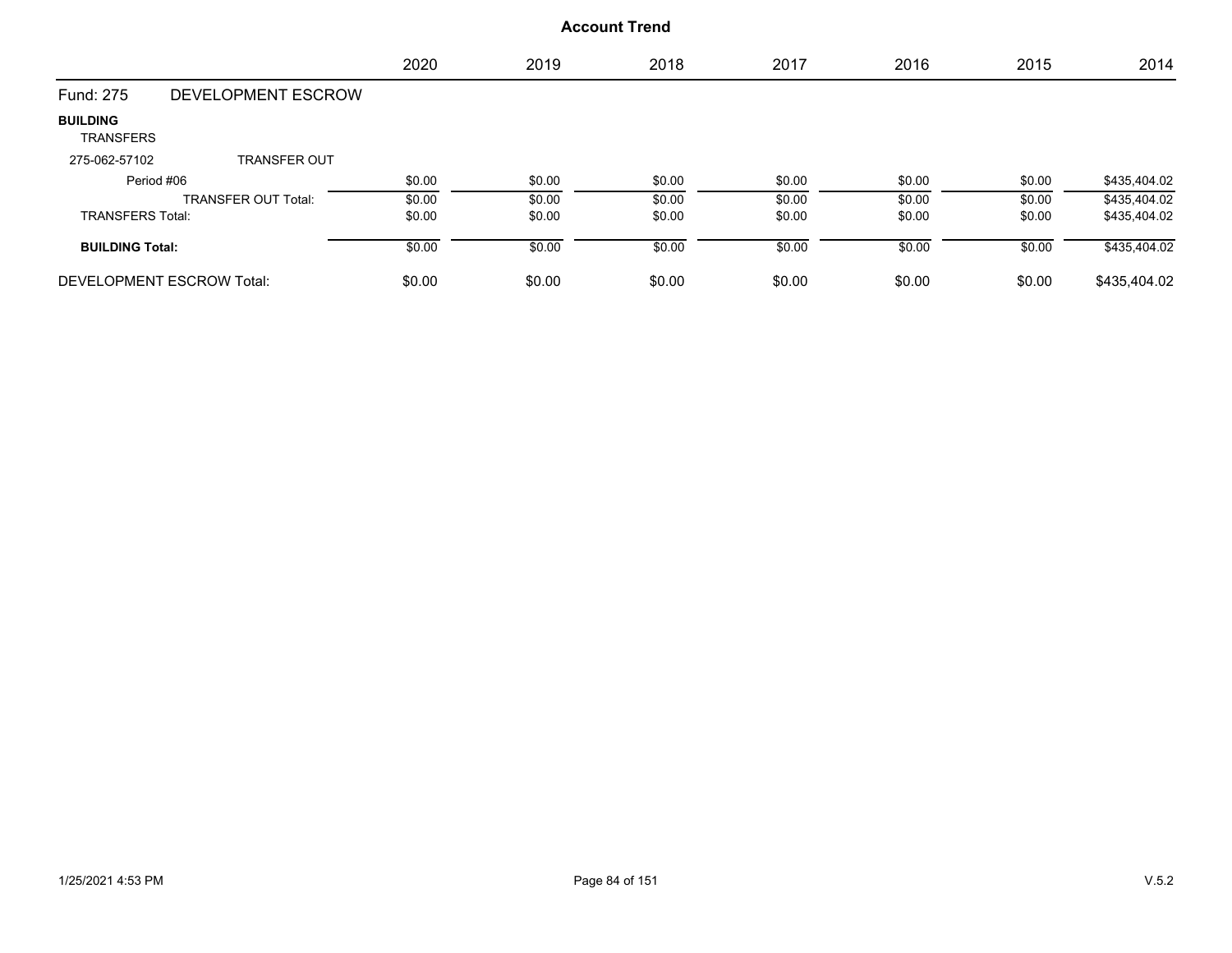|                                |                                        | 2020   | 2019       | 2018   | 2017   | 2016   | 2015   | 2014   |
|--------------------------------|----------------------------------------|--------|------------|--------|--------|--------|--------|--------|
| Fund: 280                      | <b>OPOTA</b>                           |        |            |        |        |        |        |        |
| <b>POLICE</b><br><b>TRAVEL</b> |                                        |        |            |        |        |        |        |        |
| 280-050-52300                  | <b>TRAINING &amp; EDUCATION</b>        |        |            |        |        |        |        |        |
| Period #03                     |                                        | \$0.00 | \$1,565.00 | \$0.00 | \$0.00 | \$0.00 | \$0.00 | \$0.00 |
| Period #05                     |                                        | \$0.00 | \$700.00   | \$0.00 | \$0.00 | \$0.00 | \$0.00 | \$0.00 |
| Period #09                     |                                        | \$0.00 | \$400.00   | \$0.00 | \$0.00 | \$0.00 | \$0.00 | \$0.00 |
| Period #10                     |                                        | \$0.00 | \$250.00   | \$0.00 | \$0.00 | \$0.00 | \$0.00 | \$0.00 |
|                                | Period #12                             | \$0.00 | \$800.00   | \$0.00 | \$0.00 | \$0.00 | \$0.00 | \$0.00 |
|                                | <b>TRAINING &amp; EDUCATION Total:</b> | \$0.00 | \$3,715.00 | \$0.00 | \$0.00 | \$0.00 | \$0.00 | \$0.00 |
| <b>TRAVEL Total:</b>           |                                        | \$0.00 | \$3,715.00 | \$0.00 | \$0.00 | \$0.00 | \$0.00 | \$0.00 |
| <b>POLICE Total:</b>           |                                        | \$0.00 | \$3,715.00 | \$0.00 | \$0.00 | \$0.00 | \$0.00 | \$0.00 |
| OPOTA Total:                   |                                        | \$0.00 | \$3,715.00 | \$0.00 | \$0.00 | \$0.00 | \$0.00 | \$0.00 |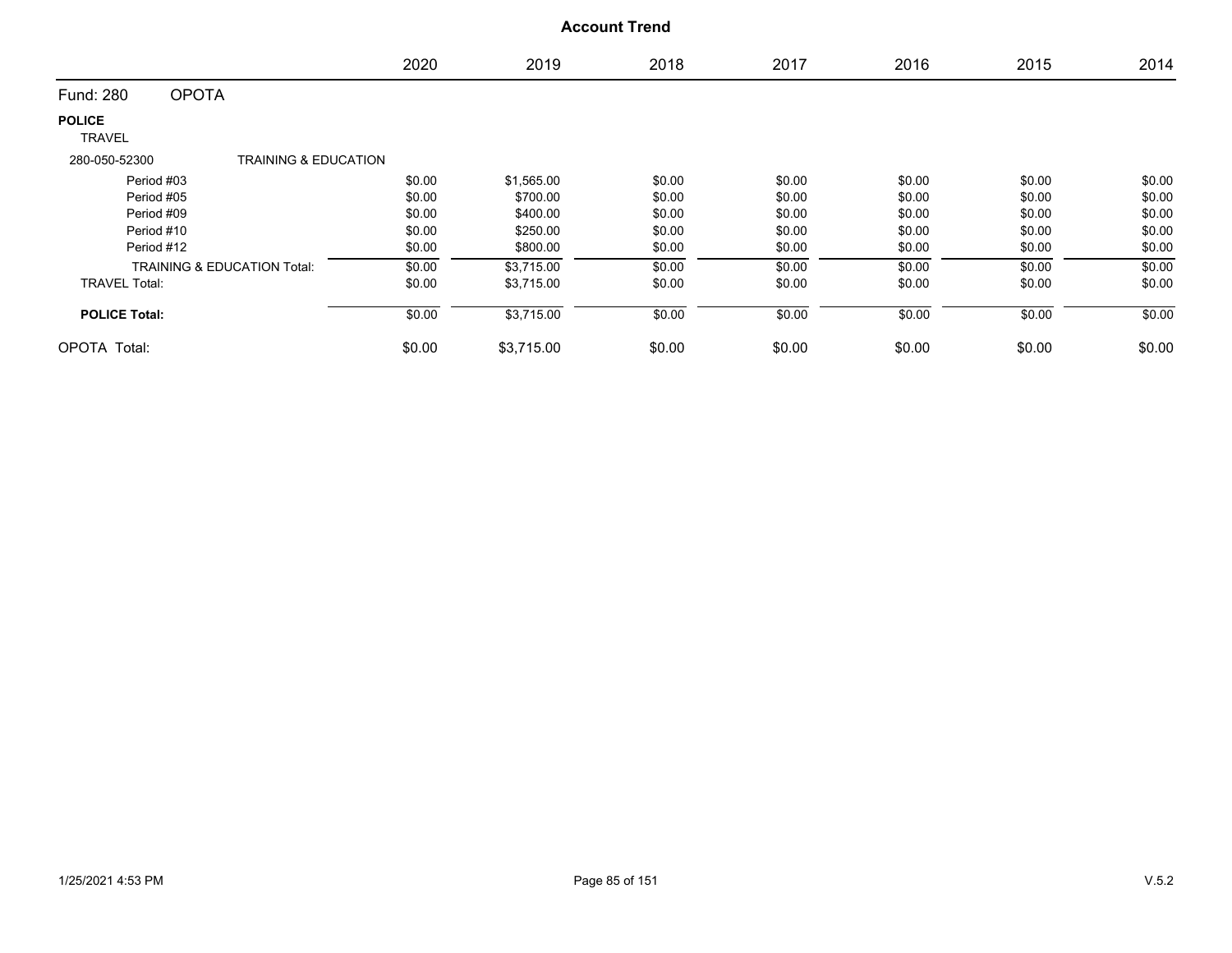|                                               |                            | 2020        | 2019       | 2018   | 2017        | 2016       | 2015        | 2014   |
|-----------------------------------------------|----------------------------|-------------|------------|--------|-------------|------------|-------------|--------|
| Fund: 281                                     | <b>FEDERAL GRANT</b>       |             |            |        |             |            |             |        |
| <b>GENERAL GOVERNMENT</b><br><b>TRANSFERS</b> |                            |             |            |        |             |            |             |        |
| 281-041-57100                                 | <b>TRANSFER TO GENERAL</b> |             |            |        |             |            |             |        |
| Period #12                                    |                            | \$0.00      | \$9,000.00 | \$0.00 | \$0.00      | \$0.00     | \$0.00      | \$0.00 |
| <b>TRANSFER TO GENERAL Total:</b>             |                            | \$0.00      | \$9,000.00 | \$0.00 | \$0.00      | \$0.00     | \$0.00      | \$0.00 |
| <b>TRANSFERS Total:</b>                       |                            | \$0.00      | \$9,000.00 | \$0.00 | \$0.00      | \$0.00     | \$0.00      | \$0.00 |
| <b>GENERAL GOVERNMENT Total:</b>              |                            | \$0.00      | \$9,000.00 | \$0.00 | \$0.00      | \$0.00     | \$0.00      | \$0.00 |
| <b>POLICE</b><br><b>SALARIES AND WAGES</b>    |                            |             |            |        |             |            |             |        |
| 281-050-51000                                 | DARE GRANT FOR SALARIES    |             |            |        |             |            |             |        |
| Period #12                                    |                            | \$0.00      | \$0.00     | \$0.00 | \$0.00      | \$0.00     | \$13,656.00 | \$0.00 |
| DARE GRANT FOR SALARIES Total:                |                            | \$0.00      | \$0.00     | \$0.00 | \$0.00      | \$0.00     | \$13,656.00 | \$0.00 |
| SALARIES AND WAGES Total:                     |                            | \$0.00      | \$0.00     | \$0.00 | \$0.00      | \$0.00     | \$13,656.00 | \$0.00 |
| CAPITAL OUTLAY                                |                            |             |            |        |             |            |             |        |
| 281-050-55900                                 | OHIO CRIMINAL JSC GRANT    |             |            |        |             |            |             |        |
| Period #10                                    |                            | \$0.00      | \$0.00     | \$0.00 | \$0.00      | \$0.00     | \$2,478.03  | \$0.00 |
| Period #11                                    |                            | \$0.00      | \$0.00     | \$0.00 | \$0.00      | \$5,931.43 | \$3,375.00  | \$0.00 |
| Period #12                                    |                            | \$0.00      | \$0.00     | \$0.00 | \$4,355.74  | \$391.50   | \$749.13    | \$0.00 |
| OHIO CRIMINAL JSC GRANT Total:                |                            | \$0.00      | \$0.00     | \$0.00 | \$4,355.74  | \$6,322.93 | \$6,602.16  | \$0.00 |
| <b>CAPITAL OUTLAY Total:</b>                  |                            | \$0.00      | \$0.00     | \$0.00 | \$4,355.74  | \$6,322.93 | \$6,602.16  | \$0.00 |
| <b>POLICE Total:</b>                          |                            | \$0.00      | \$0.00     | \$0.00 | \$4,355.74  | \$6,322.93 | \$20,258.16 | \$0.00 |
| <b>FIRE</b>                                   |                            |             |            |        |             |            |             |        |
| CAPITAL OUTLAY                                |                            |             |            |        |             |            |             |        |
| 281-051-55899                                 | FED GRANTS - FIRE          |             |            |        |             |            |             |        |
| Period #08                                    |                            | \$79,200.00 | \$0.00     | \$0.00 | \$0.00      | \$0.00     | \$0.00      | \$0.00 |
| Period #09                                    |                            | \$0.00      | \$0.00     | \$0.00 | \$71,865.00 | \$0.00     | \$0.00      | \$0.00 |
| Period #10                                    |                            | \$800.00    | \$0.00     | \$0.00 | \$0.00      | \$0.00     | \$0.00      | \$0.00 |
|                                               | FED GRANTS - FIRE Total:   | \$80,000.00 | \$0.00     | \$0.00 | \$71,865.00 | \$0.00     | \$0.00      | \$0.00 |
| <b>CAPITAL OUTLAY Total:</b>                  |                            | \$80,000.00 | \$0.00     | \$0.00 | \$71,865.00 | \$0.00     | \$0.00      | \$0.00 |
| <b>FIRE Total:</b>                            |                            | \$80,000.00 | \$0.00     | \$0.00 | \$71,865.00 | \$0.00     | \$0.00      | \$0.00 |
| <b>ENGINEERING</b><br><b>CAPITAL OUTLAY</b>   |                            |             |            |        |             |            |             |        |
| 281-061-55900                                 | DARROW RD SR91-PID 85078   |             |            |        |             |            |             |        |
| Period #01                                    |                            | \$0.00      | \$0.00     | \$0.00 | \$0.00      | \$0.00     | \$60,144.00 | \$0.00 |
| Period #02                                    |                            | \$0.00      | \$0.00     | \$0.00 | \$0.00      | \$0.00     | \$93,170.74 | \$0.00 |
| Period #03                                    |                            | \$0.00      | \$0.00     | \$0.00 | \$0.00      | \$0.00     | \$134.96    | \$0.00 |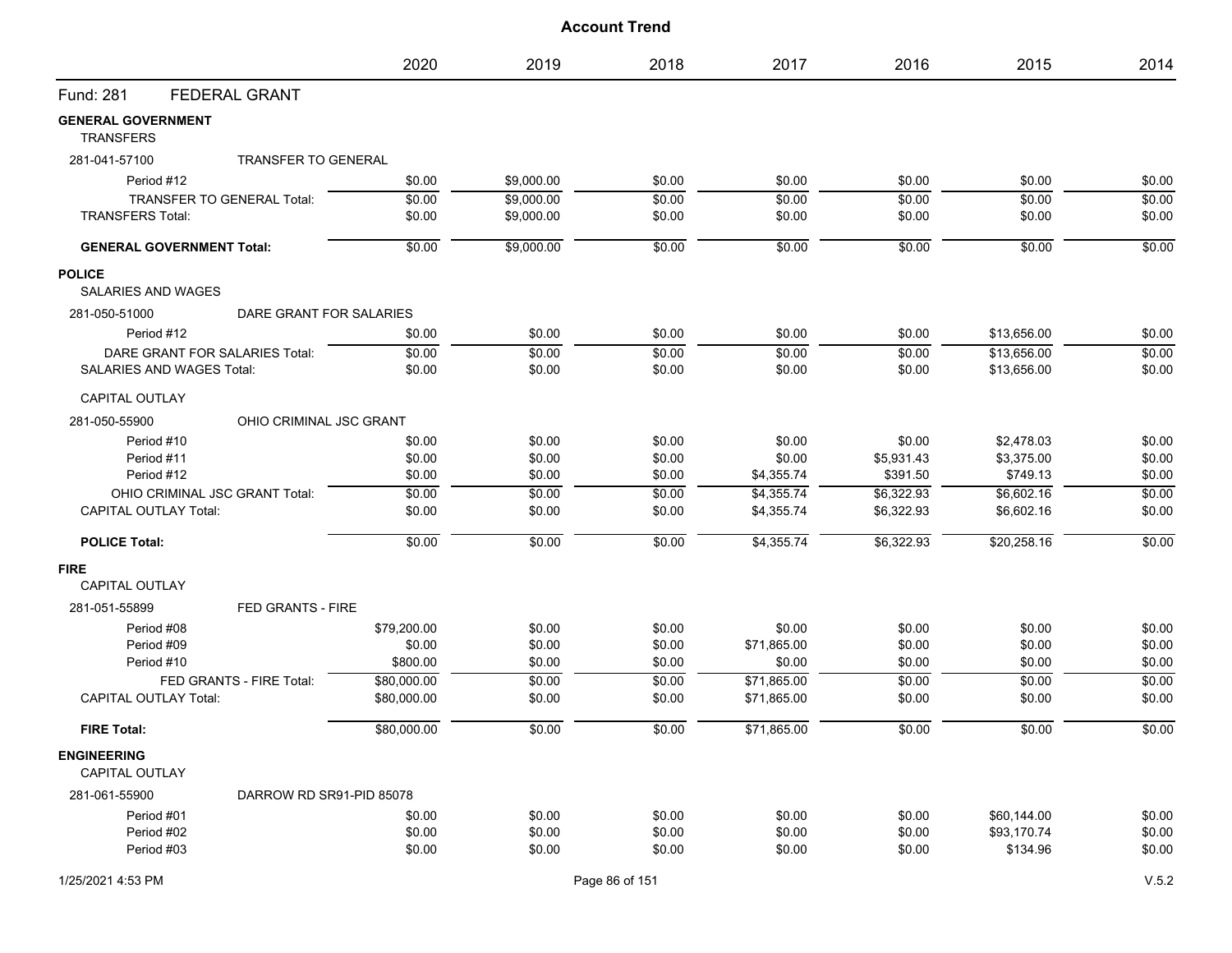|                                  |                                   | 2020   | 2019        | 2018         | 2017         | 2016         | 2015         | 2014         |
|----------------------------------|-----------------------------------|--------|-------------|--------------|--------------|--------------|--------------|--------------|
| Period #04                       |                                   | \$0.00 | \$0.00      | \$0.00       | \$0.00       | \$0.00       | \$46,610.00  | \$0.00       |
| Period #05                       |                                   | \$0.00 | \$0.00      | \$0.00       | \$0.00       | \$0.00       | \$20,308.11  | \$0.00       |
| Period #08                       |                                   | \$0.00 | \$0.00      | \$0.00       | \$0.00       | \$0.00       | \$61,615.78  | \$0.00       |
| Period #09                       |                                   | \$0.00 | \$0.00      | \$0.00       | \$0.00       | \$0.00       | \$4,078.90   | \$0.00       |
| Period #10                       |                                   | \$0.00 | \$0.00      | \$0.00       | \$0.00       | \$0.00       | \$941.92     | \$109,856.00 |
| Period #11                       |                                   | \$0.00 | \$0.00      | \$0.00       | \$0.00       | \$0.00       | \$0.00       | \$9,440.00   |
| Period #12                       |                                   | \$0.00 | \$0.00      | \$0.00       | \$0.00       | \$0.00       | \$1,609.94   | \$122,926.55 |
|                                  | DARROW RD SR91-PID 85078 Total:   | \$0.00 | \$0.00      | \$0.00       | \$0.00       | \$0.00       | \$288,614.35 | \$242,222.55 |
| 281-061-55901                    | LIBERTY SIDEWALK PID93760         |        |             |              |              |              |              |              |
| Period #03                       |                                   | \$0.00 | \$0.00      | \$0.00       | \$0.00       | \$0.00       | \$35,314.86  | \$0.00       |
| Period #06                       |                                   | \$0.00 | \$0.00      | \$0.00       | \$0.00       | \$0.00       | \$103,237.56 | \$0.00       |
| Period #08                       |                                   | \$0.00 | \$0.00      | \$0.00       | \$0.00       | \$0.00       | \$260,949.02 | \$0.00       |
| Period #10                       |                                   | \$0.00 | \$0.00      | \$0.00       | \$0.00       | \$0.00       | \$25,101.23  | \$0.00       |
| Period #12                       |                                   | \$0.00 | \$0.00      | \$0.00       | \$0.00       | \$0.00       | \$0.00       | \$53,630.14  |
|                                  | LIBERTY SIDEWALK PID93760 Total:  | \$0.00 | \$0.00      | \$0.00       | \$0.00       | \$0.00       | \$424,602.67 | \$53,630.14  |
| 281-061-55903                    | DARROW ROAD PHASE 2 R.O.W APPRAIS |        |             |              |              |              |              |              |
| Period #01                       |                                   | \$0.00 | \$0.00      | \$0.00       | \$0.00       | \$267.19     | \$0.00       | \$0.00       |
| Period #02                       |                                   | \$0.00 | \$0.00      | \$0.00       | \$10,848.00  | \$0.00       | \$0.00       | \$0.00       |
| Period #03                       |                                   | \$0.00 | \$0.00      | \$0.00       | \$0.00       | \$39,996.46  | \$0.00       | \$0.00       |
| Period #04                       |                                   | \$0.00 | \$0.00      | \$10,400.00  | \$0.00       | \$6,040.00   | \$0.00       | \$0.00       |
| Period #05                       |                                   | \$0.00 | \$0.00      | \$0.00       | \$1,088.00   | \$8,640.00   | \$0.00       | \$0.00       |
| Period #06                       |                                   | \$0.00 | \$0.00      | \$0.00       | \$0.00       | \$5,204.00   | \$0.00       | \$0.00       |
| Period #07                       |                                   | \$0.00 | \$0.00      | \$0.00       | \$0.00       | \$22.982.73  | \$0.00       | \$0.00       |
| Period #08                       |                                   | \$0.00 | \$0.00      | \$0.00       | \$0.00       | \$23,280.00  | \$0.00       | \$0.00       |
| Period #09                       |                                   | \$0.00 | \$0.00      | \$0.00       | \$0.00       | \$31,480.80  | \$0.00       | \$0.00       |
| Period #10                       |                                   | \$0.00 | \$0.00      | \$0.00       | \$0.00       | \$25,844.00  | \$0.00       | \$0.00       |
| Period #11                       |                                   | \$0.00 | \$0.00      | \$0.00       | \$0.00       | \$15,180.00  | \$0.00       | \$0.00       |
| Period #12                       |                                   | \$0.00 | \$0.00      | \$0.00       | \$0.00       | \$4,029.60   | \$1,710.89   | \$0.00       |
| DARROW ROAD PHASE 2 R.O.W APPRAI |                                   | \$0.00 | \$0.00      | \$10,400.00  | \$11,936.00  | \$182,944.78 | \$1,710.89   | \$0.00       |
| 281-061-55906                    | <b>ENG FEMA GRANT</b>             |        |             |              |              |              |              |              |
| Period #03                       |                                   | \$0.00 | \$0.00      | \$525.00     | \$0.00       | \$0.00       | \$0.00       | \$0.00       |
| Period #05                       |                                   | \$0.00 | \$0.00      | \$7,200.00   | \$0.00       | \$0.00       | \$0.00       | \$0.00       |
| Period #06                       |                                   | \$0.00 | \$0.00      | \$7,313.62   | \$0.00       | \$0.00       | \$0.00       | \$0.00       |
| Period #09                       |                                   | \$0.00 | \$92,250.00 | \$0.00       | \$0.00       | \$0.00       | \$0.00       | \$0.00       |
| Period #11                       |                                   | \$0.00 | \$417.75    | \$0.00       | \$0.00       | \$0.00       | \$0.00       | \$0.00       |
| Period #12                       |                                   | \$0.00 | \$2,905.20  | \$0.00       | \$109,644.70 | \$0.00       | \$0.00       | \$0.00       |
|                                  | <b>ENG FEMA GRANT Total:</b>      | \$0.00 | \$95,572.95 | \$15,038.62  | \$109,644.70 | \$0.00       | \$0.00       | \$0.00       |
| 281-061-55908                    | RAVENNA RD PID 107603             |        |             |              |              |              |              |              |
| Period #02                       |                                   | \$0.00 | \$75.20     | \$0.00       | \$0.00       | \$0.00       | \$0.00       | \$0.00       |
| Period #07                       |                                   | \$0.00 | \$12,817.89 | \$0.00       | \$0.00       | \$0.00       | \$0.00       | \$0.00       |
| Period #10                       |                                   | \$0.00 | \$0.00      | \$197,047.96 | \$0.00       | \$0.00       | \$0.00       | \$0.00       |
| Period #11                       |                                   | \$0.00 | \$0.00      | \$260,321.76 | \$0.00       | \$0.00       | \$0.00       | \$0.00       |
| Period #12                       |                                   | \$0.00 | \$0.00      | \$1,393.61   | \$0.00       | \$0.00       | \$0.00       | \$0.00       |
|                                  | RAVENNA RD PID 107603 Total:      | \$0.00 | \$12,893.09 | \$458,763.33 | \$0.00       | \$0.00       | \$0.00       | \$0.00       |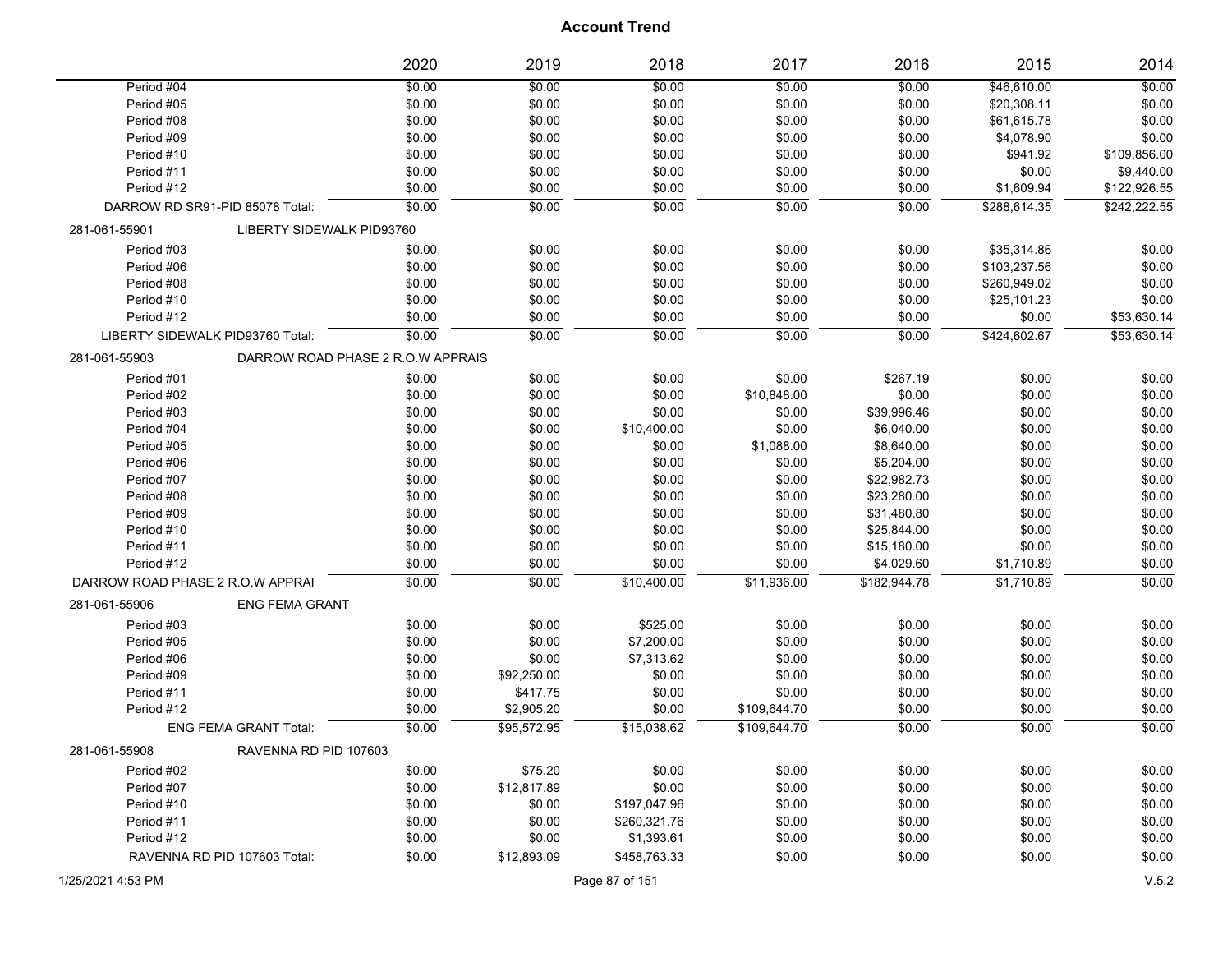|                                               |                          | 2020        | 2019         | 2018         | 2017         | 2016         | 2015         | 2014         |
|-----------------------------------------------|--------------------------|-------------|--------------|--------------|--------------|--------------|--------------|--------------|
| <b>CAPITAL OUTLAY Total:</b>                  |                          | \$0.00      | \$108,466.04 | \$484,201.95 | \$121,580.70 | \$182,944.78 | \$714.927.91 | \$295,852.69 |
| <b>ENGINEERING Total:</b>                     |                          | \$0.00      | \$108,466.04 | \$484,201.95 | \$121,580.70 | \$182,944.78 | \$714,927.91 | \$295,852.69 |
| <b>PARKS AND RECREATION</b><br>CAPITAL OUTLAY |                          |             |              |              |              |              |              |              |
| 281-070-55899                                 | FED GRANTS - PARKS & REC |             |              |              |              |              |              |              |
| Period #10                                    |                          | \$0.00      | \$12,500.00  | \$0.00       | \$0.00       | \$0.00       | \$0.00       | \$0.00       |
| FED GRANTS - PARKS & REC Total:               |                          | \$0.00      | \$12,500.00  | \$0.00       | \$0.00       | \$0.00       | \$0.00       | \$0.00       |
| CAPITAL OUTLAY Total:                         |                          | \$0.00      | \$12,500.00  | \$0.00       | \$0.00       | \$0.00       | \$0.00       | \$0.00       |
| <b>PARKS AND RECREATION Total:</b>            |                          | \$0.00      | \$12,500.00  | \$0.00       | \$0.00       | \$0.00       | \$0.00       | \$0.00       |
| FEDERAL GRANT Total:                          |                          | \$80,000,00 | \$129,966.04 | \$484.201.95 | \$197.801.44 | \$189,267.71 | \$735,186.07 | \$295.852.69 |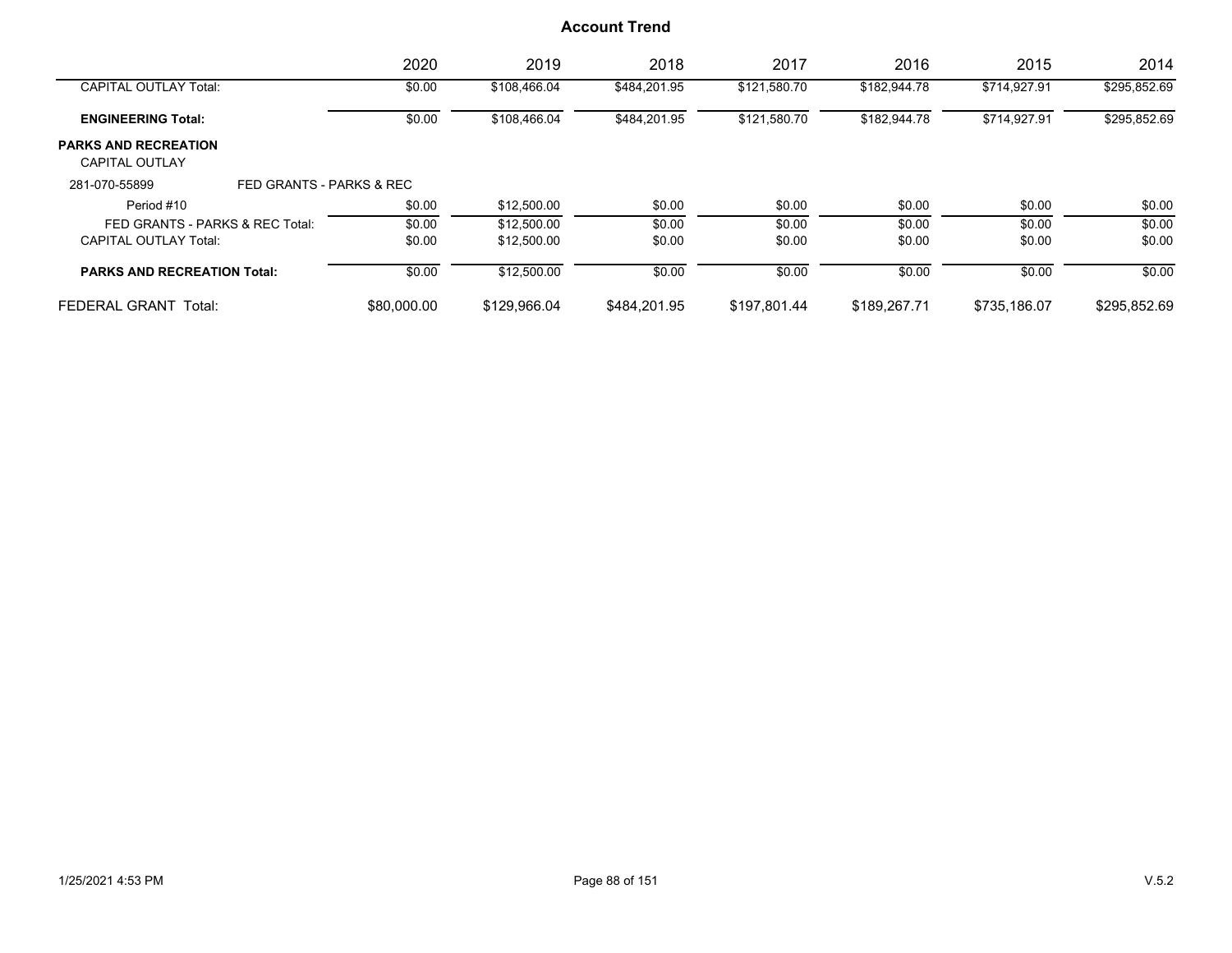|                                               |                                       | 2020         | 2019   | 2018        | 2017        | 2016        | 2015        | 2014         |
|-----------------------------------------------|---------------------------------------|--------------|--------|-------------|-------------|-------------|-------------|--------------|
| <b>Fund: 282</b>                              | <b>STATE GRANT</b>                    |              |        |             |             |             |             |              |
| <b>GENERAL GOVERNMENT</b><br><b>TRANSFERS</b> |                                       |              |        |             |             |             |             |              |
| 282-041-57100                                 | <b>TRANSFER TO GENERAL</b>            |              |        |             |             |             |             |              |
|                                               | Period #11                            | \$270,000.00 | \$0.00 | \$0.00      | \$0.00      | \$0.00      | \$0.00      | \$0.00       |
|                                               | <b>TRANSFER TO GENERAL Total:</b>     | \$270,000.00 | \$0.00 | \$0.00      | \$0.00      | \$0.00      | \$0.00      | \$0.00       |
| <b>TRANSFERS Total:</b>                       |                                       | \$270,000.00 | \$0.00 | \$0.00      | \$0.00      | \$0.00      | \$0.00      | \$0.00       |
|                                               | <b>GENERAL GOVERNMENT Total:</b>      | \$270,000.00 | \$0.00 | \$0.00      | \$0.00      | \$0.00      | \$0.00      | \$0.00       |
| <b>POLICE</b><br><b>SALARIES AND WAGES</b>    |                                       |              |        |             |             |             |             |              |
| 282-050-51000                                 | DARE GRANT FOR SALARIES               |              |        |             |             |             |             |              |
|                                               | Period #10                            | \$30,021.50  | \$0.00 | \$0.00      | \$0.00      | \$0.00      | \$0.00      | \$0.00       |
| Period #11                                    |                                       | \$0.00       | \$0.00 | \$0.00      | \$0.00      | \$41,500.53 | \$0.00      | \$0.00       |
|                                               | Period #12                            | \$6,501.19   | \$0.00 | \$29,449.50 | \$27,906.00 | \$0.00      | \$0.00      | \$0.00       |
|                                               | DARE GRANT FOR SALARIES Total:        | \$36,522.69  | \$0.00 | \$29,449.50 | \$27,906.00 | \$41,500.53 | \$0.00      | \$0.00       |
|                                               | <b>SALARIES AND WAGES Total:</b>      | \$36,522.69  | \$0.00 | \$29,449.50 | \$27,906.00 | \$41,500.53 | \$0.00      | \$0.00       |
| <b>POLICE Total:</b>                          |                                       | \$36,522.69  | \$0.00 | \$29.449.50 | \$27.906.00 | \$41,500.53 | \$0.00      | \$0.00       |
| <b>FIRE</b><br>CAPITAL OUTLAY                 |                                       |              |        |             |             |             |             |              |
| 282-051-55899                                 | <b>STATE GRANTS MISC - FIRE</b>       |              |        |             |             |             |             |              |
|                                               | Period #10                            | \$0.00       | \$0.00 | \$0.00      | \$0.00      | \$0.00      | \$40,000.00 | \$0.00       |
|                                               | STATE GRANTS MISC - FIRE Total:       | \$0.00       | \$0.00 | \$0.00      | \$0.00      | \$0.00      | \$40,000.00 | \$0.00       |
| <b>CAPITAL OUTLAY Total:</b>                  |                                       | \$0.00       | \$0.00 | \$0.00      | \$0.00      | \$0.00      | \$40,000.00 | \$0.00       |
| <b>FIRE Total:</b>                            |                                       | \$0.00       | \$0.00 | \$0.00      | \$0.00      | \$0.00      | \$40,000.00 | \$0.00       |
| <b>ENGINEERING</b><br>CAPITAL OUTLAY          |                                       |              |        |             |             |             |             |              |
| 282-061-55901                                 | WESTWOOD ROAD PROJECT                 |              |        |             |             |             |             |              |
|                                               | Period #12                            | \$0.00       | \$0.00 | \$0.00      | \$0.00      | \$0.00      | \$0.00      | \$738,234.49 |
|                                               | WESTWOOD ROAD PROJECT Total:          | \$0.00       | \$0.00 | \$0.00      | \$0.00      | \$0.00      | \$0.00      | \$738.234.49 |
| 282-061-55902                                 | <b>WARREN PARKWAY PROJECT</b>         |              |        |             |             |             |             |              |
|                                               | Period #12                            | \$0.00       | \$0.00 | \$0.00      | \$0.00      | \$0.00      | \$0.00      | \$288,000.00 |
|                                               | <b>WARREN PARKWAY PROJECT Total:</b>  | \$0.00       | \$0.00 | \$0.00      | \$0.00      | \$0.00      | \$0.00      | \$288,000.00 |
| 282-061-55903                                 | DARROW SANITARY PROJECT               |              |        |             |             |             |             |              |
|                                               | Period #12                            | \$0.00       | \$0.00 | \$0.00      | \$0.00      | \$0.00      | \$0.00      | \$211,000.00 |
|                                               | <b>DARROW SANITARY PROJECT Total:</b> | \$0.00       | \$0.00 | \$0.00      | \$0.00      | \$0.00      | \$0.00      | \$211.000.00 |
| 282-061-55904                                 | ODNR-TREE GRANT                       |              |        |             |             |             |             |              |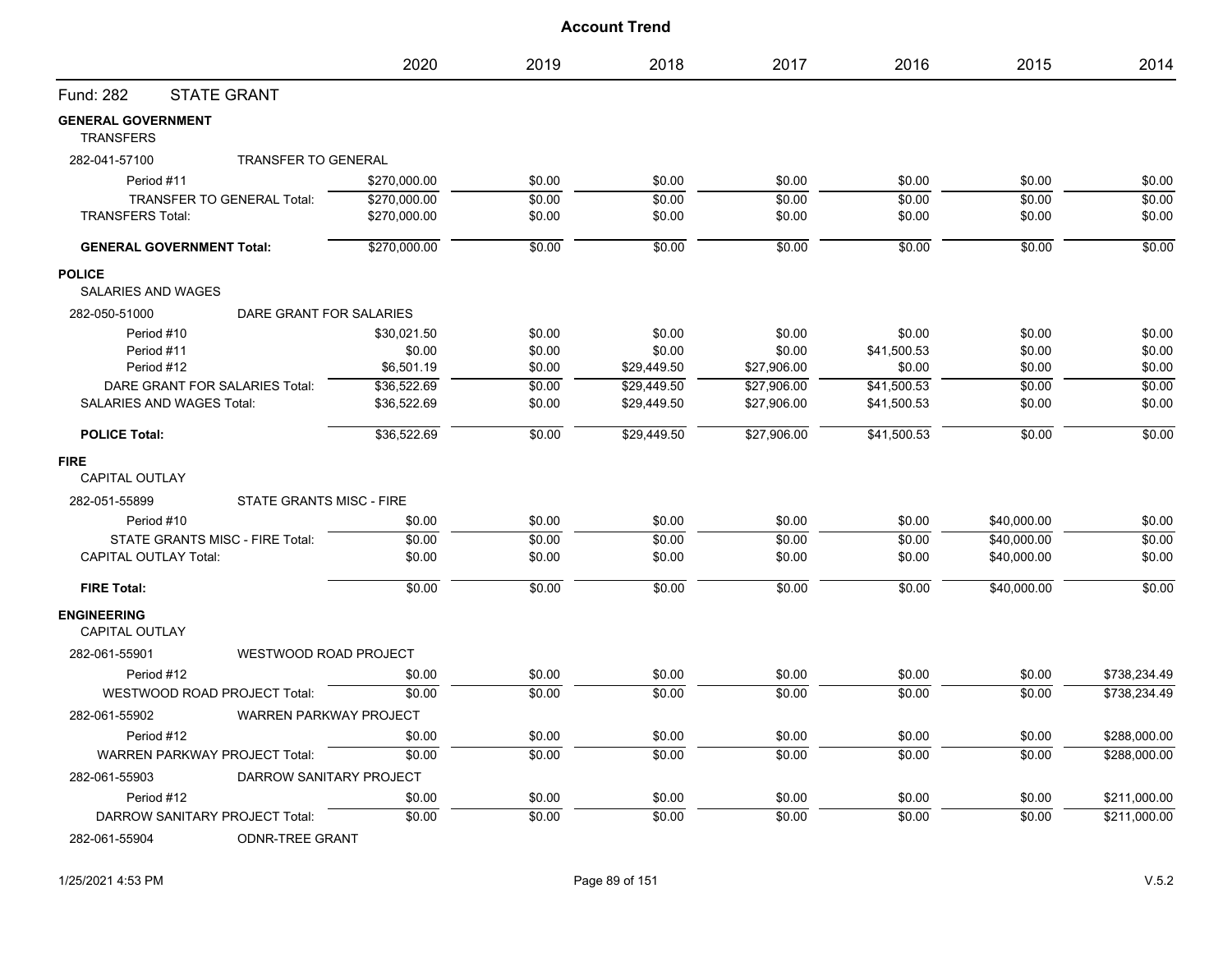|                                                       | 2020                            | 2019         | 2018           | 2017         | 2016         | 2015         | 2014           |
|-------------------------------------------------------|---------------------------------|--------------|----------------|--------------|--------------|--------------|----------------|
| Period #12                                            | \$0.00                          | \$0.00       | \$0.00         | \$0.00       | \$13,620.00  | \$0.00       | \$0.00         |
| <b>ODNR-TREE GRANT Total:</b>                         | \$0.00                          | \$0.00       | \$0.00         | \$0.00       | \$13,620.00  | \$0.00       | \$0.00         |
| DARROW RD SR91<br>282-061-55905                       |                                 |              |                |              |              |              |                |
| Period #11                                            | \$0.00                          | \$0.00       | \$0.00         | \$0.00       | \$266,543.00 | \$0.00       | \$0.00         |
| DARROW RD SR91 Total:                                 | \$0.00                          | \$0.00       | \$0.00         | \$0.00       | \$266,543.00 | \$0.00       | \$0.00         |
| 282-061-55909                                         | CHAMBERLIN ROAD REPAIR          |              |                |              |              |              |                |
| Period #06                                            | \$0.00                          | \$140,000.00 | \$0.00         | \$0.00       | \$0.00       | \$0.00       | \$0.00         |
| Period #11                                            | \$0.00                          | (\$4,665.97) | \$0.00         | \$0.00       | \$0.00       | \$0.00       | \$0.00         |
| <b>CHAMBERLIN ROAD REPAIR Total:</b>                  | \$0.00                          | \$135,334.03 | \$0.00         | \$0.00       | \$0.00       | \$0.00       | \$0.00         |
| <b>CAPITAL OUTLAY Total:</b>                          | \$0.00                          | \$135,334.03 | \$0.00         | \$0.00       | \$280,163.00 | \$0.00       | \$1,237,234.49 |
| <b>ENGINEERING Total:</b>                             | \$0.00                          | \$135,334.03 | \$0.00         | \$0.00       | \$280,163.00 | \$0.00       | \$1,237,234.49 |
| <b>PLANNING/ECONOMIC</b>                              |                                 |              |                |              |              |              |                |
| <b>DEVELOPMENT</b>                                    |                                 |              |                |              |              |              |                |
| CAPITAL OUTLAY                                        |                                 |              |                |              |              |              |                |
| 282-064-55900                                         | CORF GRANT-CORNER STONE PRJT    |              |                |              |              |              |                |
| Period #02                                            | \$0.00                          | \$0.00       | \$0.00         | \$0.00       | \$377,771.89 | \$0.00       | \$0.00         |
| Period #04                                            | \$0.00                          | \$0.00       | \$0.00         | \$0.00       | \$0.00       | \$243,728.82 | \$838,850.31   |
| Period #06                                            | \$0.00                          | \$0.00       | \$0.00         | \$0.00       | \$0.00       | \$0.00       | \$199,734.48   |
| Period #08                                            | \$0.00                          | \$0.00       | \$0.00         | \$0.00       | \$14,114.40  | \$315,435.49 | \$0.00         |
| Period #10                                            | \$0.00                          | \$0.00       | \$0.00         | \$0.00       | \$0.00       | \$0.00       | \$590,187.96   |
| Period #12                                            | \$0.00                          | \$0.00       | \$0.00         | \$0.00       | \$0.00       | \$0.00       | \$349.964.24   |
| CORF GRANT-CORNER STONE PRJT Tot                      | \$0.00                          | \$0.00       | \$0.00         | \$0.00       | \$391.886.29 | \$559,164.31 | \$1.978.736.99 |
| 282-064-55901                                         | JRS GRANT-CORNER STONE PROJ     |              |                |              |              |              |                |
| Period #04                                            | \$0.00                          | \$0.00       | \$0.00         | \$0.00       | \$0.00       | \$112,890.61 | \$0.00         |
| Period #09                                            | \$0.00                          | \$0.00       | \$0.00         | \$0.00       | \$0.00       | \$66,000.00  | \$632,632.50   |
| Period #12                                            | \$0.00                          | \$0.00       | \$0.00         | \$0.00       | \$0.00       | \$0.00       | \$1,428,367.50 |
| JRS GRANT-CORNER STONE PROJ Total                     | \$0.00                          | \$0.00       | \$0.00         | \$0.00       | \$0.00       | \$178,890.61 | \$2,061,000.00 |
| 282-064-55902                                         | INDEPENDENCE PKWY EXT           |              |                |              |              |              |                |
| Period #08                                            | \$0.00                          | \$0.00       | \$0.00         | \$178,000.00 | \$0.00       | \$0.00       | \$0.00         |
| Period #10                                            | \$0.00                          | \$0.00       | \$0.00         | \$281,626.03 | \$0.00       | \$0.00       | \$0.00         |
| <b>INDEPENDENCE PKWY EXT Total:</b>                   | \$0.00                          | \$0.00       | \$0.00         | \$459,626.03 | \$0.00       | \$0.00       | \$0.00         |
| <b>CAPITAL OUTLAY Total:</b>                          | \$0.00                          | \$0.00       | \$0.00         | \$459,626.03 | \$391,886.29 | \$738,054.92 | \$4,039,736.99 |
| <b>PLANNING/ECONOMIC</b><br><b>DEVELOPMENT Total:</b> | \$0.00                          | \$0.00       | \$0.00         | \$459,626.03 | \$391,886.29 | \$738,054.92 | \$4,039,736.99 |
| <b>PARKS AND RECREATION</b><br><b>CAPITAL OUTLAY</b>  |                                 |              |                |              |              |              |                |
| 282-070-55899                                         | STATE GRANTS MISC - PARKS & REC |              |                |              |              |              |                |
| Period #06                                            | \$6,534.00                      | \$0.00       | \$0.00         | \$0.00       | \$0.00       | \$0.00       | \$0.00         |
| Period #11                                            | \$0.00                          | \$79,637.35  | \$0.00         | \$0.00       | \$0.00       | \$0.00       | \$0.00         |
| STATE GRANTS MISC - PARKS & REC To                    | \$6,534.00                      | \$79,637.35  | \$0.00         | \$0.00       | \$0.00       | \$0.00       | \$0.00         |
| 1/25/2021 4:53 PM                                     |                                 |              | Page 90 of 151 |              |              |              | V.5.2          |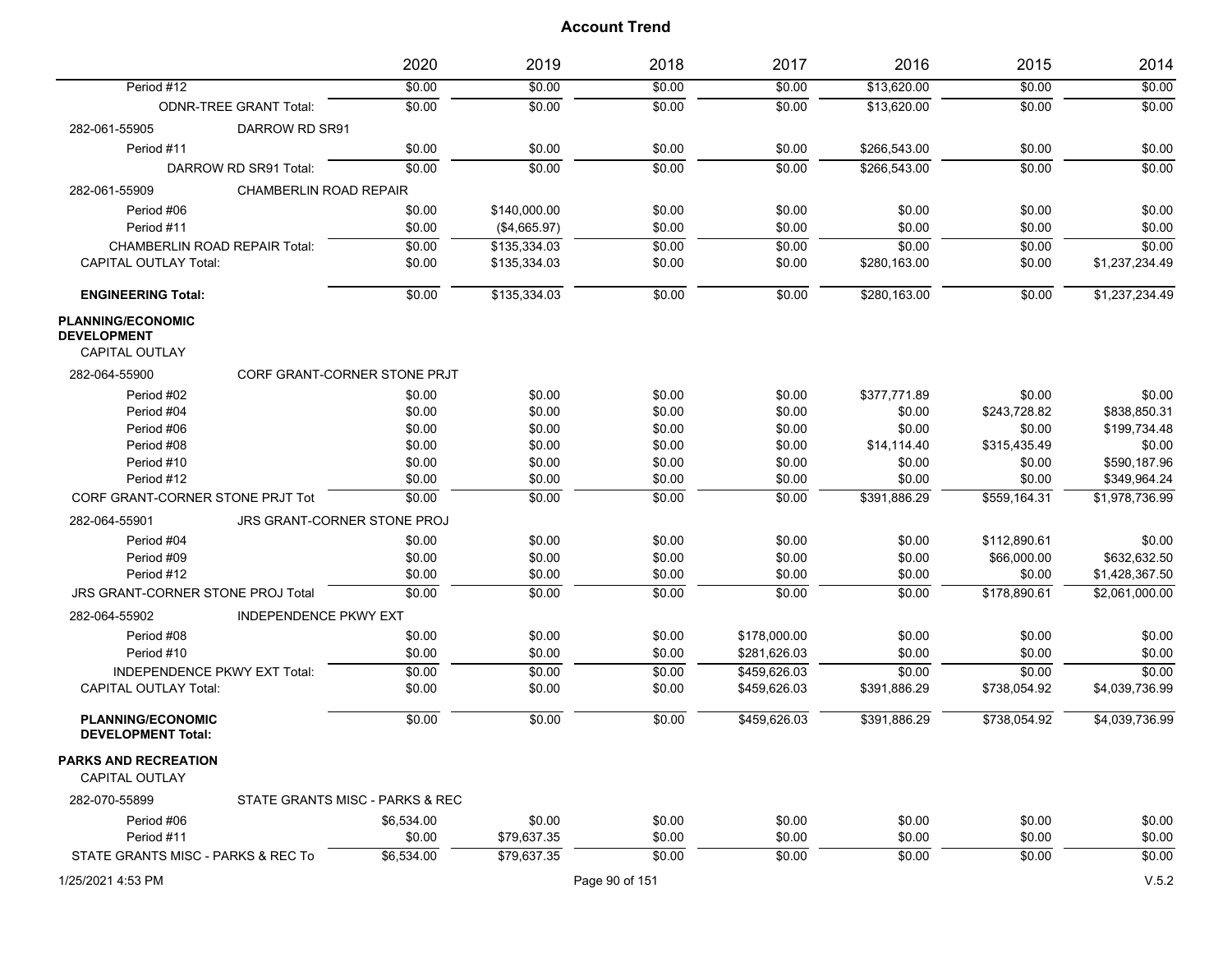|                                    | 2020         | 2019         | 2018        | 2017         | 2016         | 2015         | 2014           |
|------------------------------------|--------------|--------------|-------------|--------------|--------------|--------------|----------------|
| <b>CAPITAL OUTLAY Total:</b>       | \$6,534.00   | \$79.637.35  | \$0.00      | \$0.00       | \$0.00       | \$0.00       | \$0.00         |
| <b>PARKS AND RECREATION Total:</b> | \$6.534.00   | \$79.637.35  | \$0.00      | \$0.00       | \$0.00       | \$0.00       | \$0.00         |
| <b>STATE GRANT Total:</b>          | \$313,056.69 | \$214.971.38 | \$29,449.50 | \$487,532.03 | \$713,549.82 | \$778.054.92 | \$5.276.971.48 |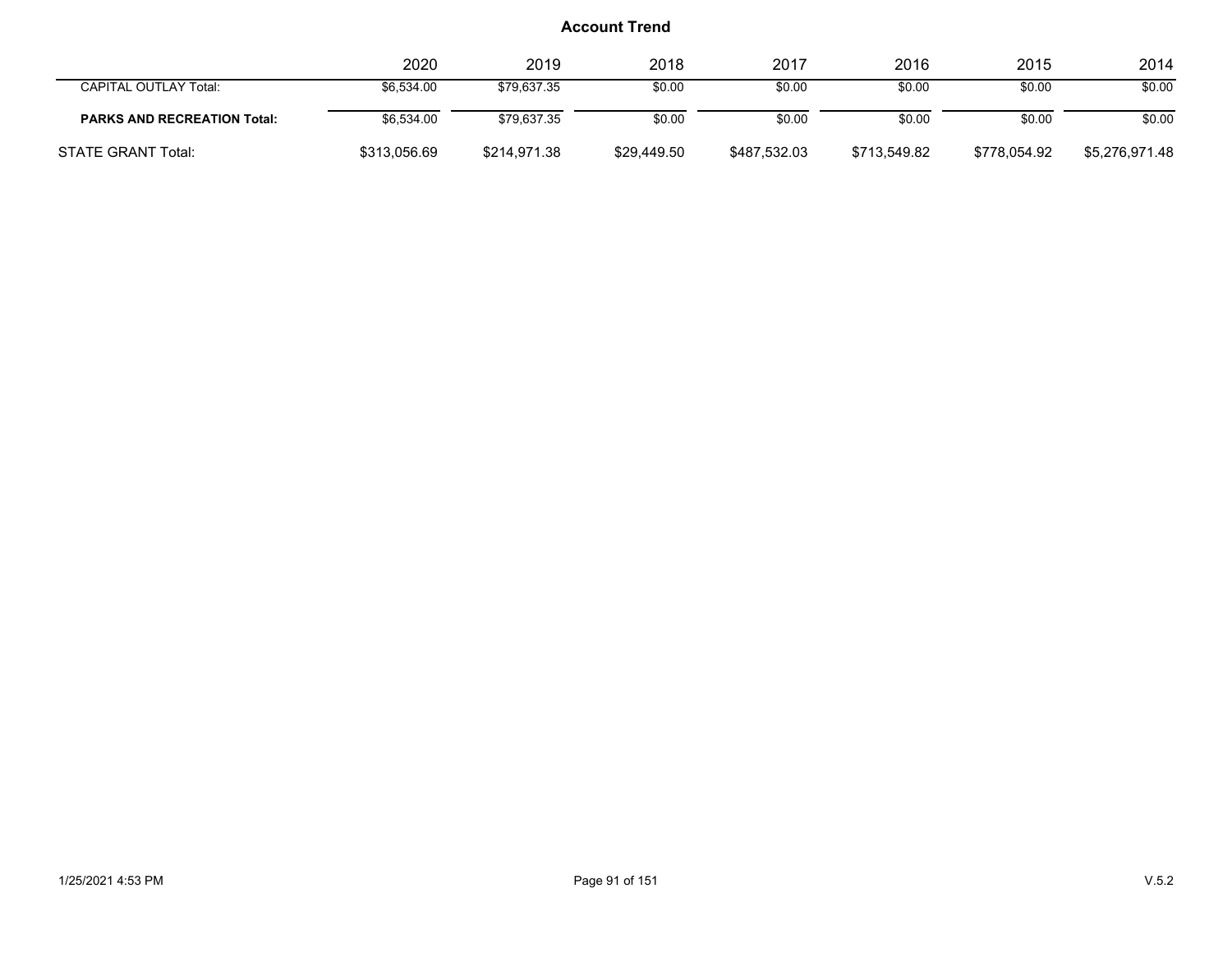|                           |                                                | 2020         | 2019   | 2018   | 2017   | 2016   | 2015   | 2014   |
|---------------------------|------------------------------------------------|--------------|--------|--------|--------|--------|--------|--------|
| Fund: 283                 | <b>LOCAL CORONAVIRUS</b><br><b>RELIEF FUND</b> |              |        |        |        |        |        |        |
| <b>GENERAL GOVERNMENT</b> | CONTRACTUAL SERVICES                           |              |        |        |        |        |        |        |
| 283-041-53900             | MISC CONTRACTUAL                               |              |        |        |        |        |        |        |
|                           | Period #12                                     | \$31,743.00  | \$0.00 | \$0.00 | \$0.00 | \$0.00 | \$0.00 | \$0.00 |
|                           | MISC CONTRACTUAL Total:                        | \$31,743.00  | \$0.00 | \$0.00 | \$0.00 | \$0.00 | \$0.00 | \$0.00 |
|                           | <b>CONTRACTUAL SERVICES Total:</b>             | \$31,743.00  | \$0.00 | \$0.00 | \$0.00 | \$0.00 | \$0.00 | \$0.00 |
|                           | <b>MATERIALS AND SUPPLIES</b>                  |              |        |        |        |        |        |        |
| 283-041-54200             | <b>OPERATING SUPPLIES</b>                      |              |        |        |        |        |        |        |
|                           | Period #09                                     | \$45,247.48  | \$0.00 | \$0.00 | \$0.00 | \$0.00 | \$0.00 | \$0.00 |
|                           | Period #10                                     | \$94,016.36  | \$0.00 | \$0.00 | \$0.00 | \$0.00 | \$0.00 | \$0.00 |
|                           | Period #11                                     | \$23,315.01  | \$0.00 | \$0.00 | \$0.00 | \$0.00 | \$0.00 | \$0.00 |
|                           | Period #12                                     | \$78,796.54  | \$0.00 | \$0.00 | \$0.00 | \$0.00 | \$0.00 | \$0.00 |
|                           | <b>OPERATING SUPPLIES Total:</b>               | \$241,375.39 | \$0.00 | \$0.00 | \$0.00 | \$0.00 | \$0.00 | \$0.00 |
|                           | <b>MATERIALS AND SUPPLIES Total:</b>           | \$241,375.39 | \$0.00 | \$0.00 | \$0.00 | \$0.00 | \$0.00 | \$0.00 |
|                           | <b>GENERAL GOVERNMENT Total:</b>               | \$273,118.39 | \$0.00 | \$0.00 | \$0.00 | \$0.00 | \$0.00 | \$0.00 |
| <b>COMMUNICATION</b>      | SALARIES AND WAGES                             |              |        |        |        |        |        |        |
| 283-049-51000             | SALARIES AND WAGES                             |              |        |        |        |        |        |        |
|                           | Period #09                                     | \$19,100.00  | \$0.00 | \$0.00 | \$0.00 | \$0.00 | \$0.00 | \$0.00 |
|                           | Period #11                                     | \$37,620.66  | \$0.00 | \$0.00 | \$0.00 | \$0.00 | \$0.00 | \$0.00 |
|                           | Period #12                                     | \$20,874.31  | \$0.00 | \$0.00 | \$0.00 | \$0.00 | \$0.00 | \$0.00 |
|                           | SALARIES AND WAGES Total:                      | \$77,594.97  | \$0.00 | \$0.00 | \$0.00 | \$0.00 | \$0.00 | \$0.00 |
| 283-049-51200             | <b>PENSION</b>                                 |              |        |        |        |        |        |        |
|                           | Period #09                                     | \$2,950.00   | \$0.00 | \$0.00 | \$0.00 | \$0.00 | \$0.00 | \$0.00 |
|                           | Period #11                                     | \$5,840.15   | \$0.00 | \$0.00 | \$0.00 | \$0.00 | \$0.00 | \$0.00 |
|                           | PENSION Total:                                 | \$8,790.15   | \$0.00 | \$0.00 | \$0.00 | \$0.00 | \$0.00 | \$0.00 |
|                           | SALARIES AND WAGES Total:                      | \$86,385.12  | \$0.00 | \$0.00 | \$0.00 | \$0.00 | \$0.00 | \$0.00 |
|                           | <b>COMMUNICATION Total:</b>                    | \$86,385.12  | \$0.00 | \$0.00 | \$0.00 | \$0.00 | \$0.00 | \$0.00 |
| <b>POLICE</b>             | SALARIES AND WAGES                             |              |        |        |        |        |        |        |
| 283-050-51000             | SALARIES AND WAGES                             |              |        |        |        |        |        |        |
|                           | Period #09                                     | \$51,250.00  | \$0.00 | \$0.00 | \$0.00 | \$0.00 | \$0.00 | \$0.00 |
|                           | Period #11                                     | \$103,114.46 | \$0.00 | \$0.00 | \$0.00 | \$0.00 | \$0.00 | \$0.00 |
|                           | Period #12                                     | \$34,527.34  | \$0.00 | \$0.00 | \$0.00 | \$0.00 | \$0.00 | \$0.00 |
|                           | SALARIES AND WAGES Total:                      | \$188,891.80 | \$0.00 | \$0.00 | \$0.00 | \$0.00 | \$0.00 | \$0.00 |
| 283-050-51300             | <b>PENSION</b>                                 |              |        |        |        |        |        |        |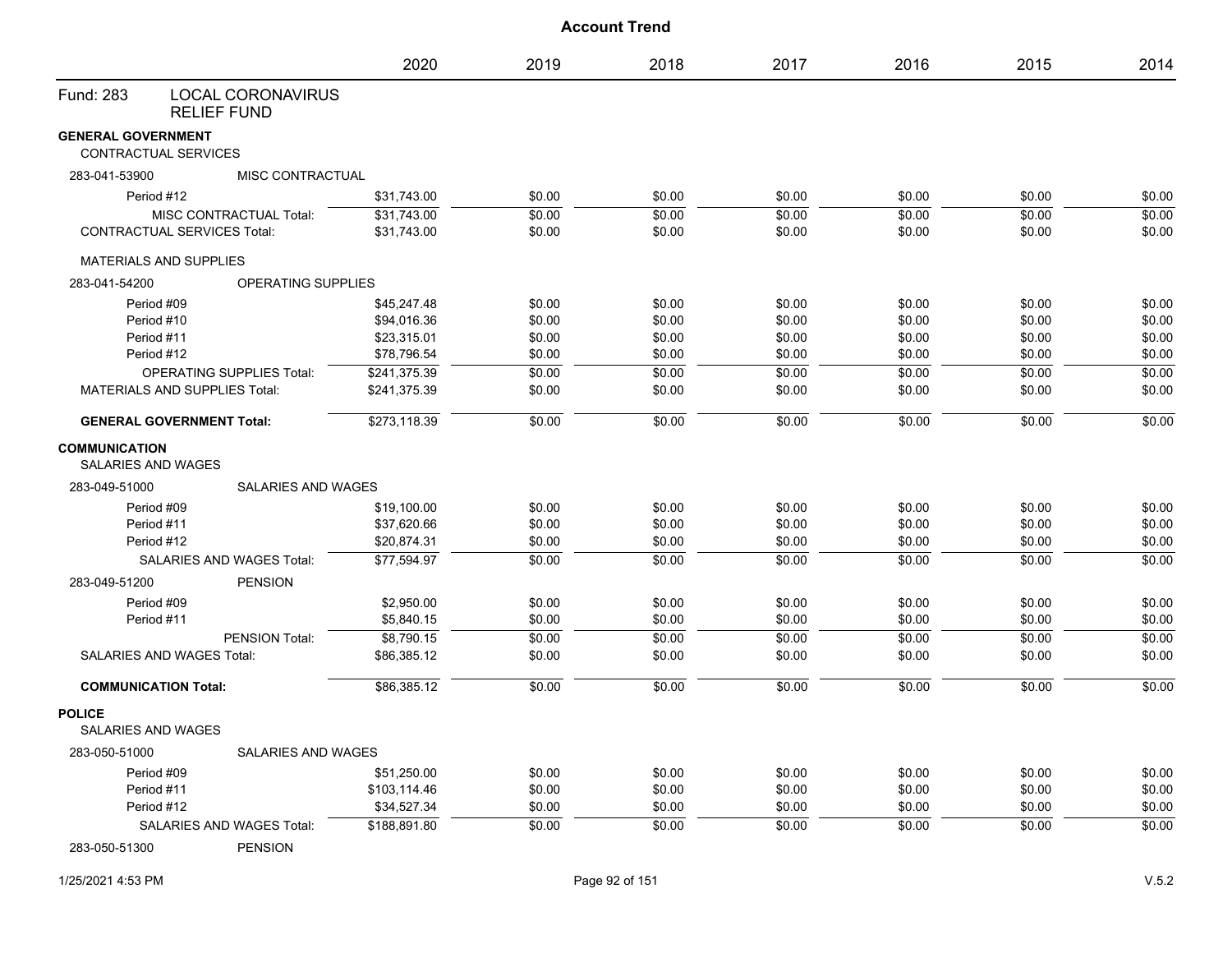|                                            | 2020         | 2019   | 2018   | 2017   | 2016   | 2015   | 2014   |
|--------------------------------------------|--------------|--------|--------|--------|--------|--------|--------|
| Period #09                                 | \$6,000.00   | \$0.00 | \$0.00 | \$0.00 | \$0.00 | \$0.00 | \$0.00 |
| Period #11                                 | \$23,527.36  | \$0.00 | \$0.00 | \$0.00 | \$0.00 | \$0.00 | \$0.00 |
| <b>PENSION Total:</b>                      | \$29,527.36  | \$0.00 | \$0.00 | \$0.00 | \$0.00 | \$0.00 | \$0.00 |
| <b>SALARIES AND WAGES Total:</b>           | \$218,419.16 | \$0.00 | \$0.00 | \$0.00 | \$0.00 | \$0.00 | \$0.00 |
| <b>POLICE Total:</b>                       | \$218,419.16 | \$0.00 | \$0.00 | \$0.00 | \$0.00 | \$0.00 | \$0.00 |
| <b>FIRE</b>                                |              |        |        |        |        |        |        |
| <b>SALARIES AND WAGES</b>                  |              |        |        |        |        |        |        |
| <b>SALARIES AND WAGES</b><br>283-051-51000 |              |        |        |        |        |        |        |
| Period #09                                 | \$67,000.00  | \$0.00 | \$0.00 | \$0.00 | \$0.00 | \$0.00 | \$0.00 |
| Period #11                                 | \$163.321.34 | \$0.00 | \$0.00 | \$0.00 | \$0.00 | \$0.00 | \$0.00 |
| Period #12                                 | \$51,425.11  | \$0.00 | \$0.00 | \$0.00 | \$0.00 | \$0.00 | \$0.00 |
| <b>SALARIES AND WAGES Total:</b>           | \$281,746.45 | \$0.00 | \$0.00 | \$0.00 | \$0.00 | \$0.00 | \$0.00 |
| 283-051-51300<br><b>PENSION</b>            |              |        |        |        |        |        |        |
| Period #09                                 | \$13,872.58  | \$0.00 | \$0.00 | \$0.00 | \$0.00 | \$0.00 | \$0.00 |
| Period #11                                 | \$38,529.42  | \$0.00 | \$0.00 | \$0.00 | \$0.00 | \$0.00 | \$0.00 |
| PENSION Total:                             | \$52,402.00  | \$0.00 | \$0.00 | \$0.00 | \$0.00 | \$0.00 | \$0.00 |
| <b>SALARIES AND WAGES Total:</b>           | \$334,148.45 | \$0.00 | \$0.00 | \$0.00 | \$0.00 | \$0.00 | \$0.00 |
| <b>FIRE Total:</b>                         | \$334,148.45 | \$0.00 | \$0.00 | \$0.00 | \$0.00 | \$0.00 | \$0.00 |
| LOCAL CORONAVIRUS RELIEF FUND<br>Total:    | \$912,071.12 | \$0.00 | \$0.00 | \$0.00 | \$0.00 | \$0.00 | \$0.00 |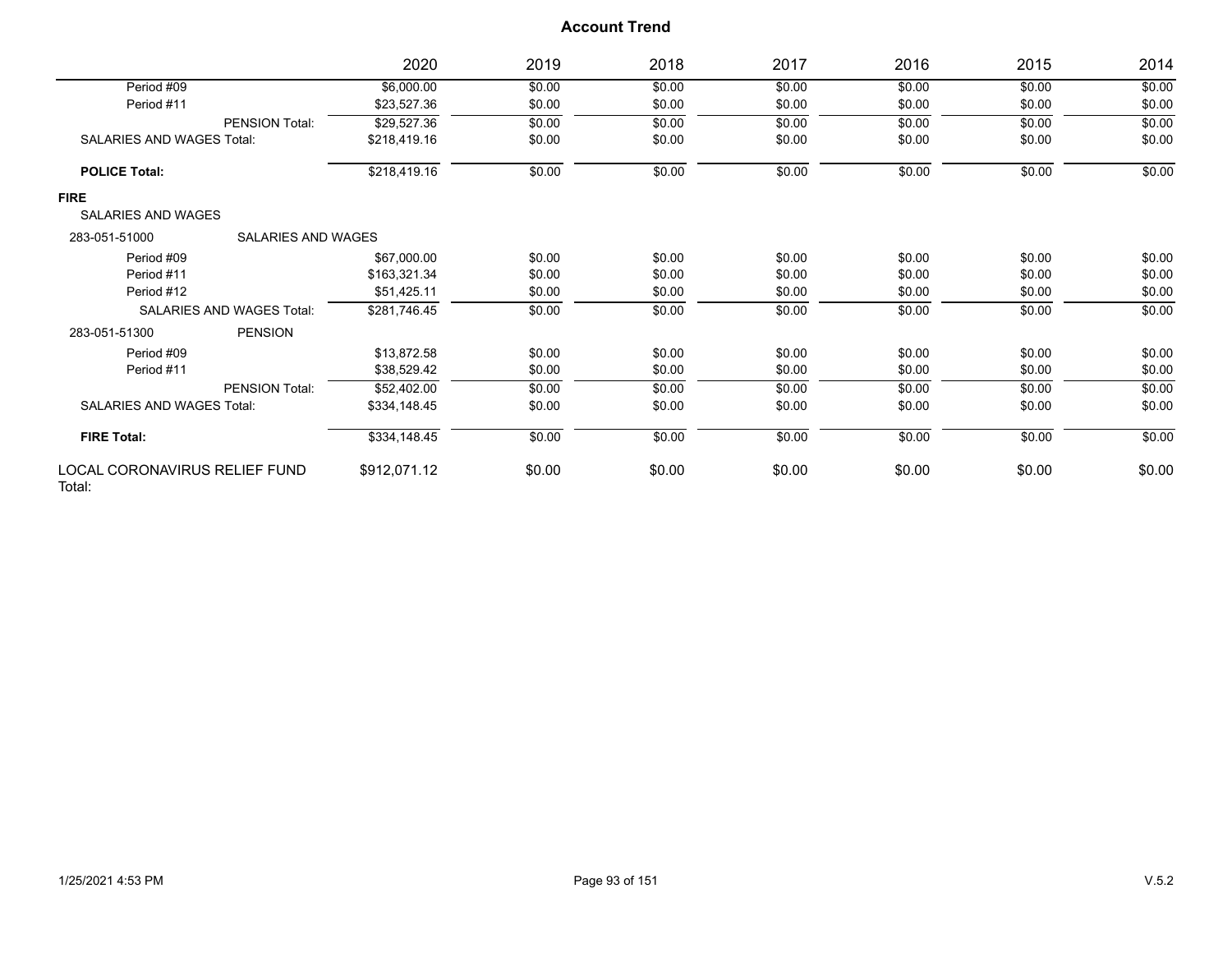| <b>Account Trend</b> |  |
|----------------------|--|
|----------------------|--|

|                                                   |                                                   | 2020         | 2019   | 2018           | 2017   | 2016   | 2015   | 2014   |
|---------------------------------------------------|---------------------------------------------------|--------------|--------|----------------|--------|--------|--------|--------|
| Fund: 284                                         | <b>SUMMIT COUNTY COVID-19</b><br><b>PSGP FUND</b> |              |        |                |        |        |        |        |
| <b>COMMUNICATION</b><br><b>SALARIES AND WAGES</b> |                                                   |              |        |                |        |        |        |        |
| 284-049-51000                                     | <b>SALARIES AND WAGES</b>                         |              |        |                |        |        |        |        |
| Period #09                                        |                                                   | \$64,250.25  | \$0.00 | \$0.00         | \$0.00 | \$0.00 | \$0.00 | \$0.00 |
| Period #10                                        |                                                   | \$7,196.85   | \$0.00 | \$0.00         | \$0.00 | \$0.00 | \$0.00 | \$0.00 |
|                                                   | SALARIES AND WAGES Total:                         | \$71,447.10  | \$0.00 | \$0.00         | \$0.00 | \$0.00 | \$0.00 | \$0.00 |
| 284-049-51200                                     | <b>PENSION</b>                                    |              |        |                |        |        |        |        |
| Period #09                                        |                                                   | \$7,932.76   | \$0.00 | \$0.00         | \$0.00 | \$0.00 | \$0.00 | \$0.00 |
| Period #10                                        |                                                   | \$1,055.00   | \$0.00 | \$0.00         | \$0.00 | \$0.00 | \$0.00 | \$0.00 |
|                                                   | PENSION Total:                                    | \$8,987.76   | \$0.00 | \$0.00         | \$0.00 | \$0.00 | \$0.00 | \$0.00 |
|                                                   | SALARIES AND WAGES Total:                         | \$80,434.86  | \$0.00 | \$0.00         | \$0.00 | \$0.00 | \$0.00 | \$0.00 |
| <b>COMMUNICATION Total:</b>                       |                                                   | \$80,434.86  | \$0.00 | \$0.00         | \$0.00 | \$0.00 | \$0.00 | \$0.00 |
| <b>POLICE</b><br>SALARIES AND WAGES               |                                                   |              |        |                |        |        |        |        |
| 284-050-51000                                     | <b>SALARIES AND WAGES</b>                         |              |        |                |        |        |        |        |
| Period #09                                        |                                                   | \$163,271.17 | \$0.00 | \$0.00         | \$0.00 | \$0.00 | \$0.00 | \$0.00 |
| Period #10                                        |                                                   | (\$5,520.36) | \$0.00 | \$0.00         | \$0.00 | \$0.00 | \$0.00 | \$0.00 |
|                                                   | <b>SALARIES AND WAGES Total:</b>                  | \$157,750.81 | \$0.00 | \$0.00         | \$0.00 | \$0.00 | \$0.00 | \$0.00 |
| 284-050-51300                                     | <b>PENSION</b>                                    |              |        |                |        |        |        |        |
| Period #09                                        |                                                   | \$27,921.10  | \$0.00 | \$0.00         | \$0.00 | \$0.00 | \$0.00 | \$0.00 |
| Period #10                                        |                                                   | \$2,463.04   | \$0.00 | \$0.00         | \$0.00 | \$0.00 | \$0.00 | \$0.00 |
|                                                   | PENSION Total:                                    | \$30,384.14  | \$0.00 | \$0.00         | \$0.00 | \$0.00 | \$0.00 | \$0.00 |
|                                                   | SALARIES AND WAGES Total:                         | \$188,134.95 | \$0.00 | \$0.00         | \$0.00 | \$0.00 | \$0.00 | \$0.00 |
| <b>POLICE Total:</b>                              |                                                   | \$188,134.95 | \$0.00 | \$0.00         | \$0.00 | \$0.00 | \$0.00 | \$0.00 |
| <b>FIRE</b>                                       |                                                   |              |        |                |        |        |        |        |
| <b>SALARIES AND WAGES</b>                         |                                                   |              |        |                |        |        |        |        |
| 284-051-51000                                     | SALARIES AND WAGES                                |              |        |                |        |        |        |        |
| Period #09                                        |                                                   | \$233,726.87 | \$0.00 | \$0.00         | \$0.00 | \$0.00 | \$0.00 | \$0.00 |
| Period #10                                        |                                                   | (\$9,168.50) | \$0.00 | \$0.00         | \$0.00 | \$0.00 | \$0.00 | \$0.00 |
|                                                   | <b>SALARIES AND WAGES Total:</b>                  | \$224,558.37 | \$0.00 | \$0.00         | \$0.00 | \$0.00 | \$0.00 | \$0.00 |
| 284-051-51300                                     | PENSION                                           |              |        |                |        |        |        |        |
| Period #09                                        |                                                   | \$45,843.47  | \$0.00 | \$0.00         | \$0.00 | \$0.00 | \$0.00 | \$0.00 |
| Period #10                                        |                                                   | \$3,973.97   | \$0.00 | \$0.00         | \$0.00 | \$0.00 | \$0.00 | \$0.00 |
|                                                   | PENSION Total:                                    | \$49,817.44  | \$0.00 | \$0.00         | \$0.00 | \$0.00 | \$0.00 | \$0.00 |
|                                                   | SALARIES AND WAGES Total:                         | \$274,375.81 | \$0.00 | \$0.00         | \$0.00 | \$0.00 | \$0.00 | \$0.00 |
| <b>FIRE Total:</b>                                |                                                   | \$274,375.81 | \$0.00 | \$0.00         | \$0.00 | \$0.00 | \$0.00 | \$0.00 |
| 1/25/2021 4:53 PM                                 |                                                   |              |        | Page 94 of 151 |        |        |        | V.5.2  |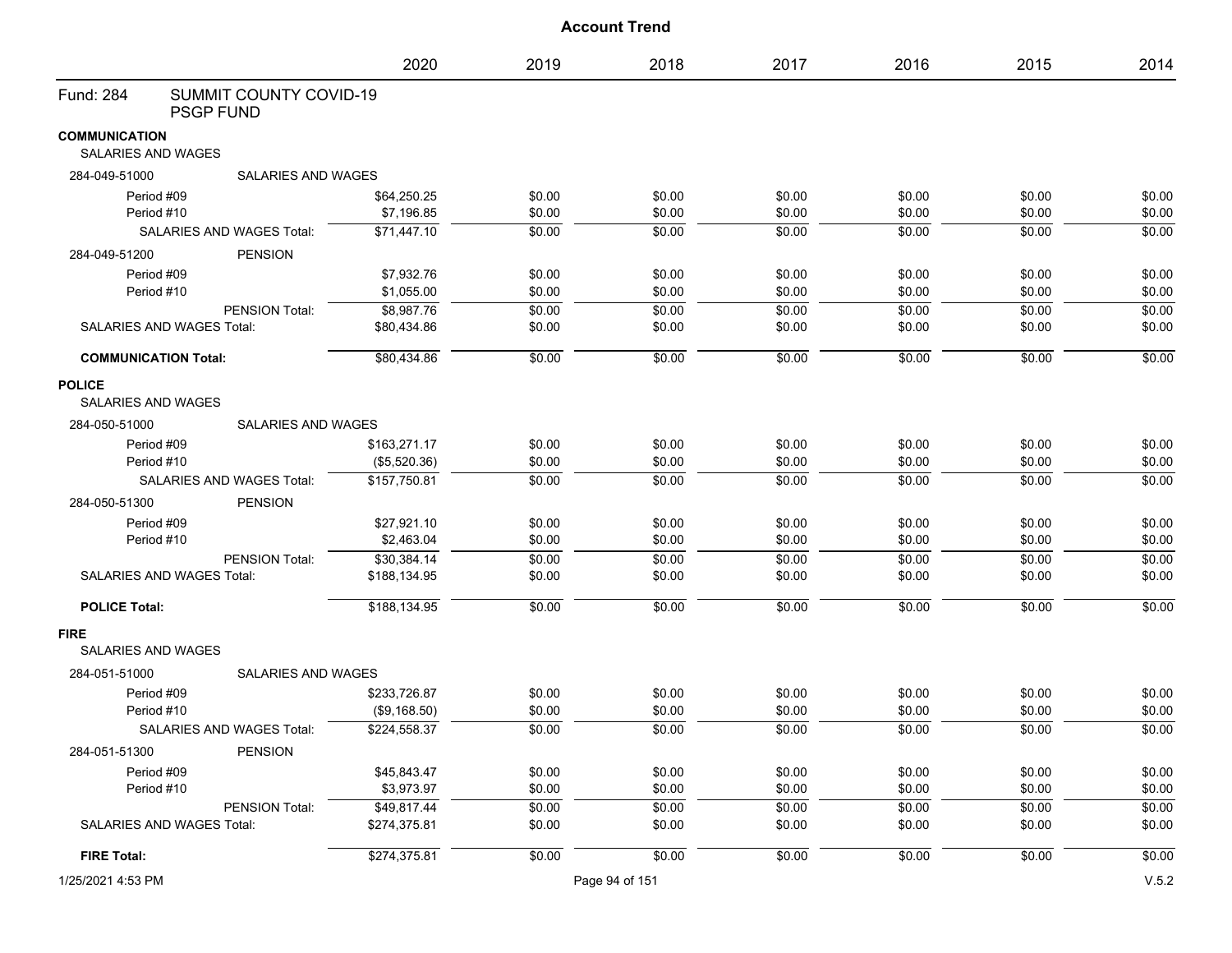|                                                   | 2020         | 2019   | 2018   | 2017   | 2016   | 2015   | 2014   |
|---------------------------------------------------|--------------|--------|--------|--------|--------|--------|--------|
| SUMMIT COUNTY COVID-19 PSGP<br><b>FUND Total:</b> | \$542.945.62 | \$0.00 | \$0.00 | \$0.00 | \$0.00 | \$0.00 | \$0.00 |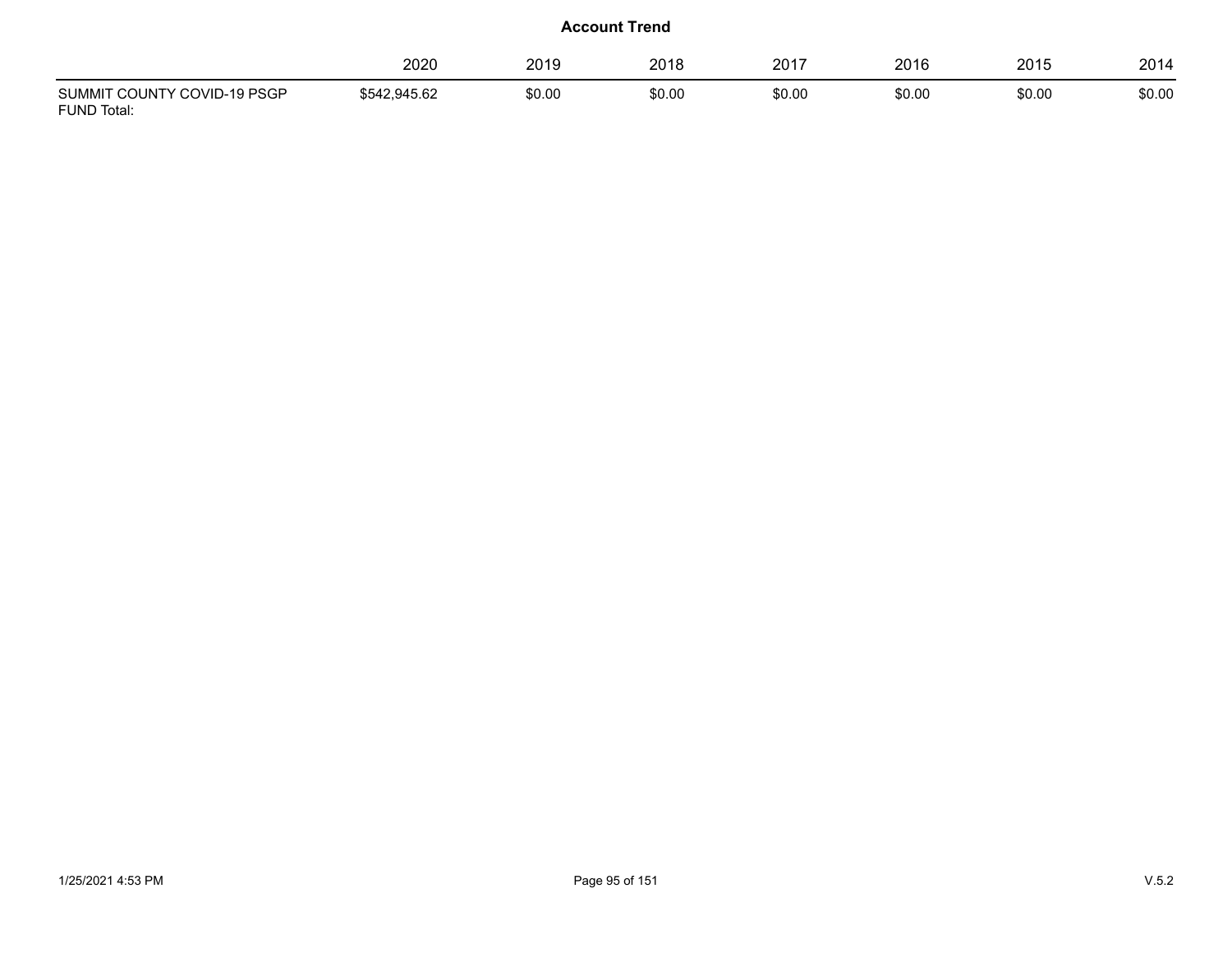| <b>Account Trend</b> |                                       |              |              |              |              |              |              |              |
|----------------------|---------------------------------------|--------------|--------------|--------------|--------------|--------------|--------------|--------------|
|                      |                                       | 2020         | 2019         | 2018         | 2017         | 2016         | 2015         | 2014         |
| Fund: 290            | <b>FIRE PENSION</b>                   |              |              |              |              |              |              |              |
| <b>FIRE</b>          |                                       |              |              |              |              |              |              |              |
| SALARIES AND WAGES   |                                       |              |              |              |              |              |              |              |
| 290-051-51300        | <b>FIRE PENSION</b>                   |              |              |              |              |              |              |              |
| Period #01           |                                       | \$53,654.56  | \$52,232.84  | \$52,230.48  | \$52,498.52  | \$47,619.15  | \$49,980.96  | \$45,414.83  |
| Period #02           |                                       | \$48,399.97  | \$52,320.80  | \$51,771.99  | \$51,529.99  | \$49,802.74  | \$46,272.78  | \$23,185.82  |
| Period #03           |                                       | \$72,227.33  | \$50,966.14  | \$49,431.52  | \$48,495.58  | \$50,643.80  | \$44,259.27  | \$67,258.30  |
| Period #04           |                                       | \$48,496.37  | \$74,876.00  | \$76,941.78  | \$50,450.83  | \$72,361.40  | \$46,201.35  | \$44,039.18  |
| Period #05           |                                       | \$46,535.31  | \$47,286.94  | \$49,628.47  | \$76,578.18  | \$74,704.29  | \$44,631.98  | \$45,764.12  |
| Period #06           |                                       | \$46,092.58  | \$46,942.30  | \$47,778.01  | \$50,905.05  | \$51,108.79  | \$68,285.09  | \$68,913.77  |
| Period #07           |                                       | \$46,030.42  | \$46,961.07  | \$51,962.88  | \$52,274.08  | \$49,727.00  | \$45,323.34  | \$43,145.96  |
| Period #08           |                                       | \$49,735.63  | \$48,331.84  | \$49,274.37  | \$52,283.26  | \$50,562.95  | \$47,170.80  | \$47,099.22  |
| Period #09           |                                       | \$14,213.89  | \$80,293.95  | \$50,121.27  | \$51,161.86  | \$49,155.70  | \$45,168.12  | \$46,266.00  |
| Period #10           |                                       | \$55,895.32  | \$45,567.22  | \$74,463.01  | \$78,414.23  | \$48,495.01  | \$45,410.37  | \$47,163.93  |
| Period #11           |                                       | \$12,197.34  | \$48,886.89  | \$48,465.14  | \$50,667.78  | \$73,130.66  | \$66,455.10  | \$47,312.02  |
| Period #12           |                                       | \$54,697.84  | \$52,711.97  | \$58,708.60  | \$54,005.81  | \$52,440.37  | \$47,681.53  | \$70,977.58  |
|                      | FIRE PENSION Total:                   | \$548.176.56 | \$647.377.96 | \$660.777.52 | \$669,265.17 | \$669,751.86 | \$596,840.69 | \$596,540.73 |
|                      | SALARIES AND WAGES Total:             | \$548,176.56 | \$647,377.96 | \$660,777.52 | \$669,265.17 | \$669,751.86 | \$596,840.69 | \$596,540.73 |
|                      | CONTRACTUAL SERVICES                  |              |              |              |              |              |              |              |
| 290-051-53401        | <b>COUNTY FEES AND CHARGES</b>        |              |              |              |              |              |              |              |
| Period #04           |                                       | \$0.00       | \$1,393.98   | \$1,424.63   | \$1,295.84   | \$1,758.48   | \$1,379.56   | \$3,828.83   |
| Period #05           |                                       | \$0.00       | \$0.00       | \$0.00       | \$0.00       | \$44.85      | \$0.00       | \$44.66      |
| Period #06           |                                       | \$0.00       | \$0.00       | \$0.00       | \$43.74      | \$0.00       | \$41.92      | \$0.00       |
| Period #08           |                                       | \$0.00       | \$0.00       | \$0.00       | \$0.41       | \$0.00       | \$0.00       | \$0.00       |
| Period #09           |                                       | \$1,026.27   | \$1,049.92   | \$986.45     | \$931.73     | \$914.10     | \$1,017.53   | \$0.00       |
| Period #10           |                                       | \$0.00       | \$0.00       | \$0.00       | \$0.00       | \$43.74      | \$43.16      | \$922.87     |
| Period #11           |                                       | \$0.00       | \$0.00       | \$0.00       | \$0.02       | \$0.00       | \$0.00       | \$0.00       |
| Period #12           |                                       | \$0.00       | \$0.00       | \$0.00       | \$0.00       | \$0.00       | \$0.00       | \$43.75      |
|                      | <b>COUNTY FEES AND CHARGES Total:</b> | \$1,026.27   | \$2,443.90   | \$2,411.08   | \$2,271.74   | \$2,761.17   | \$2,482.17   | \$4,840.11   |
|                      | <b>CONTRACTUAL SERVICES Total:</b>    | \$1,026.27   | \$2,443.90   | \$2,411.08   | \$2,271.74   | \$2,761.17   | \$2,482.17   | \$4,840.11   |
| <b>FIRE Total:</b>   |                                       | \$549,202.83 | \$649,821.86 | \$663,188.60 | \$671,536.91 | \$672,513.03 | \$599,322.86 | \$601,380.84 |
| FIRE PENSION Total:  |                                       | \$549,202.83 | \$649,821.86 | \$663,188.60 | \$671,536.91 | \$672,513.03 | \$599,322.86 | \$601,380.84 |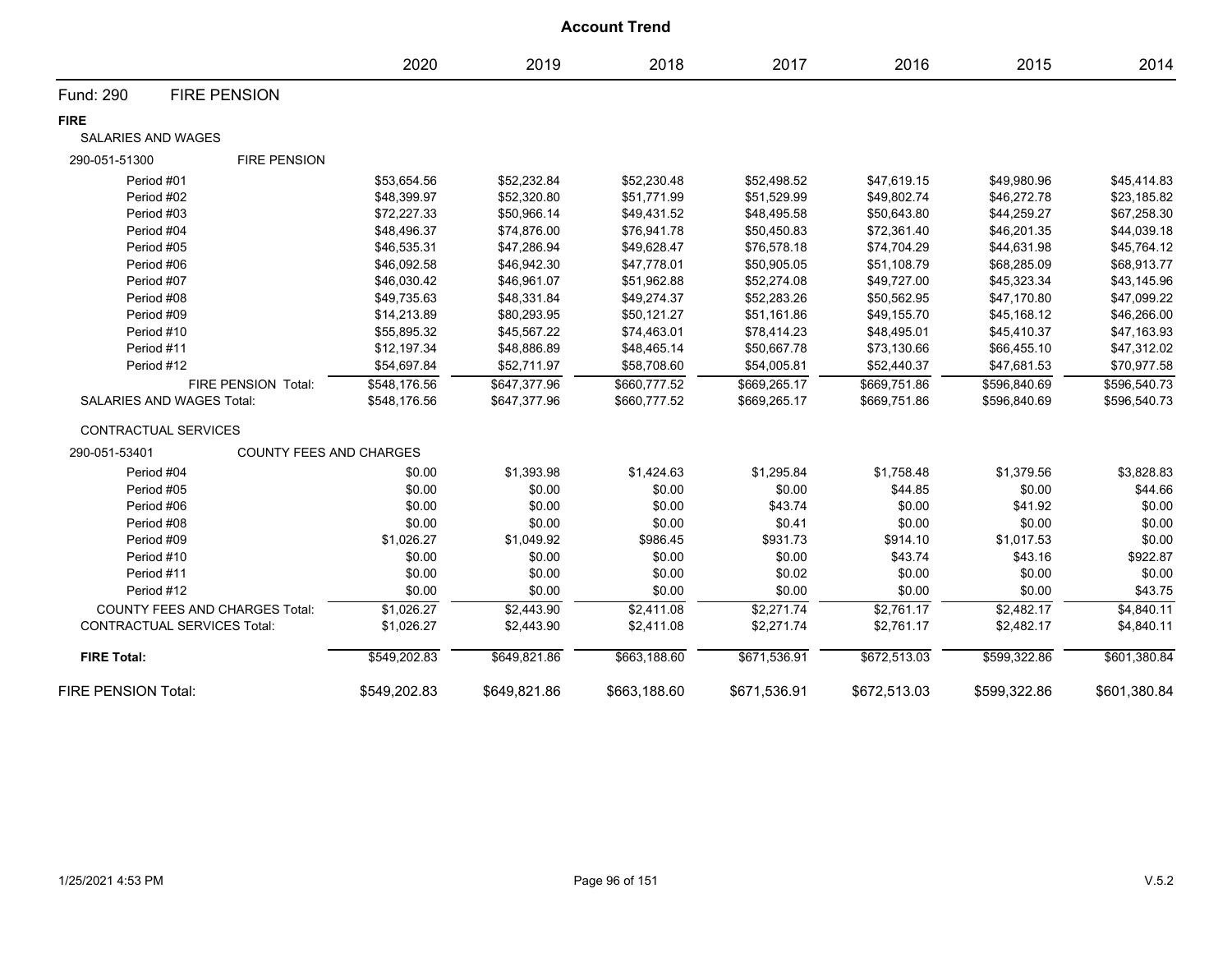| <b>Account Trend</b>               |                                       |              |              |              |              |              |              |              |
|------------------------------------|---------------------------------------|--------------|--------------|--------------|--------------|--------------|--------------|--------------|
|                                    |                                       | 2020         | 2019         | 2018         | 2017         | 2016         | 2015         | 2014         |
| <b>Fund: 291</b>                   | POLICE PENSION                        |              |              |              |              |              |              |              |
| <b>POLICE</b>                      |                                       |              |              |              |              |              |              |              |
| <b>SALARIES AND WAGES</b>          |                                       |              |              |              |              |              |              |              |
| 291-050-51300                      | POLICE PENSION                        |              |              |              |              |              |              |              |
| Period #01                         |                                       | \$59,700.34  | \$56,560.81  | \$54,758.37  | \$50,370.88  | \$47,626.38  | \$43,955.27  | \$45,880.31  |
| Period #02                         |                                       | \$48,404.94  | \$47,757.50  | \$47,266.17  | \$45,317.45  | \$45,362.83  | \$38,172.15  | \$19,463.85  |
| Period #03                         |                                       | \$71,195.80  | \$48,512.60  | \$47,042.74  | \$42,040.52  | \$43,305.37  | \$34,689.38  | \$59,160.95  |
| Period #04                         |                                       | \$46,987.55  | \$70,672.97  | \$69,765.54  | \$46,632.59  | \$41,481.28  | \$34,937.71  | \$37,898.18  |
| Period #05                         |                                       | \$45,496.09  | \$47,904.67  | \$45,841.04  | \$68,892.66  | \$63,096.69  | \$37,485.27  | \$39,099.85  |
| Period #06                         |                                       | \$46,203.23  | \$46,073.33  | \$45,061.74  | \$45,120.57  | \$42,614.16  | \$80,461.46  | \$56,888.48  |
| Period #07                         |                                       | \$49,149.34  | \$47,859.44  | \$47,104.73  | \$46,240.08  | \$45,189.71  | \$41,163.80  | \$38,734.10  |
| Period #08                         |                                       | \$47,706.91  | \$47,664.39  | \$45,740.70  | \$46,572.12  | \$42,255.47  | \$48,413.27  | \$38,891.37  |
| Period #09                         |                                       | \$44,343.46  | \$72,536.76  | \$47,342.47  | \$47,343.71  | \$42,876.88  | \$43,275.56  | \$38,664.08  |
| Period #10                         |                                       | \$49,236.87  | \$48,781.19  | \$69,819.45  | \$74,889.42  | \$42,282.05  | \$46,525.55  | \$38,362.41  |
| Period #11                         |                                       | \$23,945.59  | \$47,765.91  | \$45,586.01  | \$46,127.65  | \$64,215.35  | \$62,902.95  | \$37,718.60  |
| Period #12                         |                                       | \$48,561.99  | \$47,751.74  | \$47,562.60  | \$47,770.25  | \$43,152.08  | \$43,299.57  | \$57,203.78  |
|                                    | POLICE PENSION Total:                 | \$580,932.11 | \$629,841.31 | \$612,891.56 | \$607,317.90 | \$563,458.25 | \$555,281.94 | \$507,965.96 |
| <b>SALARIES AND WAGES Total:</b>   |                                       | \$580,932.11 | \$629,841.31 | \$612,891.56 | \$607,317.90 | \$563,458.25 | \$555,281.94 | \$507,965.96 |
| CONTRACTUAL SERVICES               |                                       |              |              |              |              |              |              |              |
| 291-050-53401                      | <b>COUNTY FEES AND CHARGES</b>        |              |              |              |              |              |              |              |
| Period #04                         |                                       | \$0.00       | \$1,393.99   | \$1,424.62   | \$1,295.83   | \$1,758.47   | \$1,379.53   | \$3,831.62   |
| Period #05                         |                                       | \$0.00       | \$0.00       | \$0.00       | \$0.00       | \$44.85      | \$0.00       | \$44.67      |
| Period #06                         |                                       | \$0.00       | \$0.00       | \$0.00       | \$43.74      | \$0.00       | \$41.92      | \$0.00       |
| Period #08                         |                                       | \$0.00       | \$0.00       | \$0.00       | \$0.40       | \$0.00       | \$0.00       | \$0.00       |
| Period #09                         |                                       | \$1,026.27   | \$1,049.91   | \$986.44     | \$931.73     | \$914.09     | \$1,017.52   | \$0.00       |
| Period #10                         |                                       | \$0.00       | \$0.00       | \$0.00       | \$0.00       | \$43.74      | \$43.16      | \$925.63     |
| Period #11                         |                                       | \$0.00       | \$0.00       | \$0.00       | \$0.03       | \$0.00       | \$0.00       | \$0.00       |
| Period #12                         |                                       | \$0.00       | \$0.00       | \$0.00       | \$0.00       | \$0.00       | \$0.00       | \$43.75      |
|                                    | <b>COUNTY FEES AND CHARGES Total:</b> | \$1,026.27   | \$2,443.90   | \$2,411.06   | \$2,271.73   | \$2,761.15   | \$2,482.13   | \$4,845.67   |
| <b>CONTRACTUAL SERVICES Total:</b> |                                       | \$1,026.27   | \$2,443.90   | \$2,411.06   | \$2,271.73   | \$2,761.15   | \$2,482.13   | \$4,845.67   |
| <b>POLICE Total:</b>               |                                       | \$581,958.38 | \$632,285.21 | \$615,302.62 | \$609,589.63 | \$566,219.40 | \$557,764.07 | \$512,811.63 |
| POLICE PENSION Total:              |                                       | \$581,958.38 | \$632,285.21 | \$615,302.62 | \$609,589.63 | \$566,219.40 | \$557,764.07 | \$512,811.63 |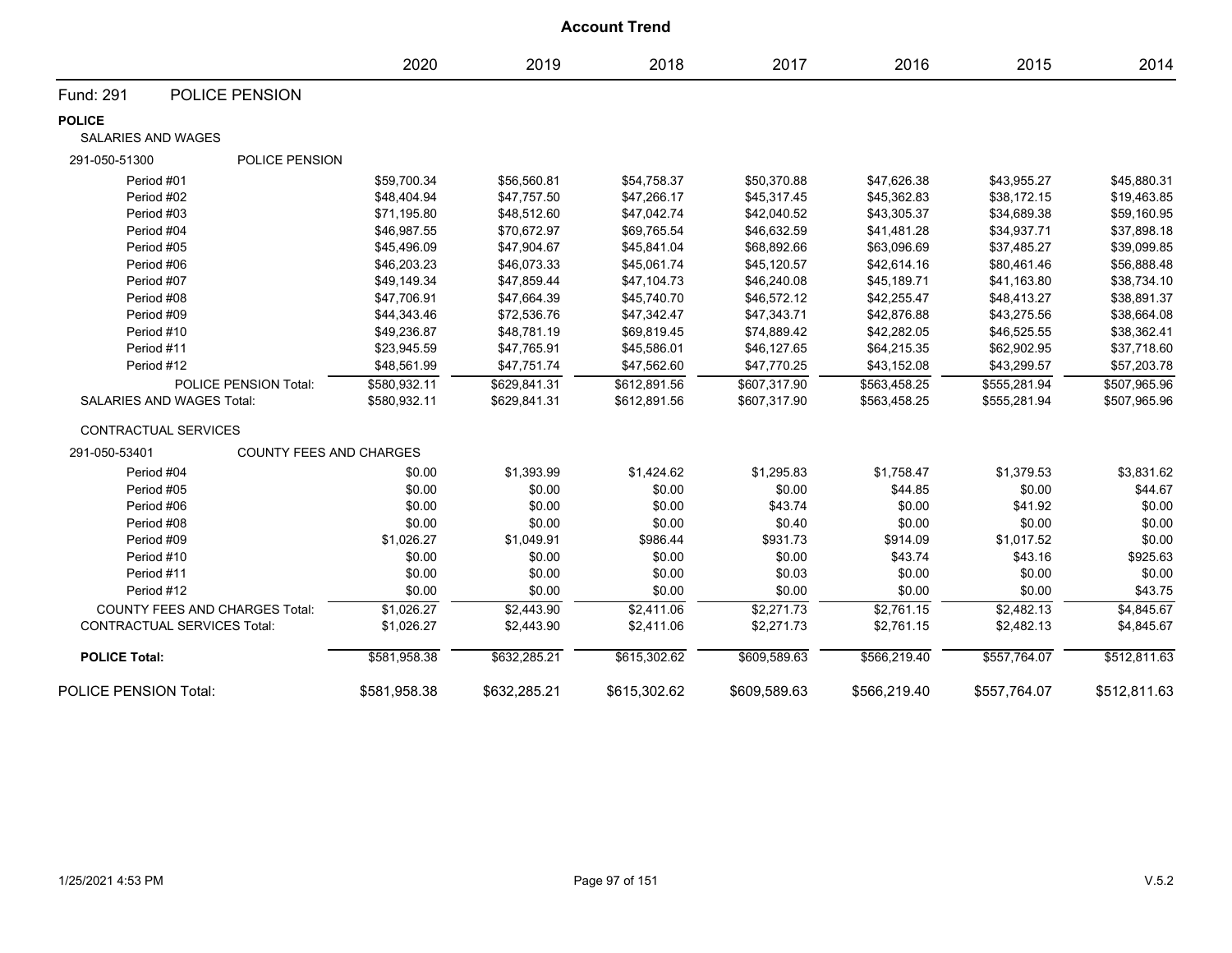|                                                        |                                          |        |        | <b>Account Trend</b> |             |            |              |              |
|--------------------------------------------------------|------------------------------------------|--------|--------|----------------------|-------------|------------|--------------|--------------|
|                                                        |                                          | 2020   | 2019   | 2018                 | 2017        | 2016       | 2015         | 2014         |
| Fund: 292                                              | <b>EMPLOYEE PAYOUT</b><br><b>RESERVE</b> |        |        |                      |             |            |              |              |
| <b>GENERAL GOVERNMENT</b><br><b>SALARIES AND WAGES</b> |                                          |        |        |                      |             |            |              |              |
| 292-041-51300                                          | SALARY AND WAGE PAYOUTS                  |        |        |                      |             |            |              |              |
| Period #01                                             |                                          | \$0.00 | \$0.00 | \$41,473.63          | \$41,075.06 | \$0.00     | \$0.00       | \$0.00       |
| Period #02                                             |                                          | \$0.00 | \$0.00 | \$18,721.50          | \$0.00      | \$0.00     | \$22,530.71  | \$0.00       |
| Period #04                                             |                                          | \$0.00 | \$0.00 | \$0.00               | \$0.00      | \$9,124.23 | \$21,635.99  | \$0.00       |
|                                                        | Period #05                               | \$0.00 | \$0.00 | \$0.00               | \$0.00      | \$0.00     | \$19,373.62  | \$0.00       |
| Period #06                                             |                                          | \$0.00 | \$0.00 | \$0.00               | \$0.00      | \$0.00     | \$0.00       | \$229,224.62 |
| Period #07                                             |                                          | \$0.00 | \$0.00 | \$5,061.13           | \$0.00      | \$0.00     | \$30,633.81  | \$0.00       |
| Period #09                                             |                                          | \$0.00 | \$0.00 | \$23,229.39          | \$0.00      | \$0.00     | \$5,825.87   | \$0.00       |
| Period #10                                             |                                          | \$0.00 | \$0.00 | \$0.00               | \$6,535.24  | \$0.00     | \$37,209.42  | \$52,073.46  |
| Period #12                                             |                                          | \$0.00 | \$0.00 | \$336.83             | \$0.00      | \$0.00     | \$0.00       | \$18,701.92  |
|                                                        | <b>SALARY AND WAGE PAYOUTS Total:</b>    | \$0.00 | \$0.00 | \$88,822.48          | \$47,610.30 | \$9,124.23 | \$137,209.42 | \$300,000.00 |
|                                                        | <b>SALARIES AND WAGES Total:</b>         | \$0.00 | \$0.00 | \$88,822.48          | \$47,610.30 | \$9,124.23 | \$137,209.42 | \$300,000.00 |
|                                                        | <b>GENERAL GOVERNMENT Total:</b>         | \$0.00 | \$0.00 | \$88,822.48          | \$47,610.30 | \$9,124.23 | \$137,209.42 | \$300,000.00 |
|                                                        | <b>EMPLOYEE PAYOUT RESERVE Total:</b>    | \$0.00 | \$0.00 | \$88,822.48          | \$47,610.30 | \$9,124.23 | \$137,209.42 | \$300,000.00 |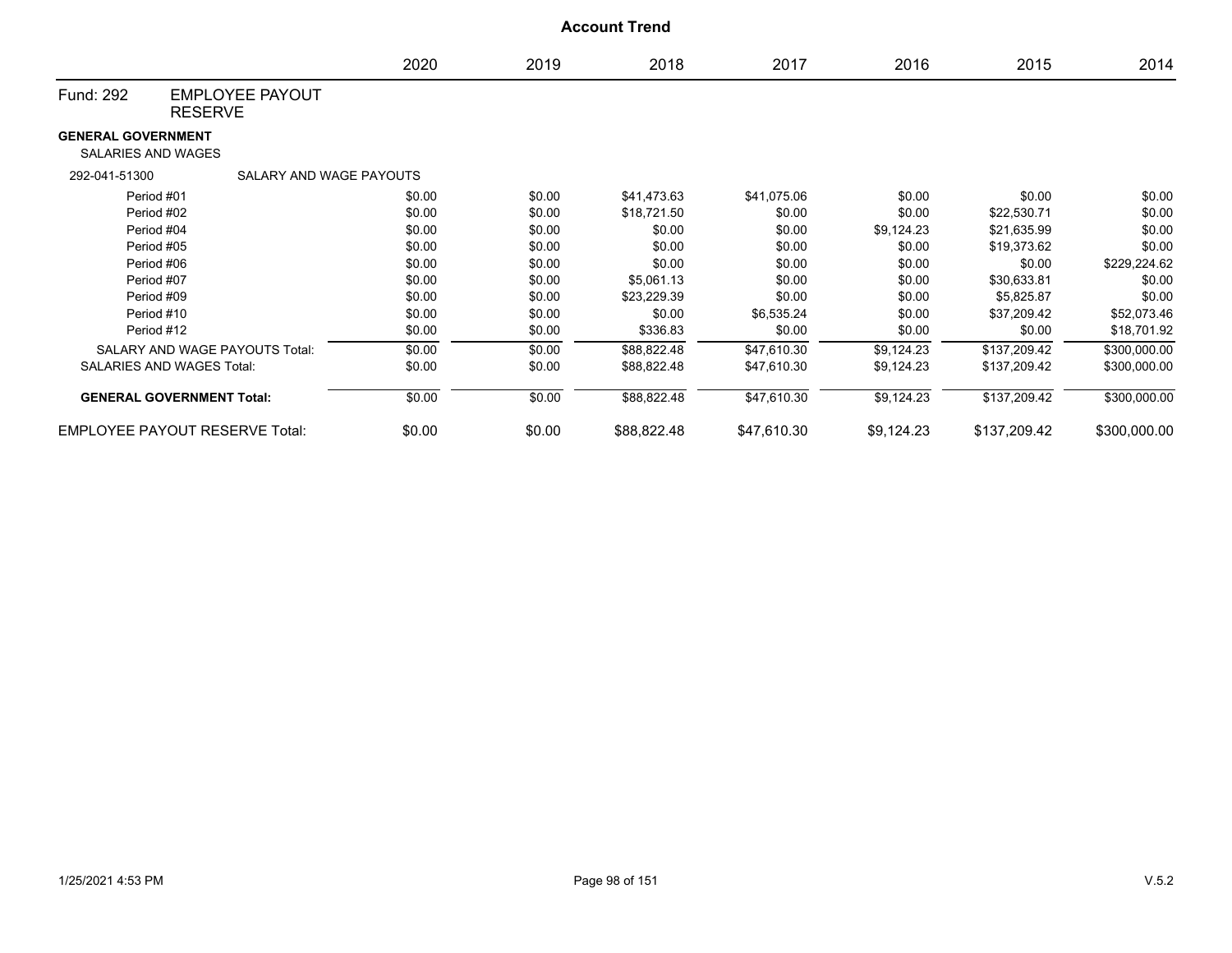|                                                   |                                       |              |              | <b>Account Trend</b> |              |              |              |              |
|---------------------------------------------------|---------------------------------------|--------------|--------------|----------------------|--------------|--------------|--------------|--------------|
|                                                   |                                       | 2020         | 2019         | 2018                 | 2017         | 2016         | 2015         | 2014         |
| Fund: 310                                         | <b>PARK DEBT</b>                      |              |              |                      |              |              |              |              |
| <b>GENERAL GOVERNMENT</b><br>CONTRACTUAL SERVICES |                                       |              |              |                      |              |              |              |              |
| 310-041-53401                                     | <b>COUNTY FEES AND CHARGES</b>        |              |              |                      |              |              |              |              |
| Period #04                                        |                                       | \$6,978.61   | \$6,087.10   | \$6,315.80           | \$6,263.13   | \$8,499.29   | \$7,035.74   | \$1.98       |
| Period #05                                        |                                       | \$0.00       | \$0.00       | \$0.00               | \$0.00       | \$216.78     | \$0.00       | \$217.36     |
| Period #06                                        |                                       | \$0.00       | \$0.00       | \$0.00               | \$211.39     | \$0.00       | \$213.78     | \$0.00       |
| Period #08                                        |                                       | \$0.00       | \$0.00       | \$0.00               | \$1.96       | \$0.00       | \$0.00       | \$0.00       |
| Period #09                                        |                                       | \$4,481.41   | \$4,584.68   | \$4,373.34           | \$4,503.27   | \$4,418.12   | \$5,189.47   | \$0.00       |
| Period #10                                        |                                       | \$0.00       | \$0.00       | \$0.00               | \$0.00       | \$211.39     | \$220.14     | \$4,491.29   |
| Period #11                                        |                                       | \$0.00       | \$0.00       | \$0.00               | \$0.11       | \$0.00       | \$0.00       | \$0.00       |
| Period #12                                        |                                       | \$0.00       | \$0.00       | \$0.00               | \$0.00       | \$0.00       | \$0.00       | \$212.91     |
|                                                   | <b>COUNTY FEES AND CHARGES Total:</b> | \$11,460.02  | \$10,671.78  | \$10,689.14          | \$10,979.86  | \$13,345.58  | \$12,659.13  | \$4,923.54   |
| <b>CONTRACTUAL SERVICES Total:</b>                |                                       | \$11,460.02  | \$10,671.78  | \$10,689.14          | \$10,979.86  | \$13,345.58  | \$12,659.13  | \$4,923.54   |
| <b>DEBT</b>                                       |                                       |              |              |                      |              |              |              |              |
| 310-041-56100                                     | <b>PRINCIPAL</b>                      |              |              |                      |              |              |              |              |
| Period #10                                        |                                       | \$0.00       | \$0.00       | \$0.00               | \$0.00       | \$670,000.00 | \$0.00       | \$0.00       |
| Period #11                                        |                                       | \$790,000.00 | \$760,000.00 | \$725,000.00         | \$700,000.00 | \$0.00       | \$660,000.00 | \$630,000.00 |
|                                                   | <b>PRINCIPAL Total:</b>               | \$790,000.00 | \$760,000.00 | \$725,000.00         | \$700,000.00 | \$670,000.00 | \$660,000.00 | \$630,000.00 |
| 310-041-56200                                     | <b>INTEREST</b>                       |              |              |                      |              |              |              |              |
| Period #05                                        |                                       | \$21,675.00  | \$37,825.00  | \$53,231.25          | \$68,106.25  | \$81,506.25  | \$94,706.25  | \$101,400.00 |
| Period #10                                        |                                       | \$0.00       | \$0.00       | \$0.00               | \$0.00       | \$81,506.25  | \$0.00       | \$0.00       |
| Period #11                                        |                                       | \$21,675.00  | \$37,825.00  | \$53,231.25          | \$68,106.25  | \$0.00       | \$94,706.25  | \$101,400.00 |
|                                                   | <b>INTEREST Total:</b>                | \$43,350.00  | \$75,650.00  | \$106,462.50         | \$136,212.50 | \$163,012.50 | \$189,412.50 | \$202,800.00 |
| <b>DEBT Total:</b>                                |                                       | \$833,350.00 | \$835,650.00 | \$831,462.50         | \$836,212.50 | \$833,012.50 | \$849,412.50 | \$832,800.00 |
| <b>GENERAL GOVERNMENT Total:</b>                  |                                       | \$844,810.02 | \$846,321.78 | \$842,151.64         | \$847,192.36 | \$846,358.08 | \$862,071.63 | \$837,723.54 |
| <b>PARK DEBT Total:</b>                           |                                       | \$844.810.02 | \$846.321.78 | \$842,151.64         | \$847,192.36 | \$846,358,08 | \$862,071.63 | \$837.723.54 |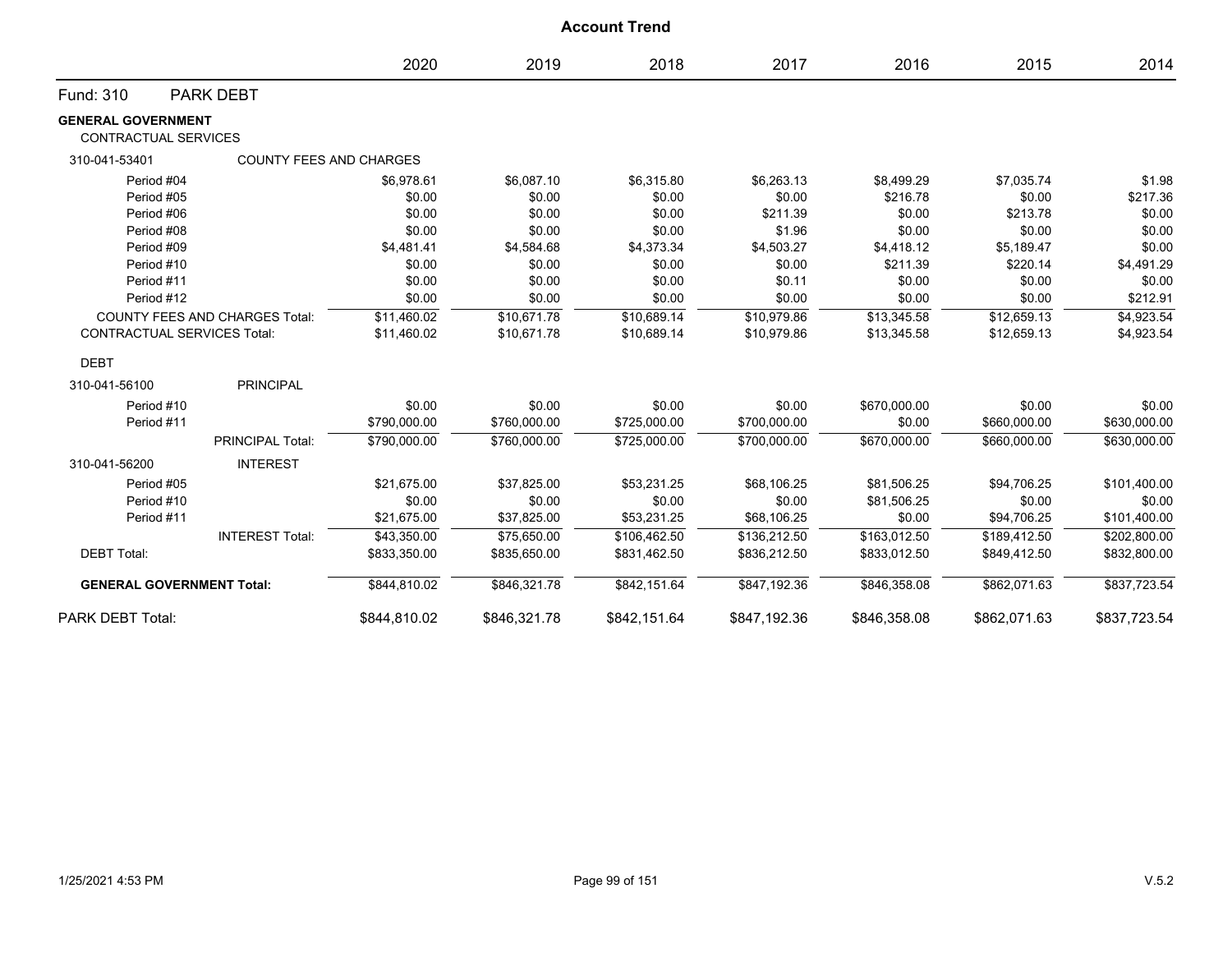|                                                          |                                                               |                              |                  | <b>Account Trend</b> |                  |                  |                  |                  |
|----------------------------------------------------------|---------------------------------------------------------------|------------------------------|------------------|----------------------|------------------|------------------|------------------|------------------|
|                                                          |                                                               | 2020                         | 2019             | 2018                 | 2017             | 2016             | 2015             | 2014             |
| Fund: 320                                                | <b>GENERAL BOND</b><br><b>RETIREMENT</b>                      |                              |                  |                      |                  |                  |                  |                  |
| <b>GENERAL GOVERNMENT</b><br><b>CONTRACTUAL SERVICES</b> |                                                               |                              |                  |                      |                  |                  |                  |                  |
| 320-041-53900                                            | MISC CONTRACTUAL                                              |                              |                  |                      |                  |                  |                  |                  |
| Period #11                                               |                                                               | \$144,614.59                 | \$0.00           | \$0.00               | \$0.00           | \$0.00           | \$0.00           | \$0.00           |
|                                                          | MISC CONTRACTUAL Total:<br><b>CONTRACTUAL SERVICES Total:</b> | \$144,614.59<br>\$144,614.59 | \$0.00<br>\$0.00 | \$0.00<br>\$0.00     | \$0.00<br>\$0.00 | \$0.00<br>\$0.00 | \$0.00<br>\$0.00 | \$0.00<br>\$0.00 |
| <b>DEBT</b>                                              |                                                               |                              |                  |                      |                  |                  |                  |                  |
| 320-041-56100                                            | <b>PRINCIPAL</b>                                              |                              |                  |                      |                  |                  |                  |                  |
| Period #01                                               |                                                               | \$117,353.41                 | \$101,372.57     | \$83,289.24          | \$83,289.24      | \$68,174.91      | \$50,391.59      | \$38,408.25      |
| Period #02                                               |                                                               | \$60,152.40                  | \$0.00           | \$0.00               | \$0.00           | \$0.00           | \$0.00           | \$0.00           |
| Period #05                                               |                                                               | \$0.00                       | \$107,192.25     | \$0.00               | \$0.00           | \$0.00           | \$0.00           | \$42,074.92      |
| Period #06                                               |                                                               | \$0.00                       | \$0.00           | \$101,372.57         | \$83,289.24      | \$71,560.06      | \$63,374.91      | \$0.00           |
| Period #07                                               |                                                               | \$0.00                       | \$0.00           | \$0.00               | \$0.00           | \$59,154.97      | \$139,878.83     | \$0.00           |
| Period #10                                               |                                                               | \$0.00                       | \$0.00           | \$0.00               | \$0.00           | \$485,000.00     | \$0.00           | \$0.00           |
| Period #11                                               |                                                               | \$7,678,000.00               | \$535,000.00     | \$505,000.00         | \$495,000.00     | \$0.00           | \$495,000.00     | \$951,431.32     |
| Period #12                                               |                                                               | (\$5,080.58)                 | \$0.00           | (\$10,161.16)        | \$0.00           | \$0.00           | \$0.00           | \$0.00           |
|                                                          | PRINCIPAL Total:                                              | \$7,850,425.23               | \$743,564.82     | \$679,500.65         | \$661,578.48     | \$683,889.94     | \$748,645.33     | \$1,031,914.49   |
| 320-041-56200                                            | <b>INTEREST</b>                                               |                              |                  |                      |                  |                  |                  |                  |
| Period #04                                               |                                                               | \$0.00                       | \$0.00           | \$0.00               | \$0.00           | \$0.00           | \$0.00           | \$19,030.00      |
| Period #05                                               |                                                               | \$20,683.75                  | \$29,165.00      | \$36,767.50          | \$43,840.00      | \$49,812.50      | \$58,985.00      | \$47,912.50      |
| Period #06                                               |                                                               | \$0.00                       | \$0.03           | \$0.00               | \$0.00           | \$0.00           | \$0.00           | \$0.00           |
| Period #07                                               |                                                               | \$0.00                       | \$0.00           | \$0.00               | \$0.00           | \$6,395.03       | \$12,521.73      | \$0.00           |
| Period #10                                               |                                                               | \$0.00                       | \$0.00           | \$0.00               | \$0.00           | \$49,812.50      | \$0.00           | (\$3,825.00)     |
| Period #11                                               |                                                               | \$128,150.31                 | \$29,165.00      | \$36,767.50          | \$43,840.00      | \$0.00           | \$58,985.00      | \$81,508.84      |
|                                                          | <b>INTEREST Total:</b>                                        | \$148.834.06                 | \$58,330.03      | \$73,535.00          | \$87.680.00      | \$106,020.03     | \$130,491.73     | \$144.626.34     |
| <b>DEBT Total:</b>                                       |                                                               | \$7,999,259.29               | \$801,894.85     | \$753,035.65         | \$749,258.48     | \$789,909.97     | \$879,137.06     | \$1,176,540.83   |
|                                                          | <b>GENERAL GOVERNMENT Total:</b>                              | \$8,143,873.88               | \$801,894.85     | \$753,035.65         | \$749,258.48     | \$789,909.97     | \$879,137.06     | \$1,176,540.83   |
|                                                          | <b>GENERAL BOND RETIREMENT Total:</b>                         | \$8,143,873.88               | \$801,894.85     | \$753,035.65         | \$749,258.48     | \$789,909.97     | \$879,137.06     | \$1,176,540.83   |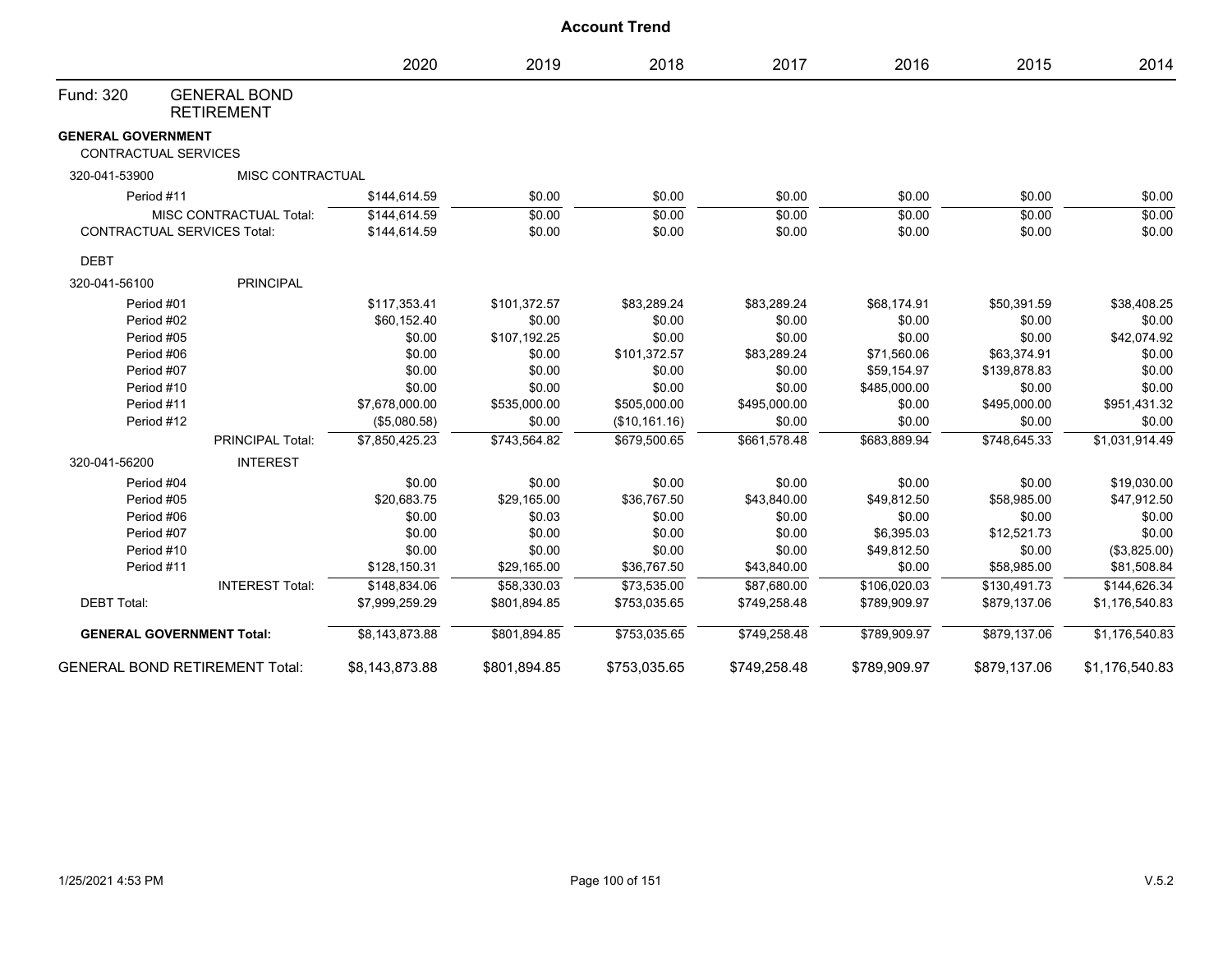|                                                          |                                                                                                                                                                                                                                 |                                |                                  | <b>Account Trend</b>           |                                |                                |                              |                                            |
|----------------------------------------------------------|---------------------------------------------------------------------------------------------------------------------------------------------------------------------------------------------------------------------------------|--------------------------------|----------------------------------|--------------------------------|--------------------------------|--------------------------------|------------------------------|--------------------------------------------|
|                                                          |                                                                                                                                                                                                                                 | 2020                           | 2019                             | 2018                           | 2017                           | 2016                           | 2015                         | 2014                                       |
| Fund: 330                                                | <b>S/A BOND RETIREMENT</b>                                                                                                                                                                                                      |                                |                                  |                                |                                |                                |                              |                                            |
| <b>GENERAL GOVERNMENT</b><br><b>CONTRACTUAL SERVICES</b> |                                                                                                                                                                                                                                 |                                |                                  |                                |                                |                                |                              |                                            |
| 330-041-53401                                            | <b>COUNTY FEES AND CHARGES</b>                                                                                                                                                                                                  |                                |                                  |                                |                                |                                |                              |                                            |
| Period #04<br>Period #09<br>Period #10                   |                                                                                                                                                                                                                                 | \$669.80<br>\$310.60<br>\$0.00 | \$1,006.15<br>\$239.55<br>\$0.00 | \$372.20<br>\$286.67<br>\$0.00 | \$362.67<br>\$264.15<br>\$0.00 | \$516.34<br>\$284.06<br>\$0.00 | \$0.00<br>\$245.96<br>\$0.00 | \$366.86<br>\$0.00<br>\$280.83<br>\$647.69 |
|                                                          | \$980.40<br>\$1,245.70<br>\$658.87<br>\$245.96<br><b>COUNTY FEES AND CHARGES Total:</b><br>\$626.82<br>\$800.40<br><b>CONTRACTUAL SERVICES Total:</b><br>\$980.40<br>\$1,245.70<br>\$658.87<br>\$626.82<br>\$800.40<br>\$245.96 |                                | \$647.69                         |                                |                                |                                |                              |                                            |
| <b>DEBT</b>                                              |                                                                                                                                                                                                                                 |                                |                                  |                                |                                |                                |                              |                                            |
| 330-041-56100                                            | <b>PRINCIPAL</b>                                                                                                                                                                                                                |                                |                                  |                                |                                |                                |                              |                                            |
| Period #10                                               |                                                                                                                                                                                                                                 | \$0.00                         | \$0.00                           | \$0.00                         | \$0.00                         | \$15,000.00                    | \$0.00                       | \$0.00                                     |
| Period #11                                               |                                                                                                                                                                                                                                 | \$18,000.00                    | \$15,000.00                      | \$15,000.00                    | \$15,000.00                    | \$0.00                         | \$3,000.00                   | \$21,000.00                                |
| Period #12                                               |                                                                                                                                                                                                                                 | \$0.00                         | \$3,000.00                       | \$3,000.00                     | \$3,000.00                     | \$3,000.00                     | \$3,000.00                   | \$0.00                                     |
|                                                          | PRINCIPAL Total:                                                                                                                                                                                                                | \$18,000.00                    | \$18,000.00                      | \$18,000.00                    | \$18,000.00                    | \$18,000.00                    | \$6,000.00                   | \$21,000.00                                |
| 330-041-56200                                            | <b>INTEREST</b>                                                                                                                                                                                                                 |                                |                                  |                                |                                |                                |                              |                                            |
| Period #05                                               |                                                                                                                                                                                                                                 | \$1,530.00                     | \$1,912.50                       | \$2,945.00                     | \$3,402.50                     | \$3,060.00                     | \$953.00                     | \$1,106.00                                 |
| Period #06                                               |                                                                                                                                                                                                                                 | \$0.00                         | \$0.00                           | \$0.00                         | \$0.00                         | \$800.00                       | \$0.00                       | \$0.00                                     |
| Period #07                                               |                                                                                                                                                                                                                                 | \$0.00                         | \$575.00                         | \$0.00                         | \$0.00                         | \$0.00                         | \$0.00                       | \$0.00                                     |
| Period #08                                               |                                                                                                                                                                                                                                 | \$500.00                       | \$0.00                           | \$0.00                         | \$0.00                         | \$0.00                         | \$0.00                       | \$0.00                                     |
| Period #10                                               |                                                                                                                                                                                                                                 | \$0.00                         | \$0.00                           | \$0.00                         | \$0.00                         | \$3,060.00                     | \$0.00                       | \$3,825.00                                 |
| Period #11                                               |                                                                                                                                                                                                                                 | \$2,030.00                     | \$1,912.50                       | \$2,295.00                     | \$2,677.50                     | \$0.00                         | \$90.00                      | \$4,931.00                                 |
| Period #12                                               |                                                                                                                                                                                                                                 | \$0.00                         | \$575.00                         | \$650.00                       | \$725.00                       | \$800.00                       | \$863.00                     | \$0.00                                     |
|                                                          | <b>INTEREST Total:</b>                                                                                                                                                                                                          | \$4,060.00                     | \$4,975.00                       | \$5,890.00                     | \$6,805.00                     | \$7,720.00                     | \$1,906.00                   | \$9,862.00                                 |
| <b>DEBT Total:</b>                                       |                                                                                                                                                                                                                                 | \$22,060.00                    | \$22,975.00                      | \$23,890.00                    | \$24,805.00                    | \$25,720.00                    | \$7,906.00                   | \$30,862.00                                |
| <b>GENERAL GOVERNMENT Total:</b>                         |                                                                                                                                                                                                                                 | \$23,040.40                    | \$24,220.70                      | \$24,548.87                    | \$25,431.82                    | \$26,520.40                    | \$8,151.96                   | \$31,509.69                                |
| S/A BOND RETIREMENT Total:                               |                                                                                                                                                                                                                                 | \$23.040.40                    | \$24.220.70                      | \$24.548.87                    | \$25.431.82                    | \$26.520.40                    | \$8,151.96                   | \$31.509.69                                |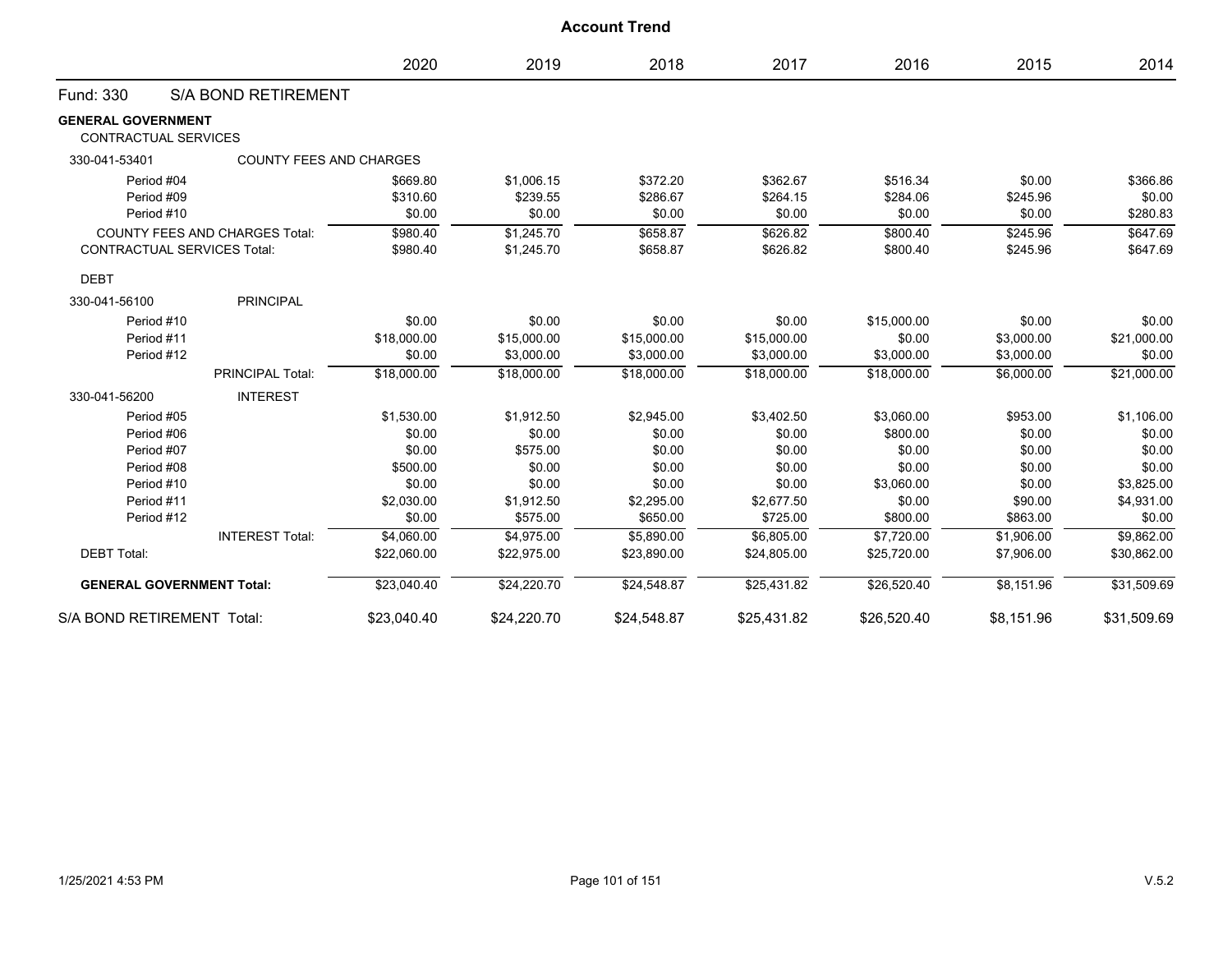| <b>Account Trend</b>                             |                                  |                |                |                |                |                |                |                |  |  |
|--------------------------------------------------|----------------------------------|----------------|----------------|----------------|----------------|----------------|----------------|----------------|--|--|
|                                                  |                                  | 2020           | 2019           | 2018           | 2017           | 2016           | 2015           | 2014           |  |  |
| Fund: 510                                        | <b>SEWER REVENUE</b>             |                |                |                |                |                |                |                |  |  |
| <b>PUBLIC WORKS</b><br><b>SALARIES AND WAGES</b> |                                  |                |                |                |                |                |                |                |  |  |
| 510-060-51000                                    | SALARIES AND WAGES               |                |                |                |                |                |                |                |  |  |
| Period #01                                       |                                  | \$122,533.85   | \$117,473.20   | \$124,569.63   | \$114,562.66   | \$102,582.46   | \$174,424.97   | \$201,615.93   |  |  |
| Period #02                                       |                                  | \$114,889.89   | \$107,494.69   | \$110,204.92   | \$105,107.93   | \$106,249.58   | \$111,681.71   | \$103,597.96   |  |  |
| Period #03                                       |                                  | \$135,056.62   | \$123,319.31   | \$122,489.67   | \$120,581.58   | \$118,859.16   | \$130,667.96   | \$103,920.13   |  |  |
| Period #04                                       |                                  | \$114,927.24   | \$106,387.50   | \$122,564.62   | \$108,630.63   | \$111,656.49   | \$114,632.56   | \$123,794.49   |  |  |
| Period #05                                       |                                  | \$111,664.54   | \$130,385.76   | \$108,656.46   | \$112,844.55   | \$112,373.52   | \$111,735.91   | \$106,492.10   |  |  |
| Period #06                                       |                                  | \$115,860.67   | \$111,341.63   | \$165,456.87   | \$172,125.02   | \$111,203.25   | \$114,919.78   | \$107,571.67   |  |  |
| Period #07                                       |                                  | \$173,759.01   | \$111,539.36   | \$109,962.99   | \$114,355.61   | \$165,306.59   | \$171,039.17   | \$138,955.28   |  |  |
| Period #08                                       |                                  | \$113,756.79   | \$164,076.24   | \$107,940.86   | \$112,007.45   | \$108,761.85   | \$112,229.58   | \$135,030.59   |  |  |
| Period #09                                       |                                  | \$116,781.35   | \$109,422.24   | \$105,821.00   | \$114,601.77   | \$111,918.86   | \$131,776.64   | \$111,898.02   |  |  |
| Period #10                                       |                                  | \$112,037.18   | \$108,129.54   | \$102,435.27   | \$111,541.26   | \$108,747.38   | \$93,604.76    | \$111,069.72   |  |  |
| Period #11                                       |                                  | \$114,129.65   | \$108,036.87   | \$160,787.80   | \$113,733.28   | \$111,827.57   | \$105,261.53   | \$112,703.75   |  |  |
| Period #12                                       |                                  | \$180,035.72   | \$171,446.38   | \$102,341.79   | \$176,894.11   | \$172,217.85   | \$171,564.94   | \$121,093.20   |  |  |
|                                                  | <b>SALARIES AND WAGES Total:</b> | \$1,525,432.51 | \$1,469,052.72 | \$1,443,231.88 | \$1,476,985.85 | \$1,441,704.56 | \$1,543,539.51 | \$1,477,742.84 |  |  |
| 510-060-51100                                    | <b>OVERTIME</b>                  |                |                |                |                |                |                |                |  |  |
| Period #01                                       |                                  | \$340.66       | \$896.47       | \$2,216.41     | \$541.91       | \$6,507.51     | \$534.83       | \$1,127.90     |  |  |
| Period #02                                       |                                  | \$178.02       | \$2,410.37     | \$1,183.21     | \$1,424.71     | \$163.42       | \$171.37       | \$774.65       |  |  |
| Period #03                                       |                                  | \$469.91       | \$318.20       | \$1,320.62     | \$299.08       | \$124.97       | \$471.83       | \$237.35       |  |  |
| Period #04                                       |                                  | \$902.13       | \$0.00         | \$422.88       | \$109.00       | (\$1,321.92)   | \$152.14       | \$438.68       |  |  |
| Period #05                                       |                                  | \$461.86       | \$1,217.94     | \$858.23       | \$24.52        | (\$3,671.84)   | \$577.80       | \$1,020.02     |  |  |
| Period #06                                       |                                  | \$396.54       | \$1,297.18     | \$366.00       | \$1,248.28     | \$81.37        | \$984.05       | \$215.74       |  |  |
| Period #07                                       |                                  | \$625.66       | \$2,218.71     | \$449.97       | \$662.83       | \$346.52       | \$1,905.58     | \$659.57       |  |  |
| Period #08                                       |                                  | \$1,226.67     | \$1,512.29     | \$156.10       | \$1,307.59     | \$957.33       | \$385.18       | \$707.10       |  |  |
| Period #09                                       |                                  | \$47.22        | \$0.00         | \$458.55       | \$144.68       | \$339.70       | \$713.96       | \$1,097.51     |  |  |
| Period #10                                       |                                  | \$868.90       | \$420.60       | \$392.64       | \$586.61       | \$0.00         | \$404.33       | \$225.40       |  |  |
| Period #11                                       |                                  | \$789.10       | \$141.42       | \$1,773.15     | \$2,176.91     | \$274.73       | \$573.14       | \$18.00        |  |  |
| Period #12                                       |                                  | \$1,230.19     | \$171.02       | \$410.64       | \$832.12       | \$149.54       | \$1,016.77     | \$0.00         |  |  |
|                                                  | <b>OVERTIME Total:</b>           | \$7,536.86     | \$10,604.20    | \$10,008.40    | \$9,358.24     | \$3,951.33     | \$7,890.98     | \$6,521.92     |  |  |
| 510-060-51200                                    | <b>RETIREMENT PENSION</b>        |                |                |                |                |                |                |                |  |  |
| Period #01                                       |                                  | \$17,809.01    | \$15,158.34    | \$16,825.35    | \$17,932.89    | \$16,131.26    | \$19,363.02    | \$19,170.87    |  |  |
| Period #02                                       |                                  | \$18,521.06    | \$2,363.53     | \$19,009.08    | \$17,652.21    | \$16,719.13    | \$17,453.65    | \$1,378.69     |  |  |
| Period #03                                       |                                  | \$25,838.94    | \$16,829.66    | \$17,156.04    | \$16,357.96    | \$16,347.44    | \$17,081.14    | \$31,023.78    |  |  |
| Period #04                                       |                                  | \$17,427.75    | \$23,800.72    | \$25,986.62    | \$16,617.47    | \$16,352.51    | \$16,871.91    | \$16,019.68    |  |  |
| Period #05                                       |                                  | \$17,444.03    | \$17,233.33    | \$18,086.25    | (\$35,785.67)  | (\$21,353.47)  | \$17,511.55    | \$16,742.68    |  |  |
| Period #06                                       |                                  | \$17,591.53    | \$33,158.00    | \$16,692.42    | \$78,471.01    | \$62,586.74    | \$25,435.38    | \$24,198.77    |  |  |
| Period #07                                       |                                  | \$18,631.31    | \$17,484.59    | \$17,256.94    | \$18,039.04    | \$17,890.77    | \$18,169.97    | \$16,832.30    |  |  |
| Period #08                                       |                                  | \$18,036.76    | \$18,051.81    | \$17,145.56    | \$17,629.68    | \$17,078.29    | \$17,775.26    | \$17,735.84    |  |  |
| Period #09                                       |                                  | \$25,627.39    | \$24,575.95    | \$16,852.15    | \$17,415.17    | \$16,872.60    | \$17,251.44    | \$16,309.05    |  |  |
| Period #10                                       |                                  | \$17,536.80    | \$16,710.11    | \$23,533.92    | \$26,475.05    | \$17,177.43    | \$17,862.95    | \$17,502.30    |  |  |
| Period #11                                       |                                  | \$17,203.77    | \$16,641.54    | \$16,615.83    | \$17,387.07    | \$24,348.29    | \$23,596.16    | \$17,119.00    |  |  |
| Period #12                                       |                                  | \$19,362.71    | \$17,923.17    | \$16,699.33    | \$18,684.92    | \$18,901.48    | \$18,202.21    | \$26,265.03    |  |  |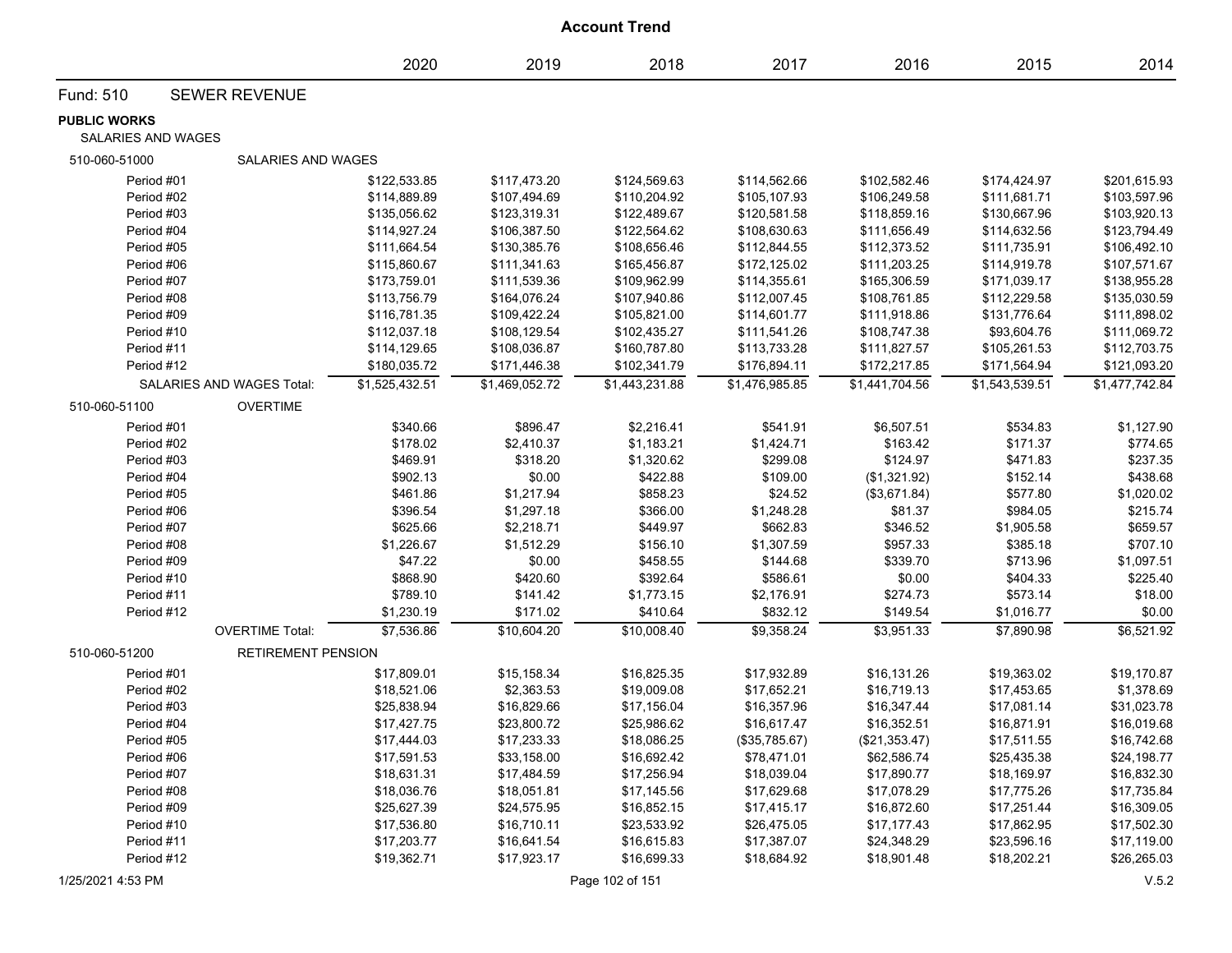|                                                           |                                  | 2020                       | 2019                      | 2018                     | 2017                     | 2016                     | 2015                     | 2014                     |
|-----------------------------------------------------------|----------------------------------|----------------------------|---------------------------|--------------------------|--------------------------|--------------------------|--------------------------|--------------------------|
|                                                           | <b>RETIREMENT PENSION Total:</b> | \$231,031.06               | \$219,930.75              | \$221,859.49             | \$226,876.80             | \$219,052.47             | \$226,574.64             | \$220,297.99             |
| 510-060-51400                                             | <b>CLOTHING ALLOWANCE</b>        |                            |                           |                          |                          |                          |                          |                          |
| Period #01                                                |                                  | \$5,600.00                 | \$0.00                    | \$0.00                   | \$4,000.00               | \$4,000.00               | \$4,175.00               | \$4,525.00               |
| Period #02                                                |                                  | \$0.00                     | \$0.00                    | \$0.00                   | \$0.00                   | \$0.00                   | \$350.00                 | \$0.00                   |
| Period #03                                                |                                  | \$0.00                     | \$5,600.00                | \$5,600.00               | \$0.00                   | \$0.00                   | \$0.00                   | \$0.00                   |
| Period #05                                                |                                  | \$0.00                     | \$0.00                    | \$0.00                   | \$0.00                   | \$225.00                 | \$0.00                   | \$0.00                   |
| Period #06                                                |                                  | \$0.00                     | \$0.00                    | \$0.00                   | \$300.00                 | \$0.00                   | \$0.00                   | \$0.00                   |
| Period #12                                                |                                  | \$0.00                     | \$0.00                    | \$0.00                   | \$0.00                   | \$0.00                   | \$0.00                   | \$225.00                 |
|                                                           | <b>CLOTHING ALLOWANCE Total:</b> | \$5,600.00                 | \$5,600.00                | \$5,600.00               | \$4,300.00               | \$4,225.00               | \$4,525.00               | \$4,750.00               |
| 510-060-51500                                             | <b>HEALTH CARE</b>               |                            |                           |                          |                          |                          |                          |                          |
| Period #01                                                |                                  | \$1,096.95                 | \$2,238.80                | \$6,246.22               | \$25,446.28              | \$2,167.63               | \$7,546.17               | \$1,784.40               |
| Period #02                                                |                                  | \$38,051.57                | \$40,585.42               | \$28,658.18              | \$6,264.14               | \$25,308.31              | \$29,859.19              | \$23,996.99              |
| Period #03                                                |                                  | \$34,468.64                | \$14,021.05               | \$72,793.15              | \$15,019.42              | \$65,475.17              | \$15,194.28              | \$28,508.40              |
| Period #04                                                |                                  | \$27,143.16                | \$91,656.05               | \$34,860.15              | \$77,879.68              | \$27,913.71              | \$53,309.60              | \$37,527.03              |
| Period #05                                                |                                  | \$31,353.66                | \$31,316.26               | \$28,182.33              | \$2,654.59               | \$41,078.72              | \$9,154.86               | \$30,152.45              |
| Period #06                                                |                                  | \$52,198.86                | \$28,255.93               | \$5,014.11               | \$54,050.21              | \$32,425.10              | \$58,140.22              | \$29,963.06              |
| Period #07                                                |                                  | \$2,292.50                 | \$33,073.29               | \$61,781.47              | \$2,154.59               | \$27,255.70              | \$33,330.93              | \$6,999.29               |
| Period #08                                                |                                  | \$36,678.02                | \$30,664.61               | \$4,746.37               | \$27,463.78              | \$35,520.81              | \$34,712.08              | \$50,992.47              |
| Period #09                                                |                                  | \$28,810.89                | \$28,643.18               | \$52,910.15              | \$82,245.77              | \$35,074.48              | \$28,148.12              | \$30,086.58              |
| Period #10                                                |                                  | \$32,309.77                | \$26,384.57               | \$28,383.96              | \$7,002.47               | \$38,374.48              | \$48,803.80              | \$28,203.90              |
| Period #11                                                |                                  | \$28,718.94                | \$30,901.79               | \$33,760.15              | \$65,533.62              | \$28,943.30              | \$26,406.59              | \$29,424.98              |
| Period #12                                                |                                  | \$65,547.97                | \$28,643.18               | \$32,168.87              | \$34,729.41              | \$31,868.89              | \$26,620.63              | \$52,482.29              |
|                                                           | <b>HEALTH CARE Total:</b>        | \$378.670.93               | \$386,384.13              | \$389.505.11             | \$400,443.96             | \$391,406.30             | \$371,226.47             | \$350,121.84             |
| 510-060-51700                                             | <b>WORKERS' COMP</b>             |                            |                           |                          |                          |                          |                          |                          |
| Period #02                                                |                                  | \$1,430.10                 | \$0.00                    | \$2,754.99               | \$5,370.12               | \$0.00                   | \$17,325.82              | \$0.00                   |
| Period #03                                                |                                  | \$0.00                     | \$0.00                    | \$5,509.98               | \$0.00                   | \$18,538.65              | \$0.00                   | \$0.00                   |
| Period #04                                                |                                  | \$4,329.66                 | \$0.00                    | \$0.00                   | \$2,964.09               | \$7,715.40               | \$0.00                   | \$0.00                   |
| Period #05                                                |                                  | \$2,164.83                 | \$0.00                    | \$2,754.99               | \$2,964.09               | \$0.00                   | (\$7,446.36)             | \$0.00                   |
| Period #06                                                |                                  | \$0.00                     | \$0.00                    | \$0.00                   | \$5,928.18               | \$0.00                   | \$0.00                   | \$0.00                   |
| Period #07                                                |                                  | \$2,164.83                 | \$8,032.38                | \$0.00                   | \$0.00                   | \$0.00                   | \$0.00                   | \$17,325.23              |
| Period #08                                                |                                  | \$2,164.83                 | \$0.00                    | \$5,509.98               | \$0.00                   | \$7,404.60               | \$0.00                   | \$0.00                   |
| Period #09                                                |                                  | \$4,329.66                 | \$4,321.66                | \$2,754.99               | \$0.00                   | \$0.00                   | \$0.00                   | \$0.00                   |
| Period #10                                                |                                  | \$0.00                     | \$2,160.83                | \$2,754.99               | \$2,964.09               | \$0.00                   | \$0.00                   | \$0.00                   |
| Period #11                                                |                                  | \$2,164.83                 | \$6,482.49                | \$2,754.99               | \$11,856.36              | \$2,964.09               | \$0.00                   | \$0.00                   |
| Period #12                                                |                                  | \$6,494.49                 | \$2,164.83                | \$5,509.98               | \$2,964.10               | \$0.00                   | \$0.00                   | \$0.00                   |
|                                                           | <b>WORKERS' COMP Total:</b>      | \$25,243.23                | \$23,162.19               | \$30,304.89              | \$35,011.03              | \$36,622.74              | \$9,879.46               | \$17,325.23              |
| 510-060-51800                                             | <b>COMP TIME PAID</b>            |                            |                           |                          |                          |                          |                          |                          |
| Period #05                                                |                                  | \$138.38                   | \$41.80                   | \$0.00                   | \$0.00                   | \$0.00                   | \$0.00                   | \$0.00                   |
| COMP TIME PAID Total:<br><b>SALARIES AND WAGES Total:</b> |                                  | \$138.38<br>\$2,173,652.97 | \$41.80<br>\$2,114,775.79 | \$0.00<br>\$2,100,509.77 | \$0.00<br>\$2,152,975.88 | \$0.00<br>\$2,096,962.40 | \$0.00<br>\$2,163,636.06 | \$0.00<br>\$2,076,759.82 |

TRAVEL

510-060-52100 TRAVEL

1/25/2021 4:53 PM Page 103 of 151 V.5.2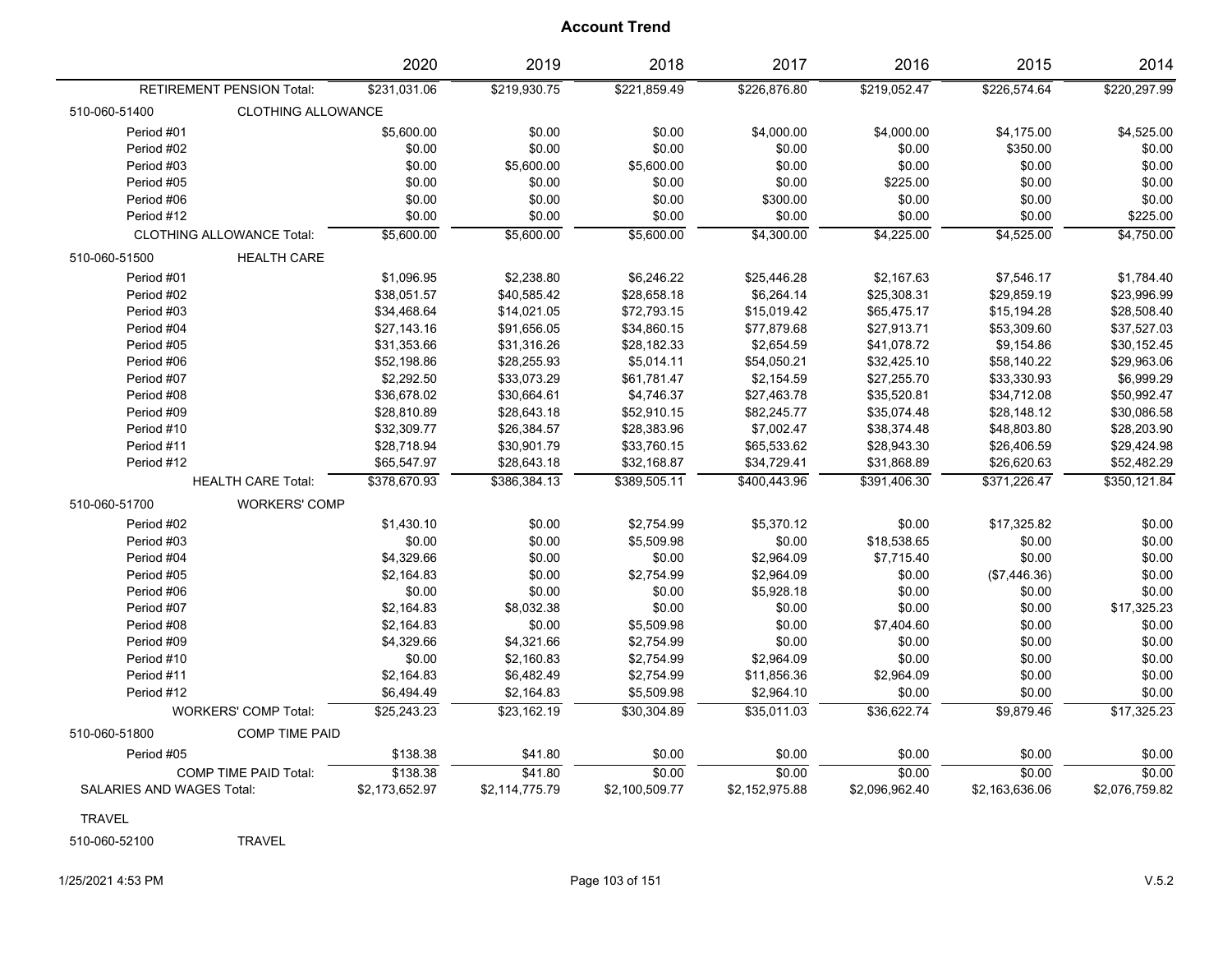|                      |                                      | 2020         | 2019           | 2018         | 2017         | 2016         | 2015                                                                                                                                                                                                                                                                                                                                                                                                                                                     | 2014         |
|----------------------|--------------------------------------|--------------|----------------|--------------|--------------|--------------|----------------------------------------------------------------------------------------------------------------------------------------------------------------------------------------------------------------------------------------------------------------------------------------------------------------------------------------------------------------------------------------------------------------------------------------------------------|--------------|
| Period #03           |                                      | \$0.00       | $\sqrt{$0.00}$ | \$0.00       | \$0.00       | \$332.45     | \$0.00<br>\$0.00<br>\$23.00<br>\$40.00<br>\$0.00<br>\$280.00<br>\$1,770.00<br>\$0.00<br>\$0.00<br>\$0.00<br>\$2,113.00<br>\$2,113.00<br>\$0.00<br>\$32,279.91<br>\$28,254.01<br>\$14,443.16<br>\$23,308.75<br>\$18,251.94<br>\$36,878.68<br>\$24,213.78<br>\$2,120.81<br>\$30,925.42<br>\$20,078.50<br>\$19,000.02<br>\$249,754.98<br>\$0.00<br>\$1,507.61<br>\$3,898.70<br>\$777.79<br>\$542.95<br>\$4,819.37<br>\$1,230.79<br>\$1,132.39<br>\$3,587.45 | \$0.00       |
|                      | <b>TRAVEL Total:</b>                 | \$0.00       | \$0.00         | \$0.00       | \$0.00       | \$332.45     |                                                                                                                                                                                                                                                                                                                                                                                                                                                          | \$0.00       |
| 510-060-52300        | <b>TRAINING AND EDUCATION</b>        |              |                |              |              |              |                                                                                                                                                                                                                                                                                                                                                                                                                                                          |              |
| Period #03           |                                      | \$0.00       | \$0.00         | \$0.00       | \$0.00       | \$40.00      |                                                                                                                                                                                                                                                                                                                                                                                                                                                          | \$0.00       |
| Period #04           |                                      | \$0.00       | \$0.00         | \$0.00       | \$0.00       | \$0.00       |                                                                                                                                                                                                                                                                                                                                                                                                                                                          | \$30.00      |
| Period #05           |                                      | \$0.00       | \$200.00       | \$0.00       | \$0.00       | \$0.00       |                                                                                                                                                                                                                                                                                                                                                                                                                                                          | \$1,012.60   |
| Period #07           |                                      | \$0.00       | \$0.00         | \$210.00     | \$0.00       | \$0.00       |                                                                                                                                                                                                                                                                                                                                                                                                                                                          | \$0.00       |
| Period #09           |                                      | \$0.00       | \$90.00        | \$0.00       | \$25.00      | \$0.00       |                                                                                                                                                                                                                                                                                                                                                                                                                                                          | \$0.00       |
| Period #10           |                                      | \$0.00       | \$0.00         | \$325.00     | \$425.00     | \$0.00       |                                                                                                                                                                                                                                                                                                                                                                                                                                                          | \$0.00       |
| Period #11           |                                      | \$0.00       | \$0.00         | \$450.00     | \$40.00      | \$0.00       |                                                                                                                                                                                                                                                                                                                                                                                                                                                          | \$0.00       |
| Period #12           |                                      | \$0.00       | \$0.00         | \$827.00     | \$0.00       | \$3,979.00   |                                                                                                                                                                                                                                                                                                                                                                                                                                                          | \$0.00       |
|                      | <b>TRAINING AND EDUCATION Total:</b> | \$0.00       | \$290.00       | \$1,812.00   | \$490.00     | \$4,019.00   |                                                                                                                                                                                                                                                                                                                                                                                                                                                          | \$1,042.60   |
| <b>TRAVEL Total:</b> |                                      | \$0.00       | \$290.00       | \$1,812.00   | \$490.00     | \$4,351.45   |                                                                                                                                                                                                                                                                                                                                                                                                                                                          | \$1,042.60   |
| CONTRACTUAL SERVICES |                                      |              |                |              |              |              |                                                                                                                                                                                                                                                                                                                                                                                                                                                          |              |
| 510-060-53100        | <b>UTILITIES</b>                     |              |                |              |              |              |                                                                                                                                                                                                                                                                                                                                                                                                                                                          |              |
| Period #01           |                                      | \$23,976.51  | \$3,680.48     | \$0.00       | \$0.00       | \$0.00       |                                                                                                                                                                                                                                                                                                                                                                                                                                                          | \$0.00       |
| Period #02           |                                      | \$4,835.82   | \$3,398.49     | \$24,808.71  | \$26,919.49  | \$46,123.88  |                                                                                                                                                                                                                                                                                                                                                                                                                                                          | \$21,638.80  |
| Period #03           |                                      | \$37,909.24  | \$32,193.67    | \$32,965.48  | \$28,608.32  | \$4,353.37   |                                                                                                                                                                                                                                                                                                                                                                                                                                                          | \$22,436.45  |
| Period #04           |                                      | \$25,859.57  | \$17,903.04    | \$24,111.04  | \$24,494.39  | \$18,684.70  |                                                                                                                                                                                                                                                                                                                                                                                                                                                          | \$36,848.62  |
| Period #05           |                                      | \$22,525.30  | \$22,468.11    | \$26,180.60  | \$31,774.16  | \$27,225.69  |                                                                                                                                                                                                                                                                                                                                                                                                                                                          | \$17,412.12  |
| Period #06           |                                      | \$28,215.13  | \$43,846.89    | \$4,678.51   | \$28,538.05  | \$8,196.53   |                                                                                                                                                                                                                                                                                                                                                                                                                                                          | \$1,227.30   |
| Period #07           |                                      | \$20,858.21  | \$24,983.49    | \$57,427.07  | \$19,102.29  | \$37,198.02  |                                                                                                                                                                                                                                                                                                                                                                                                                                                          | \$16,710.89  |
| Period #08           |                                      | \$18,938.18  | \$4,957.08     | \$2,673.49   | \$22,159.06  | \$7,208.61   |                                                                                                                                                                                                                                                                                                                                                                                                                                                          | \$18,190.90  |
| Period #09           |                                      | \$18,704.88  | \$21,485.72    | \$21,615.14  | \$23,488.26  | \$14,377.21  |                                                                                                                                                                                                                                                                                                                                                                                                                                                          | \$54,799.80  |
| Period #10           |                                      | \$21,340.04  | \$38,718.27    | \$21,098.91  | \$19,159.86  | \$52,032.69  |                                                                                                                                                                                                                                                                                                                                                                                                                                                          | \$3,663.76   |
| Period #11           |                                      | \$4,973.95   | \$5,286.91     | \$19,925.53  | \$20,276.65  | \$5,193.10   |                                                                                                                                                                                                                                                                                                                                                                                                                                                          | \$536.88     |
| Period #12           |                                      | \$38,908.40  | \$41,927.62    | \$52,198.47  | \$41,513.19  | \$38,265.22  |                                                                                                                                                                                                                                                                                                                                                                                                                                                          | \$41,736.35  |
|                      | <b>UTILITIES Total:</b>              | \$267,045.23 | \$260,849.77   | \$287,682.95 | \$286,033.72 | \$258,859.02 |                                                                                                                                                                                                                                                                                                                                                                                                                                                          | \$235,201.87 |
| 510-060-53200        | <b>COMMUNICATIONS</b>                |              |                |              |              |              |                                                                                                                                                                                                                                                                                                                                                                                                                                                          |              |
| Period #01           |                                      | \$366.13     | \$309.62       | \$0.00       | \$0.00       | \$0.00       |                                                                                                                                                                                                                                                                                                                                                                                                                                                          | \$302.60     |
| Period #02           |                                      | \$4,431.32   | \$80.04        | \$1,164.05   | \$1,161.11   | \$4,764.31   |                                                                                                                                                                                                                                                                                                                                                                                                                                                          | \$3,580.82   |
| Period #03           |                                      | \$1,116.21   | \$4,689.47     | \$3,960.24   | \$3,638.33   | \$683.88     |                                                                                                                                                                                                                                                                                                                                                                                                                                                          | \$991.81     |
| Period #04           |                                      | \$897.70     | \$1,487.27     | \$643.27     | \$62.77      | \$358.06     |                                                                                                                                                                                                                                                                                                                                                                                                                                                          | \$713.14     |
| Period #05           |                                      | \$4,074.49   | \$4,102.40     | \$579.21     | \$1,438.00   | \$850.10     |                                                                                                                                                                                                                                                                                                                                                                                                                                                          | \$4,073.80   |
| Period #06           |                                      | \$821.60     | \$447.50       | \$4,239.40   | \$4,391.89   | \$4,368.75   |                                                                                                                                                                                                                                                                                                                                                                                                                                                          | \$709.97     |
| Period #07           |                                      | \$599.78     | \$1,166.02     | \$378.48     | \$238.28     | \$723.16     |                                                                                                                                                                                                                                                                                                                                                                                                                                                          | \$755.82     |
| Period #08           |                                      | \$4,351.09   | \$4,071.99     | \$4,491.08   | \$1,100.83   | \$896.56     |                                                                                                                                                                                                                                                                                                                                                                                                                                                          | \$1,046.65   |
| Period #09           |                                      | \$1,222.70   | \$682.20       | \$255.61     | \$3,920.60   | \$3,953.10   |                                                                                                                                                                                                                                                                                                                                                                                                                                                          | \$3,659.60   |
| Period #10           |                                      | \$1,464.84   | \$1,130.20     | \$797.76     | \$543.32     | \$417.58     | \$794.85                                                                                                                                                                                                                                                                                                                                                                                                                                                 | \$1,082.29   |
| Period #11           |                                      | \$539.88     | \$1,044.30     | \$4,708.31   | \$1,358.43   | \$1,126.13   | \$4,063.69                                                                                                                                                                                                                                                                                                                                                                                                                                               | \$3,321.22   |
| Period #12           |                                      | \$7,913.71   | \$4,181.73     | \$1,152.98   | \$4,316.58   | \$4,094.22   | \$1,202.55                                                                                                                                                                                                                                                                                                                                                                                                                                               | \$1,538.51   |
|                      | <b>COMMUNICATIONS Total:</b>         | \$27,799.45  | \$23,392.74    | \$22,370.39  | \$22,170.14  | \$22,235.85  | \$23,558.14                                                                                                                                                                                                                                                                                                                                                                                                                                              | \$21,776.23  |

510-060-53300 RENTS AND LEASES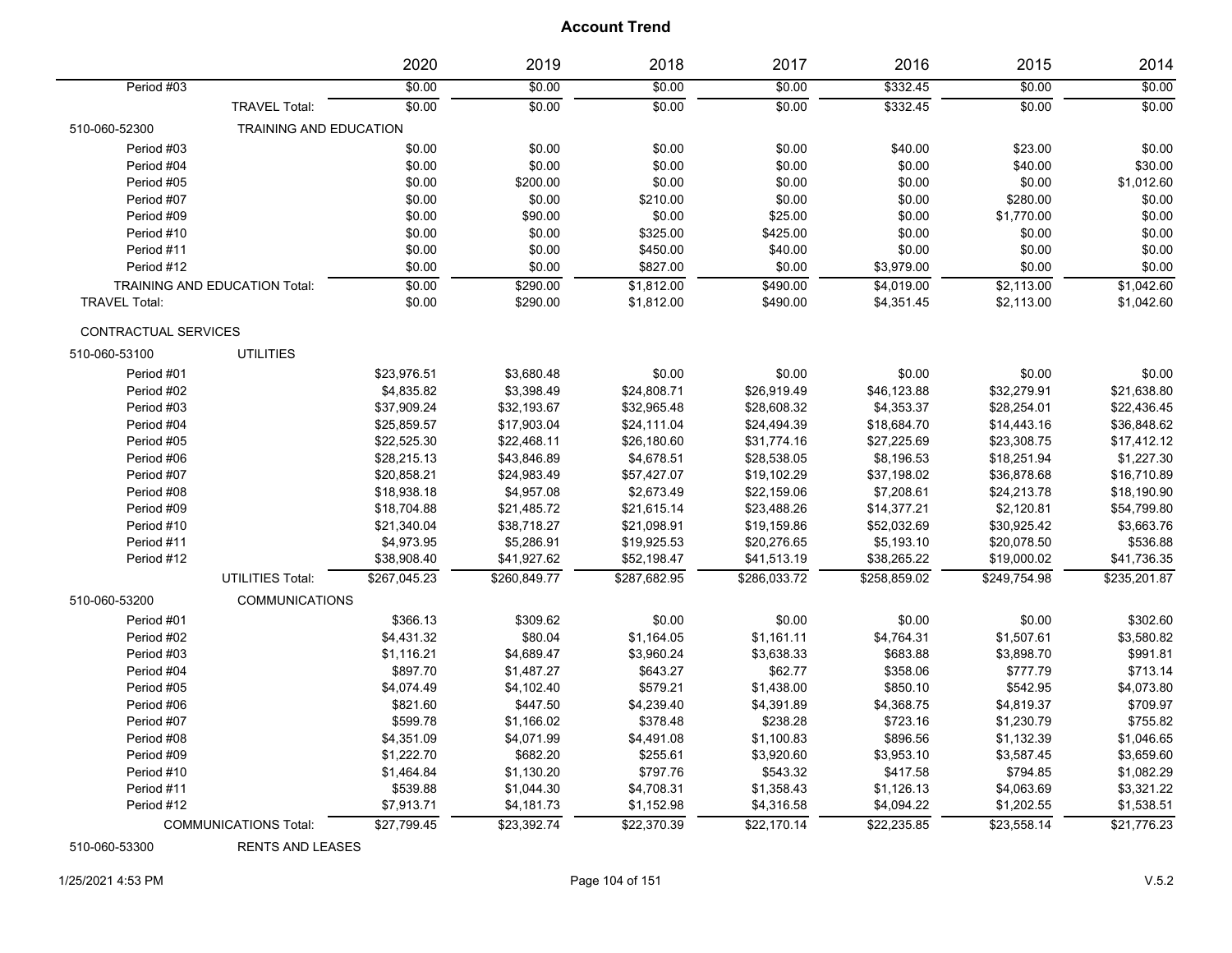|               |                                       | 2020        | 2019        | 2018        | 2017        | 2016        | 2015        | 2014        |
|---------------|---------------------------------------|-------------|-------------|-------------|-------------|-------------|-------------|-------------|
| Period #02    |                                       | \$0.00      | \$0.00      | \$102.28    | \$18.00     | \$9.00      | \$520.16    | \$9.00      |
| Period #03    |                                       | \$49.50     | \$27.00     | \$45.30     | \$0.00      | \$18.00     | \$100.58    | \$585.76    |
| Period #04    |                                       | \$9.00      | \$9.00      | \$140.35    | \$0.00      | \$0.00      | \$419.58    | \$1,007.42  |
| Period #05    |                                       | \$18.00     | \$0.00      | \$0.00      | \$18.00     | \$1,319.10  | \$260.08    | \$257.42    |
| Period #06    |                                       | \$0.00      | \$9.00      | \$241.56    | \$9.00      | \$9.00      | \$9.00      | \$168.50    |
| Period #07    |                                       | \$0.00      | \$18.00     | \$76.43     | \$0.00      | \$9.00      | \$0.00      | \$560.16    |
| Period #08    |                                       | \$0.00      | \$9.00      | \$130.92    | \$13.50     | \$9.00      | \$425.00    | \$483.96    |
| Period #09    |                                       | \$236.00    | \$9.00      | \$292.70    | \$9.00      | \$384.00    | \$9.00      | \$260.08    |
| Period #10    |                                       | \$36.00     | \$0.00      | \$83.31     | \$4.50      | \$18.00     | \$18.00     | \$351.66    |
| Period #11    |                                       | \$18.00     | \$0.00      | \$59.94     | \$24.50     | \$29.00     | \$9.00      | \$168.50    |
| Period #12    |                                       | \$18.00     | \$9.00      | \$37.97     | \$0.00      | \$9.00      | \$9.00      | \$520.16    |
|               | <b>RENTS AND LEASES Total:</b>        | \$384.50    | \$90.00     | \$1,210.76  | \$96.50     | \$1,813.10  | \$1.779.40  | \$4,372.62  |
| 510-060-53400 | PROFESSIONAL SERVICES                 |             |             |             |             |             |             |             |
| Period #01    |                                       | \$177.89    | \$644.60    | \$69.91     | \$1,570.57  | \$110.88    | \$2,229.02  | \$1,346.75  |
| Period #02    |                                       | \$2,672.56  | \$171.66    | \$641.01    | \$1,289.13  | \$4,248.28  | \$108.56    | \$1,133.55  |
| Period #03    |                                       | \$3,153.95  | \$3,945.49  | \$1,176.07  | \$1,582.19  | \$5,489.14  | \$3,528.63  | \$5,020.80  |
| Period #04    |                                       | \$2,272.12  | \$1,389.16  | \$2,593.83  | \$4,989.18  | \$3,551.05  | \$2,713.85  | \$4,042.15  |
| Period #05    |                                       | \$622.96    | \$681.36    | \$785.47    | \$6,185.47  | \$964.22    | \$807.42    | \$361.89    |
| Period #06    |                                       | \$2,266.62  | \$5,419.07  | \$72.11     | \$6,709.39  | \$3,750.90  | \$11,656.64 | \$928.22    |
| Period #07    |                                       | \$5,910.81  | \$2,348.31  | \$6,830.10  | \$2,756.23  | \$4,684.62  | \$4,442.58  | \$6,995.43  |
| Period #08    |                                       | \$2,308.62  | \$2,272.88  | \$3,065.16  | \$3,214.91  | \$2,871.46  | \$2,920.04  | \$490.81    |
| Period #09    |                                       | \$558.53    | \$1,965.51  | \$2,344.44  | \$3,540.87  | \$1,056.95  | \$1,165.58  | \$2,790.36  |
| Period #10    |                                       | \$9,103.69  | \$2,582.53  | \$2,181.95  | \$1,725.83  | \$2,953.41  | \$7,088.37  | \$4,306.42  |
| Period #11    |                                       | \$401.08    | \$546.22    | \$647.44    | \$2,546.79  | \$169.40    | \$3,294.77  | \$2,995.29  |
| Period #12    |                                       | \$5,148.91  | \$3,754.18  | \$5,313.33  | \$3,974.41  | \$6,073.21  | \$2,882.94  | \$3,994.03  |
|               | PROFESSIONAL SERVICES Total:          | \$34,597.74 | \$25,720.97 | \$25,720.82 | \$40,084.97 | \$35,923.52 | \$42,838.40 | \$34,405.70 |
| 510-060-53401 | <b>COUNTY FEES AND CHARGES</b>        |             |             |             |             |             |             |             |
| Period #04    |                                       | \$1,446.97  | \$783.37    | \$1,541.07  | \$747.33    | \$893.56    | \$1,390.76  | \$1,005.09  |
| Period #09    |                                       | \$736.47    | \$886.87    | \$536.03    | \$623.62    | \$508.98    | \$467.44    | \$0.00      |
| Period #10    |                                       | \$0.00      | \$0.00      | \$0.00      | \$0.00      | \$0.00      | \$0.00      | \$416.17    |
|               | <b>COUNTY FEES AND CHARGES Total:</b> | \$2,183.44  | \$1,670.24  | \$2,077.10  | \$1,370.95  | \$1,402.54  | \$1,858.20  | \$1,421.26  |
| 510-060-53600 | INSURANCE AND BONDING                 |             |             |             |             |             |             |             |
| Period #06    |                                       | \$0.00      | \$0.00      | \$0.00      | \$19,369.90 | \$0.00      | \$19,522.75 | \$0.00      |
| Period #07    |                                       | \$21,212.52 | \$21,659.63 | \$0.00      | \$0.00      | \$19,414.66 | \$0.00      | \$17,296.26 |
| Period #08    |                                       | \$0.00      | \$0.00      | \$21,088.36 | \$0.00      | \$0.00      | \$0.00      | \$0.00      |
|               | INSURANCE AND BONDING Total:          | \$21,212.52 | \$21,659.63 | \$21,088.36 | \$19,369.90 | \$19,414.66 | \$19,522.75 | \$17,296.26 |
| 510-060-53700 | PRINTING AND ADVERTISING              |             |             |             |             |             |             |             |
| Period #02    |                                       | \$1,358.45  | \$0.00      | \$0.00      | \$0.00      | \$0.00      | \$0.00      | \$101.50    |
| Period #03    |                                       | \$0.00      | \$0.00      | \$13.80     | \$0.00      | \$0.00      | \$55.45     | \$0.00      |
| Period #04    |                                       | \$0.00      | \$0.00      | \$23.00     | \$0.00      | \$0.00      | \$0.00      | \$0.00      |
| Period #05    |                                       | \$0.00      | \$214.85    | \$0.00      | \$0.00      | \$0.00      | \$0.00      | \$0.00      |
| Period #06    |                                       | \$0.00      | \$0.00      | \$0.00      | \$1,325.97  | \$1,278.35  | \$0.00      | \$0.00      |
| Period #07    |                                       | \$0.00      | \$647.42    | \$0.00      | \$46.00     | \$0.00      | \$0.00      | \$0.00      |
| Period #08    |                                       | \$0.00      | \$1,188.00  | \$0.00      | \$0.00      | \$0.00      | \$43.02     | \$0.00      |
|               |                                       |             |             |             |             |             |             |             |

1/25/2021 4:53 PM Page 105 of 151 V.5.2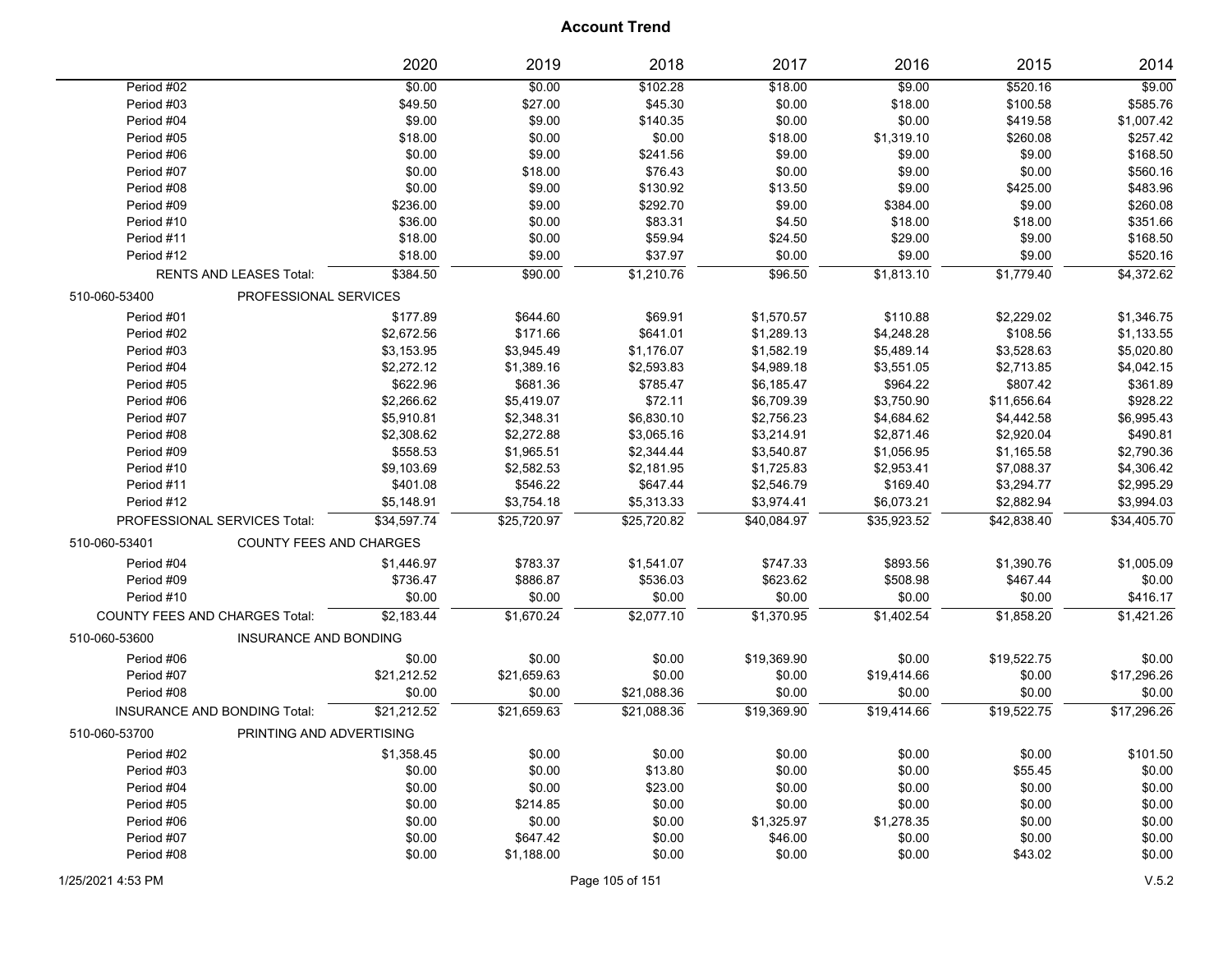|                                    |                                                                                                                                                                                                                                                                                                                                                                                                                                                                                                                                                                                                                                                                                                                                                                                                                                                                                                                                                                                                                                                                                                                                                                                                                                                                                                                                                                                                                                                                                                                                                                                                                                                                                                                                                                                                                                                                                                                                                                                                                                                                                                                                                                                                                                                       | 2020        | 2019        | 2018        | 2017        | 2016        | 2015        | 2014         |
|------------------------------------|-------------------------------------------------------------------------------------------------------------------------------------------------------------------------------------------------------------------------------------------------------------------------------------------------------------------------------------------------------------------------------------------------------------------------------------------------------------------------------------------------------------------------------------------------------------------------------------------------------------------------------------------------------------------------------------------------------------------------------------------------------------------------------------------------------------------------------------------------------------------------------------------------------------------------------------------------------------------------------------------------------------------------------------------------------------------------------------------------------------------------------------------------------------------------------------------------------------------------------------------------------------------------------------------------------------------------------------------------------------------------------------------------------------------------------------------------------------------------------------------------------------------------------------------------------------------------------------------------------------------------------------------------------------------------------------------------------------------------------------------------------------------------------------------------------------------------------------------------------------------------------------------------------------------------------------------------------------------------------------------------------------------------------------------------------------------------------------------------------------------------------------------------------------------------------------------------------------------------------------------------------|-------------|-------------|-------------|-------------|-------------|-------------|--------------|
| Period #09                         |                                                                                                                                                                                                                                                                                                                                                                                                                                                                                                                                                                                                                                                                                                                                                                                                                                                                                                                                                                                                                                                                                                                                                                                                                                                                                                                                                                                                                                                                                                                                                                                                                                                                                                                                                                                                                                                                                                                                                                                                                                                                                                                                                                                                                                                       |             | \$0.00      |             | \$930.00    | \$0.00      |             | \$725.00     |
| Period #10                         |                                                                                                                                                                                                                                                                                                                                                                                                                                                                                                                                                                                                                                                                                                                                                                                                                                                                                                                                                                                                                                                                                                                                                                                                                                                                                                                                                                                                                                                                                                                                                                                                                                                                                                                                                                                                                                                                                                                                                                                                                                                                                                                                                                                                                                                       | \$0.00      | \$0.00      | \$0.00      | \$0.00      | \$0.00      | \$0.00      | \$1,278.35   |
| Period #11                         |                                                                                                                                                                                                                                                                                                                                                                                                                                                                                                                                                                                                                                                                                                                                                                                                                                                                                                                                                                                                                                                                                                                                                                                                                                                                                                                                                                                                                                                                                                                                                                                                                                                                                                                                                                                                                                                                                                                                                                                                                                                                                                                                                                                                                                                       | \$0.00      | \$0.00      | \$0.00      | \$0.00      | \$344.76    | \$0.00      | \$0.00       |
|                                    | \$1,155.00<br>\$1,674.20<br>\$902.50<br>\$2,513.45<br>\$2,050.27<br>\$2,301.97<br>\$1,000.97<br>\$1,711.00<br>\$1,623.11<br>PRINTING AND ADVERTISING Total:<br>MISC CONTRACTUAL<br>\$5,473.04<br>\$5,329.36<br>\$0.00<br>\$5,200.00<br>\$5,200.00<br>\$5,200.00<br>\$6,851.01<br>\$347.71<br>\$4,656.01<br>\$10,512.57<br>\$10,728.34<br>\$5,140.99<br>\$19,106.93<br>\$15,347.98<br>\$4,664.37<br>\$5,304.34<br>\$1,636.71<br>\$6,021.81<br>\$5,010.58<br>\$5,105.37<br>\$548.80<br>\$5,651.22<br>\$5,739.68<br>\$613.52<br>\$4,995.02<br>\$531.40<br>\$3,619.37<br>\$6,159.52<br>\$8,936.80<br>\$4,737.92<br>\$530.78<br>\$4,969.72<br>\$11,469.58<br>\$10,172.78<br>\$12,340.08<br>\$5,185.32<br>\$781.30<br>\$6,118.01<br>\$5,072.05<br>\$8,137.42<br>\$9,075.95<br>\$4,829.71<br>\$13,608.21<br>\$660.62<br>\$13,367.39<br>\$5,236.98<br>\$10,891.26<br>\$478.12<br>\$4,948.12<br>\$17,616.43<br>\$12,209.86<br>\$6,373.19<br>\$6,102.92<br>\$8,780.12<br>\$911.80<br>\$4,701.93<br>\$6,020.37<br>\$5,109.09<br>\$4,713.18<br>\$5,043.99<br>\$5,696.21<br>\$6,190.91<br>\$6,352.01<br>\$11,684.16<br>\$5,570.76<br>\$4,843.56<br>\$5,659.41<br>\$6,956.96<br>\$4,654.35<br>\$7,255.90<br>\$4,816.72<br>\$3,967.51<br>\$76,567.18<br>\$70,263.29<br>MISC CONTRACTUAL Total:<br>\$88,572.69<br>\$82,636.07<br>\$68,264.90<br>\$61,170.98<br>\$441,691.44<br>\$401,483.82<br>\$432,303.51<br>\$424,006.31<br>\$444,497.45<br>\$409,536.70<br>OFFICE SUPPLIES<br>\$0.00<br>\$73.58<br>\$0.00<br>\$0.00<br>\$0.00<br>\$253.40<br>\$137.30<br>\$219.94<br>\$384.59<br>\$0.00<br>\$0.00<br>\$0.00<br>\$6.19<br>\$0.00<br>\$0.00<br>\$0.00<br>\$0.00<br>\$40.36<br>\$70.98<br>\$0.00<br>\$229.67<br>\$0.00<br>\$0.00<br>\$0.00<br>\$0.00<br>\$0.00<br>\$0.00<br>\$70.57<br>\$0.00<br>\$0.00<br>\$0.00<br>\$0.00<br>\$0.00<br>\$0.00<br>\$0.00<br>\$90.80<br>\$78.42<br>\$0.00<br>\$0.00<br>\$0.00<br>\$0.00<br>\$0.00<br>\$233.10<br>\$0.00<br>\$20.67<br>\$0.00<br>\$288.58<br>\$361.39<br>\$317.39<br>\$0.00<br>\$0.00<br>\$0.00<br>\$0.00<br>\$157.73<br>\$71.91<br>\$16.13<br>\$0.00<br>\$20.00<br>\$255.37<br>\$0.00<br><b>OFFICE SUPPLIES Total:</b><br>\$915.29<br>\$467.38<br>\$745.98<br>\$111.24<br>\$485.04<br>\$673.14<br>OPERATING SUPPLIES |             | \$2,104.85  |             |             |             |             |              |
| 510-060-53900                      |                                                                                                                                                                                                                                                                                                                                                                                                                                                                                                                                                                                                                                                                                                                                                                                                                                                                                                                                                                                                                                                                                                                                                                                                                                                                                                                                                                                                                                                                                                                                                                                                                                                                                                                                                                                                                                                                                                                                                                                                                                                                                                                                                                                                                                                       |             |             |             |             |             |             |              |
| Period #01                         |                                                                                                                                                                                                                                                                                                                                                                                                                                                                                                                                                                                                                                                                                                                                                                                                                                                                                                                                                                                                                                                                                                                                                                                                                                                                                                                                                                                                                                                                                                                                                                                                                                                                                                                                                                                                                                                                                                                                                                                                                                                                                                                                                                                                                                                       |             |             |             |             |             |             | \$5,200.00   |
| Period #02                         |                                                                                                                                                                                                                                                                                                                                                                                                                                                                                                                                                                                                                                                                                                                                                                                                                                                                                                                                                                                                                                                                                                                                                                                                                                                                                                                                                                                                                                                                                                                                                                                                                                                                                                                                                                                                                                                                                                                                                                                                                                                                                                                                                                                                                                                       |             |             |             |             |             |             | \$5,180.00   |
| Period #03                         |                                                                                                                                                                                                                                                                                                                                                                                                                                                                                                                                                                                                                                                                                                                                                                                                                                                                                                                                                                                                                                                                                                                                                                                                                                                                                                                                                                                                                                                                                                                                                                                                                                                                                                                                                                                                                                                                                                                                                                                                                                                                                                                                                                                                                                                       |             |             |             |             |             |             | \$6,638.79   |
| Period #04                         |                                                                                                                                                                                                                                                                                                                                                                                                                                                                                                                                                                                                                                                                                                                                                                                                                                                                                                                                                                                                                                                                                                                                                                                                                                                                                                                                                                                                                                                                                                                                                                                                                                                                                                                                                                                                                                                                                                                                                                                                                                                                                                                                                                                                                                                       |             |             |             |             |             |             | \$4,638.51   |
| Period #05                         |                                                                                                                                                                                                                                                                                                                                                                                                                                                                                                                                                                                                                                                                                                                                                                                                                                                                                                                                                                                                                                                                                                                                                                                                                                                                                                                                                                                                                                                                                                                                                                                                                                                                                                                                                                                                                                                                                                                                                                                                                                                                                                                                                                                                                                                       |             |             |             |             |             |             | \$4,251.56   |
| Period #06                         |                                                                                                                                                                                                                                                                                                                                                                                                                                                                                                                                                                                                                                                                                                                                                                                                                                                                                                                                                                                                                                                                                                                                                                                                                                                                                                                                                                                                                                                                                                                                                                                                                                                                                                                                                                                                                                                                                                                                                                                                                                                                                                                                                                                                                                                       |             |             |             |             |             |             | \$5,809.30   |
| Period #07                         |                                                                                                                                                                                                                                                                                                                                                                                                                                                                                                                                                                                                                                                                                                                                                                                                                                                                                                                                                                                                                                                                                                                                                                                                                                                                                                                                                                                                                                                                                                                                                                                                                                                                                                                                                                                                                                                                                                                                                                                                                                                                                                                                                                                                                                                       |             |             |             |             |             |             | \$1,066.94   |
| Period #08                         |                                                                                                                                                                                                                                                                                                                                                                                                                                                                                                                                                                                                                                                                                                                                                                                                                                                                                                                                                                                                                                                                                                                                                                                                                                                                                                                                                                                                                                                                                                                                                                                                                                                                                                                                                                                                                                                                                                                                                                                                                                                                                                                                                                                                                                                       |             |             |             |             |             |             | \$491.78     |
| Period #09                         |                                                                                                                                                                                                                                                                                                                                                                                                                                                                                                                                                                                                                                                                                                                                                                                                                                                                                                                                                                                                                                                                                                                                                                                                                                                                                                                                                                                                                                                                                                                                                                                                                                                                                                                                                                                                                                                                                                                                                                                                                                                                                                                                                                                                                                                       |             |             |             |             |             |             | \$15,563.98  |
| Period #10                         |                                                                                                                                                                                                                                                                                                                                                                                                                                                                                                                                                                                                                                                                                                                                                                                                                                                                                                                                                                                                                                                                                                                                                                                                                                                                                                                                                                                                                                                                                                                                                                                                                                                                                                                                                                                                                                                                                                                                                                                                                                                                                                                                                                                                                                                       |             |             |             |             |             |             | \$6,643.55   |
| Period #11                         |                                                                                                                                                                                                                                                                                                                                                                                                                                                                                                                                                                                                                                                                                                                                                                                                                                                                                                                                                                                                                                                                                                                                                                                                                                                                                                                                                                                                                                                                                                                                                                                                                                                                                                                                                                                                                                                                                                                                                                                                                                                                                                                                                                                                                                                       |             |             |             |             |             |             | \$231.94     |
| Period #12                         |                                                                                                                                                                                                                                                                                                                                                                                                                                                                                                                                                                                                                                                                                                                                                                                                                                                                                                                                                                                                                                                                                                                                                                                                                                                                                                                                                                                                                                                                                                                                                                                                                                                                                                                                                                                                                                                                                                                                                                                                                                                                                                                                                                                                                                                       |             |             |             |             |             |             | \$8,588.02   |
|                                    |                                                                                                                                                                                                                                                                                                                                                                                                                                                                                                                                                                                                                                                                                                                                                                                                                                                                                                                                                                                                                                                                                                                                                                                                                                                                                                                                                                                                                                                                                                                                                                                                                                                                                                                                                                                                                                                                                                                                                                                                                                                                                                                                                                                                                                                       |             |             |             |             |             |             | \$64,304.37  |
| <b>CONTRACTUAL SERVICES Total:</b> |                                                                                                                                                                                                                                                                                                                                                                                                                                                                                                                                                                                                                                                                                                                                                                                                                                                                                                                                                                                                                                                                                                                                                                                                                                                                                                                                                                                                                                                                                                                                                                                                                                                                                                                                                                                                                                                                                                                                                                                                                                                                                                                                                                                                                                                       |             |             |             |             |             |             | \$380,883.16 |
| <b>MATERIALS AND SUPPLIES</b>      |                                                                                                                                                                                                                                                                                                                                                                                                                                                                                                                                                                                                                                                                                                                                                                                                                                                                                                                                                                                                                                                                                                                                                                                                                                                                                                                                                                                                                                                                                                                                                                                                                                                                                                                                                                                                                                                                                                                                                                                                                                                                                                                                                                                                                                                       |             |             |             |             |             |             |              |
|                                    |                                                                                                                                                                                                                                                                                                                                                                                                                                                                                                                                                                                                                                                                                                                                                                                                                                                                                                                                                                                                                                                                                                                                                                                                                                                                                                                                                                                                                                                                                                                                                                                                                                                                                                                                                                                                                                                                                                                                                                                                                                                                                                                                                                                                                                                       |             |             |             |             |             |             |              |
| 510-060-54100                      |                                                                                                                                                                                                                                                                                                                                                                                                                                                                                                                                                                                                                                                                                                                                                                                                                                                                                                                                                                                                                                                                                                                                                                                                                                                                                                                                                                                                                                                                                                                                                                                                                                                                                                                                                                                                                                                                                                                                                                                                                                                                                                                                                                                                                                                       |             |             |             |             |             |             |              |
| Period #02                         |                                                                                                                                                                                                                                                                                                                                                                                                                                                                                                                                                                                                                                                                                                                                                                                                                                                                                                                                                                                                                                                                                                                                                                                                                                                                                                                                                                                                                                                                                                                                                                                                                                                                                                                                                                                                                                                                                                                                                                                                                                                                                                                                                                                                                                                       |             |             |             |             |             |             | \$14.50      |
| Period #03                         |                                                                                                                                                                                                                                                                                                                                                                                                                                                                                                                                                                                                                                                                                                                                                                                                                                                                                                                                                                                                                                                                                                                                                                                                                                                                                                                                                                                                                                                                                                                                                                                                                                                                                                                                                                                                                                                                                                                                                                                                                                                                                                                                                                                                                                                       |             |             |             |             |             |             | \$300.96     |
| Period #04                         |                                                                                                                                                                                                                                                                                                                                                                                                                                                                                                                                                                                                                                                                                                                                                                                                                                                                                                                                                                                                                                                                                                                                                                                                                                                                                                                                                                                                                                                                                                                                                                                                                                                                                                                                                                                                                                                                                                                                                                                                                                                                                                                                                                                                                                                       |             |             |             |             |             |             | \$0.00       |
| Period #05                         |                                                                                                                                                                                                                                                                                                                                                                                                                                                                                                                                                                                                                                                                                                                                                                                                                                                                                                                                                                                                                                                                                                                                                                                                                                                                                                                                                                                                                                                                                                                                                                                                                                                                                                                                                                                                                                                                                                                                                                                                                                                                                                                                                                                                                                                       |             |             |             |             |             |             | \$246.42     |
| Period #06                         |                                                                                                                                                                                                                                                                                                                                                                                                                                                                                                                                                                                                                                                                                                                                                                                                                                                                                                                                                                                                                                                                                                                                                                                                                                                                                                                                                                                                                                                                                                                                                                                                                                                                                                                                                                                                                                                                                                                                                                                                                                                                                                                                                                                                                                                       |             |             |             |             |             |             | \$0.00       |
| Period #07                         |                                                                                                                                                                                                                                                                                                                                                                                                                                                                                                                                                                                                                                                                                                                                                                                                                                                                                                                                                                                                                                                                                                                                                                                                                                                                                                                                                                                                                                                                                                                                                                                                                                                                                                                                                                                                                                                                                                                                                                                                                                                                                                                                                                                                                                                       |             |             |             |             |             |             | \$194.25     |
| Period #08                         |                                                                                                                                                                                                                                                                                                                                                                                                                                                                                                                                                                                                                                                                                                                                                                                                                                                                                                                                                                                                                                                                                                                                                                                                                                                                                                                                                                                                                                                                                                                                                                                                                                                                                                                                                                                                                                                                                                                                                                                                                                                                                                                                                                                                                                                       |             |             |             |             |             |             | \$0.00       |
| Period #10                         |                                                                                                                                                                                                                                                                                                                                                                                                                                                                                                                                                                                                                                                                                                                                                                                                                                                                                                                                                                                                                                                                                                                                                                                                                                                                                                                                                                                                                                                                                                                                                                                                                                                                                                                                                                                                                                                                                                                                                                                                                                                                                                                                                                                                                                                       |             |             |             |             |             |             | \$214.00     |
| Period #11                         |                                                                                                                                                                                                                                                                                                                                                                                                                                                                                                                                                                                                                                                                                                                                                                                                                                                                                                                                                                                                                                                                                                                                                                                                                                                                                                                                                                                                                                                                                                                                                                                                                                                                                                                                                                                                                                                                                                                                                                                                                                                                                                                                                                                                                                                       |             |             |             |             |             |             | \$601.46     |
| Period #12                         |                                                                                                                                                                                                                                                                                                                                                                                                                                                                                                                                                                                                                                                                                                                                                                                                                                                                                                                                                                                                                                                                                                                                                                                                                                                                                                                                                                                                                                                                                                                                                                                                                                                                                                                                                                                                                                                                                                                                                                                                                                                                                                                                                                                                                                                       |             |             |             |             |             |             | \$252.92     |
|                                    |                                                                                                                                                                                                                                                                                                                                                                                                                                                                                                                                                                                                                                                                                                                                                                                                                                                                                                                                                                                                                                                                                                                                                                                                                                                                                                                                                                                                                                                                                                                                                                                                                                                                                                                                                                                                                                                                                                                                                                                                                                                                                                                                                                                                                                                       |             |             |             |             |             |             | \$1,824.51   |
| 510-060-54200                      |                                                                                                                                                                                                                                                                                                                                                                                                                                                                                                                                                                                                                                                                                                                                                                                                                                                                                                                                                                                                                                                                                                                                                                                                                                                                                                                                                                                                                                                                                                                                                                                                                                                                                                                                                                                                                                                                                                                                                                                                                                                                                                                                                                                                                                                       |             |             |             |             |             |             |              |
| Period #01                         |                                                                                                                                                                                                                                                                                                                                                                                                                                                                                                                                                                                                                                                                                                                                                                                                                                                                                                                                                                                                                                                                                                                                                                                                                                                                                                                                                                                                                                                                                                                                                                                                                                                                                                                                                                                                                                                                                                                                                                                                                                                                                                                                                                                                                                                       | \$2,635.69  | \$3,941.24  | \$0.00      | \$0.00      | \$0.00      | \$0.00      | \$2,621.15   |
| Period #02                         |                                                                                                                                                                                                                                                                                                                                                                                                                                                                                                                                                                                                                                                                                                                                                                                                                                                                                                                                                                                                                                                                                                                                                                                                                                                                                                                                                                                                                                                                                                                                                                                                                                                                                                                                                                                                                                                                                                                                                                                                                                                                                                                                                                                                                                                       | \$11,235.29 | \$9,472.62  | \$4,051.49  | \$7,127.63  | \$8,122.94  | \$10,245.32 | \$5,712.36   |
| Period #03                         |                                                                                                                                                                                                                                                                                                                                                                                                                                                                                                                                                                                                                                                                                                                                                                                                                                                                                                                                                                                                                                                                                                                                                                                                                                                                                                                                                                                                                                                                                                                                                                                                                                                                                                                                                                                                                                                                                                                                                                                                                                                                                                                                                                                                                                                       | \$18,989.28 | \$11,746.64 | \$27,923.42 | \$6,516.12  | \$9,360.31  | \$12,268.36 | \$12,626.11  |
| Period #04                         |                                                                                                                                                                                                                                                                                                                                                                                                                                                                                                                                                                                                                                                                                                                                                                                                                                                                                                                                                                                                                                                                                                                                                                                                                                                                                                                                                                                                                                                                                                                                                                                                                                                                                                                                                                                                                                                                                                                                                                                                                                                                                                                                                                                                                                                       | \$23,313.29 | \$8,473.03  | \$8,654.92  | \$6,190.53  | \$5,380.70  | \$12,627.87 | \$14,102.31  |
| Period #05                         |                                                                                                                                                                                                                                                                                                                                                                                                                                                                                                                                                                                                                                                                                                                                                                                                                                                                                                                                                                                                                                                                                                                                                                                                                                                                                                                                                                                                                                                                                                                                                                                                                                                                                                                                                                                                                                                                                                                                                                                                                                                                                                                                                                                                                                                       | \$9,274.96  | \$22,756.06 | \$3,161.62  | \$17,350.26 | \$16,923.27 | \$8,892.67  | \$12,711.95  |
| Period #06                         |                                                                                                                                                                                                                                                                                                                                                                                                                                                                                                                                                                                                                                                                                                                                                                                                                                                                                                                                                                                                                                                                                                                                                                                                                                                                                                                                                                                                                                                                                                                                                                                                                                                                                                                                                                                                                                                                                                                                                                                                                                                                                                                                                                                                                                                       | \$12,159.53 | \$13,462.25 | \$20,602.32 | \$11,586.00 | \$15,388.01 | \$10,175.12 | \$8,005.94   |
| Period #07                         |                                                                                                                                                                                                                                                                                                                                                                                                                                                                                                                                                                                                                                                                                                                                                                                                                                                                                                                                                                                                                                                                                                                                                                                                                                                                                                                                                                                                                                                                                                                                                                                                                                                                                                                                                                                                                                                                                                                                                                                                                                                                                                                                                                                                                                                       | \$14,290.04 | \$21,197.27 | \$5,535.48  | \$18,063.84 | \$15,150.94 | \$15,998.32 | \$34,513.77  |
| Period #08                         |                                                                                                                                                                                                                                                                                                                                                                                                                                                                                                                                                                                                                                                                                                                                                                                                                                                                                                                                                                                                                                                                                                                                                                                                                                                                                                                                                                                                                                                                                                                                                                                                                                                                                                                                                                                                                                                                                                                                                                                                                                                                                                                                                                                                                                                       | \$18,862.34 | \$8,413.82  | \$21,269.75 | \$6,900.79  | \$11,179.96 | \$26,753.26 | \$13,994.13  |
| Period #09                         |                                                                                                                                                                                                                                                                                                                                                                                                                                                                                                                                                                                                                                                                                                                                                                                                                                                                                                                                                                                                                                                                                                                                                                                                                                                                                                                                                                                                                                                                                                                                                                                                                                                                                                                                                                                                                                                                                                                                                                                                                                                                                                                                                                                                                                                       | \$8,627.03  | \$17,580.04 | \$20,029.48 | \$11,150.25 | \$10,066.19 | \$23,176.02 | \$14,917.17  |
| Period #10                         |                                                                                                                                                                                                                                                                                                                                                                                                                                                                                                                                                                                                                                                                                                                                                                                                                                                                                                                                                                                                                                                                                                                                                                                                                                                                                                                                                                                                                                                                                                                                                                                                                                                                                                                                                                                                                                                                                                                                                                                                                                                                                                                                                                                                                                                       | \$21,049.78 | \$17,123.00 | \$7,608.64  | \$19,976.72 | \$9,947.12  | \$29,407.50 | \$18,985.62  |
| Period #11                         |                                                                                                                                                                                                                                                                                                                                                                                                                                                                                                                                                                                                                                                                                                                                                                                                                                                                                                                                                                                                                                                                                                                                                                                                                                                                                                                                                                                                                                                                                                                                                                                                                                                                                                                                                                                                                                                                                                                                                                                                                                                                                                                                                                                                                                                       | \$11,638.09 | \$13,865.96 | \$12,742.36 | \$13,641.70 | \$8,476.30  | \$17,487.33 | \$13,252.10  |
|                                    |                                                                                                                                                                                                                                                                                                                                                                                                                                                                                                                                                                                                                                                                                                                                                                                                                                                                                                                                                                                                                                                                                                                                                                                                                                                                                                                                                                                                                                                                                                                                                                                                                                                                                                                                                                                                                                                                                                                                                                                                                                                                                                                                                                                                                                                       |             |             |             |             |             |             |              |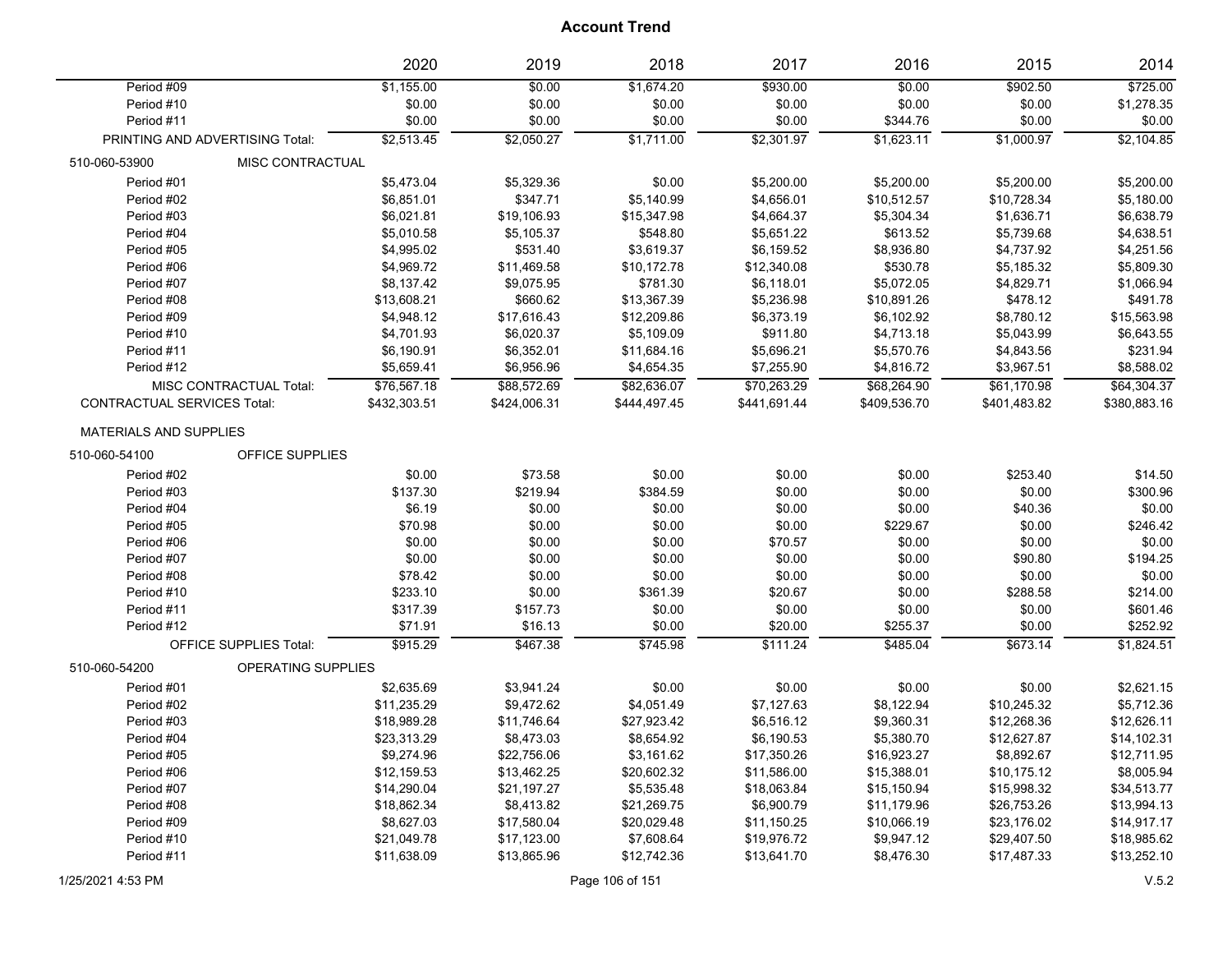|                                      |                                  | 2020                         | 2019         | 2018            | 2017         | 2016         | 2015         | 2014         |
|--------------------------------------|----------------------------------|------------------------------|--------------|-----------------|--------------|--------------|--------------|--------------|
| Period #12                           |                                  | \$10,515.97                  | \$12,180.62  | \$10,353.64     | \$20,266.05  | \$28,802.54  | \$17,390.97  | \$41,392.92  |
|                                      | <b>OPERATING SUPPLIES Total:</b> | \$162,591.29                 | \$160,212.55 | \$141,933.12    | \$138,769.89 | \$138,798.28 | \$184,422.74 | \$192,835.53 |
| 510-060-54300                        | <b>REPAIRS AND MAINT</b>         |                              |              |                 |              |              |              |              |
| Period #01                           |                                  | \$256.39                     | \$1,577.83   | \$0.00          | \$0.00       | \$0.00       | \$0.00       | \$0.00       |
| Period #02                           |                                  | \$10,409.05                  | \$0.00       | \$686.22        | \$3,103.36   | \$6,392.12   | \$6,232.78   | \$12,512.90  |
| Period #03                           |                                  | \$22,066.34                  | \$8,050.71   | \$14,006.01     | \$918.92     | \$3,799.48   | \$1,930.41   | \$3,919.47   |
| Period #04                           |                                  | \$3,592.19                   | \$8,953.63   | \$7,624.91      | \$1,676.70   | \$783.28     | \$4,707.27   | \$2,643.05   |
| Period #05                           |                                  | \$3,890.30                   | \$3,219.89   | \$2,130.79      | \$5,960.15   | \$6,818.41   | \$2,245.82   | \$4,430.82   |
| Period #06                           |                                  | \$7,143.68                   | \$3,029.42   | \$9,432.33      | \$4,452.73   | \$3,831.16   | \$5,118.43   | \$7,709.54   |
| Period #07                           |                                  | \$8,275.76                   | \$19,331.36  | \$1,487.92      | \$18,933.57  | \$1,759.38   | \$6,898.21   | \$5,008.24   |
| Period #08                           |                                  | \$1,773.71                   | \$12,857.98  | \$8,468.67      | \$1,874.61   | \$2,129.02   | \$30,202.51  | \$12,969.95  |
| Period #09                           |                                  | \$12,420.30                  | \$6,158.19   | \$4,770.05      | \$20,167.84  | \$4,300.66   | \$9,435.54   | \$14,754.20  |
| Period #10                           |                                  | \$13,304.54                  | \$7,585.68   | \$3,643.87      | \$11,590.47  | \$20,363.61  | \$3,333.60   | \$5,034.40   |
| Period #11                           |                                  | \$11,846.60                  | \$18,149.04  | \$10,359.89     | \$10,339.76  | \$11,010.54  | \$8,946.69   | \$14,216.88  |
| Period #12                           |                                  | \$14,833.69                  | \$23,724.55  | \$13,572.22     | \$8,836.29   | \$19,616.42  | \$9,264.41   | \$35,351.23  |
|                                      | <b>REPAIRS AND MAINT Total:</b>  | \$109,812.55                 | \$112,638.28 | \$76,182.88     | \$87,854.40  | \$80,804.08  | \$88,315.67  | \$118,550.68 |
| <b>MATERIALS AND SUPPLIES Total:</b> |                                  | \$273,319.13                 | \$273,318.21 | \$218,861.98    | \$226,735.53 | \$220,087.40 | \$273,411.55 | \$313,210.72 |
| CAPITAL OUTLAY                       |                                  |                              |              |                 |              |              |              |              |
| 510-060-55200                        |                                  | OTHER MISC EQUIPMENT/IMPRMTS |              |                 |              |              |              |              |
| Period #05                           |                                  | \$0.00                       | \$0.00       | \$0.00          | \$0.00       | \$39,932.00  | \$0.00       | \$8,276.01   |
| Period #07                           |                                  | \$9,762.87                   | \$0.00       | \$0.00          | \$0.00       | \$15,000.00  | \$59,000.00  | \$17,550.00  |
| Period #08                           |                                  | \$6,901.61                   | \$10,000.00  | \$1,500.00      | \$8,497.65   | \$0.00       | \$28,805.00  | \$9,180.00   |
| Period #09                           |                                  | \$0.00                       | \$0.00       | \$0.00          | \$0.00       | \$61,192.43  | \$0.00       | \$24,390.00  |
| Period #10                           |                                  | \$7,154.93                   | \$0.00       | \$0.00          | \$0.00       | \$24,600.00  | \$0.00       | \$22,512.00  |
| Period #11                           |                                  | \$0.00                       | \$6,324.13   | \$0.00          | \$0.00       | \$0.00       | \$0.00       | \$4,878.00   |
| Period #12                           |                                  | \$4,080.00                   | \$0.00       | \$0.00          | \$21,700.00  | \$899.30     | \$10,103.00  | \$0.00       |
| OTHER MISC EQUIPMENT/IMPRMTS Tota    |                                  | \$27,899.41                  | \$16,324.13  | \$1,500.00      | \$30,197.65  | \$141,623.73 | \$97,908.00  | \$86,786.01  |
| <b>CAPITAL OUTLAY Total:</b>         |                                  | \$27,899.41                  | \$16,324.13  | \$1,500.00      | \$30,197.65  | \$141,623.73 | \$97,908.00  | \$86,786.01  |
| <b>DEBT</b>                          |                                  |                              |              |                 |              |              |              |              |
| 510-060-56100                        | <b>PRINCIPAL</b>                 |                              |              |                 |              |              |              |              |
| Period #05                           |                                  | \$0.00                       | \$10,161.16  | \$0.00          | \$0.00       | \$0.00       | \$0.00       | \$0.00       |
| Period #12                           |                                  | \$5,080.58                   | \$0.00       | \$10,161.16     | \$0.00       | \$0.00       | \$0.00       | \$0.00       |
|                                      | <b>PRINCIPAL Total:</b>          | \$5,080.58                   | \$10,161.16  | \$10,161.16     | \$0.00       | \$0.00       | \$0.00       | \$0.00       |
| <b>DEBT Total:</b>                   |                                  | \$5,080.58                   | \$10,161.16  | \$10,161.16     | \$0.00       | \$0.00       | \$0.00       | \$0.00       |
| <b>TRANSFERS</b>                     |                                  |                              |              |                 |              |              |              |              |
| 510-060-57300                        | <b>REFUNDS</b>                   |                              |              |                 |              |              |              |              |
| Period #01                           |                                  | (\$70.14)                    | \$0.00       | \$0.00          | \$0.00       | \$0.00       | \$0.00       | \$284.92     |
| Period #02                           |                                  | \$70.14                      | \$274.79     | \$85.50         | \$758.39     | \$78.59      | \$43.53      | \$114.57     |
| Period #03                           |                                  | \$0.00                       | \$0.00       | \$125.76        | \$42.84      | \$20.11      | \$9,157.50   | \$38.89      |
| Period #04                           |                                  | \$0.00                       | \$62.50      | \$152.35        | \$0.00       | \$345.49     | \$192.23     | \$304.68     |
| Period #05                           |                                  | \$0.00                       | \$0.00       | \$87.10         | \$95.30      | \$31.34      | \$153.54     | \$0.00       |
| Period #06                           |                                  | (\$619.84)                   | \$31.80      | \$13.14         | \$0.00       | \$0.00       | \$9.80       | \$33.59      |
| 1/25/2021 4:53 PM                    |                                  |                              |              | Page 107 of 151 |              |              |              | V.5.2        |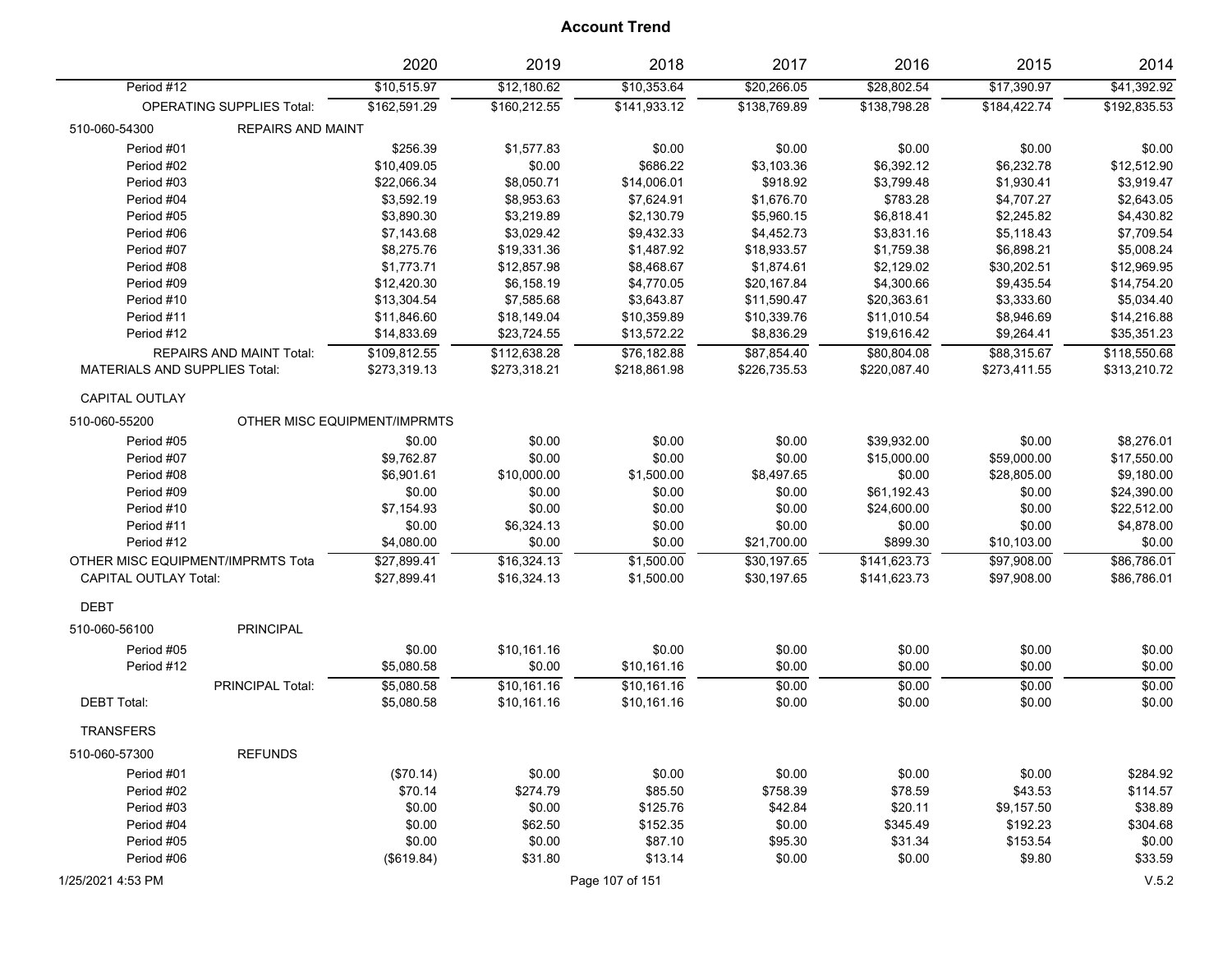|                             | 2020           | 2019           | 2018           | 2017           | 2016           | 2015           | 2014           |
|-----------------------------|----------------|----------------|----------------|----------------|----------------|----------------|----------------|
| Period #07                  | \$619.84       | \$239.06       | \$1.117.97     | \$523.12       | \$500.31       | \$205.26       | \$5.61         |
| Period #08                  | (\$260.21)     | \$0.00         | \$22.60        | \$604.85       | \$385.19       | \$0.00         | \$363.86       |
| Period #09                  | \$1.00         | \$0.00         | \$302.86       | \$199.20       | \$0.00         | \$8.640.63     | \$153.92       |
| Period #10                  | \$76.41        | (\$62.50)      | \$249.00       | \$2,305.24     | \$254.72       | \$182.00       | \$199.70       |
| Period #11                  | \$153.25       | \$62.50        | \$85.06        | \$39.38        | \$0.00         | \$743.87       | \$45.50        |
| Period #12                  | \$29.55        | \$0.00         | \$61.19        | \$500.00       | \$0.00         | \$419.83       | \$0.00         |
| <b>REFUNDS Total:</b>       | \$0.00         | \$608.15       | \$2,302.53     | \$5.068.32     | \$1.615.75     | \$19,748.19    | \$1.545.24     |
| <b>TRANSFERS Total:</b>     | \$0.00         | \$608.15       | \$2,302.53     | \$5.068.32     | \$1.615.75     | \$19,748.19    | \$1.545.24     |
| <b>PUBLIC WORKS Total:</b>  | \$2.912.255.60 | \$2,839,483.75 | \$2,779,644.89 | \$2,857,158.82 | \$2,874,177.43 | \$2,958,300.62 | \$2,860,227.55 |
| <b>SEWER REVENUE Total:</b> | \$2,912,255.60 | \$2,839,483.75 | \$2,779,644.89 | \$2,857,158.82 | \$2,874,177.43 | \$2,958,300.62 | \$2,860,227.55 |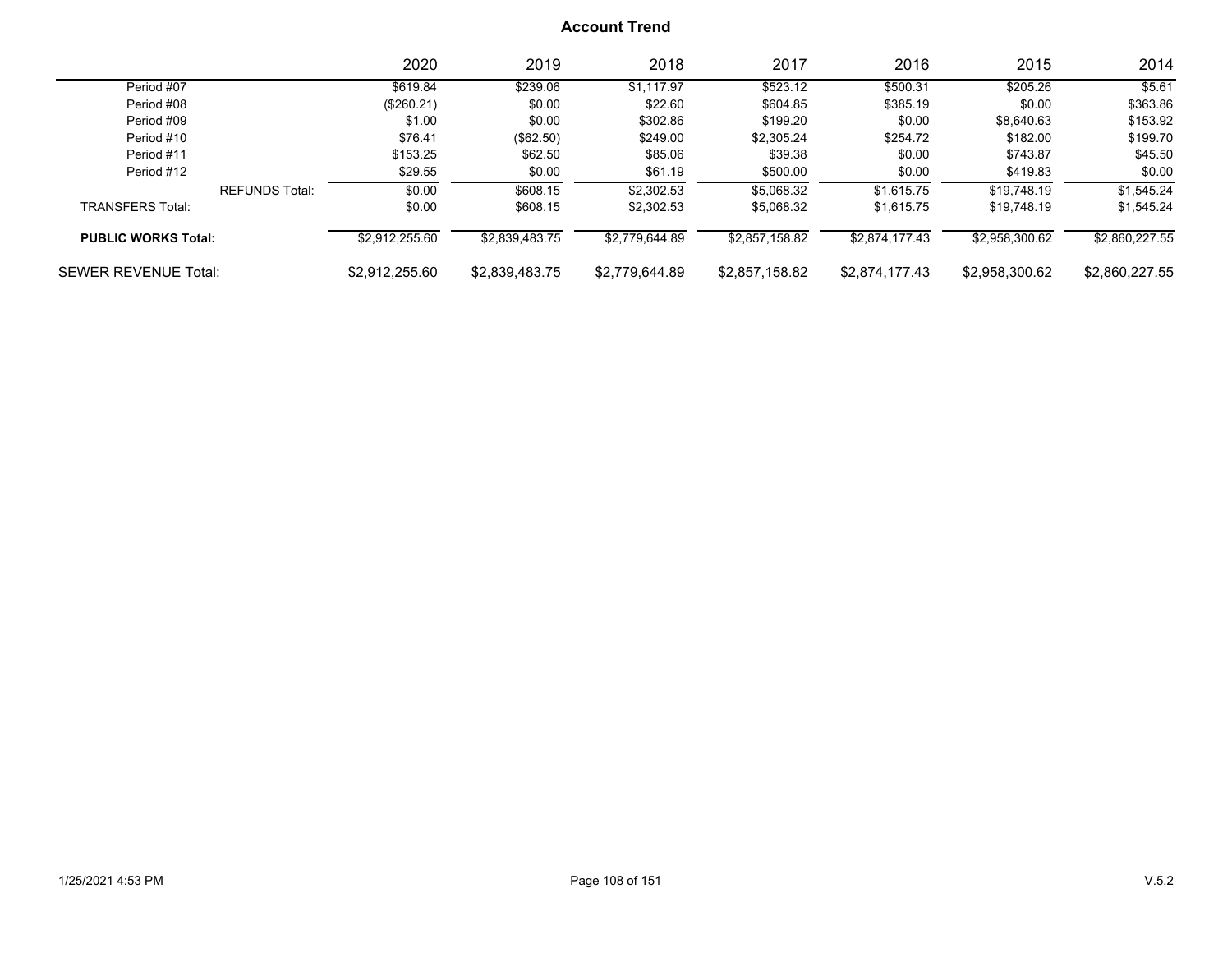|                                                 |               |        | <b>Account Trend</b> |              |             |              |              |
|-------------------------------------------------|---------------|--------|----------------------|--------------|-------------|--------------|--------------|
|                                                 | 2020          | 2019   | 2018                 | 2017         | 2016        | 2015         | 2014         |
| <b>WATER UTILITY</b><br>Fund: 512               |               |        |                      |              |             |              |              |
| 065                                             |               |        |                      |              |             |              |              |
| <b>CONTRACTUAL SERVICES</b>                     |               |        |                      |              |             |              |              |
| 512-065-53401<br><b>COUNTY FEES AND CHARGES</b> |               |        |                      |              |             |              |              |
| Period #04                                      | \$0.00        | \$0.00 | \$0.00               | \$0.00       | \$0.00      | \$0.00       | \$47.31      |
| Period #10                                      | \$0.00        | \$0.00 | \$0.00               | \$0.00       | \$0.00      | \$0.00       | \$21.32      |
| <b>COUNTY FEES AND CHARGES Total:</b>           | \$0.00        | \$0.00 | \$0.00               | \$0.00       | \$0.00      | \$0.00       | \$68.63      |
| <b>CONTRACTUAL SERVICES Total:</b>              | \$0.00        | \$0.00 | \$0.00               | \$0.00       | \$0.00      | \$0.00       | \$68.63      |
| <b>CAPITAL OUTLAY</b>                           |               |        |                      |              |             |              |              |
| 512-065-55400<br><b>WATER IMPROVEMENT</b>       |               |        |                      |              |             |              |              |
| Period #02                                      | \$0.00        | \$0.00 | \$0.00               | \$0.00       | \$0.00      | \$34,155.73  | \$0.00       |
| Period #03                                      | \$0.00        | \$0.00 | \$0.00               | \$0.00       | \$0.00      | \$0.00       | \$35,330.38  |
| Period #04                                      | \$0.00        | \$0.00 | \$0.00               | \$0.00       | \$0.00      | \$151,839.41 | \$0.00       |
| Period #05                                      | \$0.00        | \$0.00 | \$0.00               | \$224,811.74 | \$0.00      | \$9,250.00   | \$218,538.50 |
| Period #06                                      | \$120,000.00  | \$0.00 | \$0.00               | \$0.00       | \$0.00      | \$19,004.86  | \$0.00       |
| Period #07                                      | \$0.00        | \$0.00 | \$0.00               | \$121,728.26 | \$0.00      | \$0.00       | \$175,000.00 |
| Period #08                                      | \$0.00        | \$0.00 | \$0.00               | \$0.00       | \$10,000.00 | \$0.00       | \$0.00       |
| Period #10                                      | (\$15,000.00) | \$0.00 | \$0.00               | \$0.00       | \$0.00      | \$0.00       | \$0.00       |
| <b>WATER IMPROVEMENT Total:</b>                 | \$105,000.00  | \$0.00 | \$0.00               | \$346,540.00 | \$10,000.00 | \$214,250.00 | \$428,868.88 |
| <b>CAPITAL OUTLAY Total:</b>                    | \$105,000.00  | \$0.00 | \$0.00               | \$346,540.00 | \$10,000.00 | \$214,250.00 | \$428,868.88 |
| 065 Total:                                      | \$105,000.00  | \$0.00 | \$0.00               | \$346,540.00 | \$10,000.00 | \$214,250.00 | \$428,937.51 |
| <b>WATER UTILITY Total:</b>                     | \$105.000.00  | \$0.00 | \$0.00               | \$346,540.00 | \$10,000.00 | \$214.250.00 | \$428.937.51 |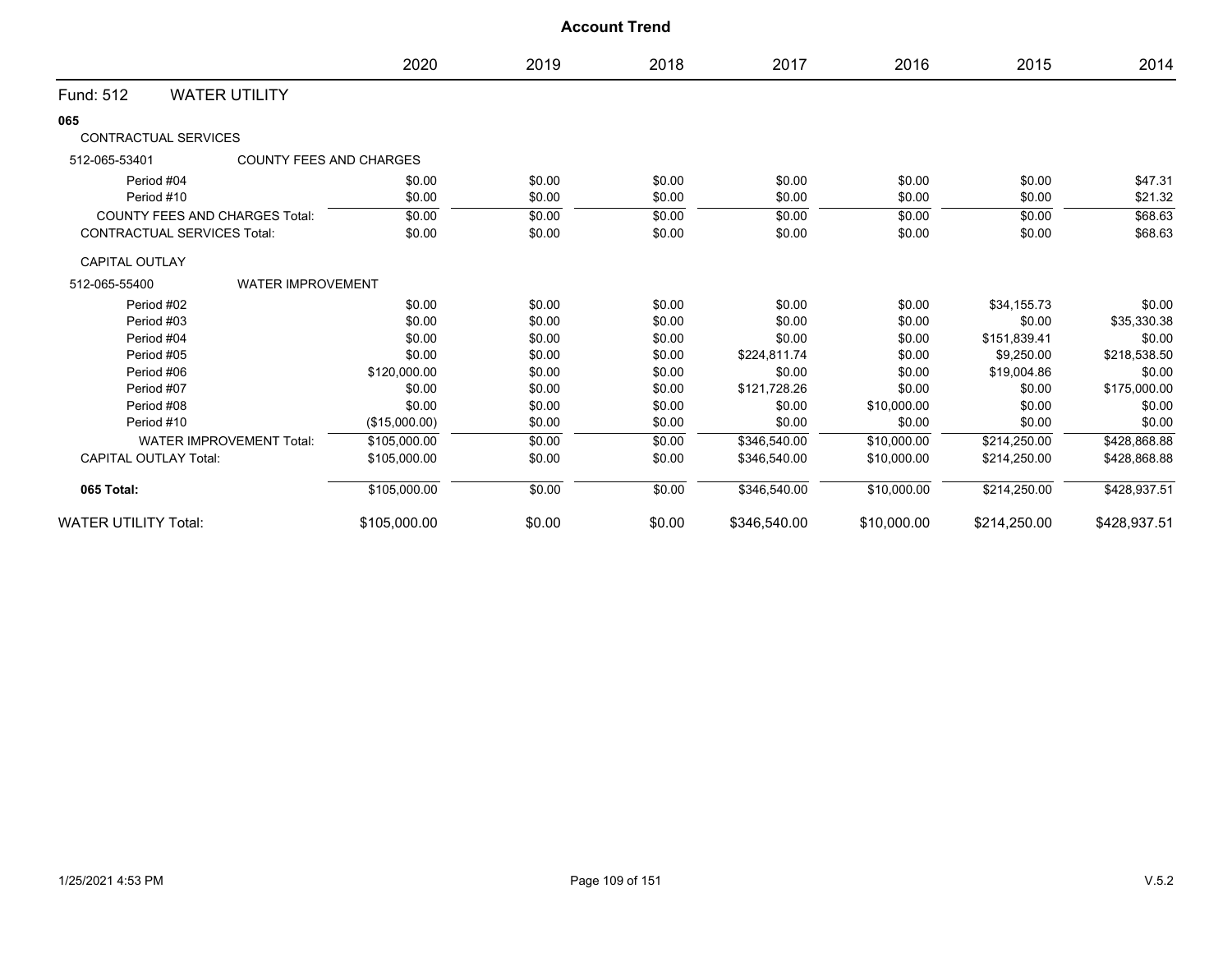|                                    |                               |              |              | <b>Account Trend</b> |              |              |              |              |
|------------------------------------|-------------------------------|--------------|--------------|----------------------|--------------|--------------|--------------|--------------|
|                                    |                               | 2020         | 2019         | 2018                 | 2017         | 2016         | 2015         | 2014         |
| <b>Fund: 514</b>                   | <b>SEWER IMPROVEMENT</b>      |              |              |                      |              |              |              |              |
| 065                                |                               |              |              |                      |              |              |              |              |
| CONTRACTUAL SERVICES               |                               |              |              |                      |              |              |              |              |
| 514-065-53400                      | PROFESSIONAL SERVICES         |              |              |                      |              |              |              |              |
| Period #02                         |                               | \$0.00       | \$0.00       | \$0.00               | \$0.00       | \$0.00       | \$0.00       | \$63,165.67  |
| Period #05                         |                               | \$0.00       | \$0.00       | \$0.00               | \$0.00       | \$91,757.56  | \$0.00       | \$0.00       |
| Period #08                         |                               | \$0.00       | \$0.00       | \$0.00               | \$0.00       | \$0.00       | \$0.00       | \$53,414.42  |
| Period #11                         |                               | \$0.00       | \$0.00       | \$0.00               | \$0.00       | \$0.00       | \$0.00       | \$7,039.99   |
| Period #12                         |                               | \$0.00       | \$0.00       | \$0.00               | \$0.00       | \$0.00       | \$0.00       | \$52,891.17  |
|                                    | PROFESSIONAL SERVICES Total:  | \$0.00       | \$0.00       | \$0.00               | \$0.00       | \$91,757.56  | \$0.00       | \$176,511.25 |
| <b>CONTRACTUAL SERVICES Total:</b> |                               | \$0.00       | \$0.00       | \$0.00               | \$0.00       | \$91,757.56  | \$0.00       | \$176,511.25 |
| CAPITAL OUTLAY                     |                               |              |              |                      |              |              |              |              |
| 514-065-55600                      | <b>SEWER IMPROVEMENT</b>      |              |              |                      |              |              |              |              |
| Period #02                         |                               | \$0.00       | \$0.00       | \$0.00               | \$0.00       | \$0.00       | \$37,162.29  | \$0.00       |
| Period #03                         |                               | \$0.00       | \$0.00       | \$0.00               | \$0.00       | \$56,409.71  | \$0.00       | \$0.00       |
| Period #04                         |                               | \$0.00       | \$2,280.25   | \$0.00               | \$0.00       | \$0.00       | \$6,702.18   | \$218,759.07 |
| Period #05                         |                               | \$0.00       | \$0.00       | \$0.00               | \$62,203.00  | \$0.00       | \$0.00       | \$106,240.93 |
| Period #06                         |                               | \$100,000.00 | \$83,670.78  | \$0.00               | \$0.00       | \$90,000.00  | \$145,838.10 | \$30,000.00  |
| Period #07                         |                               | \$0.00       | \$133,180.24 | \$120,000.00         | \$57,797.00  | \$0.00       | \$0.00       | \$0.00       |
| Period #08                         |                               | \$0.00       | \$143,665.37 | \$0.00               | \$0.00       | \$400,000.00 | \$130,483.35 | \$0.00       |
| Period #09                         |                               | \$0.00       | \$82,288.76  | \$0.00               | \$0.00       | \$0.00       | \$0.00       | \$0.00       |
| Period #10                         |                               | \$0.00       | \$115,541.64 | \$0.00               | \$0.00       | \$0.00       | \$265,724.41 | \$0.00       |
| Period #11                         |                               | \$0.00       | \$22,674.34  | \$0.00               | \$0.00       | \$0.00       | \$62,603.54  | \$0.00       |
| Period #12                         |                               | \$0.00       | \$64,557.90  | \$0.00               | \$0.00       | \$50,000.00  | \$0.00       | \$50,000.00  |
|                                    | SEWER IMPROVEMENT Total:      | \$100,000.00 | \$647,859.28 | \$120,000.00         | \$120,000.00 | \$596,409.71 | \$648,513.87 | \$405,000.00 |
| 514-065-55601                      | STORM SEWER IMPROVEMENTS      |              |              |                      |              |              |              |              |
| Period #05                         |                               | \$0.00       | \$0.00       | \$0.00               | \$40,000.00  | \$0.00       | \$12,458.00  | \$0.00       |
| Period #06                         |                               | \$129,734.45 | \$0.00       | \$0.00               | \$0.00       | \$0.00       | \$0.00       | \$0.00       |
| Period #07                         |                               | \$5,723.13   | \$0.00       | \$0.00               | \$0.00       | \$0.00       | \$0.00       | \$0.00       |
| Period #08                         |                               | \$0.00       | \$0.00       | \$0.00               | \$10,000.00  | \$0.00       | \$0.00       | \$0.00       |
| Period #10                         |                               | \$2,960.00   | \$0.00       | \$0.00               | \$0.00       | \$0.00       | \$12,005.58  | \$0.00       |
| STORM SEWER IMPROVEMENTS Total:    |                               | \$138,417.58 | \$0.00       | \$0.00               | \$50,000.00  | \$0.00       | \$24,463.58  | \$0.00       |
| 514-065-55602                      | <b>MANHOLE REPAIRS</b>        |              |              |                      |              |              |              |              |
| Period #06                         |                               | \$0.00       | \$0.00       | \$0.00               | \$0.00       | \$25,482.60  | \$0.00       | \$0.00       |
| Period #08                         |                               | \$0.00       | \$0.00       | \$0.00               | \$0.00       | \$8,039.40   | \$0.00       | \$0.00       |
|                                    | <b>MANHOLE REPAIRS Total:</b> | \$0.00       | \$0.00       | \$0.00               | \$0.00       | \$33,522.00  | \$0.00       | \$0.00       |
| 514-065-55900                      | <b>EMERGENCY REPAIRS</b>      |              |              |                      |              |              |              |              |
| Period #02                         |                               | \$0.00       | \$0.00       | \$0.00               | \$0.00       | \$0.00       | \$10,000.00  | \$0.00       |
| Period #03                         |                               | \$0.00       | \$0.00       | \$4,200.00           | \$0.00       | \$0.00       | \$0.00       | \$0.00       |
| Period #04                         |                               | \$0.00       | \$0.00       | \$0.00               | \$0.00       | \$1,000.00   | \$11,115.00  | \$0.00       |
| Period #05                         |                               | \$0.00       | \$0.00       | \$2,025.00           | \$88,639.00  | \$6,290.00   | \$10,575.00  | \$0.00       |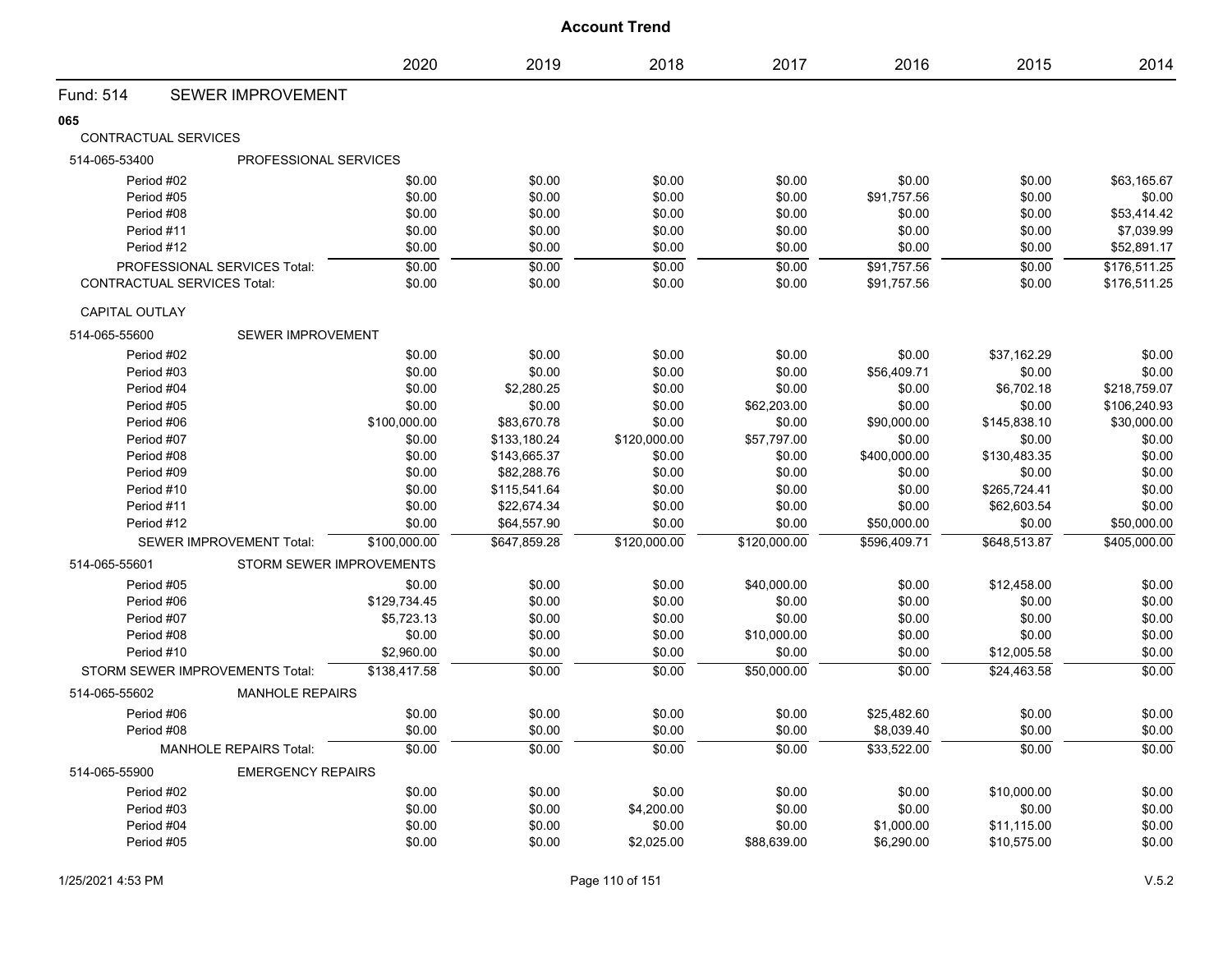|                                 |                                 | 2020         | 2019         | 2018         | 2017         | 2016         | 2015         | 2014         |
|---------------------------------|---------------------------------|--------------|--------------|--------------|--------------|--------------|--------------|--------------|
| Period #06                      |                                 | \$4,850.00   | \$0.00       | \$0.00       | \$0.00       | \$5,000.00   | \$11,152.00  | \$0.00       |
| Period #07                      |                                 | \$14,458.87  | \$0.00       | \$0.00       | \$12,061.00  | \$0.00       | \$0.00       | \$20,000.00  |
| Period #08                      |                                 | \$0.00       | \$0.00       | \$0.00       | \$0.00       | \$2,973.00   | \$17,817.19  | \$0.00       |
| Period #09                      |                                 | \$0.00       | \$1,991.25   | \$0.00       | \$0.00       | \$0.00       | \$9,800.00   | \$33,884.05  |
| Period #10                      |                                 | \$0.00       | \$0.00       | \$0.00       | \$23,106.26  | \$0.00       | \$2,400.00   | \$0.00       |
| Period #12                      |                                 | \$97,856.46  | \$0.00       | \$0.00       | \$0.00       | \$0.00       | \$11,390.00  | \$0.00       |
|                                 | <b>EMERGENCY REPAIRS Total:</b> | \$117,165.33 | \$1,991.25   | \$6,225.00   | \$123,806.26 | \$15,263.00  | \$84,249.19  | \$53,884.05  |
| <b>CAPITAL OUTLAY Total:</b>    |                                 | \$355,582.91 | \$649,850.53 | \$126,225.00 | \$293,806.26 | \$645,194.71 | \$757,226.64 | \$458,884.05 |
| <b>TRANSFERS</b>                |                                 |              |              |              |              |              |              |              |
| 514-065-57300                   | <b>REFUNDS</b>                  |              |              |              |              |              |              |              |
| Period #03                      |                                 | \$2,500.00   | \$0.00       | \$0.00       | \$0.00       | \$0.00       | \$0.00       | \$0.00       |
| Period #04                      |                                 | \$0.00       | \$0.00       | \$5,000.00   | \$0.00       | \$0.00       | \$0.00       | \$0.00       |
| Period #08                      |                                 | \$5,000.00   | \$0.00       | \$0.00       | \$0.00       | \$0.00       | \$0.00       | \$0.00       |
| Period #10                      |                                 | \$5,000.00   | \$0.00       | \$0.00       | \$10,000.00  | \$0.00       | \$0.00       | \$0.00       |
|                                 | <b>REFUNDS Total:</b>           | \$12,500.00  | \$0.00       | \$5,000.00   | \$10,000.00  | \$0.00       | \$0.00       | \$0.00       |
| <b>TRANSFERS Total:</b>         |                                 | \$12,500.00  | \$0.00       | \$5,000.00   | \$10,000.00  | \$0.00       | \$0.00       | \$0.00       |
| 065 Total:                      |                                 | \$368,082.91 | \$649,850.53 | \$131,225.00 | \$303,806.26 | \$736,952.27 | \$757,226.64 | \$635,395.30 |
| <b>SEWER IMPROVEMENT Total:</b> |                                 | \$368,082.91 | \$649,850.53 | \$131,225.00 | \$303,806.26 | \$736,952.27 | \$757,226.64 | \$635,395.30 |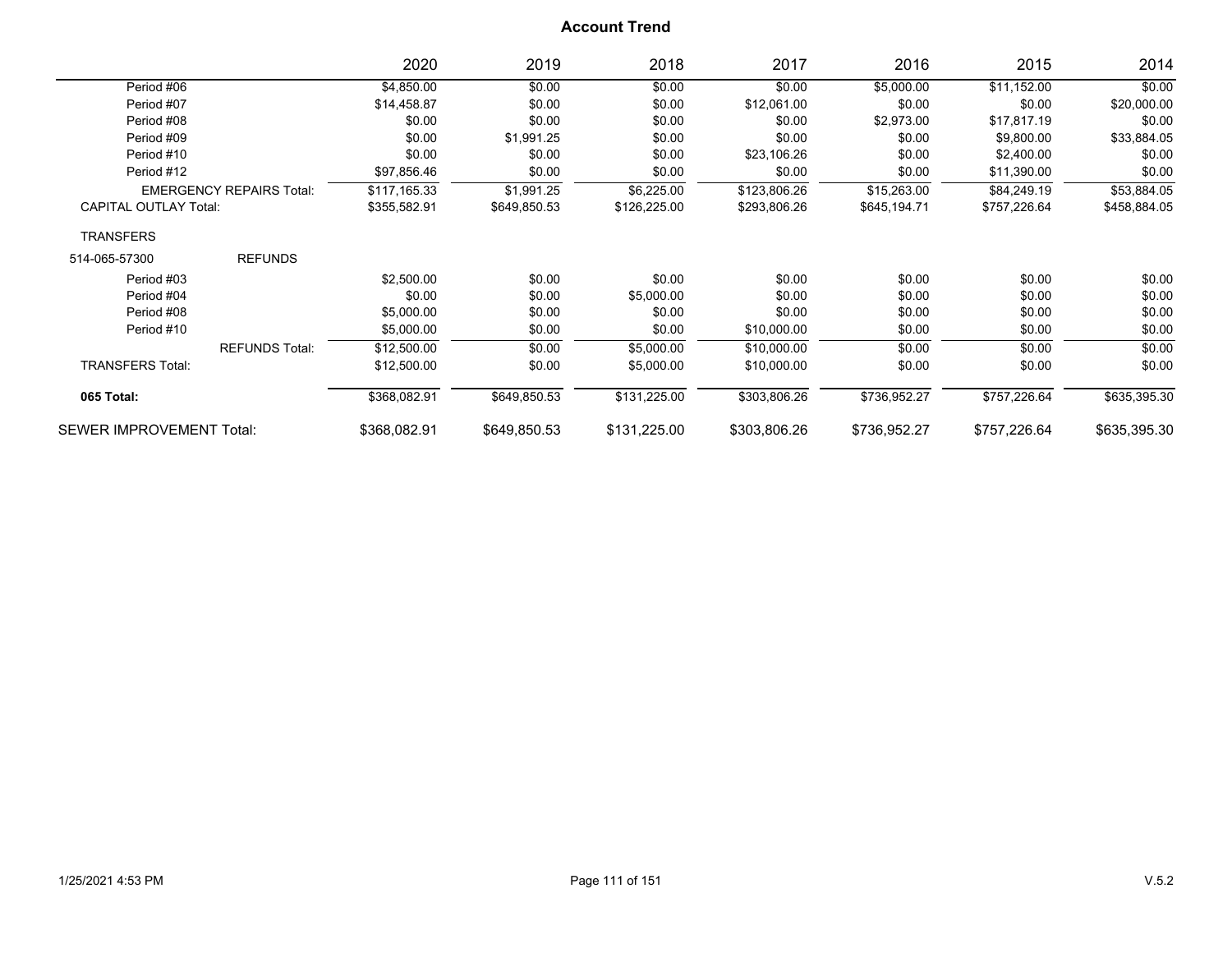|                                    |                            | 2020   | 2019   | 2018   | 2017   | 2016   | 2015   | 2014         |
|------------------------------------|----------------------------|--------|--------|--------|--------|--------|--------|--------------|
| Fund: 516                          | TAP AND USE FEE            |        |        |        |        |        |        |              |
| <b>FINANCE</b><br><b>TRANSFERS</b> |                            |        |        |        |        |        |        |              |
| 516-040-57102                      | <b>TRANSFER OUT</b>        |        |        |        |        |        |        |              |
| Period #06                         |                            | \$0.00 | \$0.00 | \$0.00 | \$0.00 | \$0.00 | \$0.00 | \$146,093.30 |
|                                    | <b>TRANSFER OUT Total:</b> | \$0.00 | \$0.00 | \$0.00 | \$0.00 | \$0.00 | \$0.00 | \$146,093.30 |
| <b>TRANSFERS Total:</b>            |                            | \$0.00 | \$0.00 | \$0.00 | \$0.00 | \$0.00 | \$0.00 | \$146,093.30 |
| <b>FINANCE Total:</b>              |                            | \$0.00 | \$0.00 | \$0.00 | \$0.00 | \$0.00 | \$0.00 | \$146,093.30 |
| TAP AND USE FEE Total:             |                            | \$0.00 | \$0.00 | \$0.00 | \$0.00 | \$0.00 | \$0.00 | \$146,093.30 |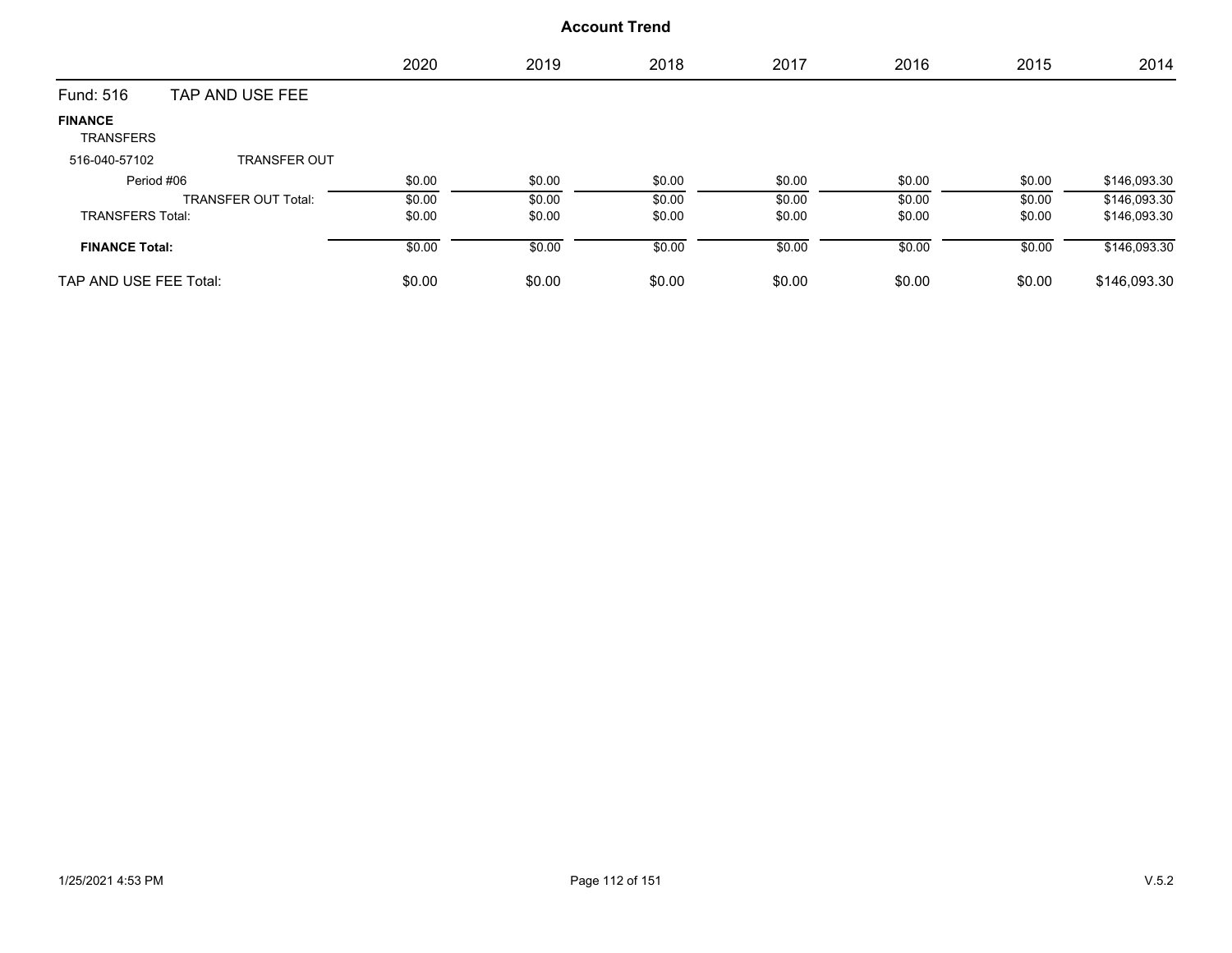|                        |                           |              |              | <b>Account Trend</b> |              |              |              |              |
|------------------------|---------------------------|--------------|--------------|----------------------|--------------|--------------|--------------|--------------|
|                        |                           | 2020         | 2019         | 2018                 | 2017         | 2016         | 2015         | 2014         |
| Fund: 520              | <b>GOLF COURSE</b>        |              |              |                      |              |              |              |              |
| <b>GOLF CLUB HOUSE</b> | <b>SALARIES AND WAGES</b> |              |              |                      |              |              |              |              |
| 520-073-51000          | SALARIES AND WAGES        |              |              |                      |              |              |              |              |
|                        | Period #01                | \$6,596.12   | \$6,867.45   | \$9,914.17           | \$5,094.06   | \$4,972.00   | \$8,451.58   | \$6,829.16   |
|                        | Period #02                | \$6,691.36   | \$6,411.53   | \$12,500.09          | \$5,117.96   | \$4,949.33   | \$4,739.87   | \$4,654.62   |
|                        | Period #03                | \$8,735.54   | \$6,011.54   | \$15,079.70          | \$5,200.46   | \$6,125.93   | \$4,807.78   | \$4,654.62   |
|                        | Period #04                | \$7,311.36   | \$10,521.77  | \$16,281.91          | \$9,449.53   | \$8,931.34   | \$9,129.27   | \$9,824.06   |
|                        | Period #05                | \$9,830.03   | \$15,876.17  | \$23,725.25          | \$14,128.36  | \$14,221.99  | \$13,875.92  | \$14,603.64  |
|                        | Period #06                | \$23,068.50  | \$19,960.87  | (\$17,036.01)        | \$27,410.88  | \$17,880.60  | \$17,864.88  | \$17,314.87  |
|                        | Period #07                | \$42,837.56  | \$21,166.71  | \$19,525.29          | \$19,029.67  | \$26,989.15  | \$26,413.94  | \$17,254.79  |
|                        | Period #08                | \$27,851.97  | \$30,653.61  | \$20,192.36          | \$19,306.66  | \$17,729.04  | \$18,065.45  | \$24,410.54  |
|                        | Period #09                | \$24,274.97  | \$18,402.74  | \$18,309.95          | \$16,958.63  | \$15,678.84  | \$16,372.49  | \$15,143.20  |
|                        | Period #10                | \$19,542.21  | \$16,321.27  | \$17,495.26          | \$14,506.34  | \$13,071.18  | \$12,284.56  | \$11,308.00  |
|                        | Period #11                | \$15,599.00  | \$12,804.49  | \$16,186.05          | \$12,123.78  | \$9,133.58   | \$8,552.88   | \$7,599.78   |
|                        | Period #12                | \$16,966.27  | \$13,789.65  | \$7,909.10           | \$17,528.31  | \$10,837.40  | \$9,423.12   | \$5,647.59   |
|                        | SALARIES AND WAGES Total: | \$209,304.89 | \$178.787.80 | \$160,083.12         | \$165,854.64 | \$150,520.38 | \$149,981.74 | \$139,244.87 |
| 520-073-51100          | <b>OVERTIME</b>           |              |              |                      |              |              |              |              |
|                        | Period #04                | \$0.00       | \$53.44      | \$0.00               | \$4.12       | \$0.00       | \$0.00       | \$0.00       |
|                        | Period #05                | \$0.00       | \$0.00       | \$0.00               | \$0.00       | \$28.88      | \$226.87     | \$30.56      |
|                        | Period #06                | \$45.75      | \$481.69     | \$0.00               | \$43.12      | \$61.88      | \$53.62      | \$17.89      |
|                        | Period #07                | \$0.00       | \$19.50      | \$0.00               | \$0.00       | \$107.25     | \$55.61      | \$65.16      |
|                        | Period #08                | \$277.69     | \$304.87     | \$0.00               | \$93.38      | \$0.00       | \$76.31      | \$153.25     |
|                        | Period #09                | \$0.00       | \$91.69      | \$177.00             | \$47.25      | \$12.38      | \$111.38     | \$10.58      |
|                        | Period #10                | \$0.00       | \$0.00       | \$550.69             | \$30.38      | \$0.00       | \$16.50      | \$0.00       |
|                        | <b>OVERTIME Total:</b>    | \$323.44     | \$951.19     | \$727.69             | \$218.25     | \$210.39     | \$540.29     | \$277.44     |
| 520-073-51200          | <b>RETIREMENT PENSION</b> |              |              |                      |              |              |              |              |
|                        | Period #01                | \$1,404.32   | \$1,133.95   | \$1,804.78           | \$1,113.90   | \$904.73     | \$1,016.95   | \$940.46     |
|                        | Period #02                | \$998.03     | \$141.99     | \$1,486.92           | \$764.93     | \$745.39     | \$727.20     | \$67.11      |
|                        | Period #03                | \$1,469.27   | \$968.14     | \$1,932.28           | \$769.48     | \$759.28     | \$710.84     | \$1,325.51   |
|                        | Period #04                | \$1,107.16   | \$1,573.65   | \$3,279.68           | \$843.42     | \$964.66     | \$783.02     | \$771.65     |
|                        | Period #05                | \$1,056.89   | \$2,168.89   | \$3,195.52           | \$2,585.69   | \$2,370.22   | \$1,460.06   | \$1,572.06   |
|                        | Period #06                | \$2,694.49   | \$3,780.78   | (\$4,235.26)         | \$2,454.87   | \$2,558.26   | \$3,384.34   | \$3,439.61   |
|                        | Period #07                | \$4,422.52   | \$3,118.11   | \$3,693.23           | \$2,915.37   | \$2,891.05   | \$2,913.11   | \$2,813.82   |
|                        | Period #08                | \$4,330.66   | \$3,505.88   | \$3,003.91           | \$2,923.04   | \$2,758.42   | \$2,730.60   | \$2,614.37   |
|                        | Period #09                | \$6,080.34   | \$4,352.64   | \$3,072.55           | \$2,940.12   | \$2,687.13   | \$2,756.44   | \$2,452.89   |
|                        | Period #10                | \$3,326.22   | \$2,728.87   | \$4,188.47           | \$3,708.76   | \$2,363.91   | \$2,463.61   | \$2,263.06   |
|                        | Period #11                | \$2,637.30   | \$2,232.23   | \$2,406.86           | \$2,005.70   | \$2,641.31   | \$2,412.72   | \$1,670.89   |
|                        | Period #12                | \$2,161.06   | \$1,583.19   | \$1,302.61           | \$1,748.95   | \$1,168.63   | \$1,187.16   | \$1,499.94   |
|                        | RETIREMENT PENSION Total: | \$31,688.26  | \$27,288.32  | \$25,131.55          | \$24,774.23  | \$22,812.99  | \$22,546.05  | \$21,431.37  |
| 520-073-51400          | <b>CLOTHING ALLOWANCE</b> |              |              |                      |              |              |              |              |
|                        | Period #01                | \$400.00     | \$0.00       | \$0.00               | \$400.00     | \$400.00     | \$0.00       | \$0.00       |
|                        | Period #03                | \$0.00       | \$400.00     | \$400.00             | \$0.00       | \$0.00       | \$0.00       | \$0.00       |
|                        |                           |              |              |                      |              |              |              |              |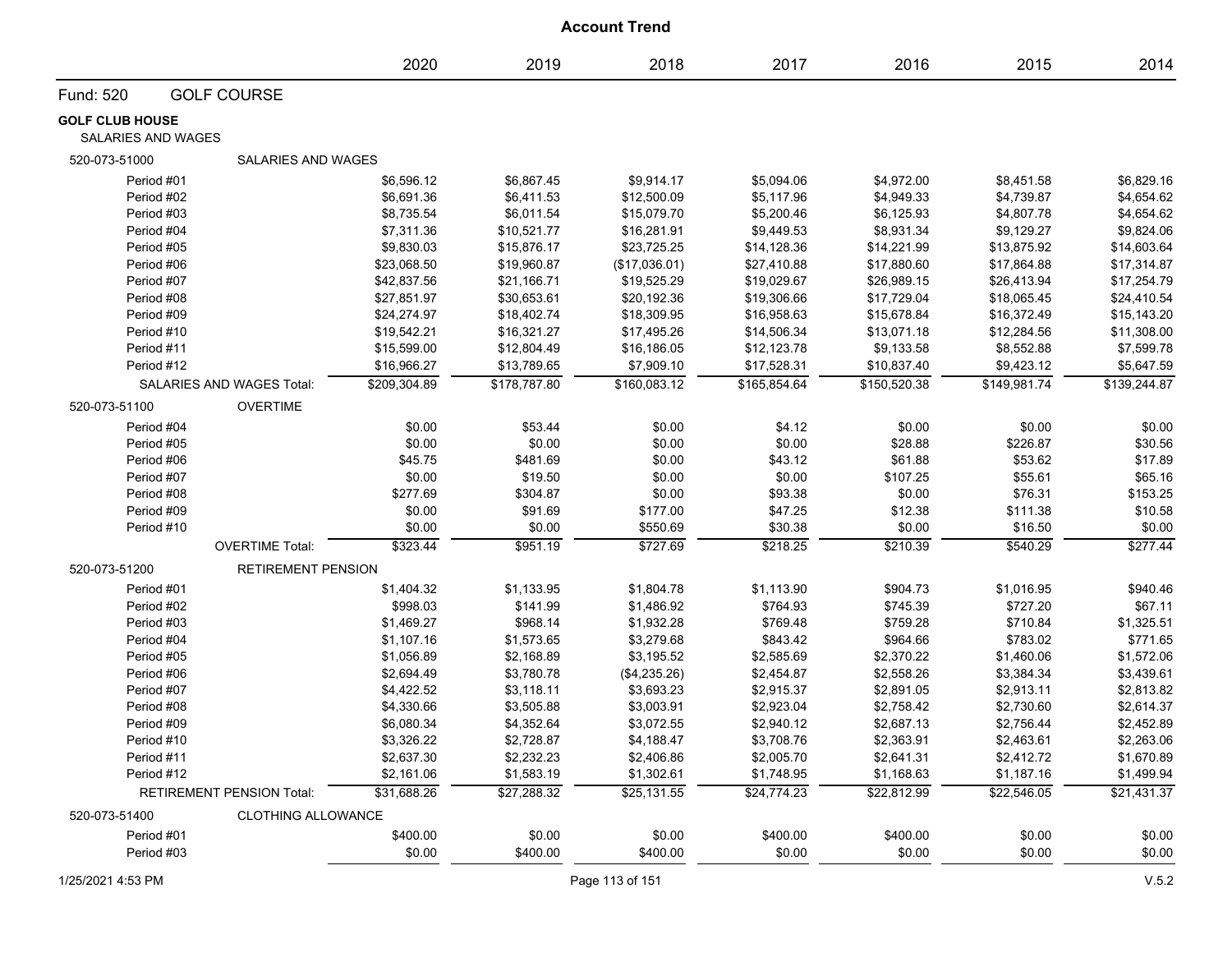|                           |                                  | 2020         | 2019         | 2018          | 2017         | 2016         | 2015         | 2014         |
|---------------------------|----------------------------------|--------------|--------------|---------------|--------------|--------------|--------------|--------------|
|                           | <b>CLOTHING ALLOWANCE Total:</b> | \$400.00     | \$400.00     | \$400.00      | \$400.00     | \$400.00     | \$0.00       | \$0.00       |
| 520-073-51500             | <b>HEALTH CARE</b>               |              |              |               |              |              |              |              |
| Period #01                |                                  | \$150.07     | \$139.40     | \$278.80      | \$768.81     | \$0.00       | \$0.00       | \$0.00       |
| Period #02                |                                  | \$870.05     | \$664.71     | \$2,423.27    | \$139.40     | \$730.10     | \$674.09     | \$672.94     |
| Period #03                |                                  | \$1,147.95   | \$500.00     | \$10,636.10   | \$639.40     | \$2,037.62   | \$779.60     | \$1,005.59   |
| Period #04                |                                  | \$948.09     | \$2,610.15   | \$5,125.65    | \$2,159.90   | \$768.81     | \$1,320.40   | \$809.63     |
| Period #05                |                                  | \$1,940.26   | \$870.05     | \$4,289.25    | \$139.40     | \$768.81     | \$139.80     | \$671.09     |
| Period #06                |                                  | \$1,682.17   | \$719.98     | (\$18,084.33) | \$1,486.40   | \$768.81     | \$1,320.40   | \$674.09     |
| Period #07                |                                  | \$0.00       | \$1,020.12   | \$1,329.42    | \$139.40     | \$768.81     | \$730.10     | \$674.09     |
| Period #08                |                                  | \$948.09     | \$870.05     | \$278.80      | \$812.90     | \$768.81     | \$730.10     | \$674.09     |
| Period #09                |                                  | \$798.02     | \$870.05     | \$1,468.82    | \$1,486.40   | \$768.81     | \$730.10     | \$674.09     |
| Period #10                |                                  | \$3,647.29   | \$719.98     | \$804.11      | \$139.40     | \$768.81     | \$1,320.40   | \$674.09     |
| Period #11                |                                  | \$798.02     | \$1,020.12   | \$804.11      | \$2,765.20   | \$768.81     | \$730.10     | \$674.09     |
| Period #12                |                                  | \$1,251.59   | \$870.05     | \$804.11      | \$4,312.44   | \$768.81     | \$730.10     | \$4,214.14   |
|                           | <b>HEALTH CARE Total:</b>        | \$14,181.60  | \$10,874.66  | \$10,158.11   | \$14,989.05  | \$9,687.01   | \$9,205.19   | \$11,417.93  |
| 520-073-51600             | <b>UNEMPLOYMENT</b>              |              |              |               |              |              |              |              |
| Period #01                |                                  | \$64.18      | \$0.00       | \$0.00        | \$0.00       | \$0.00       | \$0.00       | \$407.61     |
| Period #02                |                                  | \$0.00       | \$0.00       | \$0.00        | \$260.00     | \$0.00       | \$51.29      | \$409.42     |
| Period #03                |                                  | \$0.00       | \$0.00       | \$1,033.52    | \$786.00     | \$531.00     | \$104.68     | \$0.00       |
| Period #04                |                                  | \$0.00       | \$1,116.00   | \$708.00      | \$0.00       | \$708.00     | \$119.52     | \$0.00       |
| Period #05                |                                  | \$0.00       | \$0.00       | \$0.00        | \$0.00       | \$177.00     | \$301.06     | \$0.00       |
| Period #06                |                                  | \$0.00       | \$0.00       | \$195.82      | \$1,440.57   | \$0.00       | \$51.59      | \$0.00       |
| Period #07                |                                  | \$726.37     | \$0.00       | \$0.00        | \$0.00       | \$0.00       | \$260.18     | \$0.00       |
| Period #08                |                                  | \$0.00       | \$0.00       | \$710.87      | \$0.00       | \$0.00       | \$0.00       | \$0.00       |
| Period #09                |                                  | \$0.00       | \$0.00       | \$0.00        | \$0.00       | \$0.00       | \$0.00       | \$128.37     |
| Period #10                |                                  | \$0.00       | \$768.18     | \$0.00        | \$0.00       | \$0.00       | \$0.00       | \$389.60     |
| Period #12                |                                  | \$0.00       | \$84.38      | \$0.00        | \$0.00       | \$0.00       | \$0.00       | \$0.00       |
|                           | <b>UNEMPLOYMENT Total:</b>       | \$790.55     | \$1,968.56   | \$2,648.21    | \$2,486.57   | \$1,416.00   | \$888.32     | \$1,335.00   |
| 520-073-51700             | <b>WORKERS' COMP</b>             |              |              |               |              |              |              |              |
| Period #02                |                                  | \$317.80     | \$0.00       | \$298.94      | \$692.40     | \$0.00       | \$1,700.18   | \$0.00       |
| Period #03                |                                  | \$0.00       | \$0.00       | \$597.88      | \$0.00       | \$1,799.00   | \$0.00       | \$0.00       |
| Period #04                |                                  | \$960.38     | \$0.00       | \$0.00        | \$287.64     | \$757.12     | \$0.00       | \$0.00       |
| Period #05                |                                  | \$480.19     | \$0.00       | \$298.94      | \$287.64     | \$0.00       | \$0.00       | \$0.00       |
| Period #06                |                                  | \$0.00       | \$0.00       | \$0.00        | \$575.28     | \$0.00       | \$0.00       | \$0.00       |
| Period #07                |                                  | \$480.19     | \$2,677.47   | \$0.00        | \$0.00       | \$0.00       | \$0.00       | \$1,817.15   |
| Period #08                |                                  | \$480.19     | \$0.00       | \$597.88      | \$0.00       | \$726.60     | \$0.00       | \$0.00       |
| Period #09                |                                  | \$960.38     | \$67.90      | \$298.94      | \$0.00       | \$0.00       | \$0.00       | \$0.00       |
| Period #10                |                                  | \$0.00       | \$480.18     | \$298.94      | \$287.64     | \$0.00       | \$0.00       | \$0.00       |
| Period #11                |                                  | \$480.19     | \$1,440.54   | \$298.94      | \$1,150.56   | \$287.64     | \$0.00       | \$0.00       |
| Period #12                |                                  | \$1,440.57   | \$480.19     | \$597.88      | \$287.60     | \$0.00       | \$0.00       | \$0.00       |
|                           | <b>WORKERS' COMP Total:</b>      | \$5,599.89   | \$5,146.28   | \$3,288.34    | \$3,568.76   | \$3,570.36   | \$1,700.18   | \$1,817.15   |
| SALARIES AND WAGES Total: |                                  | \$262,288.63 | \$225,416.81 | \$202,437.02  | \$212,291.50 | \$188,617.13 | \$184,861.77 | \$175,523.76 |

TRAVEL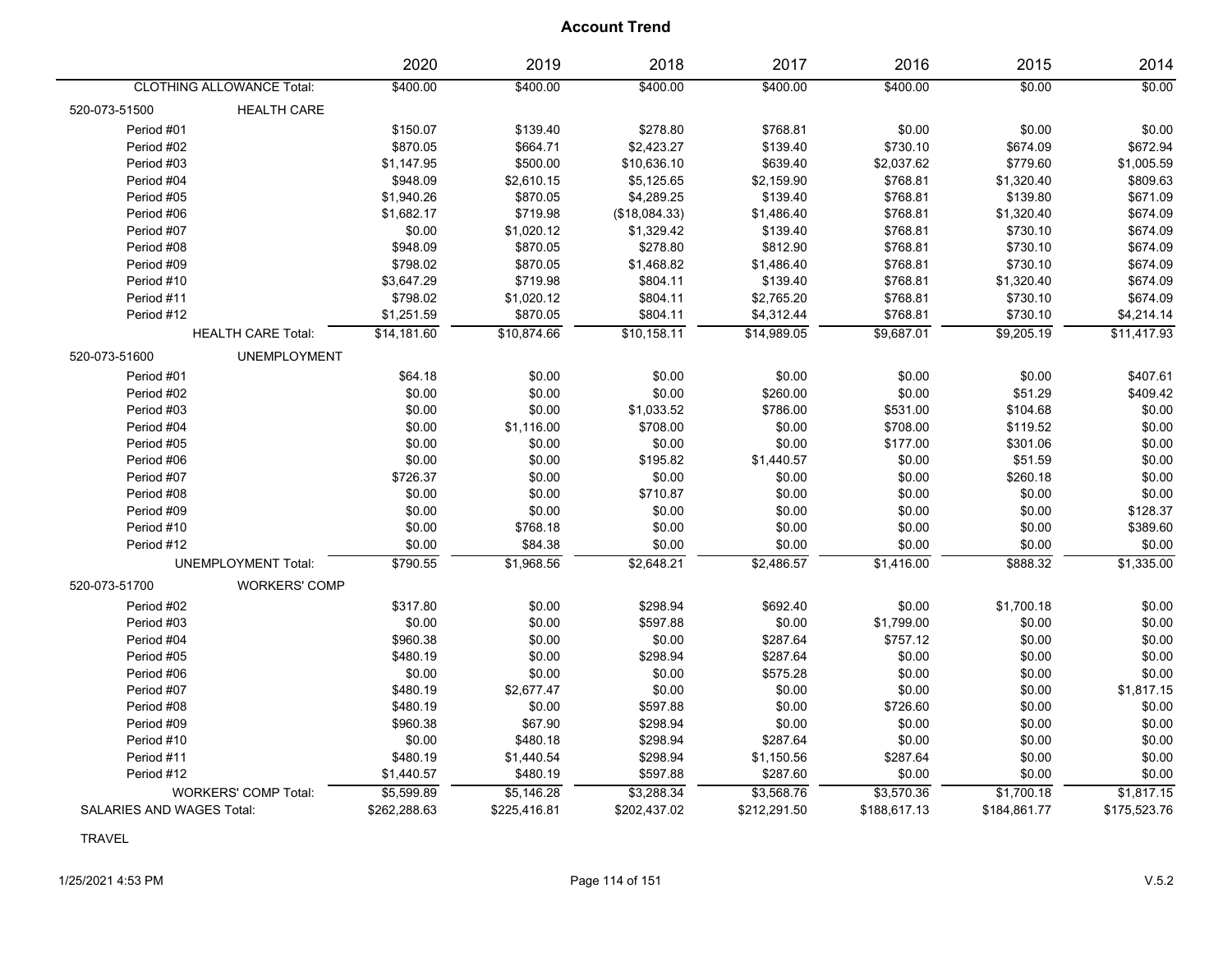|                      |                              | 2020   | 2019   | 2018         | 2017        | 2016        | 2015        | 2014         |
|----------------------|------------------------------|--------|--------|--------------|-------------|-------------|-------------|--------------|
| 520-073-52100        | <b>TRAVEL</b>                |        |        |              |             |             |             |              |
| Period #02           |                              | \$0.00 | \$0.00 | \$39.02      | \$0.00      | \$0.00      | \$0.00      | \$0.00       |
| Period #03           |                              | \$0.00 | \$0.00 | \$11.67      | \$0.00      | \$0.00      | \$0.00      | \$0.00       |
| Period #04           |                              | \$0.00 | \$0.00 | \$6.98       | \$0.00      | \$0.00      | \$0.00      | \$0.00       |
| Period #05           |                              | \$0.00 | \$0.00 | \$29.43      | \$0.00      | \$0.00      | \$0.00      | \$0.00       |
| Period #06           |                              | \$0.00 | \$0.00 | (\$87.10)    | \$0.00      | \$0.00      | \$0.00      | \$0.00       |
| Period #12           |                              | \$0.00 | \$0.00 | \$0.00       | \$16.05     | \$0.00      | \$0.00      | \$0.00       |
|                      | <b>TRAVEL Total:</b>         | \$0.00 | \$0.00 | \$0.00       | \$16.05     | \$0.00      | \$0.00      | \$0.00       |
| <b>TRAVEL Total:</b> |                              | \$0.00 | \$0.00 | \$0.00       | \$16.05     | \$0.00      | \$0.00      | \$0.00       |
| CONTRACTUAL SERVICES |                              |        |        |              |             |             |             |              |
| 520-073-53100        | <b>UTILITIES</b>             |        |        |              |             |             |             |              |
| Period #02           |                              | \$0.00 | \$0.00 | \$1,612.49   | \$1,013.62  | \$1,564.25  | \$2,672.32  | \$1,900.62   |
| Period #03           |                              | \$0.00 | \$0.00 | \$1,404.78   | \$1,784.63  | \$2,059.98  | \$666.73    | \$783.12     |
| Period #04           |                              | \$0.00 | \$0.00 | \$5,598.70   | \$899.00    | \$780.32    | \$462.67    | \$1,301.39   |
| Period #05           |                              | \$0.00 | \$0.00 | \$1,185.10   | \$1,735.87  | \$1,962.53  | \$927.18    | \$1,627.27   |
| Period #06           |                              | \$0.00 | \$0.00 | \$1,912.33   | \$2,247.75  | \$1,400.86  | \$2,314.39  | \$413.09     |
| Period #07           |                              | \$0.00 | \$0.00 | \$2,201.32   | \$492.24    | \$2,074.71  | \$1,333.93  | \$1,521.97   |
| Period #08           |                              | \$0.00 | \$0.00 | \$3,206.53   | \$2,643.65  | \$1,471.24  | \$90.14     | \$1,867.47   |
| Period #09           |                              | \$0.00 | \$0.00 | \$5,202.98   | \$1,819.27  | \$1,808.68  | \$194.31    | (\$1,503.37) |
| Period #10           |                              | \$0.00 | \$0.00 | \$4,579.26   | \$1,448.77  | \$896.51    | \$1,213.00  | \$1,176.97   |
| Period #11           |                              | \$0.00 | \$0.00 | \$4,441.64   | \$1,550.12  | \$432.79    | \$1,167.11  | \$738.33     |
| Period #12           |                              | \$0.00 | \$0.00 | \$7,096.85   | \$949.80    | \$944.55    | \$1,368.32  | \$1,519.79   |
|                      | UTILITIES Total:             | \$0.00 | \$0.00 | \$38,441.98  | \$16,584.72 | \$15,396.42 | \$12,410.10 | \$11,346.65  |
| 520-073-53200        | <b>COMMUNICATIONS</b>        |        |        |              |             |             |             |              |
| Period #02           |                              | \$0.00 | \$0.00 | \$41.42      | \$0.00      | \$0.00      | \$0.00      | \$0.00       |
| Period #03           |                              | \$0.00 | \$0.00 | \$79.49      | \$0.00      | \$0.00      | \$0.00      | \$0.00       |
| Period #04           |                              | \$0.00 | \$0.00 | \$210.80     | \$0.00      | \$0.00      | \$1,418.50  | \$0.00       |
| Period #05           |                              | \$0.00 | \$0.00 | \$74.42      | \$0.00      | \$0.00      | \$356.06    | \$0.00       |
| Period #06           |                              | \$0.00 | \$0.00 | (\$247.15)   | \$0.00      | \$0.00      | \$357.95    | \$0.00       |
| Period #07           |                              | \$0.00 | \$0.00 | \$109.86     | \$0.00      | \$0.00      | \$730.75    | \$0.00       |
| Period #09           |                              | \$0.00 | \$0.00 | \$0.00       | \$0.00      | \$0.00      | \$366.48    | \$2,805.15   |
| Period #10           |                              | \$0.00 | \$0.00 | \$3,425.86   | \$0.00      | \$0.00      | \$366.94    | \$0.00       |
| Period #11           |                              | \$0.00 | \$0.00 | \$2,170.00   | \$268.16    | \$3,051.23  | \$365.53    | \$712.85     |
| Period #12           |                              | \$0.00 | \$0.00 | \$2,068.83   | \$77.03     | \$1,317.67  | \$729.60    | \$355.24     |
|                      | <b>COMMUNICATIONS Total:</b> | \$0.00 | \$0.00 | \$7.933.53   | \$345.19    | \$4,368.90  | \$4,691.81  | \$3,873.24   |
| 520-073-53300        | <b>RENTS AND LEASES</b>      |        |        |              |             |             |             |              |
| Period #02           |                              | \$0.00 | \$0.00 | \$7,406.91   | \$64.90     | \$707.78    | \$0.00      | \$0.00       |
| Period #03           |                              | \$0.00 | \$0.00 | \$0.00       | \$64.90     | \$64.90     | \$0.00      | \$0.00       |
| Period #04           |                              | \$0.00 | \$0.00 | \$0.00       | \$297.43    | \$0.00      | \$0.00      | \$0.00       |
| Period #05           |                              | \$0.00 | \$0.00 | \$1,424.71   | \$164.71    | \$3,738.56  | \$5,895.18  | \$7,925.95   |
| Period #06           |                              | \$0.00 | \$0.00 | (\$7,406.91) | \$8,867.68  | \$7,043.00  | \$0.00      | \$0.00       |
| Period #07           |                              | \$0.00 | \$0.00 | \$13,105.73  | \$8,697.60  | \$10,269.02 | \$7,470.44  | \$14,971.62  |
| Period #08           |                              | \$0.00 | \$0.00 | \$0.00       | \$8,630.30  | \$12,572.27 | \$15,747.56 | \$0.00       |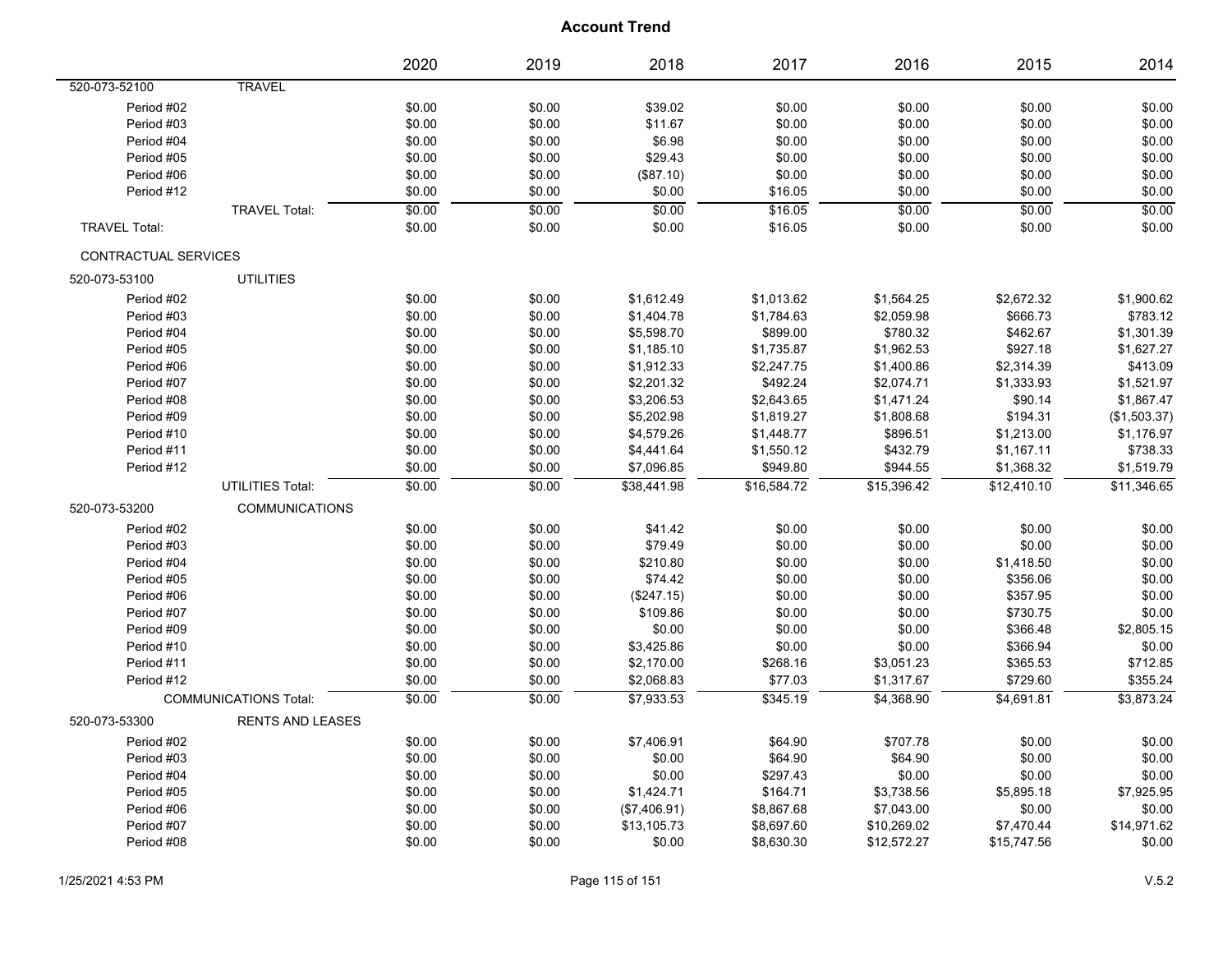|                                 |                                | 2020        | 2019        | 2018           | 2017        | 2016        | 2015         | 2014        |
|---------------------------------|--------------------------------|-------------|-------------|----------------|-------------|-------------|--------------|-------------|
| Period #09                      |                                | \$0.00      | \$0.00      | \$1,801.13     | \$10,321.84 | \$10,676.88 | \$10,866.31  | \$9,143.70  |
| Period #10                      |                                | \$0.00      | \$0.00      | \$0.00         | \$576.00    | \$6,708.22  | \$6,299.14   | \$14,512.34 |
| Period #11                      |                                | \$0.00      | \$0.00      | \$17,802.65    | \$3,377.08  | \$1,660.00  | \$1,711.03   | \$0.00      |
| Period #12                      |                                | \$0.00      | \$0.00      | \$0.00         | \$439.00    | \$780.65    | \$1,287.66   | \$1,265.73  |
|                                 | <b>RENTS AND LEASES Total:</b> | \$0.00      | \$0.00      | \$34,134.22    | \$41,501.44 | \$54,221.28 | \$49,277.32  | \$47,819.34 |
| 520-073-53400                   | PROFESSIONAL SERVICES          |             |             |                |             |             |              |             |
| Period #01                      |                                | \$486.16    | \$550.07    | \$374.37       | \$196.64    | \$411.20    | \$193.71     | \$115.00    |
| Period #02                      |                                | \$121.28    | \$107.75    | \$2,061.36     | \$5,503.39  | \$740.70    | \$138.38     | \$77.04     |
| Period #03                      |                                | \$134.05    | \$144.97    | \$24,098.20    | \$19,491.81 | \$3,917.99  | \$27.40      | \$63.64     |
| Period #04                      |                                | \$219.38    | \$185.64    | \$4,961.59     | \$6,658.15  | \$496.33    | \$280.23     | \$459.47    |
| Period #05                      |                                | \$1,330.48  | \$1,467.71  | \$1,307.92     | \$3,823.67  | \$901.05    | \$630.78     | \$1,408.08  |
| Period #06                      |                                | \$3,137.09  | \$2,656.09  | \$11,160.42    | \$16,222.50 | \$2,003.84  | \$25,301.47  | \$1,650.63  |
| Period #07                      |                                | \$5,889.63  | \$3,439.80  | \$1,061.05     | \$2,847.45  | \$2,733.62  | \$18,595.81  | \$3,026.70  |
| Period #08                      |                                | \$6,270.40  | \$4,027.01  | \$6,585.64     | \$3,337.78  | \$3,727.65  | \$24,500.98  | \$3,282.57  |
| Period #09                      |                                | \$2,640.66  | \$4,162.39  | \$3,312.28     | \$9,052.95  | \$2,332.50  | \$2,761.16   | \$2,182.67  |
| Period #10                      |                                | \$3,617.23  | \$2,679.83  | \$2,049.88     | \$4,077.73  | \$1,555.13  | \$24,968.38  | \$1,249.43  |
| Period #11                      |                                | \$2,073.13  | \$1,577.14  | \$1,137.66     | \$6,367.98  | \$513.53    | \$96,072.63  | \$0.00      |
| Period #12                      |                                | \$1,175.40  | \$229.74    | \$911.40       | \$21,753.17 | \$300.15    | \$20,548.20  | \$1,552.95  |
|                                 | PROFESSIONAL SERVICES Total:   | \$27,094.89 | \$21,228.14 | \$59,021.77    | \$99,333.22 | \$19,633.69 | \$214,019.13 | \$15,068.18 |
| 520-073-53600                   | <b>INSURANCE AND BONDING</b>   |             |             |                |             |             |              |             |
| Period #06                      |                                | \$0.00      | \$0.00      | \$0.00         | \$1,656.92  | \$0.00      | \$1,655.14   | \$0.00      |
| Period #07                      |                                | \$0.00      | \$0.00      | \$0.00         | \$0.00      | \$1,639.41  | \$0.00       | \$1,629.34  |
| Period #08                      |                                | \$0.00      | \$0.00      | \$1,699.42     | \$0.00      | \$0.00      | \$0.00       | \$0.00      |
| Period #09                      |                                | \$0.00      | \$0.00      | \$425.00       | \$0.00      | \$0.00      | \$0.00       | \$0.00      |
|                                 | INSURANCE AND BONDING Total:   | \$0.00      | \$0.00      | \$2,124.42     | \$1,656.92  | \$1,639.41  | \$1,655.14   | \$1,629.34  |
| 520-073-53700                   | PRINTING AND ADVERTISING       |             |             |                |             |             |              |             |
| Period #02                      |                                | \$0.00      | \$0.00      | \$2,759.56     | \$0.00      | \$0.00      | \$0.00       | \$0.00      |
| Period #03                      |                                | \$179.50    | \$0.00      | \$2,522.54     | \$110.00    | \$0.00      | \$57.10      | \$35.10     |
| Period #04                      |                                | \$0.00      | \$195.00    | \$131.49       | \$0.00      | \$1,395.00  | \$177.00     | \$24.86     |
| Period #05                      |                                | \$0.00      | \$1,011.64  | \$0.00         | \$0.00      | \$0.00      | \$0.00       | \$400.44    |
| Period #06                      |                                | \$0.00      | \$169.90    | (\$4,818.60)   | \$1,450.00  | \$0.00      | \$857.79     | \$0.00      |
| Period #07                      |                                | \$0.00      | \$116.68    | \$423.64       | \$0.00      | \$0.00      | \$856.02     | \$74.15     |
| Period #08                      |                                | \$0.00      | \$756.36    | \$65.99        | \$49.95     | \$2,190.00  | \$283.02     | \$198.23    |
| Period #09                      |                                | \$0.00      | \$65.29     | \$629.00       | \$131.97    | \$308.85    | \$0.00       | \$6.93      |
| Period #10                      |                                | \$0.00      | \$0.00      | \$1,395.00     | \$148.85    | \$0.00      | \$513.80     | \$73.19     |
| Period #11                      |                                | \$0.00      | \$384.69    | \$59.99        | \$200.00    | \$0.00      | \$158.80     | \$1.44      |
| Period #12                      |                                | \$0.00      | \$125.00    | \$0.00         | \$135.00    | \$0.00      | \$1,125.59   | \$3.53      |
| PRINTING AND ADVERTISING Total: |                                | \$179.50    | \$2.824.56  | \$3,168.61     | \$2,225.77  | \$3,893.85  | \$4,029.12   | \$817.87    |
| 520-073-53900                   | MISC CONTRACTUAL               |             |             |                |             |             |              |             |
| Period #02                      |                                | \$0.00      | \$0.00      | \$7,500.00     | \$0.00      | \$0.00      | \$261.00     | \$261.00    |
| Period #03                      |                                | \$0.00      | \$0.00      | \$8,640.00     | \$0.00      | \$0.00      | \$0.00       | \$0.00      |
| Period #04                      |                                | \$0.00      | \$2,000.00  | \$32.00        | \$0.00      | \$0.00      | \$116.00     | \$74.00     |
| Period #05                      |                                | \$0.00      | \$1,115.00  | \$3,504.00     | \$402.65    | \$21.00     | \$1,560.99   | \$810.13    |
| Period #06                      |                                | \$0.00      | \$0.00      | (\$14, 194.00) | \$0.00      | \$0.00      | \$1,019.00   | \$147.00    |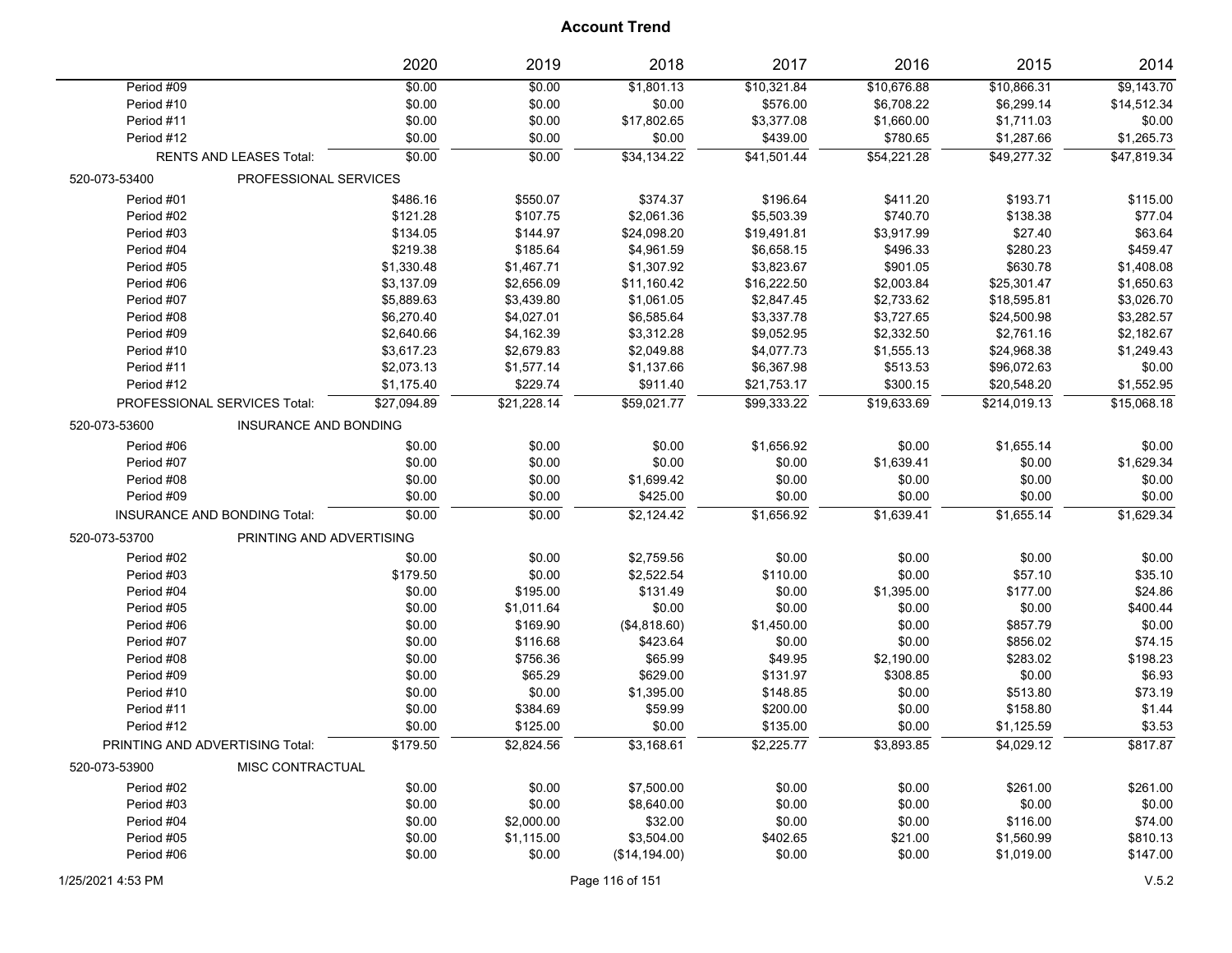|                                    |                                  | 2020         | 2019        | 2018         | 2017         | 2016         | 2015         | 2014        |
|------------------------------------|----------------------------------|--------------|-------------|--------------|--------------|--------------|--------------|-------------|
| Period #07                         |                                  | \$870.00     | \$159.18    | \$125.00     | \$0.00       | \$0.00       | \$103.00     | \$127.00    |
| Period #08                         |                                  | \$120.00     | \$0.00      | \$32.00      | \$0.00       | \$0.00       | \$400.81     | \$21.00     |
| Period #09                         |                                  | \$793.00     | \$3,441.41  | \$2,876.00   | \$940.00     | \$286.00     | \$74.00      | \$221.00    |
| Period #10                         |                                  | \$434.90     | \$279.68    | \$64.00      | \$0.00       | \$126.00     | \$74.00      | \$74.00     |
| Period #11                         |                                  | \$192.74     | \$195.00    | \$0.00       | \$3,018.52   | \$162.00     | \$95.00      | \$74.00     |
| Period #12                         |                                  | \$150.40     | \$0.00      | \$32.65      | \$566.00     | \$6,186.97   | \$0.00       | \$63.00     |
|                                    | MISC CONTRACTUAL Total:          | \$2,561.04   | \$7,190.27  | \$8,611.65   | \$4,927.17   | \$6,781.97   | \$3,703.80   | \$1,872.13  |
| <b>CONTRACTUAL SERVICES Total:</b> |                                  | \$29,835.43  | \$31,242.97 | \$153,436.18 | \$166,574.43 | \$105,935.52 | \$289,786.42 | \$82,426.75 |
| <b>MATERIALS AND SUPPLIES</b>      |                                  |              |             |              |              |              |              |             |
| 520-073-54100                      | OFFICE SUPPLIES                  |              |             |              |              |              |              |             |
| Period #02                         |                                  | \$0.00       | \$0.00      | \$41.79      | \$0.00       | \$0.00       | \$73.77      | \$0.00      |
| Period #03                         |                                  | \$32.96      | \$402.95    | \$98.52      | \$107.97     | \$0.00       | \$0.00       | \$51.99     |
| Period #04                         |                                  | \$227.78     | \$186.61    | \$142.86     | \$83.63      | \$0.00       | \$726.89     | \$0.00      |
| Period #05                         |                                  | \$187.75     | \$0.00      | \$21.98      | \$198.95     | \$272.97     | \$0.00       | \$302.97    |
| Period #06                         |                                  | \$259.80     | \$0.00      | \$223.35     | \$148.85     | \$285.48     | \$0.00       | \$0.00      |
| Period #07                         |                                  | \$0.00       | \$0.00      | \$49.95      | \$55.00      | \$177.93     | \$207.96     | \$0.00      |
| Period #08                         |                                  | \$26.99      | \$136.96    | \$0.00       | \$98.90      | \$98.90      | \$158.80     | \$26.99     |
| Period #09                         |                                  | (\$187.75)   | \$0.00      | \$253.81     | \$625.28     | \$0.00       | \$133.91     | \$59.99     |
| Period #10                         |                                  | \$0.00       | \$0.00      | \$286.60     | \$0.00       | \$0.00       | \$0.00       | \$0.00      |
| Period #11                         |                                  | \$0.00       | \$838.67    | \$5,808.29   | \$341.04     | \$0.00       | \$0.00       | \$0.00      |
| Period #12                         |                                  | \$0.00       | \$0.00      | \$0.00       | \$0.00       | \$0.00       | \$0.00       | \$59.99     |
|                                    | <b>OFFICE SUPPLIES Total:</b>    | \$547.53     | \$1,565.19  | \$6,927.15   | \$1,659.62   | \$835.28     | \$1,301.33   | \$501.93    |
| 520-073-54200                      | OPERATING SUPPLIES               |              |             |              |              |              |              |             |
| Period #01                         |                                  | \$165.12     | \$0.00      | \$0.00       | \$0.00       | \$0.00       | \$0.00       | \$0.00      |
| Period #02                         |                                  | \$0.00       | \$0.00      | \$4,174.78   | \$247.00     | \$390.93     | \$220.80     | \$64.90     |
| Period #03                         |                                  | \$0.00       | \$5,118.93  | \$13,210.90  | \$1,702.88   | \$3,366.47   | \$0.00       | \$386.97    |
| Period #04                         |                                  | \$905.03     | \$2,805.83  | \$634.34     | \$189.44     | \$1,638.75   | \$27,438.19  | \$8,096.39  |
| Period #05                         |                                  | \$4,730.51   | \$2,011.39  | \$2,513.04   | \$2,860.53   | \$8,342.72   | \$17,358.67  | \$4,151.24  |
| Period #06                         |                                  | \$22,496.47  | \$395.96    | \$3,994.66   | \$4,218.40   | \$2,397.04   | \$9,229.10   | \$1,533.19  |
| Period #07                         |                                  | \$14,701.10  | \$6,724.62  | \$7,352.79   | \$2,397.81   | \$4,983.35   | \$5,019.84   | \$6,305.18  |
| Period #08                         |                                  | \$5,958.00   | \$141.98    | \$8,683.50   | \$4,086.87   | \$8,887.63   | \$2,252.80   | \$4,289.31  |
| Period #09                         |                                  | (\$1,464.81) | \$2,193.29  | \$14,956.40  | \$2,625.67   | \$1,395.28   | \$1,818.29   | \$2,410.60  |
| Period #10                         |                                  | \$5,078.33   | \$73.50     | \$6,342.36   | \$5,825.83   | \$1,534.31   | \$1,489.18   | \$3,026.36  |
| Period #11                         |                                  | \$1,920.31   | \$3,286.50  | \$3,388.35   | \$3,153.40   | \$622.41     | \$1,253.39   | \$877.12    |
| Period #12                         |                                  | \$1,152.23   | \$0.00      | \$8,117.21   | \$4,714.47   | \$3,683.23   | \$3,680.35   | \$3,291.85  |
|                                    | <b>OPERATING SUPPLIES Total:</b> | \$55,642.29  | \$22,752.00 | \$73,368.33  | \$32,022.30  | \$37,242.12  | \$69,760.61  | \$34,433.11 |
| 520-073-54201                      | MERCHANDISE FOR RESALE           |              |             |              |              |              |              |             |
| Period #01                         |                                  | \$464.40     | \$32,630.76 | \$0.00       | \$0.00       | \$0.00       | \$0.00       | \$0.00      |
| Period #02                         |                                  | \$1,449.42   | \$1,621.26  | \$0.00       | \$0.00       | \$0.00       | \$0.00       | \$0.00      |
| Period #03                         |                                  | \$2,816.56   | \$5,571.55  | \$0.00       | \$0.00       | \$2,632.10   | \$60.96      | \$0.00      |
| Period #04                         |                                  | \$3,445.38   | \$19,573.76 | \$4,281.52   | \$1,728.63   | \$1,847.42   | \$3,040.82   | \$3,602.84  |
| Period #05                         |                                  | \$3,884.77   | \$11,840.91 | \$7,573.63   | \$5,597.48   | \$8,545.34   | \$8,958.75   | \$4,736.78  |
| Period #06                         |                                  | \$20,780.60  | \$7,037.09  | \$10,001.54  | \$10,650.63  | \$9,360.05   | \$10,476.11  | \$8,790.78  |
| Period #07                         |                                  | \$11,702.13  | \$7,280.55  | \$14,022.36  | \$8,504.46   | \$11,359.35  | \$11,724.23  | \$11,601.46 |
|                                    |                                  |              |             |              |              |              |              |             |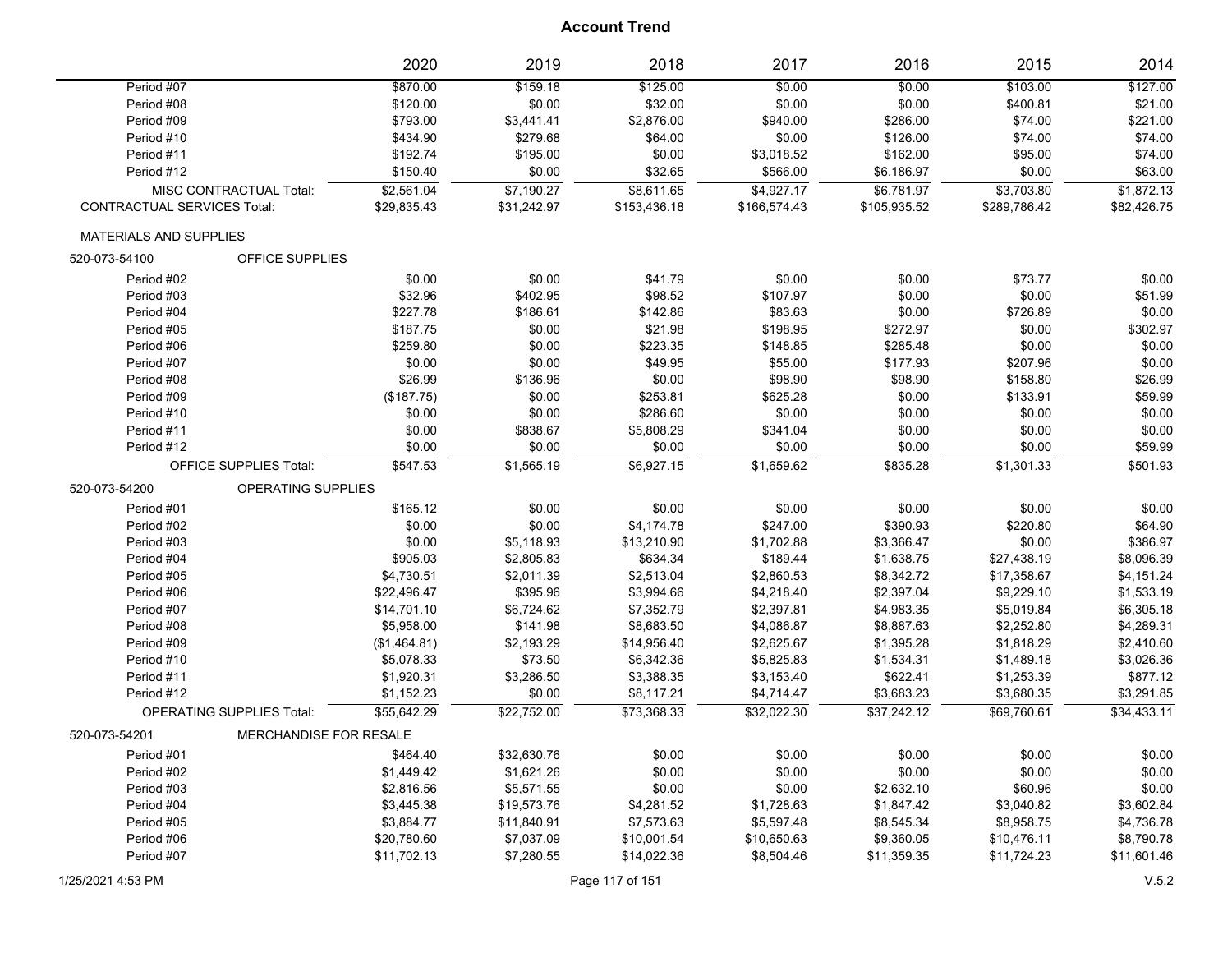|                                      |                                 | 2020                         | 2019         | 2018            | 2017           | 2016        | 2015         | 2014        |
|--------------------------------------|---------------------------------|------------------------------|--------------|-----------------|----------------|-------------|--------------|-------------|
| Period #08                           |                                 | \$5,997.09                   | \$6,587.69   | \$10,901.29     | \$10,142.56    | \$10,403.01 | \$7,991.70   | \$9,873.26  |
| Period #09                           |                                 | \$4,848.97                   | \$1,949.68   | \$10,604.24     | \$7,318.71     | \$8,445.94  | \$7,328.52   | \$6,151.35  |
| Period #10                           |                                 | \$9,077.28                   | \$1,871.14   | \$958.57        | \$11,404.56    | \$1,873.70  | \$2,858.32   | \$1,792.75  |
| Period #11                           |                                 | \$5,265.63                   | \$1,526.09   | \$1,054.67      | \$16.16        | \$424.54    | \$173.33     | \$98.75     |
| Period #12                           |                                 | \$0.00                       | \$562.01     | \$0.00          | \$9.00         | \$6.00      | \$424.60     | \$2,500.00  |
| MERCHANDISE FOR RESALE Total:        |                                 | \$69,732.23                  | \$98,052.49  | \$59,397.82     | \$55,372.19    | \$54,897.45 | \$53.037.34  | \$49,147.97 |
| 520-073-54300                        | <b>REPAIRS AND MAINT</b>        |                              |              |                 |                |             |              |             |
| Period #02                           |                                 | \$0.00                       | \$0.00       | \$0.00          | \$0.00         | \$25.84     | \$857.65     | \$66.06     |
| Period #03                           |                                 | \$0.00                       | \$196.85     | \$1,206.45      | \$110.76       | \$17.59     | \$0.00       | \$0.00      |
| Period #04                           |                                 | \$0.00                       | \$0.00       | \$0.00          | \$0.00         | \$0.00      | \$589.42     | \$0.00      |
| Period #05                           |                                 | \$68.65                      | \$262.90     | \$0.00          | \$185.10       | \$347.10    | \$250.00     | \$701.00    |
| Period #06                           |                                 | \$0.00                       | \$306.97     | \$0.00          | \$376.42       | \$0.00      | \$272.19     | \$0.00      |
| Period #07                           |                                 | \$0.00                       | \$0.00       | \$608.31        | \$119.28       | \$328.19    | \$42.86      | \$0.00      |
| Period #08                           |                                 | \$0.00                       | \$0.00       | \$155.48        | \$166.20       | \$0.00      | \$42.95      | \$0.00      |
| Period #09                           |                                 | \$0.00                       | \$634.23     | \$0.00          | \$0.00         | \$279.99    | \$0.00       | \$0.00      |
| Period #10                           |                                 | \$0.00                       | \$219.86     | \$0.00          | \$32.00        | \$0.00      | \$0.00       | \$0.00      |
| Period #11                           |                                 | \$0.00                       | \$0.00       | \$0.00          | \$353.20       | \$274.95    | \$0.00       | \$0.00      |
| Period #12                           |                                 | \$0.00                       | \$0.00       | \$0.00          | \$0.00         | \$2,320.70  | \$0.00       | \$404.20    |
|                                      | <b>REPAIRS AND MAINT Total:</b> | \$68.65                      | \$1,620.81   | \$1,970.24      | \$1,342.96     | \$3,594.36  | \$2,055.07   | \$1,171.26  |
| <b>MATERIALS AND SUPPLIES Total:</b> |                                 | \$125,990.70                 | \$123,990.49 | \$141,663.54    | \$90,397.07    | \$96,569.21 | \$126,154.35 | \$85,254.27 |
| CAPITAL OUTLAY                       |                                 |                              |              |                 |                |             |              |             |
| 520-073-55200                        |                                 | OTHER MISC EQUIPMENT/IMPRMTS |              |                 |                |             |              |             |
| Period #03                           |                                 | \$0.00                       | \$0.00       | \$201,621.80    | \$0.00         | \$0.00      | \$0.00       | \$0.00      |
| Period #12                           |                                 | \$0.00                       | \$0.00       | \$0.00          | \$202,060.80   | \$0.00      | \$0.00       | \$0.00      |
| OTHER MISC EQUIPMENT/IMPRMTS Tota    |                                 | \$0.00                       | \$0.00       | \$201,621.80    | \$202,060.80   | \$0.00      | \$0.00       | \$0.00      |
| 520-073-55201                        | <b>CLUB HOUSE PROJECT</b>       |                              |              |                 |                |             |              |             |
| Period #02                           |                                 | \$0.00                       | \$294,325.58 | \$441,885.10    | \$0.00         | \$0.00      | \$0.00       | \$0.00      |
| Period #03                           |                                 | \$0.00                       | \$81,299.18  | \$213,508.85    | \$0.00         | \$0.00      | \$0.00       | \$0.00      |
| Period #04                           |                                 | \$0.00                       | \$0.00       | \$64,554.83     | \$0.00         | \$0.00      | \$0.00       | \$0.00      |
| Period #05                           |                                 | \$0.00                       | \$0.00       | \$260,955.02    | \$473,418.90   | \$0.00      | \$0.00       | \$0.00      |
| Period #06                           |                                 | \$0.00                       | \$0.00       | \$382,864.16    | \$629,968.92   | \$0.00      | \$0.00       | \$0.00      |
| Period #07                           |                                 | \$0.00                       | \$0.00       | \$665,484.41    | \$0.00         | \$0.00      | \$0.00       | \$0.00      |
| Period #08                           |                                 | \$0.00                       | \$1,890.00   | \$1,105,815.07  | \$544,156.44   | \$0.00      | \$0.00       | \$0.00      |
| Period #09                           |                                 | \$0.00                       | \$0.00       | \$16,395.74     | \$0.00         | \$0.00      | \$0.00       | \$0.00      |
| Period #10                           |                                 | \$0.00                       | \$0.00       | \$308,708.48    | \$794,171.51   | \$0.00      | \$0.00       | \$0.00      |
| Period #11                           |                                 | \$0.00                       | \$0.00       | \$37,754.77     | \$1,000.00     | \$0.00      | \$0.00       | \$0.00      |
| Period #12                           |                                 | \$0.00                       | \$0.00       | \$51,077.48     | \$824,991.26   | \$0.00      | \$0.00       | \$0.00      |
|                                      | CLUB HOUSE PROJECT Total:       | \$0.00                       | \$377,514.76 | \$3,549,003.91  | \$3,267,707.03 | \$0.00      | \$0.00       | \$0.00      |
| <b>CAPITAL OUTLAY Total:</b>         |                                 | \$0.00                       | \$377,514.76 | \$3,750,625.71  | \$3,469,767.83 | \$0.00      | \$0.00       | \$0.00      |
| DEBT                                 |                                 |                              |              |                 |                |             |              |             |
| 520-073-56100                        | <b>PRINCIPAL</b>                |                              |              |                 |                |             |              |             |
| Period #03                           |                                 | \$0.00                       | \$0.00       | \$6,138,000.00  | \$0.00         | \$0.00      | \$0.00       | \$0.00      |
| 1/25/2021 4:53 PM                    |                                 |                              |              | Page 118 of 151 |                |             |              | V.5.2       |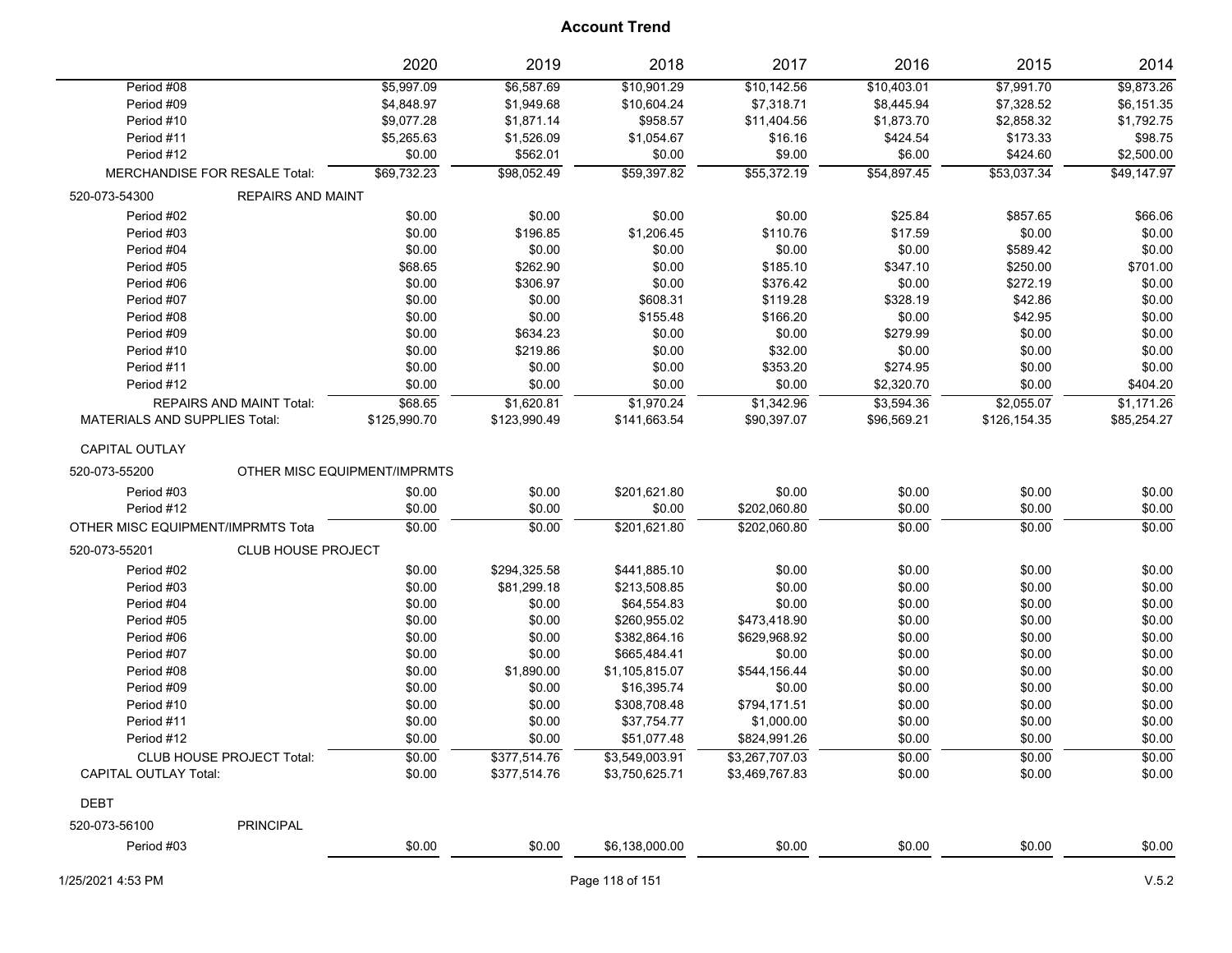|                               |                              | 2020         | 2019         | 2018            | 2017           | 2016         | 2015         | 2014         |
|-------------------------------|------------------------------|--------------|--------------|-----------------|----------------|--------------|--------------|--------------|
|                               | PRINCIPAL Total:             | \$0.00       | \$0.00       | \$6,138,000.00  | \$0.00         | \$0.00       | \$0.00       | \$0.00       |
| 520-073-56200                 | <b>INTEREST</b>              |              |              |                 |                |              |              |              |
| Period #03                    |                              | \$0.00       | \$0.00       | \$73,103.58     | \$0.00         | \$0.00       | \$0.00       | \$0.00       |
|                               | <b>INTEREST Total:</b>       | \$0.00       | \$0.00       | \$73,103.58     | \$0.00         | \$0.00       | \$0.00       | \$0.00       |
| <b>DEBT Total:</b>            |                              | \$0.00       | \$0.00       | \$6,211,103.58  | \$0.00         | \$0.00       | \$0.00       | \$0.00       |
| <b>TRANSFERS</b>              |                              |              |              |                 |                |              |              |              |
| 520-073-57200                 | <b>REIMBURSEMENTS</b>        |              |              |                 |                |              |              |              |
| Period #01                    |                              | \$0.00       | \$1,235.49   | \$1,689.18      | \$1,130.74     | \$1,603.09   | \$1,563.16   | \$726.12     |
| Period #02                    |                              | \$0.00       | \$505.76     | \$609.52        | \$39.63        | \$366.30     | \$59.40      | \$200.05     |
| Period #03                    |                              | \$0.00       | \$0.00       | \$0.00          | \$593.67       | \$336.65     | \$0.00       | \$0.00       |
| Period #04                    |                              | \$0.00       | \$0.00       | \$921.08        | \$1,036.25     | \$2,835.87   | \$210.61     | \$138.98     |
| Period #05                    |                              | \$0.00       | \$0.00       | \$3,299.13      | \$6,510.98     | \$5,447.28   | \$3,513.84   | \$5,877.07   |
| Period #06                    |                              | \$0.00       | \$0.00       | \$11,419.80     | \$8,722.84     | \$6,760.41   | \$5,980.48   | \$7,118.50   |
| Period #07                    |                              | \$150.00     | \$0.00       | \$11,215.31     | \$17,275.52    | \$11,006.81  | \$8,249.43   | \$9,787.55   |
| Period #08                    |                              | \$0.00       | \$0.00       | \$13,114.32     | \$9,409.34     | \$15,998.49  | \$12,750.09  | \$15,008.84  |
| Period #09                    |                              | \$0.00       | \$0.00       | \$14,502.29     | \$13,442.31    | \$8,615.96   | \$15,387.44  | \$11,087.83  |
| Period #10                    |                              | \$0.00       | \$0.00       | \$9,866.78      | \$20,906.74    | \$13,698.14  | \$12,766.77  | \$16,578.34  |
| Period #11                    |                              | \$0.00       | \$0.00       | \$3,600.30      | \$3,238.27     | \$4,790.82   | \$3,371.21   | \$1,547.77   |
| Period #12                    |                              | \$500.00     | \$0.00       | \$1,259.18      | \$402.64       | \$2,510.08   | \$1,686.20   | \$693.77     |
|                               | <b>REIMBURSEMENTS Total:</b> | \$650.00     | \$1,741.25   | \$71,496.89     | \$82,708.93    | \$73,969.90  | \$65,538.63  | \$68,764.82  |
| <b>TRANSFERS Total:</b>       |                              | \$650.00     | \$1,741.25   | \$71,496.89     | \$82,708.93    | \$73,969.90  | \$65,538.63  | \$68,764.82  |
| <b>MISC OTHER</b>             |                              |              |              |                 |                |              |              |              |
| 520-073-58000                 | <b>SALES TAX EXPENSE</b>     |              |              |                 |                |              |              |              |
| Period #01                    |                              | \$192.13     | \$9.35       | \$30.20         | \$11.54        | \$249.48     | \$2.32       | \$0.00       |
| Period #02                    |                              | \$32.54      | \$4.27       | \$17.56         | \$0.94         | \$0.00       | \$0.87       | \$0.00       |
| Period #03                    |                              | \$2.00       | \$30.12      | \$1.82          | \$104.36       | \$26.85      | \$1.50       | \$0.00       |
| Period #04                    |                              | \$146.10     | \$170.05     | \$45.04         | \$46.36        | \$383.10     | \$3.35       | \$1.57       |
| Period #05                    |                              | \$786.33     | \$1,814.82   | \$513.39        | \$896.28       | \$1,071.60   | \$647.31     | \$1,076.74   |
| Period #06                    |                              | \$2,402.50   | \$2,878.17   | \$2,727.33      | \$2,040.37     | \$3,009.96   | \$2,243.59   | \$2,327.22   |
| Period #07                    |                              | \$7,032.12   | \$3,216.50   | \$3,082.13      | \$2,916.72     | \$4,249.01   | \$3,315.64   | \$3,698.39   |
| Period #08                    |                              | \$6,990.33   | \$4,322.82   | \$3,485.98      | \$3,711.94     | \$3,530.25   | \$3,557.26   | \$3,299.62   |
| Period #09                    |                              | \$7,407.30   | \$3,957.61   | \$3,448.56      | \$3,791.94     | \$3,956.89   | \$4,057.80   | \$3,057.94   |
| Period #10                    |                              | \$3,725.95   | \$3,239.18   | \$1,877.90      | \$1,814.15     | \$1,811.17   | \$2,528.41   | \$1,528.66   |
| Period #11                    |                              | \$2,149.08   | \$1,610.40   | \$1,966.01      | \$1,438.77     | \$627.53     | \$755.23     | \$417.77     |
| Period #12                    |                              | \$1,148.71   | \$224.26     | \$77.54         | \$191.77       | \$344.72     | \$457.49     | \$39.57      |
|                               | SALES TAX EXPENSE Total:     | \$32,015.09  | \$21,477.55  | \$17,273.46     | \$16,965.14    | \$19,260.56  | \$17,570.77  | \$15,447.48  |
| <b>MISC OTHER Total:</b>      |                              | \$32,015.09  | \$21,477.55  | \$17,273.46     | \$16,965.14    | \$19,260.56  | \$17,570.77  | \$15,447.48  |
| <b>GOLF CLUB HOUSE Total:</b> |                              | \$450,779.85 | \$781,383.83 | \$10,548,036.38 | \$4,038,720.95 | \$484,352.32 | \$683,911.94 | \$427,417.08 |

#### **GOLF MAINTENANCE**

SALARIES AND WAGES

520-074-51000 SALARIES AND WAGES

#### 1/25/2021 4:53 PM Page 119 of 151 V.5.2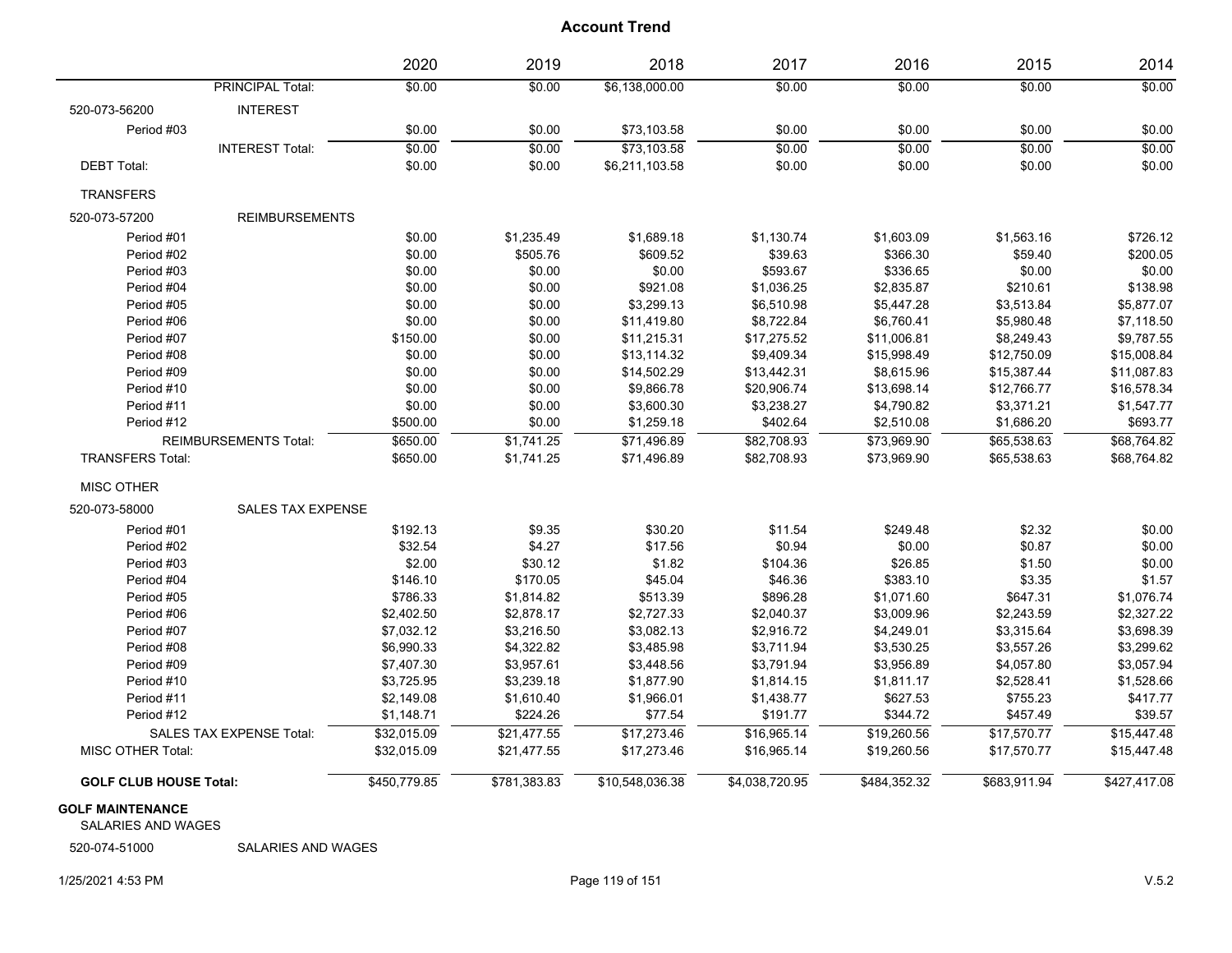| \$22,275.39<br>\$23,700.57<br>\$18,513.68<br>\$29,244.84<br>\$26,408.20<br>Period #01<br>\$21,598.25<br>\$22,315.66<br>Period #02<br>\$21,676.90<br>\$21,181.31<br>\$21,121.54<br>\$23,145.67<br>\$18,545.80<br>\$18,538.10<br>\$17,783.21<br>\$26,014.03<br>\$21,430.28<br>\$20,111.48<br>\$17,616.52<br>Period #03<br>\$29,276.23<br>\$22,810.08<br>\$18,844.80<br>\$23,589.14<br>\$23,099.58<br>\$20,807.69<br>\$19,078.83<br>Period #04<br>\$21,955.67<br>\$17,638.45<br>\$21,789.87<br>Period #05<br>\$21,827.61<br>\$27,166.82<br>\$21,263.72<br>\$26,620.40<br>\$26,826.75<br>\$25,816.30<br>\$22,447.64<br>\$50,291.40<br>\$44,934.97<br>\$27,793.02<br>\$26,882.99<br>Period #06<br>\$27,871.46<br>\$31,025.47<br>\$28,920.35<br>\$45,925.93<br>\$32,697.17<br>\$26,504.88<br>\$30,189.07<br>\$44,246.92<br>\$43,149.07<br>\$26,167.95<br>Period #07<br>\$26,461.30<br>\$40,227.24<br>Period #08<br>\$29,296.88<br>\$49,449.41<br>\$30,978.47<br>\$30,788.16<br>\$28,593.90<br>\$24,806.37<br>Period #09<br>\$28,303.36<br>\$31,184.89<br>\$27,983.50<br>\$26,742.02<br>\$26,943.93<br>\$27,231.83<br>Period #10<br>\$27,484.12<br>\$31,826.51<br>\$27,920.18<br>\$24,553.20<br>\$27,135.04<br>\$25,947.00<br>\$24,941.84<br>\$22,597.61<br>\$24,698.30<br>\$37,394.86<br>\$25,831.00<br>\$24,800.87<br>\$24,909.17<br>Period #11<br>\$27,067.51<br>\$32,815.94<br>\$22,908.88<br>\$35,843.59<br>\$33,658.62<br>\$33,142.69<br>\$21,582.87<br>Period #12<br>\$32,145.86<br>\$356,333.86<br>\$327,711.55<br>\$335,559.71<br>\$318,543.70<br>\$326,127.92<br>\$290,541.27<br>SALARIES AND WAGES Total:<br>\$332,060.57<br><b>OVERTIME</b><br>520-074-51100<br>Period #01<br>\$158.79<br>\$0.00<br>\$0.00<br>\$0.00<br>\$0.00<br>\$0.00<br>\$0.00<br>\$0.00<br>Period #03<br>\$0.00<br>\$24.22<br>\$0.00<br>\$23.91<br>\$296.10<br>\$0.00<br>\$8.68<br>\$0.00<br>\$234.20<br>\$364.54<br>\$469.52<br>\$522.45<br>Period #04<br>(\$184.97)<br>\$12.42<br>\$385.49<br>\$385.99<br>\$303.62<br>\$875.70<br>\$542.40<br>Period #05<br>\$465.32<br>\$973.54<br>\$50.88<br>\$840.04<br>\$214.81<br>\$745.28<br>\$678.39<br>\$1,243.74<br>Period #06<br>\$544.88<br>\$351.97<br>\$437.25<br>\$865.98<br>\$560.55<br>\$1,108.16<br>\$932.11<br>Period #07<br>\$0.00<br>\$33.11<br>\$151.25<br>\$128.51<br>\$242.89<br>\$579.22<br>\$489.80<br>Period #08<br>\$128.97<br>\$415.56<br>\$297.06<br>\$838.29<br>\$615.74<br>\$881.68<br>\$1,250.01<br>Period #09<br>\$500.77<br>\$832.27<br>Period #10<br>\$128.36<br>\$348.21<br>\$569.22<br>\$692.69<br>\$1,231.16<br>\$0.00<br>\$41.61<br>\$780.97<br>\$774.56<br>\$386.78<br>Period #11<br>\$637.07<br>\$784.91<br>\$721.89<br>\$0.00<br>\$791.97<br>\$372.63<br>\$232.03<br>\$529.80<br>\$2.16<br>Period #12<br>\$5,931.52<br><b>OVERTIME Total:</b><br>\$1,746.19<br>\$2,601.45<br>\$3,641.71<br>\$4,986.54<br>\$4,235.81<br>\$7,703.89<br>520-074-51200<br><b>RETIREMENT PENSION</b><br>Period #01<br>\$3,582.68<br>\$3,410.63<br>\$3,397.82<br>\$3,684.33<br>\$3,241.70<br>\$3,087.72<br>\$3,462.81<br>\$3,352.32<br>\$462.29<br>\$3,230.10<br>\$245.35<br>Period #02<br>\$4,049.87<br>\$2,848.80<br>\$2,829.35<br>\$5,215.34<br>\$4,865.90<br>\$3,264.21<br>\$3,208.59<br>\$3,086.84<br>\$2,866.12<br>\$2,856.07<br>Period #03<br>\$3,377.93<br>\$4,902.13<br>\$3,869.61<br>\$2,738.04<br>Period #04<br>\$3,152.87<br>\$2,974.72<br>\$2,948.51<br>\$3,173.39<br>\$3,993.13<br>\$3,318.27<br>\$5,877.77<br>\$5,090.46<br>\$3,490.82<br>\$3,077.05<br>Period #05<br>Period #06<br>\$3,890.39<br>\$7,605.12<br>\$3,836.64<br>\$4,271.35<br>\$4,279.03<br>\$6,297.47<br>\$5,584.48<br>\$4,289.90<br>\$5,002.77<br>\$4,879.63<br>\$4,536.29<br>\$4,759.57<br>\$4,904.06<br>\$4,747.88<br>Period #07<br>\$4,732.85<br>\$5,441.58<br>\$4,212.20<br>\$4,783.42<br>\$4,334.42<br>Period #08<br>\$4,489.95<br>\$4,575.00<br>\$6,579.63<br>\$7,330.96<br>\$4,753.23<br>\$4,715.69<br>\$4,479.35<br>\$4,107.08<br>Period #09<br>\$4,125.93<br>\$6,330.10<br>\$4,009.05<br>Period #10<br>\$4,284.53<br>\$4,842.65<br>\$6,038.60<br>\$4,249.58<br>\$4,317.44<br>\$3,929.15<br>Period #11<br>\$4,005.76<br>\$4,689.55<br>\$4,431.68<br>\$4,166.98<br>\$6,027.09<br>\$5,971.87<br>Period #12<br>\$3,906.53<br>\$3,864.01<br>\$3,781.57<br>\$3,958.06<br>\$3,912.15<br>\$3,856.38<br>\$4,806.35<br><b>RETIREMENT PENSION Total:</b><br>\$50,259.72<br>\$54,738.07<br>\$49,090.96<br>\$52,271.65<br>\$49,165.71<br>\$50,054.47<br>\$45,577.91<br>520-074-51400<br><b>CLOTHING ALLOWANCE</b><br>\$1,025.00<br>Period #01<br>\$1,300.00<br>\$0.00<br>\$0.00<br>\$1,300.00<br>\$1,075.00<br>\$1,025.00<br>\$1,300.00<br>Period #03<br>\$0.00<br>\$1,300.00<br>\$0.00<br>\$0.00<br>\$0.00<br>\$0.00<br>\$0.00<br>\$0.00<br>\$0.00<br>\$0.00<br>\$0.00<br>\$225.00<br>\$0.00<br>Period #11 |  | 2020 | 2019 | 2018 | 2017 | 2016 | 2015 | 2014 |
|------------------------------------------------------------------------------------------------------------------------------------------------------------------------------------------------------------------------------------------------------------------------------------------------------------------------------------------------------------------------------------------------------------------------------------------------------------------------------------------------------------------------------------------------------------------------------------------------------------------------------------------------------------------------------------------------------------------------------------------------------------------------------------------------------------------------------------------------------------------------------------------------------------------------------------------------------------------------------------------------------------------------------------------------------------------------------------------------------------------------------------------------------------------------------------------------------------------------------------------------------------------------------------------------------------------------------------------------------------------------------------------------------------------------------------------------------------------------------------------------------------------------------------------------------------------------------------------------------------------------------------------------------------------------------------------------------------------------------------------------------------------------------------------------------------------------------------------------------------------------------------------------------------------------------------------------------------------------------------------------------------------------------------------------------------------------------------------------------------------------------------------------------------------------------------------------------------------------------------------------------------------------------------------------------------------------------------------------------------------------------------------------------------------------------------------------------------------------------------------------------------------------------------------------------------------------------------------------------------------------------------------------------------------------------------------------------------------------------------------------------------------------------------------------------------------------------------------------------------------------------------------------------------------------------------------------------------------------------------------------------------------------------------------------------------------------------------------------------------------------------------------------------------------------------------------------------------------------------------------------------------------------------------------------------------------------------------------------------------------------------------------------------------------------------------------------------------------------------------------------------------------------------------------------------------------------------------------------------------------------------------------------------------------------------------------------------------------------------------------------------------------------------------------------------------------------------------------------------------------------------------------------------------------------------------------------------------------------------------------------------------------------------------------------------------------------------------------------------------------------------------------------------------------------------------------------------------------------------------------------------------------------------------------------------------------------------------------------------------------------------------------------------------------------------------------------------------------------------------------------------------------------------------------------------------------------------------------------------------------------------------------------------------------------------------------------------------------------------------------------------------------------------------------------------------------------|--|------|------|------|------|------|------|------|
|                                                                                                                                                                                                                                                                                                                                                                                                                                                                                                                                                                                                                                                                                                                                                                                                                                                                                                                                                                                                                                                                                                                                                                                                                                                                                                                                                                                                                                                                                                                                                                                                                                                                                                                                                                                                                                                                                                                                                                                                                                                                                                                                                                                                                                                                                                                                                                                                                                                                                                                                                                                                                                                                                                                                                                                                                                                                                                                                                                                                                                                                                                                                                                                                                                                                                                                                                                                                                                                                                                                                                                                                                                                                                                                                                                                                                                                                                                                                                                                                                                                                                                                                                                                                                                                                                                                                                                                                                                                                                                                                                                                                                                                                                                                                                                                                                        |  |      |      |      |      |      |      |      |
|                                                                                                                                                                                                                                                                                                                                                                                                                                                                                                                                                                                                                                                                                                                                                                                                                                                                                                                                                                                                                                                                                                                                                                                                                                                                                                                                                                                                                                                                                                                                                                                                                                                                                                                                                                                                                                                                                                                                                                                                                                                                                                                                                                                                                                                                                                                                                                                                                                                                                                                                                                                                                                                                                                                                                                                                                                                                                                                                                                                                                                                                                                                                                                                                                                                                                                                                                                                                                                                                                                                                                                                                                                                                                                                                                                                                                                                                                                                                                                                                                                                                                                                                                                                                                                                                                                                                                                                                                                                                                                                                                                                                                                                                                                                                                                                                                        |  |      |      |      |      |      |      |      |
|                                                                                                                                                                                                                                                                                                                                                                                                                                                                                                                                                                                                                                                                                                                                                                                                                                                                                                                                                                                                                                                                                                                                                                                                                                                                                                                                                                                                                                                                                                                                                                                                                                                                                                                                                                                                                                                                                                                                                                                                                                                                                                                                                                                                                                                                                                                                                                                                                                                                                                                                                                                                                                                                                                                                                                                                                                                                                                                                                                                                                                                                                                                                                                                                                                                                                                                                                                                                                                                                                                                                                                                                                                                                                                                                                                                                                                                                                                                                                                                                                                                                                                                                                                                                                                                                                                                                                                                                                                                                                                                                                                                                                                                                                                                                                                                                                        |  |      |      |      |      |      |      |      |
|                                                                                                                                                                                                                                                                                                                                                                                                                                                                                                                                                                                                                                                                                                                                                                                                                                                                                                                                                                                                                                                                                                                                                                                                                                                                                                                                                                                                                                                                                                                                                                                                                                                                                                                                                                                                                                                                                                                                                                                                                                                                                                                                                                                                                                                                                                                                                                                                                                                                                                                                                                                                                                                                                                                                                                                                                                                                                                                                                                                                                                                                                                                                                                                                                                                                                                                                                                                                                                                                                                                                                                                                                                                                                                                                                                                                                                                                                                                                                                                                                                                                                                                                                                                                                                                                                                                                                                                                                                                                                                                                                                                                                                                                                                                                                                                                                        |  |      |      |      |      |      |      |      |
|                                                                                                                                                                                                                                                                                                                                                                                                                                                                                                                                                                                                                                                                                                                                                                                                                                                                                                                                                                                                                                                                                                                                                                                                                                                                                                                                                                                                                                                                                                                                                                                                                                                                                                                                                                                                                                                                                                                                                                                                                                                                                                                                                                                                                                                                                                                                                                                                                                                                                                                                                                                                                                                                                                                                                                                                                                                                                                                                                                                                                                                                                                                                                                                                                                                                                                                                                                                                                                                                                                                                                                                                                                                                                                                                                                                                                                                                                                                                                                                                                                                                                                                                                                                                                                                                                                                                                                                                                                                                                                                                                                                                                                                                                                                                                                                                                        |  |      |      |      |      |      |      |      |
|                                                                                                                                                                                                                                                                                                                                                                                                                                                                                                                                                                                                                                                                                                                                                                                                                                                                                                                                                                                                                                                                                                                                                                                                                                                                                                                                                                                                                                                                                                                                                                                                                                                                                                                                                                                                                                                                                                                                                                                                                                                                                                                                                                                                                                                                                                                                                                                                                                                                                                                                                                                                                                                                                                                                                                                                                                                                                                                                                                                                                                                                                                                                                                                                                                                                                                                                                                                                                                                                                                                                                                                                                                                                                                                                                                                                                                                                                                                                                                                                                                                                                                                                                                                                                                                                                                                                                                                                                                                                                                                                                                                                                                                                                                                                                                                                                        |  |      |      |      |      |      |      |      |
|                                                                                                                                                                                                                                                                                                                                                                                                                                                                                                                                                                                                                                                                                                                                                                                                                                                                                                                                                                                                                                                                                                                                                                                                                                                                                                                                                                                                                                                                                                                                                                                                                                                                                                                                                                                                                                                                                                                                                                                                                                                                                                                                                                                                                                                                                                                                                                                                                                                                                                                                                                                                                                                                                                                                                                                                                                                                                                                                                                                                                                                                                                                                                                                                                                                                                                                                                                                                                                                                                                                                                                                                                                                                                                                                                                                                                                                                                                                                                                                                                                                                                                                                                                                                                                                                                                                                                                                                                                                                                                                                                                                                                                                                                                                                                                                                                        |  |      |      |      |      |      |      |      |
|                                                                                                                                                                                                                                                                                                                                                                                                                                                                                                                                                                                                                                                                                                                                                                                                                                                                                                                                                                                                                                                                                                                                                                                                                                                                                                                                                                                                                                                                                                                                                                                                                                                                                                                                                                                                                                                                                                                                                                                                                                                                                                                                                                                                                                                                                                                                                                                                                                                                                                                                                                                                                                                                                                                                                                                                                                                                                                                                                                                                                                                                                                                                                                                                                                                                                                                                                                                                                                                                                                                                                                                                                                                                                                                                                                                                                                                                                                                                                                                                                                                                                                                                                                                                                                                                                                                                                                                                                                                                                                                                                                                                                                                                                                                                                                                                                        |  |      |      |      |      |      |      |      |
|                                                                                                                                                                                                                                                                                                                                                                                                                                                                                                                                                                                                                                                                                                                                                                                                                                                                                                                                                                                                                                                                                                                                                                                                                                                                                                                                                                                                                                                                                                                                                                                                                                                                                                                                                                                                                                                                                                                                                                                                                                                                                                                                                                                                                                                                                                                                                                                                                                                                                                                                                                                                                                                                                                                                                                                                                                                                                                                                                                                                                                                                                                                                                                                                                                                                                                                                                                                                                                                                                                                                                                                                                                                                                                                                                                                                                                                                                                                                                                                                                                                                                                                                                                                                                                                                                                                                                                                                                                                                                                                                                                                                                                                                                                                                                                                                                        |  |      |      |      |      |      |      |      |
|                                                                                                                                                                                                                                                                                                                                                                                                                                                                                                                                                                                                                                                                                                                                                                                                                                                                                                                                                                                                                                                                                                                                                                                                                                                                                                                                                                                                                                                                                                                                                                                                                                                                                                                                                                                                                                                                                                                                                                                                                                                                                                                                                                                                                                                                                                                                                                                                                                                                                                                                                                                                                                                                                                                                                                                                                                                                                                                                                                                                                                                                                                                                                                                                                                                                                                                                                                                                                                                                                                                                                                                                                                                                                                                                                                                                                                                                                                                                                                                                                                                                                                                                                                                                                                                                                                                                                                                                                                                                                                                                                                                                                                                                                                                                                                                                                        |  |      |      |      |      |      |      |      |
|                                                                                                                                                                                                                                                                                                                                                                                                                                                                                                                                                                                                                                                                                                                                                                                                                                                                                                                                                                                                                                                                                                                                                                                                                                                                                                                                                                                                                                                                                                                                                                                                                                                                                                                                                                                                                                                                                                                                                                                                                                                                                                                                                                                                                                                                                                                                                                                                                                                                                                                                                                                                                                                                                                                                                                                                                                                                                                                                                                                                                                                                                                                                                                                                                                                                                                                                                                                                                                                                                                                                                                                                                                                                                                                                                                                                                                                                                                                                                                                                                                                                                                                                                                                                                                                                                                                                                                                                                                                                                                                                                                                                                                                                                                                                                                                                                        |  |      |      |      |      |      |      |      |
|                                                                                                                                                                                                                                                                                                                                                                                                                                                                                                                                                                                                                                                                                                                                                                                                                                                                                                                                                                                                                                                                                                                                                                                                                                                                                                                                                                                                                                                                                                                                                                                                                                                                                                                                                                                                                                                                                                                                                                                                                                                                                                                                                                                                                                                                                                                                                                                                                                                                                                                                                                                                                                                                                                                                                                                                                                                                                                                                                                                                                                                                                                                                                                                                                                                                                                                                                                                                                                                                                                                                                                                                                                                                                                                                                                                                                                                                                                                                                                                                                                                                                                                                                                                                                                                                                                                                                                                                                                                                                                                                                                                                                                                                                                                                                                                                                        |  |      |      |      |      |      |      |      |
|                                                                                                                                                                                                                                                                                                                                                                                                                                                                                                                                                                                                                                                                                                                                                                                                                                                                                                                                                                                                                                                                                                                                                                                                                                                                                                                                                                                                                                                                                                                                                                                                                                                                                                                                                                                                                                                                                                                                                                                                                                                                                                                                                                                                                                                                                                                                                                                                                                                                                                                                                                                                                                                                                                                                                                                                                                                                                                                                                                                                                                                                                                                                                                                                                                                                                                                                                                                                                                                                                                                                                                                                                                                                                                                                                                                                                                                                                                                                                                                                                                                                                                                                                                                                                                                                                                                                                                                                                                                                                                                                                                                                                                                                                                                                                                                                                        |  |      |      |      |      |      |      |      |
|                                                                                                                                                                                                                                                                                                                                                                                                                                                                                                                                                                                                                                                                                                                                                                                                                                                                                                                                                                                                                                                                                                                                                                                                                                                                                                                                                                                                                                                                                                                                                                                                                                                                                                                                                                                                                                                                                                                                                                                                                                                                                                                                                                                                                                                                                                                                                                                                                                                                                                                                                                                                                                                                                                                                                                                                                                                                                                                                                                                                                                                                                                                                                                                                                                                                                                                                                                                                                                                                                                                                                                                                                                                                                                                                                                                                                                                                                                                                                                                                                                                                                                                                                                                                                                                                                                                                                                                                                                                                                                                                                                                                                                                                                                                                                                                                                        |  |      |      |      |      |      |      |      |
|                                                                                                                                                                                                                                                                                                                                                                                                                                                                                                                                                                                                                                                                                                                                                                                                                                                                                                                                                                                                                                                                                                                                                                                                                                                                                                                                                                                                                                                                                                                                                                                                                                                                                                                                                                                                                                                                                                                                                                                                                                                                                                                                                                                                                                                                                                                                                                                                                                                                                                                                                                                                                                                                                                                                                                                                                                                                                                                                                                                                                                                                                                                                                                                                                                                                                                                                                                                                                                                                                                                                                                                                                                                                                                                                                                                                                                                                                                                                                                                                                                                                                                                                                                                                                                                                                                                                                                                                                                                                                                                                                                                                                                                                                                                                                                                                                        |  |      |      |      |      |      |      |      |
|                                                                                                                                                                                                                                                                                                                                                                                                                                                                                                                                                                                                                                                                                                                                                                                                                                                                                                                                                                                                                                                                                                                                                                                                                                                                                                                                                                                                                                                                                                                                                                                                                                                                                                                                                                                                                                                                                                                                                                                                                                                                                                                                                                                                                                                                                                                                                                                                                                                                                                                                                                                                                                                                                                                                                                                                                                                                                                                                                                                                                                                                                                                                                                                                                                                                                                                                                                                                                                                                                                                                                                                                                                                                                                                                                                                                                                                                                                                                                                                                                                                                                                                                                                                                                                                                                                                                                                                                                                                                                                                                                                                                                                                                                                                                                                                                                        |  |      |      |      |      |      |      |      |
|                                                                                                                                                                                                                                                                                                                                                                                                                                                                                                                                                                                                                                                                                                                                                                                                                                                                                                                                                                                                                                                                                                                                                                                                                                                                                                                                                                                                                                                                                                                                                                                                                                                                                                                                                                                                                                                                                                                                                                                                                                                                                                                                                                                                                                                                                                                                                                                                                                                                                                                                                                                                                                                                                                                                                                                                                                                                                                                                                                                                                                                                                                                                                                                                                                                                                                                                                                                                                                                                                                                                                                                                                                                                                                                                                                                                                                                                                                                                                                                                                                                                                                                                                                                                                                                                                                                                                                                                                                                                                                                                                                                                                                                                                                                                                                                                                        |  |      |      |      |      |      |      |      |
|                                                                                                                                                                                                                                                                                                                                                                                                                                                                                                                                                                                                                                                                                                                                                                                                                                                                                                                                                                                                                                                                                                                                                                                                                                                                                                                                                                                                                                                                                                                                                                                                                                                                                                                                                                                                                                                                                                                                                                                                                                                                                                                                                                                                                                                                                                                                                                                                                                                                                                                                                                                                                                                                                                                                                                                                                                                                                                                                                                                                                                                                                                                                                                                                                                                                                                                                                                                                                                                                                                                                                                                                                                                                                                                                                                                                                                                                                                                                                                                                                                                                                                                                                                                                                                                                                                                                                                                                                                                                                                                                                                                                                                                                                                                                                                                                                        |  |      |      |      |      |      |      |      |
|                                                                                                                                                                                                                                                                                                                                                                                                                                                                                                                                                                                                                                                                                                                                                                                                                                                                                                                                                                                                                                                                                                                                                                                                                                                                                                                                                                                                                                                                                                                                                                                                                                                                                                                                                                                                                                                                                                                                                                                                                                                                                                                                                                                                                                                                                                                                                                                                                                                                                                                                                                                                                                                                                                                                                                                                                                                                                                                                                                                                                                                                                                                                                                                                                                                                                                                                                                                                                                                                                                                                                                                                                                                                                                                                                                                                                                                                                                                                                                                                                                                                                                                                                                                                                                                                                                                                                                                                                                                                                                                                                                                                                                                                                                                                                                                                                        |  |      |      |      |      |      |      |      |
|                                                                                                                                                                                                                                                                                                                                                                                                                                                                                                                                                                                                                                                                                                                                                                                                                                                                                                                                                                                                                                                                                                                                                                                                                                                                                                                                                                                                                                                                                                                                                                                                                                                                                                                                                                                                                                                                                                                                                                                                                                                                                                                                                                                                                                                                                                                                                                                                                                                                                                                                                                                                                                                                                                                                                                                                                                                                                                                                                                                                                                                                                                                                                                                                                                                                                                                                                                                                                                                                                                                                                                                                                                                                                                                                                                                                                                                                                                                                                                                                                                                                                                                                                                                                                                                                                                                                                                                                                                                                                                                                                                                                                                                                                                                                                                                                                        |  |      |      |      |      |      |      |      |
|                                                                                                                                                                                                                                                                                                                                                                                                                                                                                                                                                                                                                                                                                                                                                                                                                                                                                                                                                                                                                                                                                                                                                                                                                                                                                                                                                                                                                                                                                                                                                                                                                                                                                                                                                                                                                                                                                                                                                                                                                                                                                                                                                                                                                                                                                                                                                                                                                                                                                                                                                                                                                                                                                                                                                                                                                                                                                                                                                                                                                                                                                                                                                                                                                                                                                                                                                                                                                                                                                                                                                                                                                                                                                                                                                                                                                                                                                                                                                                                                                                                                                                                                                                                                                                                                                                                                                                                                                                                                                                                                                                                                                                                                                                                                                                                                                        |  |      |      |      |      |      |      |      |
|                                                                                                                                                                                                                                                                                                                                                                                                                                                                                                                                                                                                                                                                                                                                                                                                                                                                                                                                                                                                                                                                                                                                                                                                                                                                                                                                                                                                                                                                                                                                                                                                                                                                                                                                                                                                                                                                                                                                                                                                                                                                                                                                                                                                                                                                                                                                                                                                                                                                                                                                                                                                                                                                                                                                                                                                                                                                                                                                                                                                                                                                                                                                                                                                                                                                                                                                                                                                                                                                                                                                                                                                                                                                                                                                                                                                                                                                                                                                                                                                                                                                                                                                                                                                                                                                                                                                                                                                                                                                                                                                                                                                                                                                                                                                                                                                                        |  |      |      |      |      |      |      |      |
|                                                                                                                                                                                                                                                                                                                                                                                                                                                                                                                                                                                                                                                                                                                                                                                                                                                                                                                                                                                                                                                                                                                                                                                                                                                                                                                                                                                                                                                                                                                                                                                                                                                                                                                                                                                                                                                                                                                                                                                                                                                                                                                                                                                                                                                                                                                                                                                                                                                                                                                                                                                                                                                                                                                                                                                                                                                                                                                                                                                                                                                                                                                                                                                                                                                                                                                                                                                                                                                                                                                                                                                                                                                                                                                                                                                                                                                                                                                                                                                                                                                                                                                                                                                                                                                                                                                                                                                                                                                                                                                                                                                                                                                                                                                                                                                                                        |  |      |      |      |      |      |      |      |
|                                                                                                                                                                                                                                                                                                                                                                                                                                                                                                                                                                                                                                                                                                                                                                                                                                                                                                                                                                                                                                                                                                                                                                                                                                                                                                                                                                                                                                                                                                                                                                                                                                                                                                                                                                                                                                                                                                                                                                                                                                                                                                                                                                                                                                                                                                                                                                                                                                                                                                                                                                                                                                                                                                                                                                                                                                                                                                                                                                                                                                                                                                                                                                                                                                                                                                                                                                                                                                                                                                                                                                                                                                                                                                                                                                                                                                                                                                                                                                                                                                                                                                                                                                                                                                                                                                                                                                                                                                                                                                                                                                                                                                                                                                                                                                                                                        |  |      |      |      |      |      |      |      |
|                                                                                                                                                                                                                                                                                                                                                                                                                                                                                                                                                                                                                                                                                                                                                                                                                                                                                                                                                                                                                                                                                                                                                                                                                                                                                                                                                                                                                                                                                                                                                                                                                                                                                                                                                                                                                                                                                                                                                                                                                                                                                                                                                                                                                                                                                                                                                                                                                                                                                                                                                                                                                                                                                                                                                                                                                                                                                                                                                                                                                                                                                                                                                                                                                                                                                                                                                                                                                                                                                                                                                                                                                                                                                                                                                                                                                                                                                                                                                                                                                                                                                                                                                                                                                                                                                                                                                                                                                                                                                                                                                                                                                                                                                                                                                                                                                        |  |      |      |      |      |      |      |      |
|                                                                                                                                                                                                                                                                                                                                                                                                                                                                                                                                                                                                                                                                                                                                                                                                                                                                                                                                                                                                                                                                                                                                                                                                                                                                                                                                                                                                                                                                                                                                                                                                                                                                                                                                                                                                                                                                                                                                                                                                                                                                                                                                                                                                                                                                                                                                                                                                                                                                                                                                                                                                                                                                                                                                                                                                                                                                                                                                                                                                                                                                                                                                                                                                                                                                                                                                                                                                                                                                                                                                                                                                                                                                                                                                                                                                                                                                                                                                                                                                                                                                                                                                                                                                                                                                                                                                                                                                                                                                                                                                                                                                                                                                                                                                                                                                                        |  |      |      |      |      |      |      |      |
|                                                                                                                                                                                                                                                                                                                                                                                                                                                                                                                                                                                                                                                                                                                                                                                                                                                                                                                                                                                                                                                                                                                                                                                                                                                                                                                                                                                                                                                                                                                                                                                                                                                                                                                                                                                                                                                                                                                                                                                                                                                                                                                                                                                                                                                                                                                                                                                                                                                                                                                                                                                                                                                                                                                                                                                                                                                                                                                                                                                                                                                                                                                                                                                                                                                                                                                                                                                                                                                                                                                                                                                                                                                                                                                                                                                                                                                                                                                                                                                                                                                                                                                                                                                                                                                                                                                                                                                                                                                                                                                                                                                                                                                                                                                                                                                                                        |  |      |      |      |      |      |      |      |
|                                                                                                                                                                                                                                                                                                                                                                                                                                                                                                                                                                                                                                                                                                                                                                                                                                                                                                                                                                                                                                                                                                                                                                                                                                                                                                                                                                                                                                                                                                                                                                                                                                                                                                                                                                                                                                                                                                                                                                                                                                                                                                                                                                                                                                                                                                                                                                                                                                                                                                                                                                                                                                                                                                                                                                                                                                                                                                                                                                                                                                                                                                                                                                                                                                                                                                                                                                                                                                                                                                                                                                                                                                                                                                                                                                                                                                                                                                                                                                                                                                                                                                                                                                                                                                                                                                                                                                                                                                                                                                                                                                                                                                                                                                                                                                                                                        |  |      |      |      |      |      |      |      |
|                                                                                                                                                                                                                                                                                                                                                                                                                                                                                                                                                                                                                                                                                                                                                                                                                                                                                                                                                                                                                                                                                                                                                                                                                                                                                                                                                                                                                                                                                                                                                                                                                                                                                                                                                                                                                                                                                                                                                                                                                                                                                                                                                                                                                                                                                                                                                                                                                                                                                                                                                                                                                                                                                                                                                                                                                                                                                                                                                                                                                                                                                                                                                                                                                                                                                                                                                                                                                                                                                                                                                                                                                                                                                                                                                                                                                                                                                                                                                                                                                                                                                                                                                                                                                                                                                                                                                                                                                                                                                                                                                                                                                                                                                                                                                                                                                        |  |      |      |      |      |      |      |      |
|                                                                                                                                                                                                                                                                                                                                                                                                                                                                                                                                                                                                                                                                                                                                                                                                                                                                                                                                                                                                                                                                                                                                                                                                                                                                                                                                                                                                                                                                                                                                                                                                                                                                                                                                                                                                                                                                                                                                                                                                                                                                                                                                                                                                                                                                                                                                                                                                                                                                                                                                                                                                                                                                                                                                                                                                                                                                                                                                                                                                                                                                                                                                                                                                                                                                                                                                                                                                                                                                                                                                                                                                                                                                                                                                                                                                                                                                                                                                                                                                                                                                                                                                                                                                                                                                                                                                                                                                                                                                                                                                                                                                                                                                                                                                                                                                                        |  |      |      |      |      |      |      |      |
|                                                                                                                                                                                                                                                                                                                                                                                                                                                                                                                                                                                                                                                                                                                                                                                                                                                                                                                                                                                                                                                                                                                                                                                                                                                                                                                                                                                                                                                                                                                                                                                                                                                                                                                                                                                                                                                                                                                                                                                                                                                                                                                                                                                                                                                                                                                                                                                                                                                                                                                                                                                                                                                                                                                                                                                                                                                                                                                                                                                                                                                                                                                                                                                                                                                                                                                                                                                                                                                                                                                                                                                                                                                                                                                                                                                                                                                                                                                                                                                                                                                                                                                                                                                                                                                                                                                                                                                                                                                                                                                                                                                                                                                                                                                                                                                                                        |  |      |      |      |      |      |      |      |
|                                                                                                                                                                                                                                                                                                                                                                                                                                                                                                                                                                                                                                                                                                                                                                                                                                                                                                                                                                                                                                                                                                                                                                                                                                                                                                                                                                                                                                                                                                                                                                                                                                                                                                                                                                                                                                                                                                                                                                                                                                                                                                                                                                                                                                                                                                                                                                                                                                                                                                                                                                                                                                                                                                                                                                                                                                                                                                                                                                                                                                                                                                                                                                                                                                                                                                                                                                                                                                                                                                                                                                                                                                                                                                                                                                                                                                                                                                                                                                                                                                                                                                                                                                                                                                                                                                                                                                                                                                                                                                                                                                                                                                                                                                                                                                                                                        |  |      |      |      |      |      |      |      |
|                                                                                                                                                                                                                                                                                                                                                                                                                                                                                                                                                                                                                                                                                                                                                                                                                                                                                                                                                                                                                                                                                                                                                                                                                                                                                                                                                                                                                                                                                                                                                                                                                                                                                                                                                                                                                                                                                                                                                                                                                                                                                                                                                                                                                                                                                                                                                                                                                                                                                                                                                                                                                                                                                                                                                                                                                                                                                                                                                                                                                                                                                                                                                                                                                                                                                                                                                                                                                                                                                                                                                                                                                                                                                                                                                                                                                                                                                                                                                                                                                                                                                                                                                                                                                                                                                                                                                                                                                                                                                                                                                                                                                                                                                                                                                                                                                        |  |      |      |      |      |      |      |      |
|                                                                                                                                                                                                                                                                                                                                                                                                                                                                                                                                                                                                                                                                                                                                                                                                                                                                                                                                                                                                                                                                                                                                                                                                                                                                                                                                                                                                                                                                                                                                                                                                                                                                                                                                                                                                                                                                                                                                                                                                                                                                                                                                                                                                                                                                                                                                                                                                                                                                                                                                                                                                                                                                                                                                                                                                                                                                                                                                                                                                                                                                                                                                                                                                                                                                                                                                                                                                                                                                                                                                                                                                                                                                                                                                                                                                                                                                                                                                                                                                                                                                                                                                                                                                                                                                                                                                                                                                                                                                                                                                                                                                                                                                                                                                                                                                                        |  |      |      |      |      |      |      |      |
|                                                                                                                                                                                                                                                                                                                                                                                                                                                                                                                                                                                                                                                                                                                                                                                                                                                                                                                                                                                                                                                                                                                                                                                                                                                                                                                                                                                                                                                                                                                                                                                                                                                                                                                                                                                                                                                                                                                                                                                                                                                                                                                                                                                                                                                                                                                                                                                                                                                                                                                                                                                                                                                                                                                                                                                                                                                                                                                                                                                                                                                                                                                                                                                                                                                                                                                                                                                                                                                                                                                                                                                                                                                                                                                                                                                                                                                                                                                                                                                                                                                                                                                                                                                                                                                                                                                                                                                                                                                                                                                                                                                                                                                                                                                                                                                                                        |  |      |      |      |      |      |      |      |
|                                                                                                                                                                                                                                                                                                                                                                                                                                                                                                                                                                                                                                                                                                                                                                                                                                                                                                                                                                                                                                                                                                                                                                                                                                                                                                                                                                                                                                                                                                                                                                                                                                                                                                                                                                                                                                                                                                                                                                                                                                                                                                                                                                                                                                                                                                                                                                                                                                                                                                                                                                                                                                                                                                                                                                                                                                                                                                                                                                                                                                                                                                                                                                                                                                                                                                                                                                                                                                                                                                                                                                                                                                                                                                                                                                                                                                                                                                                                                                                                                                                                                                                                                                                                                                                                                                                                                                                                                                                                                                                                                                                                                                                                                                                                                                                                                        |  |      |      |      |      |      |      |      |
|                                                                                                                                                                                                                                                                                                                                                                                                                                                                                                                                                                                                                                                                                                                                                                                                                                                                                                                                                                                                                                                                                                                                                                                                                                                                                                                                                                                                                                                                                                                                                                                                                                                                                                                                                                                                                                                                                                                                                                                                                                                                                                                                                                                                                                                                                                                                                                                                                                                                                                                                                                                                                                                                                                                                                                                                                                                                                                                                                                                                                                                                                                                                                                                                                                                                                                                                                                                                                                                                                                                                                                                                                                                                                                                                                                                                                                                                                                                                                                                                                                                                                                                                                                                                                                                                                                                                                                                                                                                                                                                                                                                                                                                                                                                                                                                                                        |  |      |      |      |      |      |      |      |
|                                                                                                                                                                                                                                                                                                                                                                                                                                                                                                                                                                                                                                                                                                                                                                                                                                                                                                                                                                                                                                                                                                                                                                                                                                                                                                                                                                                                                                                                                                                                                                                                                                                                                                                                                                                                                                                                                                                                                                                                                                                                                                                                                                                                                                                                                                                                                                                                                                                                                                                                                                                                                                                                                                                                                                                                                                                                                                                                                                                                                                                                                                                                                                                                                                                                                                                                                                                                                                                                                                                                                                                                                                                                                                                                                                                                                                                                                                                                                                                                                                                                                                                                                                                                                                                                                                                                                                                                                                                                                                                                                                                                                                                                                                                                                                                                                        |  |      |      |      |      |      |      |      |
|                                                                                                                                                                                                                                                                                                                                                                                                                                                                                                                                                                                                                                                                                                                                                                                                                                                                                                                                                                                                                                                                                                                                                                                                                                                                                                                                                                                                                                                                                                                                                                                                                                                                                                                                                                                                                                                                                                                                                                                                                                                                                                                                                                                                                                                                                                                                                                                                                                                                                                                                                                                                                                                                                                                                                                                                                                                                                                                                                                                                                                                                                                                                                                                                                                                                                                                                                                                                                                                                                                                                                                                                                                                                                                                                                                                                                                                                                                                                                                                                                                                                                                                                                                                                                                                                                                                                                                                                                                                                                                                                                                                                                                                                                                                                                                                                                        |  |      |      |      |      |      |      |      |
|                                                                                                                                                                                                                                                                                                                                                                                                                                                                                                                                                                                                                                                                                                                                                                                                                                                                                                                                                                                                                                                                                                                                                                                                                                                                                                                                                                                                                                                                                                                                                                                                                                                                                                                                                                                                                                                                                                                                                                                                                                                                                                                                                                                                                                                                                                                                                                                                                                                                                                                                                                                                                                                                                                                                                                                                                                                                                                                                                                                                                                                                                                                                                                                                                                                                                                                                                                                                                                                                                                                                                                                                                                                                                                                                                                                                                                                                                                                                                                                                                                                                                                                                                                                                                                                                                                                                                                                                                                                                                                                                                                                                                                                                                                                                                                                                                        |  |      |      |      |      |      |      |      |
|                                                                                                                                                                                                                                                                                                                                                                                                                                                                                                                                                                                                                                                                                                                                                                                                                                                                                                                                                                                                                                                                                                                                                                                                                                                                                                                                                                                                                                                                                                                                                                                                                                                                                                                                                                                                                                                                                                                                                                                                                                                                                                                                                                                                                                                                                                                                                                                                                                                                                                                                                                                                                                                                                                                                                                                                                                                                                                                                                                                                                                                                                                                                                                                                                                                                                                                                                                                                                                                                                                                                                                                                                                                                                                                                                                                                                                                                                                                                                                                                                                                                                                                                                                                                                                                                                                                                                                                                                                                                                                                                                                                                                                                                                                                                                                                                                        |  |      |      |      |      |      |      |      |
|                                                                                                                                                                                                                                                                                                                                                                                                                                                                                                                                                                                                                                                                                                                                                                                                                                                                                                                                                                                                                                                                                                                                                                                                                                                                                                                                                                                                                                                                                                                                                                                                                                                                                                                                                                                                                                                                                                                                                                                                                                                                                                                                                                                                                                                                                                                                                                                                                                                                                                                                                                                                                                                                                                                                                                                                                                                                                                                                                                                                                                                                                                                                                                                                                                                                                                                                                                                                                                                                                                                                                                                                                                                                                                                                                                                                                                                                                                                                                                                                                                                                                                                                                                                                                                                                                                                                                                                                                                                                                                                                                                                                                                                                                                                                                                                                                        |  |      |      |      |      |      |      |      |
|                                                                                                                                                                                                                                                                                                                                                                                                                                                                                                                                                                                                                                                                                                                                                                                                                                                                                                                                                                                                                                                                                                                                                                                                                                                                                                                                                                                                                                                                                                                                                                                                                                                                                                                                                                                                                                                                                                                                                                                                                                                                                                                                                                                                                                                                                                                                                                                                                                                                                                                                                                                                                                                                                                                                                                                                                                                                                                                                                                                                                                                                                                                                                                                                                                                                                                                                                                                                                                                                                                                                                                                                                                                                                                                                                                                                                                                                                                                                                                                                                                                                                                                                                                                                                                                                                                                                                                                                                                                                                                                                                                                                                                                                                                                                                                                                                        |  |      |      |      |      |      |      |      |
|                                                                                                                                                                                                                                                                                                                                                                                                                                                                                                                                                                                                                                                                                                                                                                                                                                                                                                                                                                                                                                                                                                                                                                                                                                                                                                                                                                                                                                                                                                                                                                                                                                                                                                                                                                                                                                                                                                                                                                                                                                                                                                                                                                                                                                                                                                                                                                                                                                                                                                                                                                                                                                                                                                                                                                                                                                                                                                                                                                                                                                                                                                                                                                                                                                                                                                                                                                                                                                                                                                                                                                                                                                                                                                                                                                                                                                                                                                                                                                                                                                                                                                                                                                                                                                                                                                                                                                                                                                                                                                                                                                                                                                                                                                                                                                                                                        |  |      |      |      |      |      |      |      |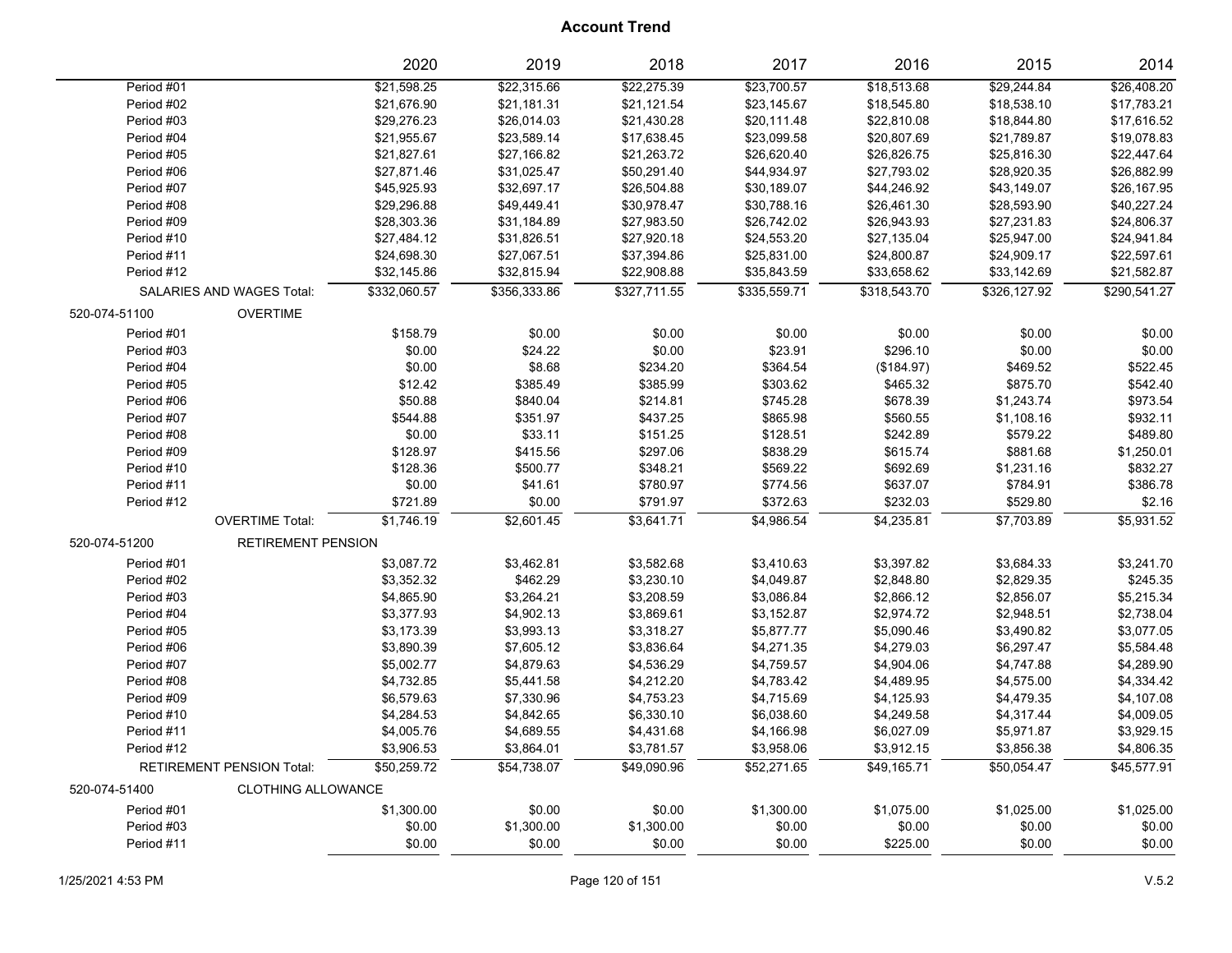|                                  |                                  | 2020         | 2019         | 2018         | 2017         | 2016         | 2015         | 2014         |
|----------------------------------|----------------------------------|--------------|--------------|--------------|--------------|--------------|--------------|--------------|
|                                  | <b>CLOTHING ALLOWANCE Total:</b> | \$1,300.00   | \$1,300.00   | \$1,300.00   | \$1,300.00   | \$1,300.00   | \$1,025.00   | \$1,025.00   |
| 520-074-51500                    | <b>HEALTH CARE</b>               |              |              |              |              |              |              |              |
| Period #01                       |                                  | \$1,112.49   | \$557.60     | \$677.02     | \$8,380.76   | \$0.00       | \$524.13     | \$116.33     |
| Period #02                       |                                  | \$8,195.17   | \$7,807.45   | \$7,205.46   | \$896.63     | \$5,800.82   | \$5,225.85   | \$6,992.88   |
| Period #03                       |                                  | \$11,056.68  | \$8,124.20   | \$17,355.76  | \$2,916.72   | \$13,333.32  | \$1,002.41   | \$5,259.62   |
| Period #04                       |                                  | \$7,932.24   | \$24,576.08  | \$8,364.28   | \$21,911.45  | \$7,239.08   | \$10,763.68  | \$8,433.57   |
| Period #05                       |                                  | \$7,331.96   | \$8,195.17   | \$3,185.92   | \$557.60     | \$10,983.10  | \$1,000.96   | \$5,623.80   |
| Period #06                       |                                  | \$15,547.73  | \$7,656.85   | \$557.60     | \$14,968.52  | \$10,018.83  | \$12,188.31  | \$5,254.94   |
| Period #07                       |                                  | \$72.04      | \$8,795.45   | \$8,975.85   | \$557.60     | \$7,461.00   | \$8,735.92   | \$6,419.58   |
| Period #08                       |                                  | \$5,949.18   | \$8,195.17   | \$1,058.25   | \$7,763.06   | \$8,768.91   | \$6,538.17   | \$5,664.50   |
| Period #09                       |                                  | \$5,763.05   | \$8,195.17   | \$16,221.19  | \$24,202.47  | \$6,166.66   | \$5,615.84   | \$6,707.20   |
| Period #10                       |                                  | \$5,498.97   | \$7,594.89   | \$7,806.68   | \$2,273.95   | \$6,166.66   | \$10,637.12  | \$8,781.55   |
| Period #11                       |                                  | \$5,498.97   | \$8,795.45   | \$7,863.95   | \$14,968.52  | \$11,166.66  | \$5,615.84   | \$5,225.85   |
| Period #12                       |                                  | \$9,033.12   | \$8,195.17   | \$9,055.92   | \$9,105.62   | \$6,447.18   | \$5,615.84   | \$11,718.61  |
|                                  | <b>HEALTH CARE Total:</b>        | \$82,991.60  | \$106,688.65 | \$88,327.88  | \$108,502.90 | \$93,552.22  | \$73,464.07  | \$76,198.43  |
| 520-074-51600                    | <b>UNEMPLOYMENT</b>              |              |              |              |              |              |              |              |
| Period #03                       |                                  | \$0.00       | \$0.00       | \$421.41     | \$520.00     | \$1,155.00   | \$0.00       | \$0.00       |
| Period #04                       |                                  | \$0.00       | \$0.00       | \$134.97     | \$0.00       | \$825.00     | \$0.00       | \$0.00       |
| Period #05                       |                                  | \$0.00       | \$0.00       | \$44.99      | \$0.00       | \$165.00     | \$0.00       | \$0.00       |
| Period #06                       |                                  | \$0.00       | \$0.00       | \$0.00       | \$1,189.57   | \$0.00       | \$0.00       | \$0.00       |
| Period #07                       |                                  | \$141.44     | \$0.00       | \$12.12      | \$0.00       | \$0.00       | \$0.00       | \$0.00       |
| Period #08                       |                                  | \$0.00       | \$0.00       | \$137.84     | \$0.00       | \$0.00       | \$0.00       | \$0.00       |
|                                  | <b>UNEMPLOYMENT Total:</b>       | \$141.44     | \$0.00       | \$751.33     | \$1,709.57   | \$2,145.00   | \$0.00       | \$0.00       |
| 520-074-51700                    | <b>WORKERS' COMP</b>             |              |              |              |              |              |              |              |
| Period #02                       |                                  | \$317.80     | \$0.00       | \$614.84     | \$1,377.44   | \$0.00       | \$3,456.34   | \$0.00       |
| Period #03                       |                                  | \$0.00       | \$0.00       | \$1,229.68   | \$0.00       | \$3,818.27   | \$0.00       | \$0.00       |
| Period #04                       |                                  | \$960.38     | \$0.00       | \$0.00       | \$610.49     | \$4,729.83   | \$0.00       | \$0.00       |
| Period #05                       |                                  | \$480.19     | \$0.00       | \$614.84     | \$610.49     | \$0.00       | \$1,215.27   | \$0.00       |
| Period #06                       |                                  | \$0.00       | \$0.00       | \$0.00       | \$1,220.98   | \$0.00       | \$0.00       | \$0.00       |
| Period #07                       |                                  | \$480.19     | \$1,784.99   | \$0.00       | \$0.00       | \$0.00       | \$0.00       | \$16,130.60  |
| Period #08                       |                                  | \$480.19     | \$0.00       | \$1,229.68   | \$0.00       | \$1,477.15   | \$0.00       | \$0.00       |
| Period #09                       |                                  | \$960.38     | \$960.38     | \$614.84     | \$0.00       | \$0.00       | \$0.00       | \$0.00       |
| Period #10                       |                                  | \$0.00       | \$480.19     | \$614.84     | \$610.49     | \$0.00       | \$0.00       | \$0.00       |
| Period #11                       |                                  | \$480.19     | \$1,440.57   | \$614.84     | \$2,441.96   | \$610.49     | \$0.00       | \$0.00       |
| Period #12                       |                                  | \$1,440.57   | \$480.19     | \$1,229.68   | \$610.51     | \$0.00       | \$0.00       | \$0.00       |
|                                  | <b>WORKERS' COMP Total:</b>      | \$5,599.89   | \$5,146.32   | \$6,763.24   | \$7,482.36   | \$10,635.74  | \$4,671.61   | \$16,130.60  |
| <b>SALARIES AND WAGES Total:</b> |                                  | \$474.099.41 | \$526.808.35 | \$477,586.67 | \$511,812.73 | \$479,578.18 | \$463,046.96 | \$435,404.73 |
| <b>TRAVEL</b>                    |                                  |              |              |              |              |              |              |              |
| 520-074-52100                    | <b>TRAVEL</b>                    |              |              |              |              |              |              |              |
|                                  |                                  |              |              |              |              |              |              |              |
| Period #11                       |                                  | \$0.00       | \$407.97     | \$513.22     | \$431.97     | \$405.40     | \$465.00     | \$0.00       |
| Period #12                       |                                  | \$0.00       | \$274.20     | \$280.80     | \$278.40     | \$298.70     | \$326.00     | \$458.92     |
|                                  | <b>TRAVEL Total:</b>             | \$0.00       | \$682.17     | \$794.02     | \$710.37     | \$704.10     | \$791.00     | \$458.92     |
| 520-074-52300                    | <b>TRAINING AND EDUCATION</b>    |              |              |              |              |              |              |              |

1/25/2021 4:53 PM Page 121 of 151 V.5.2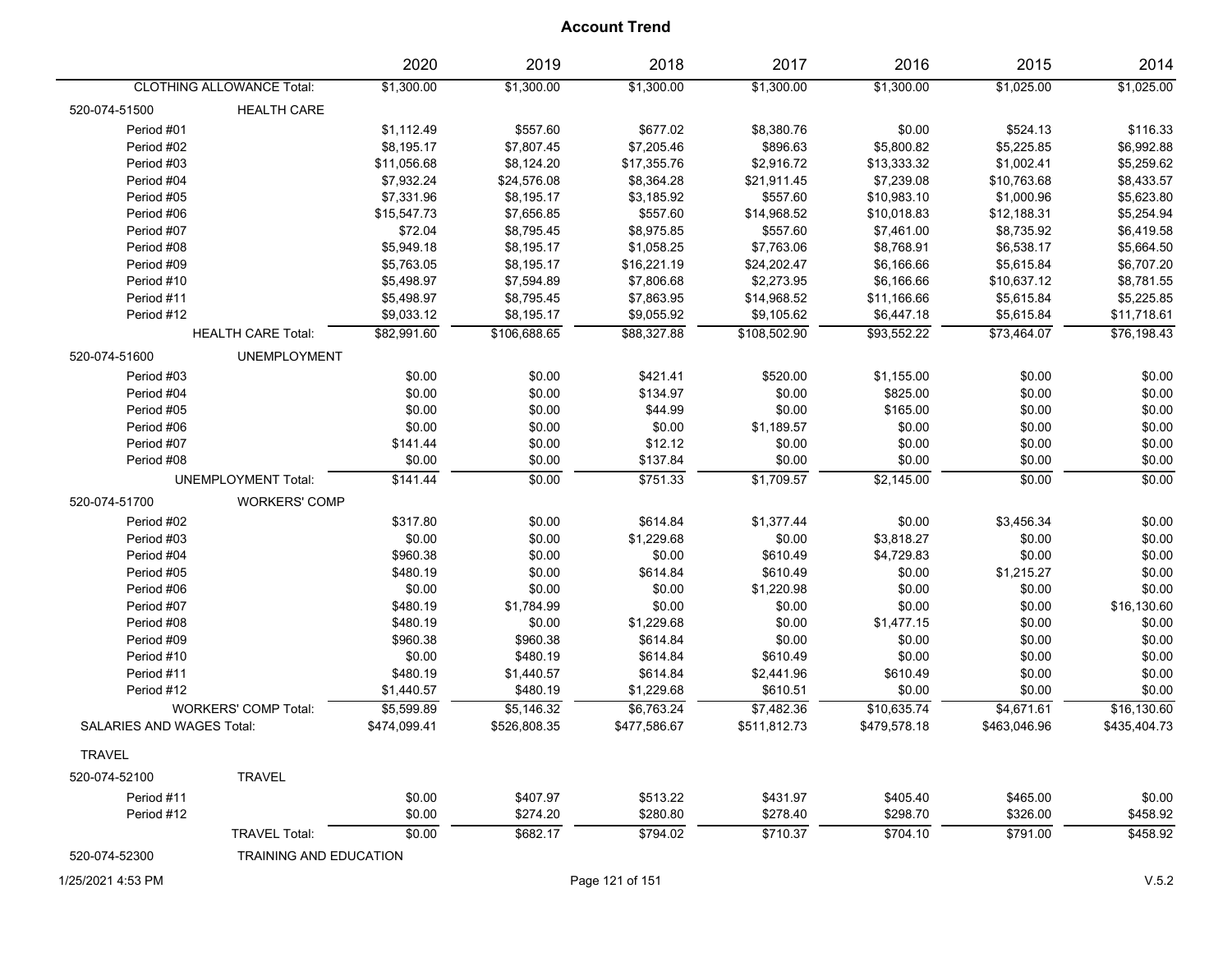|                             |                                      | 2020        | 2019        | 2018        | 2017           | 2016        | 2015        | 2014        |
|-----------------------------|--------------------------------------|-------------|-------------|-------------|----------------|-------------|-------------|-------------|
| Period #10                  |                                      | \$0.00      | \$0.00      | \$345.00    | $\sqrt{$0.00}$ | \$0.00      | \$0.00      | \$0.00      |
| Period #11                  |                                      | \$0.00      | \$275.00    | \$0.00      | \$245.00       | \$330.00    | \$0.00      | \$0.00      |
|                             | <b>TRAINING AND EDUCATION Total:</b> | \$0.00      | \$275.00    | \$345.00    | \$245.00       | \$330.00    | \$0.00      | \$0.00      |
| <b>TRAVEL Total:</b>        |                                      | \$0.00      | \$957.17    | \$1,139.02  | \$955.37       | \$1,034.10  | \$791.00    | \$458.92    |
| <b>CONTRACTUAL SERVICES</b> |                                      |             |             |             |                |             |             |             |
| 520-074-53100               | <b>UTILITIES</b>                     |             |             |             |                |             |             |             |
| Period #01                  |                                      | \$947.08    | \$964.87    | \$0.00      | \$0.00         | \$0.00      | \$0.00      | \$0.00      |
| Period #02                  |                                      | \$959.18    | \$749.66    | \$922.66    | \$1,385.03     | \$1,449.08  | \$2,151.69  | \$941.13    |
| Period #03                  |                                      | \$899.00    | \$945.26    | \$1,923.00  | \$412.64       | \$624.00    | \$764.25    | \$997.54    |
| Period #04                  |                                      | \$761.98    | \$1,738.94  | \$1,759.55  | \$618.98       | \$57.24     | \$444.14    | \$803.19    |
| Period #05                  |                                      | \$1,007.21  | \$535.17    | \$173.45    | \$765.52       | \$2,061.65  | \$1,968.01  | \$1,506.26  |
| Period #06                  |                                      | \$685.23    | \$1,065.47  | \$1,813.54  | \$3,384.64     | \$1,634.77  | \$360.05    | \$186.48    |
| Period #07                  |                                      | \$3,524.51  | \$2,088.42  | \$3,552.64  | \$273.81       | \$1,704.21  | \$1,135.60  | \$1,250.95  |
| Period #08                  |                                      | \$1,404.53  | \$2,117.23  | \$2,026.23  | \$3,958.43     | \$938.15    | \$3,578.17  | \$1,307.58  |
| Period #09                  |                                      | \$2,378.16  | \$2,029.79  | \$409.31    | \$495.44       | \$3,126.45  | \$213.97    | \$1,040.66  |
| Period #10                  |                                      | \$2,323.90  | \$1,868.50  | \$1,898.42  | \$2,749.56     | \$1,520.28  | \$2,913.96  | \$1,156.31  |
| Period #11                  |                                      | \$1,843.24  | \$1,431.99  | \$2,838.22  | \$1,358.91     | \$954.09    | \$1,208.92  | \$796.34    |
| Period #12                  |                                      | \$785.49    | \$914.46    | \$1,178.52  | \$728.21       | \$1,353.20  | \$490.57    | \$2,131.82  |
|                             | UTILITIES Total:                     | \$17,519.51 | \$16,449.76 | \$18,495.54 | \$16,131.17    | \$15,423.12 | \$15,229.33 | \$12,118.26 |
| 520-074-53200               | <b>COMMUNICATIONS</b>                |             |             |             |                |             |             |             |
| Period #01                  |                                      | \$41.85     | \$44.34     | \$0.00      | \$0.00         | \$0.00      | \$0.00      | \$44.14     |
| Period #02                  |                                      | \$121.23    | \$82.09     | \$81.38     | \$127.69       | \$168.76    | \$122.29    | \$303.73    |
| Period #03                  |                                      | \$89.42     | \$91.02     | \$83.94     | \$82.23        | \$97.72     | \$78.94     | \$40.91     |
| Period #04                  |                                      | \$80.68     | \$124.91    | \$122.24    | \$61.05        | \$45.07     | \$85.05     | (\$223.10)  |
| Period #05                  |                                      | \$82.46     | \$83.35     | \$44.87     | \$175.00       | \$82.73     | \$50.63     | \$46.67     |
| Period #06                  |                                      | \$82.72     | \$44.60     | \$80.35     | \$127.20       | \$127.85    | \$84.63     | \$41.92     |
| Period #07                  |                                      | \$82.02     | \$127.38    | \$82.99     | \$45.45        | \$83.23     | \$125.08    | \$44.51     |
| Period #08                  |                                      | \$42.17     | \$131.17    | \$80.88     | \$88.29        | \$84.72     | \$147.65    | \$52.25     |
| Period #09                  |                                      | \$121.00    | \$41.16     | \$42.11     | \$86.81        | \$84.68     | \$96.93     | \$44.74     |
| Period #10                  |                                      | \$132.52    | \$80.84     | \$163.89    | \$48.88        | \$50.18     | \$133.35    | \$0.00      |
| Period #11                  |                                      | \$0.00      | \$84.39     | \$44.24     | \$126.78       | \$122.85    | \$87.85     | \$0.00      |
| Period #12                  |                                      | \$127.20    | \$84.10     | \$133.50    | \$127.98       | \$87.65     | \$126.51    | \$91.16     |
|                             | <b>COMMUNICATIONS Total:</b>         | \$1,003.27  | \$1,019.35  | \$960.39    | \$1,097.36     | \$1,035.44  | \$1,138.91  | \$486.93    |
| 520-074-53300               | <b>RENTS AND LEASES</b>              |             |             |             |                |             |             |             |
| Period #05                  |                                      | \$0.00      | \$0.00      | \$400.00    | \$0.00         | \$0.00      | \$0.00      | \$0.00      |
| Period #10                  |                                      | \$0.00      | \$0.00      | \$0.00      | \$400.00       | \$400.00    | \$0.00      | \$0.00      |
| Period #11                  |                                      | \$0.00      | \$0.00      | \$0.00      | \$0.00         | \$0.00      | \$0.00      | \$400.00    |
|                             | <b>RENTS AND LEASES Total:</b>       | \$0.00      | \$0.00      | \$400.00    | \$400.00       | \$400.00    | \$0.00      | \$400.00    |
| 520-074-53400               | PROFESSIONAL SERVICES                |             |             |             |                |             |             |             |
| Period #01                  |                                      | \$395.00    | \$0.00      | \$0.00      | \$0.00         | \$0.00      | \$0.00      | \$0.00      |
| Period #02                  |                                      | \$310.00    | \$265.00    | \$110.00    | \$1,850.00     | \$37,755.00 | \$35,110.00 | \$110.00    |
| Period #03                  |                                      | \$155.00    | \$310.00    | \$2,020.00  | \$0.00         | \$1,450.00  | \$85.00     | \$85.00     |
| Period #04                  |                                      | \$155.00    | \$1,550.00  | \$0.00      | \$0.00         | \$85.00     | \$0.00      | \$0.00      |
|                             |                                      |             |             |             |                |             |             |             |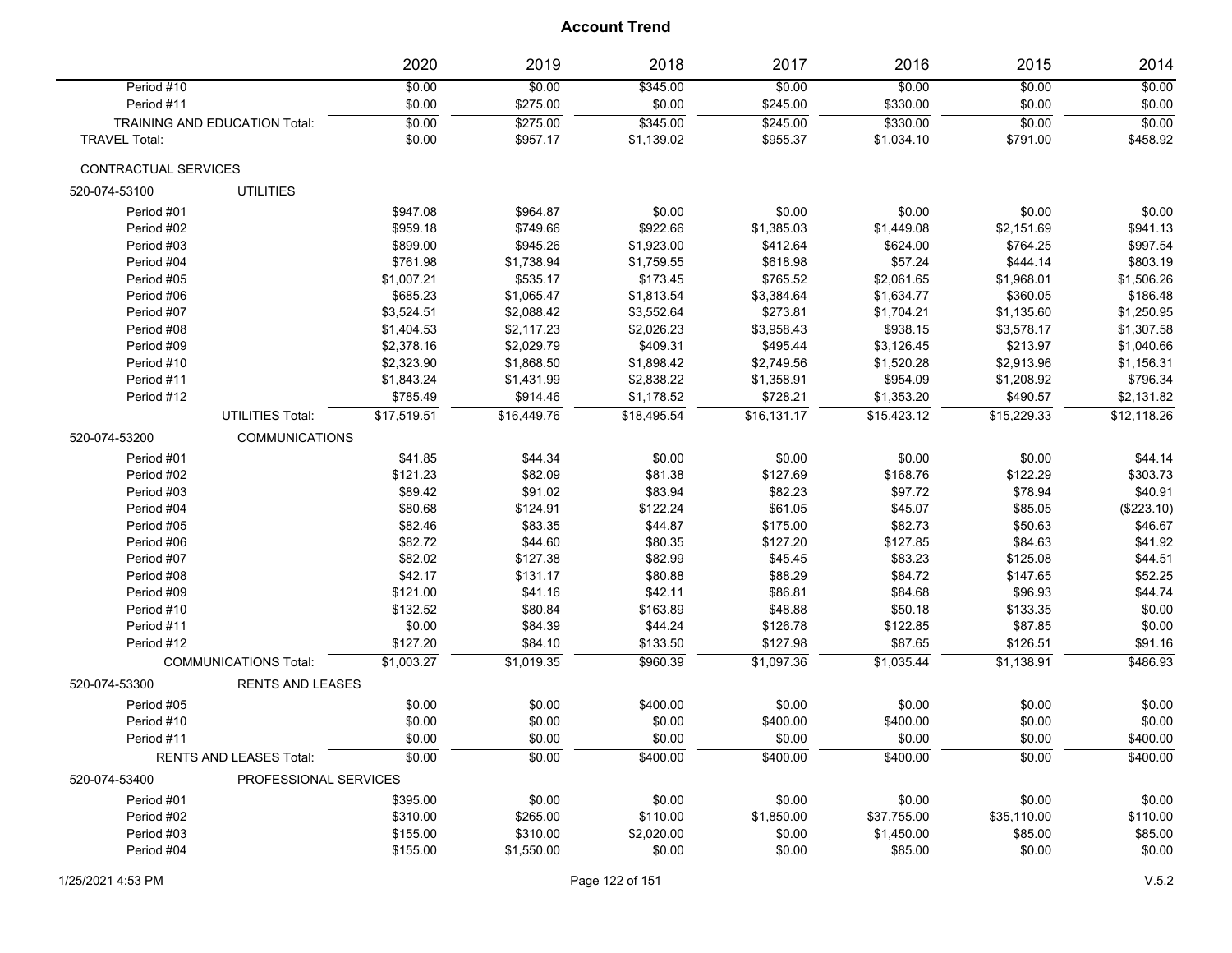|                                    |                                | 2020        | 2019        | 2018        | 2017        | 2016        | 2015         | 2014        |
|------------------------------------|--------------------------------|-------------|-------------|-------------|-------------|-------------|--------------|-------------|
| Period #05                         |                                | \$0.00      | \$400.00    | \$0.00      | \$380.00    | \$0.00      | \$375.00     | \$365.00    |
| Period #06                         |                                | \$555.00    | \$0.00      | \$380.00    | \$0.00      | \$375.00    | \$0.00       | \$0.00      |
| Period #07                         |                                | \$0.00      | \$0.00      | \$0.00      | \$0.00      | \$943.04    | \$0.00       | \$0.00      |
| Period #08                         |                                | \$345.00    | \$0.00      | \$70.00     | \$0.00      | \$35.00     | \$360.00     | \$35.00     |
| Period #09                         |                                | \$35.00     | \$0.00      | \$0.00      | \$125.00    | \$0.00      | \$0.00       | \$0.00      |
| Period #10                         |                                | \$465.00    | \$350.00    | \$0.00      | \$0.00      | \$0.00      | \$260.00     | \$210.00    |
| Period #12                         |                                | \$0.00      | \$0.00      | \$230.00    | \$0.00      | \$30,000.00 | \$39,000.00  | \$660.00    |
|                                    | PROFESSIONAL SERVICES Total:   | \$2,415.00  | \$2,875.00  | \$2,810.00  | \$2,355.00  | \$70,643.04 | \$75,190.00  | \$1,465.00  |
| 520-074-53600                      | <b>INSURANCE AND BONDING</b>   |             |             |             |             |             |              |             |
| Period #06                         |                                | \$0.00      | \$0.00      | \$0.00      | \$1,091.38  | \$0.00      | \$1,052.35   | \$0.00      |
| Period #07                         |                                | \$1,228.54  | \$1,151.78  | \$0.00      | \$0.00      | \$1,108.01  | \$0.00       | \$1,110.46  |
| Period #08                         |                                | \$0.00      | \$0.00      | \$1,190.32  | \$0.00      | \$0.00      | \$0.00       | \$0.00      |
|                                    | INSURANCE AND BONDING Total:   | \$1,228.54  | \$1,151.78  | \$1,190.32  | \$1,091.38  | \$1,108.01  | \$1,052.35   | \$1,110.46  |
| 520-074-53900                      | MISC CONTRACTUAL               |             |             |             |             |             |              |             |
| Period #01                         |                                | \$197.92    | \$0.00      | \$0.00      | \$0.00      | \$0.00      | \$0.00       | \$0.00      |
| Period #02                         |                                | \$197.92    | \$351.26    | \$0.00      | \$201.60    | \$274.34    | \$770.50     | \$177.10    |
| Period #03                         |                                | \$4,217.92  | \$4,279.90  | \$4,521.84  | \$165.48    | \$155.48    | \$4,157.90   | \$4,343.52  |
| Period #04                         |                                | \$282.76    | \$203.72    | \$247.60    | \$4,232.10  | \$4,138.86  | \$182.00     | \$141.40    |
| Period #05                         |                                | \$84.84     | \$193.22    | \$78.74     | \$204.28    | \$251.72    | \$171.50     | \$571.00    |
| Period #06                         |                                | \$4,142.01  | \$4,269.40  | \$27.04     | \$4,268.22  | \$4,185.48  | \$4,161.40   | \$4,161.40  |
| Period #07                         |                                | \$206.85    | \$259.90    | \$4,369.36  | \$201.60    | \$165.48    | \$145.96     | \$141.40    |
| Period #08                         |                                | \$265.02    | \$249.40    | \$158.97    | \$212.10    | \$212.10    | \$143.48     | \$147.00    |
| Period #09                         |                                | \$84.84     | \$158.04    | \$232.05    | \$82.74     | \$118.86    | \$184.60     | \$141.40    |
| Period #10                         |                                | \$519.68    | \$203.72    | \$589.60    | \$248.22    | \$248.22    | \$174.10     | \$182.00    |
| Period #11                         |                                | \$159.18    | \$489.36    | (\$221.60)  | \$118.86    | \$129.36    | \$143.48     | \$141.40    |
| Period #12                         |                                | \$265.02    | \$324.43    | \$732.72    | \$294.84    | \$248.22    | \$260.71     | \$261.80    |
|                                    | <b>MISC CONTRACTUAL Total:</b> | \$10,623.96 | \$10,982.35 | \$10,736.32 | \$10,230.04 | \$10,128.12 | \$10,495.63  | \$10,409.42 |
| <b>CONTRACTUAL SERVICES Total:</b> |                                | \$32,790.28 | \$32,478.24 | \$34,592.57 | \$31,304.95 | \$98,737.73 | \$103,106.22 | \$25,990.07 |
| <b>MATERIALS AND SUPPLIES</b>      |                                |             |             |             |             |             |              |             |
| 520-074-54100                      | OFFICE SUPPLIES                |             |             |             |             |             |              |             |
| Period #03                         |                                | \$0.00      | \$0.00      | \$0.00      | \$0.00      | \$0.00      | \$0.00       | \$133.63    |
| Period #05                         |                                | \$0.00      | \$0.00      | \$0.00      | \$0.00      | \$84.48     | \$0.00       | \$0.00      |
| Period #06                         |                                | \$0.00      | \$0.00      | \$0.00      | \$0.00      | \$0.00      | \$0.00       | \$104.60    |
| Period #09                         |                                | \$0.00      | \$0.00      | \$0.00      | \$104.81    | \$0.00      | \$0.00       | \$0.00      |
| Period #10                         |                                | \$0.00      | \$0.00      | \$0.00      | \$0.00      | \$0.00      | \$152.86     | \$0.00      |
| Period #12                         |                                | \$485.38    | \$197.96    | \$336.82    | \$293.94    | \$163.23    | \$86.28      | \$187.02    |
|                                    | <b>OFFICE SUPPLIES Total:</b>  | \$485.38    | \$197.96    | \$336.82    | \$398.75    | \$247.71    | \$239.14     | \$425.25    |
| 520-074-54200                      | OPERATING SUPPLIES             |             |             |             |             |             |              |             |
| Period #02                         |                                | \$0.00      | \$271.74    | \$169.50    | \$1,895.40  | \$0.00      | \$0.00       | \$374.77    |
| Period #03                         |                                | \$10,419.74 | \$12,891.63 | \$12,907.10 | \$7,153.57  | \$11,620.85 | \$8,301.40   | \$1,273.10  |
| Period #04                         |                                | \$20,203.01 | \$21,017.02 | \$19,807.04 | \$14,112.88 | \$8,734.22  | \$7,744.70   | \$11,551.15 |
| Period #05                         |                                | \$23,661.02 | \$25,603.40 | \$18,715.40 | \$6,343.71  | \$20,971.33 | \$25,435.24  | \$12,657.62 |
| Period #06                         |                                | \$27,552.54 | \$16,637.41 | \$14,393.66 | \$29,769.91 | \$19,646.48 | \$17,806.46  | \$25,589.46 |
|                                    |                                |             |             |             |             |             |              |             |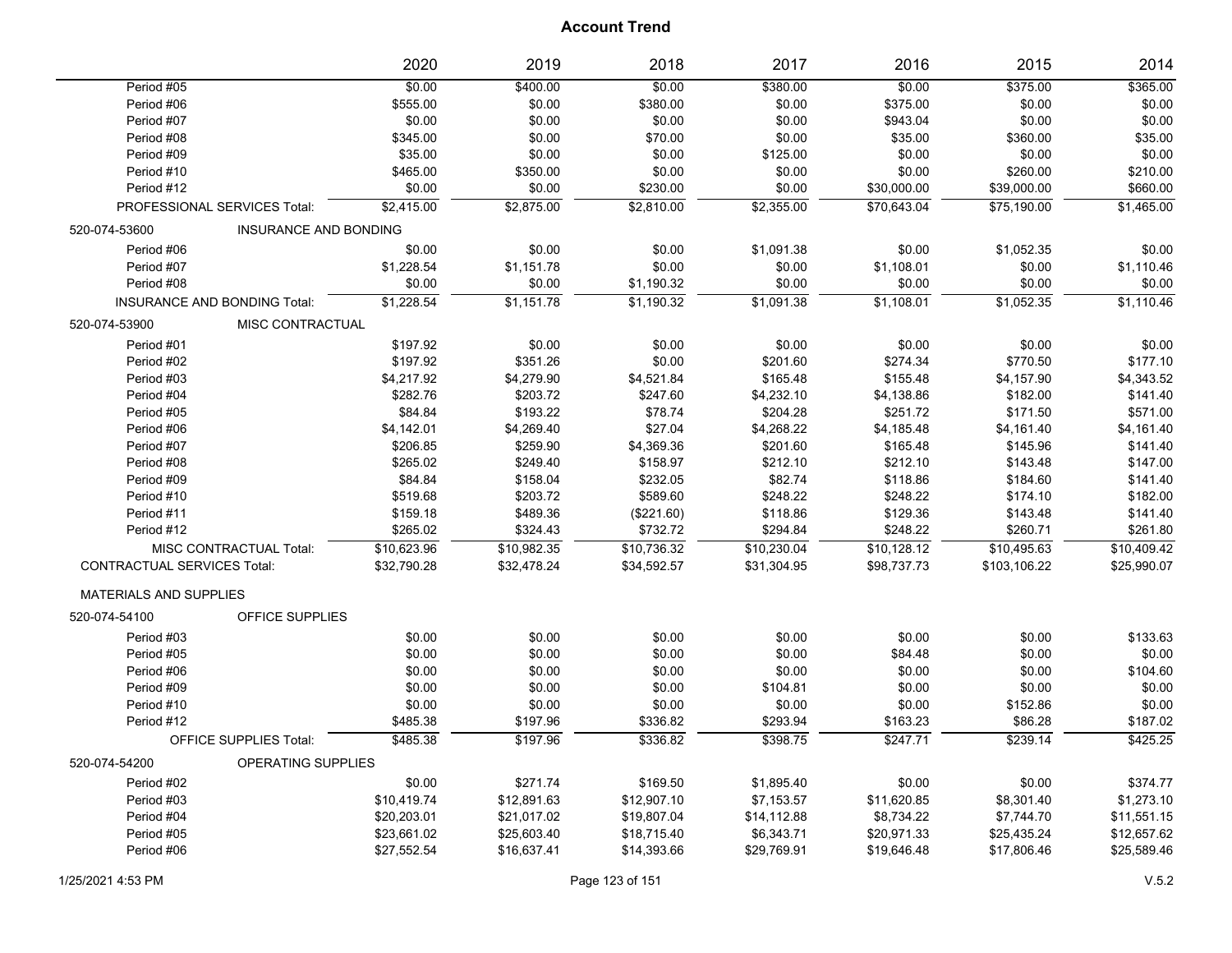|                                      |                                  | 2020                         | 2019         | 2018         | 2017         | 2016         | 2015         | 2014         |
|--------------------------------------|----------------------------------|------------------------------|--------------|--------------|--------------|--------------|--------------|--------------|
| Period #07                           |                                  | \$15,771.54                  | \$25,564.49  | \$14,203.70  | \$13,348.80  | \$16,488.00  | \$21,241.21  | \$17,347.46  |
| Period #08                           |                                  | \$13,373.61                  | \$8,641.35   | \$26,047.25  | \$3,005.05   | \$12,881.81  | \$12,585.00  | \$2,951.30   |
| Period #09                           |                                  | \$13,246.82                  | \$9,045.10   | \$8,806.26   | \$23,980.99  | \$8,107.06   | \$9,159.29   | \$7,120.79   |
| Period #10                           |                                  | \$25,397.22                  | \$17,423.74  | \$26,065.62  | \$22,360.38  | \$27,079.70  | \$19,259.68  | \$21,483.93  |
| Period #11                           |                                  | \$3,488.94                   | \$19,311.09  | \$12,682.29  | \$26,450.93  | \$11,105.64  | \$15,879.89  | \$14,696.23  |
| Period #12                           |                                  | \$8,864.09                   | \$6,350.20   | \$5,553.37   | \$9,786.67   | \$14,751.83  | \$13,960.89  | \$11,243.93  |
|                                      | <b>OPERATING SUPPLIES Total:</b> | \$161,978.53                 | \$162,757.17 | \$159,351.19 | \$158,208.29 | \$151,386.92 | \$151,373.76 | \$126,289.74 |
| 520-074-54300                        | <b>REPAIRS AND MAINT</b>         |                              |              |              |              |              |              |              |
| Period #01                           |                                  | \$975.75                     | \$928.21     | \$0.00       | \$0.00       | \$0.00       | \$0.00       | \$0.00       |
| Period #02                           |                                  | \$2,904.35                   | \$5,748.93   | \$5,605.93   | \$2,100.12   | \$5,483.62   | \$2,186.28   | \$4,188.12   |
| Period #03                           |                                  | \$6,343.97                   | \$5,644.07   | \$5,858.05   | \$1,446.87   | \$5,063.91   | \$1,500.42   | \$3,190.04   |
| Period #04                           |                                  | \$1,328.34                   | \$3,462.60   | \$7,176.23   | \$3,721.98   | \$2,128.98   | \$4,986.29   | \$3,354.39   |
| Period #05                           |                                  | \$4,701.17                   | \$4,416.53   | \$2,240.06   | \$5,421.69   | \$7,823.94   | \$5,423.27   | \$2,514.89   |
| Period #06                           |                                  | \$7,998.81                   | \$5,531.83   | \$1,091.74   | \$11,040.47  | \$5,084.83   | \$4,931.54   | \$2,643.80   |
| Period #07                           |                                  | \$3,671.05                   | \$7,895.20   | \$4,449.98   | \$2,356.78   | \$5,415.25   | \$5,945.99   | \$5,200.20   |
| Period #08                           |                                  | \$5,374.01                   | \$3,844.21   | \$4,543.33   | \$7,349.04   | \$3,902.96   | \$6,578.95   | \$6,835.21   |
| Period #09                           |                                  | \$6,121.31                   | \$4,029.06   | \$7,518.73   | \$7,079.93   | \$5,734.67   | \$3,214.83   | \$3,847.59   |
| Period #10                           |                                  | \$19,996.34                  | \$5,178.71   | \$15,108.10  | \$7,589.57   | \$6,792.02   | \$7,266.12   | \$15,159.70  |
| Period #11                           |                                  | \$10,607.12                  | \$16,046.95  | \$6,292.60   | \$381.30     | \$1,621.91   | \$21,235.52  | \$6,697.72   |
| Period #12                           |                                  | \$2,390.27                   | \$4,267.24   | \$16,773.77  | \$22,619.81  | \$14,970.46  | \$14,567.78  | \$13,496.57  |
|                                      | REPAIRS AND MAINT Total:         | \$72.412.49                  | \$66.993.54  | \$76.658.52  | \$71.107.56  | \$64.022.55  | \$77.836.99  | \$67.128.23  |
| <b>MATERIALS AND SUPPLIES Total:</b> |                                  | \$234,876.40                 | \$229,948.67 | \$236,346.53 | \$229,714.60 | \$215,657.18 | \$229,449.89 | \$193,843.22 |
| <b>CAPITAL OUTLAY</b>                |                                  |                              |              |              |              |              |              |              |
| 520-074-55200                        |                                  | OTHER MISC EQUIPMENT/IMPRMTS |              |              |              |              |              |              |
| Period #05                           |                                  | \$0.00                       | \$0.00       | \$0.00       | \$22,681.23  | \$22,681.23  | \$31,182.23  | \$31,181.23  |
| OTHER MISC EQUIPMENT/IMPRMTS Tota    |                                  | \$0.00                       | \$0.00       | \$0.00       | \$22,681.23  | \$22,681.23  | \$31,182.23  | \$31,181.23  |
| <b>CAPITAL OUTLAY Total:</b>         |                                  | \$0.00                       | \$0.00       | \$0.00       | \$22,681.23  | \$22,681.23  | \$31,182.23  | \$31,181.23  |
| <b>GOLF MAINTENANCE Total:</b>       |                                  | \$741,766.09                 | \$790,192.43 | \$749,664.79 | \$796,468.88 | \$817,688.42 | \$827,576.30 | \$686,878.17 |
| <b>GOLF RESTAURANT</b>               |                                  |                              |              |              |              |              |              |              |
| SALARIES AND WAGES                   |                                  |                              |              |              |              |              |              |              |
| 520-075-51000                        | <b>SALARIES AND WAGES</b>        |                              |              |              |              |              |              |              |
| Period #01                           |                                  | \$16,063.30                  | \$28,328.08  | \$0.00       | \$0.00       | \$0.00       | \$0.00       | \$0.00       |
| Period #02                           |                                  | \$16,064.70                  | \$32,290.01  | \$0.00       | \$0.00       | \$0.00       | \$0.00       | \$0.00       |
| Period #03                           |                                  | \$16,225.63                  | \$11,022.28  | \$0.00       | \$0.00       | \$0.00       | \$0.00       | \$0.00       |
| Period #04                           |                                  | \$7,756.57                   | \$23,565.97  | \$0.00       | \$0.00       | \$0.00       | \$0.00       | \$0.00       |
| Period #05                           |                                  | \$4,404.62                   | \$23,453.45  | \$0.00       | \$0.00       | \$0.00       | \$0.00       | \$0.00       |
| Period #06                           |                                  | \$0.00                       | \$24,575.44  | \$31,422.99  | \$0.00       | \$0.00       | \$0.00       | \$0.00       |
| Period #07                           |                                  | \$0.00                       | \$27,602.11  | \$12,307.68  | \$0.00       | \$0.00       | \$0.00       | \$0.00       |
| Period #08                           |                                  | \$0.00                       | \$45,024.38  | \$12,105.74  | \$0.00       | \$0.00       | \$0.00       | \$0.00       |
| Period #09                           |                                  | \$0.00                       | \$26,860.30  | \$13,259.34  | \$0.00       | \$0.00       | \$0.00       | \$0.00       |
| Period #10                           |                                  | \$0.00                       | \$22,069.35  | \$27,557.51  | \$0.00       | \$0.00       | \$0.00       | \$0.00       |
| Period #11                           |                                  | \$0.00                       | \$20,461.53  | \$39,489.28  | \$0.00       | \$0.00       | \$0.00       | \$0.00       |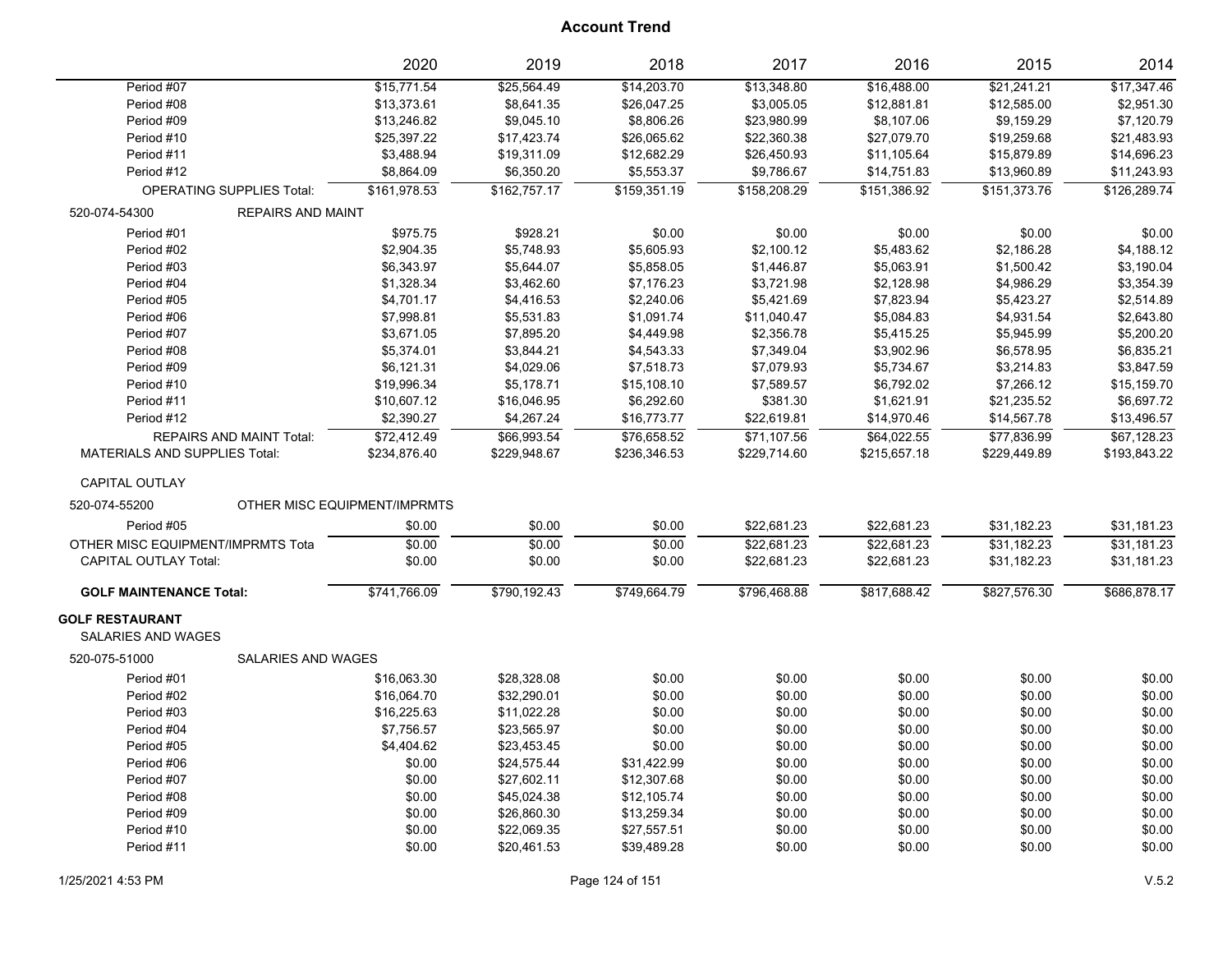|               |                                  | 2020        | 2019         | 2018         | 2017   | 2016           | 2015             | 2014             |
|---------------|----------------------------------|-------------|--------------|--------------|--------|----------------|------------------|------------------|
| Period #12    |                                  | \$0.00      | \$26,898.00  | \$29,085.47  | \$0.00 | \$0.00         | \$0.00           | \$0.00           |
|               | <b>SALARIES AND WAGES Total:</b> | \$60,514.82 | \$312.150.90 | \$165,228.01 | \$0.00 | \$0.00         | \$0.00           | \$0.00           |
| 520-075-51001 | <b>CREDIT CARD TIPS</b>          |             |              |              |        |                |                  |                  |
| Period #01    |                                  | \$3,128.76  | \$0.00       | \$0.00       | \$0.00 | \$0.00         | \$0.00           | \$0.00           |
| Period #02    |                                  | \$3,802.37  | \$0.00       | \$0.00       | \$0.00 | \$0.00         | \$0.00           | \$0.00           |
| Period #03    |                                  | \$2,806.91  | \$20,898.06  | \$0.00       | \$0.00 | \$0.00         | \$0.00           | \$0.00           |
| Period #04    |                                  | \$197.50    | \$6,514.06   | \$0.00       | \$0.00 | \$0.00         | \$0.00           | \$0.00           |
| Period #05    |                                  | \$0.00      | \$7,735.03   | \$0.00       | \$0.00 | \$0.00         | \$0.00           | \$0.00           |
| Period #06    |                                  | \$0.00      | \$9,032.07   | \$0.00       | \$0.00 | \$0.00         | \$0.00           | \$0.00           |
| Period #07    |                                  | \$0.00      | \$10,213.67  | \$0.00       | \$0.00 | \$0.00         | \$0.00           | \$0.00           |
| Period #08    |                                  | \$0.00      | \$16,582.60  | \$0.00       | \$0.00 | \$0.00         | \$0.00           | \$0.00           |
| Period #09    |                                  | \$0.00      | \$9,516.91   | \$0.00       | \$0.00 | \$0.00         | \$0.00           | \$0.00           |
| Period #10    |                                  | \$0.00      | \$7,612.02   | \$0.00       | \$0.00 | \$0.00         | \$0.00           | \$0.00           |
| Period #11    |                                  | \$0.00      | \$5,467.01   | \$0.00       | \$0.00 | \$0.00         | \$0.00           | \$0.00           |
| Period #12    |                                  | \$0.00      | \$6,011.08   | \$0.00       | \$0.00 | \$0.00         | \$0.00           | \$0.00           |
|               | <b>CREDIT CARD TIPS Total:</b>   | \$9.935.54  | \$99.582.51  | \$0.00       | \$0.00 | \$0.00         | \$0.00           | \$0.00           |
| 520-075-51100 | <b>OVERTIME</b>                  |             |              |              |        |                |                  |                  |
| Period #01    |                                  | \$276.75    | \$0.00       | \$0.00       | \$0.00 | \$0.00         | \$0.00           | \$0.00           |
| Period #02    |                                  | \$353.63    | \$0.00       | \$0.00       | \$0.00 | \$0.00         | \$0.00           | \$0.00           |
| Period #03    |                                  | \$192.18    | \$0.00       | \$0.00       | \$0.00 | \$0.00         | \$0.00           | \$0.00           |
| Period #10    |                                  | \$0.00      | \$1,030.88   | \$0.00       | \$0.00 | \$0.00         | \$0.00           | \$0.00           |
| Period #11    |                                  | \$0.00      | \$2,263.12   | \$0.00       | \$0.00 | \$0.00         | \$0.00           | \$0.00           |
| Period #12    |                                  | \$0.00      | \$1,028.25   | \$0.00       | \$0.00 | \$0.00         | \$0.00           | \$0.00           |
|               | <b>OVERTIME Total:</b>           | \$822.56    | \$4,322.25   | \$0.00       | \$0.00 | \$0.00         | \$0.00           | \$0.00           |
|               |                                  |             |              |              |        |                |                  |                  |
| 520-075-51200 | <b>RETIREMENT PENSION</b>        |             |              |              |        |                |                  |                  |
| Period #01    |                                  | \$2,812.57  | \$3,598.49   | \$0.00       | \$0.00 | \$0.00         | \$0.00           | \$0.00           |
| Period #02    |                                  | \$2,581.77  | \$1,362.24   | \$0.00       | \$0.00 | \$0.00         | \$0.00           | \$0.00           |
| Period #03    |                                  | \$3,695.23  | \$4,452.26   | \$0.00       | \$0.00 | \$0.00         | \$0.00           | \$0.00           |
| Period #04    |                                  | \$1,667.97  | \$5,477.22   | \$0.00       | \$0.00 | \$0.00         | \$0.00           | \$0.00           |
| Period #05    |                                  | \$762.10    | \$3,818.70   | \$0.00       | \$0.00 | \$0.00         | \$0.00           | \$0.00           |
| Period #06    |                                  | \$0.00      | \$7,004.14   | \$4,167.77   | \$0.00 | \$0.00         | \$0.00           | \$0.00           |
| Period #07    |                                  | \$0.00      | \$2,473.84   | \$833.49     | \$0.00 | \$0.00         | \$0.00           | \$0.00           |
| Period #08    |                                  | \$0.00      | \$4,977.27   | \$1,889.85   | \$0.00 | \$0.00         | \$0.00           | \$0.00           |
| Period #09    |                                  | \$0.00      | \$6,912.25   | \$1,889.17   | \$0.00 | \$0.00         | \$0.00<br>\$0.00 | \$0.00<br>\$0.00 |
| Period #10    |                                  | \$0.00      | \$3,760.04   | \$4,129.76   | \$0.00 | \$0.00         |                  |                  |
| Period #11    |                                  | \$0.00      | \$3,838.54   | \$4,310.88   | \$0.00 | \$0.00         | \$0.00           | \$0.00           |
| Period #12    |                                  | \$0.00      | \$3,380.79   | \$3,732.68   | \$0.00 | \$0.00         | \$0.00           | \$0.00           |
|               | <b>RETIREMENT PENSION Total:</b> | \$11,519.64 | \$51,055.78  | \$20,953.60  | \$0.00 | $\frac{1}{00}$ | \$0.00           | \$0.00           |
| 520-075-51500 | <b>HEALTH CARE</b>               |             |              |              |        |                |                  |                  |
| Period #01    |                                  | \$209.21    | \$333.99     | \$0.00       | \$0.00 | \$0.00         | \$0.00           | \$0.00           |
| Period #02    |                                  | \$2,882.79  | \$4,368.51   | \$0.00       | \$0.00 | \$0.00         | \$0.00           | \$0.00           |
| Period #03    |                                  | \$4,030.87  | \$3,259.69   | \$0.00       | \$0.00 | \$0.00         | \$0.00           | \$0.00           |
| Period #04    |                                  | \$2,749.29  | \$11,011.80  | \$0.00       | \$0.00 | \$0.00         | \$0.00           | \$0.00           |
| Period #05    |                                  | \$2,540.08  | \$6,050.12   | \$0.00       | \$0.00 | \$0.00         | \$0.00           | \$0.00           |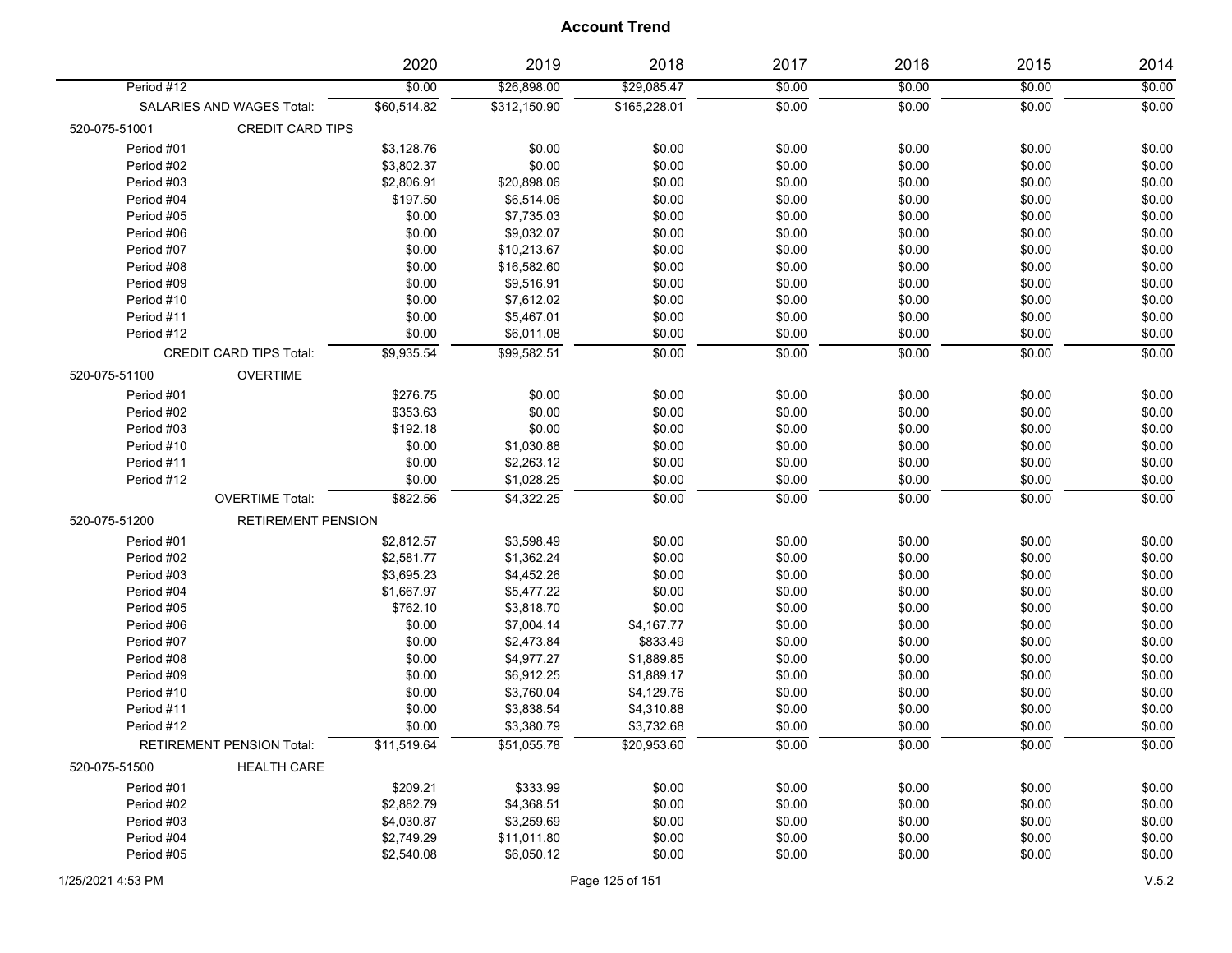|                           |                              | 2020         | 2019         | 2018         | 2017   | 2016           | 2015           | 2014   |
|---------------------------|------------------------------|--------------|--------------|--------------|--------|----------------|----------------|--------|
| Period #06                |                              | \$2,457.74   | \$4,462.70   | \$8,706.28   | \$0.00 | \$0.00         | \$0.00         | \$0.00 |
| Period #07                |                              | \$0.00       | \$1,137.20   | \$9,420.50   | \$0.00 | \$0.00         | \$0.00         | \$0.00 |
| Period #08                |                              | \$0.00       | \$2,800.55   | \$836.40     | \$0.00 | \$0.00         | \$0.00         | \$0.00 |
| Period #09                |                              | \$0.00       | \$2,800.55   | \$6,087.73   | \$0.00 | \$0.00         | \$0.00         | \$0.00 |
| Period #10                |                              | \$0.00       | \$2,591.34   | \$2,655.08   | \$0.00 | \$0.00         | \$0.00         | \$0.00 |
| Period #11                |                              | \$0.00       | \$3,009.76   | \$5,961.20   | \$0.00 | \$0.00         | \$0.00         | \$0.00 |
| Period #12                |                              | \$161.86     | \$2,800.55   | \$5,559.46   | \$0.00 | \$0.00         | \$0.00         | \$0.00 |
|                           | <b>HEALTH CARE Total:</b>    | \$15,031.84  | \$44,626.76  | \$39,226.65  | \$0.00 | \$0.00         | \$0.00         | \$0.00 |
| 520-075-51600             | <b>UNEMPLOYMENT</b>          |              |              |              |        |                |                |        |
| Period #08                |                              | \$22,076.33  | \$0.00       | \$0.00       | \$0.00 | \$0.00         | \$0.00         | \$0.00 |
|                           | <b>UNEMPLOYMENT Total:</b>   | \$22,076.33  | \$0.00       | \$0.00       | 50.00  | $\frac{1}{00}$ | $\frac{1}{00}$ | \$0.00 |
| 520-075-51700             | <b>WORKERS' COMP</b>         |              |              |              |        |                |                |        |
| Period #02                |                              | \$158.90     | \$0.00       | \$0.00       | \$0.00 | \$0.00         | \$0.00         | \$0.00 |
| Period #04                |                              | \$480.18     | \$0.00       | \$0.00       | \$0.00 | \$0.00         | \$0.00         | \$0.00 |
| Period #05                |                              | \$240.09     | \$0.00       | \$0.00       | \$0.00 | \$0.00         | \$0.00         | \$0.00 |
| Period #07                |                              | \$240.09     | \$0.00       | \$0.00       | \$0.00 | \$0.00         | \$0.00         | \$0.00 |
| Period #08                |                              | \$240.09     | \$0.00       | \$0.00       | \$0.00 | \$0.00         | \$0.00         | \$0.00 |
| Period #09                |                              | \$480.18     | \$1,372.66   | \$0.00       | \$0.00 | \$0.00         | \$0.00         | \$0.00 |
| Period #10                |                              | \$0.00       | \$240.09     | \$0.00       | \$0.00 | \$0.00         | \$0.00         | \$0.00 |
| Period #11                |                              | \$0.00       | \$720.27     | \$0.00       | \$0.00 | \$0.00         | \$0.00         | \$0.00 |
| Period #12                |                              | \$0.00       | \$240.09     | \$0.00       | \$0.00 | \$0.00         | \$0.00         | \$0.00 |
|                           | <b>WORKERS' COMP Total:</b>  | \$1,839.53   | \$2,573.11   | \$0.00       | 50.00  | \$0.00         | $\frac{1}{00}$ | \$0.00 |
| SALARIES AND WAGES Total: |                              | \$121,740.26 | \$514,311.31 | \$225,408.26 | \$0.00 | \$0.00         | \$0.00         | \$0.00 |
| CONTRACTUAL SERVICES      |                              |              |              |              |        |                |                |        |
| 520-075-53200             | <b>COMMUNICATIONS</b>        |              |              |              |        |                |                |        |
| Period #02                |                              | \$84.29      | \$112.26     | \$0.00       | \$0.00 | \$0.00         | \$0.00         | \$0.00 |
| Period #03                |                              | \$41.79      | \$108.51     | \$0.00       | \$0.00 | \$0.00         | \$0.00         | \$0.00 |
| Period #04                |                              | \$37.01      | \$229.61     | \$0.00       | \$0.00 | \$0.00         | \$0.00         | \$0.00 |
| Period #05                |                              | \$35.54      | \$108.23     | \$0.00       | \$0.00 | \$0.00         | \$0.00         | \$0.00 |
| Period #06                |                              | \$35.54      | \$3.80       | \$290.42     | \$0.00 | \$0.00         | \$0.00         | \$0.00 |
| Period #07                |                              | \$35.47      | \$72.18      | \$0.00       | \$0.00 | \$0.00         | \$0.00         | \$0.00 |
| Period #08                |                              | \$0.00       | \$36.55      | \$433.86     | \$0.00 | \$0.00         | \$0.00         | \$0.00 |
| Period #10                |                              | \$0.00       | \$85.81      | \$25.44      | \$0.00 | \$0.00         | \$0.00         | \$0.00 |
| Period #11                |                              | \$0.00       | \$44.56      | \$504.77     | \$0.00 | \$0.00         | \$0.00         | \$0.00 |
| Period #12                |                              | \$0.00       | \$42.45      | \$123.35     | \$0.00 | \$0.00         | \$0.00         | \$0.00 |
|                           | <b>COMMUNICATIONS Total:</b> | \$269.64     | \$843.96     | \$1,377.84   | \$0.00 | \$0.00         | \$0.00         | \$0.00 |
| 520-075-53300             | <b>RENTS AND LEASES</b>      |              |              |              |        |                |                |        |
| Period #02                |                              | \$0.00       | \$78.89      | \$0.00       | \$0.00 | \$0.00         | \$0.00         | \$0.00 |
| Period #03                |                              | \$0.00       | \$237.95     | \$0.00       | \$0.00 | \$0.00         | \$0.00         | \$0.00 |
| Period #04                |                              | \$0.00       | \$214.96     | \$0.00       | \$0.00 | \$0.00         | \$0.00         | \$0.00 |
| Period #05                |                              | \$156.95     | (\$18.09)    | \$0.00       | \$0.00 | \$0.00         | \$0.00         | \$0.00 |
| Period #07                |                              | \$0.00       | \$60.80      | \$0.00       | \$0.00 | \$0.00         | \$0.00         | \$0.00 |
| Period #08                |                              | \$176.96     | \$182.40     | \$0.00       | \$0.00 | \$0.00         | \$0.00         | \$0.00 |
|                           |                              |              |              |              |        |                |                |        |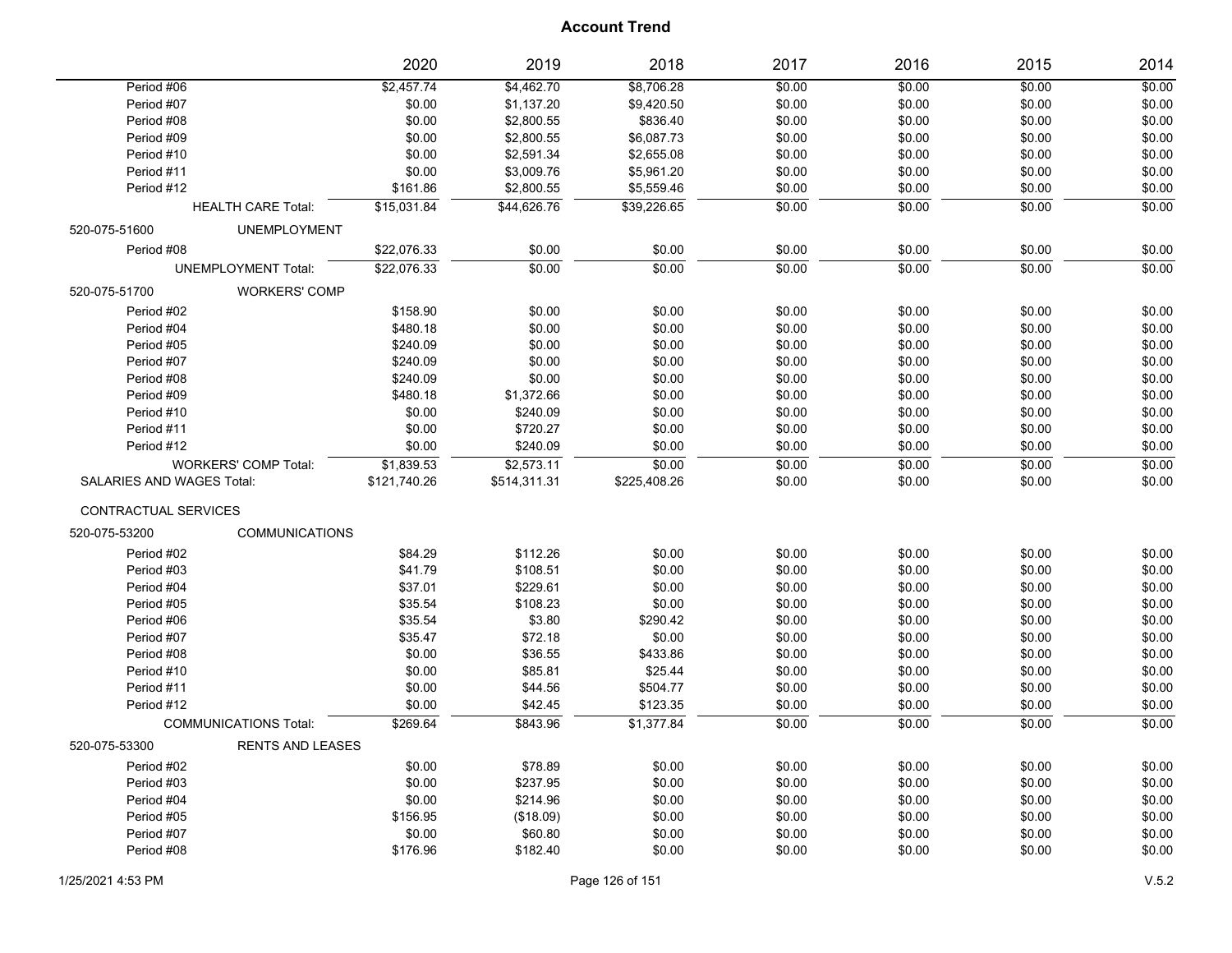|               |                                     | 2020        | 2019        | 2018        | 2017   | 2016   | 2015   | 2014   |
|---------------|-------------------------------------|-------------|-------------|-------------|--------|--------|--------|--------|
| Period #09    |                                     | \$0.00      | \$0.00      | \$349.90    | \$0.00 | \$0.00 | \$0.00 | \$0.00 |
| Period #10    |                                     | \$88.48     | \$60.80     | \$174.95    | \$0.00 | \$0.00 | \$0.00 | \$0.00 |
| Period #11    |                                     | \$0.00      | \$60.80     | \$0.00      | \$0.00 | \$0.00 | \$0.00 | \$0.00 |
| Period #12    |                                     | \$0.00      | \$64.53     | \$174.95    | \$0.00 | \$0.00 | \$0.00 | \$0.00 |
|               | <b>RENTS AND LEASES Total:</b>      | \$422.39    | \$943.04    | \$699.80    | \$0.00 | \$0.00 | \$0.00 | \$0.00 |
| 520-075-53400 | PROFESSIONAL SERVICES               |             |             |             |        |        |        |        |
| Period #01    |                                     | \$7,188.49  | \$4,170.50  | \$0.00      | \$0.00 | \$0.00 | \$0.00 | \$0.00 |
| Period #02    |                                     | \$2,579.83  | \$8,948.61  | \$0.00      | \$0.00 | \$0.00 | \$0.00 | \$0.00 |
| Period #03    |                                     | \$1,641.40  | \$4,552.70  | \$0.00      | \$0.00 | \$0.00 | \$0.00 | \$0.00 |
| Period #04    |                                     | \$1,052.70  | \$4,672.53  | \$0.00      | \$0.00 | \$0.00 | \$0.00 | \$0.00 |
| Period #05    |                                     | \$24.14     | \$5,411.45  | \$0.00      | \$0.00 | \$0.00 | \$0.00 | \$0.00 |
| Period #06    |                                     | \$0.00      | \$11,183.57 | \$2,100.00  | \$0.00 | \$0.00 | \$0.00 | \$0.00 |
| Period #07    |                                     | \$0.00      | \$8,652.79  | \$3,143.85  | \$0.00 | \$0.00 | \$0.00 | \$0.00 |
| Period #08    |                                     | \$0.00      | \$10,781.49 | \$480.00    | \$0.00 | \$0.00 | \$0.00 | \$0.00 |
| Period #09    |                                     | \$0.00      | \$6,123.55  | \$0.00      | \$0.00 | \$0.00 | \$0.00 | \$0.00 |
| Period #10    |                                     | \$0.00      | \$14,433.09 | \$722.93    | \$0.00 | \$0.00 | \$0.00 | \$0.00 |
| Period #11    |                                     | \$0.00      | \$9,325.61  | \$8,010.17  | \$0.00 | \$0.00 | \$0.00 | \$0.00 |
| Period #12    |                                     | \$22.15     | \$9,445.58  | \$10,040.79 | \$0.00 | \$0.00 | \$0.00 | \$0.00 |
|               | PROFESSIONAL SERVICES Total:        | \$12,508.71 | \$97,701.47 | \$24,497.74 | \$0.00 | \$0.00 | \$0.00 | \$0.00 |
| 520-075-53600 | INSURANCE AND BONDING               |             |             |             |        |        |        |        |
| Period #09    |                                     | \$0.00      | \$0.00      | \$980.50    | \$0.00 | \$0.00 | \$0.00 | \$0.00 |
|               | <b>INSURANCE AND BONDING Total:</b> | \$0.00      | \$0.00      | \$980.50    | \$0.00 | \$0.00 | \$0.00 | \$0.00 |
| 520-075-53700 | PRINTING AND ADVERTISING            |             |             |             |        |        |        |        |
| Period #03    |                                     | \$140.48    | \$0.00      | \$0.00      | \$0.00 | \$0.00 | \$0.00 | \$0.00 |
| Period #04    |                                     | \$0.00      | \$1,631.00  | \$0.00      | \$0.00 | \$0.00 | \$0.00 | \$0.00 |
| Period #05    |                                     | \$0.00      | \$486.97    | \$0.00      | \$0.00 | \$0.00 | \$0.00 | \$0.00 |
| Period #07    |                                     | \$0.00      | \$522.86    | \$0.00      | \$0.00 | \$0.00 | \$0.00 | \$0.00 |
| Period #08    |                                     | \$0.00      | \$153.43    | \$0.00      | \$0.00 | \$0.00 | \$0.00 | \$0.00 |
| Period #09    |                                     | \$0.00      | \$293.94    | \$0.00      | \$0.00 | \$0.00 | \$0.00 | \$0.00 |
| Period #10    |                                     | \$0.00      | \$634.80    | \$0.00      | \$0.00 | \$0.00 | \$0.00 | \$0.00 |
| Period #11    |                                     | \$0.00      | \$643.13    | \$0.00      | \$0.00 | \$0.00 | \$0.00 | \$0.00 |
| Period #12    |                                     | \$0.00      | \$392.30    | \$3,435.91  | \$0.00 | \$0.00 | \$0.00 | \$0.00 |
|               | PRINTING AND ADVERTISING Total:     | \$140.48    | \$4,758.43  | \$3,435.91  | \$0.00 | \$0.00 | \$0.00 | \$0.00 |
| 520-075-53900 | MISC CONTRACTUAL                    |             |             |             |        |        |        |        |
| Period #01    |                                     | \$128.11    | \$0.00      | \$0.00      | \$0.00 | \$0.00 | \$0.00 | \$0.00 |
| Period #02    |                                     | \$142.01    | \$1,423.62  | \$0.00      | \$0.00 | \$0.00 | \$0.00 | \$0.00 |
| Period #03    |                                     | \$243.62    | \$242.25    | \$0.00      | \$0.00 | \$0.00 | \$0.00 | \$0.00 |
| Period #04    |                                     | \$72.97     | \$843.60    | \$0.00      | \$0.00 | \$0.00 | \$0.00 | \$0.00 |
| Period #05    |                                     | \$93.46     | \$2,932.48  | \$0.00      | \$0.00 | \$0.00 | \$0.00 | \$0.00 |
| Period #06    |                                     | \$70.77     | \$376.44    | \$6,472.00  | \$0.00 | \$0.00 | \$0.00 | \$0.00 |
| Period #07    |                                     | \$93.15     | \$247.19    | \$0.00      | \$0.00 | \$0.00 | \$0.00 | \$0.00 |
| Period #08    |                                     | \$0.00      | \$521.76    | \$0.00      | \$0.00 | \$0.00 | \$0.00 | \$0.00 |
| Period #09    |                                     | \$0.00      | \$275.09    | \$5,000.00  | \$0.00 | \$0.00 | \$0.00 | \$0.00 |
| Period #10    |                                     | \$0.00      | \$909.01    | \$0.00      | \$0.00 | \$0.00 | \$0.00 | \$0.00 |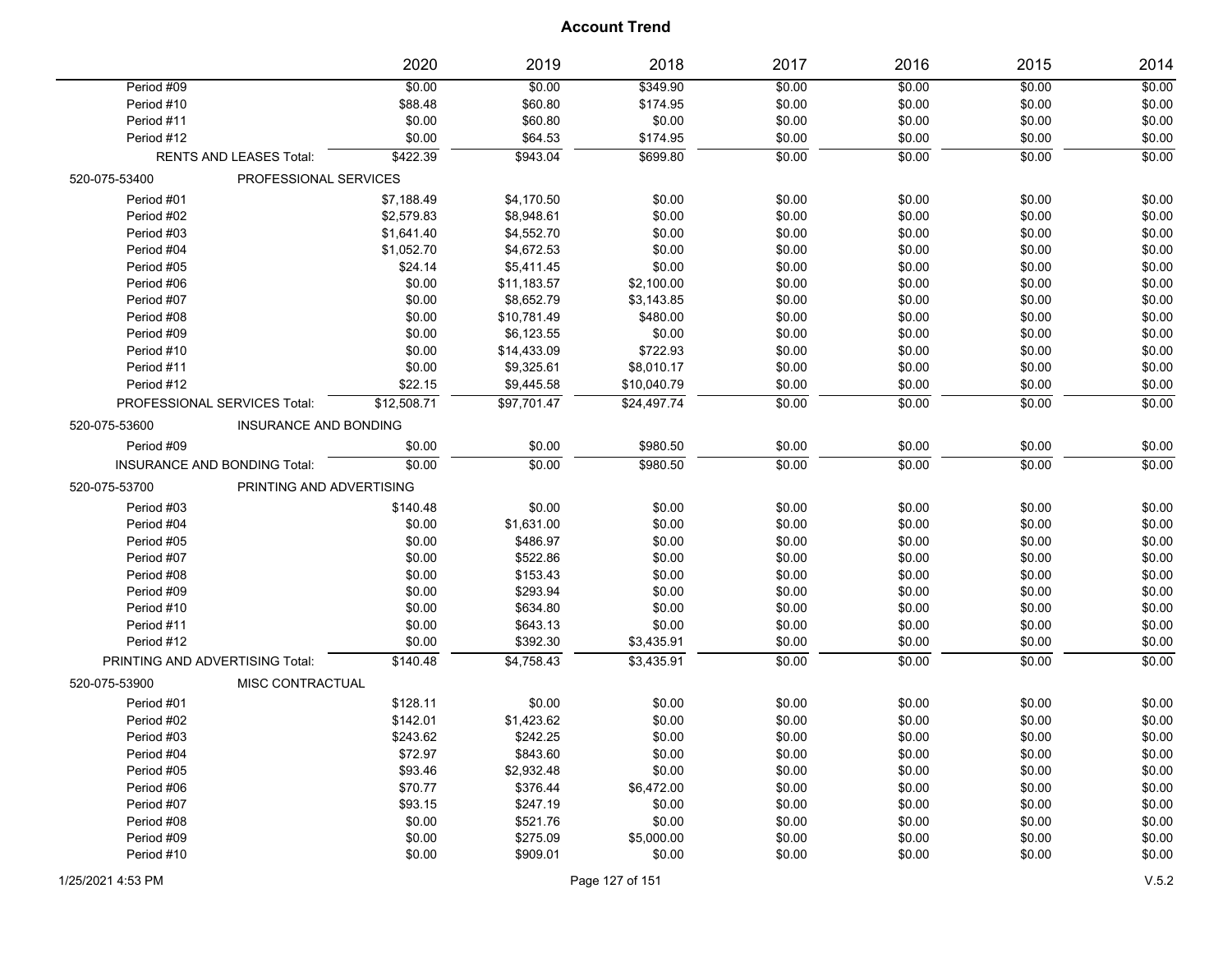|                                      |                                  | 2020        | 2019         | 2018        | 2017   | 2016   | 2015   | 2014   |
|--------------------------------------|----------------------------------|-------------|--------------|-------------|--------|--------|--------|--------|
| Period #11                           |                                  | \$0.00      | \$495.88     | \$221.60    | \$0.00 | \$0.00 | \$0.00 | \$0.00 |
| Period #12                           |                                  | \$0.00      | \$940.26     | \$4,922.16  | \$0.00 | \$0.00 | \$0.00 | \$0.00 |
|                                      | MISC CONTRACTUAL Total:          | \$844.09    | \$9,207.58   | \$16,615.76 | \$0.00 | \$0.00 | \$0.00 | \$0.00 |
| <b>CONTRACTUAL SERVICES Total:</b>   |                                  | \$14,185.31 | \$113,454.48 | \$47,607.55 | \$0.00 | \$0.00 | \$0.00 | \$0.00 |
| <b>MATERIALS AND SUPPLIES</b>        |                                  |             |              |             |        |        |        |        |
| 520-075-54100                        | <b>OFFICE SUPPLIES</b>           |             |              |             |        |        |        |        |
| Period #02                           |                                  | \$10.57     | \$251.79     | \$0.00      | \$0.00 | \$0.00 | \$0.00 | \$0.00 |
| Period #05                           |                                  | \$0.00      | \$18.78      | \$0.00      | \$0.00 | \$0.00 | \$0.00 | \$0.00 |
| Period #10                           |                                  | \$0.00      | \$0.00       | \$1,588.65  | \$0.00 | \$0.00 | \$0.00 | \$0.00 |
| Period #12                           |                                  | \$0.00      | \$0.00       | \$248.06    | \$0.00 | \$0.00 | \$0.00 | \$0.00 |
|                                      | OFFICE SUPPLIES Total:           | \$10.57     | \$270.57     | \$1.836.71  | \$0.00 | \$0.00 | \$0.00 | \$0.00 |
| 520-075-54200                        | OPERATING SUPPLIES               |             |              |             |        |        |        |        |
| Period #01                           |                                  | \$6,647.06  | \$14,905.63  | \$0.00      | \$0.00 | \$0.00 | \$0.00 | \$0.00 |
| Period #02                           |                                  | \$8,796.11  | \$26,058.40  | \$0.00      | \$0.00 | \$0.00 | \$0.00 | \$0.00 |
| Period #03                           |                                  | \$8,763.65  | \$22,446.64  | \$0.00      | \$0.00 | \$0.00 | \$0.00 | \$0.00 |
| Period #04                           |                                  | \$1,386.31  | \$22,495.44  | \$0.00      | \$0.00 | \$0.00 | \$0.00 | \$0.00 |
| Period #05                           |                                  | \$0.00      | \$36,100.19  | \$0.00      | \$0.00 | \$0.00 | \$0.00 | \$0.00 |
| Period #06                           |                                  | \$0.00      | \$44,597.00  | \$611.14    | \$0.00 | \$0.00 | \$0.00 | \$0.00 |
| Period #07                           |                                  | \$0.00      | \$40,750.48  | \$0.00      | \$0.00 | \$0.00 | \$0.00 | \$0.00 |
| Period #08                           |                                  | \$0.00      | \$56,499.76  | \$3,283.65  | \$0.00 | \$0.00 | \$0.00 | \$0.00 |
| Period #09                           |                                  | \$0.00      | \$40,805.91  | \$16,456.76 | \$0.00 | \$0.00 | \$0.00 | \$0.00 |
| Period #10                           |                                  | \$0.00      | \$28,453.55  | \$28,818.84 | \$0.00 | \$0.00 | \$0.00 | \$0.00 |
| Period #11                           |                                  | \$0.00      | \$16,472.69  | \$21,386.93 | \$0.00 | \$0.00 | \$0.00 | \$0.00 |
| Period #12                           |                                  | \$0.00      | \$15,622.69  | \$25,939.02 | \$0.00 | \$0.00 | \$0.00 | \$0.00 |
|                                      | <b>OPERATING SUPPLIES Total:</b> | \$25,593.13 | \$365,208.38 | \$96,496.34 | \$0.00 | \$0.00 | \$0.00 | \$0.00 |
| 520-075-54300                        | REPAIRS AND MAINT                |             |              |             |        |        |        |        |
| Period #02                           |                                  | \$0.00      | \$633.34     | \$0.00      | \$0.00 | \$0.00 | \$0.00 | \$0.00 |
| Period #04                           |                                  | \$0.00      | \$184.20     | \$0.00      | \$0.00 | \$0.00 | \$0.00 | \$0.00 |
| Period #05                           |                                  | \$0.00      | \$126.00     | \$0.00      | \$0.00 | \$0.00 | \$0.00 | \$0.00 |
| Period #06                           |                                  | \$0.00      | \$274.25     | \$0.00      | \$0.00 | \$0.00 | \$0.00 | \$0.00 |
| Period #07                           |                                  | \$0.00      | \$336.85     | \$0.00      | \$0.00 | \$0.00 | \$0.00 | \$0.00 |
| Period #08                           |                                  | \$443.71    | \$331.98     | \$0.00      | \$0.00 | \$0.00 | \$0.00 | \$0.00 |
| Period #09                           |                                  | \$0.00      | \$560.50     | \$71.07     | \$0.00 | \$0.00 | \$0.00 | \$0.00 |
| Period #10                           |                                  | \$0.00      | (\$230.68)   | \$0.00      | \$0.00 | \$0.00 | \$0.00 | \$0.00 |
| Period #11                           |                                  | \$0.00      | \$126.00     | \$0.00      | \$0.00 | \$0.00 | \$0.00 | \$0.00 |
| Period #12                           |                                  | \$0.00      | \$126.00     | \$0.00      | \$0.00 | \$0.00 | \$0.00 | \$0.00 |
|                                      | REPAIRS AND MAINT Total:         | \$443.71    | \$2,468.44   | \$71.07     | \$0.00 | \$0.00 | \$0.00 | \$0.00 |
| <b>MATERIALS AND SUPPLIES Total:</b> |                                  | \$26,047.41 | \$367,947.39 | \$98,404.12 | \$0.00 | \$0.00 | \$0.00 | \$0.00 |
| <b>TRANSFERS</b>                     |                                  |             |              |             |        |        |        |        |
| 520-075-57200                        | <b>REIMBURSEMENTS</b>            |             |              |             |        |        |        |        |
| Period #05                           |                                  | \$500.00    | \$0.00       | \$0.00      | \$0.00 | \$0.00 | \$0.00 | \$0.00 |
|                                      | <b>REIMBURSEMENTS Total:</b>     | \$500.00    | \$0.00       | \$0.00      | \$0.00 | \$0.00 | \$0.00 | \$0.00 |
|                                      |                                  |             |              |             |        |        |        |        |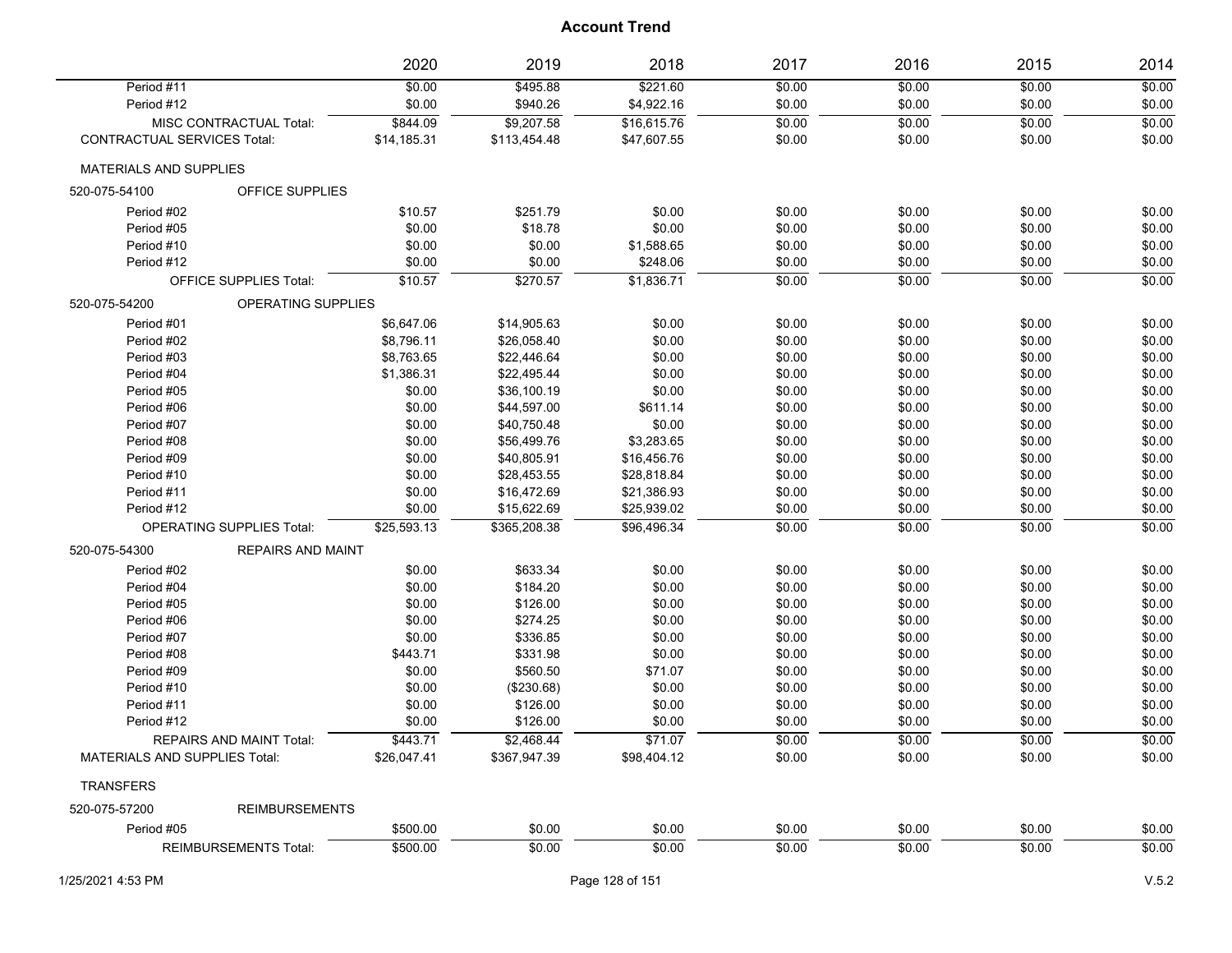|                                               |                                 | 2020         | 2019           | 2018         | 2017   | 2016   | 2015   | 2014   |
|-----------------------------------------------|---------------------------------|--------------|----------------|--------------|--------|--------|--------|--------|
| <b>TRANSFERS Total:</b>                       |                                 | \$500.00     | \$0.00         | \$0.00       | \$0.00 | \$0.00 | \$0.00 | \$0.00 |
| MISC OTHER                                    |                                 |              |                |              |        |        |        |        |
| 520-075-58000                                 | <b>SALES TAX EXPENSE</b>        |              |                |              |        |        |        |        |
| Period #01                                    |                                 | \$2,403.74   | \$3,379.14     | \$0.00       | \$0.00 | \$0.00 | \$0.00 | \$0.00 |
| Period #02                                    |                                 | \$1,466.83   | \$3,031.35     | \$0.00       | \$0.00 | \$0.00 | \$0.00 | \$0.00 |
| Period #03                                    |                                 | \$1,453.91   | \$3,000.29     | \$0.00       | \$0.00 | \$0.00 | \$0.00 | \$0.00 |
| Period #04                                    |                                 | \$817.26     | \$3,090.58     | \$0.00       | \$0.00 | \$0.00 | \$0.00 | \$0.00 |
| Period #05                                    |                                 | (\$1.76)     | \$4,049.16     | \$0.00       | \$0.00 | \$0.00 | \$0.00 | \$0.00 |
| Period #06                                    |                                 | \$0.00       | \$5,006.68     | \$0.00       | \$0.00 | \$0.00 | \$0.00 | \$0.00 |
| Period #07                                    |                                 | \$0.00       | \$6,006.60     | \$0.00       | \$0.00 | \$0.00 | \$0.00 | \$0.00 |
| Period #08                                    |                                 | \$0.00       | \$7,375.99     | \$0.00       | \$0.00 | \$0.00 | \$0.00 | \$0.00 |
| Period #09                                    |                                 | \$0.00       | \$7,141.07     | \$797.42     | \$0.00 | \$0.00 | \$0.00 | \$0.00 |
| Period #10                                    |                                 | \$2,473.58   | \$5,672.62     | \$414.67     | \$0.00 | \$0.00 | \$0.00 | \$0.00 |
| Period #11                                    |                                 | \$2,473.58   | \$3,262.09     | \$3,755.47   | \$0.00 | \$0.00 | \$0.00 | \$0.00 |
| Period #12                                    |                                 | \$2,473.58   | \$1,714.08     | \$2,585.28   | \$0.00 | \$0.00 | \$0.00 | \$0.00 |
|                                               | <b>SALES TAX EXPENSE Total:</b> | \$13,560.72  | \$52,729.65    | \$7,552.84   | 50.00  | \$0.00 | \$0.00 | \$0.00 |
| <b>MISC OTHER Total:</b>                      |                                 | \$13,560.72  | \$52,729.65    | \$7,552.84   | \$0.00 | \$0.00 | \$0.00 | \$0.00 |
| <b>GOLF RESTAURANT Total:</b>                 |                                 | \$176,033.70 | \$1,048,442.83 | \$378,972.77 | \$0.00 | \$0.00 | \$0.00 | \$0.00 |
| <b>GOLF BANQUET CTR</b><br>SALARIES AND WAGES |                                 |              |                |              |        |        |        |        |
| 520-076-51000                                 | <b>SALARIES AND WAGES</b>       |              |                |              |        |        |        |        |
| Period #01                                    |                                 | \$5,771.33   | \$6,765.60     | \$0.00       | \$0.00 | \$0.00 | \$0.00 | \$0.00 |
| Period #02                                    |                                 | \$6,013.09   | \$7,015.81     | \$0.00       | \$0.00 | \$0.00 | \$0.00 | \$0.00 |
| Period #03                                    |                                 | \$6,438.14   | \$6,618.41     | \$0.00       | \$0.00 | \$0.00 | \$0.00 | \$0.00 |
| Period #04                                    |                                 | \$5,647.67   | \$7,015.34     | \$0.00       | \$0.00 | \$0.00 | \$0.00 | \$0.00 |
| Period #05                                    |                                 | \$721.44     | \$6,545.54     | \$0.00       | \$0.00 | \$0.00 | \$0.00 | \$0.00 |
| Period #06                                    |                                 | \$2,655.04   | \$6,799.87     | \$30,207.80  | \$0.00 | \$0.00 | \$0.00 | \$0.00 |
| Period #07                                    |                                 | \$8,790.99   | \$6,389.18     | \$4,315.40   | \$0.00 | \$0.00 | \$0.00 | \$0.00 |
| Period #08                                    |                                 | \$6,737.21   | \$10,835.61    | \$4,561.03   | \$0.00 | \$0.00 | \$0.00 | \$0.00 |
| Period #09                                    |                                 | \$3,593.91   | \$7,527.78     | \$4,754.15   | \$0.00 | \$0.00 | \$0.00 | \$0.00 |
| Period #10                                    |                                 | \$4,441.38   | \$6,674.43     | \$5,677.40   | \$0.00 | \$0.00 | \$0.00 | \$0.00 |
| Period #11                                    |                                 | \$0.00       | \$7,093.78     | \$8,160.10   | \$0.00 | \$0.00 | \$0.00 | \$0.00 |
| Period #12                                    |                                 | \$0.00       | \$9,857.39     | \$6,105.35   | \$0.00 | \$0.00 | \$0.00 | \$0.00 |
|                                               | SALARIES AND WAGES Total:       | \$50,810.20  | \$89,138.74    | \$63,781.23  | \$0.00 | \$0.00 | \$0.00 | \$0.00 |
| 520-076-51200                                 | RETIREMENT PENSION              |              |                |              |        |        |        |        |
| Period #01                                    |                                 | \$1,056.28   | \$884.36       | \$0.00       | \$0.00 | \$0.00 | \$0.00 | \$0.00 |
| Period #02                                    |                                 | \$895.17     | \$151.12       | \$0.00       | \$0.00 | \$0.00 | \$0.00 | \$0.00 |
| Period #03                                    |                                 | \$1,400.90   | \$1,078.20     | \$0.00       | \$0.00 | \$0.00 | \$0.00 | \$0.00 |
| Period #04                                    |                                 | \$925.91     | \$1,495.57     | \$0.00       | \$0.00 | \$0.00 | \$0.00 | \$0.00 |
| Period #05                                    |                                 | \$493.73     | \$1,065.19     | \$0.00       | \$0.00 | \$0.00 | \$0.00 | \$0.00 |
| Period #06                                    |                                 | \$38.50      | \$1,953.56     | \$4,365.07   | \$0.00 | \$0.00 | \$0.00 | \$0.00 |
| Period #07                                    |                                 | \$903.68     | \$1,056.53     | \$364.66     | \$0.00 | \$0.00 | \$0.00 | \$0.00 |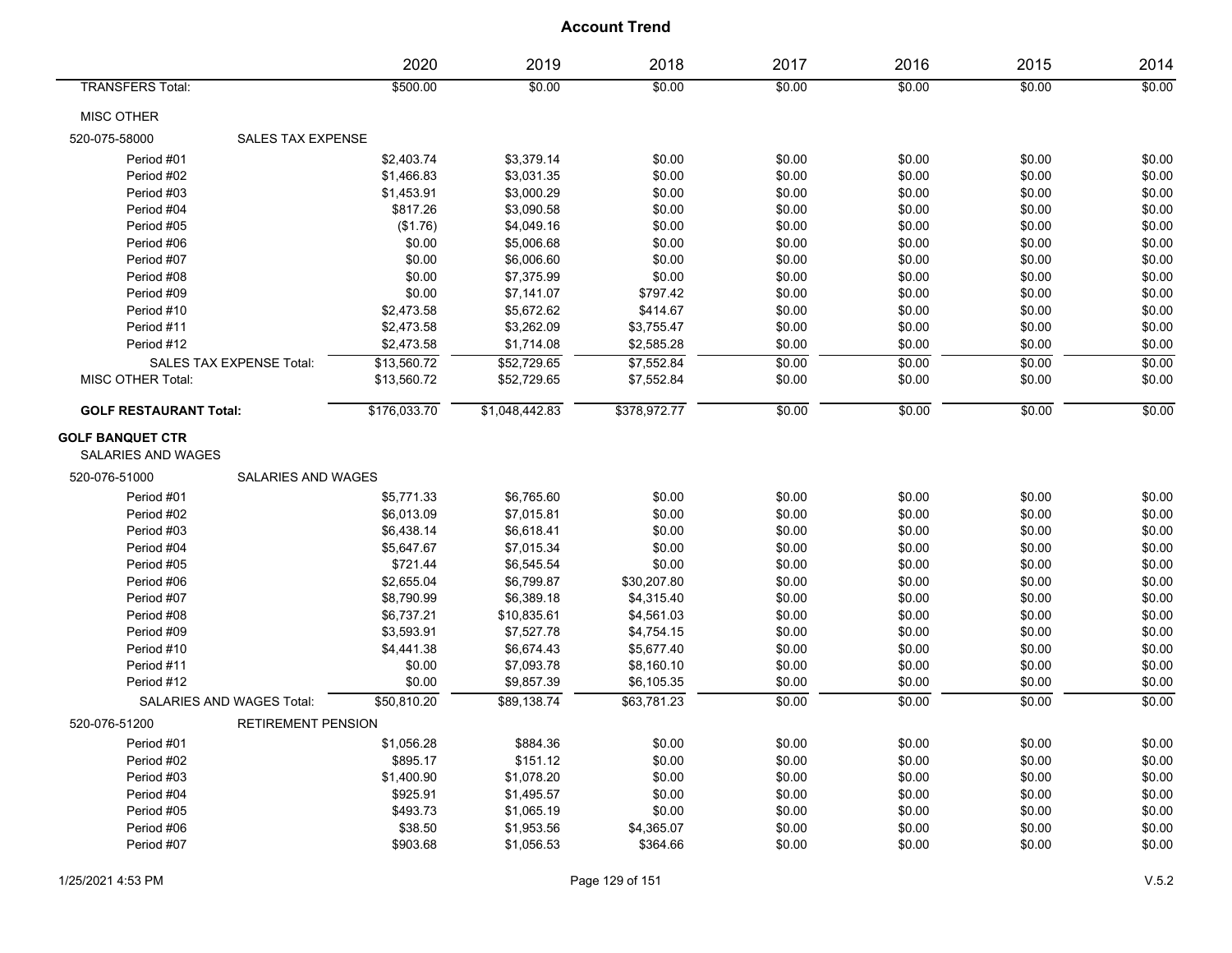|                           |                                  | 2020             | 2019               | 2018              | 2017             | 2016             | 2015             | 2014             |
|---------------------------|----------------------------------|------------------|--------------------|-------------------|------------------|------------------|------------------|------------------|
| Period #08                |                                  | \$923.90         | \$1,182.32         | \$670.30          | \$0.00           | \$0.00           | \$0.00           | \$0.00           |
| Period #09                |                                  | \$1,431.12       | \$1,548.05         | \$707.49          | \$0.00           | \$0.00           | \$0.00           | \$0.00           |
| Period #10                |                                  | \$110.25         | \$1,096.28         | \$1,115.69        | \$0.00           | \$0.00           | \$0.00           | \$0.00           |
| Period #11                |                                  | \$0.00           | \$1,092.17         | \$930.88          | \$0.00           | \$0.00           | \$0.00           | \$0.00           |
| Period #12                |                                  | \$0.00           | \$1,051.66         | \$846.41          | \$0.00           | \$0.00           | \$0.00           | \$0.00           |
|                           | <b>RETIREMENT PENSION Total:</b> | \$8,179.44       | \$13.655.01        | \$9,000.50        | \$0.00           | \$0.00           | \$0.00           | \$0.00           |
| 520-076-51500             | <b>HEALTH CARE</b>               |                  |                    |                   |                  |                  |                  |                  |
| Period #01                |                                  | \$150.07         | \$139.40           | \$0.00            | \$0.00           | \$0.00           | \$0.00           | \$0.00           |
| Period #02                |                                  | \$2,021.43       | \$1,726.77         | \$0.00            | \$0.00           | \$0.00           | \$0.00           | \$0.00           |
| Period #03                |                                  | \$3,007.92       | \$1,250.00         | \$0.00            | \$0.00           | \$0.00           | \$0.00           | \$0.00           |
| Period #04                |                                  | \$1,983.06       | \$6,064.29         | \$0.00            | \$0.00           | \$0.00           | \$0.00           | \$0.00           |
| Period #05                |                                  | \$1,832.99       | \$2,021.43         | \$0.00            | \$0.00           | \$0.00           | \$0.00           | \$0.00           |
| Period #06                |                                  | \$3,559.34       | \$1,871.36         | \$10,493.25       | \$0.00           | \$0.00           | \$0.00           | \$0.00           |
| Period #07                |                                  | \$180.75         | \$2,171.50         | \$3,453.54        | \$0.00           | \$0.00           | \$0.00           | \$0.00           |
| Period #08                |                                  | \$2,369.14       | \$2,021.43         | \$278.80          | \$0.00           | \$0.00           | \$0.00           | \$0.00           |
| Period #09                |                                  | \$1,947.50       | \$2,118.88         | \$3,592.94        | \$0.00           | \$0.00           | \$0.00           | \$0.00           |
| Period #10                |                                  | \$118.30         | \$1,871.36         | \$1,866.17        | \$0.00           | \$0.00           | \$0.00           | \$0.00           |
| Period #11                |                                  | \$0.00           | \$2,171.50         | \$1,866.17        | \$0.00           | \$0.00           | \$0.00           | \$0.00           |
| Period #12                |                                  | \$0.00           | \$2,021.43         | \$1,866.17        | \$0.00           | \$0.00           | \$0.00           | \$0.00           |
|                           | <b>HEALTH CARE Total:</b>        | \$17,170.50      | \$25.449.35        | \$23.417.04       | \$0.00           | \$0.00           | \$0.00           | \$0.00           |
| 520-076-51600             | <b>UNEMPLOYMENT</b>              |                  |                    |                   |                  |                  |                  |                  |
| Period #08                |                                  | \$4,147.48       | \$0.00             | \$0.00            | \$0.00           | \$0.00           | \$0.00           | \$0.00           |
|                           | <b>UNEMPLOYMENT Total:</b>       | \$4,147.48       | \$0.00             | \$0.00            | \$0.00           | \$0.00           | \$0.00           | \$0.00           |
| 520-076-51700             | <b>WORKERS COMP</b>              |                  |                    |                   |                  |                  |                  |                  |
| Period #02                |                                  | \$158.90         | \$0.00             | \$0.00            | \$0.00           | \$0.00           | \$0.00           | \$0.00           |
| Period #04                |                                  | \$480.18         | \$0.00             | \$0.00            | \$0.00           | \$0.00           | \$0.00           | \$0.00           |
| Period #05                |                                  | \$240.09         | \$0.00             | \$0.00            | \$0.00           | \$0.00           | \$0.00           | \$0.00           |
| Period #07                |                                  | \$0.00           | \$892.48           | \$0.00            | \$0.00           | \$0.00           | \$0.00           | \$0.00           |
| Period #09                |                                  | \$0.00           | \$480.18           | \$0.00            | \$0.00           | \$0.00           | \$0.00           | \$0.00           |
| Period #10                |                                  | \$0.00           | \$240.09           | \$0.00            | \$0.00           | \$0.00           | \$0.00           | \$0.00           |
| Period #11                |                                  | \$0.00           | \$720.27           | \$0.00            | \$0.00           | \$0.00           | \$0.00           | \$0.00           |
| Period #12                |                                  | \$0.00           | \$240.09           | \$0.00            | \$0.00           | \$0.00           | \$0.00           | \$0.00           |
|                           | <b>WORKERS COMP Total:</b>       | \$879.17         | \$2,573.11         | \$0.00            | \$0.00           | \$0.00           | \$0.00           | \$0.00           |
| SALARIES AND WAGES Total: |                                  | \$81,186.79      | \$130,816.21       | \$96,198.77       | \$0.00           | \$0.00           | \$0.00           | \$0.00           |
| <b>TRAVEL</b>             |                                  |                  |                    |                   |                  |                  |                  |                  |
| 520-076-52100             | <b>TRAVEL</b>                    |                  |                    |                   |                  |                  |                  |                  |
| Period #01                |                                  | \$65.09          | \$0.00             | \$0.00            | \$0.00           | \$0.00           | \$0.00           | \$0.00           |
| Period #02                |                                  | \$0.00           | \$101.99           | \$0.00            | \$0.00           | \$0.00           | \$0.00           | \$0.00           |
| Period #04                |                                  | \$0.00           | \$24.36            | \$0.00            | \$0.00           | \$0.00           | \$0.00           | \$0.00           |
| Period #06                |                                  | \$0.00           | \$0.00             | \$87.10           | \$0.00           | \$0.00           | \$0.00           | \$0.00           |
|                           |                                  | \$0.00           |                    | \$208.52          |                  |                  |                  | \$0.00           |
| Period #07                |                                  |                  | \$0.00             |                   | \$0.00           | \$0.00           | \$0.00           |                  |
| Period #09                |                                  | \$0.00<br>\$0.00 | \$151.95<br>\$0.00 | \$0.00<br>\$26.01 | \$0.00<br>\$0.00 | \$0.00<br>\$0.00 | \$0.00<br>\$0.00 | \$0.00<br>\$0.00 |
| Period #12                |                                  |                  |                    |                   |                  |                  |                  |                  |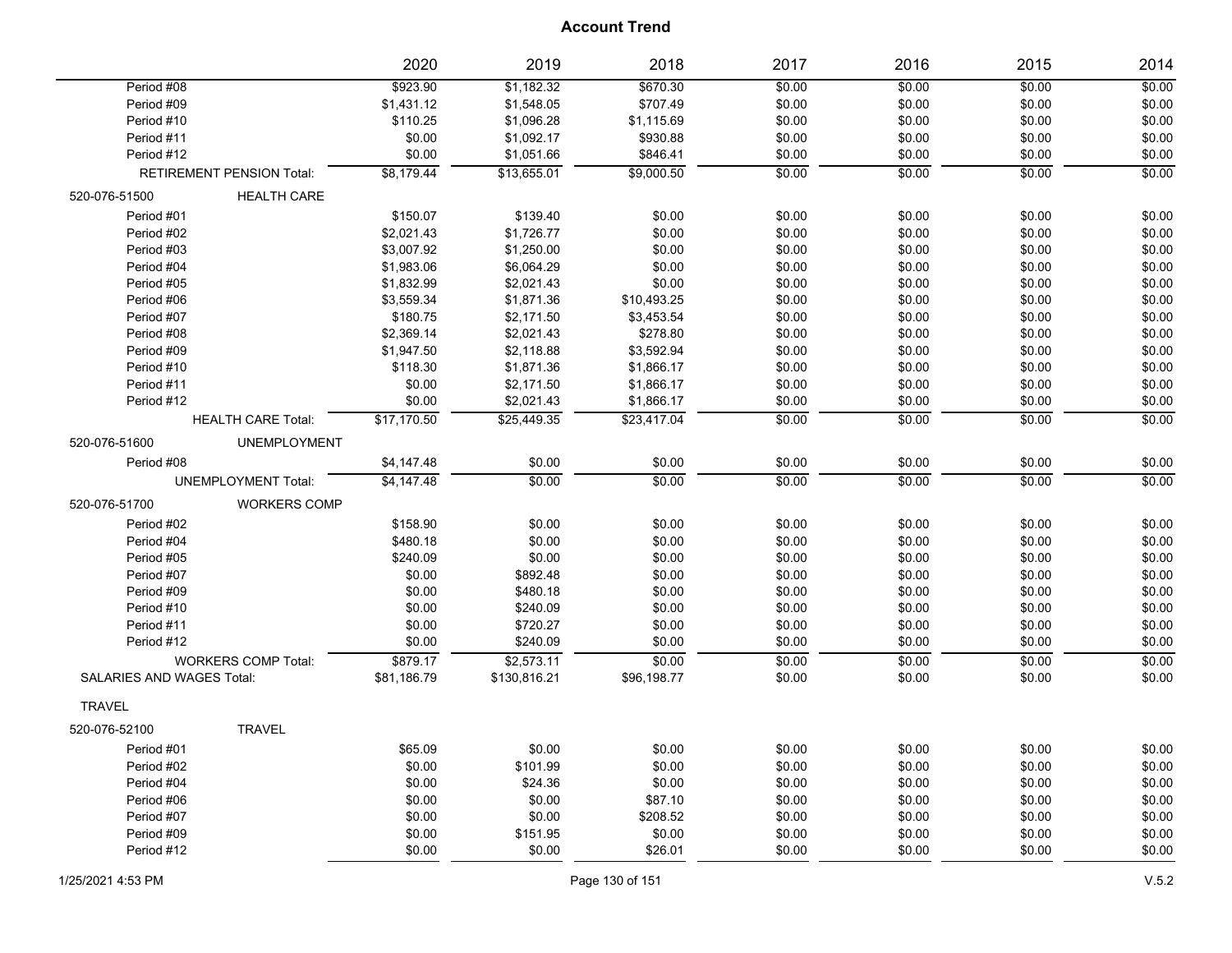|                      |                                      | 2020       | 2019       | 2018       | 2017   | 2016   | 2015   | 2014   |
|----------------------|--------------------------------------|------------|------------|------------|--------|--------|--------|--------|
|                      | <b>TRAVEL Total:</b>                 | \$65.09    | \$278.30   | \$321.63   | \$0.00 | \$0.00 | \$0.00 | \$0.00 |
| 520-076-52300        | TRAINING AND EDUCATION               |            |            |            |        |        |        |        |
| Period #03           |                                      | \$25.00    | \$0.00     | \$0.00     | \$0.00 | \$0.00 | \$0.00 | \$0.00 |
| Period #06           |                                      | \$0.00     | \$499.00   | \$0.00     | \$0.00 | \$0.00 | \$0.00 | \$0.00 |
| Period #07           |                                      | \$250.00   | \$0.00     | \$0.00     | \$0.00 | \$0.00 | \$0.00 | \$0.00 |
| Period #10           |                                      | \$0.00     | \$170.00   | \$0.00     | \$0.00 | \$0.00 | \$0.00 | \$0.00 |
|                      | <b>TRAINING AND EDUCATION Total:</b> | \$275.00   | \$669.00   | \$0.00     | \$0.00 | \$0.00 | \$0.00 | \$0.00 |
| <b>TRAVEL Total:</b> |                                      | \$340.09   | \$947.30   | \$321.63   | \$0.00 | \$0.00 | \$0.00 | \$0.00 |
| CONTRACTUAL SERVICES |                                      |            |            |            |        |        |        |        |
| 520-076-53200        | <b>COMMUNICATIONS</b>                |            |            |            |        |        |        |        |
| Period #02           |                                      | \$74.36    | \$39.76    | \$0.00     | \$0.00 | \$0.00 | \$0.00 | \$0.00 |
| Period #03           |                                      | \$38.77    | \$37.43    | \$0.00     | \$0.00 | \$0.00 | \$0.00 | \$0.00 |
| Period #04           |                                      | \$42.54    | \$77.26    | \$0.00     | \$0.00 | \$0.00 | \$0.00 | \$0.00 |
| Period #05           |                                      | \$35.65    | \$35.81    | \$0.00     | \$0.00 | \$0.00 | \$0.00 | \$0.00 |
| Period #06           |                                      | \$35.54    | \$0.00     | \$197.25   | \$0.00 | \$0.00 | \$0.00 | \$0.00 |
| Period #07           |                                      | \$36.20    | \$73.84    | \$41.16    | \$0.00 | \$0.00 | \$0.00 | \$0.00 |
| Period #08           |                                      | \$1.00     | \$37.88    | \$43.70    | \$0.00 | \$0.00 | \$0.00 | \$0.00 |
| Period #09           |                                      | \$41.14    | \$2.50     | \$37.53    | \$0.00 | \$0.00 | \$0.00 | \$0.00 |
| Period #10           |                                      | \$2.50     | \$75.27    | \$85.75    | \$0.00 | \$0.00 | \$0.00 | \$0.00 |
| Period #11           |                                      | \$0.00     | \$44.32    | \$42.72    | \$0.00 | \$0.00 | \$0.00 | \$0.00 |
| Period #12           |                                      | \$0.00     | \$38.61    | \$78.27    | \$0.00 | \$0.00 | \$0.00 | \$0.00 |
|                      | <b>COMMUNICATIONS Total:</b>         | \$307.70   | \$462.68   | \$526.38   | 50.00  | \$0.00 | 50.00  | \$0.00 |
| 520-076-53300        | <b>RENTS AND LEASES</b>              |            |            |            |        |        |        |        |
| Period #02           |                                      | \$0.00     | \$144.25   | \$0.00     | \$0.00 | \$0.00 | \$0.00 | \$0.00 |
| Period #06           |                                      | \$0.00     | \$838.45   | \$0.00     | \$0.00 | \$0.00 | \$0.00 | \$0.00 |
| Period #07           |                                      | \$0.00     | \$1,800.00 | \$0.00     | \$0.00 | \$0.00 | \$0.00 | \$0.00 |
| Period #09           |                                      | \$0.00     | \$195.00   | \$1,555.69 | \$0.00 | \$0.00 | \$0.00 | \$0.00 |
| Period #10           |                                      | \$0.00     | \$0.00     | \$1,305.15 | \$0.00 | \$0.00 | \$0.00 | \$0.00 |
| Period #11           |                                      | \$0.00     | \$544.69   | \$1,873.74 | \$0.00 | \$0.00 | \$0.00 | \$0.00 |
| Period #12           |                                      | \$0.00     | \$0.00     | \$70.90    | \$0.00 | \$0.00 | \$0.00 | \$0.00 |
|                      | RENTS AND LEASES Total:              | \$0.00     | \$3,522.39 | \$4,805.48 | \$0.00 | \$0.00 | \$0.00 | \$0.00 |
| 520-076-53400        | PROFESSIONAL SERVICES                |            |            |            |        |        |        |        |
| Period #01           |                                      | \$1,546.98 | \$318.87   | \$0.00     | \$0.00 | \$0.00 | \$0.00 | \$0.00 |
| Period #02           |                                      | \$247.06   | \$570.50   | \$0.00     | \$0.00 | \$0.00 | \$0.00 | \$0.00 |
| Period #03           |                                      | \$1,214.92 | \$765.19   | \$0.00     | \$0.00 | \$0.00 | \$0.00 | \$0.00 |
| Period #04           |                                      | \$0.00     | \$239.04   | \$0.00     | \$0.00 | \$0.00 | \$0.00 | \$0.00 |
| Period #05           |                                      | \$24.20    | \$1,698.39 | \$0.00     | \$0.00 | \$0.00 | \$0.00 | \$0.00 |
| Period #06           |                                      | \$30.56    | \$857.09   | \$7,520.00 | \$0.00 | \$0.00 | \$0.00 | \$0.00 |
| Period #07           |                                      | \$64.39    | \$1,313.33 | \$5,000.00 | \$0.00 | \$0.00 | \$0.00 | \$0.00 |
| Period #08           |                                      | \$731.98   | \$1,011.49 | \$0.00     | \$0.00 | \$0.00 | \$0.00 | \$0.00 |
| Period #09           |                                      | \$72.67    | \$1,231.72 | \$0.00     | \$0.00 | \$0.00 | \$0.00 | \$0.00 |
| Period #10           |                                      | \$150.15   | \$1,185.52 | \$0.00     | \$0.00 | \$0.00 | \$0.00 | \$0.00 |
| Period #11           |                                      | \$22.15    | \$2,627.54 | \$5,161.95 | \$0.00 | \$0.00 | \$0.00 | \$0.00 |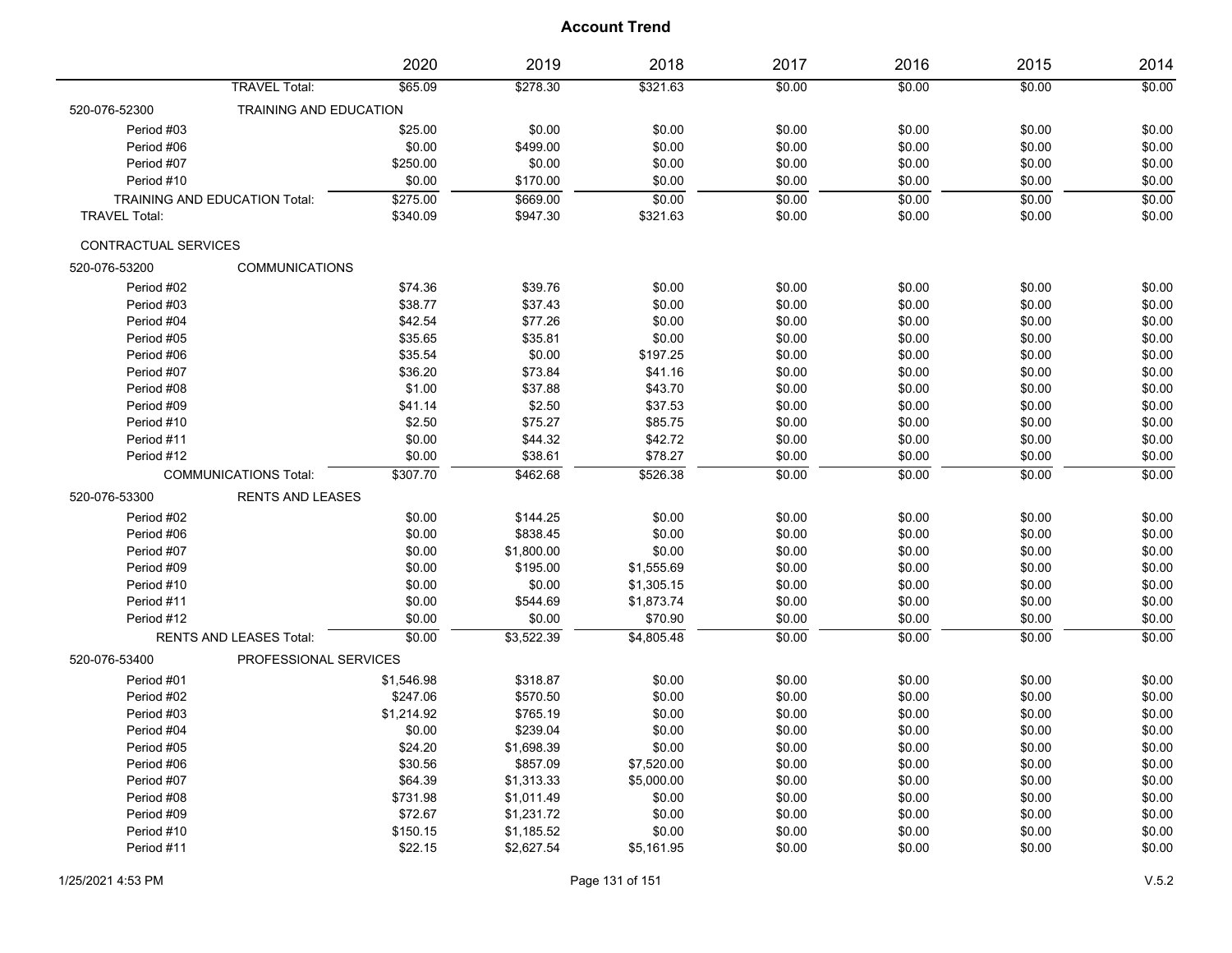|                                    |                                 | 2020       | 2019        | 2018        | 2017   | 2016   | 2015   | 2014   |
|------------------------------------|---------------------------------|------------|-------------|-------------|--------|--------|--------|--------|
| Period #12                         |                                 | \$22.15    | \$579.04    | \$15.51     | \$0.00 | \$0.00 | \$0.00 | \$0.00 |
|                                    | PROFESSIONAL SERVICES Total:    | \$4,127.21 | \$12,397.72 | \$17,697.46 | \$0.00 | \$0.00 | \$0.00 | \$0.00 |
| 520-076-53600                      | <b>INSURANCE AND BONDING</b>    |            |             |             |        |        |        |        |
| Period #09                         |                                 | \$0.00     | \$0.00      | \$980.50    | \$0.00 | \$0.00 | \$0.00 | \$0.00 |
|                                    | INSURANCE AND BONDING Total:    | \$0.00     | \$0.00      | \$980.50    | 50.00  | 50.00  | \$0.00 | \$0.00 |
| 520-076-53700                      | PRINTING AND ADVERTISING        |            |             |             |        |        |        |        |
|                                    |                                 |            |             |             |        |        |        |        |
| Period #02                         |                                 | \$1,750.00 | \$0.00      | \$0.00      | \$0.00 | \$0.00 | \$0.00 | \$0.00 |
| Period #03                         |                                 | \$125.00   | \$0.00      | \$0.00      | \$0.00 | \$0.00 | \$0.00 | \$0.00 |
| Period #04                         |                                 | \$319.59   | \$0.00      | \$0.00      | \$0.00 | \$0.00 | \$0.00 | \$0.00 |
| Period #05                         |                                 | \$0.00     | \$1,750.00  | \$0.00      | \$0.00 | \$0.00 | \$0.00 | \$0.00 |
| Period #06                         |                                 | \$0.00     | \$0.00      | \$5,615.89  | \$0.00 | \$0.00 | \$0.00 | \$0.00 |
| Period #08                         |                                 | \$0.00     | \$0.00      | \$112.50    | \$0.00 | \$0.00 | \$0.00 | \$0.00 |
| Period #10                         |                                 | \$0.00     | \$0.00      | \$50.00     | \$0.00 | \$0.00 | \$0.00 | \$0.00 |
| Period #11                         |                                 | \$0.00     | \$4,320.00  | \$4,043.00  | \$0.00 | \$0.00 | \$0.00 | \$0.00 |
| Period #12                         |                                 | \$0.00     | \$125.00    | \$0.00      | \$0.00 | \$0.00 | \$0.00 | \$0.00 |
|                                    | PRINTING AND ADVERTISING Total: | \$2,194.59 | \$6,195.00  | \$9,821.39  | 50.00  | 50.00  | \$0.00 | \$0.00 |
| 520-076-53900                      | <b>MISC CONTRACTUAL</b>         |            |             |             |        |        |        |        |
| Period #01                         |                                 | \$2.42     | \$0.00      | \$0.00      | \$0.00 | \$0.00 | \$0.00 | \$0.00 |
| Period #02                         |                                 | \$2.46     | \$554.45    | \$0.00      | \$0.00 | \$0.00 | \$0.00 | \$0.00 |
| Period #03                         |                                 | \$3.10     | \$11.56     | \$0.00      | \$0.00 | \$0.00 | \$0.00 | \$0.00 |
| Period #04                         |                                 | \$1.46     | \$28.48     | \$0.00      | \$0.00 | \$0.00 | \$0.00 | \$0.00 |
| Period #05                         |                                 | \$0.00     | \$0.55      | \$0.00      | \$0.00 | \$0.00 | \$0.00 | \$0.00 |
| Period #06                         |                                 | \$0.00     | \$1.83      | \$1,472.00  | \$0.00 | \$0.00 | \$0.00 | \$0.00 |
| Period #07                         |                                 | \$2.54     | \$0.72      | \$0.00      | \$0.00 | \$0.00 | \$0.00 | \$0.00 |
| Period #08                         |                                 | \$0.00     | \$0.66      | \$0.00      | \$0.00 | \$0.00 | \$0.00 | \$0.00 |
|                                    |                                 |            |             |             | \$0.00 | \$0.00 | \$0.00 |        |
| Period #09                         |                                 | \$0.00     | \$3.71      | \$175.00    |        |        |        | \$0.00 |
| Period #10                         |                                 | \$0.00     | \$3.65      | \$0.00      | \$0.00 | \$0.00 | \$0.00 | \$0.00 |
| Period #11                         |                                 | \$0.00     | \$3.68      | \$0.00      | \$0.00 | \$0.00 | \$0.00 | \$0.00 |
| Period #12                         |                                 | \$0.00     | \$2.30      | \$0.00      | \$0.00 | \$0.00 | \$0.00 | \$0.00 |
|                                    | MISC CONTRACTUAL Total:         | \$11.98    | \$611.59    | \$1,647.00  | \$0.00 | \$0.00 | \$0.00 | \$0.00 |
| <b>CONTRACTUAL SERVICES Total:</b> |                                 | \$6,641.48 | \$23,189.38 | \$35,478.21 | \$0.00 | \$0.00 | \$0.00 | \$0.00 |
| <b>MATERIALS AND SUPPLIES</b>      |                                 |            |             |             |        |        |        |        |
| 520-076-54100                      | <b>OFFICE SUPPLIES</b>          |            |             |             |        |        |        |        |
| Period #02                         |                                 | \$17.25    | \$0.00      | \$0.00      | \$0.00 | \$0.00 | \$0.00 | \$0.00 |
| Period #03                         |                                 | \$22.70    | \$0.00      | \$0.00      | \$0.00 | \$0.00 | \$0.00 | \$0.00 |
| Period #05                         |                                 | \$0.00     | \$45.80     | \$0.00      | \$0.00 | \$0.00 | \$0.00 | \$0.00 |
| Period #06                         |                                 | \$0.00     | \$0.00      | \$120.50    | \$0.00 | \$0.00 | \$0.00 | \$0.00 |
| Period #07                         |                                 | \$25.89    | \$0.00      | \$0.00      | \$0.00 | \$0.00 | \$0.00 | \$0.00 |
| Period #08                         |                                 | \$10.99    | \$0.00      | \$0.00      | \$0.00 | \$0.00 | \$0.00 | \$0.00 |
| Period #10                         |                                 | \$0.00     | \$0.00      | \$2,328.69  | \$0.00 | \$0.00 | \$0.00 | \$0.00 |
| Period #12                         |                                 | \$0.00     | \$136.99    | \$2.86      | \$0.00 | \$0.00 | \$0.00 | \$0.00 |
|                                    |                                 |            |             |             |        |        |        |        |
|                                    | <b>OFFICE SUPPLIES Total:</b>   | \$76.83    | \$182.79    | \$2,452.05  | \$0.00 | \$0.00 | \$0.00 | \$0.00 |

520-076-54200 OPERATING SUPPLIES

1/25/2021 4:53 PM Page 132 of 151 V.5.2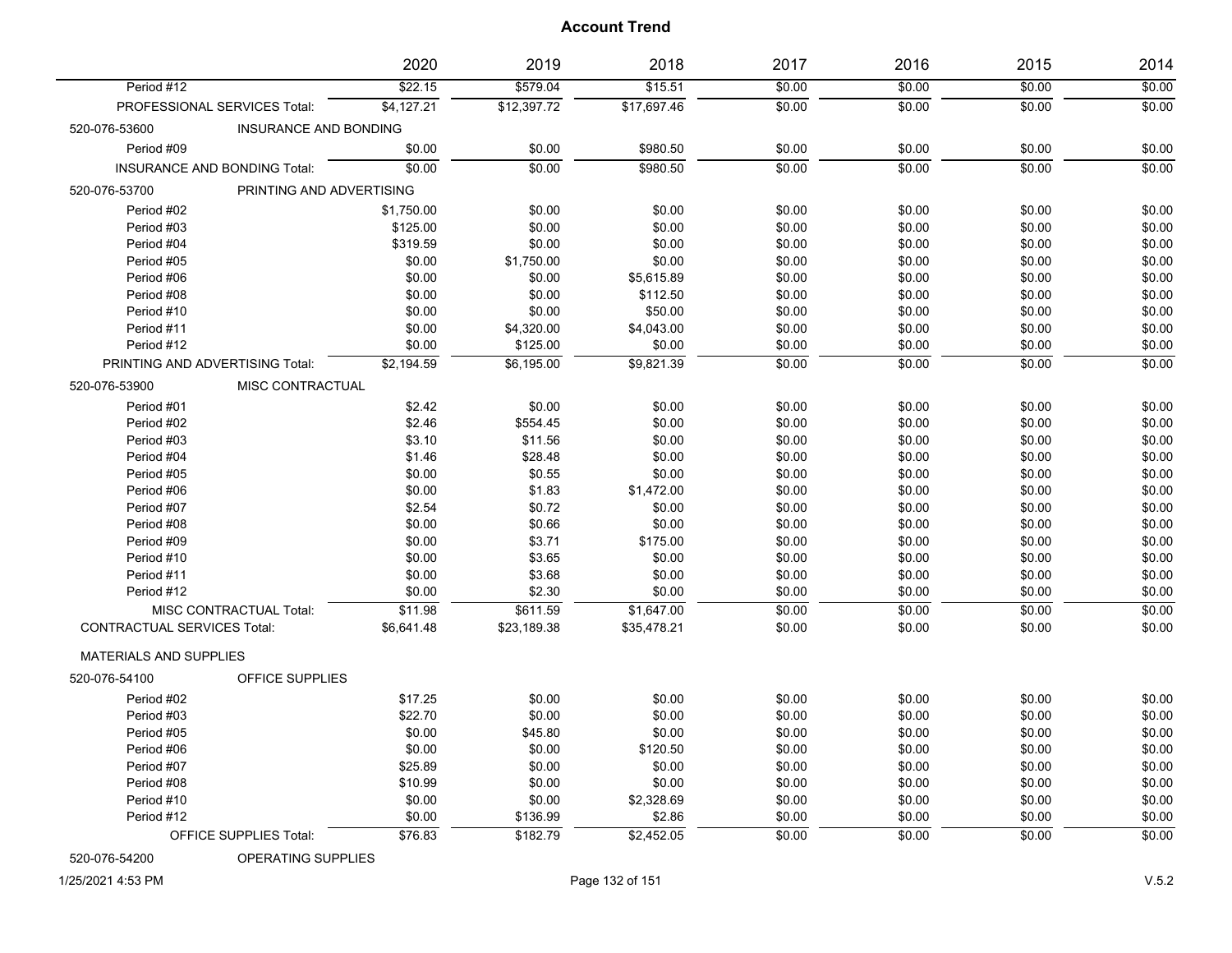|                                      |                                  | 2020        | 2019        | 2018        | 2017   | 2016   | 2015   | 2014   |
|--------------------------------------|----------------------------------|-------------|-------------|-------------|--------|--------|--------|--------|
| Period #01                           |                                  | \$4,011.67  | \$167.93    | \$0.00      | \$0.00 | \$0.00 | \$0.00 | \$0.00 |
| Period #02                           |                                  | \$2,358.89  | \$1,343.44  | \$0.00      | \$0.00 | \$0.00 | \$0.00 | \$0.00 |
| Period #03                           |                                  | \$42.12     | \$2,235.06  | \$0.00      | \$0.00 | \$0.00 | \$0.00 | \$0.00 |
| Period #04                           |                                  | \$0.00      | \$2,006.85  | \$0.00      | \$0.00 | \$0.00 | \$0.00 | \$0.00 |
| Period #05                           |                                  | \$0.00      | \$4,930.16  | \$0.00      | \$0.00 | \$0.00 | \$0.00 | \$0.00 |
| Period #06                           |                                  | \$0.00      | \$1,406.35  | \$579.17    | \$0.00 | \$0.00 | \$0.00 | \$0.00 |
| Period #07                           |                                  | \$336.59    | \$3,749.48  | \$0.00      | \$0.00 | \$0.00 | \$0.00 | \$0.00 |
| Period #08                           |                                  | \$1,254.11  | \$4,610.72  | \$1,907.14  | \$0.00 | \$0.00 | \$0.00 | \$0.00 |
| Period #09                           |                                  | \$0.00      | \$4,772.81  | \$163.88    | \$0.00 | \$0.00 | \$0.00 | \$0.00 |
| Period #10                           |                                  | \$0.00      | \$11,628.99 | \$7,300.49  | \$0.00 | \$0.00 | \$0.00 | \$0.00 |
| Period #11                           |                                  | \$0.00      | \$3,108.58  | \$9,353.01  | \$0.00 | \$0.00 | \$0.00 | \$0.00 |
| Period #12                           |                                  | \$0.00      | \$3,835.22  | \$43,195.92 | \$0.00 | \$0.00 | \$0.00 | \$0.00 |
|                                      | <b>OPERATING SUPPLIES Total:</b> | \$8,003.38  | \$43,795.59 | \$62,499.61 | \$0.00 | \$0.00 | \$0.00 | \$0.00 |
| 520-076-54300                        | <b>REPAIRS AND MAINT</b>         |             |             |             |        |        |        |        |
| Period #05                           |                                  | \$0.00      | \$151.36    | \$0.00      | \$0.00 | \$0.00 | \$0.00 | \$0.00 |
| Period #06                           |                                  | \$0.00      | \$587.50    | \$0.00      | \$0.00 | \$0.00 | \$0.00 | \$0.00 |
| Period #08                           |                                  | \$448.00    | \$0.00      | \$0.00      | \$0.00 | \$0.00 | \$0.00 | \$0.00 |
|                                      | REPAIRS AND MAINT Total:         | \$448.00    | \$738.86    | \$0.00      | \$0.00 | \$0.00 | \$0.00 | \$0.00 |
| <b>MATERIALS AND SUPPLIES Total:</b> |                                  | \$8,528.21  | \$44,717.24 | \$64,951.66 | \$0.00 | \$0.00 | \$0.00 | \$0.00 |
| <b>TRANSFERS</b>                     |                                  |             |             |             |        |        |        |        |
| 520-076-57200                        | <b>REIMBURSEMENTS</b>            |             |             |             |        |        |        |        |
| Period #04                           |                                  | \$1,950.00  | \$540.00    | \$0.00      | \$0.00 | \$0.00 | \$0.00 | \$0.00 |
| Period #05                           |                                  | \$4,450.00  | \$0.00      | \$0.00      | \$0.00 | \$0.00 | \$0.00 | \$0.00 |
| Period #06                           |                                  | \$4,950.00  | \$0.00      | \$0.00      | \$0.00 | \$0.00 | \$0.00 | \$0.00 |
| Period #07                           |                                  | \$6,178.73  | \$0.00      | \$0.00      | \$0.00 | \$0.00 | \$0.00 | \$0.00 |
| Period #08                           |                                  | \$17,815.22 | \$0.00      | \$0.00      | \$0.00 | \$0.00 | \$0.00 | \$0.00 |
|                                      | <b>REIMBURSEMENTS Total:</b>     | \$35,343.95 | \$540.00    | \$0.00      | \$0.00 | \$0.00 | \$0.00 | \$0.00 |
| <b>TRANSFERS Total:</b>              |                                  | \$35,343.95 | \$540.00    | \$0.00      | \$0.00 | \$0.00 | \$0.00 | \$0.00 |
| <b>MISC OTHER</b>                    |                                  |             |             |             |        |        |        |        |
| 520-076-58000                        | <b>SALES TAX EXPENSE</b>         |             |             |             |        |        |        |        |
| Period #01                           |                                  | \$199.21    | \$222.15    | \$0.00      | \$0.00 | \$0.00 | \$0.00 | \$0.00 |
| Period #02                           |                                  | \$0.00      | \$83.49     | \$0.00      | \$0.00 | \$0.00 | \$0.00 | \$0.00 |
| Period #03                           |                                  | \$188.52    | \$0.00      | \$0.00      | \$0.00 | \$0.00 | \$0.00 | \$0.00 |
| Period #04                           |                                  | \$296.28    | \$211.37    | \$0.00      | \$0.00 | \$0.00 | \$0.00 | \$0.00 |
| Period #05                           |                                  | \$2.83      | \$776.99    | \$0.00      | \$0.00 | \$0.00 | \$0.00 | \$0.00 |
| Period #06                           |                                  | \$0.00      | \$283.60    | \$0.00      | \$0.00 | \$0.00 | \$0.00 | \$0.00 |
| Period #07                           |                                  | \$0.00      | \$429.20    | \$0.00      | \$0.00 | \$0.00 | \$0.00 | \$0.00 |
| Period #08                           |                                  | \$46.66     | \$634.98    | \$0.00      | \$0.00 | \$0.00 | \$0.00 | \$0.00 |
| Period #09                           |                                  | \$136.89    | \$731.69    | \$0.00      | \$0.00 | \$0.00 | \$0.00 | \$0.00 |
| Period #10                           |                                  | \$0.00      | \$81.12     | \$132.07    | \$0.00 | \$0.00 | \$0.00 | \$0.00 |
| Period #11                           |                                  | \$0.00      | \$384.33    | \$187.75    | \$0.00 | \$0.00 | \$0.00 | \$0.00 |
| Period #12                           |                                  | \$0.00      | \$7.52      | \$295.86    | \$0.00 | \$0.00 | \$0.00 | \$0.00 |
|                                      | SALES TAX EXPENSE Total:         | \$870.39    | \$3,846.44  | \$615.68    | 50.00  | 50.00  | \$0.00 | \$0.00 |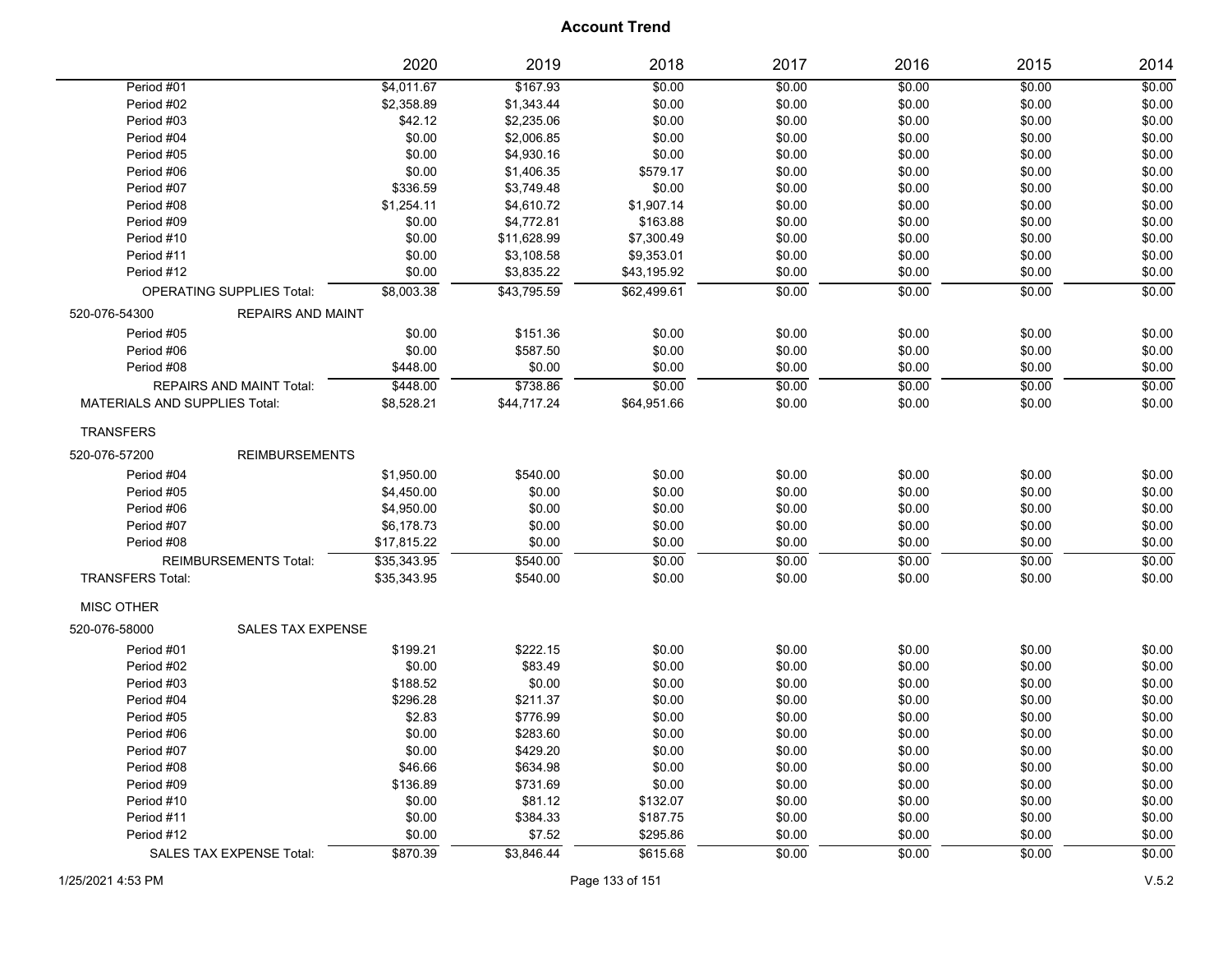|                                                  |                              | 2020         | 2019         | 2018         | 2017   | 2016   | 2015   | 2014   |
|--------------------------------------------------|------------------------------|--------------|--------------|--------------|--------|--------|--------|--------|
| MISC OTHER Total:                                |                              | \$870.39     | \$3,846.44   | \$615.68     | \$0.00 | \$0.00 | \$0.00 | \$0.00 |
| <b>GOLF BANQUET CTR Total:</b>                   |                              | \$132,910.91 | \$204,056.57 | \$197,565.95 | \$0.00 | \$0.00 | \$0.00 | \$0.00 |
| <b>GENERAL CLUBHOUSE</b><br>CONTRACTUAL SERVICES |                              |              |              |              |        |        |        |        |
| 520-077-53100                                    | <b>UTILITIES</b>             |              |              |              |        |        |        |        |
| Period #01                                       |                              | \$3,115.33   | \$0.00       | \$0.00       | \$0.00 | \$0.00 | \$0.00 | \$0.00 |
| Period #02                                       |                              | \$3,199.31   | \$111.95     | \$0.00       | \$0.00 | \$0.00 | \$0.00 | \$0.00 |
| Period #03                                       |                              | \$3,695.95   | \$14,253.42  | \$0.00       | \$0.00 | \$0.00 | \$0.00 | \$0.00 |
| Period #04                                       |                              | \$4,046.77   | \$8,420.06   | \$0.00       | \$0.00 | \$0.00 | \$0.00 | \$0.00 |
| Period #05                                       |                              | \$3,130.86   | \$2,473.89   | \$0.00       | \$0.00 | \$0.00 | \$0.00 | \$0.00 |
| Period #06                                       |                              | \$3,501.41   | \$3,033.43   | \$0.00       | \$0.00 | \$0.00 | \$0.00 | \$0.00 |
| Period #07                                       |                              | \$3,448.30   | \$1,174.92   | \$0.00       | \$0.00 | \$0.00 | \$0.00 | \$0.00 |
| Period #08                                       |                              | \$3,535.68   | \$1,809.91   | \$0.00       | \$0.00 | \$0.00 | \$0.00 | \$0.00 |
| Period #09                                       |                              | \$3,999.61   | \$9,578.47   | \$0.00       | \$0.00 | \$0.00 | \$0.00 | \$0.00 |
| Period #10                                       |                              | \$4,552.59   | \$10,314.33  | \$0.00       | \$0.00 | \$0.00 | \$0.00 | \$0.00 |
| Period #11                                       |                              | \$634.27     | \$3,844.01   | \$0.00       | \$0.00 | \$0.00 | \$0.00 | \$0.00 |
| Period #12                                       |                              | \$8,657.96   | \$5,279.42   | \$0.00       | \$0.00 | \$0.00 | \$0.00 | \$0.00 |
|                                                  | <b>UTILITIES Total:</b>      | \$45,518.04  | \$60,293.81  | \$0.00       | \$0.00 | \$0.00 | \$0.00 | \$0.00 |
| 520-077-53200                                    | <b>COMMUNICATIONS</b>        |              |              |              |        |        |        |        |
| Period #03                                       |                              | \$2,493.08   | \$0.00       | \$0.00       | \$0.00 | \$0.00 | \$0.00 | \$0.00 |
| Period #04                                       |                              | \$4,986.16   | \$0.00       | \$0.00       | \$0.00 | \$0.00 | \$0.00 | \$0.00 |
| Period #05                                       |                              | \$2,493.08   | \$0.00       | \$0.00       | \$0.00 | \$0.00 | \$0.00 | \$0.00 |
| Period #08                                       |                              | \$7,479.24   | \$0.00       | \$0.00       | \$0.00 | \$0.00 | \$0.00 | \$0.00 |
| Period #09                                       |                              | \$2,493.08   | \$0.00       | \$0.00       | \$0.00 | \$0.00 | \$0.00 | \$0.00 |
| Period #11                                       |                              | \$2,599.96   | \$0.00       | \$0.00       | \$0.00 | \$0.00 | \$0.00 | \$0.00 |
|                                                  | <b>COMMUNICATIONS Total:</b> | \$22,544.60  | \$0.00       | \$0.00       | \$0.00 | \$0.00 | \$0.00 | \$0.00 |
| 520-077-53400                                    | PROFESSIONAL SERVICES        |              |              |              |        |        |        |        |
| Period #01                                       |                              | \$125.00     | \$0.00       | \$0.00       | \$0.00 | \$0.00 | \$0.00 | \$0.00 |
| Period #02                                       |                              | \$32,440.08  | \$0.00       | \$0.00       | \$0.00 | \$0.00 | \$0.00 | \$0.00 |
| Period #03                                       |                              | (\$2,743.08) | \$5,008.56   | \$0.00       | \$0.00 | \$0.00 | \$0.00 | \$0.00 |
| Period #04                                       |                              | \$0.00       | \$2,493.08   | \$0.00       | \$0.00 | \$0.00 | \$0.00 | \$0.00 |
| Period #05                                       |                              | \$0.00       | \$4,986.16   | \$0.00       | \$0.00 | \$0.00 | \$0.00 | \$0.00 |
| Period #10                                       |                              | \$0.00       | \$7,778.65   | \$0.00       | \$0.00 | \$0.00 | \$0.00 | \$0.00 |
| Period #11                                       |                              | \$0.00       | \$4,716.43   | \$0.00       | \$0.00 | \$0.00 | \$0.00 | \$0.00 |
| Period #12                                       |                              | \$0.00       | \$7,479.25   | \$0.00       | \$0.00 | \$0.00 | \$0.00 | \$0.00 |
|                                                  | PROFESSIONAL SERVICES Total: | \$29,822.00  | \$32,462.13  | \$0.00       | \$0.00 | \$0.00 | \$0.00 | \$0.00 |
| 520-077-53600                                    | INSURANCE AND BONDING        |              |              |              |        |        |        |        |
| Period #07                                       |                              | \$6,941.92   | \$9,463.75   | \$0.00       | \$0.00 | \$0.00 | \$0.00 | \$0.00 |
|                                                  | INSURANCE AND BONDING Total: | \$6,941.92   | \$9,463.75   | \$0.00       | \$0.00 | \$0.00 | \$0.00 | \$0.00 |
| 520-077-53900                                    | MISC CONTRACTUAL             |              |              |              |        |        |        |        |
| Period #01                                       |                              | \$568.45     | \$0.00       | \$0.00       | \$0.00 | \$0.00 | \$0.00 | \$0.00 |
| Period #02                                       |                              | \$634.88     | \$15,755.10  | \$0.00       | \$0.00 | \$0.00 | \$0.00 | \$0.00 |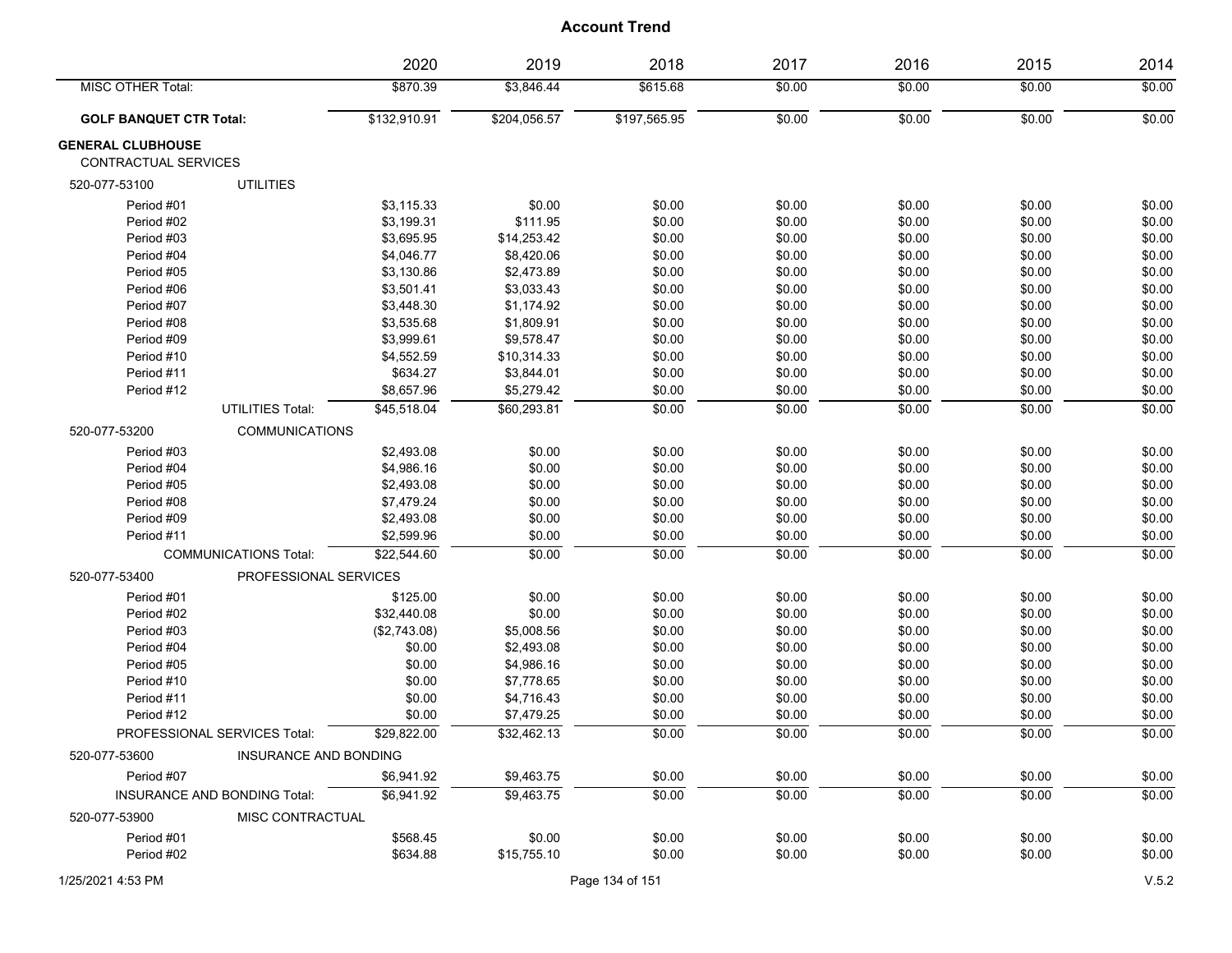|                                    |                                   | 2020           | 2019           | 2018            | 2017           | 2016           | 2015           | 2014           |
|------------------------------------|-----------------------------------|----------------|----------------|-----------------|----------------|----------------|----------------|----------------|
| Period #03                         |                                   | \$1,603.95     | \$962.50       | \$0.00          | \$0.00         | \$0.00         | \$0.00         | \$0.00         |
| Period #04                         |                                   | \$125.00       | \$1,892.44     | \$0.00          | \$0.00         | \$0.00         | \$0.00         | \$0.00         |
| Period #05                         |                                   | \$172.17       | \$116.56       | \$0.00          | \$0.00         | \$0.00         | \$0.00         | \$0.00         |
| Period #06                         |                                   | \$0.00         | \$512.81       | \$0.00          | \$0.00         | \$0.00         | \$0.00         | \$0.00         |
| Period #07                         |                                   | \$393.00       | \$557.81       | \$0.00          | \$0.00         | \$0.00         | \$0.00         | \$0.00         |
| Period #08                         |                                   | \$27.00        | \$6,521.57     | \$0.00          | \$0.00         | \$0.00         | \$0.00         | \$0.00         |
| Period #09                         |                                   | \$5,862.80     | \$125.00       | \$0.00          | \$0.00         | \$0.00         | \$0.00         | \$0.00         |
| Period #10                         |                                   | \$2,752.11     | \$557.81       | \$0.00          | \$0.00         | \$0.00         | \$0.00         | \$0.00         |
| Period #11                         |                                   | \$4,292.30     | \$4,701.61     | \$0.00          | \$0.00         | \$0.00         | \$0.00         | \$0.00         |
| Period #12                         |                                   | \$270.00       | \$557.81       | \$0.00          | \$0.00         | \$0.00         | \$0.00         | \$0.00         |
|                                    | <b>MISC CONTRACTUAL Total:</b>    | \$16,701.66    | \$32,261.02    | \$0.00          | \$0.00         | \$0.00         | \$0.00         | \$0.00         |
| <b>CONTRACTUAL SERVICES Total:</b> |                                   | \$121,528.22   | \$134,480.71   | \$0.00          | \$0.00         | \$0.00         | \$0.00         | \$0.00         |
| <b>DEBT</b>                        |                                   |                |                |                 |                |                |                |                |
| 520-077-56100                      | <b>PRINCIPAL</b>                  |                |                |                 |                |                |                |                |
| Period #02                         |                                   | \$6,077,847.60 | \$6,138,000.00 | \$0.00          | \$0.00         | \$0.00         | \$0.00         | \$0.00         |
|                                    | <b>PRINCIPAL Total:</b>           | \$6,077,847.60 | \$6,138,000.00 | \$0.00          | \$0.00         | \$0.00         | \$0.00         | \$0.00         |
| 520-077-56200                      | <b>INTEREST</b>                   |                |                |                 |                |                |                |                |
| Period #02                         |                                   | \$184,140.00   | \$121,532.40   | \$0.00          | \$0.00         | \$0.00         | \$0.00         | \$0.00         |
|                                    | <b>INTEREST Total:</b>            | \$184.140.00   | \$121.532.40   | \$0.00          | \$0.00         | \$0.00         | \$0.00         | \$0.00         |
| <b>DEBT Total:</b>                 |                                   | \$6.261.987.60 | \$6,259,532.40 | \$0.00          | \$0.00         | \$0.00         | \$0.00         | \$0.00         |
| <b>TRANSFERS</b>                   |                                   |                |                |                 |                |                |                |                |
| 520-077-57100                      | <b>TRANSFER TO GENERAL</b>        |                |                |                 |                |                |                |                |
| Period #03                         |                                   | \$1,000,000.00 | \$0.00         | \$0.00          | \$0.00         | \$0.00         | \$0.00         | \$0.00         |
|                                    | <b>TRANSFER TO GENERAL Total:</b> | \$1.000.000.00 | \$0.00         | \$0.00          | \$0.00         | \$0.00         | \$0.00         | \$0.00         |
| <b>TRANSFERS Total:</b>            |                                   | \$1.000.000.00 | \$0.00         | \$0.00          | \$0.00         | \$0.00         | \$0.00         | \$0.00         |
| <b>GENERAL CLUBHOUSE Total:</b>    |                                   | \$7,383,515.82 | \$6,394,013.11 | \$0.00          | \$0.00         | \$0.00         | \$0.00         | \$0.00         |
| <b>GOLF COURSE Total:</b>          |                                   | \$8,885,006.37 | \$9,218,088.77 | \$11,874,239.89 | \$4,835,189.83 | \$1,302,040.74 | \$1,511,488.24 | \$1,114,295.25 |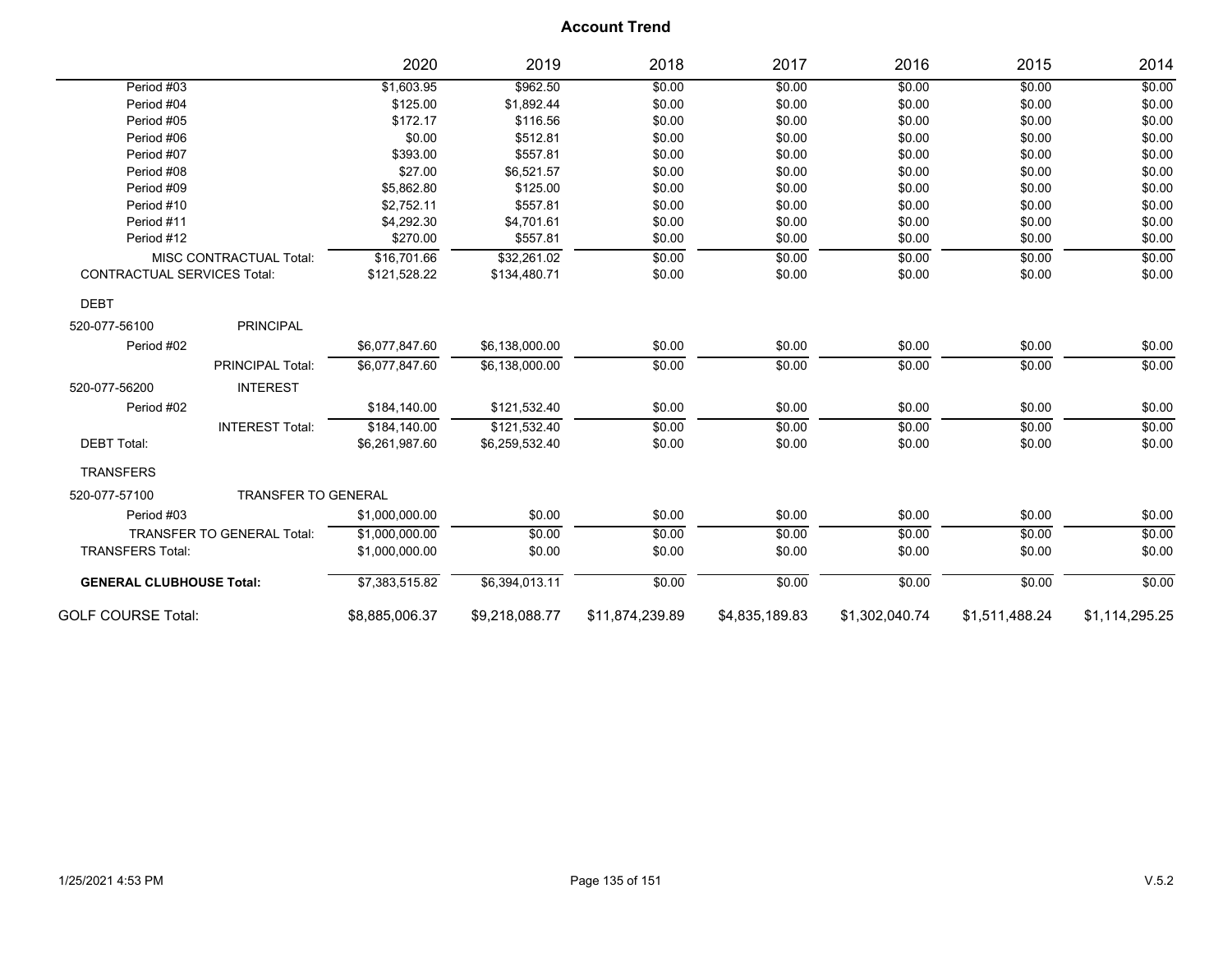|                                            |                           |              |              | <b>Account Trend</b> |              |              |              |              |
|--------------------------------------------|---------------------------|--------------|--------------|----------------------|--------------|--------------|--------------|--------------|
|                                            |                           | 2020         | 2019         | 2018                 | 2017         | 2016         | 2015         | 2014         |
| Fund: 522                                  | <b>FITNESS CENTER</b>     |              |              |                      |              |              |              |              |
| PARKS AND RECREATION<br>SALARIES AND WAGES |                           |              |              |                      |              |              |              |              |
| 522-070-51000                              | SALARIES AND WAGES        |              |              |                      |              |              |              |              |
| Period #01                                 |                           | \$57,786.61  | \$58,223.95  | \$64,381.85          | \$69,039.91  | \$60,332.22  | \$84,173.24  | \$77,811.68  |
| Period #02                                 |                           | \$57,195.20  | \$56,136.10  | \$55,510.08          | \$68,679.95  | \$61,578.36  | \$59,967.78  | \$57,965.81  |
| Period #03                                 |                           | \$70,814.19  | \$65,518.75  | \$65,615.51          | \$71,841.07  | \$63,903.05  | \$62,118.68  | \$57,900.61  |
| Period #04                                 |                           | \$30,352.69  | \$58,442.04  | \$58,172.19          | \$67,208.83  | \$61,275.76  | \$62,746.11  | \$58,826.40  |
| Period #05                                 |                           | \$19,189.87  | \$58,749.15  | \$62,234.97          | \$73,804.73  | \$65,456.13  | \$61,548.82  | \$59,363.77  |
| Period #06                                 |                           | \$15,116.26  | \$74,873.55  | \$128,082.35         | \$143,050.66 | \$87,245.15  | \$80,298.73  | \$82,621.76  |
| Period #07                                 |                           | \$61,451.59  | \$100,279.62 | \$101,829.36         | \$102,922.05 | \$156,626.96 | \$145,837.20 | \$91,381.93  |
| Period #08                                 |                           | \$46,973.59  | \$136,348.14 | \$88,208.44          | \$92,089.60  | \$82,458.25  | \$83,443.17  | \$123,898.04 |
| Period #09                                 |                           | \$34,731.78  | \$61,217.78  | \$60,514.27          | \$57,225.30  | \$65,531.57  | \$61,126.81  | \$56,348.01  |
| Period #10                                 |                           | \$30,880.86  | \$55,443.93  | \$55,283.09          | \$57,036.68  | \$60,087.16  | \$59,935.24  | \$54,965.66  |
| Period #11                                 |                           | \$31,532.13  | \$55,784.83  | \$84,403.64          | \$57,511.13  | \$62,870.39  | \$62,511.80  | \$56,921.78  |
| Period #12                                 |                           | \$46,402.82  | \$89,769.72  | \$59,572.41          | \$95,717.16  | \$105,783.50 | \$99,909.14  | \$59,207.13  |
|                                            | SALARIES AND WAGES Total: | \$502,427.59 | \$870,787.56 | \$883,808.16         | \$956,127.07 | \$933,148.50 | \$923,616.72 | \$837,212.58 |
| 522-070-51100                              | <b>OVERTIME</b>           |              |              |                      |              |              |              |              |
| Period #01                                 |                           | \$0.00       | \$28.89      | \$24.10              | \$91.25      | \$0.00       | \$446.42     | \$248.88     |
| Period #02                                 |                           | \$121.32     | \$62.70      | \$0.00               | \$409.25     | \$263.36     | \$110.30     | \$543.97     |
| Period #03                                 |                           | \$62.63      | \$85.86      | \$92.21              | \$785.45     | \$0.00       | \$169.86     | \$382.88     |
| Period #04                                 |                           | \$0.00       | \$53.45      | \$237.86             | \$360.27     | \$414.81     | \$535.22     | \$433.68     |
| Period #05                                 |                           | \$26.83      | \$259.03     | \$35.13              | \$48.85      | \$99.13      | \$139.97     | \$437.93     |
| Period #06                                 |                           | \$0.00       | \$80.85      | \$908.18             | \$2,824.29   | \$694.53     | \$487.69     | \$1,370.51   |
| Period #07                                 |                           | \$379.95     | \$930.09     | \$656.20             | \$495.21     | \$1,515.17   | \$857.51     | \$259.12     |
| Period #08                                 |                           | \$422.33     | \$795.95     | \$364.46             | \$877.15     | \$1,403.61   | \$1,032.64   | \$1,144.81   |
| Period #09                                 |                           | \$697.07     | \$191.56     | \$257.16             | \$55.69      | \$960.38     | \$226.50     | \$125.18     |
| Period #10                                 |                           | \$42.22      | \$0.00       | \$0.00               | \$0.00       | \$234.67     | \$117.45     | \$432.08     |
| Period #11                                 |                           | \$0.00       | \$0.00       | \$0.00               | \$111.28     | \$137.71     | \$856.28     | \$448.46     |
| Period #12                                 |                           | \$0.00       | \$122.01     | \$265.87             | \$47.36      | \$1,623.12   | \$755.26     | \$382.11     |
|                                            | <b>OVERTIME Total:</b>    | \$1,752.35   | \$2,610.39   | \$2,841.17           | \$6,106.05   | \$7,346.49   | \$5,735.10   | \$6,209.61   |
| 522-070-51200                              | <b>RETIREMENT PENSION</b> |              |              |                      |              |              |              |              |
| Period #01                                 |                           | \$9,299.00   | \$8,780.34   | \$10,099.21          | \$11,301.12  | \$10,568.84  | \$9,505.98   | \$8,919.77   |
| Period #02                                 |                           | \$8,873.56   | \$1,207.91   | \$9,439.49           | \$10,665.86  | \$9,289.02   | \$8,705.55   | \$824.42     |
| Period #03                                 |                           | \$13,165.51  | \$9,084.51   | \$8,639.39           | \$10,614.53  | \$9,499.70   | \$9,226.62   | \$16,302.28  |
| Period #04                                 |                           | \$6,811.30   | \$13,545.90  | \$13,971.48          | \$10,812.83  | \$9,493.54   | \$9,287.66   | \$8,977.55   |
| Period #05                                 |                           | \$3,227.74   | \$9,096.48   | \$9,532.85           | \$15,700.33  | \$14,077.02  | \$9,696.73   | \$9,116.19   |
| Period #06                                 |                           | \$1,317.26   | \$18,009.02  | \$10,719.58          | \$12,825.94  | \$11,229.52  | \$14,731.52  | \$15,225.82  |
| Period #07                                 |                           | \$4,630.37   | \$14,108.33  | \$14,462.13          | \$16,231.14  | \$16,506.12  | \$14,964.68  | \$14,570.82  |
| Period #08                                 |                           | \$6,679.06   | \$16,326.87  | \$15,611.01          | \$15,785.25  | \$15,470.39  | \$14,954.20  | \$13,928.29  |
| Period #09                                 |                           | \$9,687.81   | \$17,389.46  | \$13,260.89          | \$13,805.04  | \$12,652.92  | \$12,846.35  | \$11,753.77  |
| Period #10                                 |                           | \$4,978.39   | \$8,896.66   | \$13,182.98          | \$13,333.16  | \$10,133.14  | \$9,404.58   | \$8,688.88   |
| Period #11                                 |                           | \$4,751.12   | \$8,517.50   | \$8,995.19           | \$8,668.68   | \$13,489.80  | \$13,462.14  | \$8,546.26   |
| Period #12                                 |                           | \$5,107.19   | \$9,245.26   | \$8,729.46           | \$9,203.43   | \$10,829.01  | \$10,458.00  | \$12,857.36  |

#### 1/25/2021 4:53 PM Page 136 of 151 V.5.2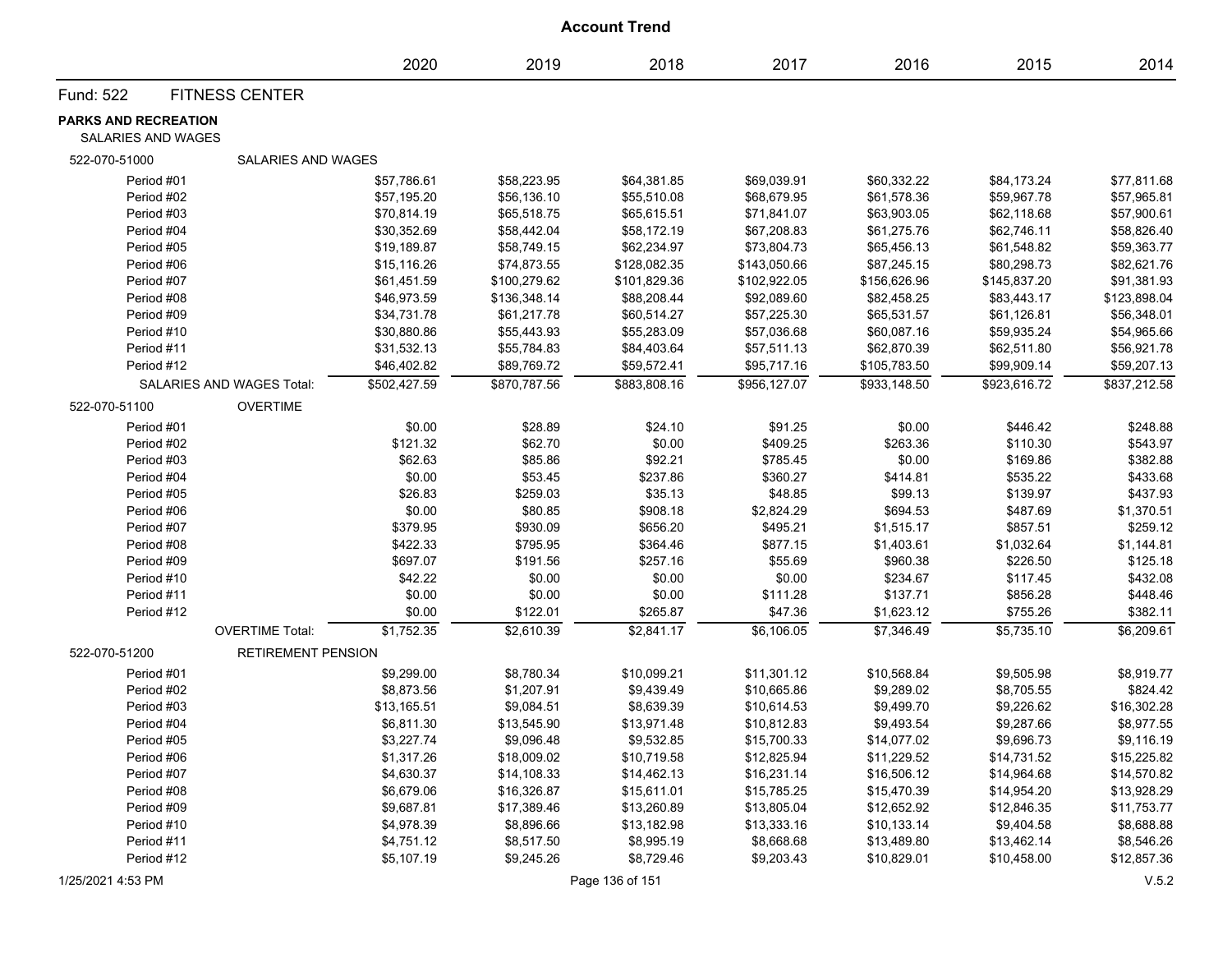|               |                                  | 2020         | 2019         | 2018         | 2017         | 2016         | 2015         | 2014         |
|---------------|----------------------------------|--------------|--------------|--------------|--------------|--------------|--------------|--------------|
|               | RETIREMENT PENSION Total:        | \$78,528.31  | \$134,208.24 | \$136,643.66 | \$148,947.31 | \$143,239.02 | \$137,244.01 | \$129,711.41 |
| 522-070-51400 | <b>CLOTHING ALLOWANCE</b>        |              |              |              |              |              |              |              |
| Period #01    |                                  | \$1,225.00   | \$0.00       | \$0.00       | \$1,500.00   | \$1,500.00   | \$1,725.00   | \$1,550.00   |
| Period #02    |                                  | \$20.00      | \$267.35     | \$0.00       | \$0.00       | \$0.00       | \$0.00       | \$0.00       |
| Period #03    |                                  | \$530.50     | \$925.35     | \$1,636.00   | \$0.00       | \$0.00       | \$0.00       | \$0.00       |
| Period #04    |                                  | \$5.00       | (\$95.65)    | \$285.00     | \$200.00     | \$0.00       | \$0.00       | \$0.00       |
| Period #05    |                                  | \$0.00       | \$715.78     | \$6.00       | \$0.00       | \$0.00       | \$0.00       | \$0.00       |
| Period #06    |                                  | \$15.00      | \$25.35      | \$24.00      | \$200.00     | \$0.00       | \$0.00       | \$200.00     |
| Period #07    |                                  | \$25.00      | \$25.35      | \$252.00     | \$0.00       | \$0.00       | \$0.00       | \$0.00       |
| Period #08    |                                  | \$20.00      | \$20.28      | \$12.00      | \$179.00     | \$0.00       | \$0.00       | \$0.00       |
| Period #09    |                                  | \$10.00      | \$5.07       | \$6.00       | \$407.00     | \$450.00     | \$0.00       | \$0.00       |
| Period #10    |                                  | \$30.00      | \$25.35      | \$36.00      | (\$586.00)   | \$0.00       | \$0.00       | \$0.00       |
| Period #11    |                                  | \$20.00      | \$511.42     | \$70.00      | \$0.00       | \$0.00       | \$0.00       | \$400.00     |
| Period #12    |                                  | \$25.00      | \$10.14      | \$132.00     | \$946.50     | \$0.00       | \$0.00       | \$0.00       |
|               | <b>CLOTHING ALLOWANCE Total:</b> | \$1,925.50   | \$2,435.79   | \$2,459.00   | \$2,846.50   | \$1,950.00   | \$1,725.00   | \$2,150.00   |
| 522-070-51500 | <b>HEALTH CARE</b>               |              |              |              |              |              |              |              |
| Period #01    |                                  | \$6,237.47   | \$1,086.18   | \$1,311.31   | \$16,000.12  | \$2,309.61   | \$690.60     | \$1,380.10   |
| Period #02    |                                  | \$10,406.89  | \$20,181.07  | \$16,528.31  | \$1,334.70   | \$12,211.75  | \$10,163.06  | \$7,911.30   |
| Period #03    |                                  | \$9,646.40   | \$7,364.35   | \$32,678.78  | \$1,597.43   | \$24,118.38  | \$2,522.20   | \$9,331.24   |
| Period #04    |                                  | \$9,990.96   | \$39,742.30  | \$16,359.89  | \$40,463.48  | \$11,799.63  | \$20,479.36  | \$11,366.38  |
| Period #05    |                                  | \$16,179.11  | \$13,663.47  | \$16,141.50  | \$1,068.41   | \$11,928.22  | \$2,234.91   | \$12,475.36  |
| Period #06    |                                  | \$11,648.70  | \$12,546.56  | \$2,366.95   | \$29,928.52  | \$14,898.22  | \$23,970.07  | \$10,063.41  |
| Period #07    |                                  | \$0.00       | \$12,898.10  | \$30,010.90  | \$1,068.41   | \$14,853.04  | \$12,057.22  | \$10,785.73  |
| Period #08    |                                  | \$5,456.69   | \$19,866.43  | \$2,282.74   | \$14,806.43  | \$10,359.48  | \$13,657.46  | \$12,696.80  |
| Period #09    |                                  | \$3,755.09   | \$15,353.43  | \$31,152.27  | \$33,403.00  | \$11,935.64  | \$11,368.12  | \$11,504.50  |
| Period #10    |                                  | \$3,755.09   | \$12,996.47  | \$16,146.82  | \$1,933.86   | \$10,722.83  | \$20,974.59  | \$10,484.08  |
| Period #11    |                                  | \$4,837.27   | \$15,152.15  | \$17,196.20  | \$28,823.53  | \$12,204.27  | \$11,076.61  | \$9,958.45   |
| Period #12    |                                  | \$42,691.00  | \$14,074.31  | \$17,530.18  | \$14,595.75  | \$11,036.32  | \$12,382.44  | \$22,931.93  |
|               | <b>HEALTH CARE Total:</b>        | \$124,604.67 | \$184,924.82 | \$199,705.85 | \$185,023.64 | \$148,377.39 | \$141,576.64 | \$130,889.28 |
| 522-070-51600 | <b>UNEMPLOYMENT</b>              |              |              |              |              |              |              |              |
| Period #01    |                                  | \$213.06     | \$0.00       | \$0.00       | \$0.00       | \$0.00       | \$0.00       | \$0.00       |
| Period #02    |                                  | \$639.18     | \$213.81     | \$0.00       | \$0.00       | \$0.00       | \$0.00       | \$0.00       |
| Period #03    |                                  | \$426.12     | \$272.85     | \$0.00       | \$0.00       | \$0.00       | \$0.00       | \$0.00       |
| Period #04    |                                  | \$426.12     | \$307.64     | \$0.00       | \$0.00       | \$0.00       | \$0.00       | \$0.00       |
| Period #07    |                                  | \$13,645.43  | \$0.00       | \$0.00       | \$0.00       | \$0.00       | \$0.00       | \$0.00       |
| Period #08    |                                  | \$5,617.25   | \$0.00       | \$0.00       | \$0.00       | \$0.00       | \$0.00       | \$0.00       |
| Period #10    |                                  | \$0.00       | \$852.24     | \$0.00       | \$0.00       | \$0.00       | \$0.00       | \$0.00       |
| Period #11    |                                  | \$0.00       | \$0.00       | \$198.89     | \$0.00       | \$0.00       | \$0.00       | \$0.00       |
| Period #12    |                                  | \$0.00       | \$0.00       | \$207.46     | \$0.00       | \$0.00       | \$0.00       | \$0.00       |
|               | <b>UNEMPLOYMENT Total:</b>       | \$20,967.16  | \$1,646.54   | \$406.35     | \$0.00       | \$0.00       | \$0.00       | \$0.00       |
| 522-070-51700 | <b>WORKERS' COMP</b>             |              |              |              |              |              |              |              |
| Period #02    |                                  | \$953.40     | \$0.00       | \$1,707.02   | \$3,256.21   | \$0.00       | \$9,523.29   | \$0.00       |
| Period #03    |                                  | \$0.00       | \$0.00       | \$3,414.04   | \$0.00       | \$5,627.91   | \$0.00       | \$0.00       |
| Period #04    |                                  | \$2,881.10   | \$0.00       | \$0.00       | \$899.83     | \$4,240.84   | \$0.00       | \$0.00       |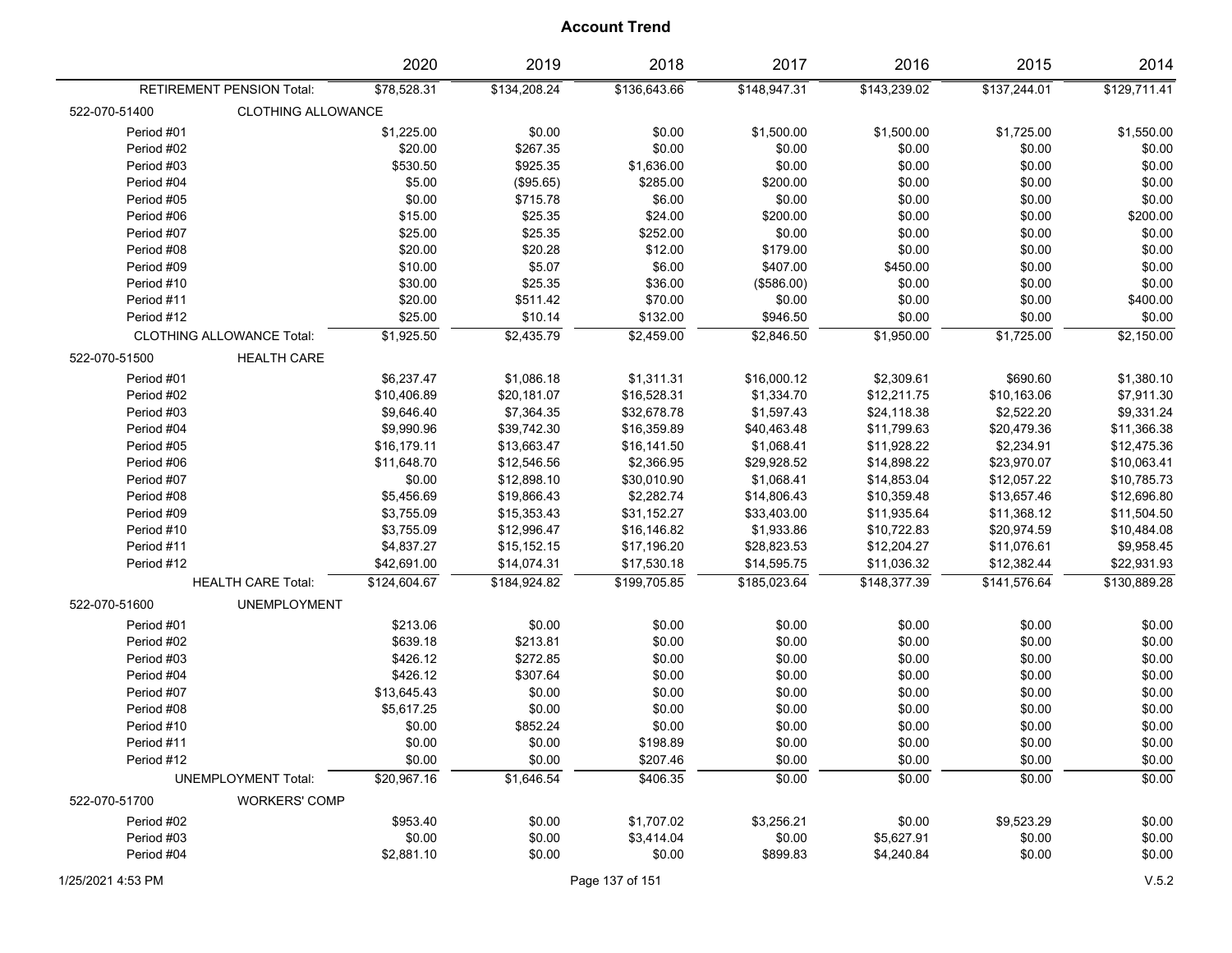|                           |                               | 2020         | 2019           | 2018           | 2017           | 2016           | 2015           | 2014           |
|---------------------------|-------------------------------|--------------|----------------|----------------|----------------|----------------|----------------|----------------|
| Period #05                |                               | \$1,440.55   | \$0.00         | \$1,707.02     | \$899.83       | \$0.00         | (\$147.59)     | \$0.00         |
| Period #06                |                               | \$0.00       | \$0.00         | \$0.00         | \$1,799.66     | \$0.00         | \$0.00         | \$0.00         |
| Period #07                |                               | \$1,440.55   | \$5,354.91     | \$0.00         | \$0.00         | \$0.00         | \$0.00         | \$10,466.93    |
| Period #08                |                               | \$1,440.55   | \$0.00         | \$3,414.04     | \$0.00         | \$4,070.00     | \$0.00         | \$0.00         |
| Period #09                |                               | \$2,881.10   | \$2,881.10     | \$1,707.02     | \$0.00         | \$0.00         | \$0.00         | \$0.00         |
| Period #10                |                               | \$0.00       | \$1,440.55     | \$1,707.02     | \$899.83       | \$0.00         | \$0.00         | \$0.00         |
| Period #11                |                               | \$1,440.55   | \$4,321.65     | \$1,707.02     | \$3,599.32     | \$899.83       | \$0.00         | \$0.00         |
| Period #12                |                               | \$4,321.65   | \$1,440.55     | \$3,414.04     | \$772.39       | \$0.00         | \$0.00         | \$0.00         |
|                           | <b>WORKERS' COMP Total:</b>   | \$16,799.45  | \$15,438.76    | \$18,777.22    | \$12,127.07    | \$14,838.58    | \$9,375.70     | \$10,466.93    |
| 522-070-51800             | <b>COMP TIME PAID</b>         |              |                |                |                |                |                |                |
| Period #04                |                               | \$0.00       | \$1,397.99     | \$0.00         | \$0.00         | \$0.00         | \$0.00         | \$0.00         |
| Period #05                |                               | \$107.75     | \$0.00         | \$0.00         | \$0.00         | \$0.00         | \$0.00         | \$0.00         |
| Period #08                |                               | \$0.00       | \$1,792.52     | \$0.00         | \$0.00         | \$0.00         | \$0.00         | \$0.00         |
|                           | <b>COMP TIME PAID Total:</b>  | \$107.75     | \$3,190.51     | \$0.00         | \$0.00         | \$0.00         | \$0.00         | \$0.00         |
| SALARIES AND WAGES Total: |                               | \$747,112.78 | \$1,215,242.61 | \$1,244,641.41 | \$1,311,177.64 | \$1,248,899.98 | \$1,219,273.17 | \$1,116,639.81 |
| <b>TRAVEL</b>             |                               |              |                |                |                |                |                |                |
| 522-070-52100             | <b>TRAVEL</b>                 |              |                |                |                |                |                |                |
| Period #01                |                               | \$0.00       | \$0.00         | \$0.00         | \$0.00         | \$134.22       | \$0.00         | \$0.00         |
| Period #02                |                               | \$160.00     | \$0.00         | \$0.00         | \$160.00       | \$65.78        | \$120.00       | \$200.00       |
| Period #03                |                               | \$374.62     | \$651.40       | \$529.89       | \$526.44       | \$9.00         | \$263.72       | \$0.00         |
| Period #05                |                               | \$0.00       | \$0.00         | \$0.00         | \$0.00         | \$0.00         | \$0.00         | \$10.00        |
| Period #06                |                               | \$0.00       | \$0.00         | \$20.00        | \$10.00        | \$0.00         | \$0.00         | \$0.00         |
| Period #07                |                               | \$0.00       | \$0.00         | \$0.00         | \$253.08       | \$0.00         | \$0.00         | \$0.00         |
| Period #08                |                               | \$0.00       | \$0.00         | \$0.00         | \$0.00         | \$300.09       | \$0.00         | \$0.00         |
| Period #09                |                               | \$0.00       | \$592.04       | \$0.00         | \$0.00         | \$0.00         | \$10.00        | \$0.00         |
| Period #10                |                               | \$0.00       | (\$296.02)     | \$296.60       | \$0.00         | \$0.00         | \$0.00         | \$0.00         |
| Period #11                |                               | \$0.00       | \$135.00       | \$0.00         | \$135.00       | \$135.00       | \$0.00         | \$0.00         |
| Period #12                |                               | \$0.00       | \$597.50       | \$784.19       | \$482.02       | \$300.39       | \$0.00         | \$7.02         |
|                           | <b>TRAVEL Total:</b>          | \$534.62     | \$1,679.92     | \$1,630.68     | \$1,566.54     | \$944.48       | \$393.72       | \$217.02       |
| 522-070-52300             | TRAINING AND EDUCATION        |              |                |                |                |                |                |                |
| Period #02                |                               | \$0.00       | \$295.00       | \$1,109.89     | \$0.00         | \$442.50       | \$511.68       | \$0.00         |
| Period #03                |                               | \$590.00     | \$0.00         | \$299.00       | \$10.00        | \$0.00         | \$0.00         | \$0.00         |
| Period #04                |                               | \$299.00     | \$0.00         | \$0.00         | \$0.00         | \$0.00         | \$28.50        | \$0.00         |
| Period #05                |                               | \$4,000.00   | \$0.00         | \$0.00         | \$0.00         | \$10.00        | \$0.00         | \$0.00         |
| Period #07                |                               | \$0.00       | \$0.00         | \$0.00         | \$374.00       | \$0.00         | \$0.00         | \$0.00         |
| Period #08                |                               | \$0.00       | \$10.00        | \$0.00         | \$0.00         | \$449.00       | \$50.00        | \$491.68       |
| Period #09                |                               | \$0.00       | \$0.00         | \$0.00         | \$10.00        | \$0.00         | \$589.00       | \$70.00        |
| Period #10                |                               | \$0.00       | \$70.00        | \$70.00        | \$85.00        | \$0.00         | \$0.00         | \$75.00        |
| Period #11                |                               | \$0.00       | \$0.00         | \$0.00         | \$0.00         | \$80.00        | \$0.00         | \$0.00         |
| Period #12                |                               | \$0.00       | \$10.00        | \$305.00       | \$590.00       | \$691.00       | \$19.00        | \$10.00        |
|                           | TRAINING AND EDUCATION Total: | \$4,889.00   | \$385.00       | \$1,783.89     | \$1,069.00     | \$1,672.50     | \$1,198.18     | \$646.68       |
| <b>TRAVEL Total:</b>      |                               | \$5,423.62   | \$2,064.92     | \$3,414.57     | \$2,635.54     | \$2,616.98     | \$1,591.90     | \$863.70       |

CONTRACTUAL SERVICES

1/25/2021 4:53 PM Page 138 of 151 V.5.2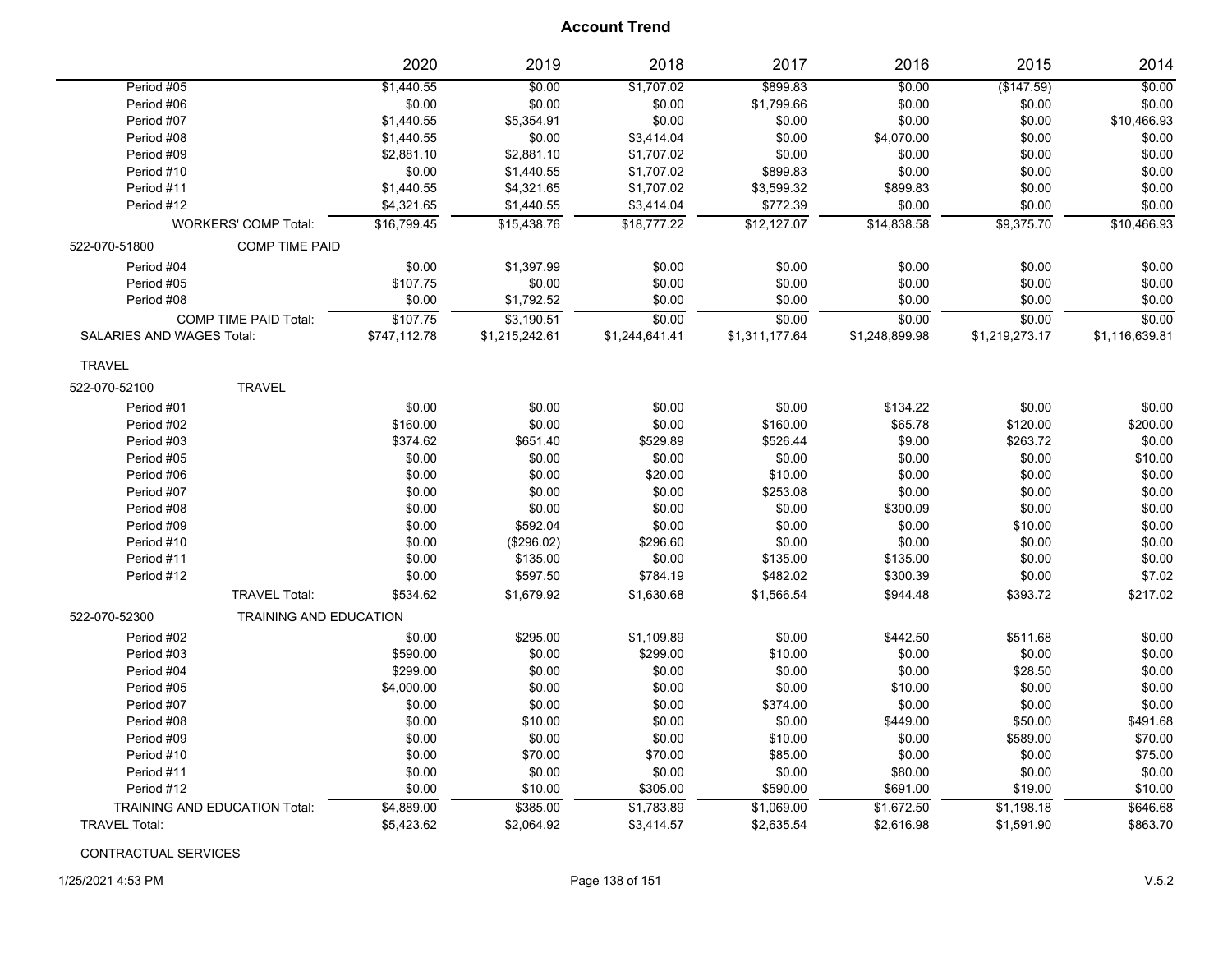|               |                                | 2020        | 2019        | 2018        | 2017        | 2016        | 2015        | 2014        |
|---------------|--------------------------------|-------------|-------------|-------------|-------------|-------------|-------------|-------------|
| 522-070-53100 | <b>UTILITIES</b>               |             |             |             |             |             |             |             |
| Period #02    |                                | \$0.00      | \$16,323.16 | \$0.00      | \$0.00      | \$16,049.27 | \$22,520.13 | \$17,253.48 |
| Period #03    |                                | \$0.00      | \$0.00      | \$23,303.30 | \$20,033.29 | \$19,172.36 | \$16,687.94 | \$0.00      |
| Period #04    |                                | \$27,369.53 | \$22,217.04 | \$20,722.44 | \$0.00      | \$0.00      | \$0.00      | \$14,342.88 |
| Period #05    |                                | \$18,096.87 | \$21,162.32 | \$0.00      | \$18,025.36 | \$0.00      | \$0.00      | \$0.00      |
| Period #07    |                                | \$0.00      | \$0.00      | \$0.00      | \$0.00      | \$0.00      | \$0.00      | \$18,195.51 |
| Period #08    |                                | \$16,928.04 | \$0.00      | \$0.00      | \$17,364.70 | \$8,804.03  | \$20,221.23 | \$0.00      |
| Period #10    |                                | \$0.00      | \$19,093.32 | \$21,118.22 | \$0.00      | \$0.00      | \$18,253.81 | \$0.00      |
| Period #11    |                                | \$19,616.28 | \$0.00      | \$0.00      | \$0.00      | \$0.00      | \$0.00      | \$17,152.02 |
| Period #12    |                                | \$0.00      | \$16,376.77 | \$0.00      | \$20,312.41 | \$13,997.65 | \$0.00      | \$0.00      |
|               | <b>UTILITIES Total:</b>        | \$82,010.72 | \$95,172.61 | \$65,143.96 | \$75,735.76 | \$58,023.31 | \$77,683.11 | \$66,943.89 |
| 522-070-53200 | <b>COMMUNICATIONS</b>          |             |             |             |             |             |             |             |
| Period #02    |                                | \$615.34    | \$380.80    | \$233.42    | \$794.19    | \$568.15    | \$795.68    | \$280.06    |
| Period #03    |                                | \$598.91    | \$373.78    | \$241.20    | \$113.98    | \$34.25     | \$247.03    | \$248.14    |
| Period #04    |                                | \$241.74    | \$748.42    | \$315.95    | \$0.00      | \$0.49      | \$40.77     | \$240.99    |
| Period #05    |                                | \$413.76    | \$152.77    | \$232.53    | \$418.88    | \$371.32    | \$0.48      | \$443.04    |
| Period #06    |                                | \$360.04    | \$943.20    | \$181.04    | \$350.20    | \$542.92    | \$244.81    | \$244.45    |
| Period #07    |                                | \$408.21    | \$601.20    | \$188.97    | \$6.56      | \$304.36    | \$493.42    | \$274.72    |
| Period #08    |                                | \$226.81    | \$393.71    | \$198.62    | \$337.00    | \$301.65    | \$284.33    | \$264.77    |
| Period #09    |                                | \$425.64    | \$0.00      | \$0.00      | \$262.55    | \$282.77    | \$0.49      | \$272.99    |
| Period #10    |                                | \$593.61    | \$741.21    | \$610.91    | \$0.00      | \$0.47      | \$258.58    | \$439.01    |
| Period #11    |                                | \$0.00      | \$391.35    | \$0.94      | \$645.18    | \$756.91    | \$272.92    | \$0.00      |
| Period #12    |                                | \$382.67    | \$672.55    | \$628.74    | \$495.52    | \$1.36      | \$490.74    | \$227.19    |
|               | <b>COMMUNICATIONS Total:</b>   | \$4,266.73  | \$5,398.99  | \$2,832.32  | \$3,424.06  | \$3,164.65  | \$3,129.25  | \$2,935.36  |
| 522-070-53300 | <b>RENTS AND LEASES</b>        |             |             |             |             |             |             |             |
| Period #02    |                                | \$164.30    | \$0.00      | \$0.00      | \$0.00      | \$0.00      | \$1,272.00  | \$1,156.46  |
| Period #03    |                                | \$45.15     | \$0.00      | \$0.00      | \$0.00      | \$0.00      | \$149.56    | \$553.73    |
| Period #04    |                                | \$43.00     | \$0.00      | \$0.00      | \$0.00      | \$0.00      | \$573.00    | \$56.00     |
| Period #06    |                                | \$45.15     | \$0.00      | \$0.00      | \$0.00      | \$0.00      | \$0.00      | \$28.00     |
| Period #07    |                                | \$107.60    | \$0.00      | \$0.00      | \$287.28    | \$0.00      | \$1,357.46  | \$0.00      |
| Period #08    |                                | \$65.63     | \$125.00    | \$0.00      | \$188.00    | \$0.00      | \$611.14    | \$0.00      |
| Period #09    |                                | \$125.63    | \$0.00      | \$0.00      | \$47.00     | \$1,580.00  | \$0.00      | \$0.00      |
| Period #10    |                                | \$45.15     | \$0.00      | \$0.00      | \$486.00    | \$0.00      | \$1,645.87  | \$24.50     |
| Period #11    |                                | \$0.00      | \$0.00      | \$0.00      | \$218.00    | \$0.00      | \$222.79    | \$541.50    |
| Period #12    |                                | \$0.00      | \$0.00      | \$0.00      | \$379.00    | \$0.00      | \$1,393.49  | \$1,083.00  |
|               | <b>RENTS AND LEASES Total:</b> | \$641.61    | \$125.00    | \$0.00      | \$1,605.28  | \$1,580.00  | \$7,225.31  | \$3,443.19  |
| 522-070-53400 | PROFESSIONAL SERVICES          |             |             |             |             |             |             |             |
| Period #01    |                                | \$5,204.50  | \$0.00      | \$0.00      | \$0.00      | \$0.00      | \$0.00      | \$10,554.73 |
| Period #02    |                                | \$13,467.00 | \$21,001.20 | \$21,051.85 | \$13,158.85 | \$17,426.20 | \$32,551.92 | \$10,867.80 |
| Period #03    |                                | \$18,613.50 | \$16,722.80 | \$17,699.10 | \$18,525.77 | \$18,916.75 | \$13,646.70 | \$11,147.11 |
| Period #04    |                                | \$4,504.00  | \$19,240.35 | \$23,903.05 | \$18,606.25 | \$21,695.35 | \$27,819.36 | \$16,375.97 |
| Period #05    |                                | \$0.00      | \$15,942.50 | \$13,714.25 | \$20,788.97 | \$28,538.00 | \$28,078.15 | \$11,560.65 |
| Period #06    |                                | \$0.00      | \$21,753.60 | \$19,705.75 | \$29,469.54 | \$19,256.45 | \$17,517.63 | \$8,927.20  |
| Period #07    |                                | \$416.00    | \$14,695.25 | \$19,866.10 | \$18,317.60 | \$19,836.89 | \$23,121.80 | \$13,676.20 |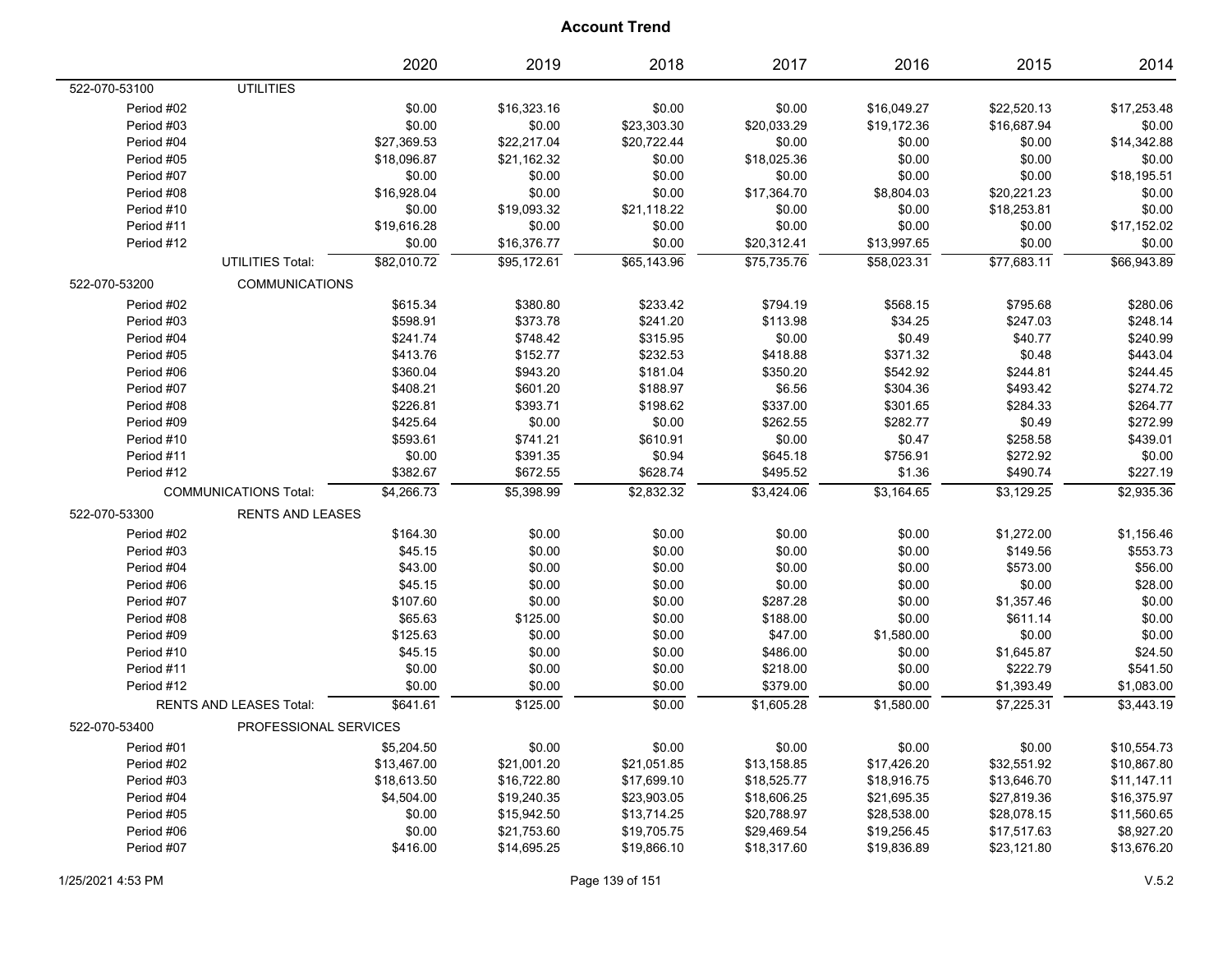|                                    |                                 | 2020         | 2019         | 2018         | 2017         | 2016         | 2015         | 2014         |
|------------------------------------|---------------------------------|--------------|--------------|--------------|--------------|--------------|--------------|--------------|
| Period #08                         |                                 | \$7,117.50   | \$15,149.35  | \$15,351.45  | \$24,437.85  | \$15,581.00  | \$12,711.30  | \$10,595.22  |
| Period #09                         |                                 | \$7,742.00   | \$17,822.10  | \$14,105.55  | \$13,788.35  | \$14,590.95  | \$15,194.55  | \$11,011.30  |
| Period #10                         |                                 | \$6,876.00   | \$17,837.50  | \$18,435.53  | \$18,346.64  | \$20,096.90  | \$39,213.65  | \$12,537.40  |
| Period #11                         |                                 | \$7,884.50   | \$18,606.75  | \$19,422.78  | \$19,454.05  | \$14,220.75  | \$18,116.00  | \$13,550.95  |
| Period #12                         |                                 | \$6,509.25   | \$26,349.30  | \$23,984.43  | \$28,779.00  | \$47,836.22  | \$35,151.05  | \$15,072.10  |
|                                    | PROFESSIONAL SERVICES Total:    | \$78,334.25  | \$205,120.70 | \$207,239.84 | \$223,672.87 | \$237,995.46 | \$263,122.11 | \$145,876.63 |
| 522-070-53700                      | PRINTING AND ADVERTISING        |              |              |              |              |              |              |              |
| Period #02                         |                                 | \$243.25     | \$0.00       | \$0.00       | \$0.00       | \$0.00       | \$0.00       | \$0.00       |
| Period #03                         |                                 | \$177.43     | \$97.00      | \$99.19      | \$0.00       | \$0.00       | \$312.63     | \$0.00       |
| Period #04                         |                                 | \$456.89     | \$240.12     | \$64.70      | \$285.00     | \$285.00     | \$0.00       | \$0.00       |
| Period #05                         |                                 | \$0.00       | \$97.60      | \$25.00      | \$378.50     | \$190.00     | \$0.00       | \$0.00       |
| Period #06                         |                                 | \$99.00      | \$0.00       | \$180.41     | \$1,373.50   | \$95.00      | \$450.00     | \$0.00       |
| Period #07                         |                                 | \$49.50      | \$170.55     | \$0.00       | \$0.00       | \$95.00      | \$0.00       | \$0.00       |
| Period #08                         |                                 | \$49.50      | \$0.00       | \$55.00      | \$0.00       | \$0.00       | \$43.03      | \$0.00       |
| Period #09                         |                                 | \$49.50      | \$286.00     | \$0.00       | \$0.00       | \$190.00     | \$0.00       | \$0.00       |
| Period #10                         |                                 | \$49.50      | (\$16.25)    | \$50.00      | \$0.00       | \$106.61     | \$0.00       | \$0.00       |
| Period #11                         |                                 | \$49.50      | \$245.14     | \$0.00       | \$0.00       | \$326.22     | \$0.00       | \$0.00       |
| Period #12                         |                                 | \$99.00      | \$195.74     | \$1,264.66   | \$0.00       | \$135.00     | \$0.00       | \$809.40     |
|                                    | PRINTING AND ADVERTISING Total: | \$1,323.07   | \$1,315.90   | \$1,738.96   | \$2,037.00   | \$1,422.83   | \$805.66     | \$809.40     |
| 522-070-53900                      | <b>MISC CONTRACTUAL</b>         |              |              |              |              |              |              |              |
| Period #01                         |                                 | \$159.24     | \$0.00       | \$0.00       | \$0.00       | \$0.00       | \$0.00       | \$0.00       |
| Period #02                         |                                 | \$124.24     | \$12,304.76  | \$408.00     | \$2,480.44   | \$2,081.96   | \$3,751.00   | \$0.00       |
| Period #03                         |                                 | \$2,909.41   | \$2,363.83   | \$2,542.00   | \$2,830.60   | \$807.62     | \$0.00       | \$0.00       |
| Period #04                         |                                 | \$1,575.35   | \$214.48     | \$387.00     | \$1,596.60   | \$846.13     | \$1,011.61   | \$751.91     |
| Period #05                         |                                 | \$8,241.08   | \$2,630.62   | \$272.00     | \$2,861.58   | \$2,744.42   | \$663.37     | \$541.50     |
| Period #06                         |                                 | \$63.00      | \$302.17     | \$179.00     | \$466.64     | \$687.87     | \$153.24     | \$1,286.41   |
| Period #07                         |                                 | (\$6,885.76) | \$501.83     | \$873.00     | \$2,213.16   | \$1,721.74   | \$2,370.95   | \$1,163.00   |
| Period #08                         |                                 | \$1,382.00   | \$684.05     | \$301.00     | \$207.28     | \$1,616.74   | \$0.00       | \$2,923.63   |
| Period #09                         |                                 | \$4,710.30   | \$171.81     | \$152.00     | \$2,020.54   | \$732.44     | \$0.00       | \$583.50     |
| Period #10                         |                                 | \$204.32     | \$2,342.35   | \$704.00     | \$5,790.46   | \$2,081.82   | \$2,305.89   | \$531.00     |
| Period #11                         |                                 | \$4,245.26   | \$4,062.24   | (\$28.00)    | \$458.54     | \$907.63     | \$240.00     | \$42.00      |
| Period #12                         |                                 | \$192.00     | \$3,963.26   | \$2,253.49   | \$1,971.00   | \$1,507.07   | \$7,095.67   | \$2,217.22   |
|                                    | MISC CONTRACTUAL Total:         | \$16,920.44  | \$29,541.40  | \$8,043.49   | \$22,896.84  | \$15,735.44  | \$17,591.73  | \$10,040.17  |
| <b>CONTRACTUAL SERVICES Total:</b> |                                 | \$183,496.82 | \$336,674.60 | \$284,998.57 | \$329,371.81 | \$317,921.69 | \$369,557.17 | \$230,048.64 |
| <b>MATERIALS AND SUPPLIES</b>      |                                 |              |              |              |              |              |              |              |
| 522-070-54100                      | <b>OFFICE SUPPLIES</b>          |              |              |              |              |              |              |              |
| Period #01                         |                                 | \$173.27     | \$0.00       | \$0.00       | \$0.00       | \$0.00       | \$0.00       | \$0.00       |
| Period #02                         |                                 | \$72.52      | \$168.27     | \$0.00       | \$118.23     | \$118.81     | \$193.88     | \$113.82     |
| Period #03                         |                                 | \$0.00       | \$23.92      | \$260.32     | \$267.46     | \$92.49      | \$0.00       | \$0.00       |
| Period #04                         |                                 | \$0.00       | \$422.05     | \$110.24     | \$0.00       | \$60.67      | \$169.64     | \$84.65      |
| Period #05                         |                                 | \$0.00       | \$0.00       | \$86.56      | \$44.90      | \$147.37     | \$107.97     | \$108.72     |
| Period #06                         |                                 | \$0.00       | \$116.46     | \$73.08      | \$660.88     | \$111.87     | \$0.00       | \$0.00       |
| Period #07                         |                                 | \$0.00       | \$84.28      | \$0.00       | \$59.44      | \$210.59     | \$78.92      | \$363.24     |
| Period #08                         |                                 | \$0.00       | \$0.00       | \$163.36     | \$173.19     | \$128.67     | \$59.07      | \$167.86     |
|                                    |                                 |              |              |              |              |              |              |              |

1/25/2021 4:53 PM Page 140 of 151 V.5.2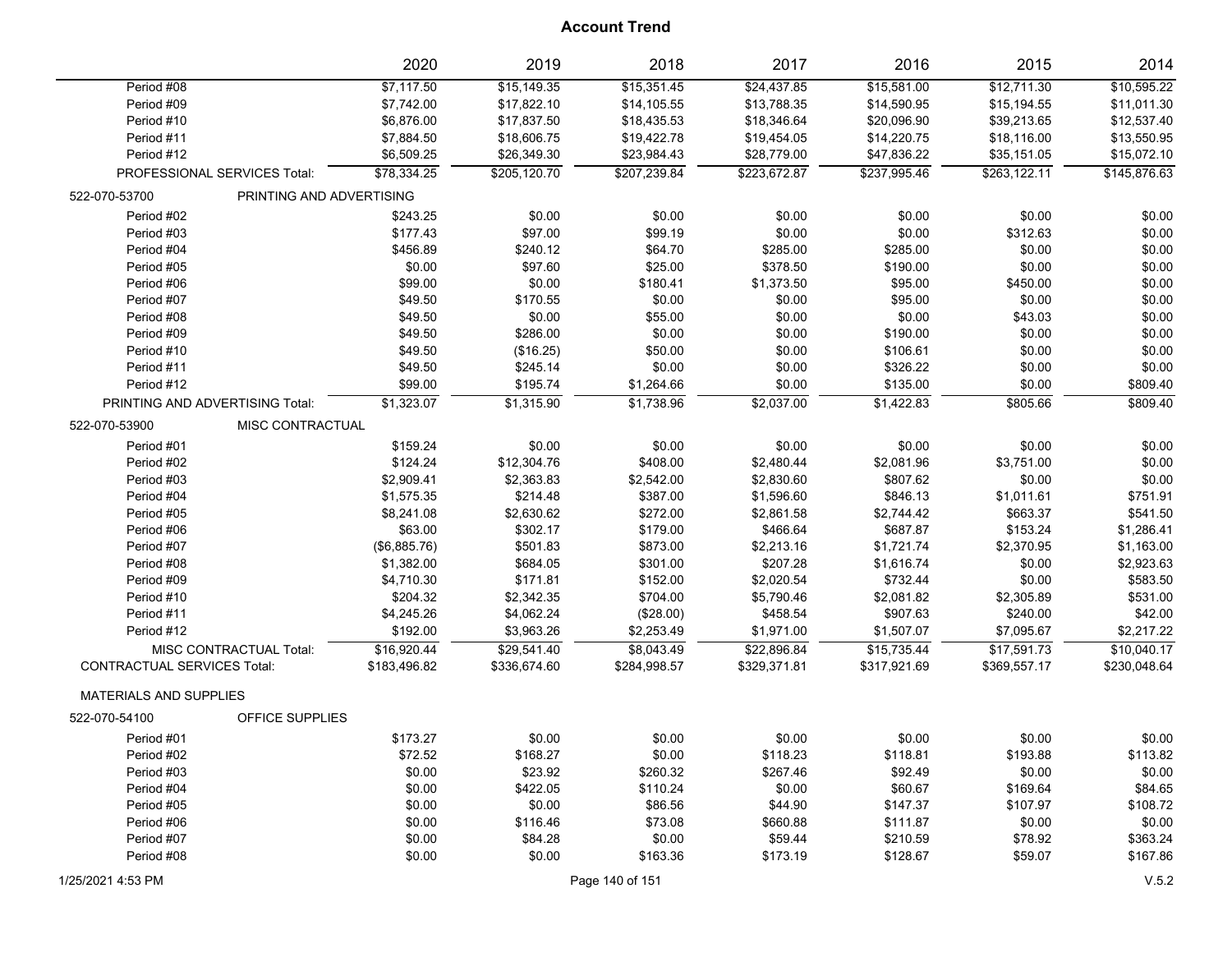|                                      |                                  | 2020                         | 2019         | 2018         | 2017         | 2016         | 2015         | 2014         |
|--------------------------------------|----------------------------------|------------------------------|--------------|--------------|--------------|--------------|--------------|--------------|
| Period #09                           |                                  | \$0.00                       | \$136.54     | \$3.76       | \$53.75      | \$44.77      | \$0.00       | \$0.00       |
| Period #10                           |                                  | \$15.38                      | \$90.71      | \$156.61     | \$180.28     | \$113.30     | \$219.40     | \$56.81      |
| Period #11                           |                                  | \$0.00                       | \$240.75     | \$0.00       | \$6.32       | \$0.00       | \$6.36       | \$0.00       |
| Period #12                           |                                  | \$0.00                       | \$0.00       | \$296.11     | \$175.71     | \$389.80     | \$157.18     | \$100.00     |
|                                      | <b>OFFICE SUPPLIES Total:</b>    | \$261.17                     | \$1,282.98   | \$1,150.04   | \$1,740.16   | \$1,418.34   | \$992.42     | \$995.10     |
| 522-070-54200                        | <b>OPERATING SUPPLIES</b>        |                              |              |              |              |              |              |              |
| Period #01                           |                                  | \$5,619.27                   | \$4,743.29   | \$0.00       | \$1,520.00   | \$1,540.00   | \$1,470.00   | \$0.00       |
| Period #02                           |                                  | \$7,405.94                   | \$20,049.65  | \$10,809.19  | \$9,191.23   | \$6,513.94   | \$10,242.12  | \$11,332.24  |
| Period #03                           |                                  | \$9,490.56                   | \$9,178.18   | \$35,794.22  | \$12,767.37  | \$12,386.73  | \$6,556.90   | \$6,324.58   |
| Period #04                           |                                  | \$3,148.39                   | \$13,047.08  | \$13,803.31  | \$4,617.73   | \$4,538.98   | \$4,097.32   | \$8,780.32   |
| Period #05                           |                                  | \$4,415.57                   | \$15,830.85  | \$12,463.05  | \$22,511.86  | \$17,437.08  | \$9,256.61   | \$9,229.52   |
| Period #06                           |                                  | \$6,658.69                   | \$12,308.09  | \$6,463.71   | \$25,097.51  | \$10,437.80  | \$21,444.10  | \$14,305.08  |
| Period #07                           |                                  | \$8,245.74                   | \$29,278.83  | \$24,355.06  | \$20,433.31  | \$13,102.91  | \$12,721.70  | \$10,491.92  |
| Period #08                           |                                  | \$9,230.67                   | \$15,056.17  | \$19,315.66  | \$14,057.52  | \$11,610.09  | \$9,240.55   | \$10,564.16  |
| Period #09                           |                                  | \$1,673.63                   | \$10,571.12  | \$10,302.48  | \$4,612.53   | \$6,899.63   | \$3,515.15   | \$3,810.27   |
| Period #10                           |                                  | \$4,750.35                   | \$12,295.81  | \$11,532.09  | \$13,018.26  | \$5,126.42   | \$6,561.98   | \$5,548.73   |
| Period #11                           |                                  | \$4,998.11                   | \$8,951.18   | \$8,208.87   | \$8,953.61   | \$17,534.16  | \$3,065.77   | \$3,589.31   |
| Period #12                           |                                  | \$3,917.60                   | \$13,961.44  | \$7,699.35   | \$13,885.28  | \$16,048.77  | \$7,862.23   | \$9,188.28   |
|                                      | <b>OPERATING SUPPLIES Total:</b> | \$69,554.52                  | \$165,271.69 | \$160,746.99 | \$150,666.21 | \$123,176.51 | \$96,034.43  | \$93,164.41  |
| 522-070-54300                        | <b>REPAIRS AND MAINT</b>         |                              |              |              |              |              |              |              |
| Period #01                           |                                  | \$2,922.10                   | \$28.53      | \$0.00       | \$0.00       | \$82.15      | \$0.00       | \$46.32      |
| Period #02                           |                                  | \$2,764.30                   | \$1,238.40   | \$166.65     | \$1,037.12   | \$6,263.41   | \$2,561.31   | \$2,190.21   |
| Period #03                           |                                  | \$2,494.24                   | \$3,913.89   | \$5,069.21   | \$454.81     | \$907.65     | \$13,920.93  | \$1,352.80   |
| Period #04                           |                                  | \$248.27                     | \$1,403.91   | \$2,331.83   | \$1,542.92   | \$1,994.92   | \$6,341.17   | \$1,409.24   |
| Period #05                           |                                  | \$7,269.71                   | \$4,065.61   | \$1,090.05   | \$3,411.66   | \$7,872.62   | \$9,588.27   | \$4,891.19   |
| Period #06                           |                                  | \$862.93                     | \$4,150.24   | \$8,486.97   | \$6,202.47   | \$10,557.00  | \$9,475.81   | \$5,169.07   |
| Period #07                           |                                  | \$11,709.73                  | \$4,773.60   | \$2,317.84   | \$5,685.02   | \$4,511.87   | \$2,013.52   | \$2,378.05   |
| Period #08                           |                                  | \$160.95                     | \$2,215.62   | \$787.60     | \$2,964.24   | \$1,982.43   | \$1,547.96   | \$1,503.22   |
| Period #09                           |                                  | \$4,440.95                   | \$5,990.91   | \$2,467.70   | \$2,077.15   | \$3,137.65   | \$2,607.59   | \$1,074.48   |
| Period #10                           |                                  | \$519.93                     | \$1,499.39   | \$10,529.85  | \$14,119.74  | \$4,964.68   | \$4,103.91   | \$2,067.37   |
| Period #11                           |                                  | \$614.00                     | \$1,919.60   | \$929.14     | \$5,500.84   | \$831.18     | \$2,576.75   | \$140.64     |
| Period #12                           |                                  | \$386.94                     | \$1,498.17   | \$36,117.83  | \$1,699.65   | \$2,232.95   | \$3,592.83   | \$3,505.33   |
|                                      | <b>REPAIRS AND MAINT Total:</b>  | \$34,394.05                  | \$32.697.87  | \$70.294.67  | \$44,695.62  | \$45,338.51  | \$58,330.05  | \$25,727.92  |
| <b>MATERIALS AND SUPPLIES Total:</b> |                                  | \$104,209.74                 | \$199,252.54 | \$232,191.70 | \$197,101.99 | \$169,933.36 | \$155,356.90 | \$119,887.43 |
| <b>CAPITAL OUTLAY</b>                |                                  |                              |              |              |              |              |              |              |
| 522-070-55200                        |                                  | OTHER MISC EQUIPMENT/IMPRMTS |              |              |              |              |              |              |
| Period #01                           |                                  | \$3,696.08                   | \$0.00       | \$0.00       | \$0.00       | \$0.00       | \$0.00       | \$0.00       |
| Period #02                           |                                  | \$7,187.05                   | \$21,705.00  | \$0.00       | \$0.00       | \$0.00       | \$3,077.98   | \$13,051.95  |
| Period #03                           |                                  | \$522.47                     | \$0.00       | \$0.00       | \$0.00       | \$0.00       | \$66,575.97  | \$0.00       |
| Period #04                           |                                  | \$4,377.23                   | \$27,440.40  | \$6,290.00   | \$78,030.00  | \$0.00       | \$11,890.00  | \$0.00       |
| Period #05                           |                                  | \$21,188.38                  | \$8,930.61   | \$14,775.60  | \$14,640.33  | \$119,375.00 | \$730.95     | \$150.15     |
| Period #06                           |                                  | \$3,696.08                   | \$6,430.69   | \$3,200.00   | \$64,507.50  | \$0.00       | \$3,110.00   | \$5,337.19   |
| Period #07                           |                                  | \$10,765.25                  | \$522.47     | \$0.00       | \$9,128.13   | \$7,500.00   | \$0.00       | \$37,252.15  |
| Period #08                           |                                  | \$0.00                       | \$7,187.05   | \$1,271.14   | \$51,020.00  | \$17,465.00  | \$23,417.00  | \$149.97     |
|                                      |                                  |                              |              |              |              |              |              |              |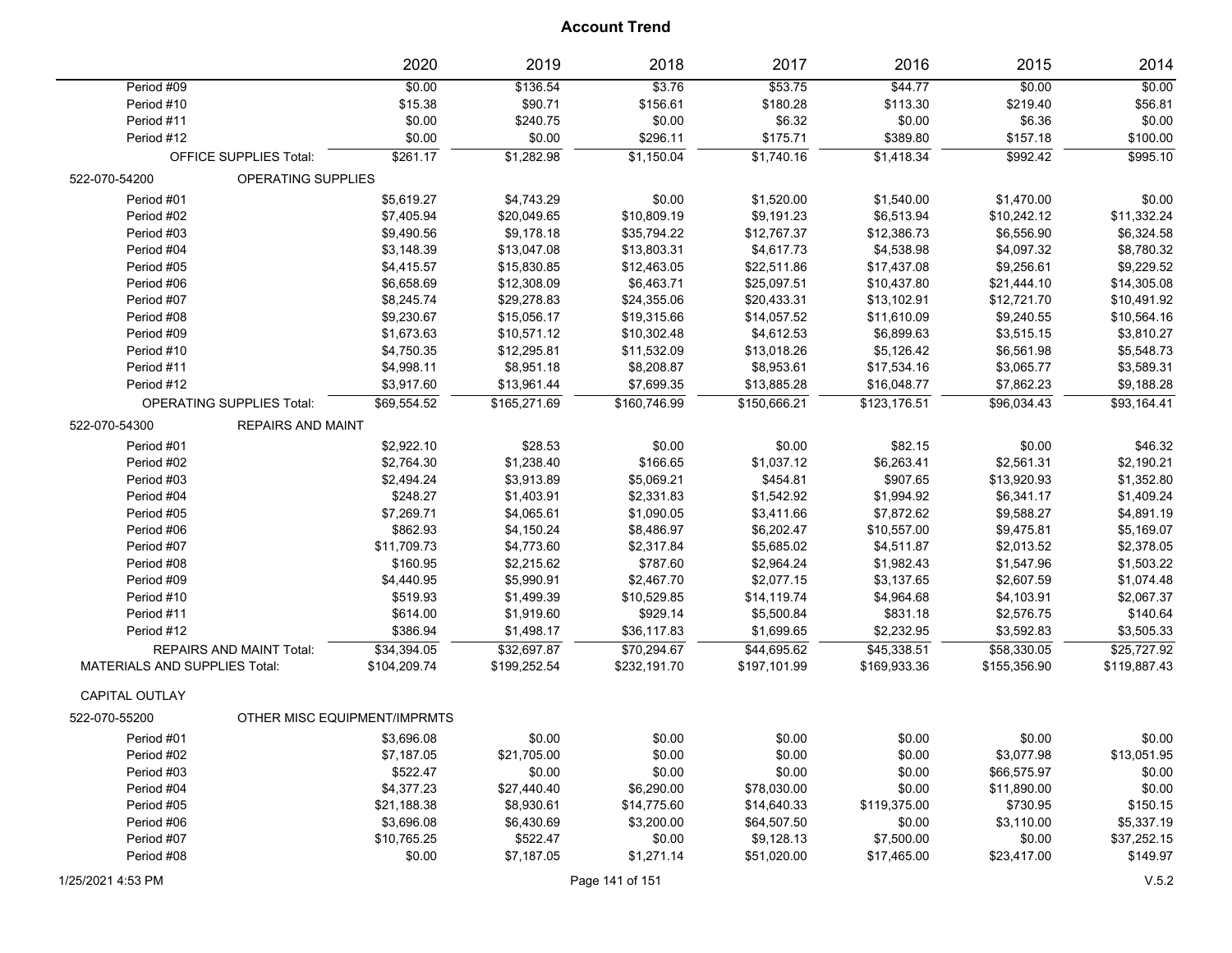|                                    |                       | 2020           | 2019           | 2018           | 2017           | 2016           | 2015           | 2014           |
|------------------------------------|-----------------------|----------------|----------------|----------------|----------------|----------------|----------------|----------------|
| Period #09                         |                       | \$6,869.69     | \$522.47       | \$6,042.00     | \$19,242.50    | \$220,775.00   | \$24,594.50    | \$8,725.38     |
| Period #10                         |                       | \$3,696.08     | \$7,814.27     | \$5,543.84     | \$256.50       | \$7,290.00     | \$19,701.25    | \$3,664.66     |
| Period #11                         |                       | \$5,091.71     | \$3,696.08     | \$1,775.00     | \$0.00         | \$3,379.61     | \$0.00         | \$12,462.00    |
| Period #12                         |                       | \$522.47       | \$21,211.02    | \$0.00         | \$9,965.08     | \$5,507.44     | \$5,959.00     | \$16,121.02    |
| OTHER MISC EQUIPMENT/IMPRMTS Tota  |                       | \$67,612.49    | \$105,460.06   | \$38,897.58    | \$246,790.04   | \$381,292.05   | \$159,056.65   | \$96,914.47    |
| <b>CAPITAL OUTLAY Total:</b>       |                       | \$67,612.49    | \$105,460.06   | \$38,897.58    | \$246,790.04   | \$381,292.05   | \$159,056.65   | \$96,914.47    |
| <b>TRANSFERS</b>                   |                       |                |                |                |                |                |                |                |
| 522-070-57300                      | <b>REFUNDS</b>        |                |                |                |                |                |                |                |
| Period #01                         |                       | \$407.00       | \$0.00         | \$0.00         | \$0.00         | \$0.00         | \$0.00         | \$382.00       |
| Period #02                         |                       | \$878.16       | \$1,269.00     | \$696.00       | \$389.00       | \$51.00        | \$404.00       | \$65.00        |
| Period #03                         |                       | \$1,307.00     | \$170.00       | \$439.00       | \$0.00         | \$311.00       | \$1,067.00     | \$380.00       |
| Period #04                         |                       | \$5,287.00     | \$388.00       | \$448.00       | \$116.00       | \$672.00       | (\$75.00)      | \$183.00       |
| Period #05                         |                       | \$0.00         | \$806.00       | \$0.00         | \$16.00        | \$870.00       | \$303.00       | \$0.00         |
| Period #06                         |                       | \$4,789.00     | \$1,001.00     | \$1,773.00     | \$0.00         | \$509.00       | \$396.00       | \$0.00         |
| Period #07                         |                       | \$4,850.44     | \$327.75       | \$354.00       | \$1,819.88     | \$614.00       | \$147.00       | \$0.00         |
| Period #08                         |                       | \$1,607.00     | \$246.00       | \$0.00         | \$180.00       | \$160.00       | \$51.00        | \$279.50       |
| Period #09                         |                       | \$1,802.74     | \$220.50       | \$0.00         | \$225.00       | \$199.98       | \$127.00       | \$35.00        |
| Period #10                         |                       | \$1,293.81     | \$626.00       | \$502.00       | \$296.00       | \$195.00       | \$296.00       | \$143.00       |
| Period #11                         |                       | \$3,320.39     | \$0.00         | (\$946.00)     | \$12.50        | \$0.00         | \$220.00       | \$216.00       |
| Period #12                         |                       | \$949.64       | \$0.00         | \$2,272.52     | \$175.00       | \$0.00         | \$142.00       | \$55.00        |
|                                    | <b>REFUNDS Total:</b> | \$26,492.18    | \$5,054.25     | \$5,538.52     | \$3,229.38     | \$3,581.98     | \$3,078.00     | \$1,738.50     |
| <b>TRANSFERS Total:</b>            |                       | \$26,492.18    | \$5,054.25     | \$5,538.52     | \$3,229.38     | \$3,581.98     | \$3,078.00     | \$1,738.50     |
| <b>PARKS AND RECREATION Total:</b> |                       | \$1,134,347.63 | \$1,863,748.98 | \$1,809,682.35 | \$2,090,306.40 | \$2,124,246.04 | \$1,907,913.79 | \$1,566,092.55 |
| <b>FITNESS CENTER Total:</b>       |                       | \$1,134,347.63 | \$1.863.748.98 | \$1,809,682.35 | \$2.090.306.40 | \$2.124.246.04 | \$1.907.913.79 | \$1.566.092.55 |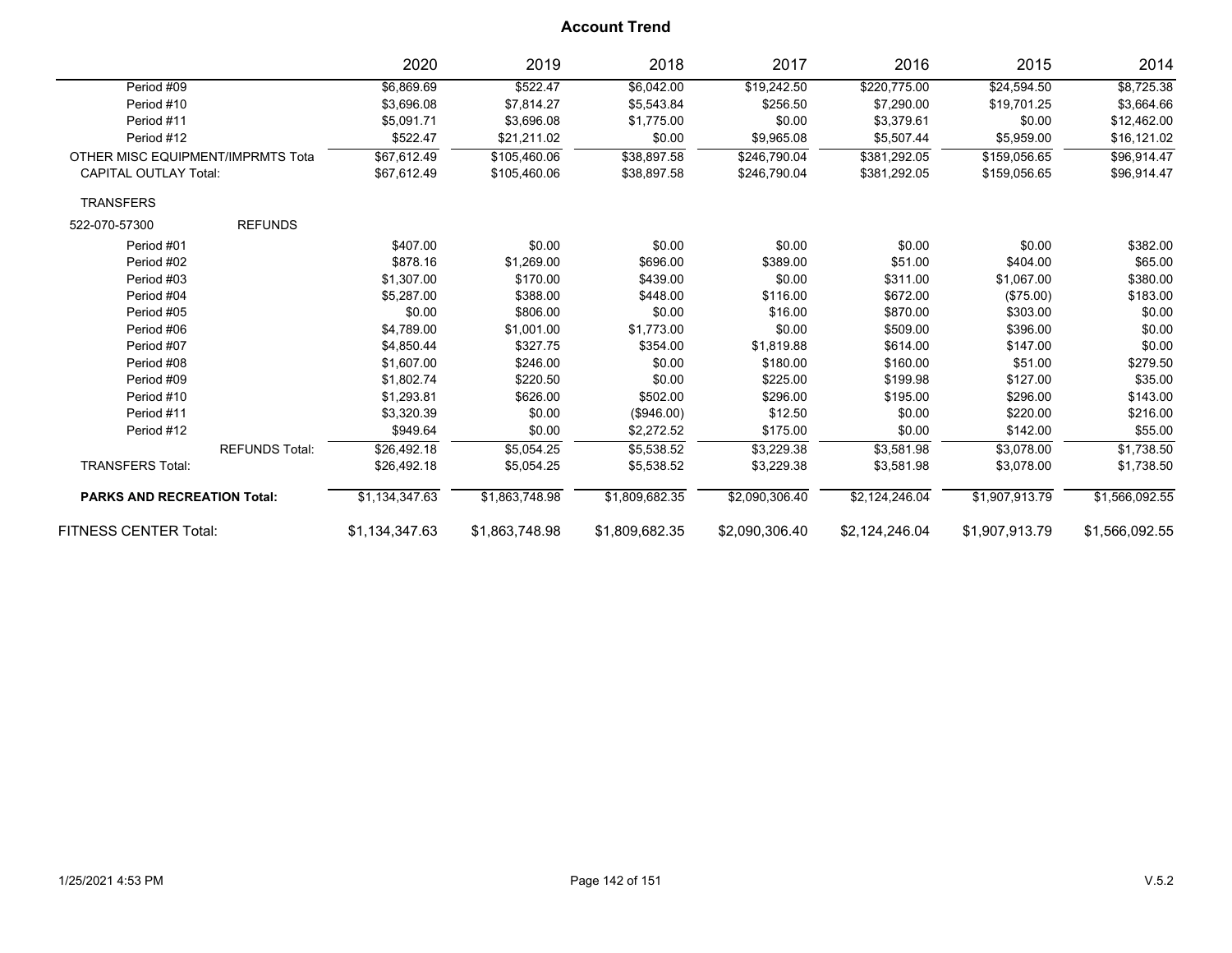|                         |                                      |            |             | <b>Account Trend</b> |             |             |             |             |
|-------------------------|--------------------------------------|------------|-------------|----------------------|-------------|-------------|-------------|-------------|
|                         |                                      | 2020       | 2019        | 2018                 | 2017        | 2016        | 2015        | 2014        |
| Fund: 524               | <b>COMMUNITY THEATER</b>             |            |             |                      |             |             |             |             |
| 072                     |                                      |            |             |                      |             |             |             |             |
|                         | CONTRACTUAL SERVICES                 |            |             |                      |             |             |             |             |
| 524-072-53400           | PROFESSIONAL SERVICES                |            |             |                      |             |             |             |             |
|                         | Period #02                           | \$1,500.00 | \$0.00      | \$50.00              | \$3,900.00  | \$4,000.00  | \$4,000.00  | \$4,000.00  |
|                         | Period #03                           | \$0.00     | \$0.00      | \$2,500.00           | \$1,300.00  | \$0.00      | \$0.00      | \$0.00      |
|                         | Period #07                           | \$0.00     | \$3,000.00  | \$8,000.00           | \$0.00      | \$0.00      | \$0.00      | \$0.00      |
|                         | Period #08                           | \$0.00     | \$7,000.00  | \$2,000.00           | \$0.00      | \$300.00    | \$0.00      | \$0.00      |
|                         | Period #09                           | \$0.00     | \$200.00    | \$0.00               | \$0.00      | \$0.00      | \$0.00      | \$0.00      |
|                         | Period #10                           | \$0.00     | \$0.00      | \$0.00               | \$0.00      | \$4,500.00  | \$0.00      | \$0.00      |
|                         | Period #11                           | \$0.00     | \$0.00      | \$0.00               | \$3,000.00  | \$1,000.00  | \$4,000.00  | \$0.00      |
|                         | Period #12                           | \$0.00     | \$0.00      | \$0.00               | \$2,500.00  | \$0.00      | \$0.00      | \$4,000.00  |
|                         | PROFESSIONAL SERVICES Total:         | \$1,500.00 | \$10,200.00 | \$12,550.00          | \$10,700.00 | \$9,800.00  | \$8,000.00  | \$8,000.00  |
|                         | <b>CONTRACTUAL SERVICES Total:</b>   | \$1,500.00 | \$10,200.00 | \$12,550.00          | \$10,700.00 | \$9,800.00  | \$8,000.00  | \$8,000.00  |
|                         | <b>MATERIALS AND SUPPLIES</b>        |            |             |                      |             |             |             |             |
| 524-072-54200           | <b>OPERATING SUPPLIES</b>            |            |             |                      |             |             |             |             |
|                         | Period #01                           | \$0.00     | \$0.00      | \$500.00             | \$1,000.00  | \$3,848.67  | \$0.00      | \$1,587.25  |
|                         | Period #02                           | \$1,140.46 | \$0.00      | \$8,652.24           | \$9,182.93  | \$12,510.57 | \$9,925.03  | \$4,442.40  |
|                         | Period #03                           | \$1,370.14 | \$82.15     | \$3,459.82           | \$4,264.80  | \$2,077.84  | \$4,875.22  | \$6,515.20  |
|                         | Period #04                           | \$667.60   | \$400.00    | \$4,097.67           | \$598.13    | \$84.90     | \$550.00    | \$0.00      |
|                         | Period #05                           | \$0.00     | \$239.06    | \$1,933.75           | \$0.00      | \$0.00      | \$0.00      | \$0.00      |
|                         | Period #06                           | \$0.00     | \$2,050.00  | \$234.95             | \$0.00      | \$1,735.00  | \$0.00      | \$0.00      |
|                         | Period #07                           | \$0.00     | \$1,121.09  | \$7,775.47           | \$553.82    | \$335.03    | \$35.50     | \$0.00      |
|                         | Period #08                           | \$0.00     | \$4,740.91  | \$2,210.97           | \$2,962.74  | \$387.77    | \$1,503.17  | \$400.00    |
|                         | Period #09                           | \$0.00     | \$3,174.00  | \$149.85             | \$1,950.00  | \$3,537.98  | \$2,579.73  | \$324.00    |
|                         | Period #10                           | \$0.00     | \$9,066.60  | \$19,706.28          | \$2,460.87  | \$184.91    | \$2,335.49  | \$2,786.69  |
|                         | Period #11                           | \$0.00     | \$4,684.32  | \$452.71             | \$1,005.38  | \$3,761.49  | \$723.50    | \$0.00      |
|                         | Period #12                           | \$0.00     | \$1,235.89  | \$2,112.39           | \$3,535.22  | \$2,198.86  | \$3,935.07  | \$1,102.58  |
|                         | <b>OPERATING SUPPLIES Total:</b>     | \$3,178.20 | \$26,794.02 | \$51,286.10          | \$27,513.89 | \$30,663.02 | \$26,462.71 | \$17,158.12 |
|                         | <b>MATERIALS AND SUPPLIES Total:</b> | \$3.178.20 | \$26,794.02 | \$51,286.10          | \$27,513.89 | \$30,663.02 | \$26,462.71 | \$17,158.12 |
| <b>TRANSFERS</b>        |                                      |            |             |                      |             |             |             |             |
| 524-072-57300           | <b>REFUNDS</b>                       |            |             |                      |             |             |             |             |
|                         | Period #02                           | \$50.00    | \$0.00      | \$0.00               | \$0.00      | \$0.00      | \$0.00      | \$74.00     |
|                         | Period #03                           | \$0.00     | \$0.00      | \$0.00               | \$0.00      | \$0.00      | \$0.00      | \$34.00     |
|                         | Period #08                           | \$0.00     | \$0.00      | \$0.00               | \$65.00     | \$0.00      | \$0.00      | \$0.00      |
|                         | Period #11                           | \$0.00     | \$0.00      | \$0.00               | \$0.00      | \$0.00      | \$60.00     | \$0.00      |
|                         | Period #12                           | \$0.00     | \$0.00      | \$0.00               | \$0.00      | \$60.00     | \$0.00      | \$0.00      |
|                         | <b>REFUNDS Total:</b>                | \$50.00    | \$0.00      | \$0.00               | \$65.00     | \$60.00     | \$60.00     | \$108.00    |
| <b>TRANSFERS Total:</b> |                                      | \$50.00    | \$0.00      | \$0.00               | \$65.00     | \$60.00     | \$60.00     | \$108.00    |
| 072 Total:              |                                      | \$4,728.20 | \$36,994.02 | \$63,836.10          | \$38,278.89 | \$40,523.02 | \$34,522.71 | \$25,266.12 |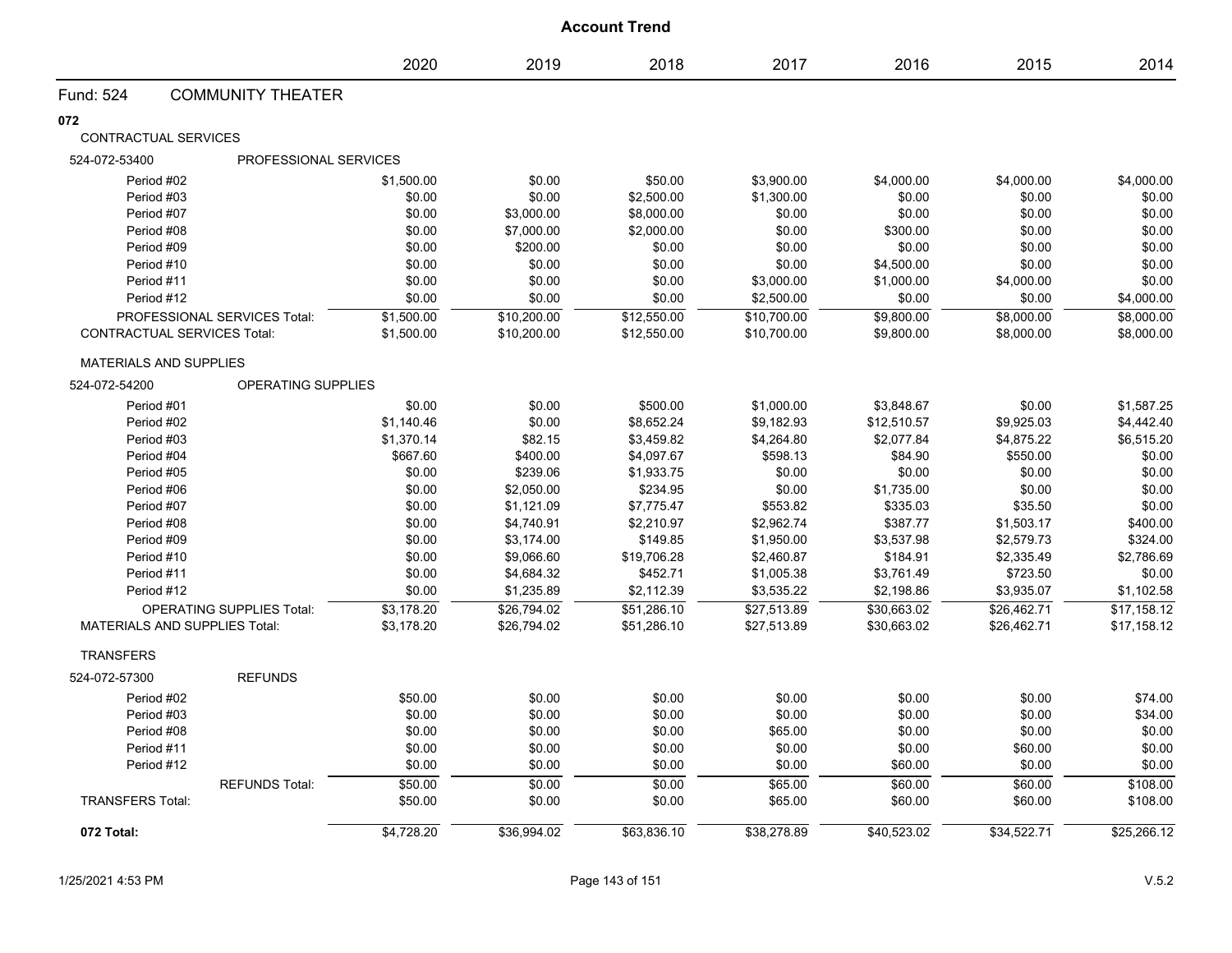|                                    | 2020       | 2019        | nn10<br>2018 | 2017        | 2016        | 2015       | 2014        |
|------------------------------------|------------|-------------|--------------|-------------|-------------|------------|-------------|
| <b>COMMUNITY THEATER</b><br>Total: | \$4,728.20 | \$36,994.02 | \$63,836.10  | \$38,278.89 | \$40,523.02 | \$34,522.7 | \$25,266.12 |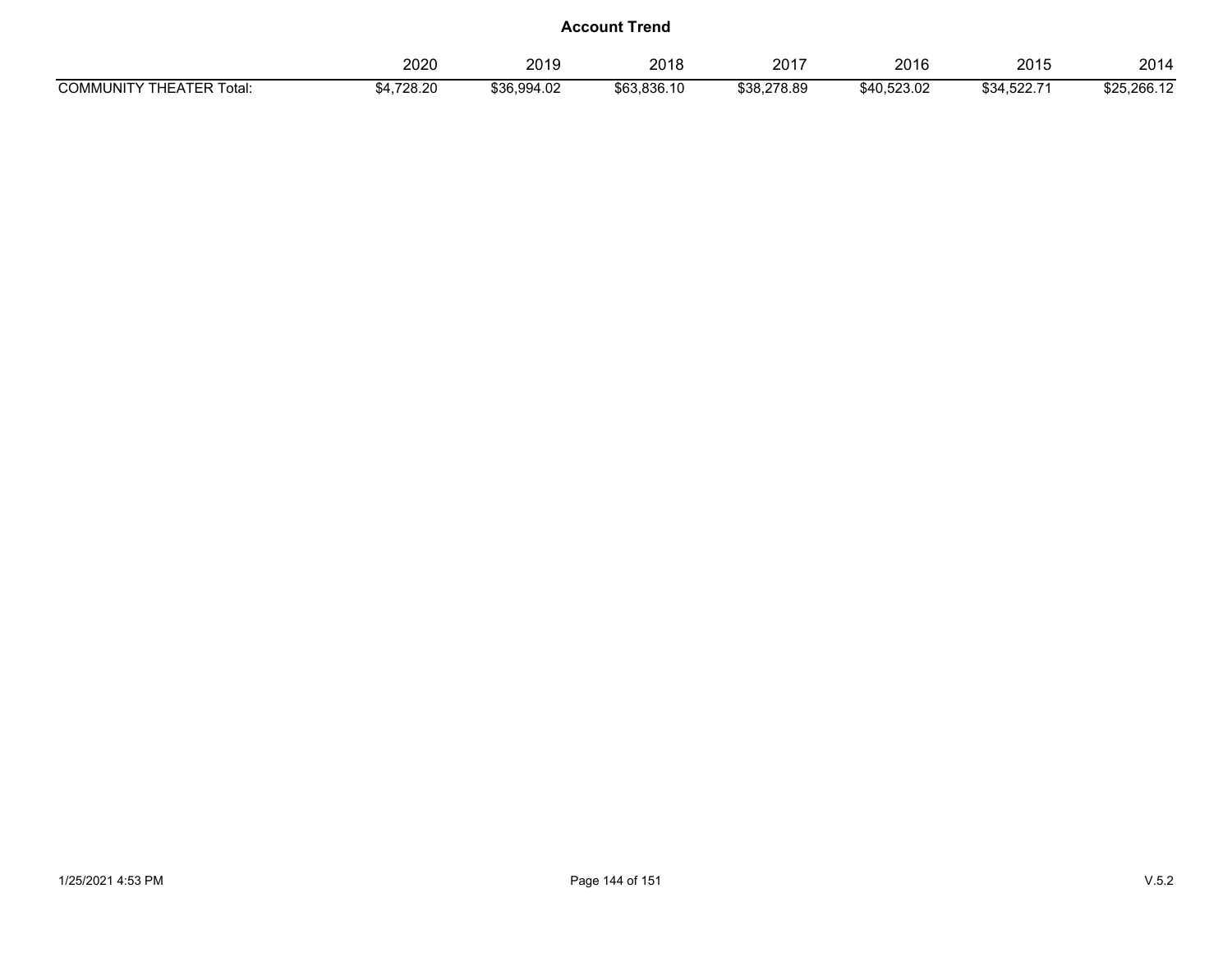|                                  |                               | 2020        | 2019        | 2018         | 2017         | 2016        | 2015         | 2014        |
|----------------------------------|-------------------------------|-------------|-------------|--------------|--------------|-------------|--------------|-------------|
| Fund: 820                        | <b>CAPITAL IMPROVEMENT</b>    |             |             |              |              |             |              |             |
| IT                               |                               |             |             |              |              |             |              |             |
| <b>CAPITAL OUTLAY</b>            |                               |             |             |              |              |             |              |             |
| 820-021-55200                    | CAPITAL TECHNOLOGY            |             |             |              |              |             |              |             |
| Period #03                       |                               | \$0.00      | \$0.00      | \$0.00       | \$5,835.00   | \$0.00      | \$0.00       | \$0.00      |
| Period #08                       |                               | \$0.00      | \$0.00      | \$0.00       | \$31,069.40  | \$0.00      | \$0.00       | \$0.00      |
| Period #10                       |                               | \$4,320.92  | \$0.00      | \$5,932.86   | \$0.00       | \$0.00      | \$68,338.50  | \$0.00      |
| Period #11                       |                               | \$6,860.00  | \$0.00      | \$0.00       | \$6,428.60   | \$0.00      | \$0.00       | \$0.00      |
| Period #12                       |                               | \$0.00      | \$0.00      | \$0.00       | \$0.00       | \$30,000.00 | \$0.00       | \$0.00      |
|                                  | CAPITAL TECHNOLOGY Total:     | \$11,180.92 | \$0.00      | \$5,932.86   | \$43,333.00  | \$30,000.00 | \$68,338.50  | \$0.00      |
| <b>CAPITAL OUTLAY Total:</b>     |                               | \$11,180.92 | \$0.00      | \$5,932.86   | \$43,333.00  | \$30,000.00 | \$68,338.50  | \$0.00      |
| IT Total:                        |                               | \$11,180.92 | \$0.00      | \$5,932.86   | \$43,333.00  | \$30,000.00 | \$68,338.50  | \$0.00      |
| <b>FINANCE</b><br>CAPITAL OUTLAY |                               |             |             |              |              |             |              |             |
| 820-040-55200                    | <b>CAPITAL FINANCE</b>        |             |             |              |              |             |              |             |
| Period #04                       |                               | \$0.00      | \$0.00      | \$0.00       | \$0.00       | \$0.00      | \$0.00       | \$6,283.19  |
|                                  | <b>CAPITAL FINANCE Total:</b> | \$0.00      | \$0.00      | \$0.00       | \$0.00       | \$0.00      | \$0.00       | \$6,283.19  |
| <b>CAPITAL OUTLAY Total:</b>     |                               | \$0.00      | \$0.00      | \$0.00       | \$0.00       | \$0.00      | \$0.00       | \$6,283.19  |
| <b>FINANCE Total:</b>            |                               | \$0.00      | \$0.00      | \$0.00       | \$0.00       | \$0.00      | \$0.00       | \$6,283.19  |
| <b>GENERAL GOVERNMENT</b>        |                               |             |             |              |              |             |              |             |
| CAPITAL OUTLAY                   |                               |             |             |              |              |             |              |             |
| 820-041-55000                    | MUNI BUILDING IMPRVMTS        |             |             |              |              |             |              |             |
| Period #02                       |                               | \$0.00      | \$0.00      | \$0.00       | \$0.00       | \$0.00      | \$28,500.00  | \$0.00      |
| Period #05                       |                               | \$0.00      | \$0.00      | \$0.00       | \$0.00       | \$0.00      | \$0.00       | \$25,706.95 |
| Period #06                       |                               | \$0.00      | \$0.00      | \$0.00       | \$0.00       | \$0.00      | \$1,400.00   | \$10,781.91 |
| Period #07                       |                               | \$0.00      | \$0.00      | \$0.00       | \$0.00       | \$0.00      | \$0.00       | \$22,801.37 |
| Period #08                       |                               | \$0.00      | \$0.00      | \$0.00       | \$0.00       | \$0.00      | \$0.00       | \$15,899.91 |
| Period #09                       |                               | \$0.00      | \$0.00      | \$0.00       | \$0.00       | \$0.00      | \$4,500.00   | \$2,300.00  |
| Period #10                       |                               | \$0.00      | \$0.00      | \$0.00       | \$0.00       | \$0.00      | \$0.00       | \$1,370.12  |
| Period #11                       |                               | \$0.00      | \$0.00      | \$0.00       | \$0.00       | \$0.00      | \$0.00       | \$726.45    |
| Period #12                       |                               | \$0.00      | \$0.00      | \$0.00       | \$0.00       | \$0.00      | \$0.00       | \$6,363.25  |
|                                  | MUNI BUILDING IMPRVMTS Total: | \$0.00      | \$0.00      | \$0.00       | \$0.00       | \$0.00      | \$34,400.00  | \$85,949.96 |
| 820-041-55100                    | <b>LAND AND DEVELOPMENT</b>   |             |             |              |              |             |              |             |
| Period #02                       |                               | \$0.00      | \$0.00      | \$47,938.37  | \$2,712.00   | \$17,175.00 | \$0.00       | \$91,649.47 |
| Period #03                       |                               | \$0.00      | \$5,900.00  | \$150,388.00 | \$0.00       | \$3,650.00  | \$0.00       | \$0.00      |
| Period #04                       |                               | \$0.00      | \$0.00      | \$4,108.62   | \$77,545.35  | \$28,497.00 | \$8,168.00   | \$0.00      |
| Period #05                       |                               | \$0.00      | \$0.00      | \$9,865.65   | \$3,782.60   | \$80,329.82 | \$0.00       | \$24,875.00 |
| Period #06                       |                               | \$0.00      | \$18,542.70 | \$37,260.00  | \$42,343.00  | \$1,301.00  | \$287,500.00 | \$74,834.63 |
| Period #07                       |                               | \$0.00      | \$0.00      | \$128,621.02 | \$284,718.05 | \$390.00    | \$51,752.00  | \$85,022.09 |
| Period #08                       |                               | \$22,314.20 | \$0.00      | \$0.00       | \$78,107.20  | \$2,215.00  | \$2,448.00   | \$0.00      |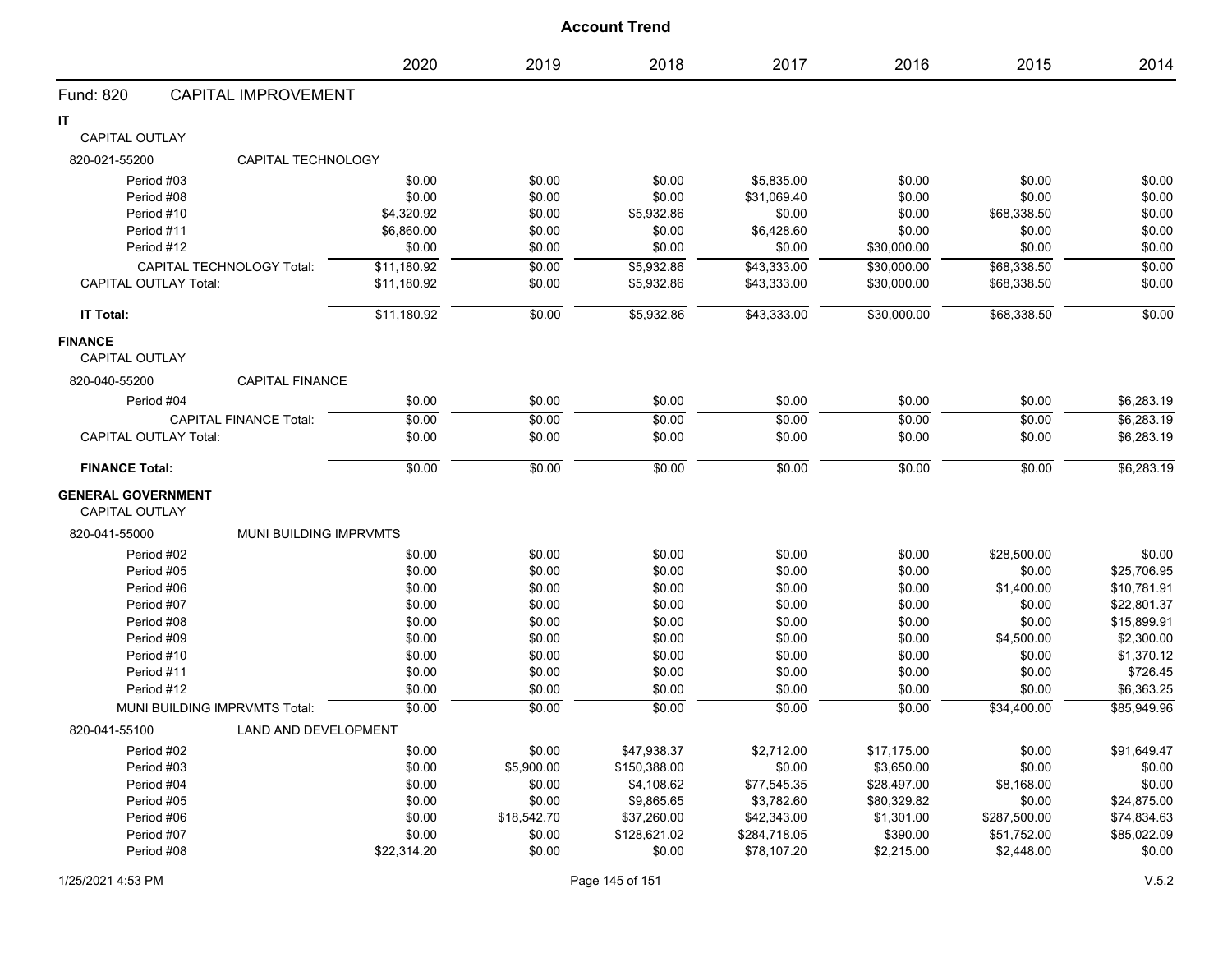| \$29,419.00<br>\$8,784.34<br>\$0.00<br>\$3,189.00<br>\$8,215.00<br>Period #09<br>\$0.00<br>\$5,600.00<br>\$28,691.08<br>\$1,648.00<br>\$6,030.00<br>\$156,461.00<br>\$0.00<br>Period #10<br>\$0.00<br>\$6,493.17<br>\$82,518.60<br>Period #11<br>\$0.00<br>\$0.00<br>\$3,608.00<br>\$0.00<br>Period #12<br>\$22,041.50<br>\$46,584.00<br>\$78,492.10<br>\$19,442.83<br>\$16,941.30<br>\$27,914.20<br>\$111,087.45<br>\$435,198.00<br>\$656,248.90<br>\$312,650.65<br>\$378,632.30<br><b>LAND AND DEVELOPMENT Total:</b><br><b>CAPITAL OUTLAY Total:</b><br>\$27,914.20<br>\$435,198.00<br>\$656,248.90<br>\$312,650.65<br>\$413,032.30<br>\$111,087.45<br>\$656,248.90<br>\$413,032.30<br>\$27,914.20<br>\$111,087.45<br>\$435,198.00<br>\$312,650.65<br><b>GENERAL GOVERNMENT Total:</b> | \$27,484.73<br>\$0.00<br>\$0.00<br>\$13,916.00<br>\$317,781.92<br>\$403,731.88<br>\$403,731.88<br>\$0.00<br>\$0.00 |
|-------------------------------------------------------------------------------------------------------------------------------------------------------------------------------------------------------------------------------------------------------------------------------------------------------------------------------------------------------------------------------------------------------------------------------------------------------------------------------------------------------------------------------------------------------------------------------------------------------------------------------------------------------------------------------------------------------------------------------------------------------------------------------------------|--------------------------------------------------------------------------------------------------------------------|
|                                                                                                                                                                                                                                                                                                                                                                                                                                                                                                                                                                                                                                                                                                                                                                                           |                                                                                                                    |
|                                                                                                                                                                                                                                                                                                                                                                                                                                                                                                                                                                                                                                                                                                                                                                                           |                                                                                                                    |
|                                                                                                                                                                                                                                                                                                                                                                                                                                                                                                                                                                                                                                                                                                                                                                                           |                                                                                                                    |
|                                                                                                                                                                                                                                                                                                                                                                                                                                                                                                                                                                                                                                                                                                                                                                                           |                                                                                                                    |
|                                                                                                                                                                                                                                                                                                                                                                                                                                                                                                                                                                                                                                                                                                                                                                                           |                                                                                                                    |
|                                                                                                                                                                                                                                                                                                                                                                                                                                                                                                                                                                                                                                                                                                                                                                                           |                                                                                                                    |
|                                                                                                                                                                                                                                                                                                                                                                                                                                                                                                                                                                                                                                                                                                                                                                                           |                                                                                                                    |
| <b>POLICE</b>                                                                                                                                                                                                                                                                                                                                                                                                                                                                                                                                                                                                                                                                                                                                                                             |                                                                                                                    |
| <b>CAPITAL OUTLAY</b>                                                                                                                                                                                                                                                                                                                                                                                                                                                                                                                                                                                                                                                                                                                                                                     |                                                                                                                    |
| 820-050-55200<br><b>CAPITAL POLICE</b>                                                                                                                                                                                                                                                                                                                                                                                                                                                                                                                                                                                                                                                                                                                                                    |                                                                                                                    |
| \$740.95<br>\$0.00<br>\$0.00<br>\$0.00<br>\$0.00<br>\$0.00<br>Period #01                                                                                                                                                                                                                                                                                                                                                                                                                                                                                                                                                                                                                                                                                                                  |                                                                                                                    |
| \$740.95<br>\$2,631.92<br>\$1,261.35<br>\$0.00<br>\$0.00<br>\$0.00<br>Period #02                                                                                                                                                                                                                                                                                                                                                                                                                                                                                                                                                                                                                                                                                                          |                                                                                                                    |
| \$181,520.75<br>\$1,465.63<br>\$0.00<br>\$0.00<br>\$0.00<br>\$113,863.37<br>Period #03                                                                                                                                                                                                                                                                                                                                                                                                                                                                                                                                                                                                                                                                                                    | \$113,863.37                                                                                                       |
| \$8,890.95<br>\$126,836.52<br>\$126,633.86<br>\$58,642.00<br>Period #04<br>\$125,372.51<br>\$0.00                                                                                                                                                                                                                                                                                                                                                                                                                                                                                                                                                                                                                                                                                         | \$0.00                                                                                                             |
| \$740.95<br>\$615.29<br>\$179,885.50<br>Period #05<br>\$906.66<br>\$0.00<br>\$244,737.50                                                                                                                                                                                                                                                                                                                                                                                                                                                                                                                                                                                                                                                                                                  | \$0.00                                                                                                             |
| \$740.95<br>\$11,750.03<br>\$1,356.24<br>\$0.00<br>\$16,000.00<br>\$28,861.18<br>Period #06                                                                                                                                                                                                                                                                                                                                                                                                                                                                                                                                                                                                                                                                                               | \$0.00                                                                                                             |
| \$7,788.00<br>\$1,356.24<br>Period #07<br>\$51,300.87<br>\$1,230.58<br>\$0.00<br>\$1,942.08                                                                                                                                                                                                                                                                                                                                                                                                                                                                                                                                                                                                                                                                                               | \$32,427.00                                                                                                        |
| \$740.95<br>\$3,215.95<br>\$1,356.24<br>\$8,646.06<br>\$0.00<br>Period #08<br>\$633.16                                                                                                                                                                                                                                                                                                                                                                                                                                                                                                                                                                                                                                                                                                    | \$26,434.00                                                                                                        |
| Period #09<br>\$8,322.00<br>\$1,017.29<br>\$1,356.24<br>\$615.29<br>\$0.00<br>\$13,994.63                                                                                                                                                                                                                                                                                                                                                                                                                                                                                                                                                                                                                                                                                                 | \$7,800.00                                                                                                         |
| \$615.29<br>Period #10<br>\$0.00<br>\$9,103.50<br>\$615.29<br>\$0.00<br>\$64,747.32                                                                                                                                                                                                                                                                                                                                                                                                                                                                                                                                                                                                                                                                                                       | \$0.00                                                                                                             |
| \$0.00<br>\$740.95<br>\$1,356.24<br>\$1,261.35<br>\$0.00<br>Period #11<br>\$166,246.80                                                                                                                                                                                                                                                                                                                                                                                                                                                                                                                                                                                                                                                                                                    | \$0.00                                                                                                             |
| \$2,040.95<br>\$2,208.34<br>\$0.00<br>\$0.00<br>Period #12<br>\$0.00<br>\$24,391.09                                                                                                                                                                                                                                                                                                                                                                                                                                                                                                                                                                                                                                                                                                       | \$0.00                                                                                                             |
| <b>CAPITAL POLICE Total:</b><br>\$210,226.45<br>\$211,010.27<br>\$138,115.33<br>\$137,741.08<br>\$195,885.50<br>\$718,059.13                                                                                                                                                                                                                                                                                                                                                                                                                                                                                                                                                                                                                                                              | \$180,524.37                                                                                                       |
| <b>CAPITAL OUTLAY Total:</b><br>\$210,226.45<br>\$211,010.27<br>\$138,115.33<br>\$137,741.08<br>\$195,885.50<br>\$718,059.13                                                                                                                                                                                                                                                                                                                                                                                                                                                                                                                                                                                                                                                              | \$180,524.37                                                                                                       |
| \$210,226.45<br>\$211,010.27<br>\$138,115.33<br>\$137,741.08<br>\$195,885.50<br>\$718,059.13<br><b>POLICE Total:</b>                                                                                                                                                                                                                                                                                                                                                                                                                                                                                                                                                                                                                                                                      | \$180,524.37                                                                                                       |
| <b>FIRE</b>                                                                                                                                                                                                                                                                                                                                                                                                                                                                                                                                                                                                                                                                                                                                                                               |                                                                                                                    |
| <b>CAPITAL OUTLAY</b>                                                                                                                                                                                                                                                                                                                                                                                                                                                                                                                                                                                                                                                                                                                                                                     |                                                                                                                    |
| 820-051-55200<br><b>CAPITAL FIRE</b>                                                                                                                                                                                                                                                                                                                                                                                                                                                                                                                                                                                                                                                                                                                                                      |                                                                                                                    |
| Period #01<br>\$81,253.92<br>\$0.00<br>\$0.00<br>\$0.00<br>\$0.00<br>\$0.00                                                                                                                                                                                                                                                                                                                                                                                                                                                                                                                                                                                                                                                                                                               | \$0.00                                                                                                             |
| \$12,540.00<br>\$8,874.00<br>\$0.00<br>\$0.00<br>\$0.00<br>\$0.00<br>Period #02                                                                                                                                                                                                                                                                                                                                                                                                                                                                                                                                                                                                                                                                                                           | \$0.00                                                                                                             |
| Period #03<br>\$13,139.00<br>\$0.00<br>\$0.00<br>\$0.00<br>\$0.00<br>\$0.00                                                                                                                                                                                                                                                                                                                                                                                                                                                                                                                                                                                                                                                                                                               | \$81,243.89                                                                                                        |
| \$21,240.00<br>Period #05<br>\$0.00<br>\$0.00<br>\$0.00<br>\$0.00<br>\$0.00                                                                                                                                                                                                                                                                                                                                                                                                                                                                                                                                                                                                                                                                                                               | \$5,481.53                                                                                                         |
| \$0.00<br>\$132,436.38<br>Period #07<br>\$0.00<br>\$0.00<br>\$0.00<br>\$0.00                                                                                                                                                                                                                                                                                                                                                                                                                                                                                                                                                                                                                                                                                                              | \$228,266.23                                                                                                       |
| \$28,220.85<br>\$0.00<br>\$0.00<br>\$0.00<br>\$0.00<br>\$0.00<br>Period #08                                                                                                                                                                                                                                                                                                                                                                                                                                                                                                                                                                                                                                                                                                               | \$0.00                                                                                                             |
| \$13,629.15<br>\$0.00<br>\$0.00<br>Period #09<br>\$0.00<br>\$7,186.00<br>\$0.00                                                                                                                                                                                                                                                                                                                                                                                                                                                                                                                                                                                                                                                                                                           | \$300,000.00                                                                                                       |
| \$0.00<br>\$0.00<br>\$268,855.00<br>Period #10<br>\$31,700.00<br>\$19,231.00<br>(\$40,000.00)                                                                                                                                                                                                                                                                                                                                                                                                                                                                                                                                                                                                                                                                                             | \$0.00                                                                                                             |
| \$6,068.82<br>Period #11<br>\$2,000.00<br>\$0.00<br>\$0.00<br>\$0.00<br>\$0.00                                                                                                                                                                                                                                                                                                                                                                                                                                                                                                                                                                                                                                                                                                            | \$0.00                                                                                                             |
| \$0.00<br>Period #12<br>\$40,890.38<br>\$0.00<br>\$46,126.00<br>\$0.00<br>\$0.00                                                                                                                                                                                                                                                                                                                                                                                                                                                                                                                                                                                                                                                                                                          | \$26,610.50                                                                                                        |
| <b>CAPITAL FIRE Total:</b><br>\$223,373.30<br>\$36,182.82<br>\$46,126.00<br>\$276,041.00<br>\$19,231.00<br>\$92,436.38                                                                                                                                                                                                                                                                                                                                                                                                                                                                                                                                                                                                                                                                    | \$641.602.15                                                                                                       |
| <b>CAPITAL OUTLAY Total:</b><br>\$223,373.30<br>\$36,182.82<br>\$46,126.00<br>\$276,041.00<br>\$19,231.00<br>\$92,436.38                                                                                                                                                                                                                                                                                                                                                                                                                                                                                                                                                                                                                                                                  | \$641,602.15                                                                                                       |
| \$223,373.30<br>\$36,182.82<br>\$46,126.00<br>\$276,041.00<br>\$19,231.00<br>\$92,436.38<br><b>FIRE Total:</b>                                                                                                                                                                                                                                                                                                                                                                                                                                                                                                                                                                                                                                                                            | \$641,602.15                                                                                                       |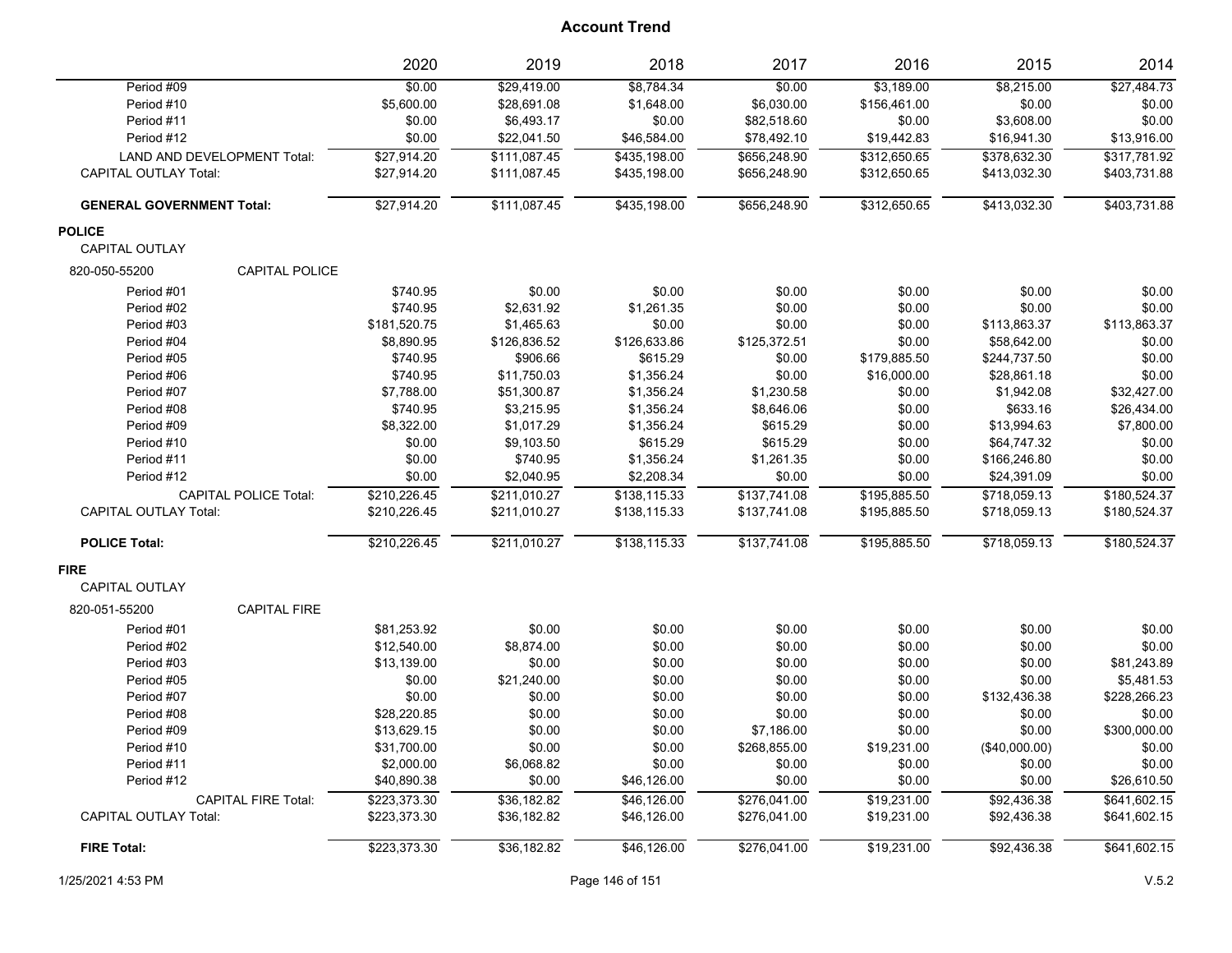| <b>Account Trend</b>                         |                                    |              |              |              |              |              |              |                 |
|----------------------------------------------|------------------------------------|--------------|--------------|--------------|--------------|--------------|--------------|-----------------|
|                                              |                                    | 2020         | 2019         | 2018         | 2017         | 2016         | 2015         | 2014            |
| <b>PUBLIC WORKS</b><br><b>CAPITAL OUTLAY</b> |                                    |              |              |              |              |              |              |                 |
| 820-060-55200                                | <b>CAPITAL PUBLIC WORKS</b>        |              |              |              |              |              |              |                 |
| Period #02                                   |                                    | \$144,445.10 | \$50,239.71  | \$50,239.71  | \$89,627.13  | \$110,000.00 | \$0.00       | \$0.00          |
| Period #03                                   |                                    | \$3,996.00   | \$137,002.28 | \$0.00       | \$0.00       | \$10,000.00  | \$0.00       | \$0.00          |
| Period #04                                   |                                    | \$39,545.00  | \$0.00       | \$93,518.82  | \$0.00       | \$9,297.00   | \$146,907.00 | \$6,283.18      |
| Period #05                                   |                                    | \$0.00       | \$57,070.74  | \$4,607.88   | \$0.00       | \$56,874.81  | \$0.00       | \$0.00          |
| Period #06                                   |                                    | \$8,687.00   | \$1,497.00   | \$0.00       | \$700.00     | \$37,829.25  | \$206,061.66 | \$17,977.00     |
| Period #07                                   |                                    | \$0.00       | \$0.00       | \$120,250.00 | \$176,739.60 | \$337,565.46 | \$176,739.60 | \$0.00          |
| Period #08                                   |                                    | \$40,012.93  | \$0.00       | \$0.00       | \$0.00       | \$86,498.59  | \$0.00       | \$0.00          |
| Period #09                                   |                                    | \$111,184.86 | \$81,305.78  | \$81,305.78  | \$0.00       | \$0.00       | \$0.00       | \$21,830.60     |
| Period #10                                   |                                    | \$9,776.00   | \$32,152.50  | \$0.00       | \$0.00       | \$279,326.57 | \$51,559.88  | \$0.00          |
| Period #11                                   |                                    | \$64,290.47  | \$0.00       | \$0.00       | \$12,495.28  | \$19,375.00  | \$114,408.95 | \$18,814.58     |
| Period #12                                   |                                    | \$12,949.00  | \$460.00     | \$47,013.00  | \$147,864.67 | \$30,899.49  | \$0.00       | \$304,827.00    |
|                                              | <b>CAPITAL PUBLIC WORKS Total:</b> | \$434,886.36 | \$359,728.01 | \$396,935.19 | \$427,426.68 | \$977,666.17 | \$695,677.09 | \$369,732.36    |
| <b>CAPITAL OUTLAY Total:</b>                 |                                    | \$434,886.36 | \$359,728.01 | \$396,935.19 | \$427,426.68 | \$977,666.17 | \$695,677.09 | \$369,732.36    |
| <b>PUBLIC WORKS Total:</b>                   |                                    | \$434,886.36 | \$359,728.01 | \$396,935.19 | \$427,426.68 | \$977,666.17 | \$695,677.09 | \$369,732.36    |
| <b>ENGINEERING</b><br><b>CAPITAL OUTLAY</b>  |                                    |              |              |              |              |              |              |                 |
| 820-061-55200                                | <b>CAPITAL ENGINEER</b>            |              |              |              |              |              |              |                 |
| Period #07                                   |                                    | \$29,887.50  | \$0.00       | \$0.00       | \$0.00       | \$0.00       | \$0.00       | \$0.00          |
| Period #09                                   |                                    | \$2,710.51   | \$0.00       | \$0.00       | \$0.00       | \$0.00       | \$0.00       | \$0.00          |
|                                              | <b>CAPITAL ENGINEER Total:</b>     | \$32.598.01  | \$0.00       | \$0.00       | \$0.00       | \$0.00       | \$0.00       | \$0.00          |
| 820-061-55900                                | <b>ROAD PROGRAM</b>                |              |              |              |              |              |              |                 |
| Period #01                                   |                                    | \$0.00       | \$0.00       | \$0.00       | \$0.00       | \$0.00       | \$15,036.00  | \$0.00          |
| Period #02                                   |                                    | \$0.00       | \$0.00       | \$0.00       | \$0.00       | \$0.00       | \$46,068.14  | \$14,375.00     |
| Period #03                                   |                                    | \$0.00       | \$0.00       | \$0.00       | \$0.00       | \$0.00       | \$0.00       | \$20,000.00     |
| Period #04                                   |                                    | \$0.00       | \$0.00       | \$0.00       | \$0.00       | \$0.00       | \$12,440.00  | \$100,385.64    |
| Period #05                                   |                                    | \$0.00       | \$0.00       | \$0.00       | \$0.00       | \$0.00       | \$18,466.60  | \$53,254.84     |
| Period #06                                   |                                    | \$0.00       | \$0.00       | \$0.00       | \$0.00       | \$0.00       | \$48,500.00  | \$92,277.38     |
| Period #07                                   |                                    | \$0.00       | \$0.00       | \$0.00       | \$0.00       | \$0.00       | \$0.00       | \$463,521.19    |
| Period #08                                   |                                    | \$0.00       | \$0.00       | \$0.00       | \$0.00       | \$0.00       | \$1,664.00   | \$117,506.10    |
| Period #09                                   |                                    | \$0.00       | \$0.00       | \$0.00       | \$0.00       | \$0.00       | \$0.00       | \$55,802.86     |
| Period #10                                   |                                    | \$0.00       | \$0.00       | \$0.00       | \$0.00       | \$0.00       | \$0.00       | \$365,569.54    |
| Period #11                                   |                                    | \$0.00       | \$0.00       | \$0.00       | \$0.00       | \$0.00       | \$6,399.10   | \$230,494.90    |
| Period #12                                   |                                    | \$0.00       | \$0.00       | \$0.00       | \$0.00       | \$0.00       | \$10,867.74  | (\$859, 835.21) |
|                                              | ROAD PROGRAM Total:                | \$0.00       | \$0.00       | \$0.00       | \$0.00       | \$0.00       | \$159,441.58 | \$653,352.24    |
| <b>CAPITAL OUTLAY Total:</b>                 |                                    | \$32,598.01  | \$0.00       | \$0.00       | \$0.00       | \$0.00       | \$159,441.58 | \$653,352.24    |
| <b>ENGINEERING Total:</b>                    |                                    | \$32,598.01  | \$0.00       | \$0.00       | \$0.00       | \$0.00       | \$159,441.58 | \$653,352.24    |

#### **BUILDING**

CAPITAL OUTLAY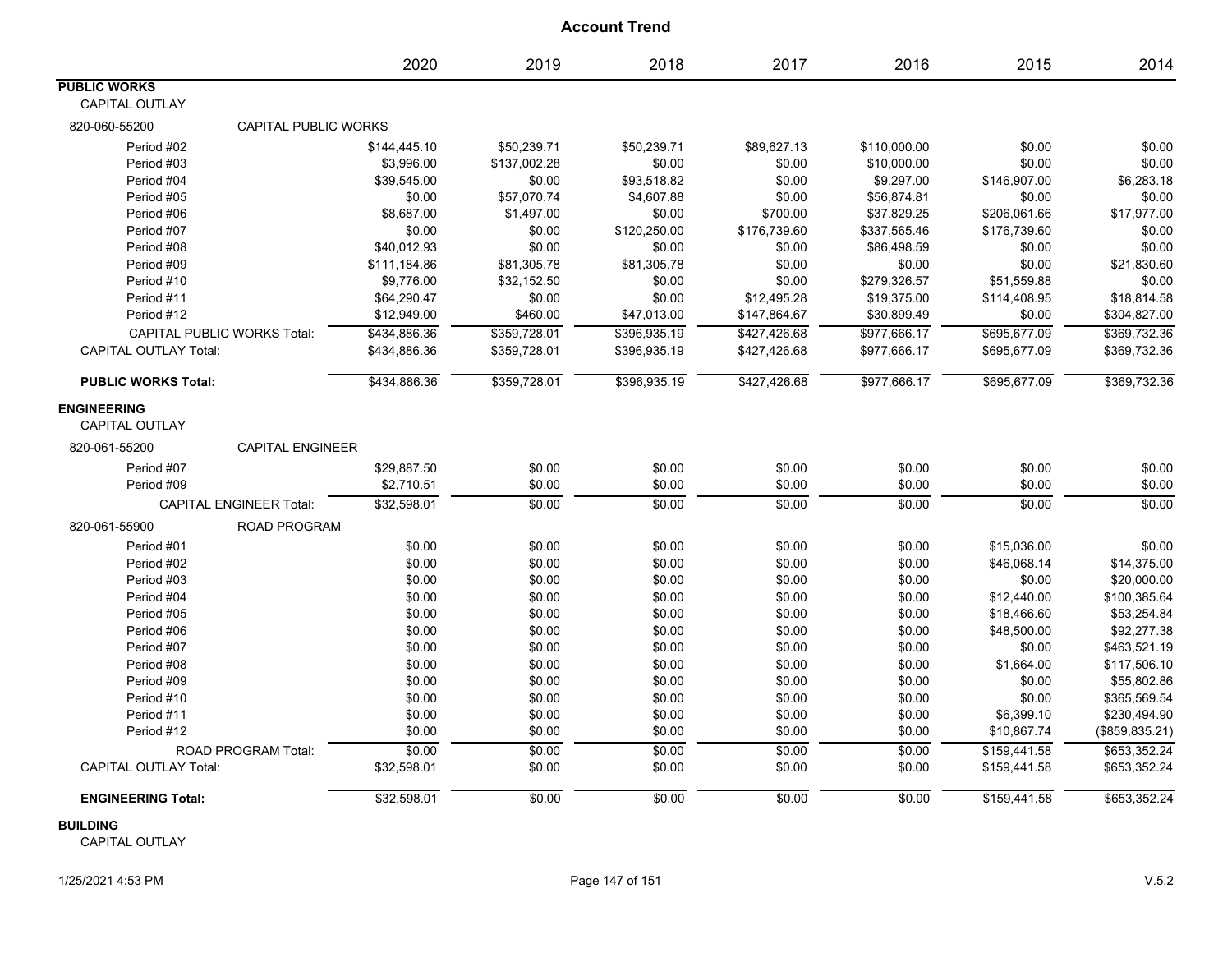|                                                      |                                      | 2020       | 2019        | 2018         | 2017        | 2016         | 2015         | 2014           |
|------------------------------------------------------|--------------------------------------|------------|-------------|--------------|-------------|--------------|--------------|----------------|
| 820-062-55200                                        | <b>CAPITAL BUILDING</b>              |            |             |              |             |              |              |                |
| Period #04                                           |                                      | \$0.00     | \$0.00      | \$0.00       | \$0.00      | \$0.00       | \$0.00       | \$3,300.00     |
| Period #10                                           |                                      | \$0.00     | \$25,925.88 | \$0.00       | \$0.00      | \$0.00       | \$0.00       | \$0.00         |
| Period #11                                           |                                      | \$0.00     | \$590.10    | \$0.00       | \$0.00      | \$0.00       | \$0.00       | \$0.00         |
| Period #12                                           |                                      | \$0.00     | \$2,060.42  | \$0.00       | \$0.00      | \$0.00       | \$0.00       | \$0.00         |
|                                                      | <b>CAPITAL BUILDING Total:</b>       | \$0.00     | \$28,576.40 | \$0.00       | \$0.00      | \$0.00       | \$0.00       | \$3,300.00     |
| <b>CAPITAL OUTLAY Total:</b>                         |                                      | \$0.00     | \$28,576.40 | \$0.00       | \$0.00      | \$0.00       | \$0.00       | \$3,300.00     |
| <b>BUILDING Total:</b>                               |                                      | \$0.00     | \$28,576.40 | \$0.00       | \$0.00      | \$0.00       | \$0.00       | \$3,300.00     |
| 065                                                  |                                      |            |             |              |             |              |              |                |
| <b>CAPITAL OUTLAY</b>                                |                                      |            |             |              |             |              |              |                |
| 820-065-55600                                        | <b>STORM SEWER</b>                   |            |             |              |             |              |              |                |
| Period #04                                           |                                      | \$0.00     | \$0.00      | \$136,706.58 | \$0.00      | \$0.00       | \$0.00       | \$0.00         |
| Period #06                                           |                                      | \$0.00     | \$0.00      | \$81,128.16  | \$0.00      | \$0.00       | \$0.00       | \$0.00         |
| Period #07                                           |                                      | \$0.00     | \$0.00      | \$0.00       | \$0.00      | \$0.00       | \$0.00       | \$19,250.96    |
| Period #08                                           |                                      | \$0.00     | \$0.00      | \$58,732.24  | \$0.00      | \$0.00       | \$0.00       | \$0.00         |
| Period #12                                           |                                      | \$0.00     | \$0.00      | \$30,729.66  | \$0.00      | \$0.00       | \$0.00       | \$0.00         |
|                                                      | <b>STORM SEWER Total:</b>            | \$0.00     | \$0.00      | \$307,296.64 | \$0.00      | \$0.00       | \$0.00       | \$19,250.96    |
| 820-065-55601                                        | <b>SANITARY SEWER</b>                |            |             |              |             |              |              |                |
| Period #03                                           |                                      | \$0.00     | \$0.00      | \$0.00       | \$0.00      | \$0.00       | \$31,882.80  | \$0.00         |
| Period #10                                           |                                      | \$0.00     | \$0.00      | \$0.00       | \$0.00      | \$0.00       | \$18,615.55  | \$0.00         |
| Period #11                                           |                                      | \$0.00     | \$0.00      | \$0.00       | \$0.00      | \$0.00       | \$0.00       | \$330,279.05   |
| Period #12                                           |                                      | \$0.00     | \$0.00      | \$0.00       | \$0.00      | \$0.00       | \$0.00       | (\$211,000.00) |
|                                                      | SANITARY SEWER Total:                | \$0.00     | \$0.00      | \$0.00       | \$0.00      | \$0.00       | \$50,498.35  | \$119,279.05   |
| <b>CAPITAL OUTLAY Total:</b>                         |                                      | \$0.00     | \$0.00      | \$307,296.64 | \$0.00      | \$0.00       | \$50,498.35  | \$138,530.01   |
| 065 Total:                                           |                                      | \$0.00     | \$0.00      | \$307,296.64 | \$0.00      | \$0.00       | \$50,498.35  | \$138,530.01   |
| <b>PARKS AND RECREATION</b><br><b>CAPITAL OUTLAY</b> |                                      |            |             |              |             |              |              |                |
| 820-070-55200                                        | <b>CAPITAL FITNESS CENTER</b>        |            |             |              |             |              |              |                |
| Period #02                                           |                                      | \$0.00     | \$0.00      | \$0.00       | \$0.00      | \$0.00       | \$0.00       | \$10,986.40    |
| Period #03                                           |                                      | \$0.00     | \$0.00      | \$29.00      | \$0.00      | \$10,684.18  | \$0.00       | \$41,564.00    |
| Period #04                                           |                                      | \$0.00     | \$0.00      | \$0.00       | \$0.00      | \$0.00       | \$45,740.58  | \$0.00         |
| Period #05                                           |                                      | \$0.00     | \$0.00      | \$0.00       | \$5,698.00  | \$31,090.04  | \$51,471.95  | \$8,741.25     |
| Period #06                                           |                                      | \$0.00     | \$0.00      | \$0.00       | \$1,220.00  | \$24,662.00  | \$87,000.00  | \$11,663.22    |
| Period #07                                           |                                      | \$0.00     | \$0.00      | \$0.00       | \$12,944.75 | \$1,495.00   | \$1,940.65   | \$14,760.00    |
| Period #08                                           |                                      | \$0.00     | \$0.00      | \$298.00     | \$0.00      | \$0.00       | \$1,940.64   | \$2,094.82     |
| Period #09                                           |                                      | \$0.00     | \$0.00      | \$0.00       | \$0.00      | \$65,346.76  | \$0.00       | \$0.00         |
| Period #10                                           |                                      | \$0.00     | \$0.00      | \$0.00       | \$0.00      | \$75,548.42  | \$0.00       | \$11,494.76    |
|                                                      | <b>CAPITAL FITNESS CENTER Total:</b> | \$0.00     | \$0.00      | \$327.00     | \$19,862.75 | \$208,826.40 | \$188,093.82 | \$101,304.45   |
| 820-070-55201                                        | <b>CAPITAL PARKS &amp; REC</b>       |            |             |              |             |              |              |                |
| Period #01                                           |                                      | \$8,628.00 | \$0.00      | \$0.00       | \$0.00      | \$0.00       | \$0.00       | \$0.00         |
| Period #03                                           |                                      | \$8,060.25 | \$5,325.00  | \$0.00       | \$0.00      | \$0.00       | \$0.00       | \$0.00         |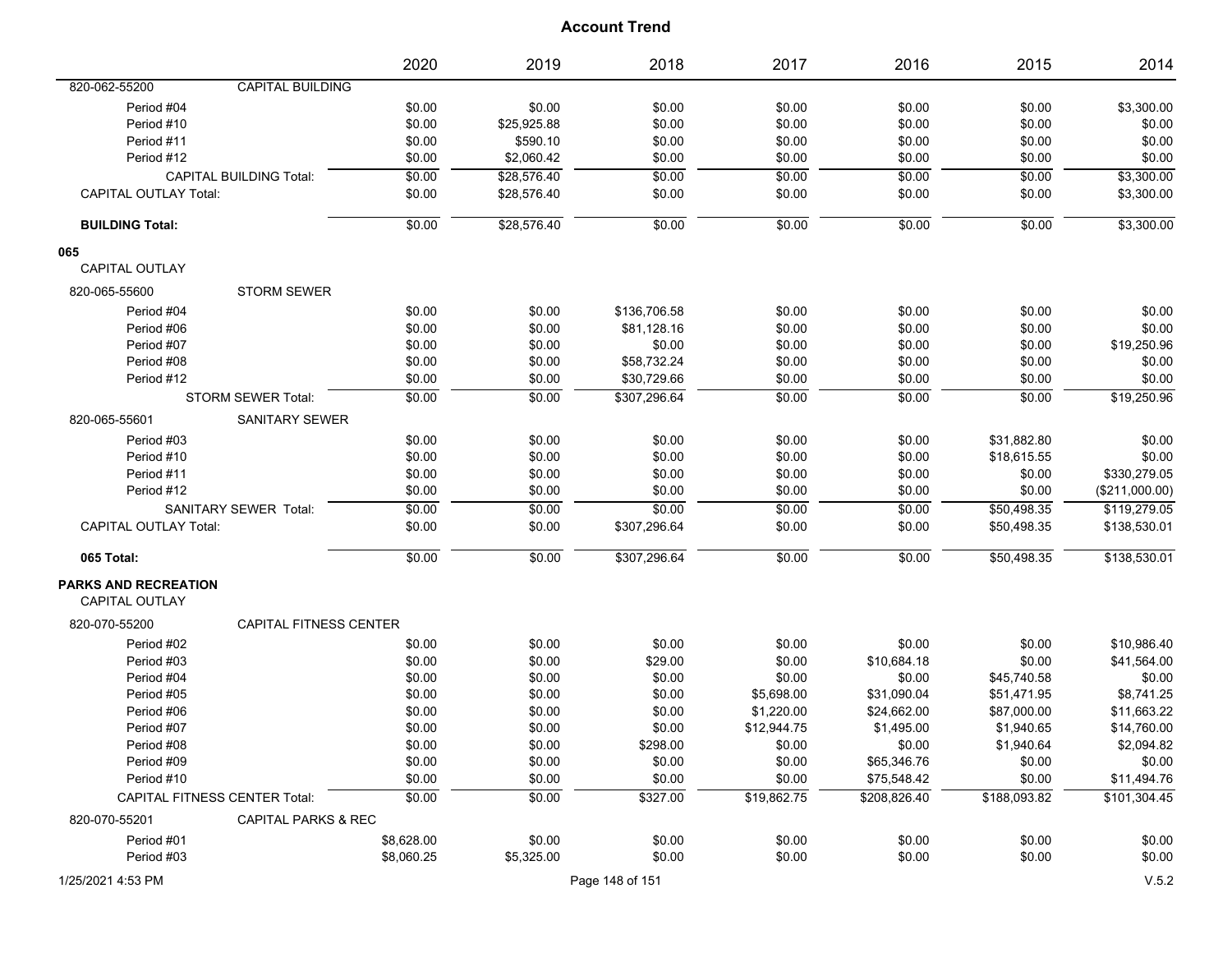|                                                   | 2020                            | 2019           | 2018           | 2017           | 2016           | 2015           | 2014           |
|---------------------------------------------------|---------------------------------|----------------|----------------|----------------|----------------|----------------|----------------|
| Period #04                                        | \$0.00                          | \$8,010.00     | \$0.00         | \$0.00         | \$0.00         | \$0.00         | \$0.00         |
| Period #05                                        | \$0.00                          | \$0.00         | \$13,685.00    | \$0.00         | \$0.00         | \$0.00         | \$0.00         |
| Period #06                                        | \$0.00                          | \$20,046.20    | \$17,601.00    | \$0.00         | \$0.00         | \$0.00         | \$0.00         |
| Period #08                                        | \$0.00                          | \$4,903.80     | \$0.00         | \$0.00         | \$0.00         | \$0.00         | \$0.00         |
| Period #10                                        | \$0.00                          | \$17,355.48    | \$0.00         | \$0.00         | \$0.00         | \$0.00         | \$0.00         |
| Period #11                                        | \$0.00                          | \$201,836.00   | \$0.00         | \$0.00         | \$0.00         | \$0.00         | \$0.00         |
| Period #12                                        | \$0.00                          | \$98.00        | \$4,952.36     | \$0.00         | \$0.00         | \$0.00         | \$0.00         |
| CAPITAL PARKS & REC Total:                        | \$16,688.25                     | \$257,574.48   | \$36,238.36    | \$0.00         | \$0.00         | \$0.00         | \$0.00         |
| <b>CAPITAL OUTLAY Total:</b>                      | \$16,688.25                     | \$257,574.48   | \$36,565.36    | \$19,862.75    | \$208,826.40   | \$188,093.82   | \$101,304.45   |
| <b>PARKS AND RECREATION Total:</b>                | \$16,688.25                     | \$257,574.48   | \$36,565.36    | \$19,862.75    | \$208,826.40   | \$188,093.82   | \$101,304.45   |
| <b>SENIOR ACTIVITIES</b><br><b>CAPITAL OUTLAY</b> |                                 |                |                |                |                |                |                |
| 820-071-55200                                     | CAPITAL SENIOR/COMMUNITY CENTER |                |                |                |                |                |                |
| Period #04                                        | \$0.00                          | \$0.00         | \$0.00         | \$0.00         | \$0.00         | \$5,947.85     | \$5,105.00     |
| Period #05                                        | \$0.00                          | \$0.00         | \$0.00         | \$0.00         | \$0.00         | \$17,809.14    | \$0.00         |
| Period #06                                        | \$0.00                          | \$0.00         | \$0.00         | \$0.00         | \$0.00         | \$459.00       | \$0.00         |
| Period #07                                        | \$0.00                          | \$0.00         | \$0.00         | \$5,265.00     | \$0.00         | \$0.00         | \$0.00         |
| Period #08                                        | \$4,435.70                      | \$0.00         | \$0.00         | \$0.00         | \$0.00         | \$0.00         | \$0.00         |
| Period #09                                        | \$109.40                        | \$0.00         | \$0.00         | \$0.00         | \$0.00         | \$0.00         | \$0.00         |
| Period #12                                        | \$0.00                          | \$0.00         | \$0.00         | \$49,964.56    | \$0.00         | \$0.00         | \$0.00         |
| CAPITAL SENIOR/COMMUNITY CENTER                   | \$4,545.10                      | \$0.00         | \$0.00         | \$55,229.56    | \$0.00         | \$24,215.99    | \$5,105.00     |
| <b>CAPITAL OUTLAY Total:</b>                      | \$4,545.10                      | \$0.00         | \$0.00         | \$55,229.56    | \$0.00         | \$24,215.99    | \$5,105.00     |
| <b>SENIOR ACTIVITIES Total:</b>                   | \$4,545.10                      | \$0.00         | \$0.00         | \$55,229.56    | \$0.00         | \$24,215.99    | \$5,105.00     |
| <b>GOLF MAINTENANCE</b><br>CAPITAL OUTLAY         |                                 |                |                |                |                |                |                |
| 820-074-55200<br>CAPITAL GOLF COURSE MAINT        |                                 |                |                |                |                |                |                |
| Period #03                                        | \$0.00                          | \$0.00         | \$0.00         | \$0.00         | \$124,241.34   | \$0.00         | \$0.00         |
| Period #04                                        | \$0.00                          | \$18,830.99    | \$0.00         | \$14,701.50    | \$0.00         | \$126,372.03   | \$0.00         |
| Period #05                                        | \$0.00                          | \$0.00         | \$32,104.80    | \$36,261.53    | \$0.00         | \$49,635.24    | \$0.00         |
| Period #06                                        | \$0.00                          | \$0.00         | \$0.00         | \$8,767.76     | \$72,357.62    | \$56,963.39    | \$6,470.00     |
| Period #07                                        | \$0.00                          | \$0.00         | \$0.00         | \$1,409.94     | \$0.00         | \$0.00         | \$792.00       |
| Period #08                                        | \$0.00                          | \$0.00         | \$0.00         | \$19,837.16    | \$55,393.70    | \$0.00         | \$0.00         |
| Period #09                                        | \$0.00                          | \$0.00         | \$21,305.00    | \$67,800.00    | \$109,962.00   | \$165,068.71   | \$541,940.78   |
| Period #10                                        | \$0.00                          | \$0.00         | \$0.00         | \$0.00         | \$154,274.04   | \$0.00         | \$325,609.45   |
| Period #12                                        | \$0.00                          | \$0.00         | \$0.00         | \$0.00         | \$329,852.52   | \$882,877.84   | \$269,798.00   |
| CAPITAL GOLF COURSE MAINT Total:                  | \$0.00                          | \$18,830.99    | \$53,409.80    | \$148,777.89   | \$846,081.22   | \$1,280,917.21 | \$1,144,610.23 |
| <b>CAPITAL OUTLAY Total:</b>                      | \$0.00                          | \$18,830.99    | \$53,409.80    | \$148,777.89   | \$846,081.22   | \$1,280,917.21 | \$1,144,610.23 |
| <b>GOLF MAINTENANCE Total:</b>                    | \$0.00                          | \$18,830.99    | \$53.409.80    | \$148.777.89   | \$846,081.22   | \$1,280,917.21 | \$1,144,610.23 |
| <b>CAPITAL IMPROVEMENT Total:</b>                 | \$961,412.59                    | \$1,022,990.42 | \$1,419,579.18 | \$1,764,660.86 | \$2,590,340.94 | \$3,690,710.35 | \$3,648,075.88 |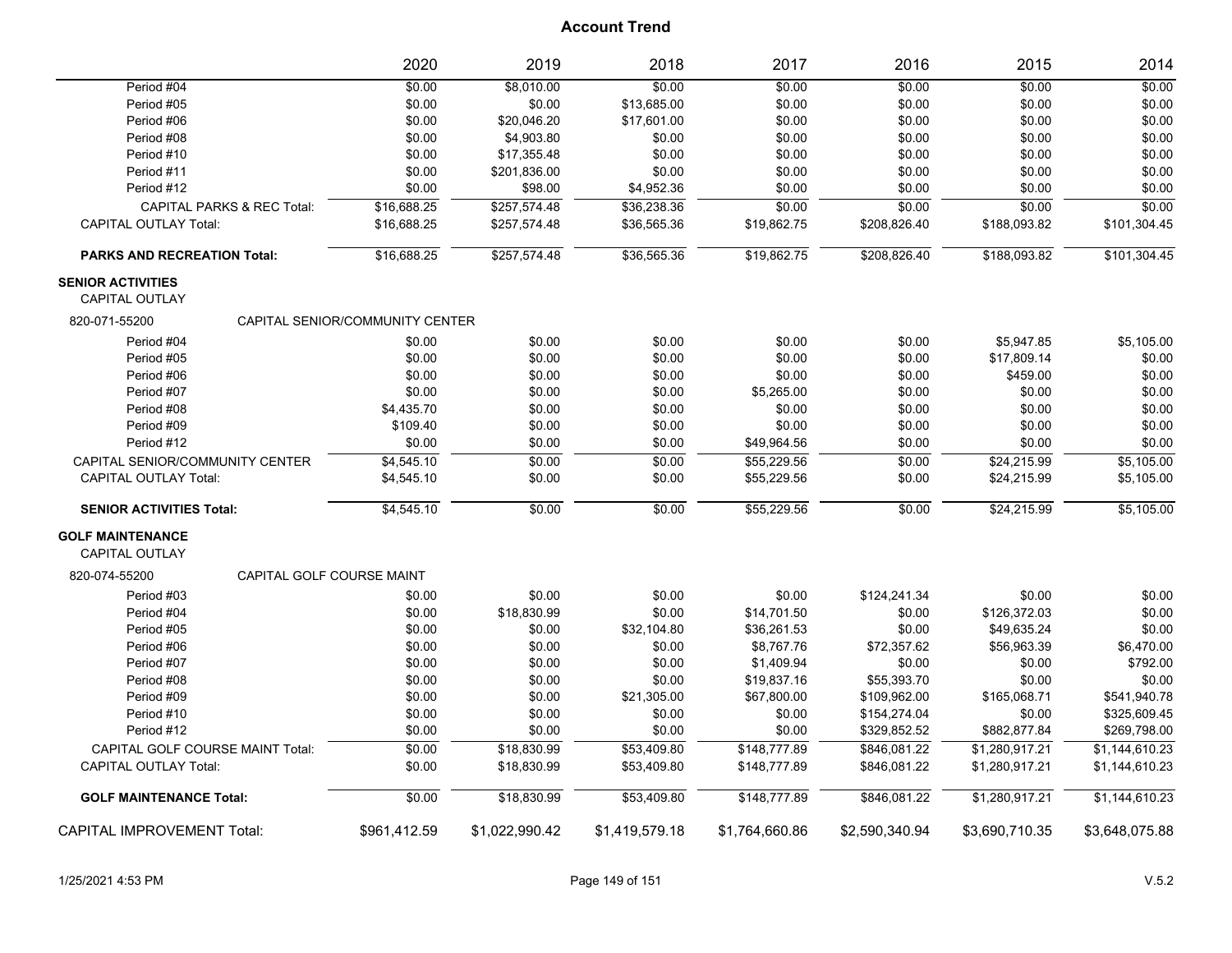|                                               |                                  | 2020   | 2019   | 2018   | 2017   | 2016   | 2015   | 2014   |
|-----------------------------------------------|----------------------------------|--------|--------|--------|--------|--------|--------|--------|
| Fund: 860                                     | OHIO ROTARY                      |        |        |        |        |        |        |        |
| <b>GENERAL GOVERNMENT</b><br><b>TRANSFERS</b> |                                  |        |        |        |        |        |        |        |
| 860-041-57102                                 | <b>TRANSFER OUT</b>              |        |        |        |        |        |        |        |
| Period #12                                    |                                  | \$0.00 | \$0.00 | \$0.00 | \$0.00 | \$0.00 | \$0.00 | \$0.62 |
|                                               | <b>TRANSFER OUT Total:</b>       | \$0.00 | \$0.00 | \$0.00 | \$0.00 | \$0.00 | \$0.00 | \$0.62 |
| <b>TRANSFERS Total:</b>                       |                                  | \$0.00 | \$0.00 | \$0.00 | \$0.00 | \$0.00 | \$0.00 | \$0.62 |
|                                               | <b>GENERAL GOVERNMENT Total:</b> | \$0.00 | \$0.00 | \$0.00 | \$0.00 | \$0.00 | \$0.00 | \$0.62 |
| OHIO ROTARY Total:                            |                                  | \$0.00 | \$0.00 | \$0.00 | \$0.00 | \$0.00 | \$0.00 | \$0.62 |